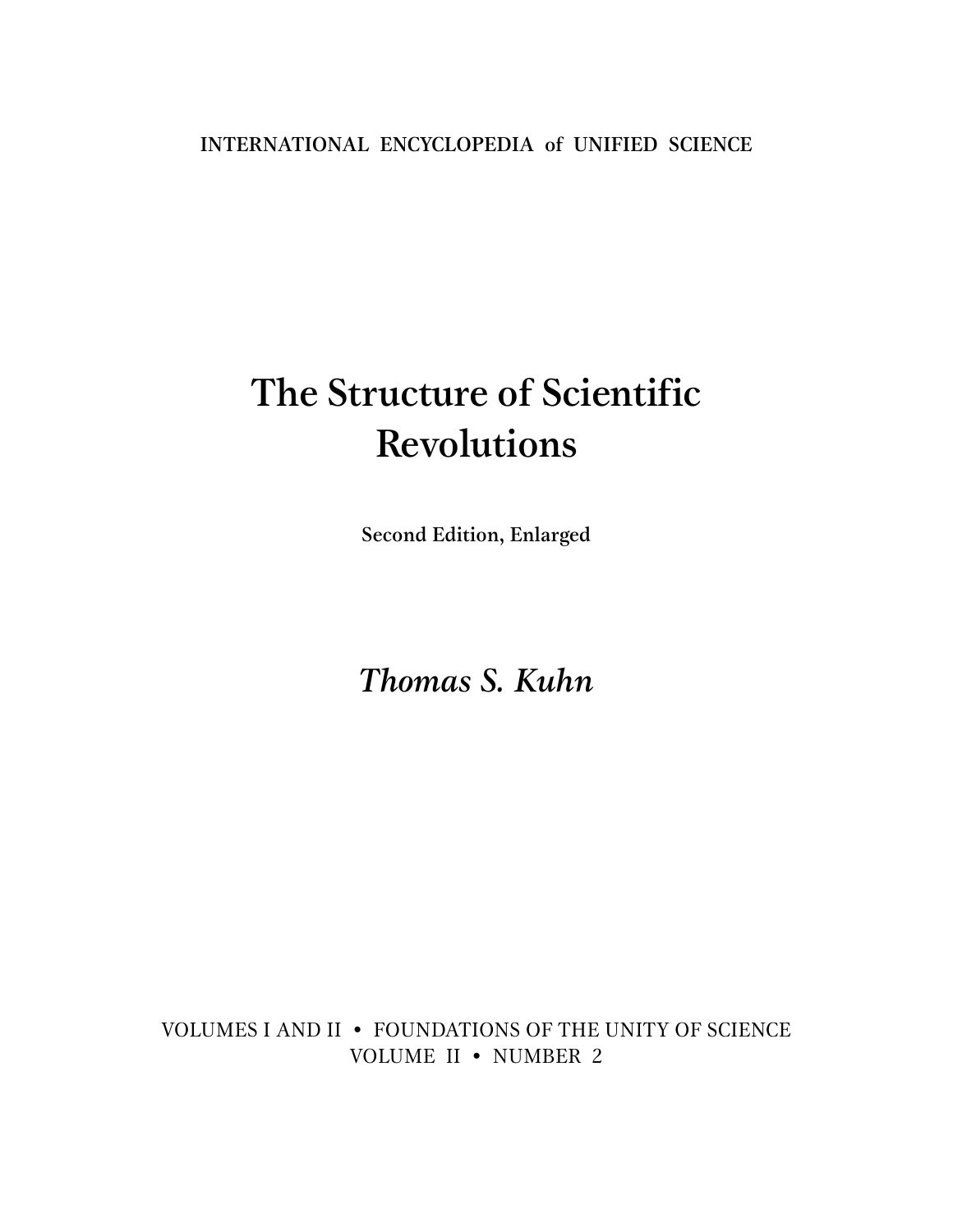International Encyclopedia of Unified Science

*Editor-in-Chief* Otto Neurath *Associate Editors* Rudolf Carnap Charles Morris

Foundations of the Unity of Science (Volumes I—II of the Encyclopedia)

Committee of Organization

| RUDOLF CARNAP             | <b>CHARLES MORRIS</b> |
|---------------------------|-----------------------|
| PHILIPP FRANK             | <b>OTTO NEURATH</b>   |
| <b>JOERGEN JOERGENSEN</b> | LOUIS ROUGIER         |

#### Advisory Committee

| <b>NIELS BOHR</b>        | R. VON MISES                          |
|--------------------------|---------------------------------------|
| EGON BRUNSWIK            | G. MANNOURY                           |
| J. CLAY                  | <b>ERNEST NAGEL</b>                   |
| <b>JOHN DEWEY</b>        | <b>ARNE NAESS</b>                     |
| <b>FEDERIGO ENRIQUES</b> | <b>HANS REICHENBACH</b>               |
| Herbert Feigl            | <b>ABEL REY</b>                       |
| CLARK L. HULL            | <b>BERTRAND RUSSELL</b>               |
|                          | WALDEMAR KAEMPFFERT L. SUSAN STEBBING |
| VICTOR F. LENZEN         | <b>ALFRED TARSKI</b>                  |
| JAN LUKASIEWICZ          | EDWARD C. TOLMAN                      |
| WILLIAM M. MALISOFF      | JOSEPH H. WOODGER                     |

THE UNIVERSITY OF CHICAGO PRESS, CHICAGO 60637 THE UNIVERSITY OF CHICAGO PRESS, LTD., LONDON

> © *1962, 1970 by The University of Chicago. All rights reserved. Published 1962. Second Edition, enlarged, 1970*

*Printed in the United States of America* 

81 80 79 78 11 10 9 8

*ISBN: 0-226-45803-2 (clothbound); 0-226-45804-0 (paperbound) Library of Congress Catalog Card Number: 79-107472*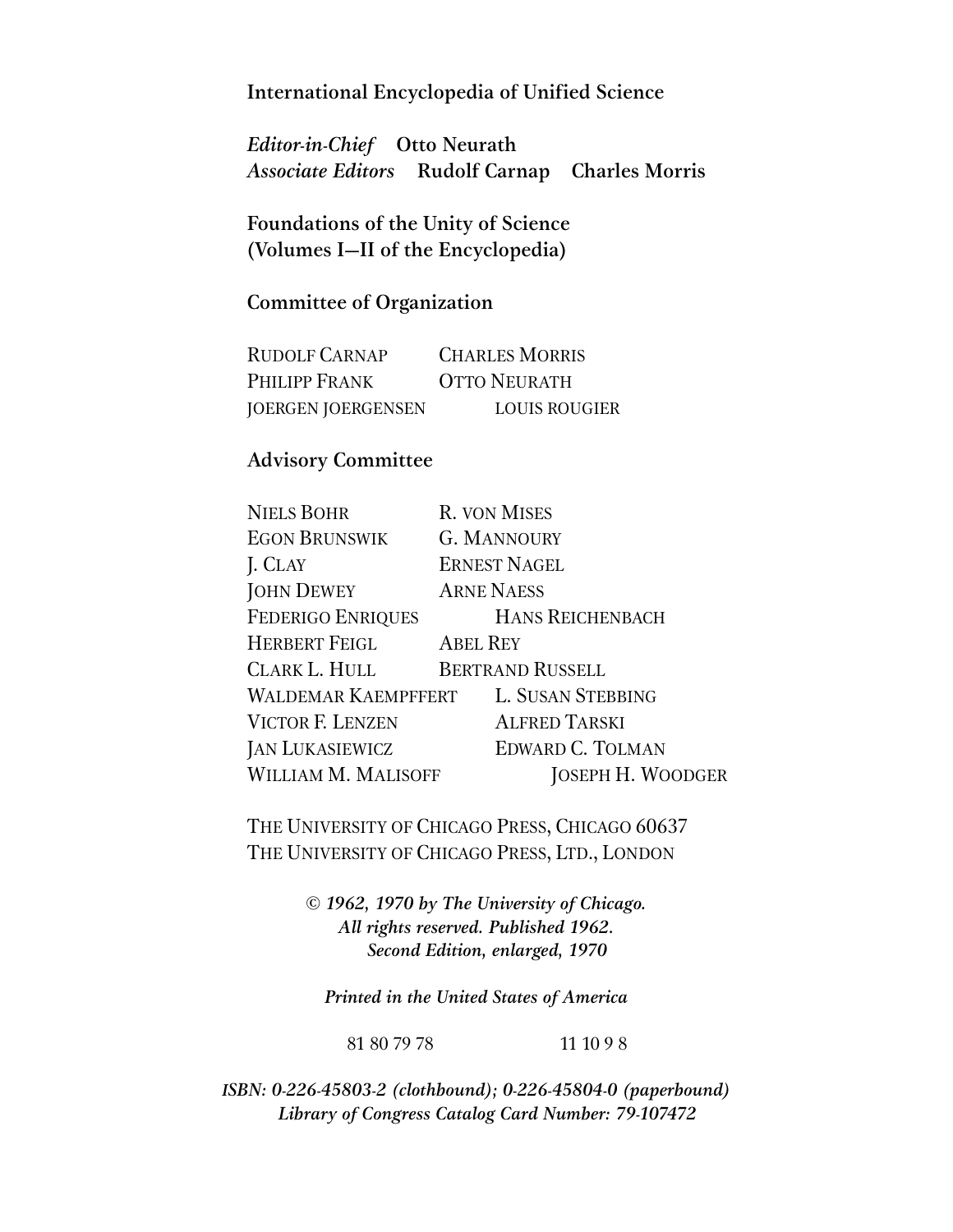# The Structure of Scientific Revolutions

# Thomas S. Kuhn

# Contents:

|                | <b>PREFACE</b>                                             | $\mathbf V$ |
|----------------|------------------------------------------------------------|-------------|
| $\mathbf{I}$ . | <b>INTRODUCTION: A ROLE FOR HISTORY </b>                   | 1           |
| II.            | THE ROUTE TO NORMAL SCIENCE                                | 10          |
|                | III. THE NATURE OF NORMAL SCIENCE                          | 23          |
|                | IV. NORMAL SCIENCE AS PUZZLE-SOLVING                       | 35          |
|                | V. THE PRIORITY OF PARADIGMS                               | 43          |
|                | VI. ANOMALY AND THE EMERGENCE OF SCIENTIFIC DISCOVERIES 52 |             |
|                | VII. CRISIS AND THE EMERGENCE OF SCIENTIFIC THEORIES       | 66          |
|                |                                                            |             |
|                | IX. THE NATURE AND NECESSITY OF SCIENTIFIC REVOLUTIONS     | 92          |
|                | X. REVOLUTIONS AS CHANGES OF WORLD VIEW                    | 111         |
|                | XI. THE INVISIBILITY OF REVOLUTIONS                        | 136         |
|                | XII. THE RESOLUTION OF REVOLUTIONS                         | 144         |
|                | XIII. PROGRESS THROUGH REVOLUTIONS                         | 160         |
|                |                                                            | 174         |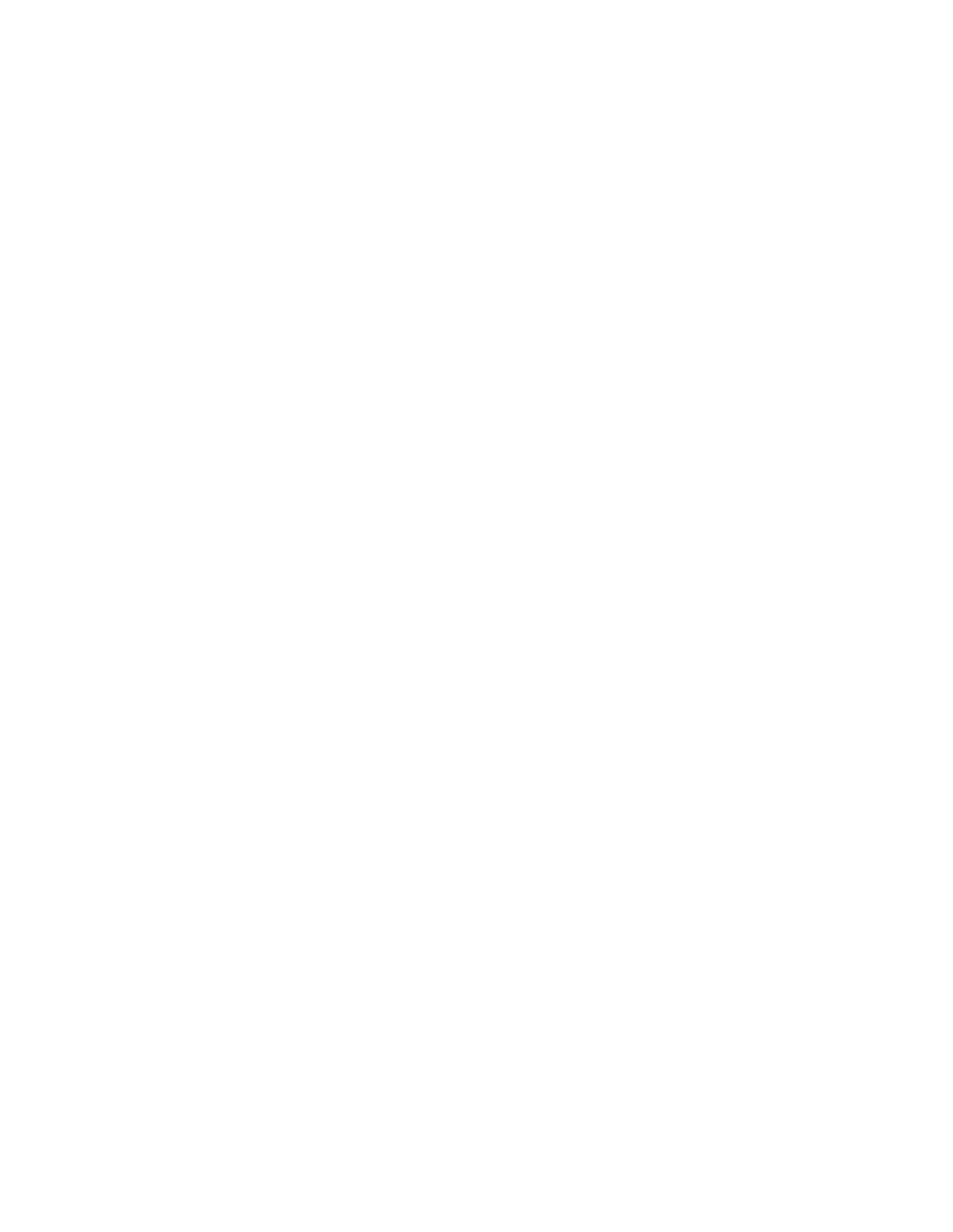The essay that follows is the first full published report on a project originally conceived almost fifteen years ago. At that time I was a graduate student in theoretical physics already within sight of the end of my dissertation. A fortunate involvement with an experimental college course treating physical science for the non-scientist provided my first exposure to the history of science. To my complete surprise, that exposure to out-of-date scientific theory and practice radically undermined some of my basic conceptions about the nature of science and the reasons for its special success.

Those conceptions were ones I had previously drawn partly from scientific training itself and partly from a long-standing avocational interest in the philosophy of science. Somehow, whatever their pedagogic utility and their abstract plausibility, those notions did not at all fit the enterprise that historical study displayed. Yet they were and are fundamental to many discussions of science, and their failures of verisimilitude therefore seemed thoroughly worth pursuing. The result was a drastic shift in my career plans, a shift from physics to history of science and then, gradually, from relatively straightforward historical problems back to the more philosophical concerns that had initially led me to history. Except for a few articles, this essay is the first of my published works in which these early concerns are dominant. In some part it is an attempt to explain to myself and to friends how I happened to be drawn from science to its history in the first place.

My first opportunity to pursue in depth some of the ideas set forth below was provided by three years as a Junior Fellow of the Society of Fellows of Harvard University. Without that period of freedom the transition to a new field of study would have been far more difficult and might not have been achieved. Part of my time in those years was devoted to history of science proper. In particular I continued to study the writings of Alex-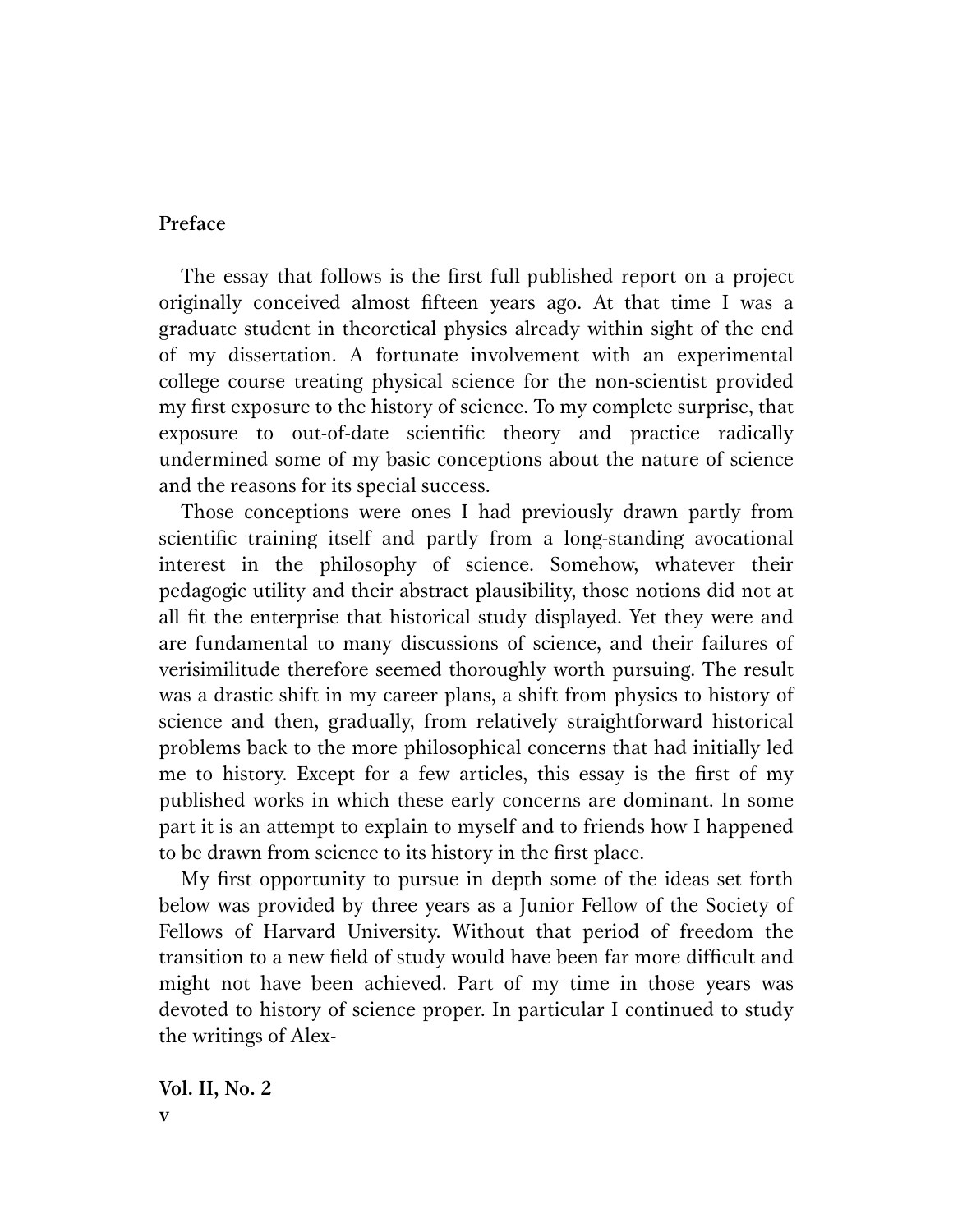andre Koyré and first encountered those of Emile Meyerson, Hélène Metzger, and Anneliese Maier.<sup>1</sup> More clearly than most other recent scholars, this group has shown what it was like to think scientifically in a period when the canons of scientific thought were very different from those current today. Though I increasingly question a few of their particular historical interpretations, their works, together with A. O. Lovejoy's *Great Chain of Being,* have been second only to primary source materials in shaping my conception of what the history of scientific ideas can be.

Much of my time in those years, however, was spent exploring fields without apparent relation to history of science but in which research now discloses problems like the ones history was bringing to my attention. A footnote encountered by chance led me to the experiments by which Jean Piaget has illuminated both the various worlds of the growing child and the process of transition from one to the next. $^2$  One of my colleagues set me to reading papers in the psychology of perception, particularly the Gestalt psychologists; another introduced me to B. L. Whorf's speculations about the effect of language on world view; and W. V. O. Quine opened for me the philosophical puzzles of the analyticsynthetic distinction.<sup>3</sup> That is the sort of random exploration that the Society of Fellows permits, and only through it could I have encountered Ludwik Fleck's almost unknown monograph, *Entstehung und Entwicklung einer wis-*

<sup>1</sup> Particularly influential were Alexandre Koyré, *Études Galiléennes* (3 vols.; Paris, 1939); Emile Meyerson, *Identity and Reality,* trans. Kate Loewenberg (New York, 1930); Hélène Metzger, *Les doctrines chimiques en France du début du XVII<sup>e</sup> à la fin du XVIII<sup>e</sup> siècle* (Paris, 1923), and *Newton, Stahl, Boerhaave et la doctrine chimique* (Paris, 1930); and Anneliese Maier, *Die Vorläufer Galileis im 14. Jahrhundert* ("Studien zur Naturphilosophie der Spätscholastik"; Rome, 1949).

2 Because they displayed concepts and processes that also emerge directly from the history of science, two sets of Piaget s investigations proved particularly important: *The Child's Conception of Causality,* trans. Marjorie Gabain (London, 1930), and *Les notions de mouvement et de vitesse chez l'enfant* (Paris, 1946).

3 Whorf's papers have since been collected by John B. Carroll, *Language, Thought, and Reality—Selected Writings of Benjamin Lee Whorf* (New York, 1956). Quine has presented his views in "Two Dogmas of Empiricism," reprinted in his *From a Logical Point of View* (Cambridge, Mass., 1953), pp. 20-46.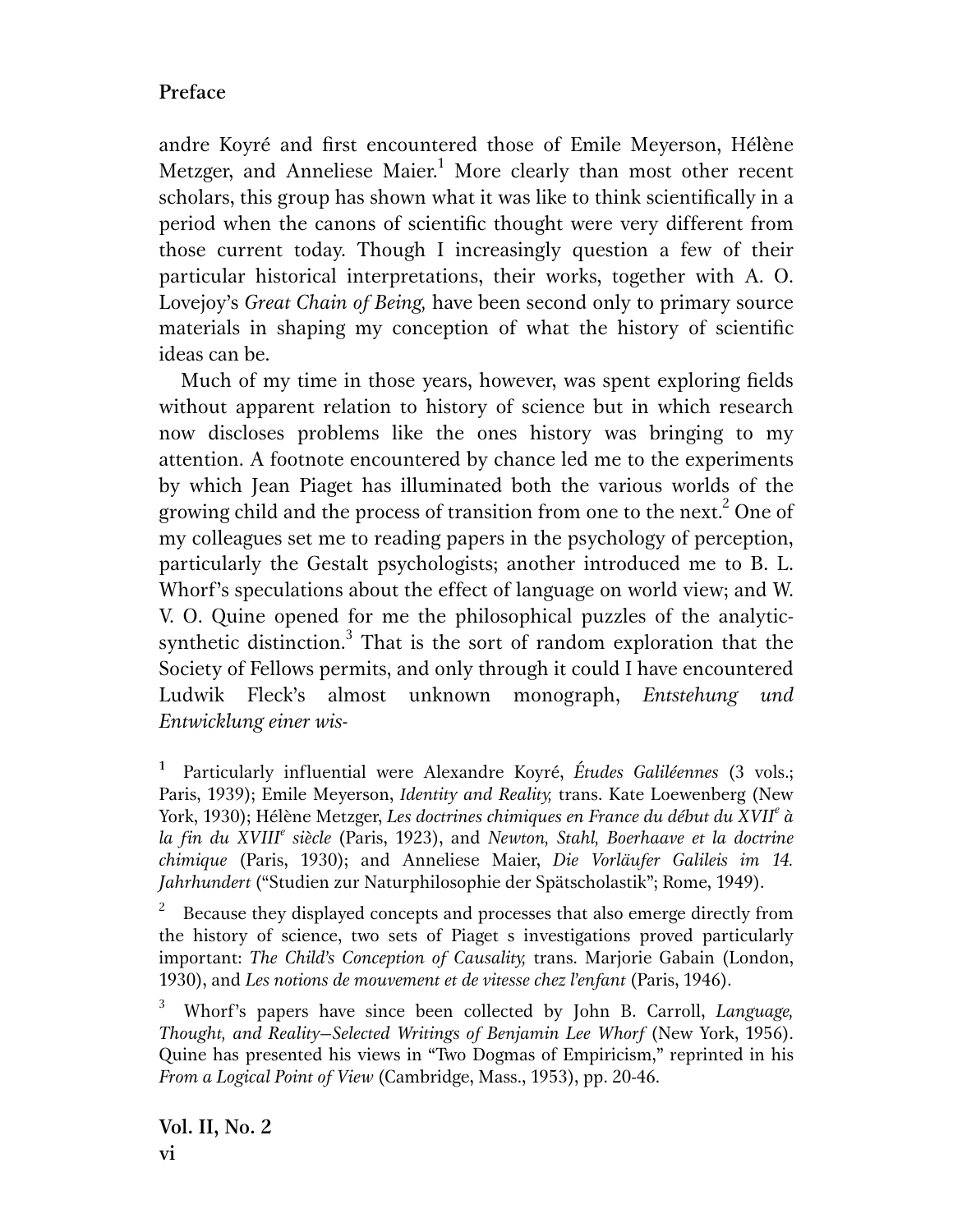*senschaftlichen Tatsache* (Basel, 1935), an essay that anticipates many of my own ideas. Together with a remark from another Junior Fellow, Francis X. Sutton, Fleck's work made me realize that those ideas might require to be set in the sociology of the scientific community. Though readers will find few references to either these works or conversations below, I am indebted to them in more ways than I can now reconstruct or evaluate.

During my last year as a Junior Fellow, an invitation to lecture for the Lowell Institute in Boston provided a first chance to try out my still developing notion of science. The result was a series of eight public lectures, delivered during March, 1951, on "The Quest for Physical Theory." In the next year I began to teach history of science proper, and for almost a decade the problems of instructing in a field I had never systematically studied left little time for explicit articulation of the ideas that had first brought me to it. Fortunately, however, those ideas proved a source of implicit orientation and of some problem-structure for much of my more advanced teaching. I therefore have my students to thank for invaluable lessons both about the viability of my views and about the techniques appropriate to their effective communication. The same problems and orientation give unity to most of the dominantly historical, and apparently diverse, studies I have published since the end of my fellowship. Several of them deal with the integral part played by one or another metaphysic in creative scientific research. Others examine the way in which the experimental bases of a new theory are accumulated and assimilated by men committed to an incompatible older theory. In the process they describe the type of development that I have below called the "emergence" of a new theory or discovery. There are other such ties besides.

The final stage in the development of this essay began with an invitation to spend the year 1958-59 at the Center for Advanced Studies in the Behavioral Sciences. Once again I was able to give undivided attention to the problems discussed below. Even more important, spending the year in a community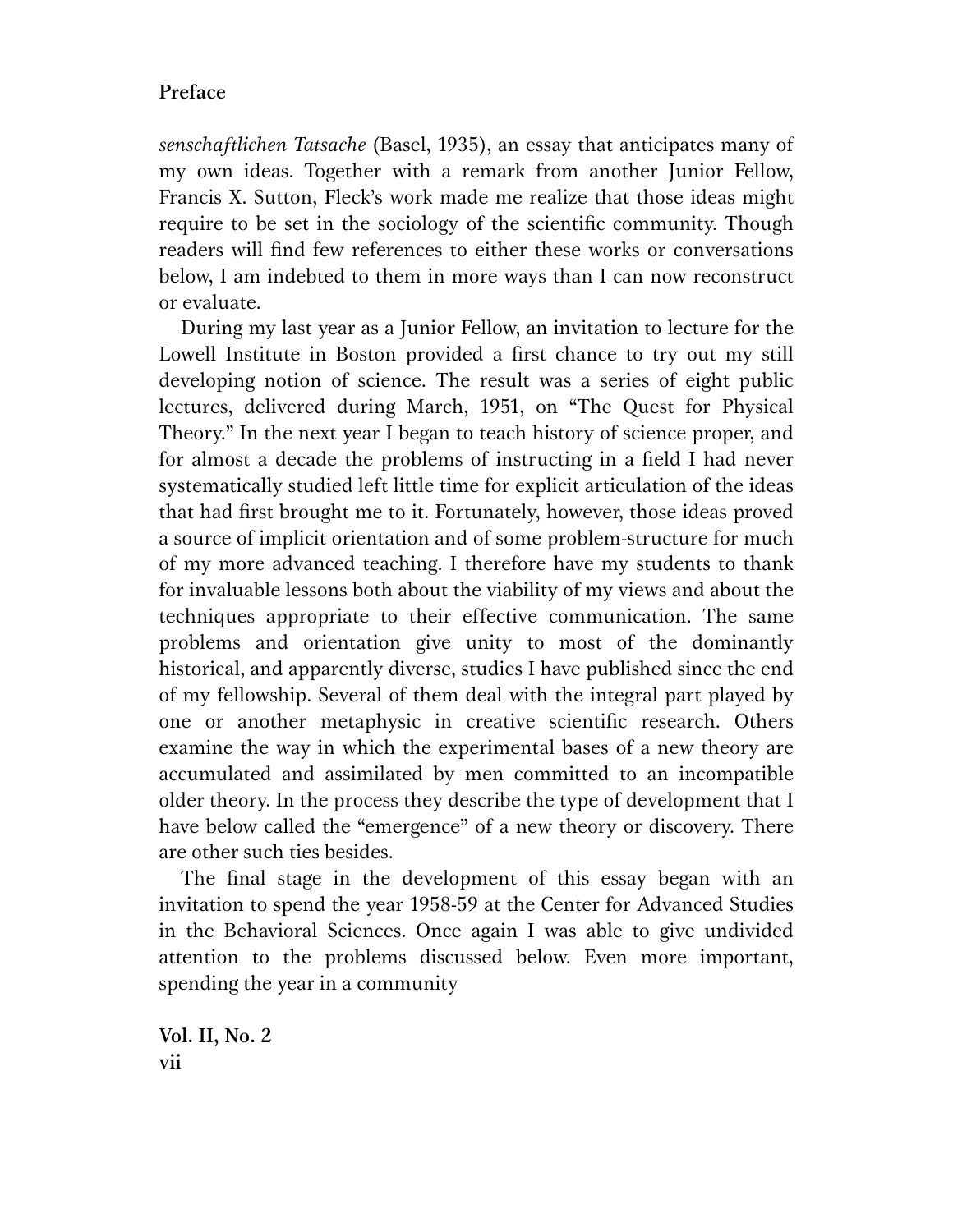composed predominantly of social scientists confronted me with unanticipated problems about the differences between such communities and those of the natural scientists among whom I had been trained. Particularly, I was struck by the number and extent of the overt disagreements between social scientists about the nature of legitimate scientific problems and methods. Both history and acquaintance made me doubt that practitioners of the natural sciences possess firmer or more permanent answers to such questions than their colleagues in social science. Yet, somehow, the practice of astronomy, physics, chemistry, or biology normally fails to evoke the controversies over fundamentals that today often seem endemic among, say, psychologists or sociologists. Attempting to discover the source of that difference led me to recognize the role in scientific research of what I have since called "paradigms." These I take to be universally recognized scientific achievements that for a time provide model problems and solutions to a community of practitioners. Once that piece of my puzzle fell into place, a draft of this essay emerged rapidly.

The subsequent history of that draft need not be recounted here, but a few words must be said about the form that it has preserved through revisions. Until a first version had been completed and largely revised, I anticipated that the manuscript would appear exclusively as a volume in the *Encyclopedia of Unified Science.* The editors of that pioneering work had first solicited it, then held me firmly to a commitment, and finally waited with extraordinary tact and patience for a result. I am much indebted to them, particularly to Charles Morris, for wielding the essential goad and for advising me about the manuscript that resulted. Space limits of the *Encyclopedia* made it necessary, however, to present my views in an extremely condensed and schematic form. Though subsequent events have somewhat relaxed those restrictions and have made possible simultaneous independent publication, this work remains an essay rather than the full-scale book my subject will ultimately demand.

Since my most fundamental objective is to urge a change in

Vol. II, No. 2 viii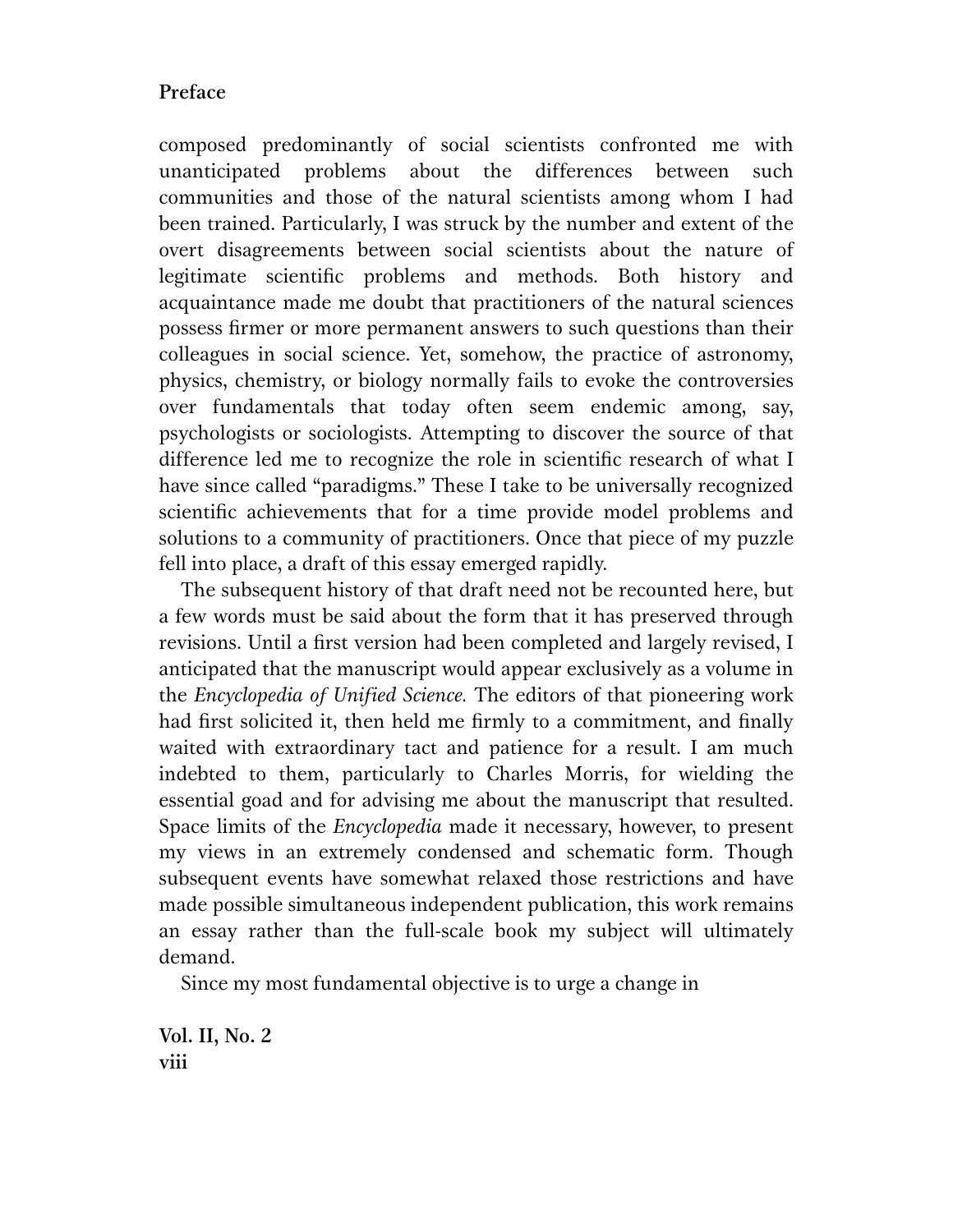the perception and evaluation of familiar data, the schematic character of this first presentation need be no drawback. On the contrary, readers whose own research has prepared them for the sort of reorientation here advocated may find the essay form both more suggestive and easier to assimilate. But it has disadvantages as well, and these may justify my illustrating at the very start the sorts of extension in both scope and depth that I hope ultimately to include in a longer version. Far more historical evidence is available than I have had space to exploit below. Furthermore, that evidence comes from the history of biological as well as of physical science. My decision to deal here exclusively with the latter was made partly to increase this essay's coherence and partly on grounds of present competence. In addition, the view of science to be developed here suggests the potential fruitfulness of a number of new sorts of research, both historical and sociological. For example, the manner in which anomalies, or violations of expectation, attract the increasing attention of a scientific community needs detailed study, as does the emergence of the crises that may be induced by repeated failure to make an anomaly conform. Or again, if I am right that each scientific revolution alters the historical perspective of the community that experiences it, then that change of perspective should affect the structure of postrevolutionary textbooks and research publications. One such effect—a shift in the distribution of the technical literature cited in the footnotes to research reports—ought to be studied as a possible index to the occurrence of revolutions.

The need for drastic condensation has also forced me to forego discussion of a number of major problems. My distinction between the pre- and the post-paradigm periods in the development of a science is, for example, much too schematic. Each of the schools whose competition characterizes the earlier period is guided by something much like a paradigm; there are circumstances, though I think them rare, under which two paradigms can coexist peacefully in the later period. Mere possession of a paradigm is not quite a sufficient criterion for the developmental transition discussed in Section II. More important, ex-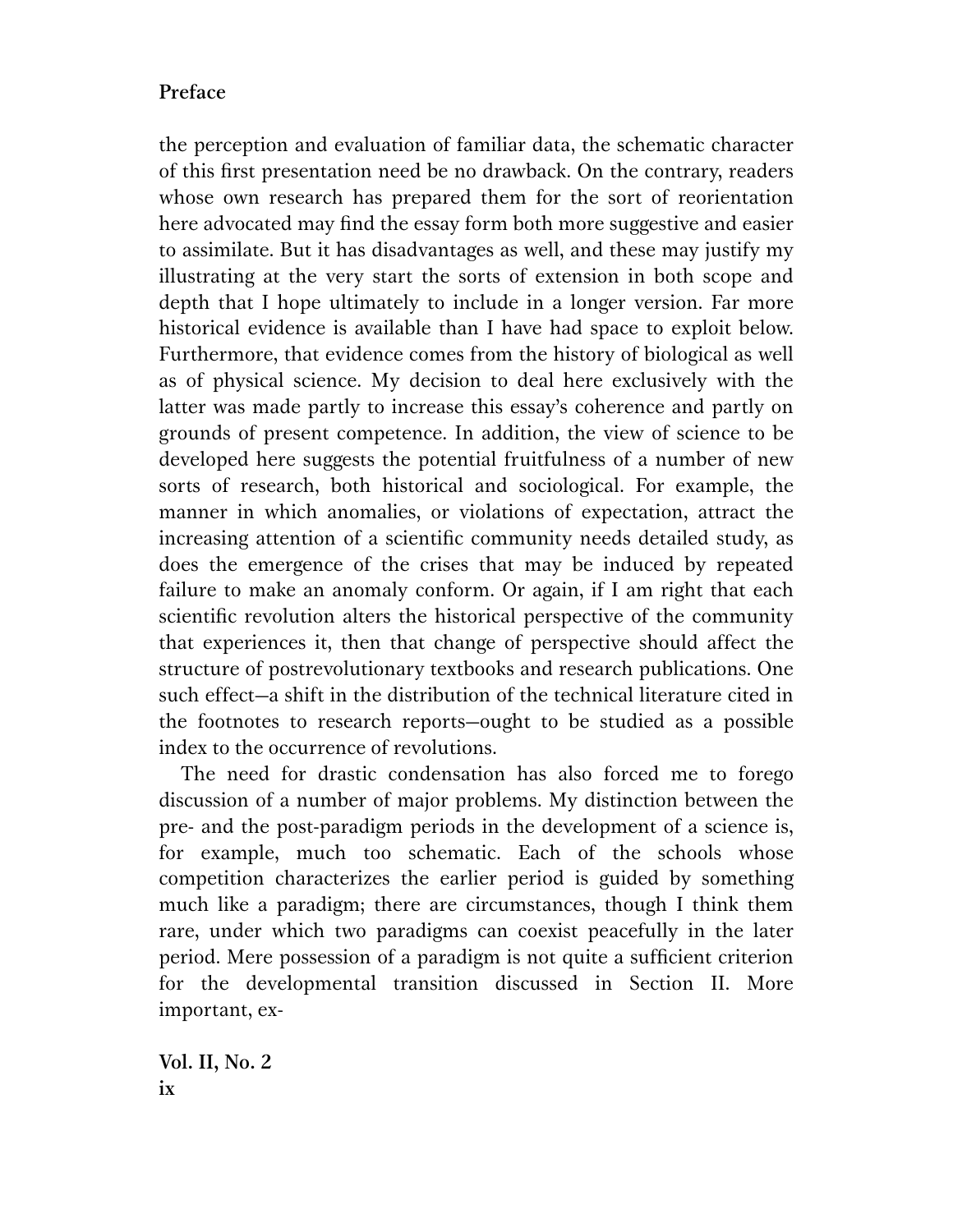cept in occasional brief asides, I have said nothing about the role of technological advance or of external social, economic, and intellectual conditions in the development of the sciences. One need, however, look no further than Copernicus and the calendar to discover that external conditions may help to transform a mere anomaly into a source of acute crisis. The same example would illustrate the way in which conditions outside the sciences may influence the range of alternatives available to the man who seeks to end a crisis by proposing one or another revolutionary reform.<sup>4</sup> Explicit consideration of effects like these would not, I think, modify the main theses developed in this essay, but it would surely add an analytic dimension of first-rate importance for the understanding of scientific advance.

Finally, and perhaps most important of all, limitations of space have drastically affected my treatment of the philosophical implications of this essay's historically oriented view of science. Clearly, there are such implications, and I have tried both to point out and to document the main ones. But in doing so I have usually refrained from detailed discussion of the various positions taken by contemporary philosophers on the corresponding issues. Where I have indicated skepticism, it has more often been directed to a philosophical attitude than to any one of its fully articulated expressions. As a result, some of those who know and work within one of those articulated positions may feel that I have missed their point. I think they will be wrong, but this essay is not calculated to convince them. To attempt that would have required a far longer and very different sort of book.

The autobiographical fragments with which this preface

4 These factors are discussed in T. S. Kuhn, *The Copernican Revolution: Planetary Astronomy in the Development of Western Thought* (Cambridge, Mass., 1957), pp. 122-32, 270-71. Other effects of external intellectual and economic conditions upon substantive scientific development are illustrated in my papers, "Conservation of Energy as an Example of Simultaneous Discovery," *Critical Problems in the History of Science,* ed. Marshall Clagett (Madison, Wis., 1959), pp. 321-56; "Engineering Precedent for the Work of Sadi Carnot," *Archives internationales d'histoire des sciences,* XIII (1960), 247-51; and "Sadi Carnot and the Cagnard Engine," *Isis,* LII (1961), 567-74. It is, therefore, only with respect to the problems discussed in this essay that I take the role of external factors to be minor.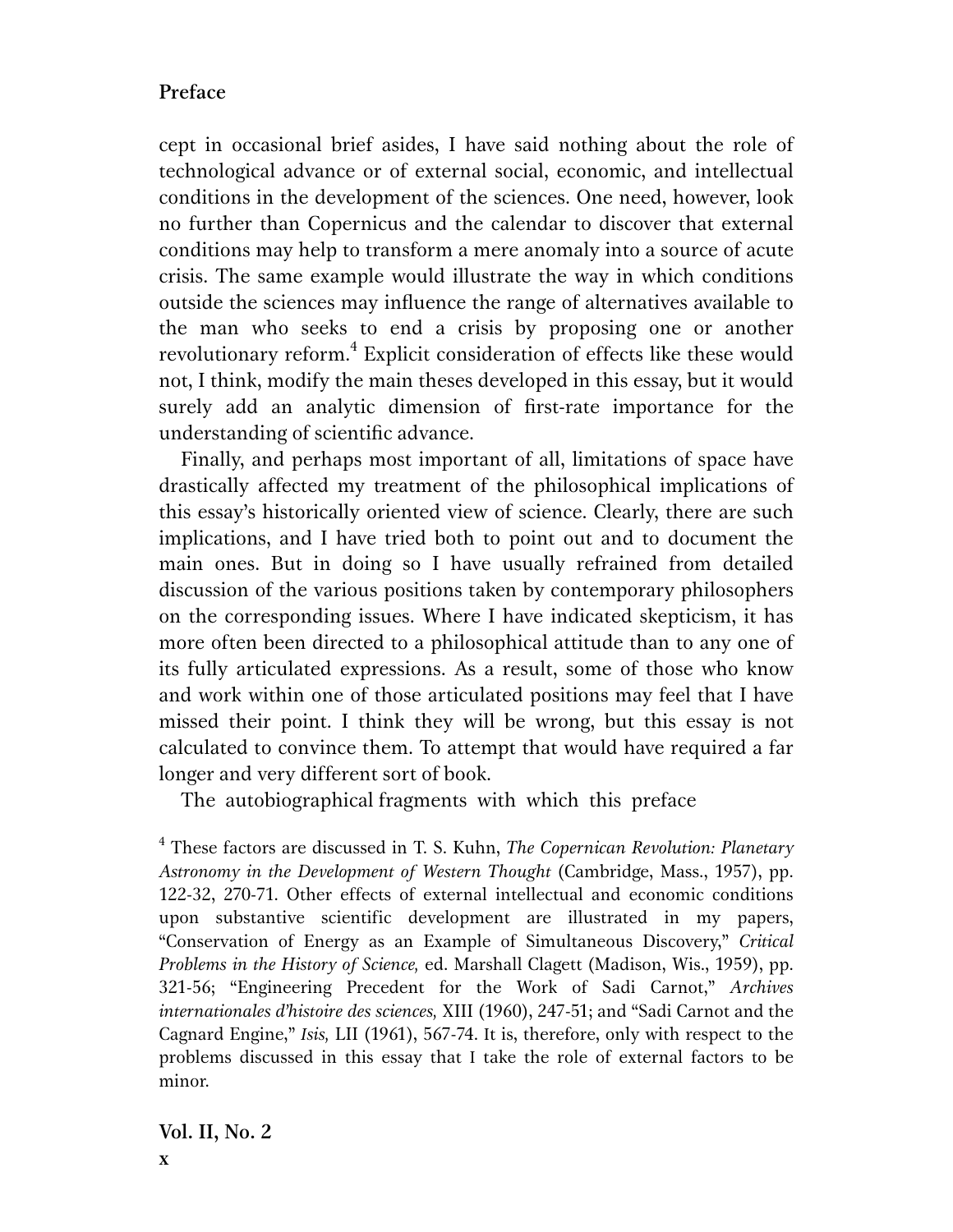opens will serve to acknowledge what I can recognize of my main debt both to the works of scholarship and to the institutions that have helped give form to my thought. The remainder of that debt I shall try to discharge by citation in the pages that follow. Nothing said above or below, however, will more than hint at the number and nature of my personal obligations to the many individuals whose suggestions and criticisms have at one time or another sustained and directed my intellectual development. Too much time has elapsed since the ideas in this essay began to take shape; a list of all those who may properly find some signs of their influence in its pages would be almost coextensive with a list of my friends and acquaintances. Under the circumstances, I must restrict myself to the few most significant influences that even a faulty memory will never entirely suppress.

It was James B. Conant, then president of Harvard University, who first introduced me to the history of science and thus initiated the transformation in my conception of the nature of scientific advance. Ever since that process began, he has been generous of his ideas, criticisms, and time—including the time required to read and suggest important changes in the draft of my manuscript. Leonard K. Nash, with whom for five years I taught the historically oriented course that Dr. Conant had started, was an even more active collaborator during the years when my ideas first began to take shape, and he has been much missed during the later stages of their development. Fortunately, however, after my departure from Cambridge, his place as creative sounding board and more was assumed by my Berkeley colleague, Stanley Cavell. That Cavell, a philosopher mainly concerned with ethics and aesthetics, should have reached conclusions quite so congruent to my own has been a constant source of stimulation and encouragement to me. He is, furthermore, the only person with whom I have ever been able to explore my ideas in incomplete sentences. That mode of communication attests an understanding that has enabled him to point me the way through or around several major barriers encountered while preparing my first manuscript.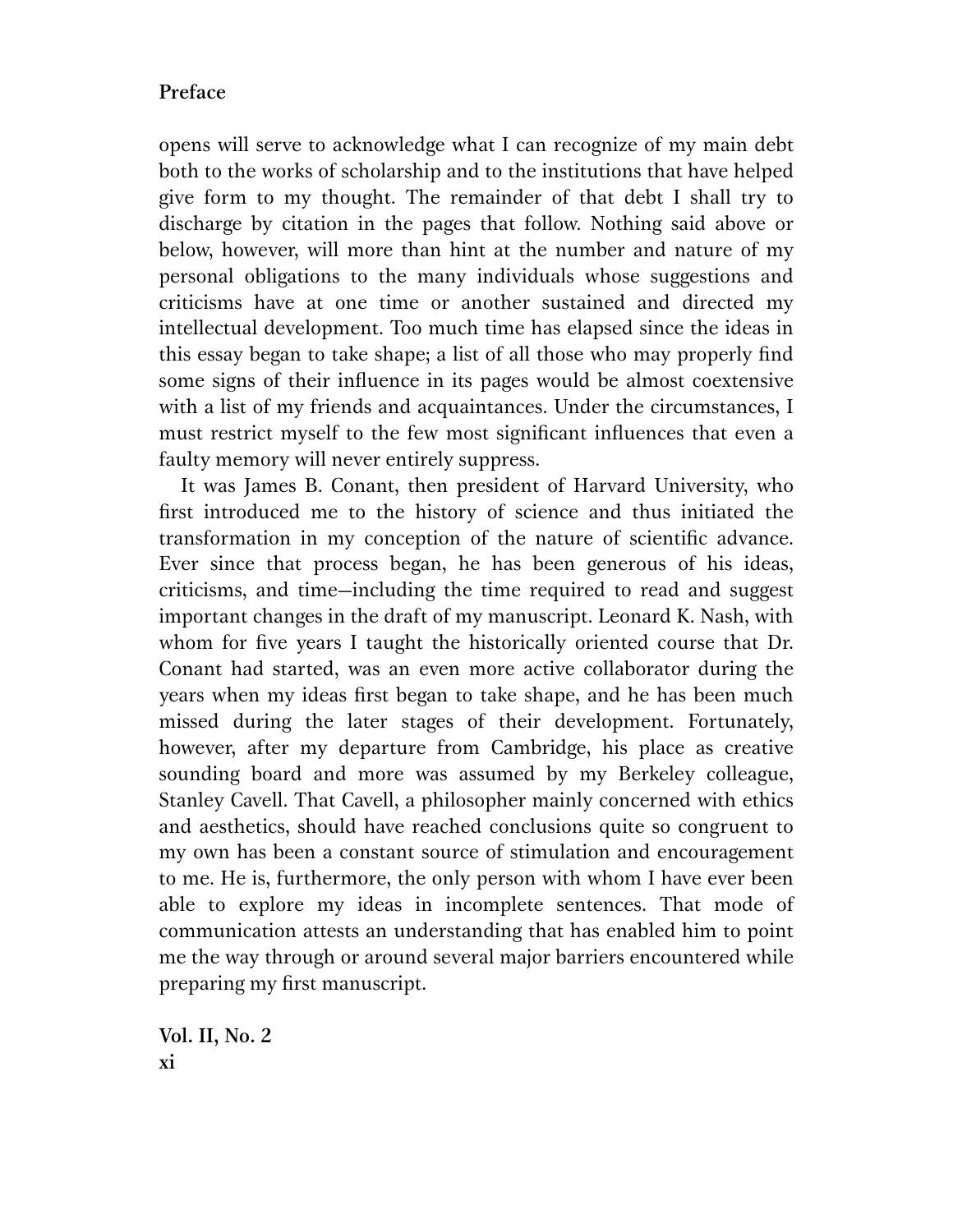Since that version was drafted, many other friends have helped with its reformulation. They will, I think, forgive me if I name only the four whose contributions proved most far-reaching and decisive: Paul K. Feyerabend of Berkeley, Ernest Nagel of Columbia, H. Pierre Noyes of the Lawrence Radiation Laboratory, and my student, John L. Heilbron, who has often worked closely with me in preparing a final version for the press. I have found all their reservations and suggestions extremely helpful, but I have no reason to believe (and some reason to doubt) that either they or the others mentioned above approve in its entirety the manuscript that results.

My final acknowledgments, to my parents, wife, and children, must be of a rather different sort. In ways which I shall probably be the last to recognize, each of them, too, has contributed intellectual ingredients to my work. But they have also, in varying degrees, done something more important. They have, that is, let it go on and even encouraged my devotion to it. Anyone who has wrestled with a project like mine will recognize what it has occasionally cost them. I do not know how to give them thanks.

T. S. K.

BERKELEY, CALIFORNIA February 1962

Vol. II, No. 2 xii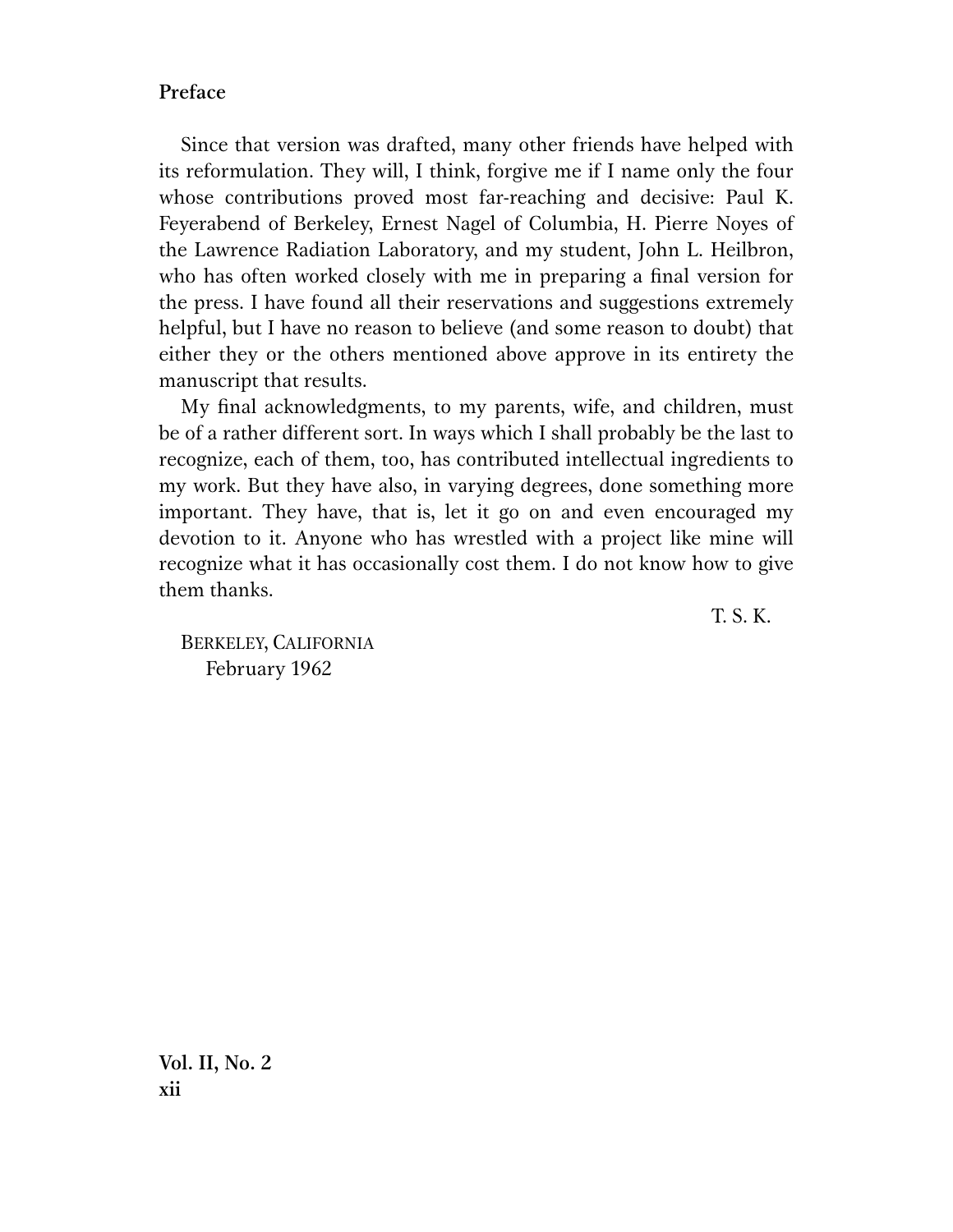#### I. Introduction: A Role for History

History, if viewed as a repository for more than anecdote or chronology, could produce a decisive transformation in the image of science by which we are now possessed. That image has previously been drawn, even by scientists themselves, mainly from the study of finished scientific achievements as these are recorded in the classics and, more recently, in the textbooks from which each new scientific generation learns to practice its trade. Inevitably, however, the aim of such books is persuasive and pedagogic; a concept of science drawn from them is no more likely to fit the enterprise that produced them than an image of a national culture drawn from a tourist brochure or a language text. This essay attempts to show that we have been misled by them in fundamental ways. Its aim is a sketch of the quite different concept of science that can emerge from the historical record of the research activity itself.

Even from history, however, that new concept will not be forthcoming if historical data continue to be sought and scrutinized mainly to answer questions posed by the unhistorical stereotype drawn from science texts. Those texts have, for example, often seemed to imply that the content of science is uniquely exemplified by the observations, laws, and theories described in their pages. Almost as regularly, the same books have been read as saying that scientific methods are simply the ones illustrated by the manipulative techniques used in gathering textbook data, together with the logical operations employed when relating those data to the textbook's theoretical generalizations. The result has been a concept of science with profound implications about its nature and development.

If science is the constellation of facts, theories, and methods collected in current texts, then scientists are the men who, successfully or not, have striven to contribute one or another element to that particular constellation. Scientific development becomes the piecemeal process by which these items have been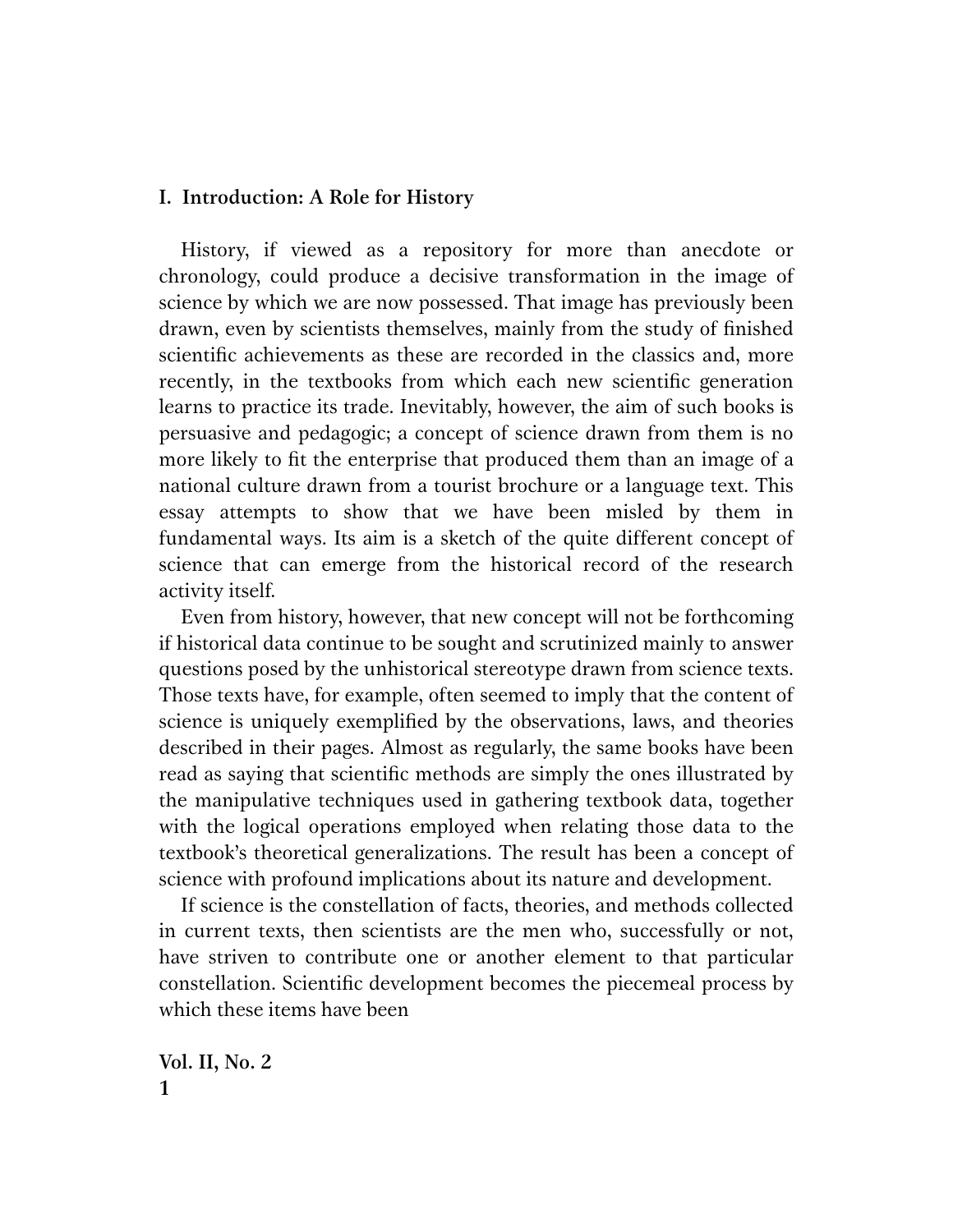added, singly and in combination, to the ever growing stockpile that constitutes scientific technique and knowledge. And history of science becomes the discipline that chronicles both these successive increments and the obstacles that have inhibited their accumulation. Concerned with scientific development, the historian then appears to have two main tasks. On the one hand, he must determine by what man and at what point in time each contemporary scientific fact, law, and theory was discovered or invented. On the other, he must describe and explain the congeries of error, myth and superstition that have inhibited the more rapid accumulation of the constituents of the modern science text. Much research has been directed to these ends, and some still is.

In recent years, however, a few historians of science have been finding it more and more difficult to fulfil the functions that the concept of development-by-accumulation assigns to them. As chroniclers of an incremental process, they discover that additional research makes it harder, not easier, to answer questions like: When was oxygen discovered? Who first conceived of energy conservation? Increasingly, a few of them suspect that these are simply the wrong sorts of questions to ask. Perhaps science does not develop by the accumulation of individual discoveries and inventions. Simultaneously, these same historians confront growing difficulties in distinguishing the "scientific" component of past observation and belief from what their predecessors had readily labeled "error" and "superstition." The more carefully they study, say, Aristotelian dynamics, phlogistic chemistry, or caloric thermodynamics, the more certain they feel that those once current views of nature were, as a whole, neither less scientific nor more the product of human idiosyncrasy than those current today. If these out-ofdate beliefs are to be called myths, then myths can be produced by the same sorts of methods and held for the same sorts of reasons that now lead to scientific knowledge. If, on the other hand, they are to be called science, then science has included bodies of belief quite incompatible with the ones we hold today. Given these alternatives, the historian must choose the latter. Out-of-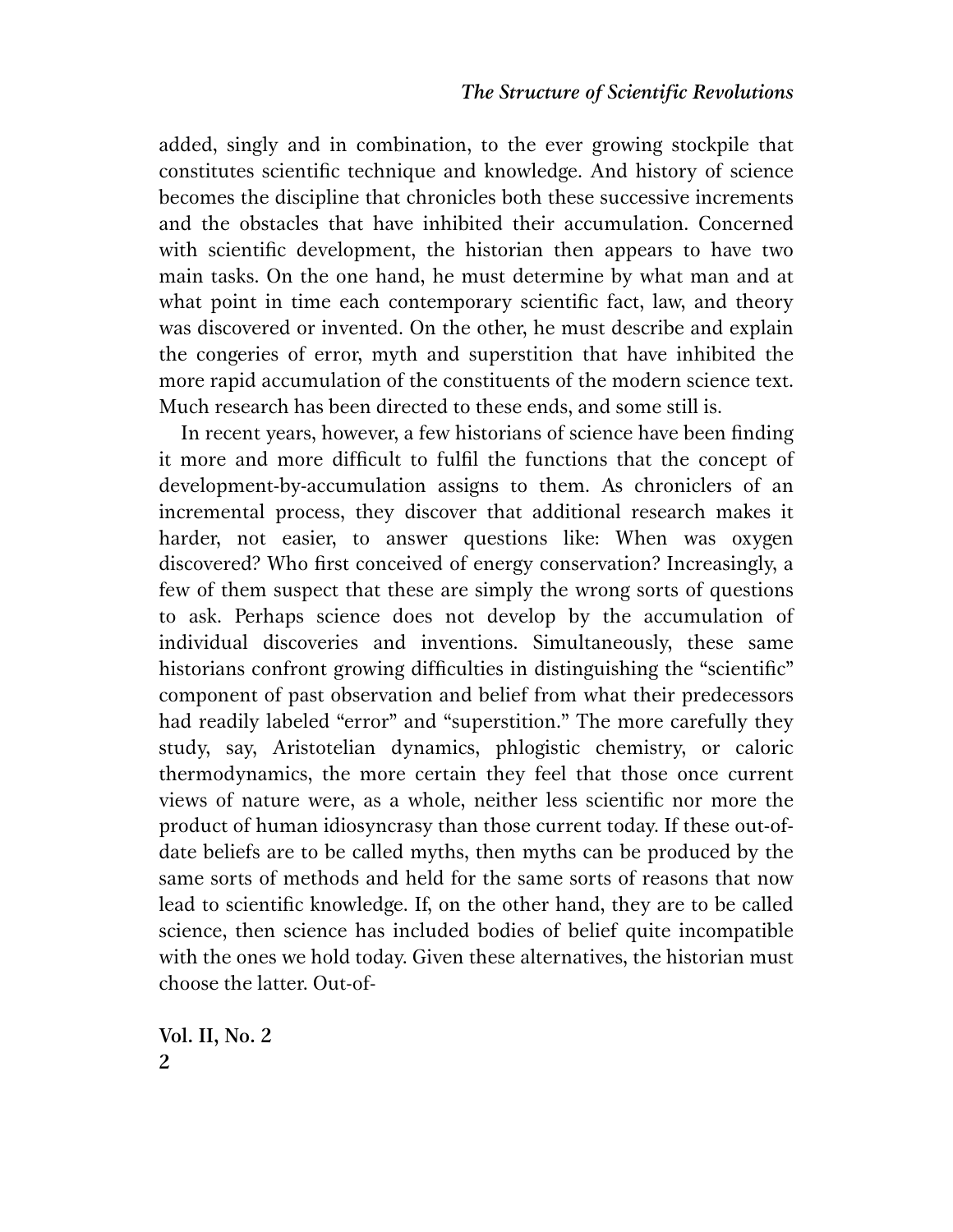#### *Introduction: A Role for History*

date theories are not in principle unscientific because they have been discarded. That choice, however, makes it difficult to see scientific development as a process of accretion. The same historical research that displays the difficulties in isolating individual inventions and discoveries gives ground for profound doubts about the cumulative process through which these individual contributions to science were thought to have been compounded.

The result of all these doubts and difficulties is a historiographic revolution in the study of science, though one that is still in its early stages. Gradually, and often without entirely realizing they are doing so, historians of science have begun to ask new sorts of questions and to trace different, and often less than cumulative, developmental lines for the sciences. Rather than seeking the permanent contributions of an older science to our present vantage, they attempt to display the historical integrity of that science in its own time. They ask, for example, not about the relation of Galileo's views to those of modern science, but rather about the relationship between his views and those of his group, i.e., his teachers, contemporaries, and immediate successors in the sciences. Furthermore, they insist upon studying the opinions of that group and other similar ones from the viewpoint—usually very different from that of modern science—that gives those opinions the maximum internal coherence and the closest possible fit to nature. Seen through the works that result, works perhaps best exemplified in the writings of Alexandre Koyré, science does not seem altogether the same enterprise as the one discussed by writers in the older historiographic tradition. By implication, at least, these historical studies suggest the possibility of a new image of science. This essay aims to delineate that image by making explicit some of the new historiography's implications.

What aspects of science will emerge to prominence in the course of this effort? First, at least in order of presentation, is the insufficiency of methodological directives, by themselves, to dictate a unique substantive conclusion to many sorts of scientific questions. Instructed to examine electrical or chemical phe-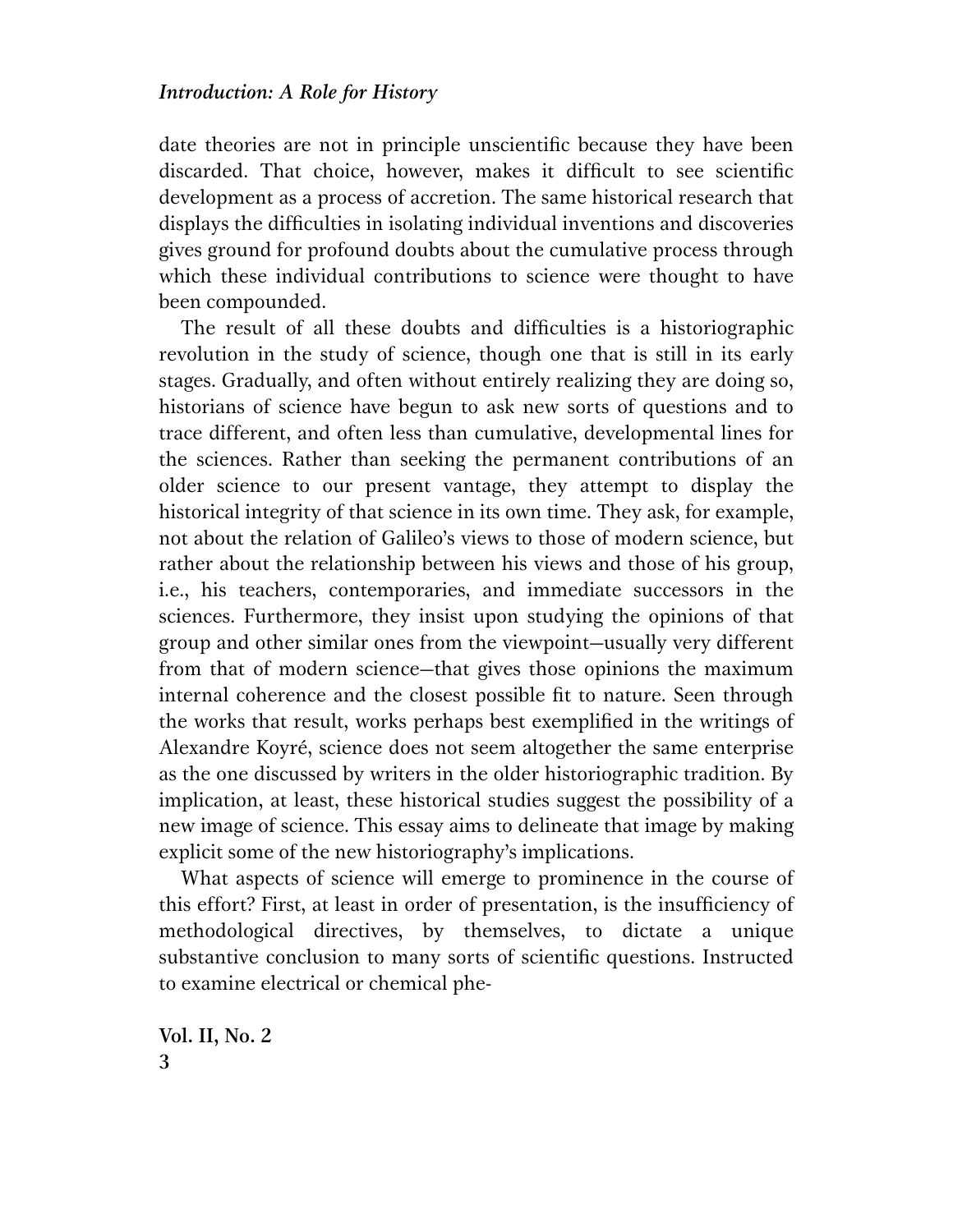nomena, the man who is ignorant of these fields but who knows what it is to be scientific may legitimately reach any one of a number of incompatible conclusions. Among those legitimate possibilities, the particular conclusions he does arrive at are probably determined by his prior experience in other fields, by the accidents of his investigation, and by his own individual makeup. What beliefs about the stars, for example, does he bring to the study of chemistry or electricity? Which of the many conceivable experiments relevant to the new field does he elect to perform first? And what aspects of the complex phenomenon that then results strike him as particularly relevant to an elucidation of the nature of chemical change or of electrical affinity? For the individual, at least, and sometimes for the scientific community as well, answers to questions like these are often essential determinants of scientific development. We shall note, for example, in Section II that the early developmental stages of most sciences have been characterized by continual competition between a number of distinct views of nature, each partially derived from, and all roughly compatible with, the dictates of scientific observation and method. What differentiated these various schools was not one or another failure of method— they were all "scientific"—but what we shall come to call their incommensurable ways of seeing the world and of practicing science in it. Observation and experience can and must drastically restrict the range of admissible scientific belief, else there would be no science. But they cannot alone determine a particular body of such belief. An apparently arbitrary element, compounded of personal and historical accident, is always a formative ingredient of the beliefs espoused by a given scientific community at a given time.

That element of arbitrariness does not, however, indicate that any scientific group could practice its trade without some set of received beliefs. Nor does it make less consequential the particular constellation to which the group, at a given time, is in fact committed. Effective research scarcely begins before a scientific community thinks it has acquired firm answers to questions like the following: What are the fundamental entities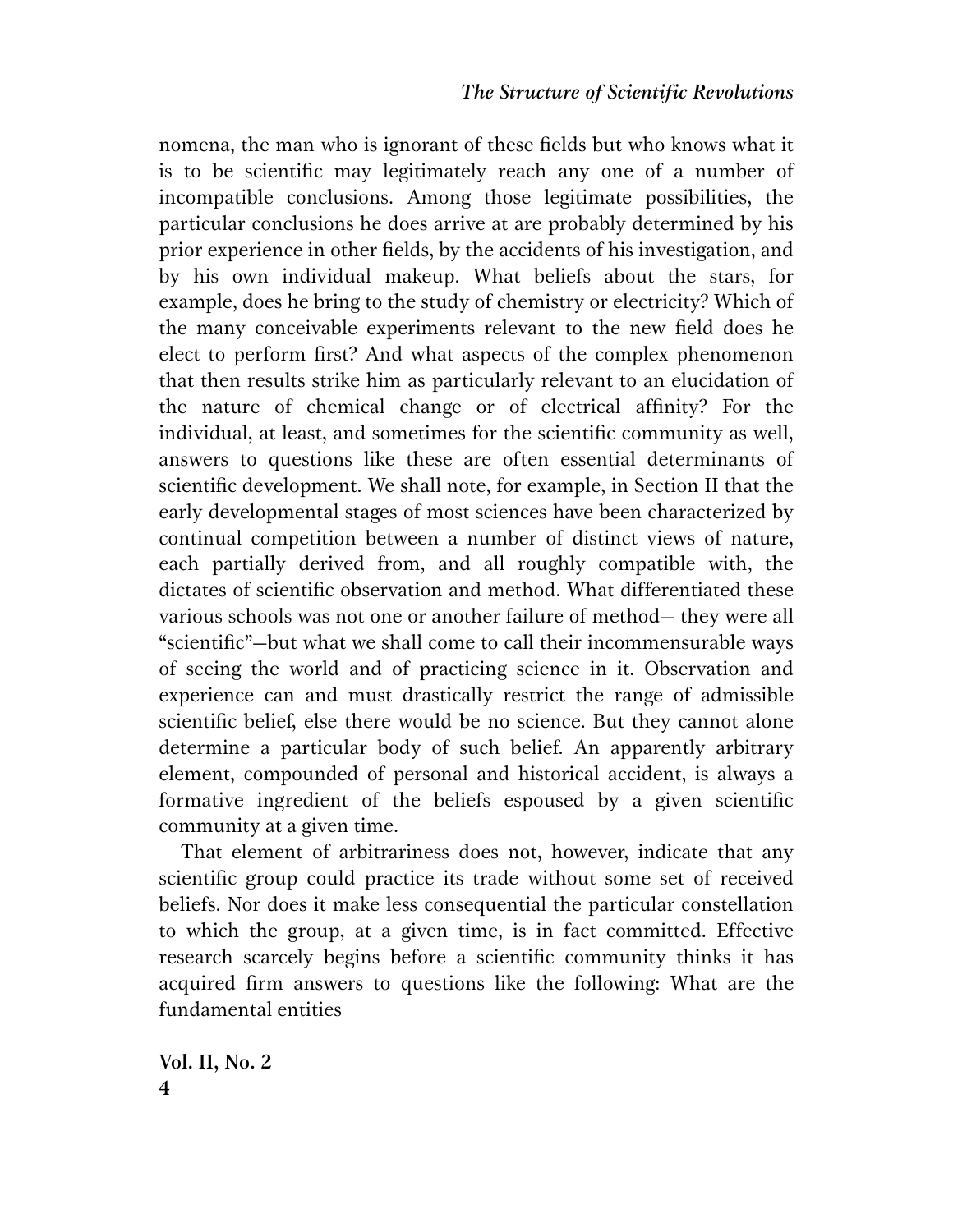#### *Introduction: A Role for History*

of which the universe is composed? How do these interact with each other and with the senses? What questions may legitimately be asked about such entities and what techniques employed in seeking solutions? At least in the mature sciences, answers (or full substitutes for answers) to questions like these are firmly embedded in the educational initiation that prepares and licenses the student for professional practice. Because that education is both rigorous and rigid, these answers come to exert a deep hold on the scientific mind. That they can do so does much to account both for the peculiar efficiency of the normal research activity and for the direction in which it proceeds at any given time. When examining normal science in Sections III, IV, and V, we shall want finally to describe that research as a strenuous and devoted attempt to force nature into the conceptual boxes supplied by professional education. Simultaneously, we shall wonder whether research could proceed without such boxes, whatever the element of arbitrariness in their historic origins and, occasionally, in their subsequent development.

Yet that element of arbitrariness is present, and it too has an important effect on scientific development, one which will be examined in detail in Sections VI, VII, and VIII. Normal science, the activity in which most scientists inevitably spend almost all their time, is predicated on the assumption that the scientific community knows what the world is like. Much of the success of the enterprise derives from the community's willingness to defend that assumption, if necessary at considerable cost. Normal science, for example, often suppresses fundamental novelties because they are necessarily subversive of its basic commitments. Nevertheless, so long as those commitments retain an element of the arbitrary, the very nature of normal research ensures that novelty shall not be suppressed for very long. Sometimes a normal problem, one that ought to be solvable by known rules and procedures, resists the reiterated onslaught of the ablest members of the group within whose competence it falls. On other occasions a piece of equipment designed and constructed for the purpose of normal research fails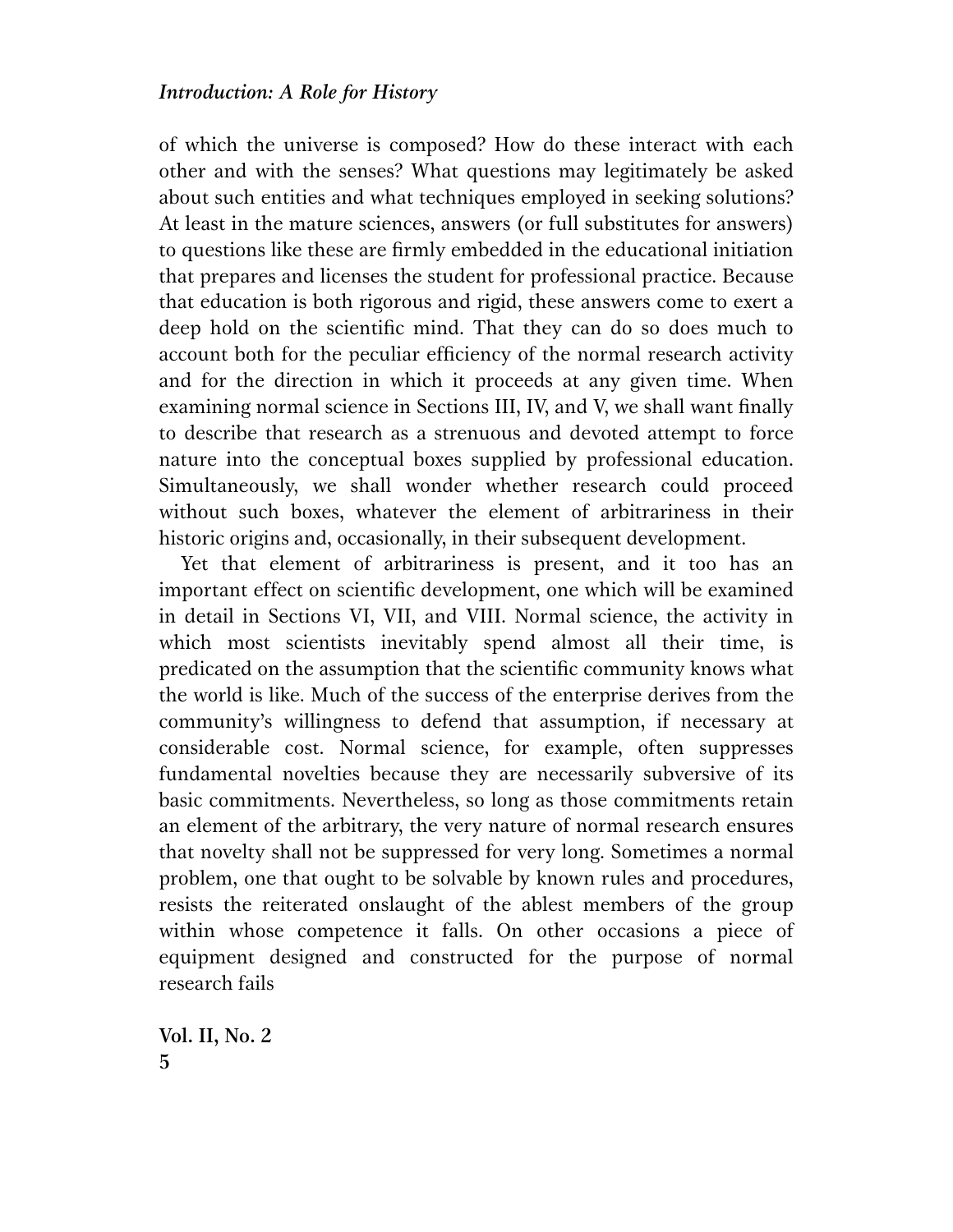to perform in the anticipated manner, revealing an anomaly that cannot, despite repeated effort, be aligned with professional expectation. In these and other ways besides, normal science repeatedly goes astray. And when it does—when, that is, the profession can no longer evade anomalies that subvert the existing tradition of scientific practice—then begin the extraordinary investigations that lead the profession at last to a new set of commitments, a new basis for the practice of science. The extraordinary episodes in which that shift of professional commitments occurs are the ones known in this essay as scientific revolutions. They are the tradition-shattering complements to the tradition-bound activity of normal science.

The most obvious examples of scientific revolutions are those famous episodes in scientific development that have often been labeled revolutions before. Therefore, in Sections IX and X, where the nature of scientific revolutions is first directly scrutinized, we shall deal repeatedly with the major turning points in scientific development associated with the names of Copernicus, Newton, Lavoisier, and Einstein. More clearly than most other episodes in the history of at least the physical sciences, these display what all scientific revolutions are about. Each of them necessitated the community's rejection of one time-honored scientific theory in favor of another incompatible with it. Each produced a consequent shift in the problems available for scientific scrutiny and in the standards by which the profession determined what should count as an admissible problem or as a legitimate problem-solution. And each transformed the scientific imagination in ways that we shall ultimately need to describe as a transformation of the world within which scientific work was done. Such changes, together with the controversies that almost always accompany them, are the defining characteristics of scientific revolutions.

These characteristics emerge with particular clarity from a study of, say, the Newtonian or the chemical revolution. It is, however, a fundamental thesis of this essay that they can also be retrieved from the study of many other episodes that were not so obviously revolutionary. For the far smaller professional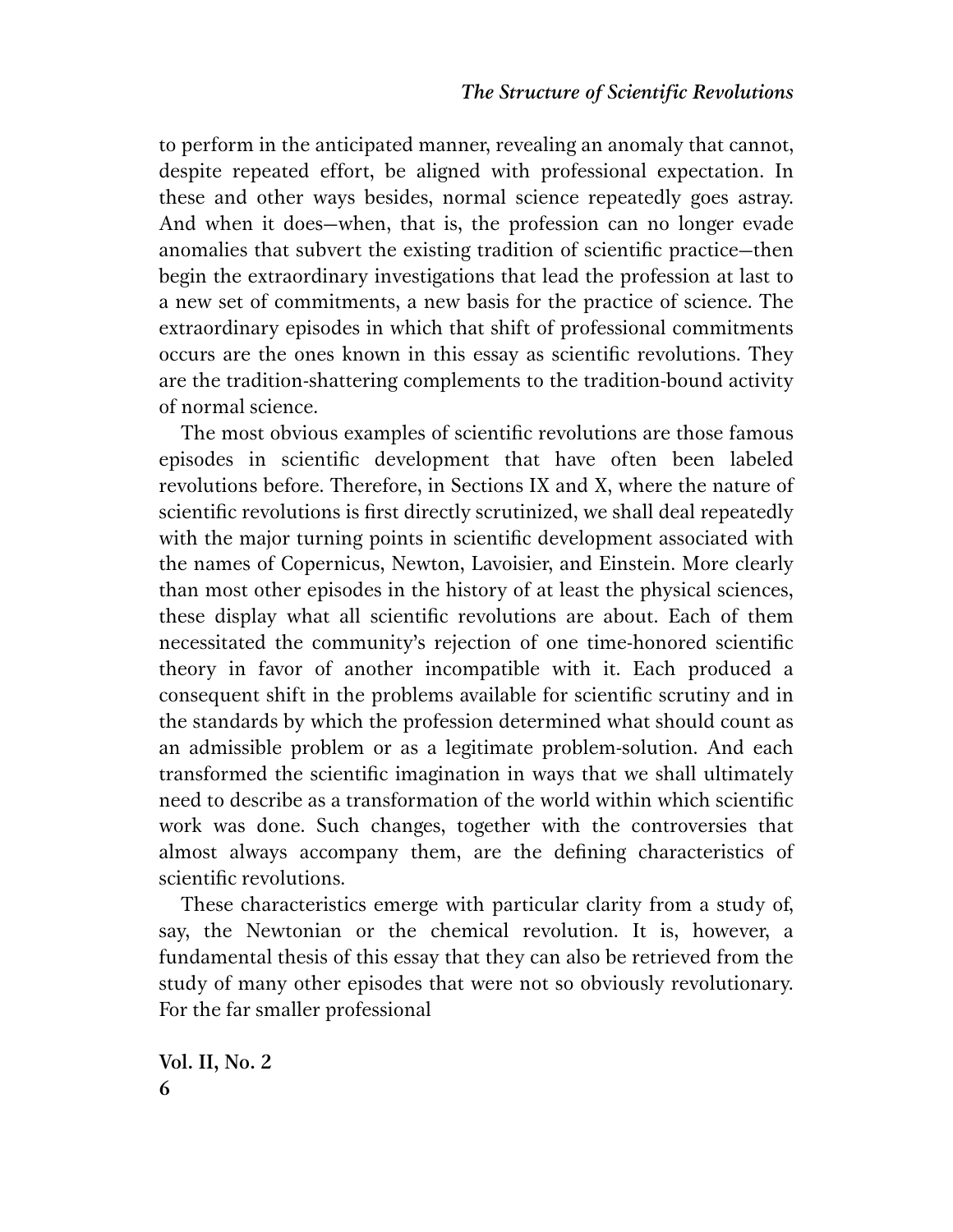group affected by them, Maxwell's equations were as revolutionary as Einstein's, and they were resisted accordingly. The invention of other new theories regularly, and appropriately, evokes the same response from some of the specialists on whose area of special competence they impinge. For these men the new theory implies a change in the rules governing the prior practice of normal science. Inevitably, therefore, it reflects upon much scientific work they have already successfully completed. That is why a new theory, however special its range of application, is seldom or never just an increment to what is already known. Its assimilation requires the reconstruction of prior theory and the re-evaluation of prior fact, an intrinsically revolutionary process that is seldom completed by a single man and never overnight. No wonder historians have had difficulty in dating precisely this extended process that their vocabulary impels them to view as an isolated event.

Nor are new inventions of theory the only scientific events that have revolutionary impact upon the specialists in whose domain they occur. The commitments that govern normal science specify not only what sorts of entities the universe does contain, but also, by implication, those that it does not. It follows, though the point will require extended discussion, that a discovery like that of oxygen or X-rays does not simply add one more item to the population of the scientist's world. Ultimately it has that effect, but not until the professional community has reevaluated traditional experimental procedures, altered its conception of entities with which it has long been familiar, and, in the process, shifted the network of theory through which it deals with the world. Scientific fact and theory are not categorically separable, except perhaps within a single tradition of normal-scientific practice. That is why the unexpected discovery is not simply factual in its import and why the scientist's world is qualitatively transformed as well as quantitatively enriched by fundamental novelties of either fact or theory.

This extended conception of the nature of scientific revolutions is the one delineated in the pages that follow. Admittedly the extension strains customary usage. Nevertheless, I shall con-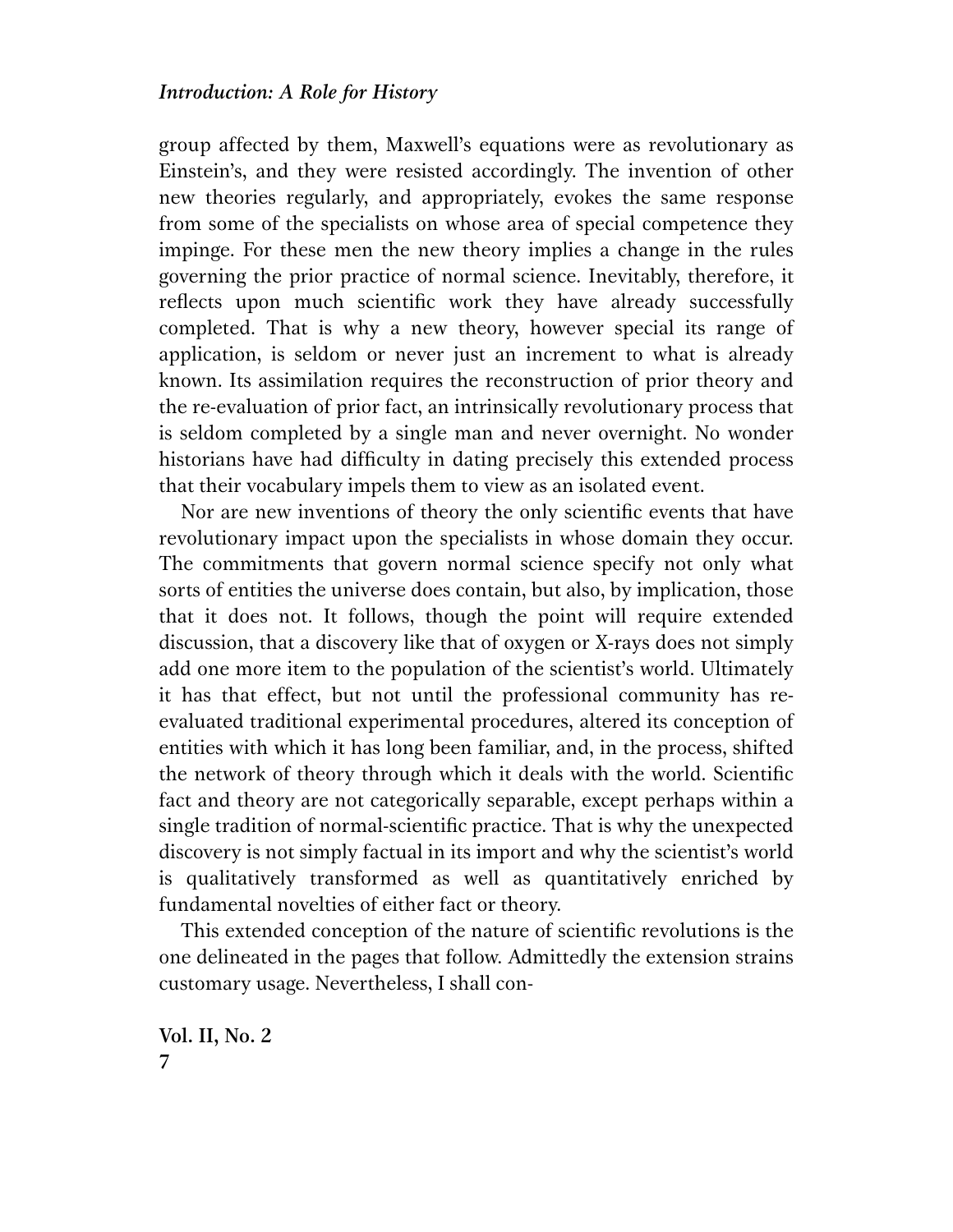tinue to speak even of discoveries as revolutionary, because it is just the possibility of relating their structure to that of, say, the Copernican revolution that makes the extended conception seem to me so important. The preceding discussion indicates how the complementary notions of normal science and of scientific revolutions will be developed in the nine sections immediately to follow. The rest of the essay attempts to dispose of three remaining central questions. Section XI, by discussing the textbook tradition, considers why scientific revolutions have previously been so difficult to see. Section XII describes the revolutionary competition between the proponents of the old normalscientific tradition and the adherents of the new one. It thus considers the process that should somehow, in a theory of scientific inquiry, replace the confirmation or falsification procedures made familiar by our usual image of science. Competition between segments of the scientific community is the only historical process that ever actually results in the rejection of one previously accepted theory or in the adoption of another. Finally, Section XIII will ask how development through revolutions can be compatible with the apparently unique character of scientific progress. For that question, however, this essay will provide no more than the main outlines of an answer, one which depends upon characteristics of the scientific community that require much additional exploration and study.

Undoubtedly, some readers will already have wondered whether historical study can possibly effect the sort of conceptual transformation aimed at here. An entire arsenal of dichotomies is available to suggest that it cannot properly do so. History, we too often say, is a purely descriptive discipline. The theses suggested above are, however, often interpretive and sometimes normative. Again, many of my generalizations are about the sociology or social psychology of scientists; yet at least a few of my conclusions belong traditionally to logic or epistemology. In the preceding paragraph I may even seem to have violated the very influential contemporary distinction between "the context of discovery" and "the context of justifica-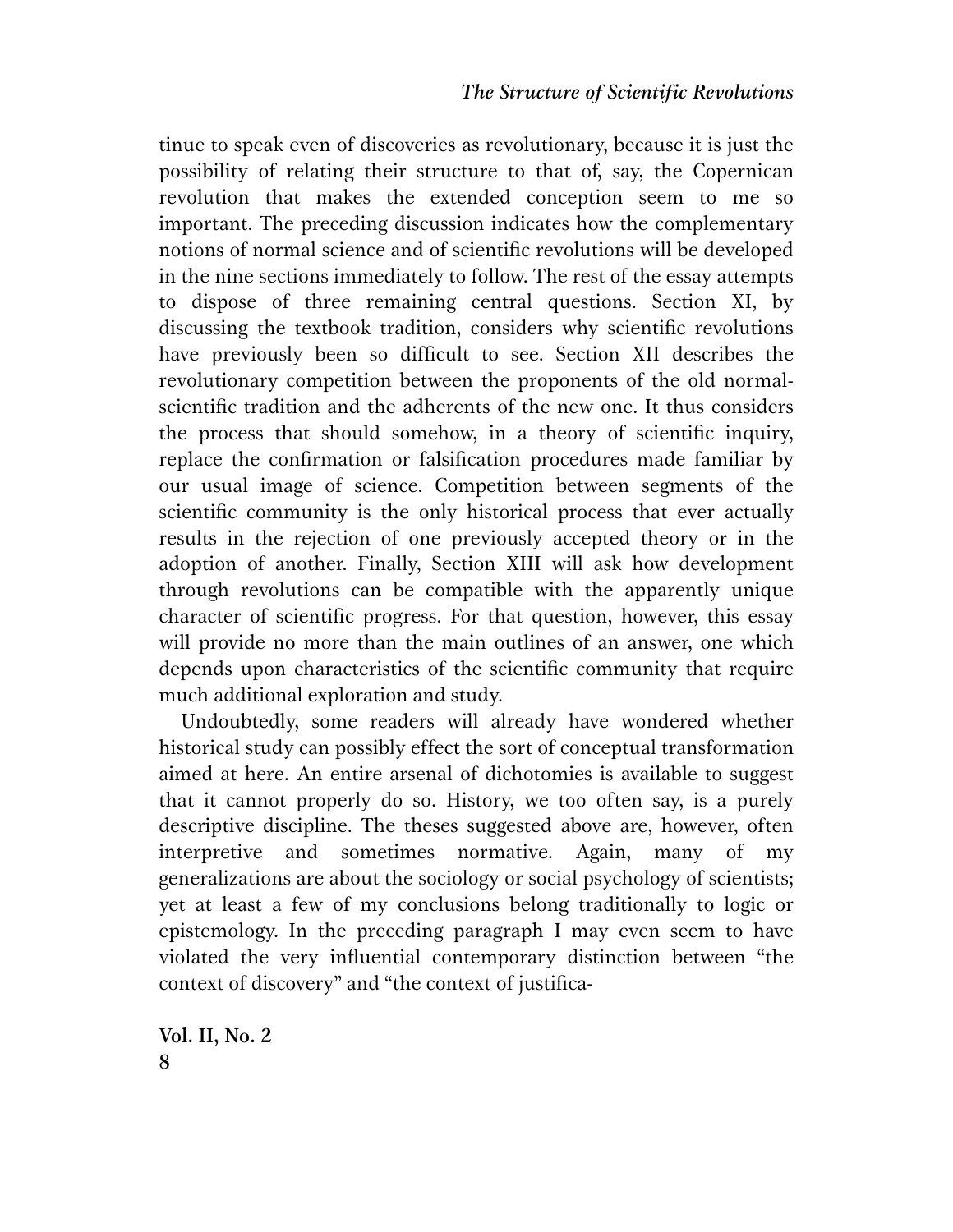tion." Can anything more than profound confusion be indicated by this admixture of diverse fields and concerns?

Having been weaned intellectually on these distinctions and others like them, I could scarcely be more aware of their import and force. For many years I took them to be about the nature of knowledge, and I still suppose that, appropriately recast, they have something important to tell us. Yet my attempts to apply them, even *grosso modo,* to the actual situations in which knowledge is gained, accepted, and assimilated have made them seem extraordinarily problematic. Rather than being elementary logical or methodological distinctions, which would thus be prior to the analysis of scientific knowledge, they now seem integral parts of a traditional set of substantive answers to the very questions upon which they have been deployed. That circularity does not at all invalidate them. But it does make them parts of a theory and, by doing so, subjects them to the same scrutiny regularly applied to theories in other fields. If they are to have more than pure abstraction as their content, then that content must be discovered by observing them in application to the data they are meant to elucidate. How could history of science fail to be a source of phenomena to which theories about knowledge may legitimately be asked to apply?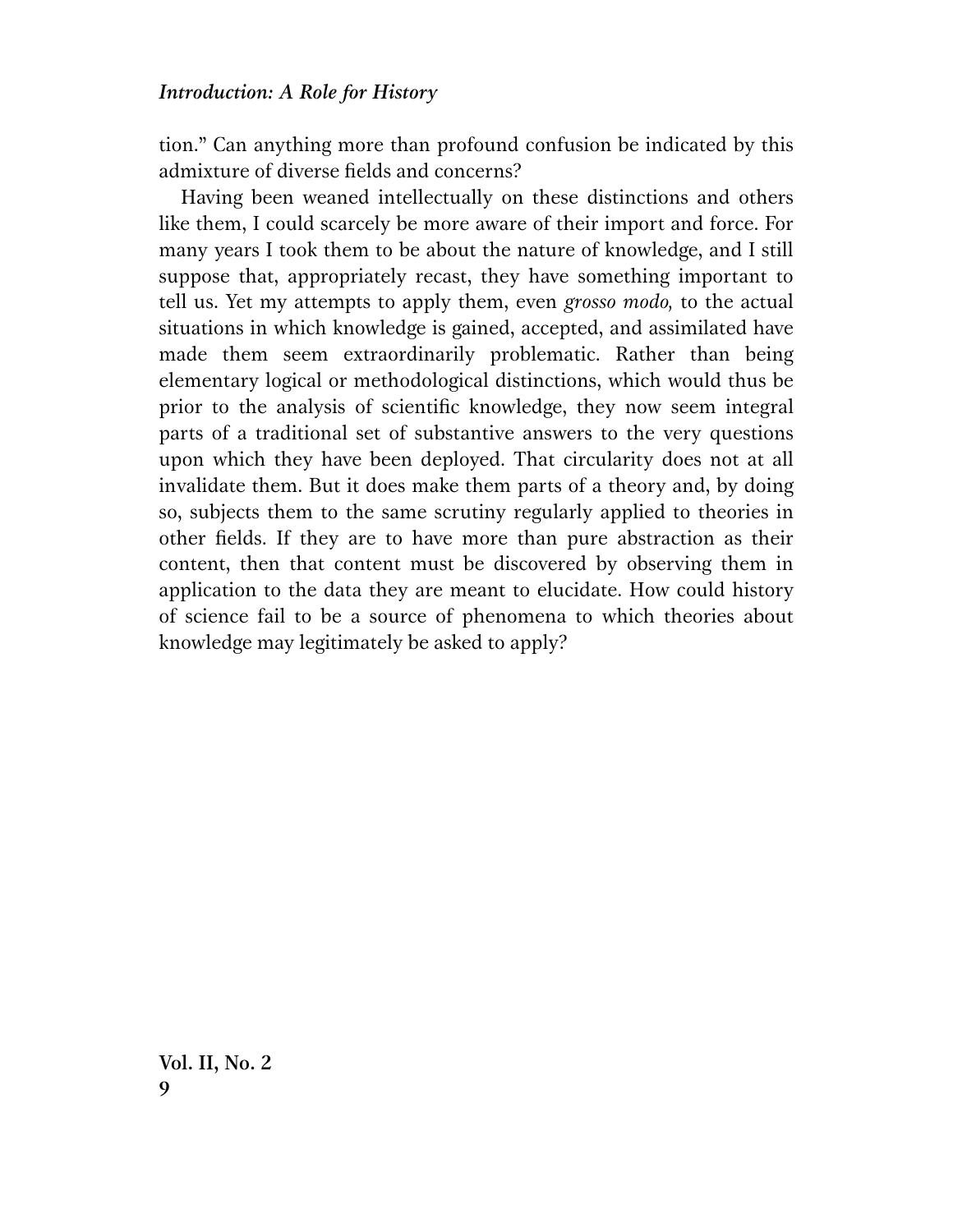#### II. The Route to Normal Science

In this essay, 'normal science' means research firmly based upon one or more past scientific achievements, achievements that some particular scientific community acknowledges for a time as supplying the foundation for its further practice. Today such achievements are recounted, though seldom in their original form, by science textbooks, elementary and advanced. These textbooks expound the body of accepted theory, illustrate many or all of its successful applications, and compare these applications with exemplary observations and experiments. Before such books became popular early in the nineteenth century (and until even more recently in the newly matured sciences), many of the famous classics of science fulfilled a similar function. Aristotle's *Physica,* Ptolemy's *Almagest,* Newton's *Principia* and *Opticks,*  Franklin's *Electricity,* Lavoisier's *Chemistry,* and Lyell's *Geology—*these and many other works served for a time implicitly to define the legitimate problems and methods of a research field for succeeding generations of practitioners. They were able to do so because they shared two essential characteristics. Their achievement was sufficiently unprecedented to attract an enduring group of adherents away from competing modes of scientific activity. Simultaneously, it was sufficiently open-ended to leave all sorts of problems for the redefined group of practitioners to resolve.

Achievements that share these two characteristics I shall henceforth refer to as 'paradigms,' a term that relates closely to 'normal science.' By choosing it, I mean to suggest that some accepted examples of actual scientific practice—examples which include law, theory, application, and instrumentation together— provide models from which spring particular coherent traditions of scientific research. These are the traditions which the historian describes under such rubrics as 'Ptolemaic astronomy' (or 'Copernican'), 'Aristotelian dynamics' (or 'Newtonian'), 'corpuscular optics' (or 'wave optics'), and so on. The study of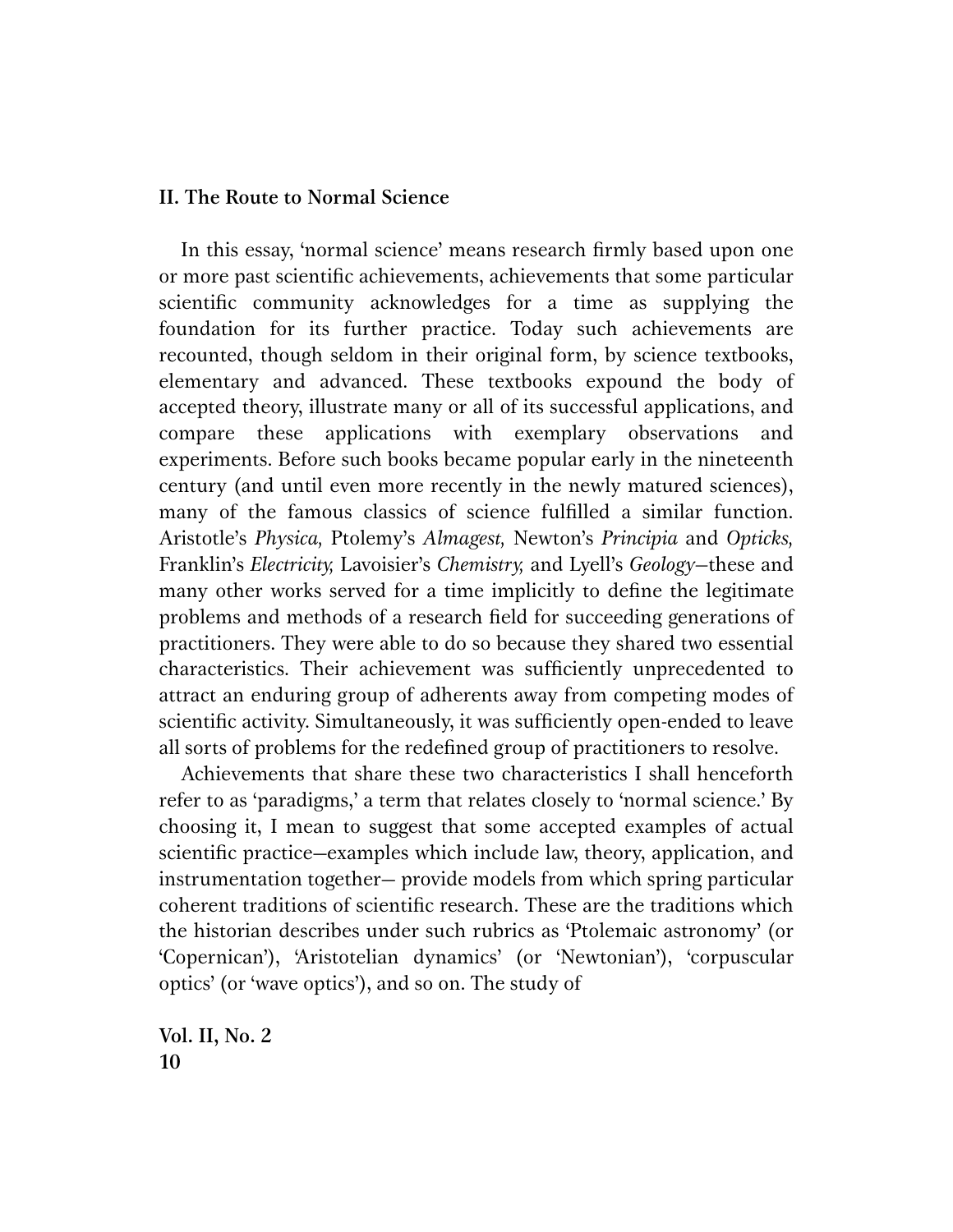paradigms, including many that are far more specialized than those named illustratively above, is what mainly prepares the student for membership in the particular scientific community with which he will later practice. Because he there joins men who learned the bases of their field from the same concrete models, his subsequent practice will seldom evoke overt disagreement over fundamentals. Men whose research is based on shared paradigms are committed to the same rules and standards for scientific practice. That commitment and the apparent consensus it produces are prerequisites for normal science, i.e., for the genesis and continuation of a particular research tradition.

Because in this essay the concept of a paradigm will often substitute for a variety of familiar notions, more will need to be said about the reasons for its introduction. Why is the concrete scientific achievement, as a locus of professional commitment, prior to the various concepts, laws, theories, and points of view that may be abstracted from it? In what sense is the shared paradigm a fundamental unit for the student of scientific development, a unit that cannot be fully reduced to logically atomic components which might function in its stead? When we encounter them in Section V, answers to these questions and to others like them will prove basic to an understanding both of normal science and of the associated concept of paradigms. That more abstract discussion will depend, however, upon a previous exposure to examples of normal science or of paradigms in operation. In particular, both these related concepts will be clarified by noting that there can be a sort of scientific research without paradigms, or at least without any so unequivocal and so binding as the ones named above. Acquisition of a paradigm and of the more esoteric type of research it permits is a sign of maturity in the development of any given scientific field.

If the historian traces the scientific knowledge of any selected group of related phenomena backward in time, he is likely to encounter some minor variant of a pattern here illustrated from the history of physical optics. Today's physics textbooks tell the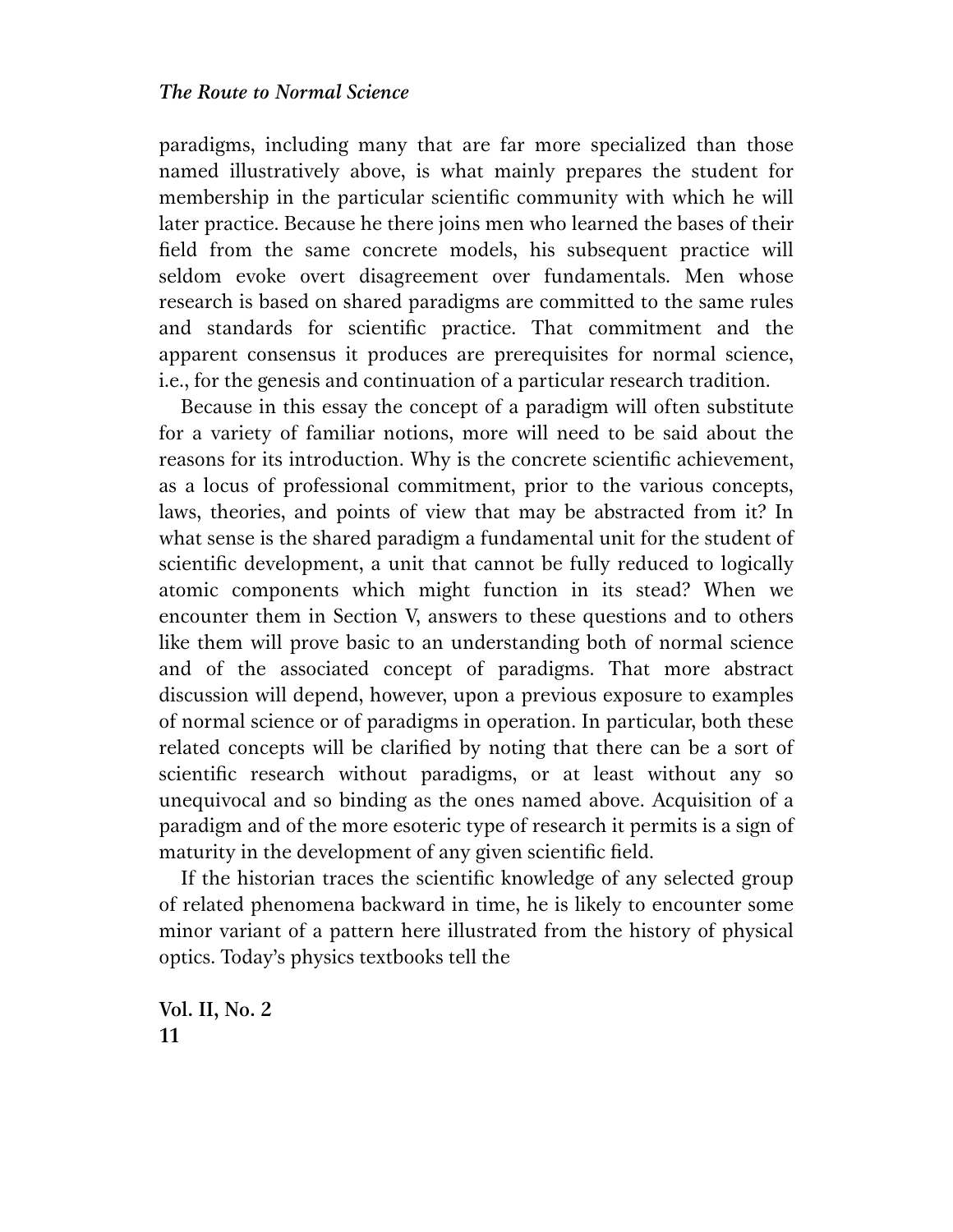student that light is photons, i.e., quantum-mechanical entities that exhibit some characteristics of waves and some of particles. Research proceeds accordingly, or rather according to the more elaborate and mathematical characterization from which this usual verbalization is derived. That characterization of light is, however, scarcely half a century old. Before it was developed by Planck, Einstein, and others early in this century, physics texts taught that light was transverse wave motion, a conception rooted in a paradigm that derived ultimately from the optical writings of Young and Fresnel in the early nineteenth century. Nor was the wave theory the first to be embraced by almost all practitioners of optical science. During the eighteenth century the paradigm for this field was provided by Newton's *Opticks,* which taught that light was material corpuscles. At that time physicists sought evidence, as the early wave theorists had not, of the pressure exerted by light particles impinging on solid bodies.<sup>1</sup>

These transformations of the paradigms of physical optics are scientific revolutions, and the successive transition from one paradigm to another via revolution is the usual developmental pattern of mature science. It is not, however, the pattern characteristic of the period before Newton's work, and that is the contrast that concerns us here. No period between remote antiquity and the end of the seventeenth century exhibited a single generally accepted view about the nature of light. Instead there were a number of competing schools and sub-schools, most of them espousing one variant or another of Epicurean, Aristotelian, or Platonic theory. One group took light to be particles emanating from material bodies; for another it was a modification of the medium that intervened between tie body and the eye; still another explained light in terms of an interaction of the medium with an emanation from the eye; and there were other combinations and modifications besides. Each of the corresponding schools derived strength from its relation to some particular metaphysic, and each emphasized, as para-

<sup>1</sup> Joseph Priestley, *The History and Present State of Discoveries Relating to Vision, Light, and Colours* (London, 1772), pp. 385-90.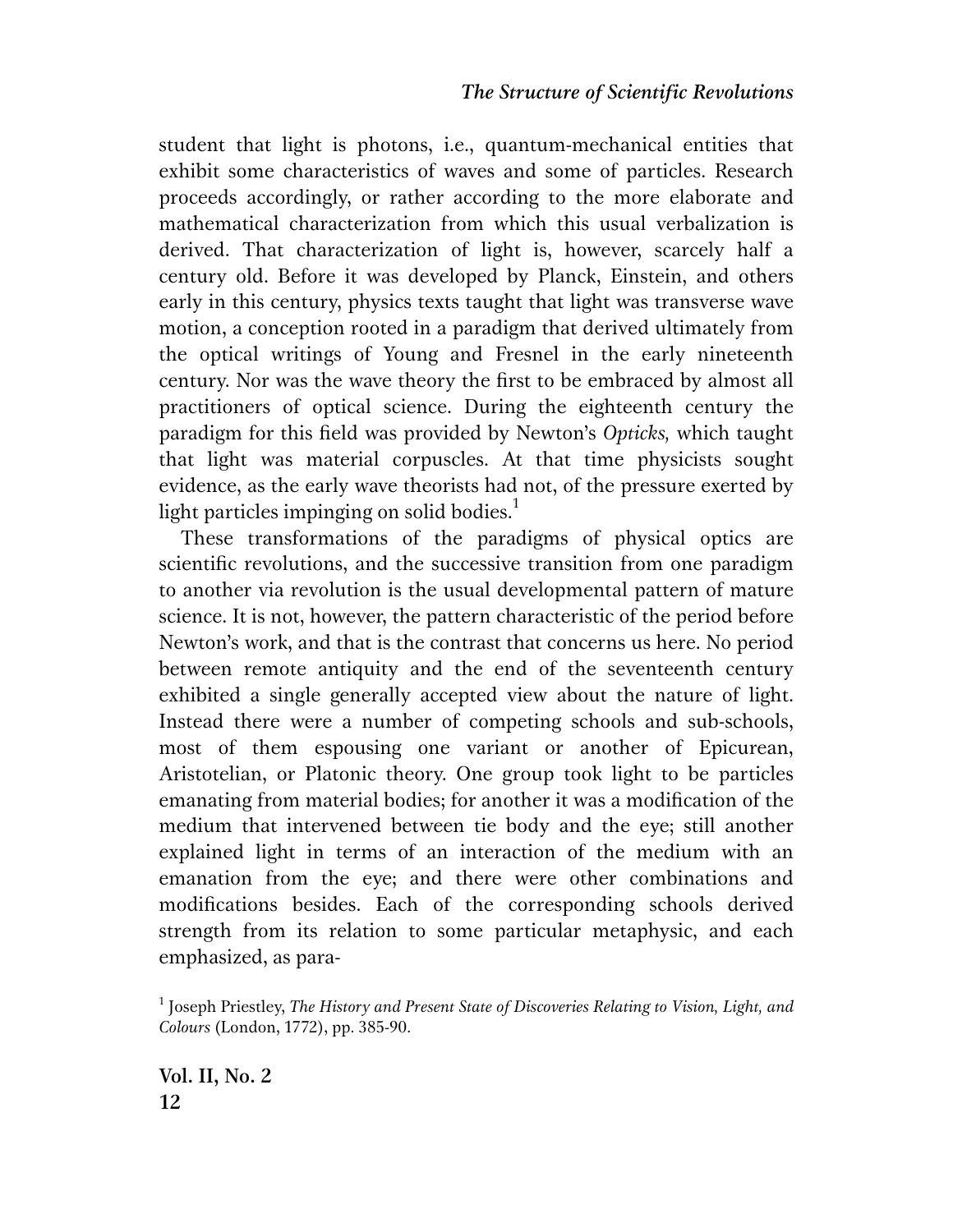digmatic observations, the particular cluster of optical phenomena that its own theory could do most to explain. Other observations were dealt with by *ad hoc* elaborations, or they remained as outstanding problems for further research.<sup>2</sup>

At various times all these schools made significant contributions to the body of concepts, phenomena, and techniques from which Newton drew the first nearly uniformly accepted paradigm for physical optics. Any definition of the scientist that excludes at least the more creative members of these various schools will exclude their modern successors as well. Those men were scientists. Yet anyone examining a survey of physical optics before Newton may well conclude that, though the field's practitioners were scientists, the net result of their activity was something less than science. Being able to take no common body of belief for granted, each writer on physical optics felt forced to build his field anew from its foundations. In doing so, his choice of supporting observation and experiment was relatively free, for there was no standard set of methods or of phenomena that every optical writer felt forced to employ and explain. Under these circumstances, the dialogue of the resulting books was often directed as much to the members of other schools as it was to nature. That pattern is not unfamiliar in a number of creative fields today, nor is it incompatible with significant discovery and invention. It is not, however, the pattern of development that physical optics acquired after Newton and that other natural sciences make familiar today.

The history of electrical research in the first half of the eighteenth century provides a more concrete and better known example of the way a science develops before it acquires its first universally received paradigm. During that period there were almost as many views about the nature of electricity as there were important electrical experimenters, men like Hauksbee, Gray, Desaguliers, Du Fay, Nollett, Watson, Franklin, and others. All their numerous concepts of electricity had something in common—they were partially derived from one or an-

<sup>2</sup> Vasco Ronchi, *Histoire de la lumière,* trans. Jean Taton (Paris, 1956), chaps. i-iv.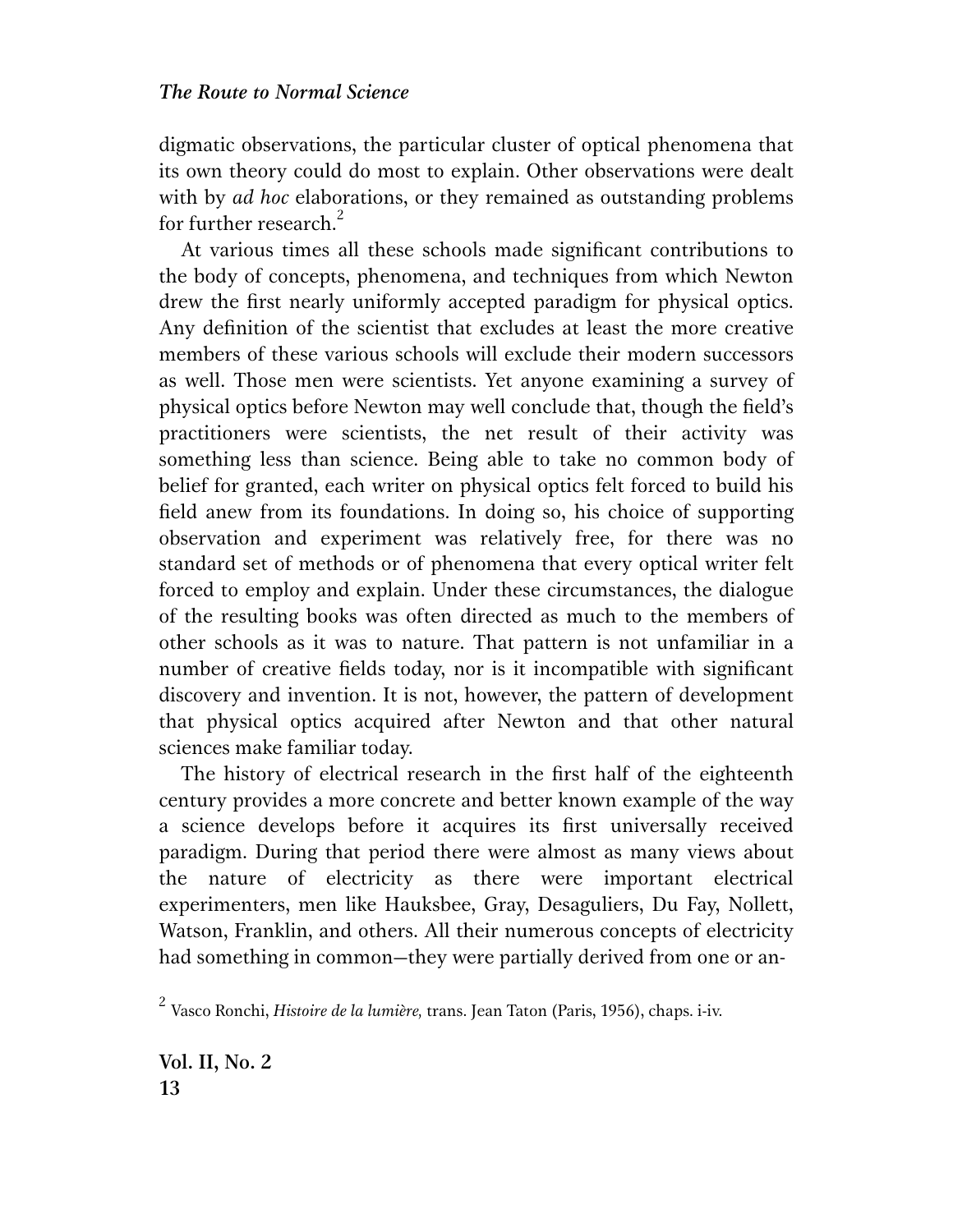other version of the mechanico-corpuscular philosophy that guided all scientific research of the day. In addition, all were components of real scientific theories, of theories that had been drawn in part from experiment and observation and that partially determined the choice and interpretation of additional problems undertaken in research. Yet though all the experiments were electrical and though most of the experimenters read each other's works, their theories had no more than a family resemblance.<sup>3</sup>

One early group of theories, following seventeenth-century practice, regarded attraction and factional generation as the fundamental electrical phenomena. This group tended to treat repulsion as a secondary effect due to some sort of mechanical rebounding and also to postpone for as long as possible both discussion and systematic research on Gray's newly discovered effect, electrical conduction. Other "electricians" (the term is their own) took attraction and repulsion to be equally elementary manifestations of electricity and modified their theories and research accordingly. (Actually, this group is remarkably small—even Franklin's theory never quite accounted for the mutual repulsion of two negatively charged bodies.) But they had as much difficulty as the first group in accounting simultaneously for any but the simplest conduction effects. Those effects, however, provided the starting point for still a third group, one which tended to speak of electricity as a "fluid" that could run through conductors rather than as an "effluvium" that emanated from non-conductors. This group, in its turn, had difficulty reconciling its theory with a number of attractive and

<sup>3</sup> Duane Roller and Duane H. D. Roller, *The Development of the Concept of Electric Charge: Electricity from the Greeks to Coulomb* ("Harvard Case Histories in Experimental Science," Case 8; Cambridge, Mass., 1954); and I. B. Cohen, *Franklin and Newton: An Inquiry into Speculative Newtonian Experimental Science and Franklin's Work in Electricity as an Example Thereof* (Philadelphia, 1956), chaps, vii-xii. For some of the analytic detail in the paragraph that follows in the text, I am indebted to a still unpublished paper by my student John L. Heilbron. Pending its publication, a somewhat more extended and more precise account of the emergence of Franklin's paradigm is included in T. S. Kuhn, "The Function of Dogma in Scientific Research," in A. C. Crombie (ed.), "Symposium on the History of Science, University of Oxford, July 9-15, 1961," to be published by Heinemann Educational Books, Ltd.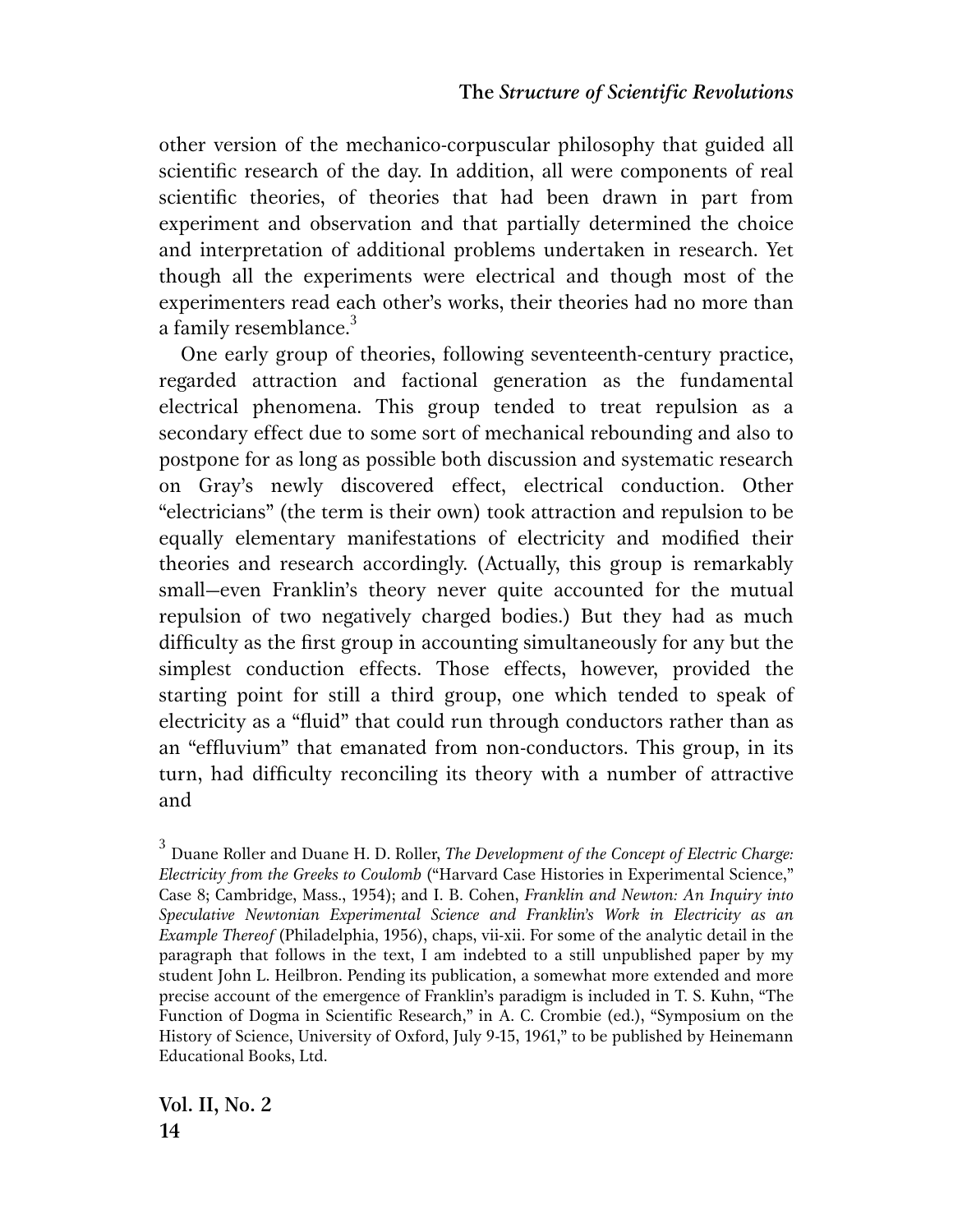repulsive effects. Only through the work of Franklin and his immediate successors did a theory arise that could account with something like equal facility for very nearly all these effects and that therefore could and did provide a subsequent generation of "electricians" with a common paradigm for its research.

Excluding those fields, like mathematics and astronomy, in which the first firm paradigms date from prehistory and also those, like biochemistry, that arose by division and recombination of specialties already matured, the situations outlined above are historically typical. Though it involves my continuing to employ the unfortunate simplification that tags an extended historical episode with a single and somewhat arbitrarily chosen name (e.g., Newton or Franklin), I suggest that similar fundamental disagreements characterized, for example, the study of motion before Aristotle and of statics before Archimedes, the study of heat before Black, of chemistry before Boyle and Boerhaave, and of historical geology before Hutton. In parts of biology—the study of heredity, for example—the first universally received paradigms are still more recent; and it remains an open question what parts of social science have yet acquired such paradigms at all. History suggests that the road to a firm research consensus is extraordinarily arduous.

History also suggests, however, some reasons for the difficulties encountered on that road. In the absence of a paradigm or some candidate for paradigm, all of the facts that could possibly pertain to the development of a given science are likely to seem equally relevant. As a result, early fact-gathering is a far more nearly random activity than the one that subsequent scientific development makes familiar. Furthermore, in the absence of a reason for seeking some particular form of more recondite information, early fact-gathering is usually restricted to the wealth of data that lie ready to hand. The resulting pool of facts contains those accessible to casual observation and experiment together with some of the more esoteric data retrievable from established crafts like medicine, calendar making, and metallurgy. Because the crafts are one readily accessible source of facts that could not have been casually discovered, technology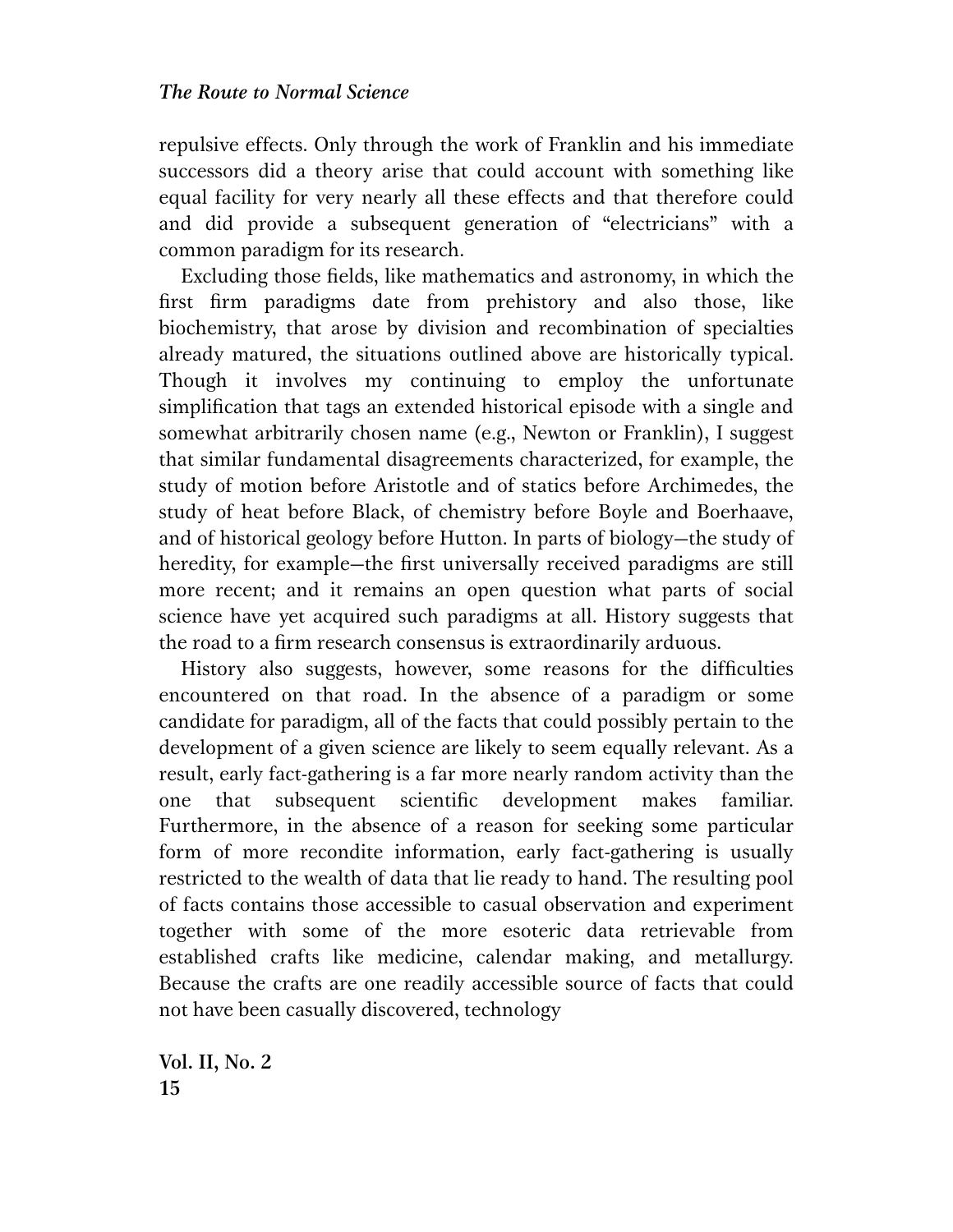has often played a vital role in the emergence of new sciences.

But though this sort of fact-collecting has been essential to the origin of many significant sciences, anyone who examines, for example, Pliny's encyclopedic writings or the Baconian natural histories of the seventeenth century will discover that it produces a morass. One somehow hesitates to call the literature that results scientific. The Baconian "histories" of heat, color, wind, mining, and so on, are filled with information, some of it recondite. But they juxtapose facts that will later prove revealing (e.g., heating by mixture) with others (e.g., the warmth of dung heaps) that will for some time remain too complex to be integrated with theory at all. $^4$  In addition, since any description must be partial, the typical natural history often omits from its immensely circumstantial accounts just those details that later scientists will find sources of important illumination. Almost none of the early "histories" of electricity, for example, mention that chaff, attracted to a rubbed glass rod, bounces off again. That effect seemed mechanical, not electrical. $^5$  Moreover, since the casual fact-gatherer seldom possesses the time or the tools to be critical, the natural histories often juxtapose descriptions like the above with others, say, heating by antiperistasis (or by cooling), that we are now quite unable to confirm.<sup>8</sup> Only very occasionally, as in the cases of ancient statics, dynamics, and geometrical optics, do facts collected with so little guidance from pre-established theory speak with sufficient clarity to permit the emergence of a first paradigm.

This is the situation that creates the schools characteristic of the early stages of a science's development. No natural history can be interpreted in the absence of at least some implicit body

<sup>4</sup> Compare the sketch for a natural history of heat in Bacon's *Novum Organum,* Vol. VIII of *The Works of Francis Bacon,* ed. J. Spedding, R. L. Ellis, and D. D. Heath (New York, 1869), pp. 179-203.

<sup>5</sup> Roller and Roller, *op. cit.,* pp. 14, 22, 28, 43. Only after the work recorded in the last of these citations do repulsive effects gain general recognition as unequivocally electrical.

<sup>6</sup> Bacon, *op. cit.,* pp. 235, 337, says, "Water slightly warm is more easily frozen than quite cold." For a partial account of the earlier history of this strange observation, see Marshall Clagett, *Giovanni Marliani and Late Medieval Physics* (New York, 1941), chap. iv.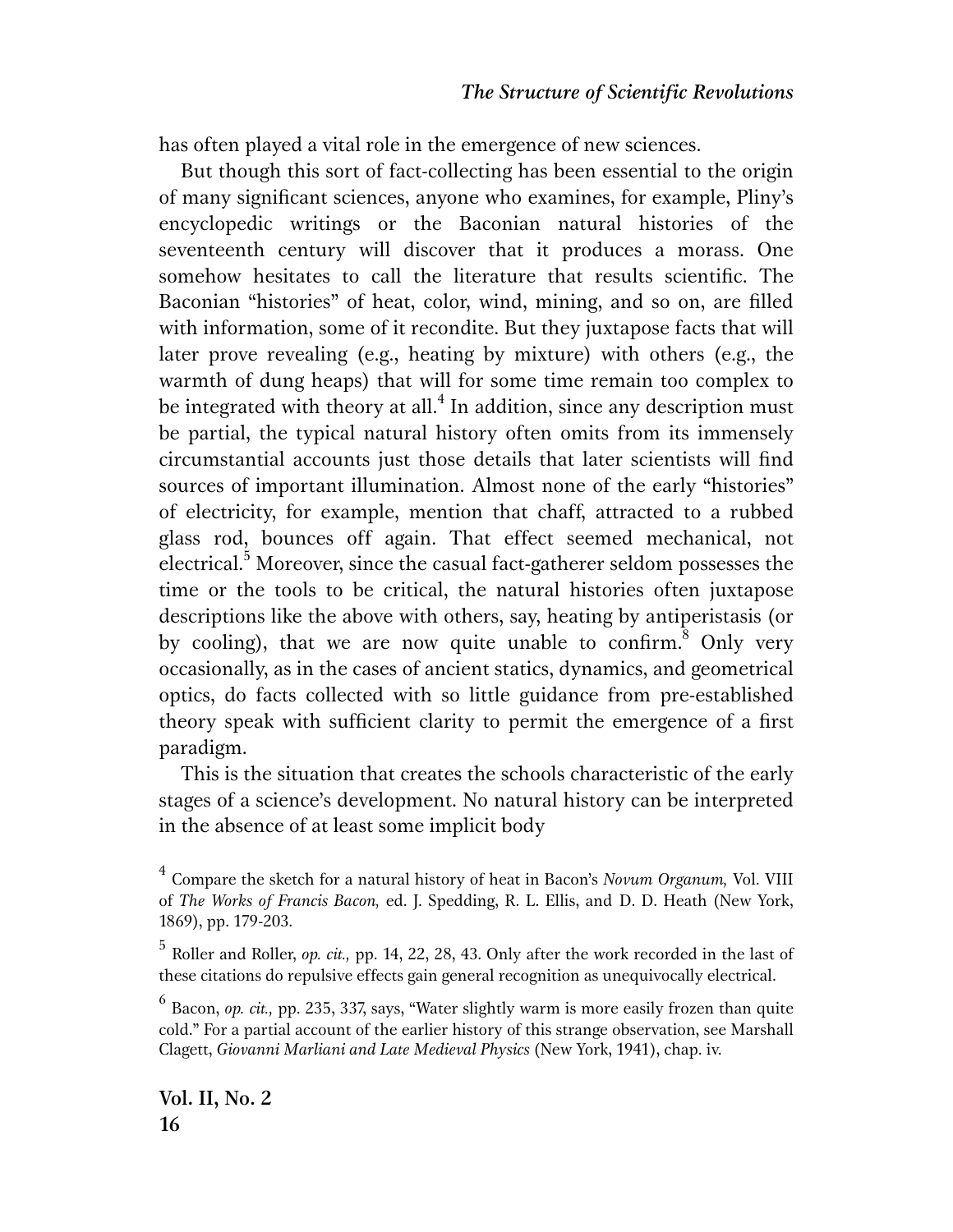of intertwined theoretical and methodological belief that permits selection, evaluation, and criticism. If that body of belief is not already implicit in the collection of facts—in which case more than "mere facts" are at hand—it must be externally supplied, perhaps by a current metaphysic, by another science, or by personal and historical accident. No wonder, then, that in the early stages of the development of any science different men confronting the same range of phenomena, but not usually all the same particular phenomena, describe and interpret them in different ways. What is surprising, and perhaps also unique in its degree to the fields we call science, is that such initial divergences should ever largely disappear.

For they do disappear to a very considerable extent and then apparently once and for all. Furthermore, their disappearance is usually caused by the triumph of one of the pre-paradigm schools, which, because of its own characteristic beliefs and preconceptions, emphasized only some special part of the too sizable and inchoate pool of information. Those electricians who thought electricity a fluid and therefore gave particular emphasis to conduction provide an excellent case in point. Led by this belief, which could scarcely cope with the known multiplicity of attractive and repulsive effects, several of them conceived the idea of bottling the electrical fluid. The immediate fruit of their efforts was the Leyden jar, a device which might never have been discovered by a man exploring nature casually or at random, but which was in fact independently developed by at least two investigators in the early 1740's.<sup>7</sup> Almost from the start of his electrical researches, Franklin was particularly concerned to explain that strange and, in the event, particularly revealing piece of special apparatus. His success in doing so provided the most effective of the arguments that made his theory a paradigm, though one that was still unable to account for quite all the known cases of electrical repulsion. $^8$  To be accepted as a paradigm, a theory must seem better than its competitors, but

7 Roller and Roller, *op. cit.,* pp. 51-54.

<sup>8</sup> The troublesome case was the mutual repulsion of negatively charged bodies, for which see Cohen, *op. cit.,* pp. 491-94, 531-43.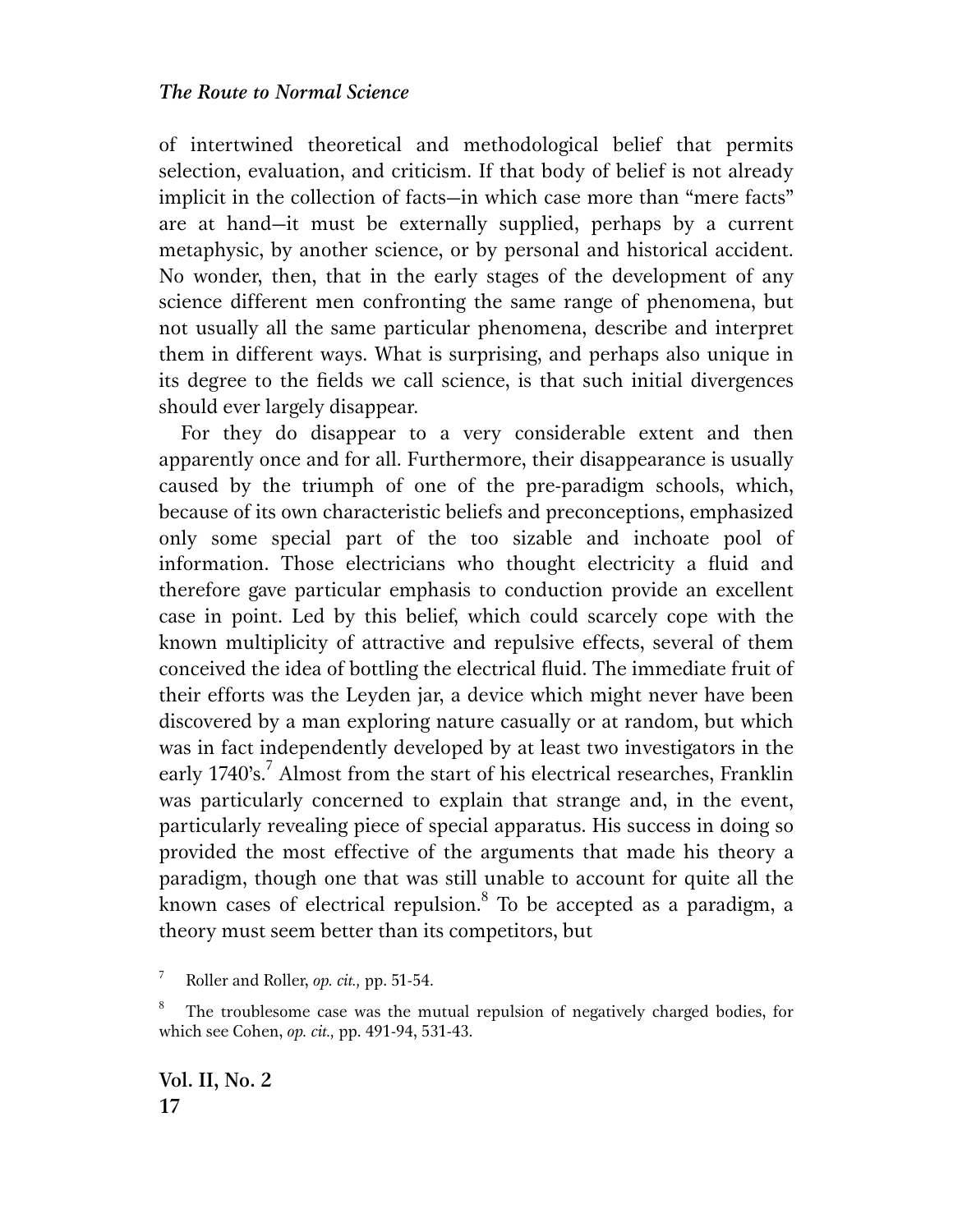it need not, and in fact never does, explain all the facts with which it can be confronted.

What the fluid theory of electricity did for the subgroup that held it, the Franklinian paradigm later did for the entire group of electricians. It suggested which experiments would be worth performing and which, because directed to secondary or to overly complex manifestations of electricity, would not. Only the paradigm did the job far more effectively, partly because the end of interschool debate ended the constant reiteration of fundamentals and partly because the confidence that they were on the right track encouraged scientists to undertake more precise, esoteric, and consuming sorts of work.<sup>9</sup> Freed from the concern with any and all electrical phenomena, the united group of electricians could pursue selected phenomena in far more detail, designing much special equipment for the task and employing it more stubbornly and systematically than electricians had ever done before. Both fact collection and theory articulation became highly directed activities. The effectiveness and efficiency of electrical research increased accordingly, providing evidence for a societal version of Francis Bacon's acute methodological dictum: "Truth emerges more readily from error than from confusion."<sup>10</sup>

We shall be examining the nature of this highly directed or paradigmbased research in the next section, but must first note briefly how the emergence of a paradigm affects the structure of the group that practices the field. When, in the development of a natural science, an individual or group first produces a synthesis able to attract most of the next generation's practitioners, the older schools gradually disappear. In part their disappear-

 $9$  It should be noted that the acceptance of Franklin's theory did not end quite all debate. In 1759 Robert Symmer proposed a two-fluid version of that theory, and for many years thereafter electricians were divided about whether electricity was a single fluid or two. But the debates on this subject only confirm what has been said above about the manner in which a universally recognized achievement unites the profession. Electricians, though they continued divided on this point, rapidly concluded that no experimental tests could distinguish the two versions of the theory and that they were therefore equivalent. After that, both schools could and did exploit all the benefits that the Franklinian theory provided (*ibid.,* pp. 543-46,548-54).

10 Bacon, *op. cit.,* p. 210.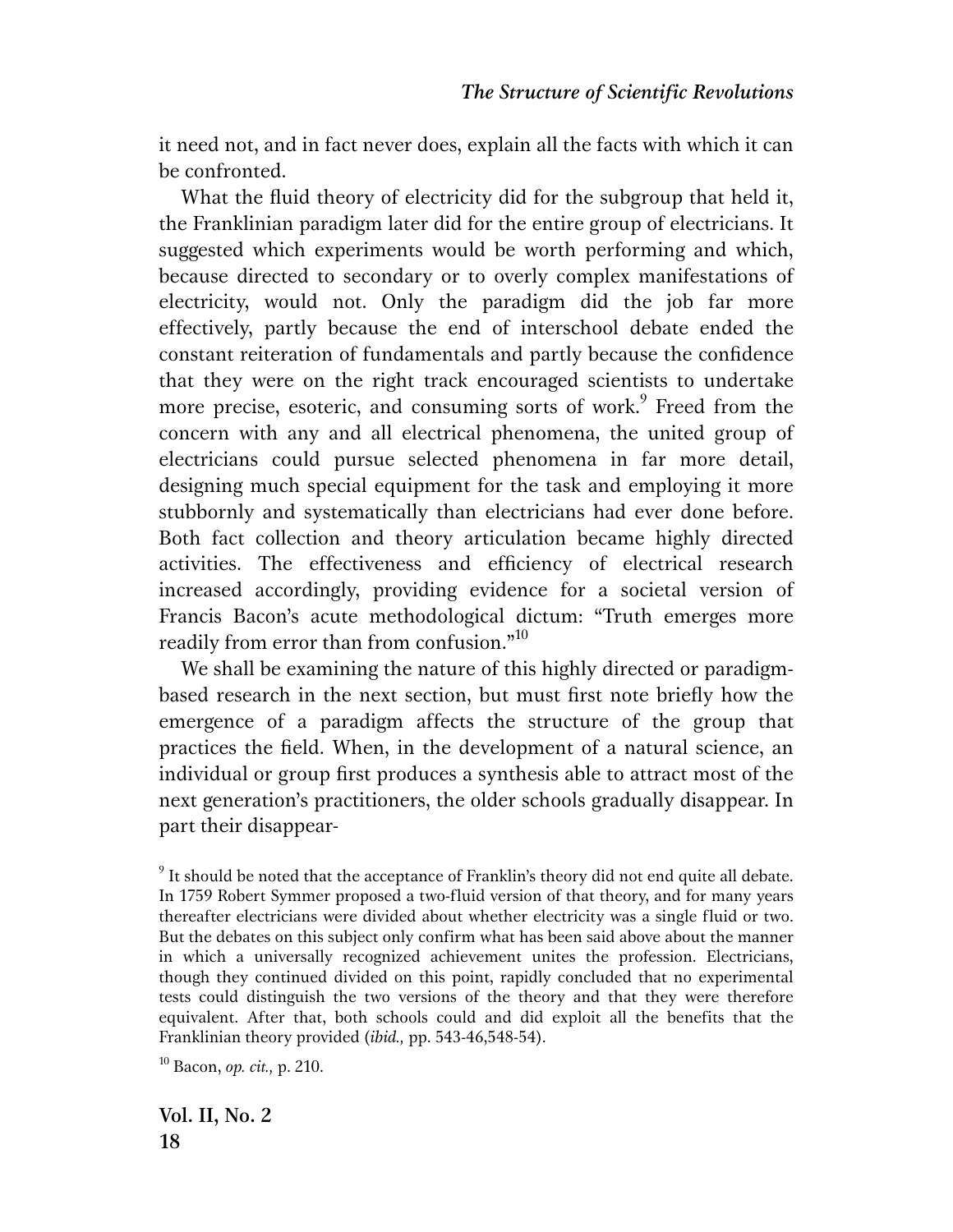#### *The Route to Normal Science*

ance is caused by their members' conversion to the new paradigm. But there are always some men who cling to one or another of the older views, and they are simply read out of the profession, which thereafter ignores their work. The new paradigm implies a new and more rigid definition of the field. Those unwilling or unable to accommodate their work to it must proceed in isolation or attach themselves to some other group.<sup>11</sup> Historically, they have often simply stayed in the departments of philosophy from which so many of the special sciences have been spawned. As these indications hint, it is sometimes just its reception of a paradigm that transforms a group previously interested merely in the study of nature into a profession or, at least, a discipline. In the sciences (though not in fields like medicine, technology, and law, of which the principal *raison d'être* is an external social need), the formation of specialized journals, the foundation of specialists' societies, and the claim for a special place in the curriculum have usually been associated with a group's first reception of a single paradigm. At least this was the case between the time, a century and a half ago, when the institutional pattern of scientific specialization first developed and the very recent time when the paraphernalia of specialization acquired a prestige of their own.

The more rigid definition of the scientific group has other consequences. When the individual scientist can take a paradigm for granted, he need no longer, in his major works, attempt to build his field anew, starting from first principles and justify-

 $11$  The history of electricity provides an excellent example which could be duplicated from the careers of Priestley, Kelvin, and others. Franklin reports that Nollet, who at midcentury was the most influential of the Continental electricians, "lived to see himself the last of his Sect, except Mr. B.—his Élève and immediate Disciple" (Max Farrand [ed.], *Benjamin Franklin's Memoirs* [Berkeley, Calif., 1949], pp. 384-86). More interesting, however, is the endurance of whole schools in increasing isolation from professional science. Consider, for example, the case of astrology, which was once an integral part of astronomy. Or consider the continuation in the late eighteenth and early nineteenth centuries of a previously respected tradition of "romantic" chemistry. This is the tradition discussed by Charles C. Gillispie in "The *Encyclopédie* and the Jacobin Philosophy of Science: A Study in Ideas and Consequences," *Critical Problems in the History of Science,* ed. Marshall Clagett (Madison, Wis., 1959), pp. 255-89; and "The Formation of Lamarck's Evolutionary Theory," *Archives internationales d'histoire des sciences,* XXXVII (1956), 323-38.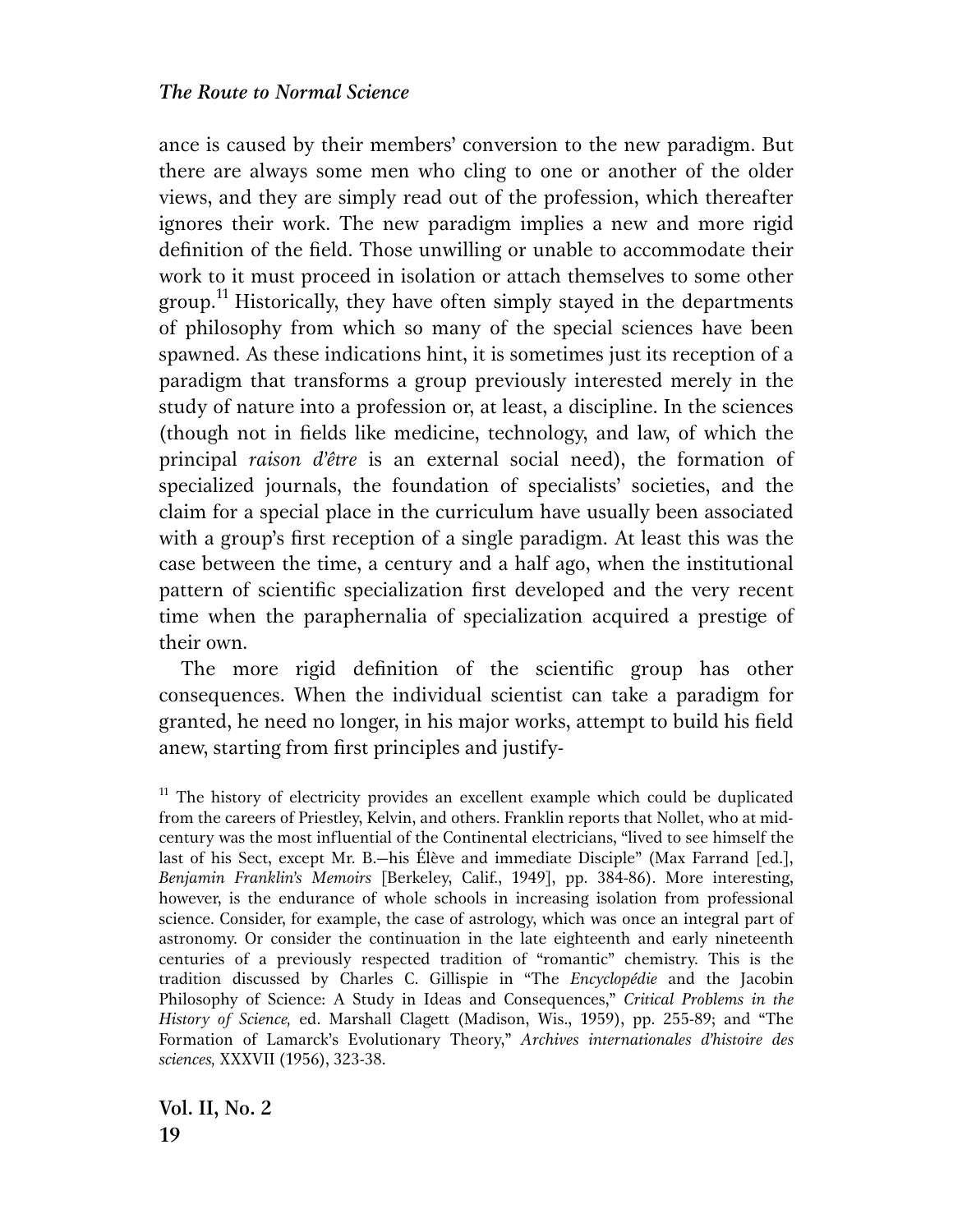ing the use of each concept introduced. That can be left to the writer of textbooks. Given a textbook, however, the creative scientist can begin his research where it leaves off and thus concentrate exclusively upon the subtlest and most esoteric aspects of the natural phenomena that concern his group. And as he does this, his research communiqués will begin to change in ways whose evolution has been too little studied but whose modern end products are obvious to all and oppressive to many. No longer will his researches usually be embodied in books addressed, like Franklin's *Experiments* . . . *on Electricity* or Darwin's *Origin of Species,*  to anyone who might be interested in the subject matter of the field. Instead they will usually appear as brief articles addressed only to professional colleagues, the men whose knowledge of a shared paradigm can be assumed and who prove to be the only ones able to read the papers addressed to them.

Today in the sciences, books are usually either texts or retrospective reflections upon one aspect or another of the scientific life. The scientist who writes one is more likely to find his professional reputation impaired than enhanced. Only in the earlier, pre-paradigm, stages of the development of the various sciences did the book ordinarily possess the same relation to professional achievement that it still retains in other creative fields. And only in those fields that still retain the book, with or without the article, as a vehicle for research communication are the lines of professionalization still so loosely drawn that the layman may hope to follow progress by reading the practitioners' original reports. Both in mathematics and astronomy, research reports had ceased already in antiquity to be intelligible to a generally educated audience. In dynamics, research became similarly esoteric in the later Middle Ages, and it recaptured general intelligibility only briefly during the early seventeenth century when a new paradigm replaced the one that had guided medieval research. Electrical research began to require translation for the layman before the end of the eighteenth century, and most other fields of physical science ceased to be generally accessible in the nineteenth. During the same two cen-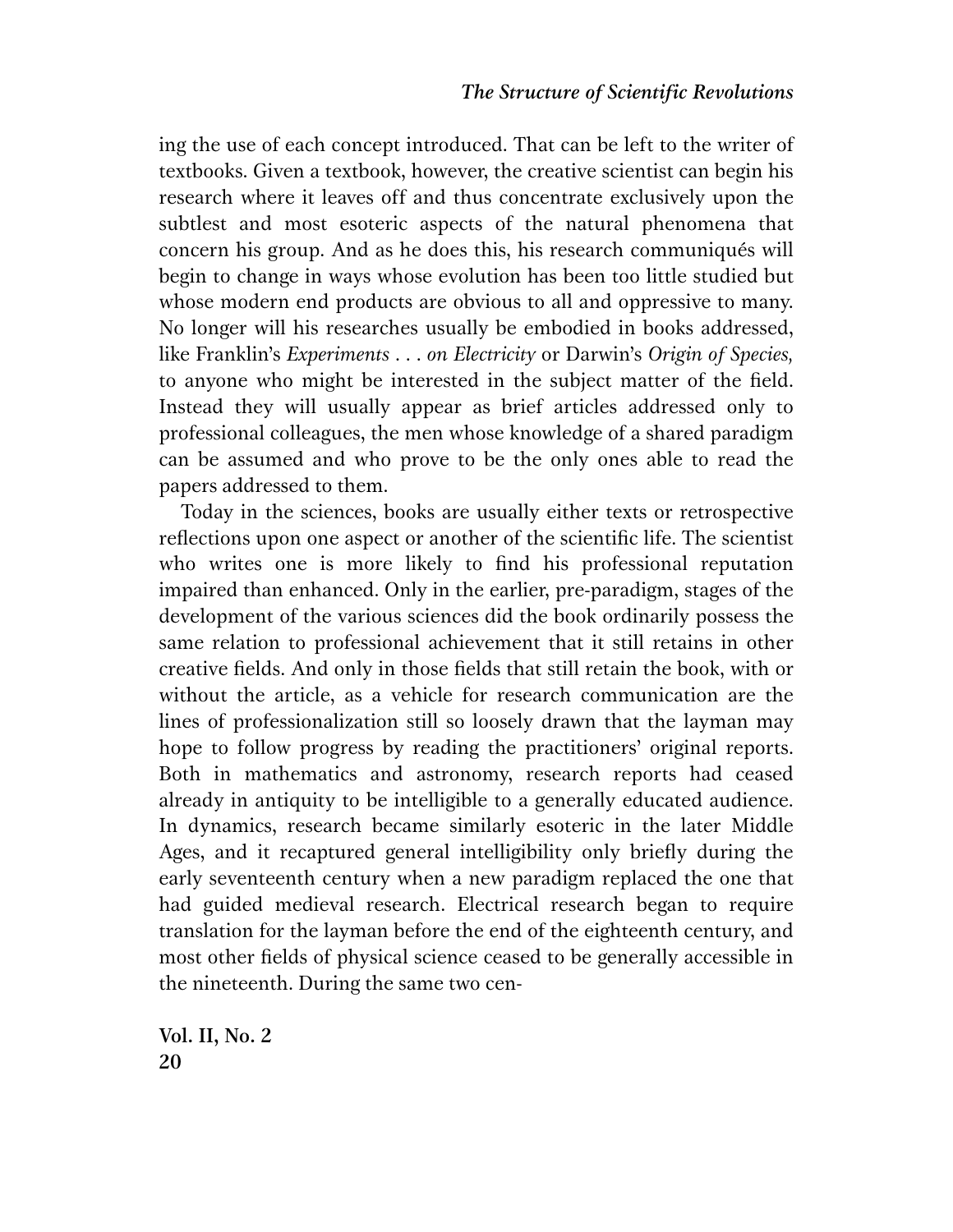turies similar transitions can be isolated in the various parts of the biological sciences. In parts of the social sciences they may well be occurring today. Although it has become customary, and is surely proper, to deplore the widening gulf that separates the professional scientist from his colleagues in other fields, too little attention is paid to the essential relationship between that gulf and the mechanisms intrinsic to scientific advance.

Ever since prehistoric antiquity one field of study after another has crossed the divide between what the historian might call its prehistory as a science and its history proper. These transitions to maturity have seldom been so sudden or so unequivocal as my necessarily schematic discussion may have implied. But neither have they been historically gradual, coextensive, that is to say, with the entire development of the fields within which they occurred. Writers on electricity during the first four decades of the eighteenth century possessed far more information about electrical phenomena than had their sixteenth-century predecessors. During the half-century after 1740, few new sorts of electrical phenomena were added to their lists. Nevertheless, in important respects, the electrical writings of Cavendish, Coulomb, and Volta in the last third of the eighteenth century seem further removed from those of Gray, Du Fay, and even Franklin than are the writings of these early eighteenth-century electrical discoverers from those of the sixteenth century.<sup>12</sup> Sometime between 1740 and 1780, electricians were for the first time enabled to take the foundations of their field for granted. From that point they pushed on to more concrete and recondite problems, and increasingly they then reported their results in articles addressed to other electricians rather than in books addressed to the learned world at large. As a group they achieved what had been gained by astronomers in antiquity

 $12$  The post-Franklinian developments include an immense increase in the sensitivity of charge detectors, the first reliable and generally diffused techniques for measuring charge, the evolution of the concept of capacity and its relation to a newly refined notion of electric tension, and the quantification of electrostatic force. On all of these see Roller and Roller, *op. cit.,* pp. 66-81; W. C. Walker, "The Detection and Estimation of Electric Charges in the Eighteenth Century," *Annals of Science,* I (1936), 66-100; and Edmund Hoppe, *Geschichte der Elektrizität* (Leipzig, 1884), Part I, chaps, iii-iv.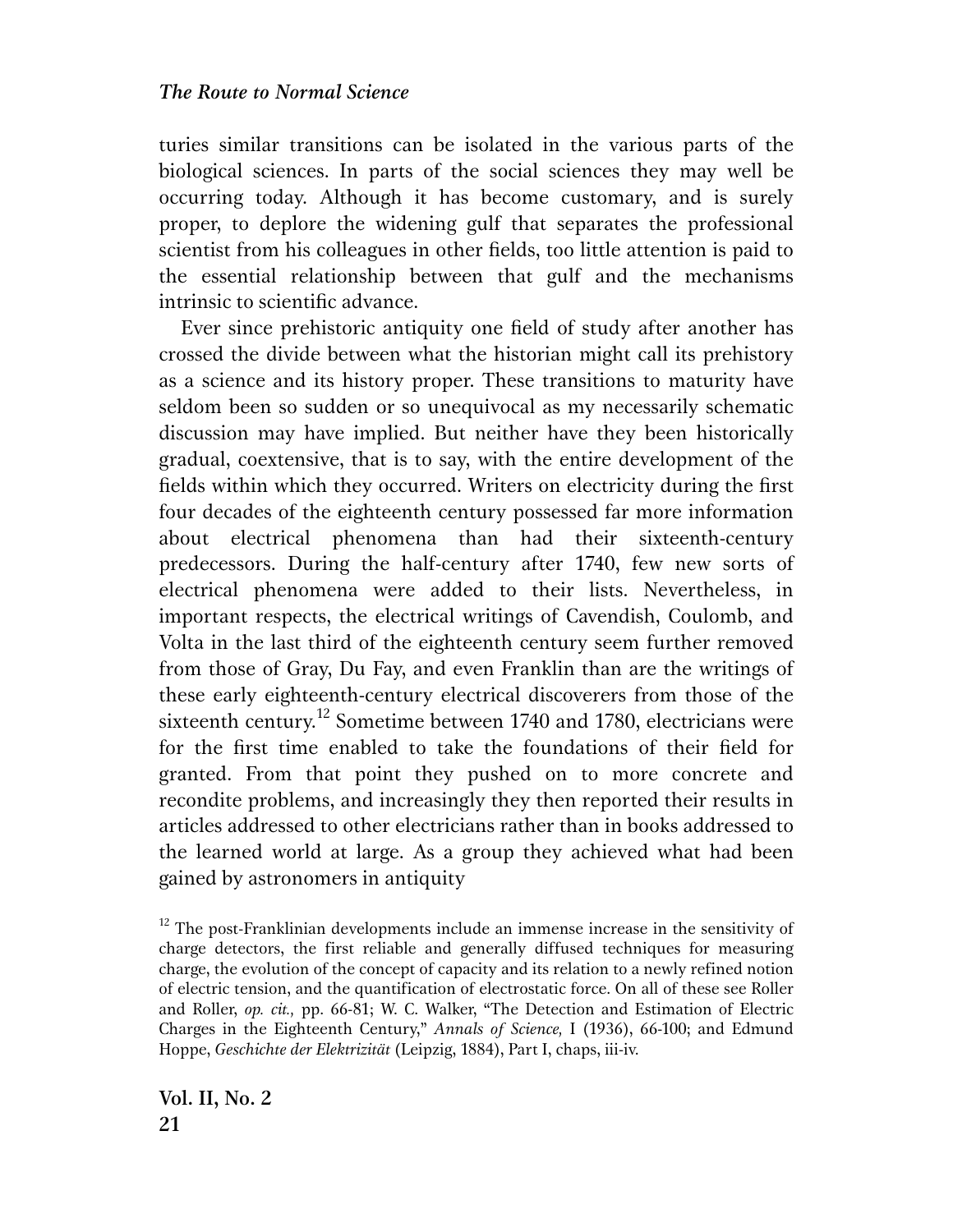and by students of motion in the Middle Ages, of physical optics in the late seventeenth century, and of historical geology in the early nineteenth. They had, that is, achieved a paradigm that proved able to guide the whole group's research. Except with the advantage of hindsight, it is hard to find another criterion that so clearly proclaims a field a science.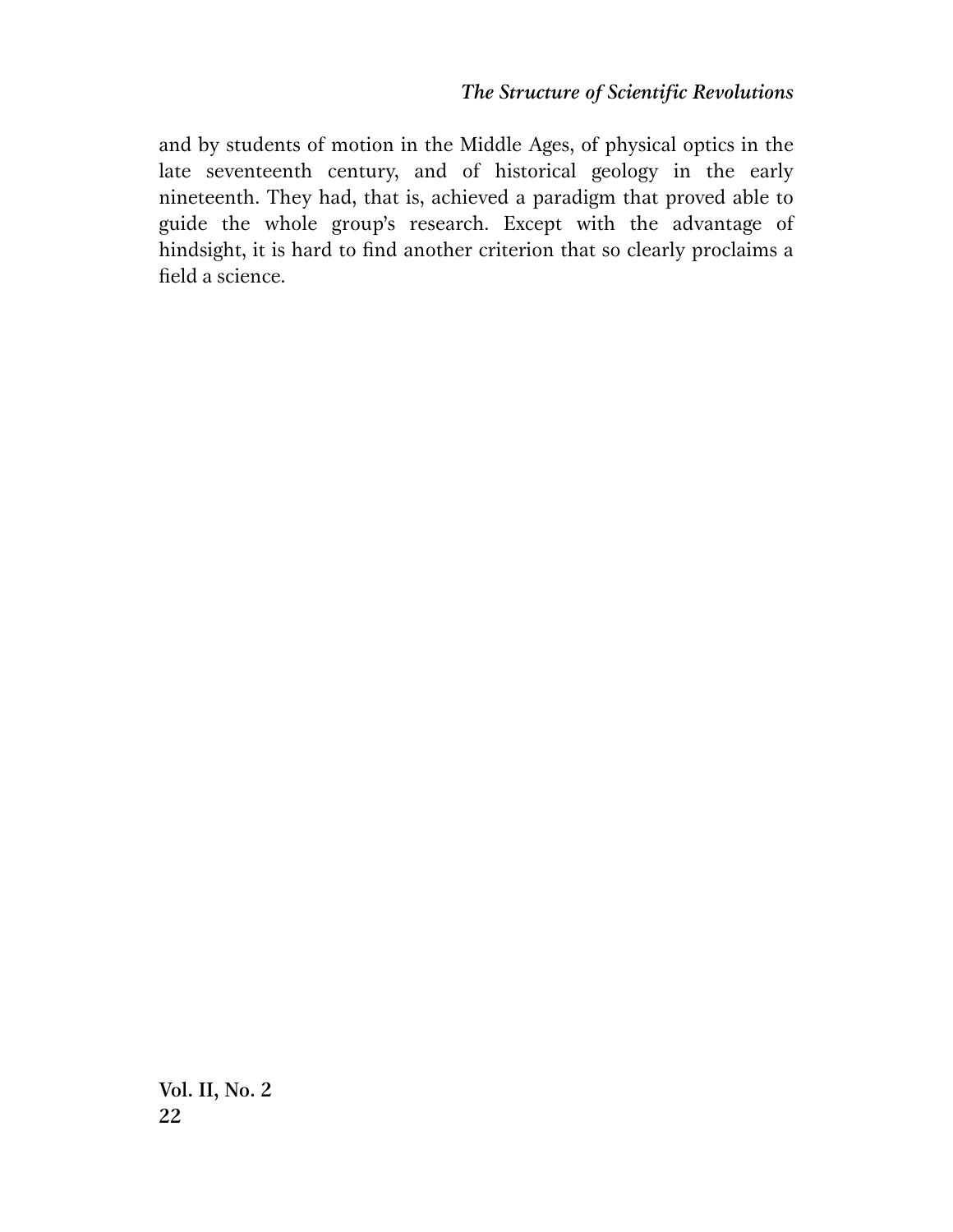#### III. The Nature of Normal Science

What then is the nature of the more professional and esoteric research that a group's reception of a single paradigm permits? If the paradigm represents work that has been done once and for all, what further problems does it leave the united group to resolve? Those questions will seem even more urgent if we now note one respect in which the terms used so far may be misleading. In its established usage, a paradigm is an accepted model or pattern, and that aspect of its meaning has enabled me, lacking a better word, to appropriate 'paradigm' here. But it will shortly be clear that the sense of 'model' and 'pattern' that permits the appropriation is not quite the one usual in defining 'paradigm.' In grammar, for example, *'amo, amas, amat' is* a paradigm because it displays the pattern to be used in conjugating a large number of other Latin verbs, e.g., in producing *'laudo, laudas, laudat.*' In this standard application, the paradigm functions by permitting the replication of examples any one of which could in principle serve to replace it. In a science, on the other hand, a paradigm is rarely an object for replication. Instead, like an accepted judicial decision in the common law, it is an object for further articulation and specification under new or more stringent conditions.

To see how this can be so, we must recognize how very limited in both scope and precision a paradigm can be at the time of its first appearance. Paradigms gain their status because they are more successful than their competitors in solving a few problems that the group of practitioners has come to recognize as acute. To be more successful is not, however, to be either completely successful with a single problem or notably successful with any large number. The success of a paradigm—whether Aristotle's analysis of motion, Ptolemy's computations of planetary position, Lavoisier's application of the balance, or Maxwell's mathematization of the electromagnetic field—is at the start largely a promise of success discoverable in selected and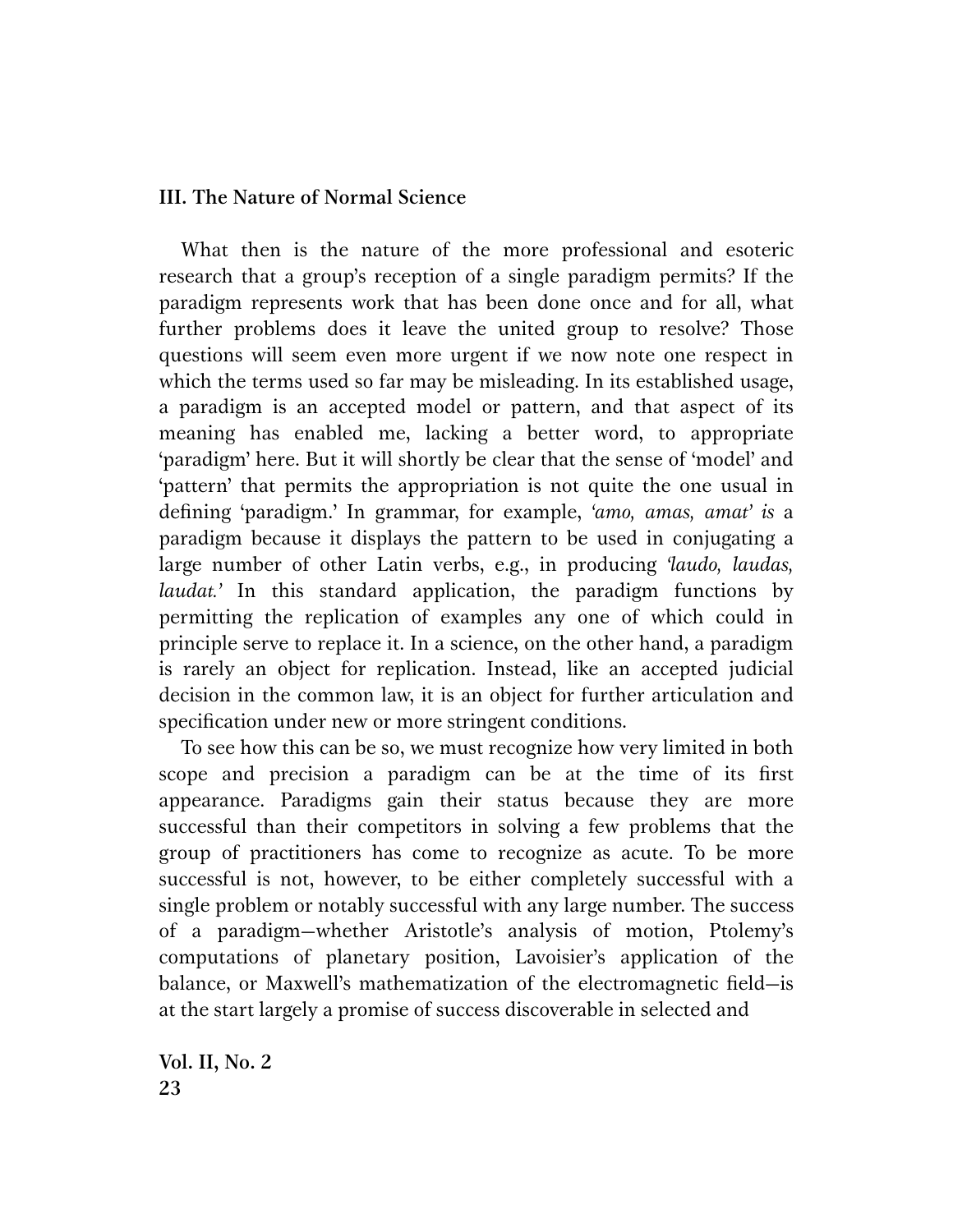still incomplete examples. Normal science consists in the actualization of that promise, an actualization achieved by extending the knowledge of those facts that the paradigm displays as particularly revealing, by increasing the extent of the match between those facts and the paradigm's predictions, and by further articulation of the paradigm itself.

Few people who are not actually practitioners of a mature science realize how much mop-up work of this sort a paradigm leaves to be done or quite how fascinating such work can prove in the execution. And these points need to be understood. Mop-ping-up operations are what engage most scientists throughout their careers. They constitute what I am here calling normal science. Closely examined, whether historically or in the contemporary laboratory, that enterprise seems an attempt to force nature into the preformed and relatively inflexible box that the paradigm supplies. No part of the aim of normal science is to call forth new sorts of phenomena; indeed those that will not fit the box are often not seen at all. Nor do scientists normally aim to invent new theories, and they are often intolerant of those invented by others.<sup>1</sup> Instead, normal-scientific research is directed to the articulation of those phenomena and theories that the paradigm already supplies.

Perhaps these are defects. The areas investigated by normal science are, of course, minuscule; the enterprise now under discussion has drastically restricted vision. But those restrictions, born from confidence in a paradigm, turn out to be essential to the development of science. By focusing attention upon a small range of relatively esoteric problems, the paradigm forces scientists to investigate some part of nature in a detail and depth that would otherwise be unimaginable. And normal science possesses a built-in mechanism that ensures the relaxation of the restrictions that bound research whenever the paradigm from which they derive ceases to function effectively. At that point scientists begin to behave differently, and the nature of their research problems changes. In the interim, however, during the

<sup>1</sup> Bernard Barber, "Resistance by Scientists to Scientific Discovery," *Science,* CXXXIV (1961), 596-602.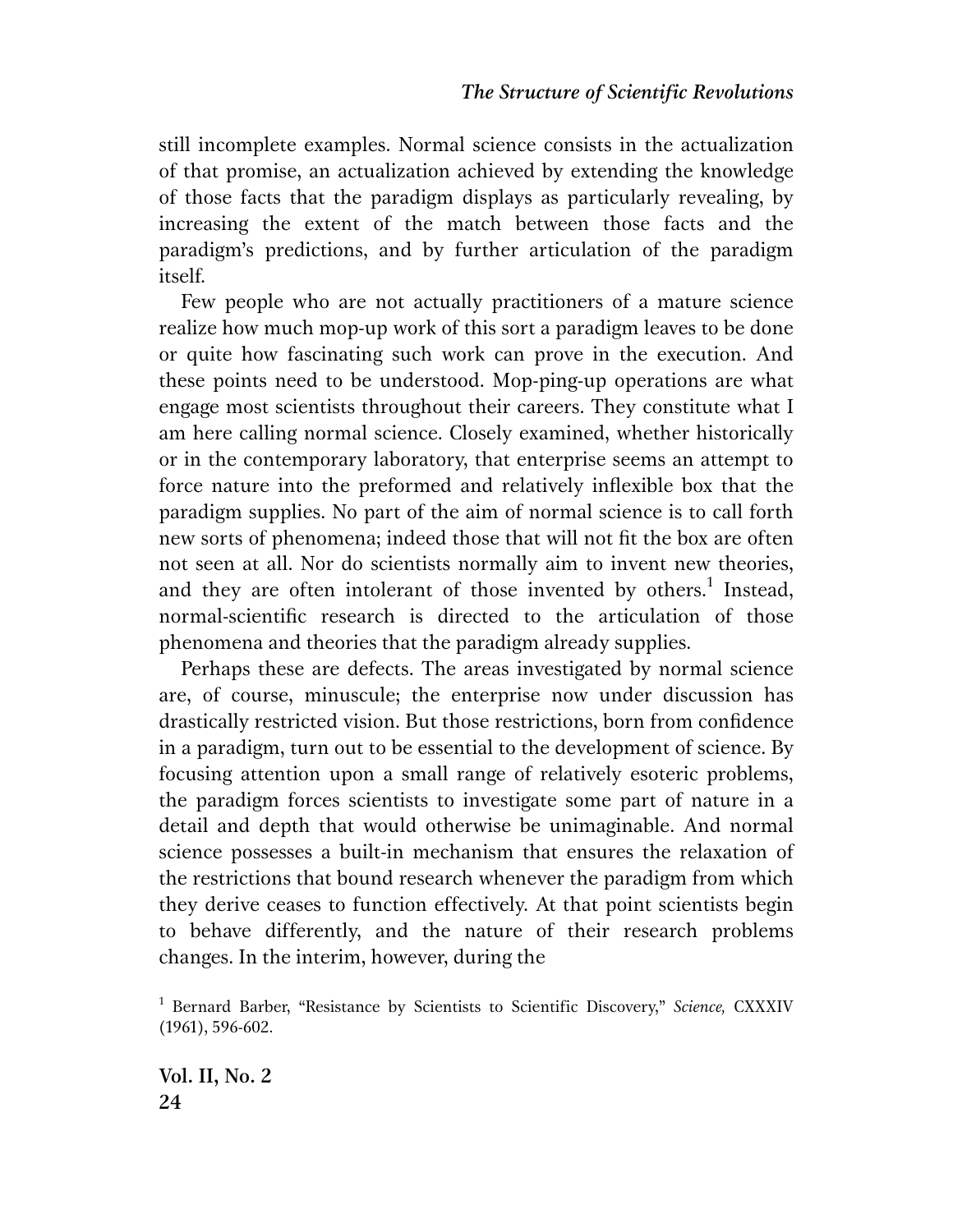period when the paradigm is successful, the profession will have solved problems that its members could scarcely have imagined and would never have undertaken without commitment to the paradigm. And at least part of that achievement always proves to be permanent.

To display more clearly what is meant by normal or paradigm-based research, let me now attempt to classify and illustrate the problems of which normal science principally consists. For convenience I postpone theoretical activity and begin with fact-gathering, that is, with the experiments and observations described in the technical journals through which scientists inform their professional colleagues of the results of their continuing research. On what aspects of nature do scientists ordinarily report? What determines their choice? And, since most scientific observation consumes much time, equipment, and money, what motivates the scientist to pursue that choice to a conclusion?

There are, I think, only three normal foci for factual scientific investigation, and they are neither always nor permanently distinct. First is that class of facts that the paradigm has shown to be particularly revealing of the nature of things. By employing them in solving problems, the paradigm has made them worth determining both with more precision and in a larger variety of situations. At one time or another, these significant factual determinations have included: in astronomy—stellar position and magnitude, the periods of eclipsing binaries and of planets; in physics—the specific gravities and compressibilities of materials, wave lengths and spectral intensities, electrical conductivities and contact potentials; and in chemistry composition and combining weights, boiling points and acidity of solutions, structural formulas and optical activities. Attempts to increase the accuracy and scope with which facts like these are known occupy a significant fraction of the literature of experimental and observational science. Again and again complex special apparatus has been designed for such purposes, and the invention, construction, and deployment of that apparatus have demanded first-rate talent, much time, and considerable financial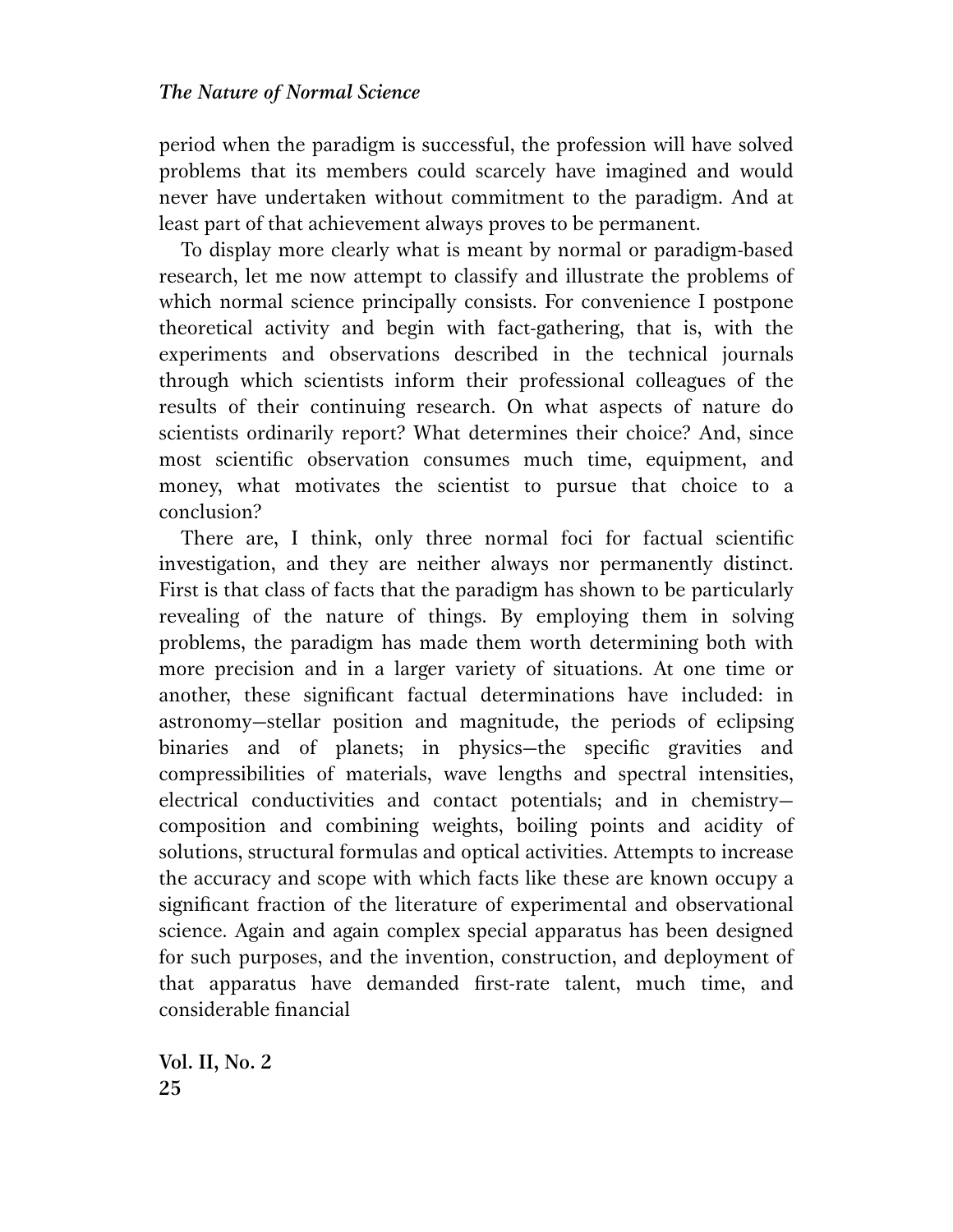backing. Synchrotrons and radiotelescopes are only the most recent examples of the lengths to which research workers will go if a paradigm assures them that the facts they seek are important. From Tycho Brahe to E. O. Lawrence, some scientists have acquired great reputations, not from any novelty of their discoveries, but from the precision, reliability, and scope of the methods they developed for the redetermination of a previously known sort of fact.

A second usual but smaller class of factual determinations is directed to those facts that, though often without much intrinsic interest, can be compared directly with predictions from the paradigm theory. As we shall see shortly, when I turn from the experimental to the theoretical problems of normal science, there are seldom many areas in which a scientific theory, particularly if it is cast in a predominantly mathematical form, can be directly compared with nature. No more than three such areas are even yet accessible to Einstein's general theory of relativity.<sup>2</sup> Furthermore, even in those areas where application is possible, it often demands theoretical and instrumental approximations that severely limit the agreement to be expected. Improving that agreement or finding new areas in which agreement can be demonstrated at all presents a constant challenge to the skill and imagination of the experimentalist and observer. Special telescopes to demonstrate the Copernican prediction of annual parallax; Atwood's machine, first invented almost a century after the *Principia,* to give the first unequivocal demonstration of Newton's second law; Foucault's apparatus to show that the speed of light is greater in air than in water; or the gigantic scintillation counter designed to demonstrate the existence of

<sup>2</sup> The only long-standing check point still generally recognized is the precession of Mercury's perihelion. The red shift in the spectrum of light from distant stars can be derived from considerations more elementary than general relativity, and the same may be possible for the bending of light around the sun, a point now in some dispute. In any case, measurements of the latter phenomenon remain equivocal. One additional check point may have been established very recently: the gravitational shift of Mossbauer radiation. Perhaps there will soon be others in this now active but long dormant field. For an up-to-date capsule account of the problem, see L. I. Schiff, "A Report on the NASA Conference on Experimental Tests of Theories of Relativity," *Physics Today,* XIV (1961), 42-48.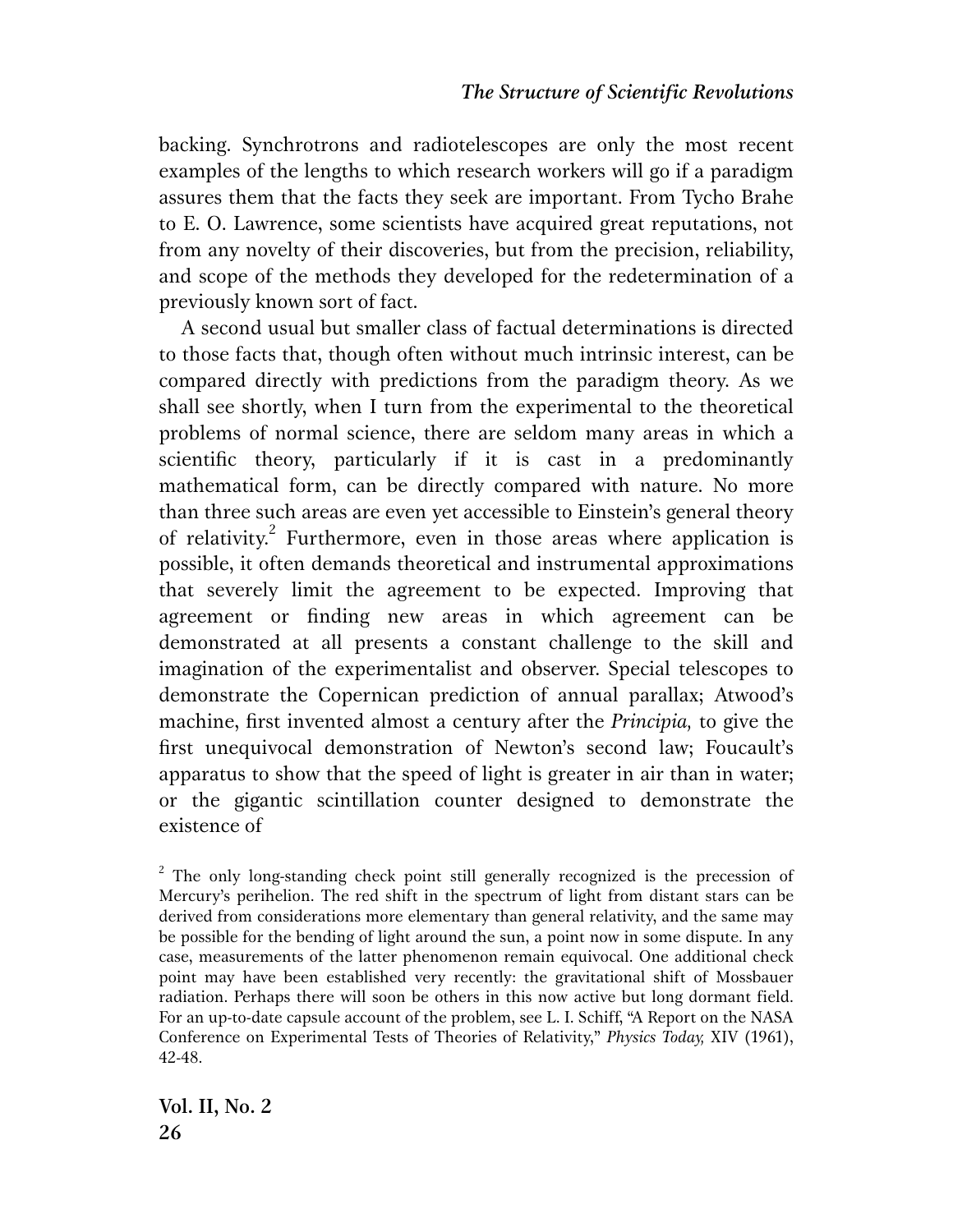### *The Nature of Normal Science*

the neutrino—these pieces of special apparatus and many others like them illustrate the immense effort and ingenuity that have been required to bring nature and theory into closer and closer agreement.<sup>3</sup> That attempt to demonstrate agreement is a second type of normal experimental work, and it is even more obviously dependent than the first upon a paradigm. The existence of the paradigm sets the problem to be solved; often the paradigm theory is implicated directly in the design of apparatus able to solve the problem. Without the *Principia,* for example, measurements made with the Atwood machine would have meant nothing at all.

A third class of experiments and observations exhausts, I think, the fact-gathering activities of normal science. It consists of empirical work undertaken to articulate the paradigm theory, resolving some of its residual ambiguities and permitting the solution of problems to which it had previously only drawn attention. This class proves to be the most important of all, and its description demands its subdivision. In the more mathematical sciences, some of the experiments aimed at articulation are directed to the determination of physical constants. Newton's work, for example, indicated that the force between two unit masses at unit distance would be the same for all types of matter at all positions in the universe. But his own problems could be solved without even estimating the size of this attraction, the universal gravitational constant; and no one else devised apparatus able to determine it for a century after the *Principia* appeared. Nor was Cavendish's famous determination in the 1790's the last. Because of its central position in physical theory, improved values of the gravitational constant have been the object of repeated efforts ever since by a number of outstanding

<sup>3</sup> For two of the parallax telescopes, see Abraham Wolf, A *History of Science, Technology, and Philosophy in the Eighteenth Century* (2d ed.; London, 1952), pp. 103-5. For the Atwood machine, see N. R. Hanson, *Patterns of Discovery* (Cambridge, 1958), pp. 100-102, 207-8. For the last two pieces of special apparatus, see M. L. Foucault, "Méthode générale pour mesurer la vitesse de la lumière dans l'air et les milieux transparants. Vitesses relatives de la lumière dans l'air et dans l'eau *. . . ," Comptes rendus . . . de l'Académie des sciences,* XXX (1850), 551-60; and C. L. Cowan, Jr., *et al.,* "Detection of the Free Neutrino: A Confirmation," *Science,* CXXIV (1956), 103-4.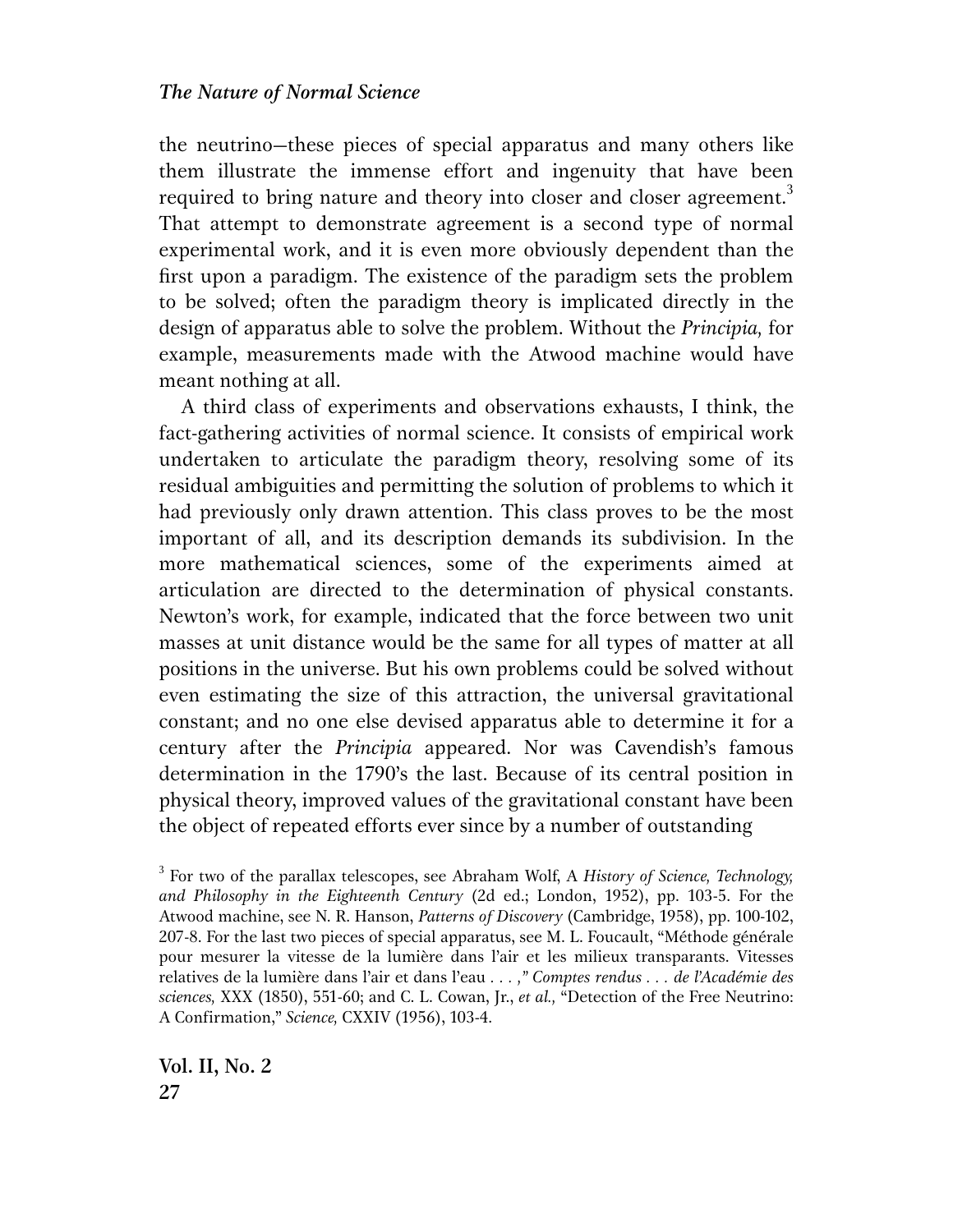experimentalists.<sup>4</sup> Other examples of the same sort of continuing work would include determinations of the astronomical unit, Avogadro's number, Joule's coefficient, the electronic charge, and so on. Few of these elaborate efforts would have been conceived and none would have been carried out without a paradigm theory to define the problem and to guarantee the existence of a stable solution.

Efforts to articulate a paradigm are not, however, restricted to the determination of universal constants. They may, for example, also aim at quantitative laws: Boyle's Law relating gas pressure to volume, Coulomb's Law of electrical attraction, and Joule's formula relating heat generated to electrical resistance and current are all in this category. Perhaps it is not apparent that a paradigm is prerequisite to the discovery of laws like these. We often hear that they are found by examining measurements undertaken for their own sake and without theoretical commitment. But history offers no support for so excessively Baconian a method. Boyle's experiments were not conceivable (and if conceived would have received another interpretation or none at all) until air was recognized as an elastic fluid to which all the elaborate concepts of hydrostatics could be applied. $5$  Coulomb's success depended upon his constructing special apparatus to measure the force between point charges, (Those who had previously measured electrical forces using ordinary pan balances, etc., had found no consistent or simple regularity at all.) But that design, in turn, depended upon the previous recognition that every particle of electric fluid acts upon every other at a distance. It was for the force between such particles—the only force which might safely be assumed

<sup>&</sup>lt;sup>4</sup> J. H. P[oynting] reviews some two dozen measurements of the gravitational constant between 1741 and 1901 in "Gravitation Constant and Mean Density of the Earth," *Encyclopaedia Britannica* (11th ed.; Cambridge, 1910-11), XII, 385-89.

<sup>5</sup> For the full transplantation of hydrostatic concepts into pneumatics, see *The Physical Treatises of Pascal,* trans. I. H. B. Spiers and A. G. H. Spiers, with an introduction and notes by F. Barry (New York, 1937). Torricelli's original introduction of the parallelism ("We live submerged at the bottom of an ocean of the element air") occurs on p. 164. Its rapid development is displayed by the two main treatises.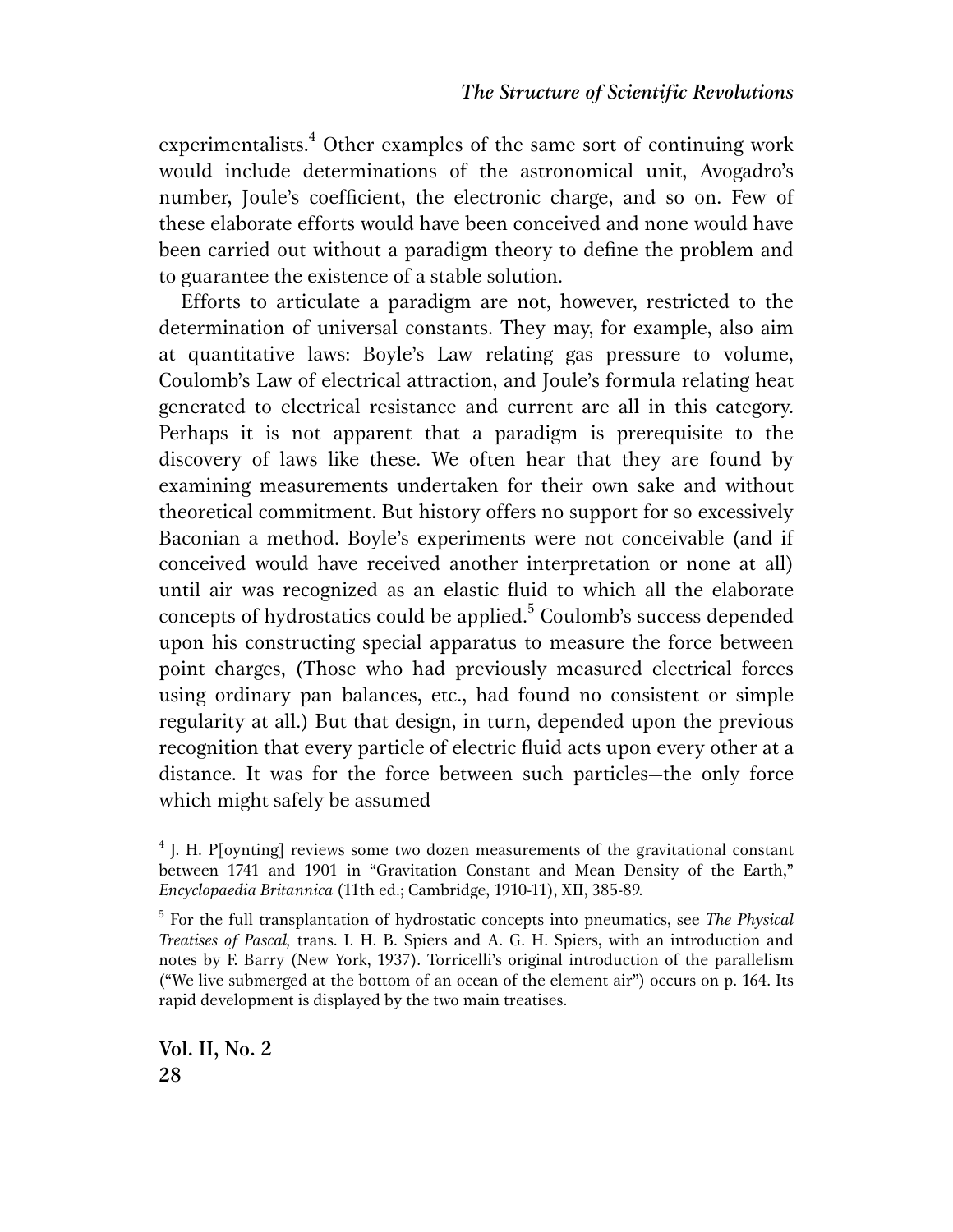a simple function of distance—that Coulomb was looking.<sup>6</sup> Joule's experiments could also be used to illustrate how quantitative laws emerge through paradigm articulation. In fact, so general and close is the relation between qualitative paradigm and quantitative law that, since Galileo, such laws have often been correctly guessed with the aid of a paradigm years before apparatus could be designed for their experimental determination.<sup>7</sup>

Finally, there is a third sort of experiment which aims to articulate a paradigm. More than the others this one can resemble exploration, and it is particularly prevalent in those periods and sciences that deal more with the qualitative than with the quantitative aspects of nature's regularity. Often a paradigm developed for one set of phenomena is ambiguous in its application to other closely related ones. Then experiments are necessary to choose among the alternative ways of applying the paradigm to the new area of interest. For example, the paradigm applications of the caloric theory were to heating and cooling by mixtures and by change of state. But heat could be released or absorbed in many other ways—e.g., by chemical combination, by friction, and by compression or absorption of a gas—and to each of these other phenomena the theory could be applied in several ways. If the vacuum had a heat capacity, for example, heating by compression could be explained as the result of mixing gas with void. Or it might be due to a change in the specific heat of gases with changing pressure. And there were several other explanations besides. Many experiments were undertaken to elaborate these various possibilities and to distinguish between them; all these experiments arose from the caloric theory as paradigm, and all exploited it in the design of experiments and in the interpretation of results.<sup>8</sup> Once the phe-

8

<sup>6</sup> Duane Roller and Duane H. D. Roller, *The Development of the Concept of Electric Charge: Electricity from the Greeks to Coulomb* ("Harvard Case Histories in Experimental Science," Case 8; Cambridge, Mass., 1954), pp. 66-80.

<sup>7</sup> For examples, see T. S. Kuhn, "The Function of Measurement in Modern Physical Science," *Isis,* LII (1961), 161-93.

T. S. Kuhn, "The Caloric Theory of Adiabatic Compression," *Isis,* XLIX (1958), 132-40.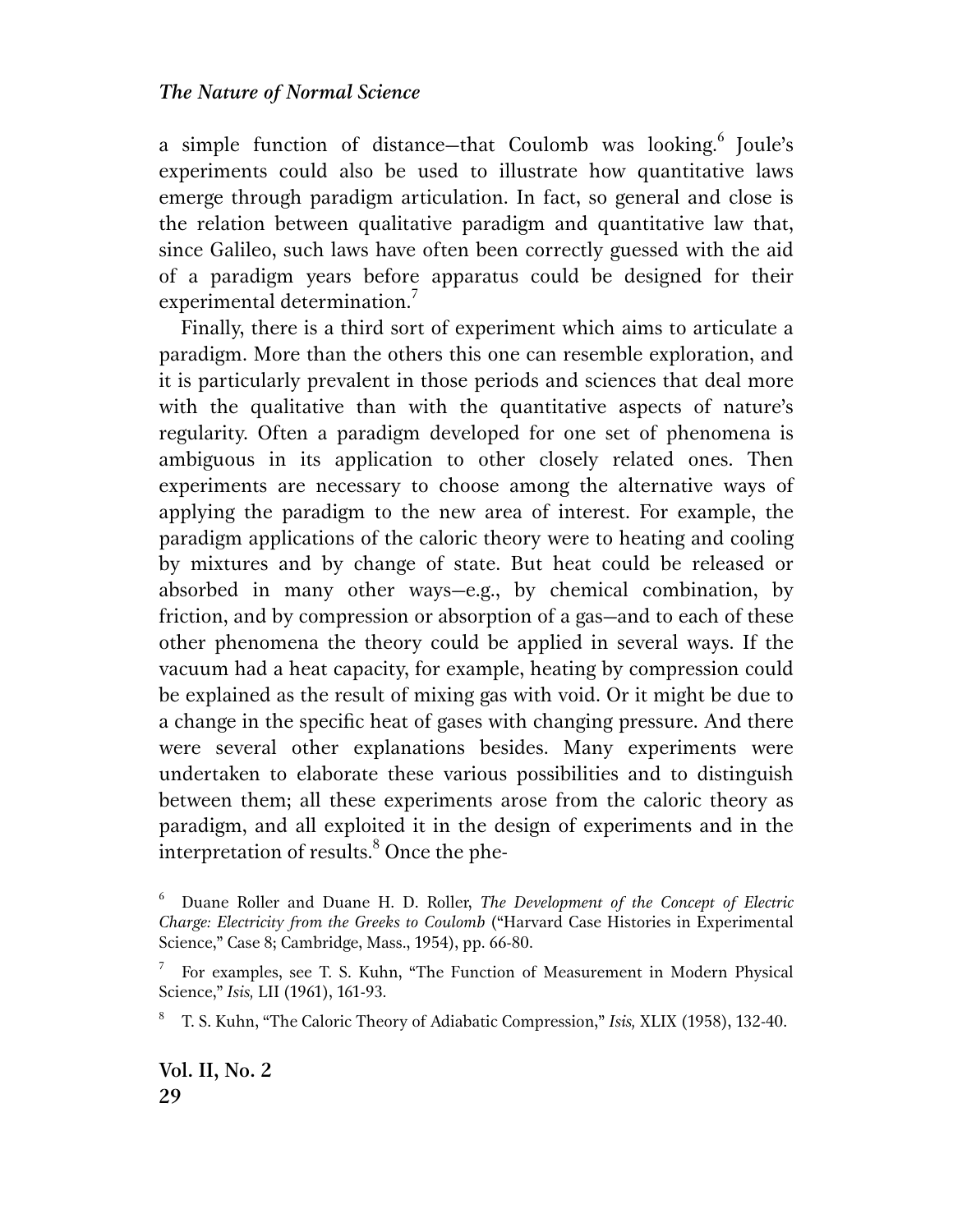nomenon of heating by compression had been established, all further experiments in the area were paradigm-dependent in this way. Given the phenomenon, how else could an experiment to elucidate it have been chosen?

Turn now to the theoretical problems of normal science, which fall into very nearly the same classes as the experimental and observational. A part of normal theoretical work, though only a small part, consists simply in the use of existing theory to predict factual information of intrinsic value. The manufacture of astronomical ephemerides, the computation of lens characteristics, and the production of radio propagation curves are examples of problems of this sort. Scientists, however, generally regard them as hack work to be relegated to engineers or technicians. At no time do very many of them appear in significant scientific journals. But these journals do contain a great many theoretical discussions of problems that, to the non-scientist, must seem almost identical. These are the manipulations of theory undertaken, not because the predictions in which they result are intrinsically valuable, but because they can be confronted directly with experiment. Their purpose is to display a new application of the paradigm or to increase the precision of an application that has already been made.

The need for work of this sort arises from the immense difficulties often encountered in developing points of contact between a theory and nature. These difficulties can be briefly illustrated by an examination of the history of dynamics after Newton. By the early eighteenth century those scientists who found a paradigm in the *Principia* took the generality of its conclusions for granted, and they had every reason to do so. No other work known to the history of science has simultaneously permitted so large an increase in both the scope and precision of research. For the heavens Newton had derived Kepler's Laws of planetary motion and also explained certain of the observed respects in which the moon failed to obey them. For the earth he had derived the results of some scattered observations on pendulums and the tides. With the aid of additional but *ad hoc* assumptions, he had also been able to derive Boyle's Law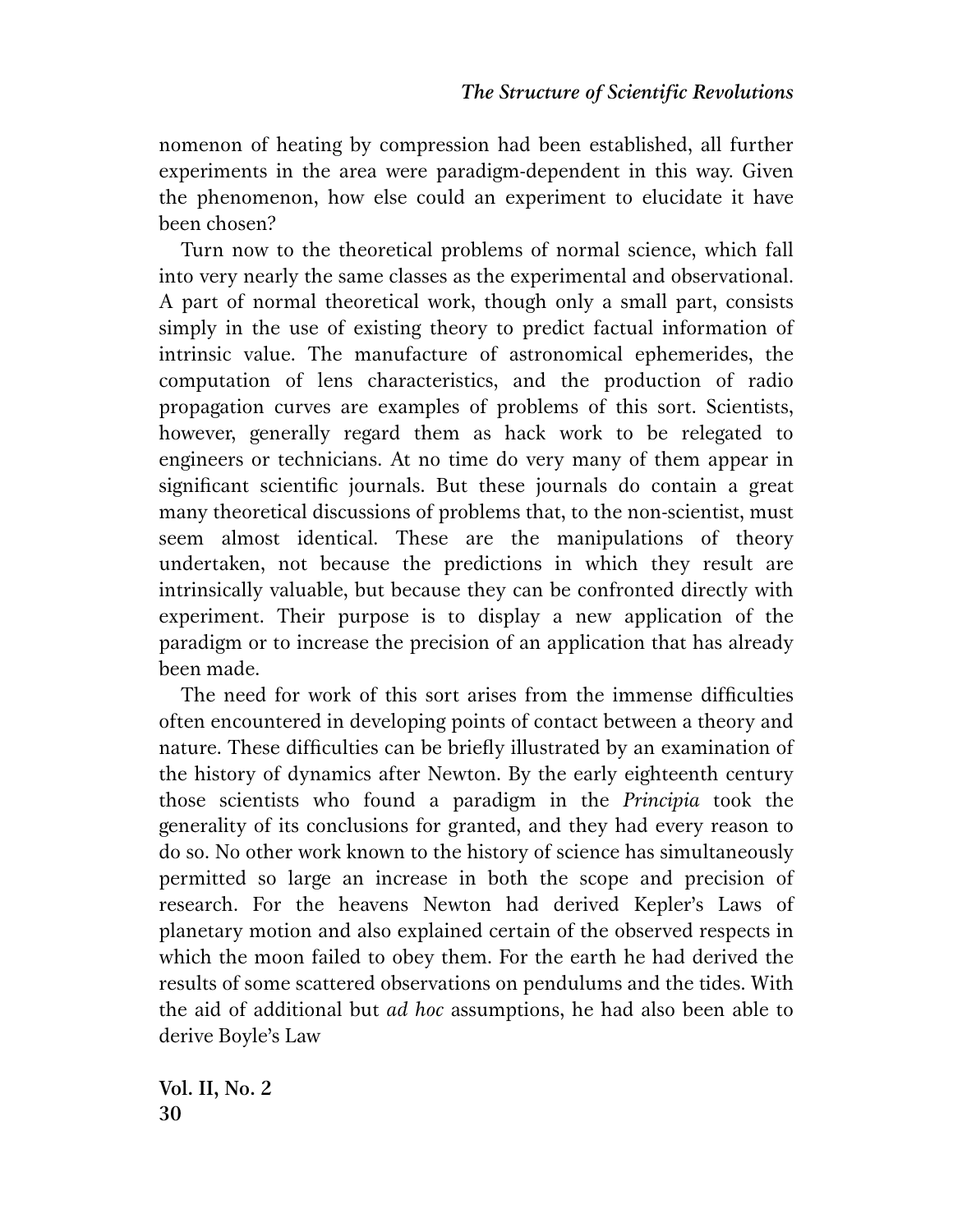and an important formula for the speed of sound in air. Given the state of science at the time, the success of the demonstrations was extremely impressive. Yet given the presumptive generality of Newton's Laws, the number of these applications was not great, and Newton developed almost no others. Furthermore, compared with what any graduate student of physics can achieve with those same laws today, Newton's few applications were not even developed with precision. Finally, the *Principia* had been designed for application chiefly to problems of celestial mechanics. How to adapt it for terrestrial applications, particularly for those of motion under constraint, was by no means clear. Terrestrial problems were, in any case, already being attacked with great success by a quite different set of techniques developed originally by Galileo and Huyghens and extended on the Continent during the eighteenth century by the Bernoullis, d'Alembert, and many others. Presumably their techniques and those of the *Principia* could be shown to be special cases of a more general formulation, but for some time no one saw quite how.<sup>9</sup>

Restrict attention for the moment to the problem of precision. We have already illustrated its empirical aspect. Special equipment—like Cavendish's apparatus, the Atwood machine, or improved telescopes was required in order to provide the special data that the concrete applications of Newton's paradigm demanded. Similar difficulties in obtaining agreement existed on the side of theory. In applying his laws to pendulums, for example, Newton was forced to treat the bob as a mass point in order to provide a unique definition of pendulum length. Most of his theorems, the few exceptions being hypothetical and preliminary, also ignored the effect of air resistance. These were sound physical approximations. Nevertheless, as approximations they restricted the agreement to be expected

<sup>&</sup>lt;sup>9</sup> C. Truesdell, "A Program toward Rediscovering the Rational Mechanics of the Age of Reason," *Archive for History of the Exact Sciences,* I (1960), 3-36, and "Reactions of Late Baroque Mechanics to Success, Conjecture, Error, and Failure in Newton's *Principia," Texas Quarterly,* X (1967), 281-97. T. L. Hankins, "The Reception of Newton's Second Law of Motion in the Eighteenth Century." *Archives internationales d'histoire des sciences,* XX (1967), 42-65.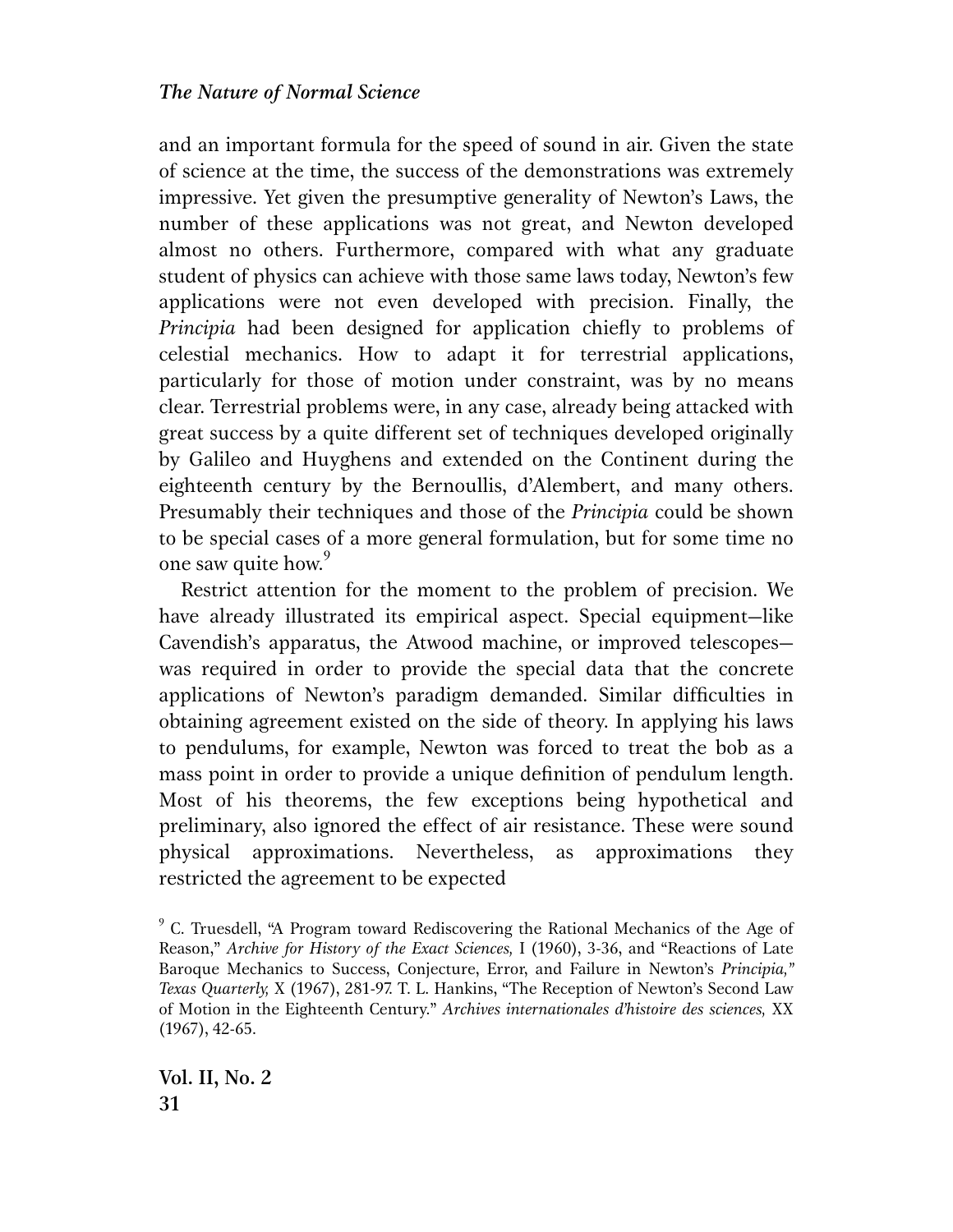between Newton's predictions and actual experiments. The same difficulties appear even more clearly in the application of Newton's theory to the heavens. Simple quantitative telescopic observations indicate that the planets do not quite obey Kepler's Laws, and Newton's theory indicates that they should not. To derive those laws, Newton had been forced to neglect all gravitational attraction except that between individual planets and the sun. Since the planets also attract each other, only approximate agreement between the applied theory and telescopic observation could be expected.<sup>10</sup>

The agreement obtained was, of course, more than satisfactory to those who obtained it. Excepting for some terrestrial problems, no other theory could do nearly so well. None of those who questioned the validity of Newton's work did so because of its limited agreement with experiment and observation. Nevertheless, these limitations of agreement left many fascinating theoretical problems for Newton's successors. Theoretical techniques were, for example, required for treating the motions of more than two simultaneously attracting bodies and for investigating the stability of perturbed orbits. Problems like these occupied many of Europe's best mathematicians during the eighteenth and early nineteenth century. Euler, Lagrange, Laplace, and Gauss all did some of their most brilliant work on problems aimed to improve the match between Newton's paradigm and observation of the heavens. Many of these figures worked simultaneously to develop the mathematics required for applications that neither Newton nor the contemporary Continental school of mechanics had even attempted. They produced, for example, an immense literature and some very powerful mathematical techniques for hydrodynamics and for the problem of vibrating strings. These problems of application account for what is probably the most brilliant and consuming scientific work of the eighteenth century. Other examples could be discovered by an examination of the post-paradigm period in the development of thermodynamics, the wave theory of light, electromagnetic the-

<sup>10</sup> Wolf, *op. cit.,* pp. 75-81, 96-101; and William Whewell, *History of the Inductive Sciences*  (rev. ed.; London, 1847), II, 213-71.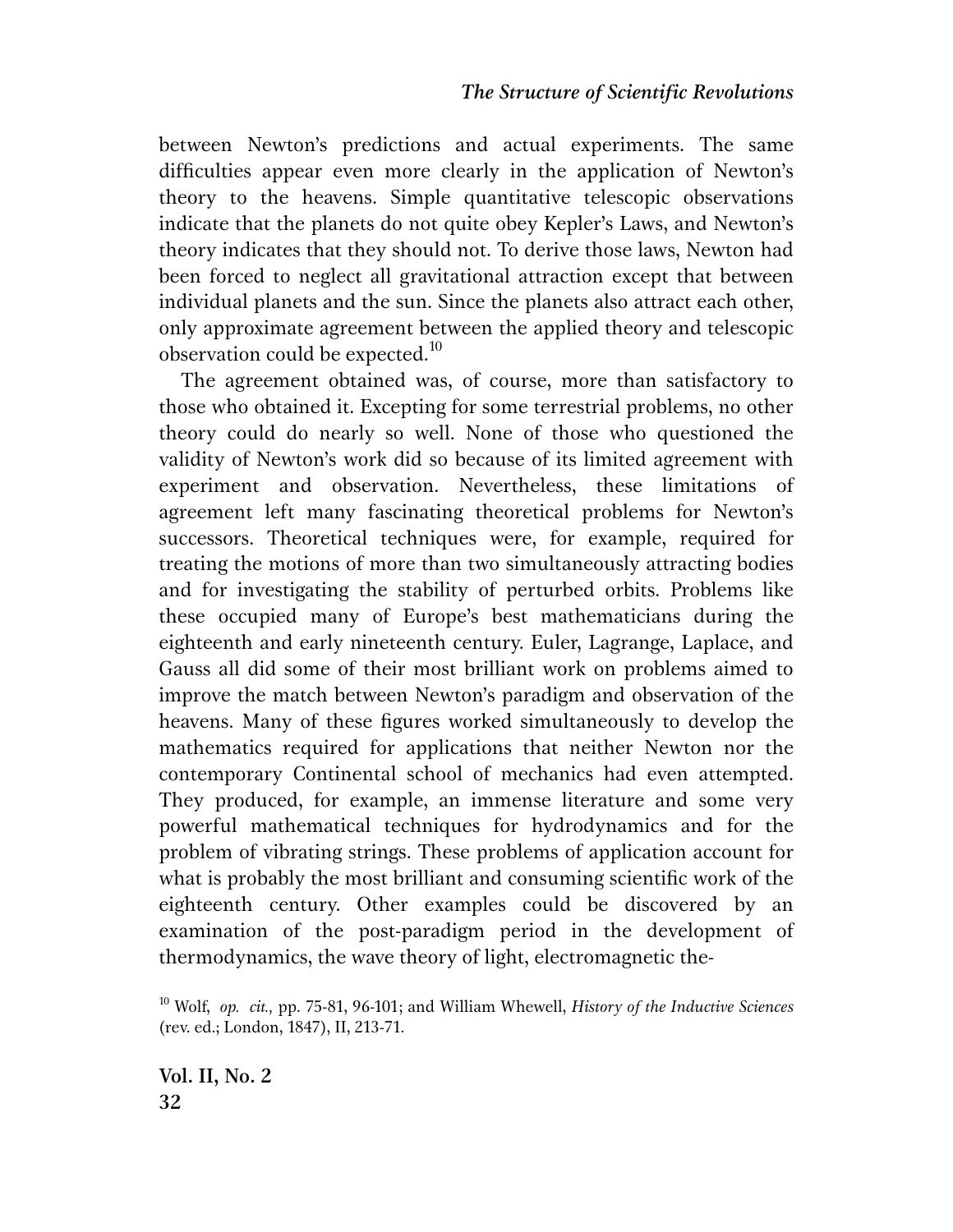ory, or any other branch of science whose fundamental laws are fully quantitative. At least in the more mathematical sciences, most theoretical work is of this sort.

But it is not all of this sort. Even in the mathematical sciences there are also theoretical problems of paradigm articulation; and during periods when scientific development is predominantly qualitative, these problems dominate. Some of the problems, in both the more quantitative and more qualitative sciences, aim simply at clarification by reformulation. The *Principia,* for example, did not always prove an easy work to apply, partly because it retained some of the clumsiness inevitable in a first venture and partly because so much of its meaning was only implicit in its applications. For many terrestrial applications, in any case, an apparently unrelated set of Continental techniques seemed vastly more powerful. Therefore, from Euler and Lagrange in the eighteenth century to Hamilton, Jacobi, and Hertz in the nineteenth, many of Europe's most brilliant mathematical physicists repeatedly endeavored to reformulate mechanical theory in an equivalent but logically and aesthetically more satisfying form. They wished, that is, to exhibit the explicit and implicit lessons of the *Principia* and of Continental mechanics in a logically more coherent version, one that would be at once more uniform and less equivocal in its application to the newly elaborated problems of mechanics.<sup>11</sup>

Similar reformulations of a paradigm have occurred repeatedly in all of the sciences, but most of them have produced more substantial changes in the paradigm than the reformulations of the *Principia* cited above. Such changes result from the empirical work previously described as aimed at paradigm articulation. Indeed, to classify that sort of work as empirical was arbitrary. More than any other sort of normal research, the problems of paradigm articulation are simultaneously theoretical and experimental; the examples given previously will serve equally well here. Before he could construct his equipment and make measurements with it, Coulomb had to employ electrical theory to determine how his equipment should be built. The

11 René Dugas, *Histoire de la mécanique* (Neuchatel, 1950), Books IV-V.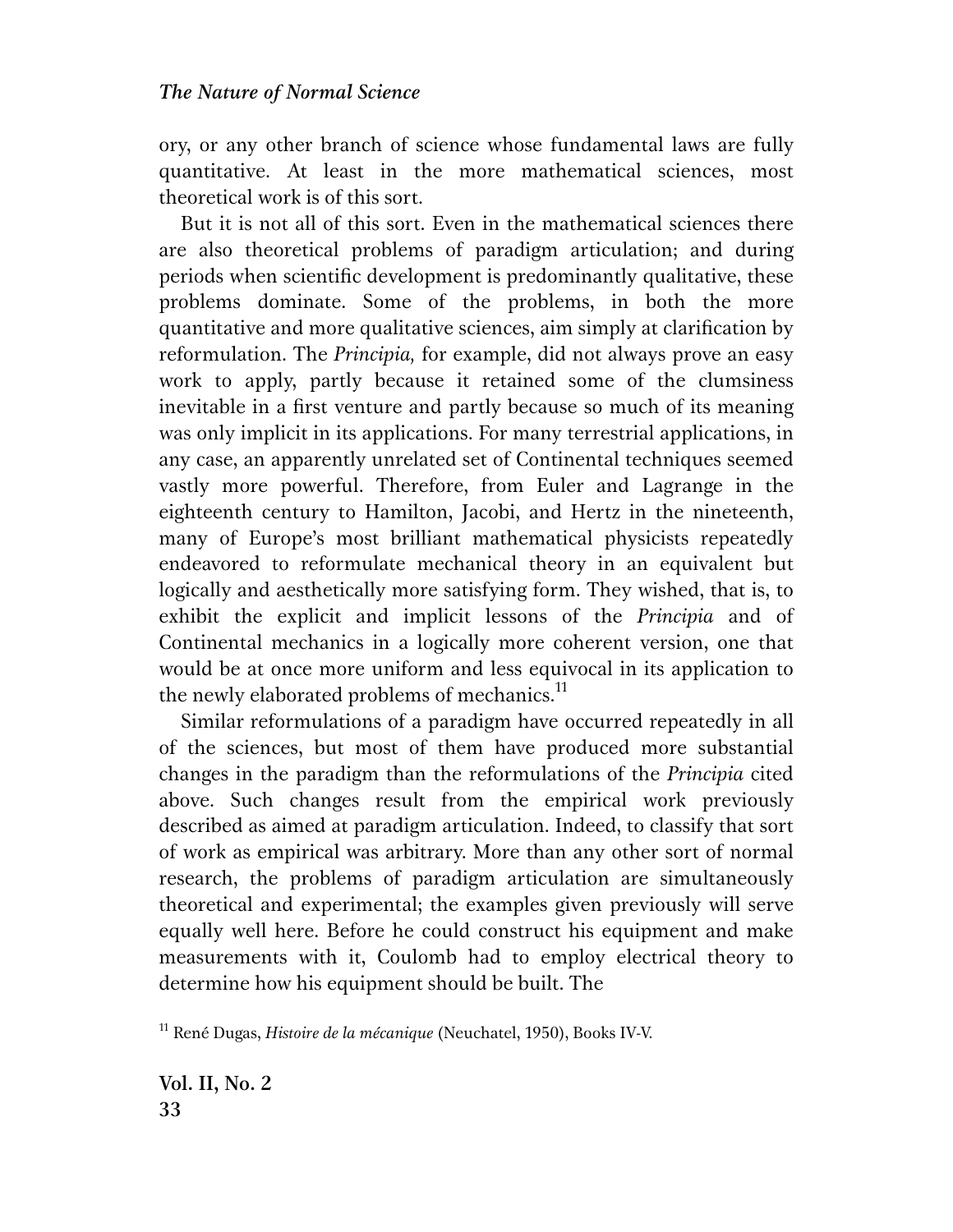consequence of his measurements was a refinement in that theory. Or again, the men who designed the experiments that were to distinguish between the various theories of heating by compression were generally the same men who had made up the versions being compared. They were working both with fact and with theory, and their work produced not simply new information but a more precise paradigm, obtained by the elimination of ambiguities that the original from which they worked had retained. In many sciences, most normal work is of this sort. These three classes of problems—determination of significant fact, matching of facts with theory, and articulation of theory-exhaust, I think, the literature of normal science, both empirical and theoretical. They do not, of course, quite exhaust the entire literature of science. There are also extraordinary problems, and it may well be their resolution that makes the scientific enterprise as a whole so particularly worthwhile. But extraordinary problems are not to be had for the asking. They emerge only on special occasions prepared by the advance of normal research. Inevitably, therefore, the overwhelming majority of the problems undertaken by even the very best scientists usually fall into one of the three categories outlined above. Work under the paradigm can be conducted in no other way, and to desert the paradigm is to cease practicing the science it defines. We shall shortly discover that such desertions do occur. They are the pivots about which scientific revolutions turn. But before beginning the study of such revolutions, we require a more panoramic view of the normal-scientific pursuits that prepare the way.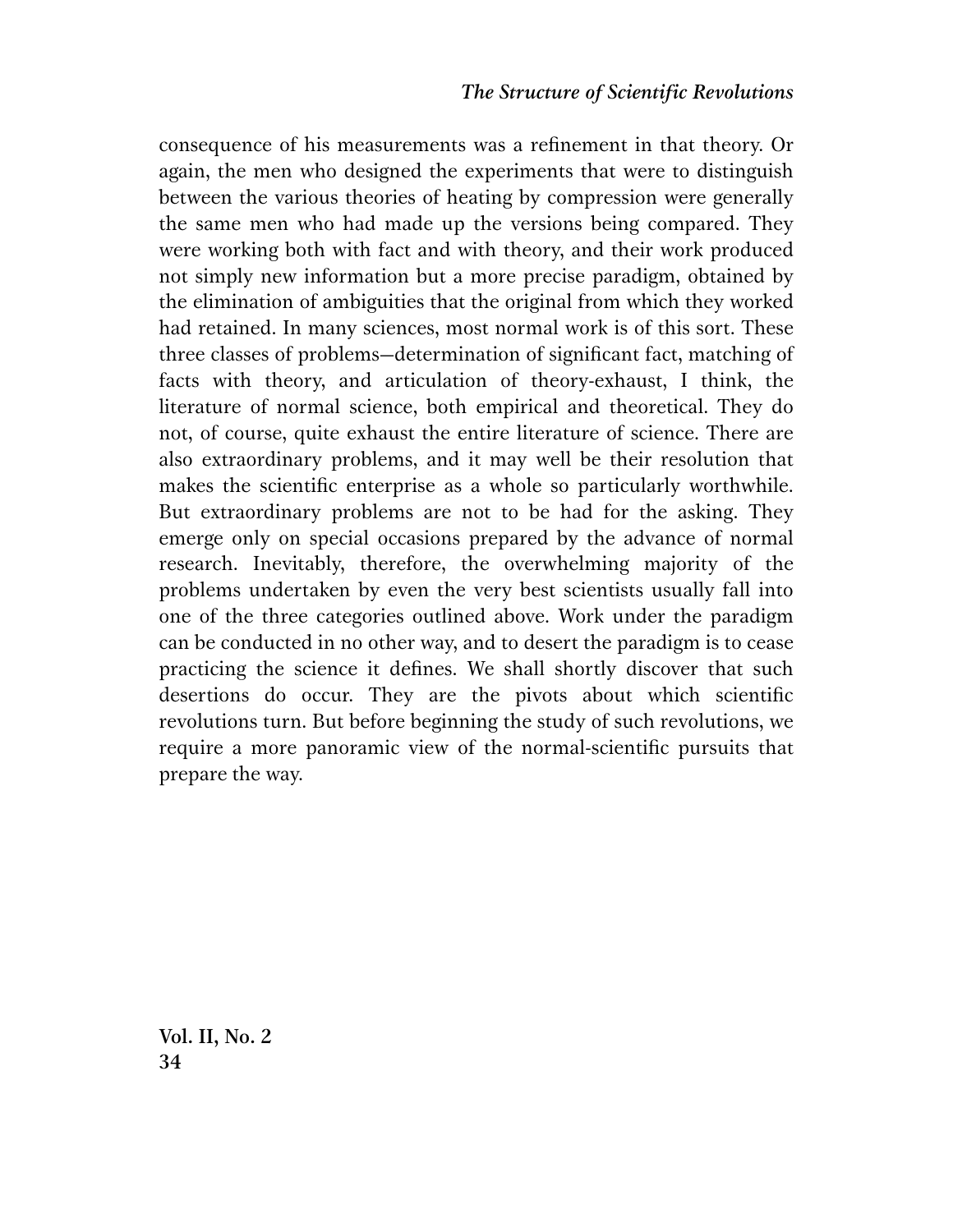#### IV. Normal Science as Puzzle-solving

Perhaps the most striking feature of the normal research problems we have just encountered is how little they aim to produce major novelties, conceptual or phenomenal. Sometimes, as in a wave-length measurement, everything but the most esoteric detail of the result is known in advance, and the typical latitude of expectation is only somewhat wider. Coulomb's measurements need not, perhaps, have fitted an inverse square law; the men who worked on heating by compression were often prepared for any one of several results. Yet even in cases like these the range of anticipated, and thus of assimilable, results is always small compared with the range that imagination can conceive. And the project whose outcome does not fall in that narrower range is usually just a research failure, one which reflects not on nature but on the scientist.

In the eighteenth century, for example, little attention was paid to the experiments that measured electrical attraction with devices like the pan balance. Because they yielded neither consistent nor simple results, they could not be used to articulate the paradigm from which they derived. Therefore, they remained *mere* facts, unrelated and unrelatable to the continuing progress of electrical research. Only in retrospect, possessed of a subsequent paradigm, can we see what characteristics of electrical phenomena they display. Coulomb and his contemporaries, of course, also possessed this later paradigm or one that, when applied to the problem of attraction, yielded the same expectations. That is why Coulomb was able to design apparatus that gave a result assimilable by paradigm articulation. But it is also why that result surprised no one and why several of Coulomb's contemporaries had been able to predict it in advance. Even the project whose goal is paradigm articulation does not aim at the *unexpected* novelty.

But if the aim of normal science is not major substantive novelties—if failure to come near the anticipated result is usually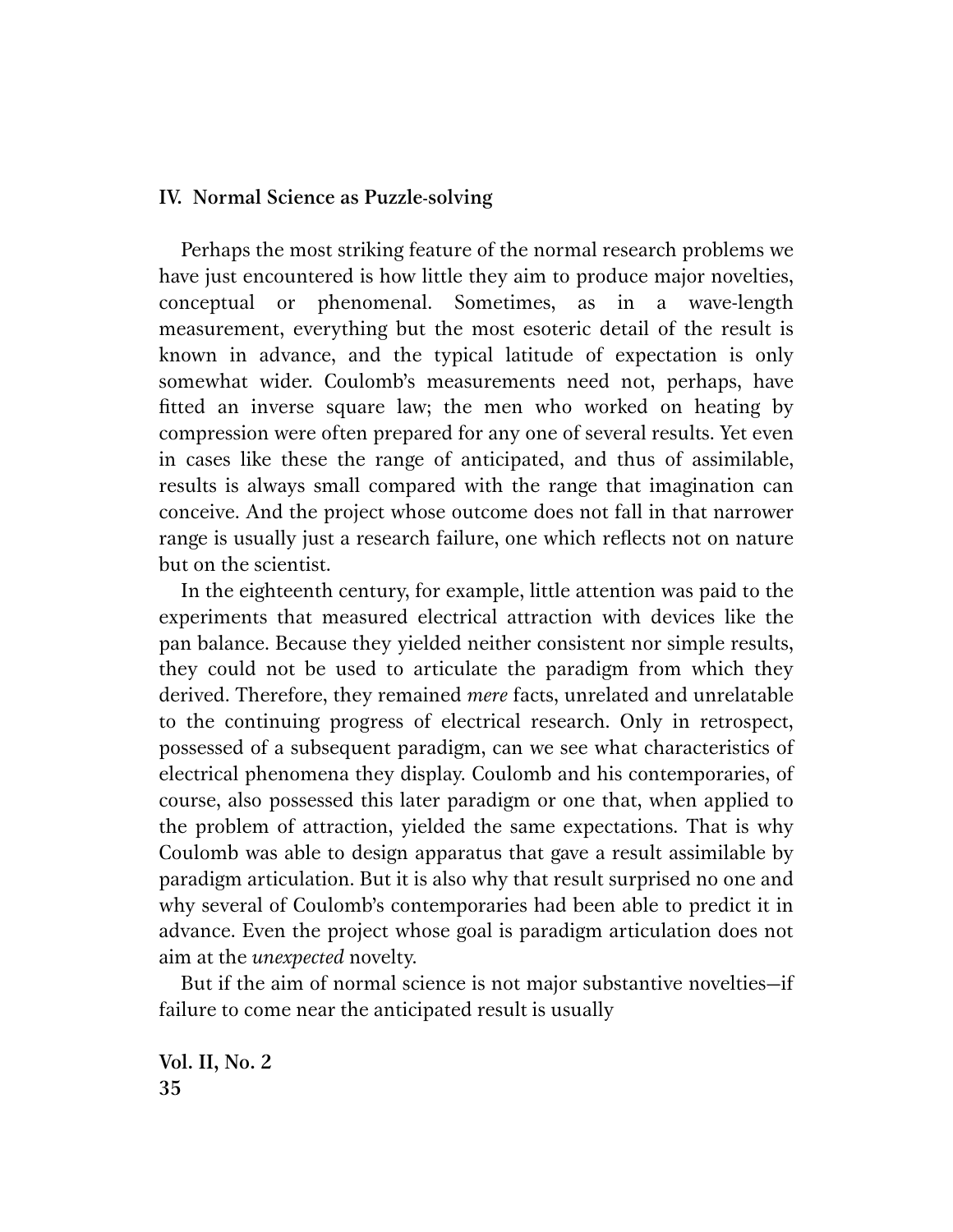failure as a scientist—then why are these problems undertaken at all? Part of the answer has already been developed. To scientists, at least, the results gained in normal research are significant because they add to the scope and precision with which the paradigm can be applied. That answer, however, cannot account for the enthusiasm and devotion that scientists display for the problems of normal research. No one devotes years to, say, the development of a better spectrometer or the production of an improved solution to the problem of vibrating strings simply because of the importance of the information that will be obtained. The data to be gained by computing ephemerides or by further measurements with an existing instrument are often just as significant, but those activities are regularly spurned by scientists because they are so largely repetitions of procedures that have been carried through before. That rejection provides a clue to the fascination of the normal research problem. Though its outcome can be anticipated, often in detail so great that what remains to be known is itself uninteresting, the way to achieve that outcome remains very much in doubt. Bringing a normal research problem to a conclusion is achieving the anticipated in a new way, and it requires the solution of all sorts of complex instrumental, conceptual, and mathematical puzzles. The man who succeeds proves himself an expert puzzle-solver, and the challenge of the puzzle is an important part of what usually drives him on.

The terms 'puzzle' and 'puzzle-solver' highlight several of the themes that have become increasingly prominent in the preceding pages. Puzzles are, in the entirely standard meaning here employed, that special category of problems that can serve to test ingenuity or skill in solution. Dictionary illustrations are 'jigsaw puzzle' and 'crossword puzzle,' and it is the characteristics that these share with the problems of normal science that we now need to isolate. One of them has just been mentioned. It is no criterion of goodness in a puzzle that its outcome be intrinsically interesting or important. On the contrary, the really pressing problems, e.g., a cure for cancer or the design of a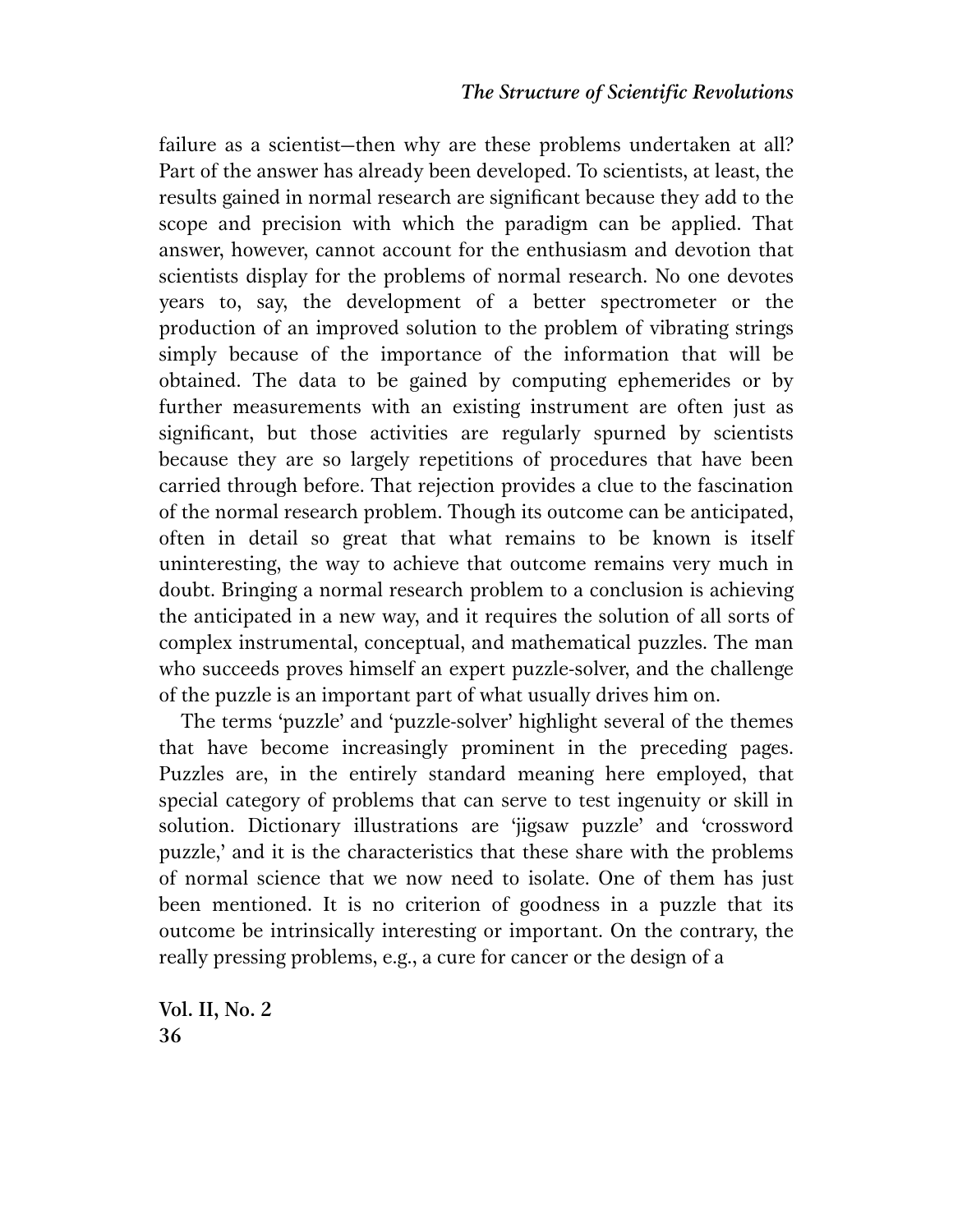lasting peace, are often not puzzles at all, largely because they may not have any solution. Consider the jigsaw puzzle whose pieces are selected at random from each of two different puzzle boxes. Since that problem is likely to defy (though it might not) even the most ingenious of men, it cannot serve as a test of skill in solution. In any usual sense it is not a puzzle at all. Though intrinsic value is no criterion for a puzzle, the assured existence of a solution is.

We have already seen, however, that one of the things a scientific community acquires with a paradigm is a criterion for choosing problems that, while the paradigm is taken for granted, can be assumed to have solutions. To a great extent these are the only problems that the community will admit as scientific or encourage its members to undertake. Other problems, including many that had previously been standard, are rejected as metaphysical, as the concern of another discipline, or sometimes as just too problematic to be worth the time. A paradigm can, for that matter, even insulate the community from those socially important problems that are not reducible to the puzzle form, because they cannot be stated in terms of the conceptual and instrumental tools the paradigm supplies. Such problems can be a distraction, a lesson brilliantly illustrated by several facets of seventeenth-century Baconianism and by some of the contemporary social sciences. One of the reasons why normal science seems to progress so rapidly is that its practitioners concentrate on problems that only their own lack of ingenuity should keep them from solving.

If, however, the problems of normal science are puzzles in this sense, we need no longer ask why scientists attack them with such passion and devotion. A man may be attracted to science for all sorts of reasons. Among them are the desire to be useful, the excitement of exploring new territory, the hope of finding order, and the drive to test established knowledge. These motives and others besides also help to determine the particular problems that will later engage him. Furthermore, though the result is occasional frustration, there is good reason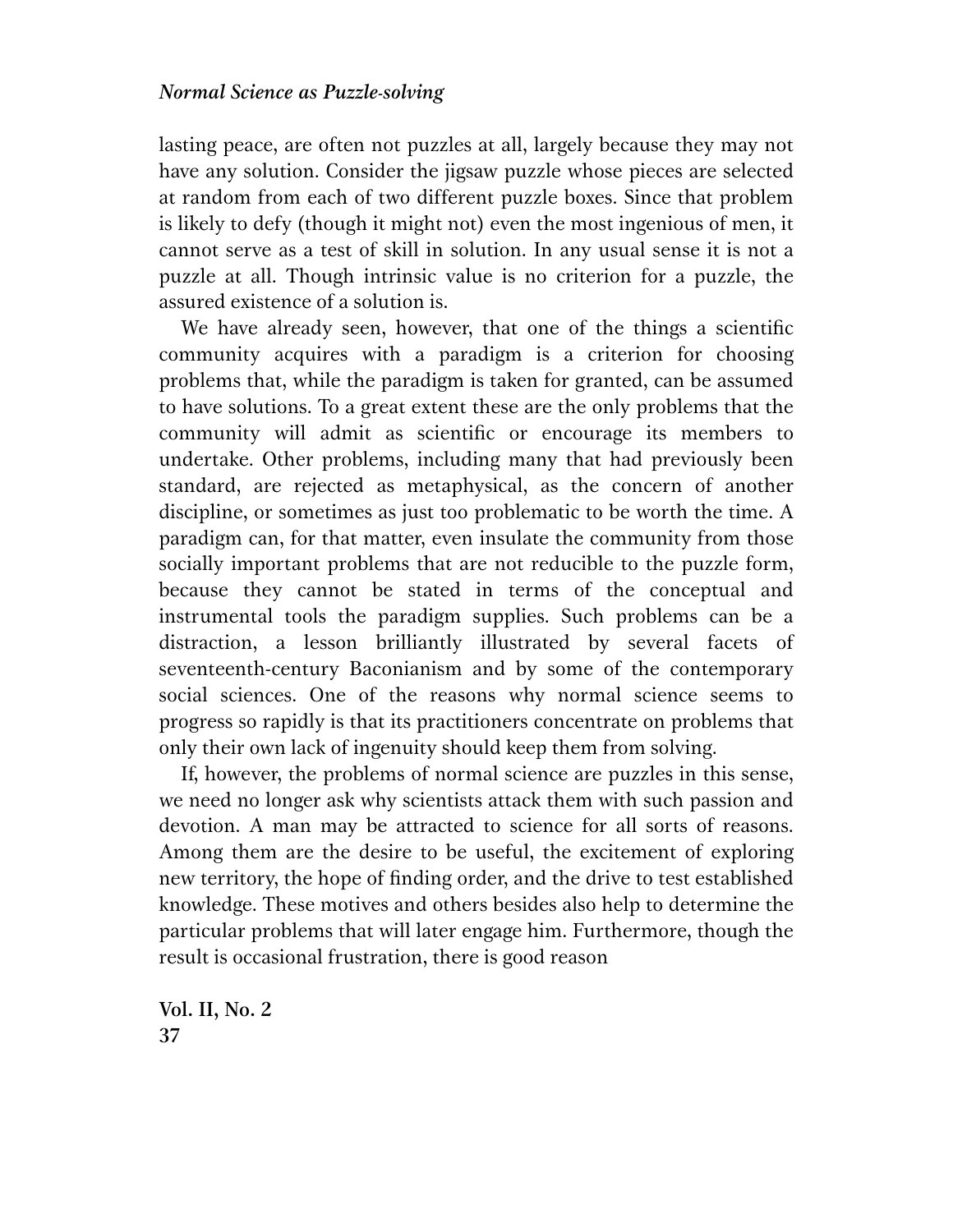why motives like these should first attract him and then lead him on.<sup>1</sup> The scientific enterprise as a whole does from time to time prove useful, open up new territory, display order, and test long-accepted belief. Nevertheless, *the individual* engaged on a normal research problem *is almost never doing any one of these things.* Once engaged, his motivation is of a rather different sort. What then challenges him is the conviction that, if only he is skilful enough, he will succeed in solving a puzzle that no one before has solved or solved so well. Many of the greatest scientific minds have devoted all of their professional attention to demanding puzzles of this sort. On most occasions any particular field of specialization offers nothing else to do, a fact that makes it no less fascinating to the proper sort of addict.

Turn now to another, more difficult, and more revealing aspect of the parallelism between puzzles and the problems of normal science. If it is to classify as a puzzle, a problem must be characterized by more than an assured solution. There must also be rules that limit both the nature of acceptable solutions and the steps by which they are to be obtained. To solve a jigsaw puzzle is not, for example, merely "to make a picture." Either a child or a contemporary artist could do that by scattering selected pieces, as abstract shapes, upon some neutral ground. The picture thus produced might be far better, and would certainly be more original, than the one from which the puzzle had been made. Nevertheless, such a picture would not be a solution. To achieve that all the pieces must be used, their plain sides must be turned down, and they must be interlocked without forcing until no holes remain. Those are among the rules that govern jigsaw-puzzle solutions. Similar restrictions upon the admissible solutions of crossword puzzles, riddles, chess problems, and so on, are readily discovered.

If we can accept a considerably broadened use of the term

<sup>&</sup>lt;sup>1</sup> The frustrations induced by the conflict between the individual's role and the over-all pattern of scientific development can, however, occasionally be quite serious. On this subject, see Lawrence S. Kubie, "Some Unsolved Problems of the Scientific Career," *American Scientist,* XLI (1953), 596-613; and XLII (1954), 104-12.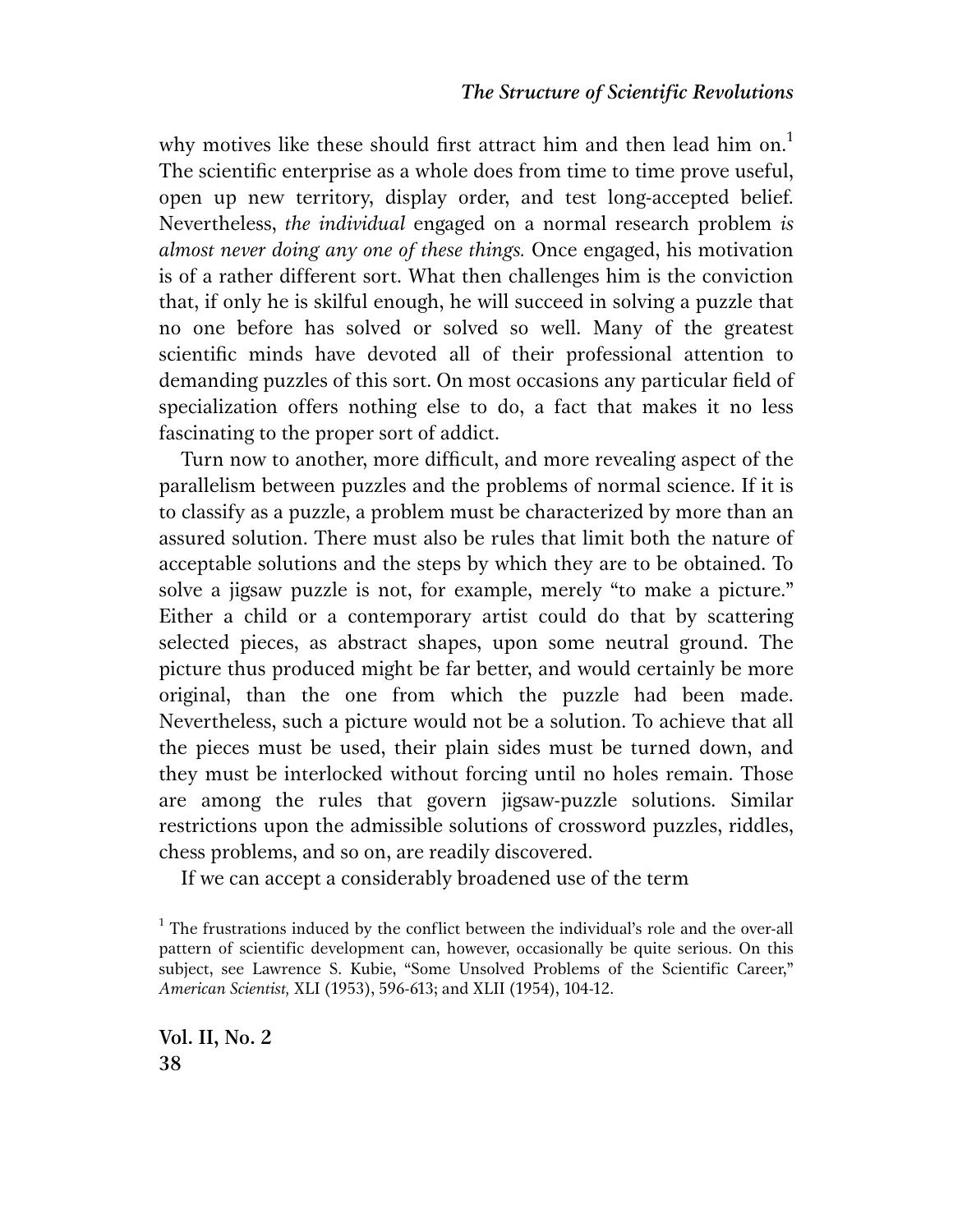## *Normal Science as Puzzle-solving*

'rule'—one that will occasionally equate it with 'established viewpoint' or with 'preconception'—then the problems accessible within a given research tradition display something much like this set of puzzle characteristics. The man who builds an instrument to determine optical wave lengths must not be satisfied with a piece of equipment that merely attributes particular numbers to particular spectral lines. He is not just an explorer or measurer. On the contrary, he must show, by analyzing his apparatus in terms of the established body of optical theory, that the numbers his instrument produces are the ones that enter theory as wave lengths. If some residual vagueness in the theory or some unanalyzed component of his apparatus prevents his completing that demonstration, his colleagues may well conclude that he has measured nothing at all. For example, the electron-scattering maxima that were later diagnosed as indices of electron wave length had no apparent significance when first observed and recorded. Before they became measures of anything, they had to be related to a theory that predicted the wave-like behavior of matter in motion. And even after that relation was pointed out, the apparatus had to be redesigned so that the experimental results might be correlated unequivocally with theory.<sup>2</sup> Until those conditions had been satisfied, no problem had been solved.

Similar sorts of restrictions bound the admissible solutions to theoretical problems. Throughout the eighteenth century those scientists who tried to derive the observed motion of the moon from Newton's laws of motion and gravitation consistently failed to do so. As a result, some of them suggested replacing the inverse square law with a law that deviated from it at small distances. To do that, however, would have been to change the paradigm, to define a new puzzle, and not to solve the old one. In the event, scientists preserved the rules until, in 1750, one of them discovered how they could successfully be applied.<sup>3</sup>

 $2^2$  For a brief account of the evolution of these experiments, see page 4 of C. J. Davisson's lecture in *Les prix Nobel en 1937* (Stockholm, 1938).

<sup>3</sup> W. Whewell, *History of the Inductive Sciences* (rev. ed.; London, 1847), II, 101-5, 220-22.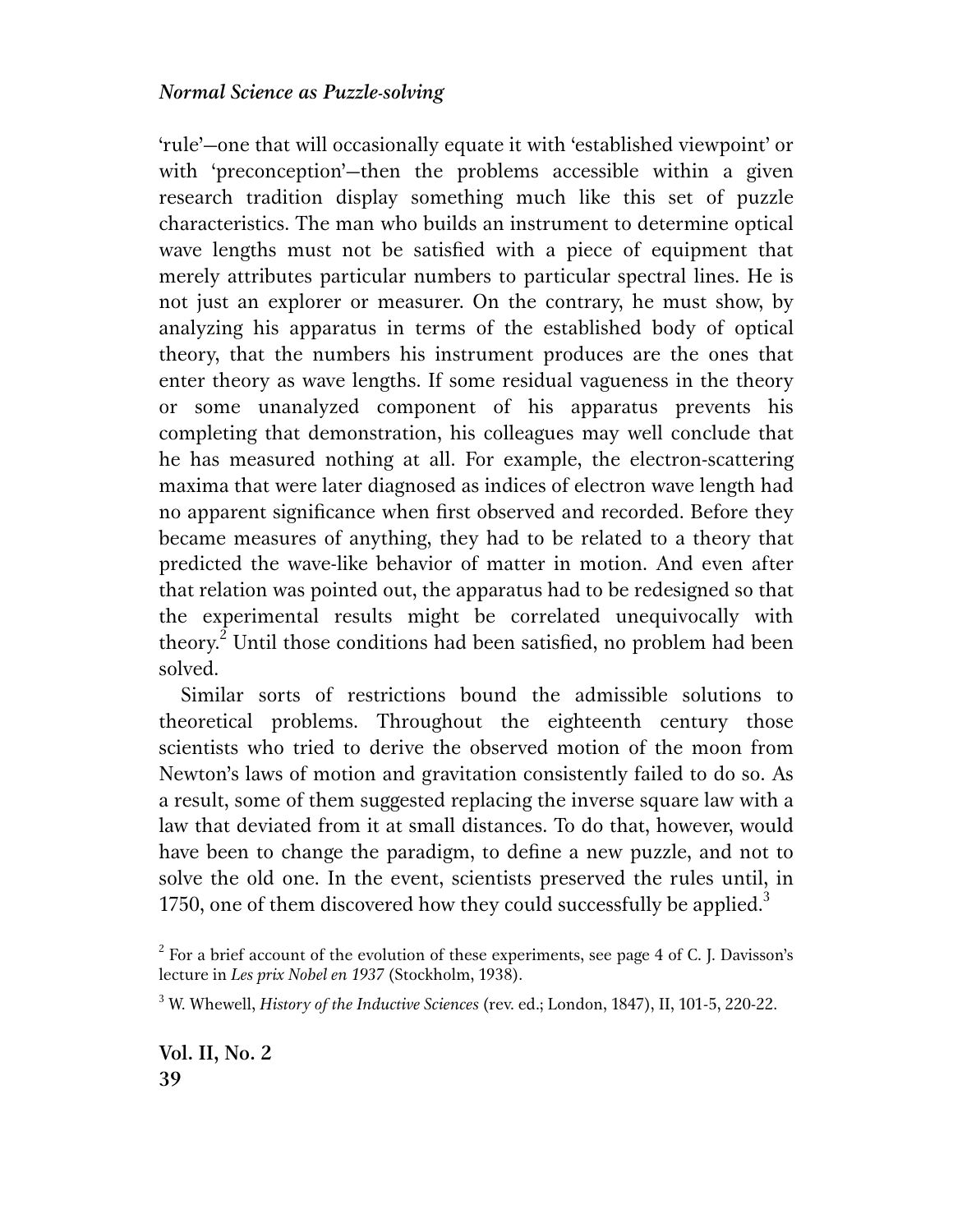Only a change in the rules of the game could have provided an alternative.

The study of normal-scientific traditions discloses many additional rules, and these provide much information about the commitments that scientists derive from their paradigms. What can we say are the main categories into which these rules fall?<sup>4</sup> The most obvious and probably the most binding is exemplified by the sorts of generalizations we have just noted. These are explicit statements of scientific law and about scientific concepts and theories. While they continue to be honored, such statements help to set puzzles and to limit acceptable solutions. Newton's Laws, for example, performed those functions during the eighteenth and nineteenth centuries. As long as they did so, quantity-ofmatter was a fundamental ontological category for physical scientists, and the forces that act between bits of matter were a dominant topic for research.<sup>5</sup> In chemistry the laws of fixed and definite proportions had, for a long time, an exactly similar force—setting the problem of atomic weights, bounding the admissible results of chemical analyses, and informing chemists what atoms and molecules, compounds and mixtures were.<sup>6</sup> Maxwell's equations and the laws of statistical thermodynamics have the same hold and function today.

Rules like these are, however, neither the only nor even the most interesting variety displayed by historical study. At a level lower or more concrete than that of laws and theories, there is, for example, a multitude of commitments to preferred types of instrumentation and to the ways in which accepted instruments may legitimately be employed. Changing attitudes toward the role of fire in chemical analyses played a vital part in the de-

 $6$  This example is discussed at length near the end of Section X.

<sup>&</sup>lt;sup>4</sup> I owe this question to W. O. Hagstrom, whose work in the sociology of science sometimes overlaps my own.

<sup>5</sup> For these aspects of Newtonianism, see I. B. Cohen, *Franklin and Newton: An Inquiry into Speculative Newtonian Experimental Science and Franklin's Work in Electricity as an Example Thereof* (Philadelphia, 1956), chap, vii, esp. pp. 255-57, 275-77.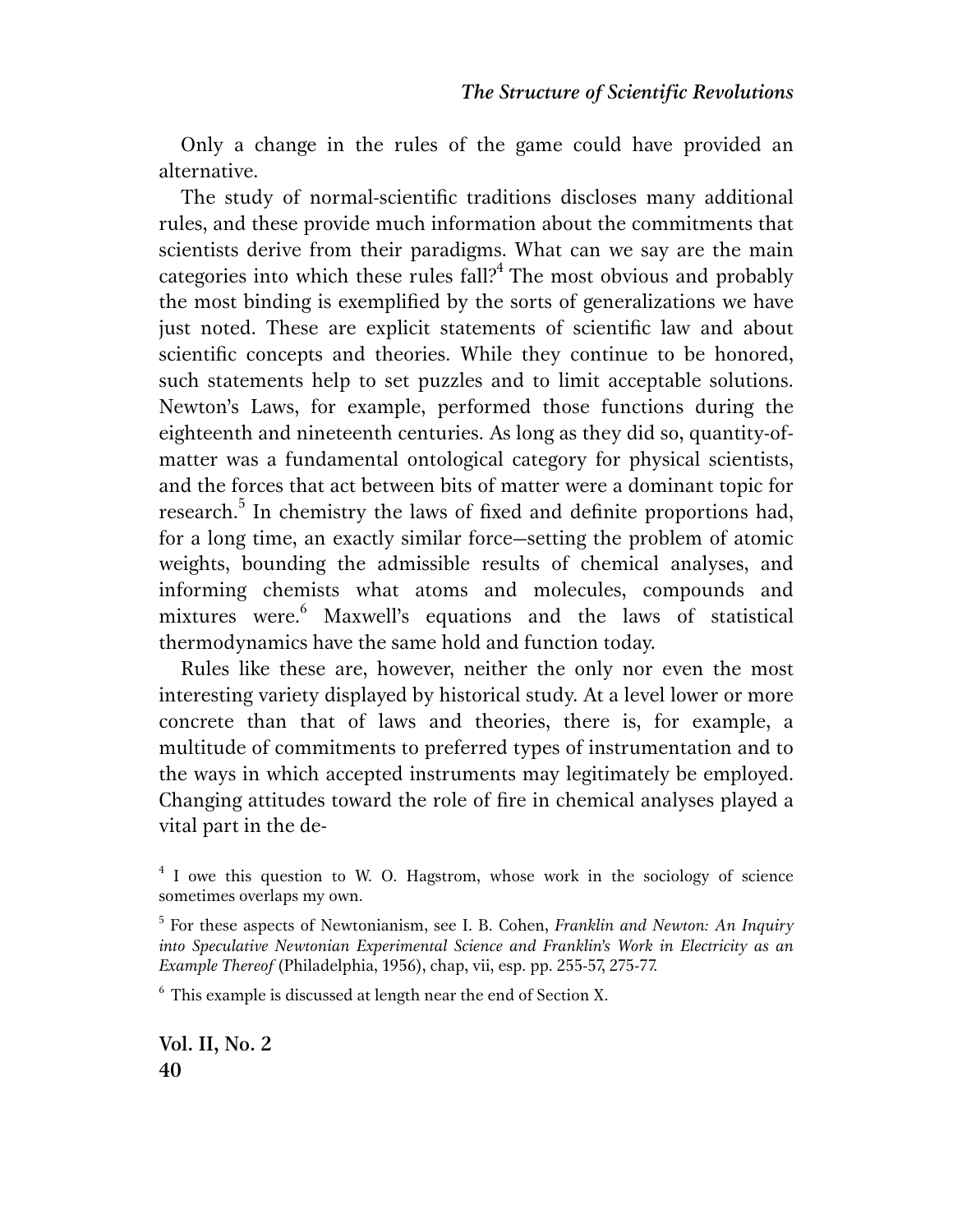## *Normal Science as Puzzle-solving*

velopment of chemistry in the seventeenth century.<sup>7</sup> Helmholtz, in the nineteenth, encountered strong resistance from physiologists to the notion that physical experimentation could illuminate their field. $^8$  And in this century the curious history of chemical chromatography again illustrates the endurance of instrumental commitments that, as much as laws and theory, provide scientists with rules of the game.<sup>9</sup> When we analyze the discovery of X-rays, we shall find reasons for commitments of this sort.

Less local and temporary, though still not unchanging characteristics of science, are the higher level, quasi-metaphysical commitments that historical study so regularly displays. After about 1630, for example, and particularly after the appearance of Descartes's immensely influential scientific writings, most physical scientists assumed that the universe was composed of microscopic corpuscles and that all natural phenomena could be explained in terms of corpuscular shape, size, motion, and interaction. That nest of commitments proved to be both metaphysical and methodological. As metaphysical, it told scientists what sorts of entities the universe did and did not contain: there was only shaped matter in motion. As methodological, it told them what ultimate laws and fundamental explanations must be like: laws must specify corpuscular motion and interaction, and explanation must reduce any given natural phenomenon to corpuscular action under these laws. More important still, the corpuscular conception of the universe told scientists what many of their research problems should be. For example, a chemist who, like Boyle, embraced the new philosophy gave particular attention to reactions that could be viewed as transmutations. More clearly than any others these displayed the process of corpuscular rearrangement that must underlie all

9 James E. Meinhard, "Chromatography: A Perspective," *Science,* CX (1949), 387-92.

<sup>7</sup> H. Metzger, *Les doctrines chimiques en France du début du XVIIe siècle à la fin du XVIII<sup>e</sup> siècle* (Paris, 1923), pp. 359-61; Marie Boas, *Robert Boyle and Seventeenth-Century Chemistry* (Cambridge, 1958), pp. 112-15.

<sup>8</sup> Leo Konigsberger, *Hermann von Helmholtz,* trans. Francis A. Welby (Oxford, 1906), pp. 65-66.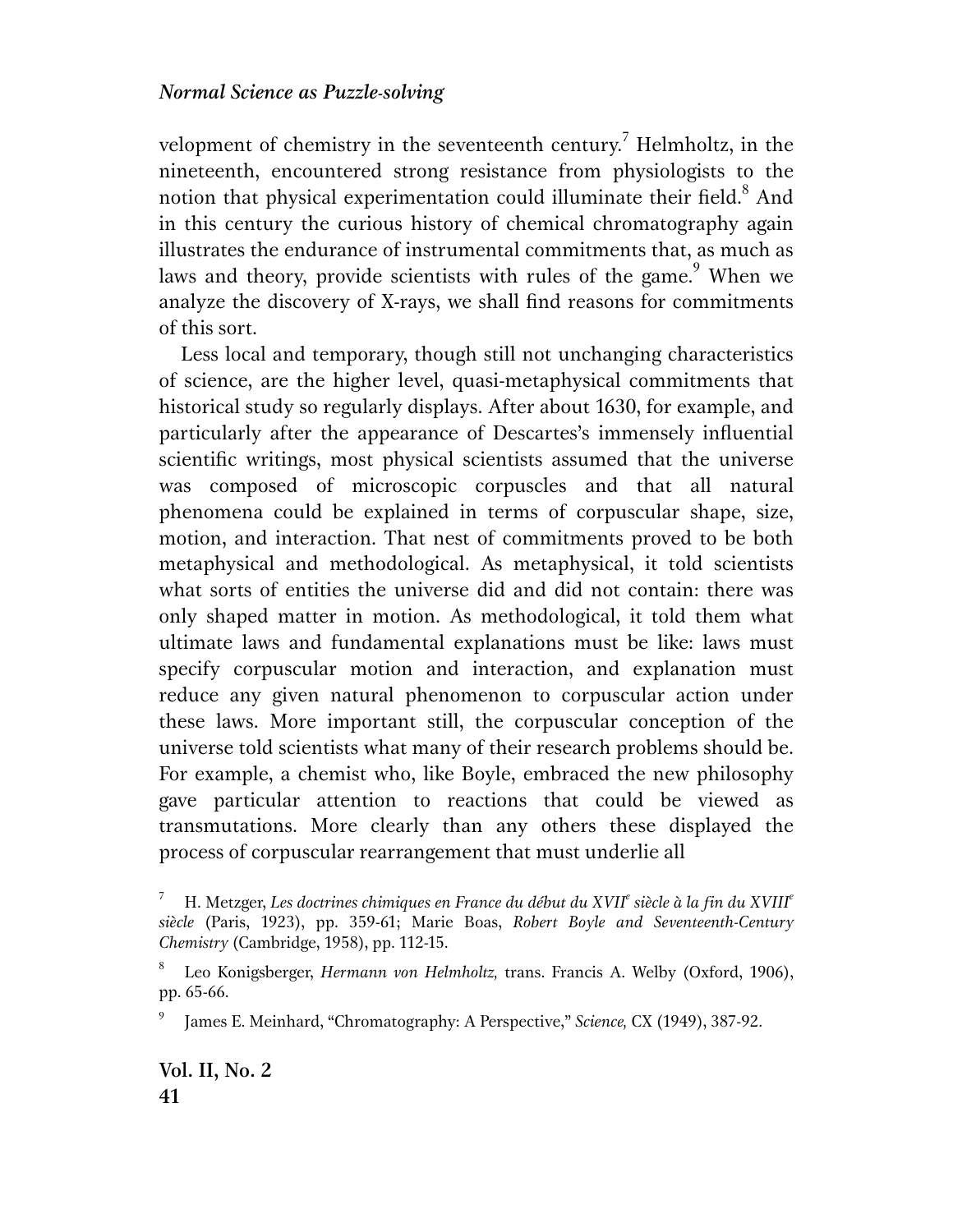chemical change.10 Similar effects of corpuscularism can be observed in the study of mechanics, optics, and heat.

Finally, at a still higher level, there is another set of commitments without which no man is a scientist. The scientist must, for example, be concerned to understand the world and to extend the precision and scope with which it has been ordered. That commitment must, in turn, lead him to scrutinize, either for himself or through colleagues, some aspect of nature in great empirical detail. And, if that scrutiny displays pockets of apparent disorder, then these must challenge him to a new refinement of his observational techniques or to a further articulation of his theories. Undoubtedly there are still other rules like these, ones which have held for scientists at all times.

The existence of this strong network of commitments—conceptual, theoretical, instrumental, and methodological—is a principal source of the metaphor that relates normal science to puzzle-solving. Because it provides rules that tell the practitioner of a mature specialty what both the world and his science are like, he can concentrate with assurance upon the esoteric problems that these rules and existing knowledge define for him. What then personally challenges him is how to bring the residual puzzle to a solution. In these and other respects a discussion of puzzles and of rules illuminates the nature of normal scientific practice. Yet, in another way, that illumination may be significantly misleading. Though there obviously are rules to which all the practitioners of a scientific specialty adhere at a given time, those rules may not by themselves specify all that the practice of those specialists has in common. Normal science is a highly determined activity, but it need not be entirely determined by rules. That is why, at the start of this essay, I introduced shared paradigms rather than shared rules, assumptions, and points of view as the source of coherence for normal research traditions. Rules, I suggest, derive from paradigms, but paradigms can guide research even in the absence of rules.

<sup>&</sup>lt;sup>10</sup> For corpuscularism in general, see Marie Boas, "The Establishment of the Mechanical Philosophy," *Osiris,* X (1952), 412-541. For its effects on Boyle's chemistry, see T. S. Kuhn, "Robert Boyle and Structural Chemistry in the Seventeenth Century," Isis*,* XLIII (1952), 12-36.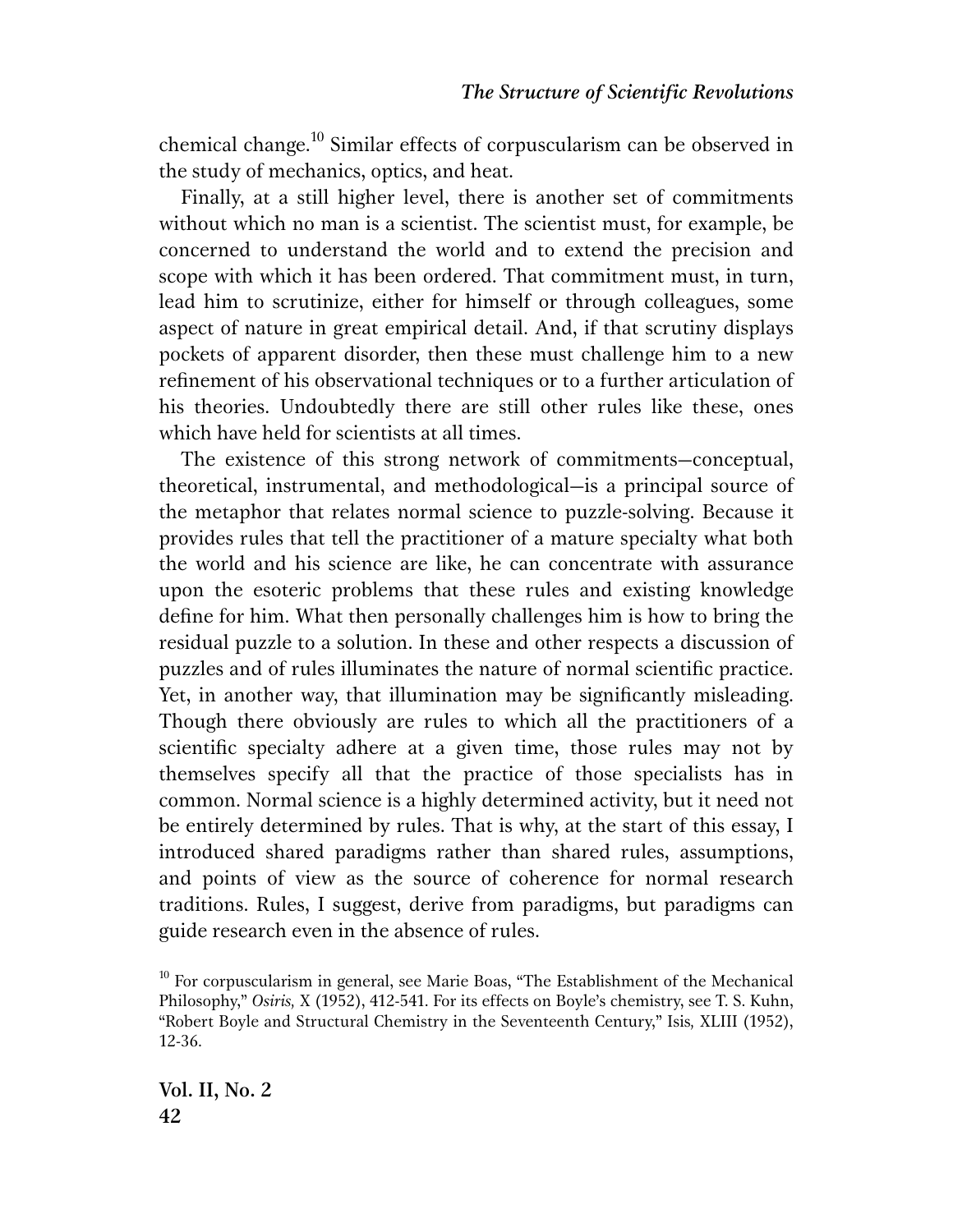### V. The Priority of Paradigms

To discover the relation between rules, paradigms, and normal science, consider first how the historian isolates the particular loci of commitment that have just been described as accepted rules. Close historical investigation of a given specialty at a given time discloses a set of recurrent and quasi-standard illustrations of various theories in their conceptual, observational, and instrumental applications. These are the community's paradigms, revealed in its textbooks, lectures, and laboratory exercises. By studying them and by practicing with them, the members of the corresponding community learn their trade. The historian, of course, will discover in addition a penumbral area occupied by achievements whose status is still in doubt, but the core of solved problems and techniques will usually be clear. Despite occasional ambiguities, the paradigms of a mature scientific community can be determined with relative ease.

The determination of shared paradigms is not, however, the determination of shared rules. That demands a second step and one of a somewhat different kind. When undertaking it, the historian must compare the community's paradigms with each other and with its current research reports. In doing so, his object is to discover what isolable elements, explicit or implicit, the members of that community may have *abstracted* from their more global paradigms and deployed as rules in their research. Anyone who has attempted to describe or analyze the evolution of a particular scientific tradition will necessarily have sought accepted principles and rules of this sort. Almost certainly, as the preceding section indicates, he will have met with at least partial success. But, if his experience has been at all like my own, he will have found the search for rules both more difficult and less satisfying than the search for paradigms. Some of the generalizations he employs to describe the community's shared beliefs will present no problems. Others, however, in-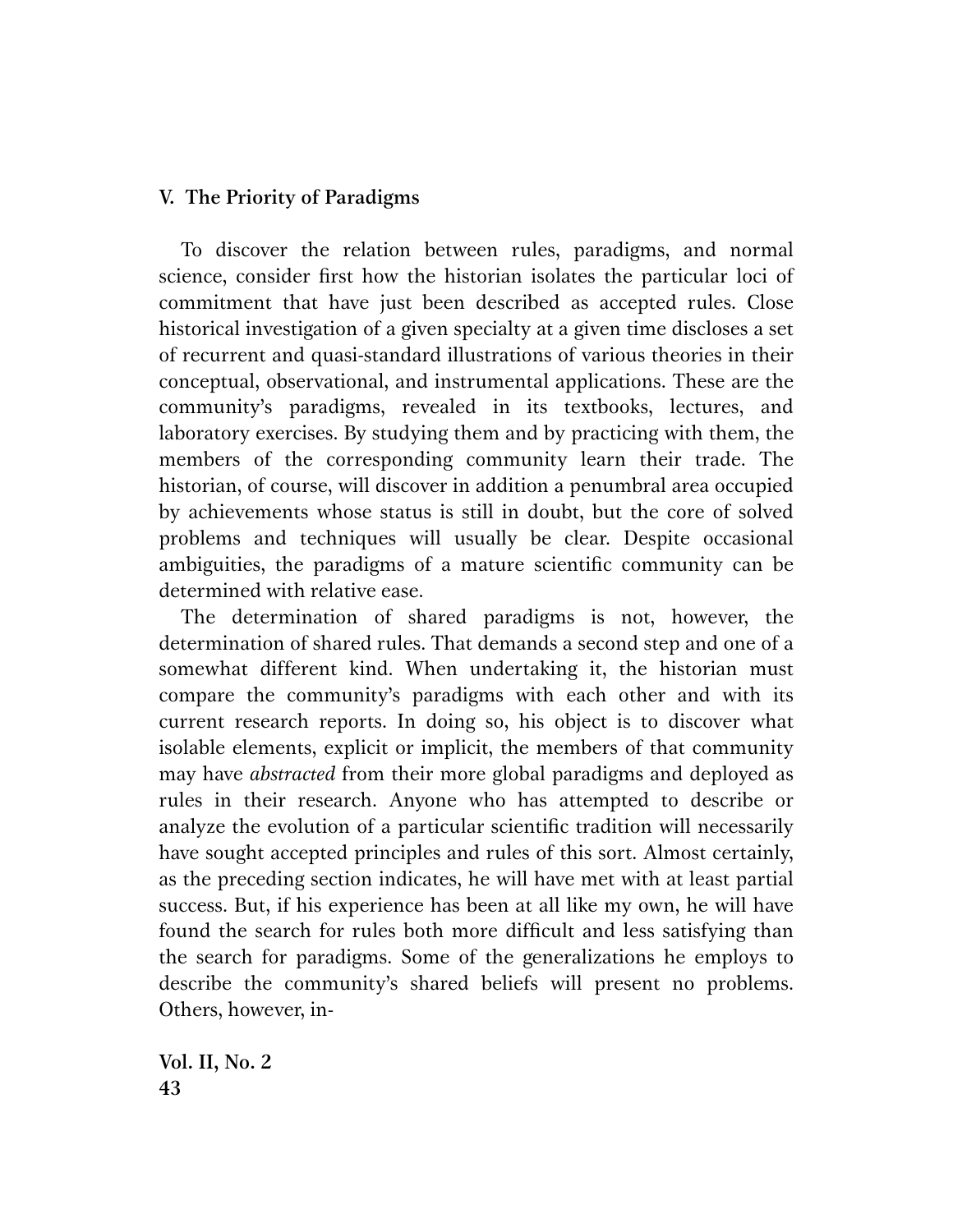eluding some of those used as illustrations above, will seem a shade too strong. Phrased in just that way, or in any other way he can imagine, they would almost certainly have been rejected by some members of the group he studies. Nevertheless, if the coherence of the research tradition is to be understood in terms of rules, some specification of common ground in the corresponding area is needed. As a result, the search for a body of rules competent to constitute a given normal research tradition becomes a source of continual and deep frustration.

Recognizing that frustration, however, makes it possible to diagnose its source. Scientists can agree that a Newton, Lavoisier, Maxwell, or Einstein has produced an apparently permanent solution to a group of outstanding problems and still disagree, sometimes without being aware of it, about the particular abstract characteristics that make those solutions permanent. They can, that is, agree in their *identification* of a paradigm without agreeing on, or even attempting to produce, a full *interpretation* or *rationalization* of it. Lack of a standard interpretation or of an agreed reduction to rules will not prevent a paradigm from guiding research. Normal science can be determined in part by the direct inspection of paradigms, a process that is often aided by but does not depend upon the formulation of rules and assumptions. Indeed, the existence of a paradigm need not even imply that any full set of rules exists.<sup>1</sup>

Inevitably, the first effect of those statements is to raise problems. In the absence of a competent body of rules, what restricts the scientist to a particular normal-scientific tradition? What can the phrase 'direct inspection of paradigms' mean? Partial answers to questions like these were developed by the late Ludwig Wittgenstein, though in a very different context. Because that context is both more elementary and more familiar, it will help to consider his form of the argument first. What need we know, Wittgenstein asked, in order that we

<sup>1</sup> Michael Polanyi has brilliantly developed a very similar theme, arguing that much of the scientist's success depends upon "tacit knowledge," i.e., upon knowledge that is acquired through practice and that cannot be articulated explicitly. See his *Personal Knowledge* (Chicago, 1958), particularly chaps, v and vi.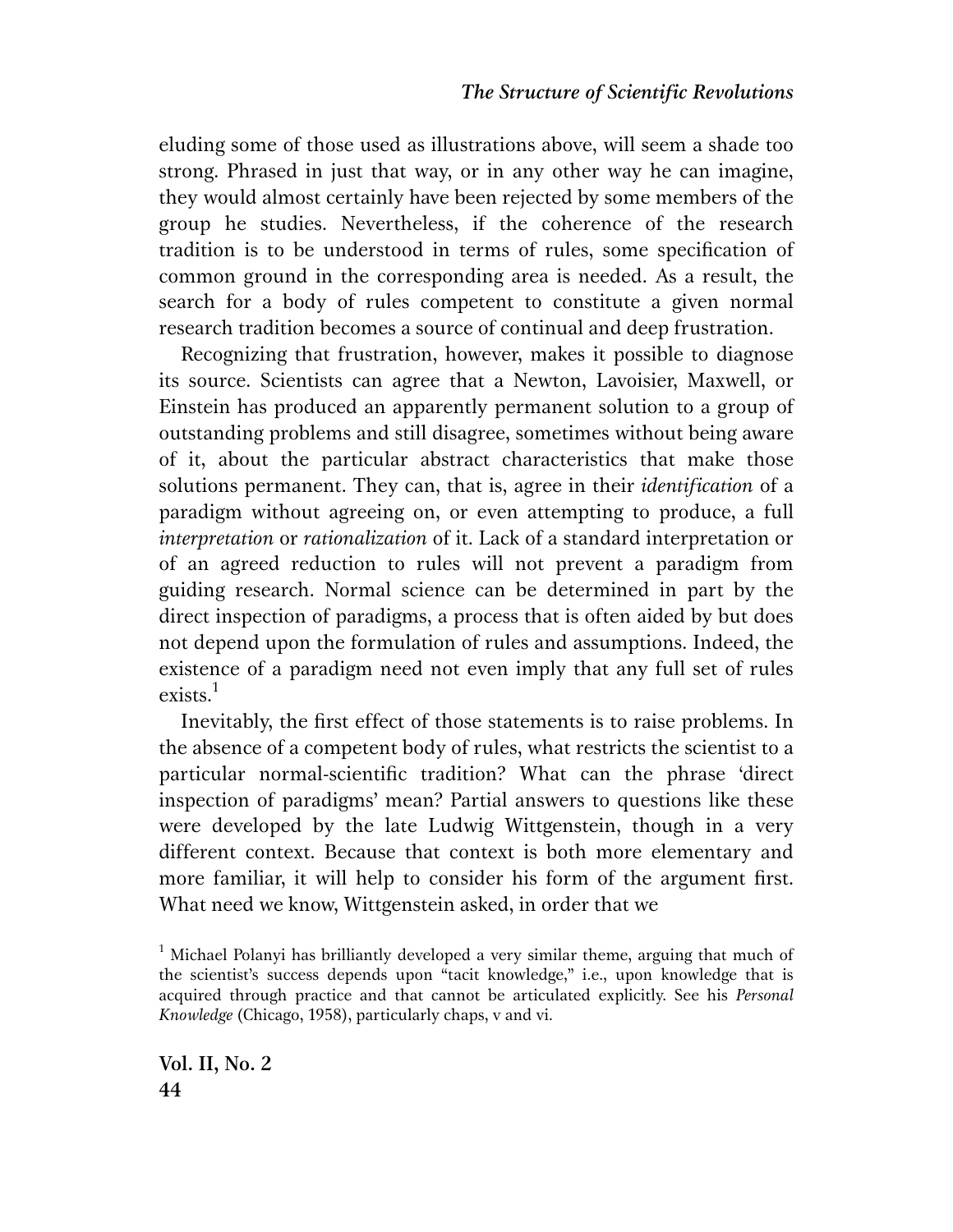apply terms like 'chair,' or 'leaf,' or 'game' unequivocally and without provoking argument?<sup>2</sup>

That question is very old and has generally been answered by saying that we must know, consciously or intuitively, what a chair, or leaf, or game *is.* We must, that is, grasp some set of attributes that all games and that only games have in common. Wittgenstein, however, concluded that, given the way we use language and the sort of world to which we apply it, there need be no such set of characteristics. Though a discussion of *some* of the attributes shared by a *number* of games or chairs or leaves often helps us learn how to employ the corresponding term, there is no set of characteristics that is simultaneously applicable to all members of the class and to them alone. Instead, confronted with a previously unobserved activity, we apply the term 'game' because what we are seeing bears a close "family resemblance" to a number of the activities that we have previously learned to call by that name. For Wittgenstein, in short, games, and chairs, and leaves are natural families, each constituted by a network of overlapping and crisscross resemblances. The existence of such a network sufficiently accounts for our success in identifying the corresponding object or activity. Only if the families we named overlapped and merged gradually into one another—only, that is, if there were no *natural* families-would our success in identifying and naming provide evidence for a set of common characteristics corresponding to each of the class names we employ.

Something of the same sort may very well hold for the various research problems and techniques that arise within a single normalscientific tradition. What these have in common is not that they satisfy some explicit or even some fully discoverable set of rules and assumptions that gives the tradition its character and its hold upon the scientific mind. Instead, they may relate by resemblance and by modeling to one or another part of the scientific corpus which the community in question al-

<sup>2</sup> Ludwig Wittgenstein, *Philosophical Investigations,* trans. G. E. M. Anscombe (New York, 1953), pp. 31-36. Wittgenstein, however, says almost nothing about the sort of world necessary to support the naming procedure he outlines. Part of the point that follows cannot therefore be attributed to him.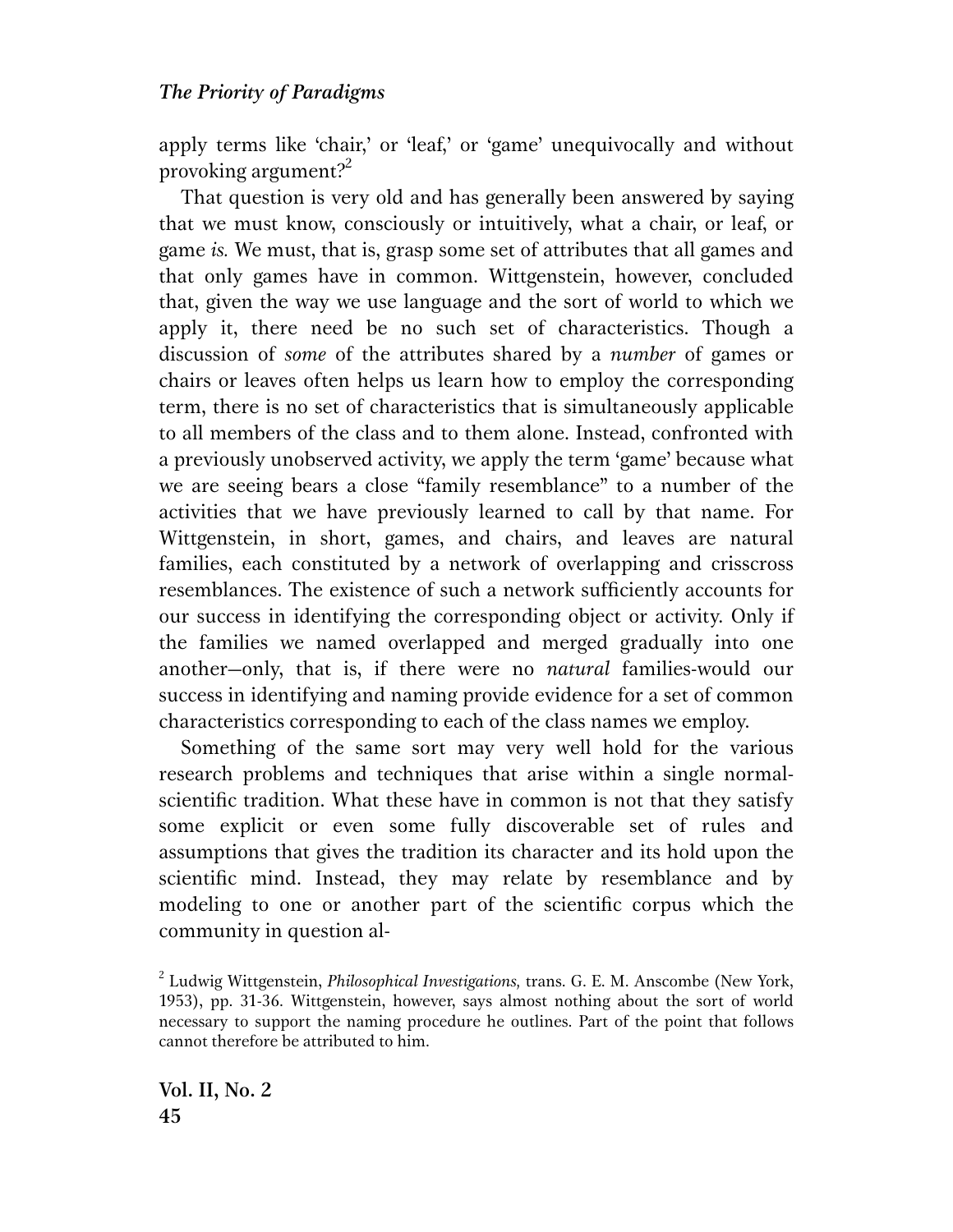ready recognizes as among its established achievements. Scientists work from models acquired through education and through subsequent exposure to the literature often without quite knowing or needing to know what characteristics have given these models the status of community paradigms. And because they do so, they need no full set of rules. The coherence displayed by the research tradition in which they participate may not imply even the existence of an underlying body of rules and assumptions that additional historical or philosophical investigation might uncover. That scientists do not usually ask or debate what makes a particular problem or solution legitimate tempts us to suppose that, at least intuitively, they know the answer. But it may only indicate that neither the question nor the answer is felt to be relevant to their research. Paradigms may be prior to, more binding, and more complete than any set of rules for research that could be unequivocally abstracted from them. So far this point has been entirely theoretical: paradigms *could* determine normal science without the intervention of discoverable rules. Let me now try to increase both its clarity and urgency by indicating some of the reasons for believing that paradigms actually do operate in this manner. The first, which has already been discussed quite fully, is the severe difficulty of discovering the rules that have guided particular normal-scientific traditions. That difficulty is very nearly the same as the one the philosopher encounters when he tries to say what all games have in common. The second, to which the first is really a corollary, is rooted in the nature of scientific education. Scientists, it should already be clear, never learn concepts, laws, and theories in the abstract and by themselves. Instead, these intellectual tools are from the start encountered in a historically and pedagogically prior unit that displays them with and through their applications. A new theory is always announced together with applications to some concrete range of natural phenomena; without them it would not be even a candidate for acceptance. After it has been accepted, those same applications or others accompany the theory into the textbooks from which the future practitioner will learn his trade. They are not there merely as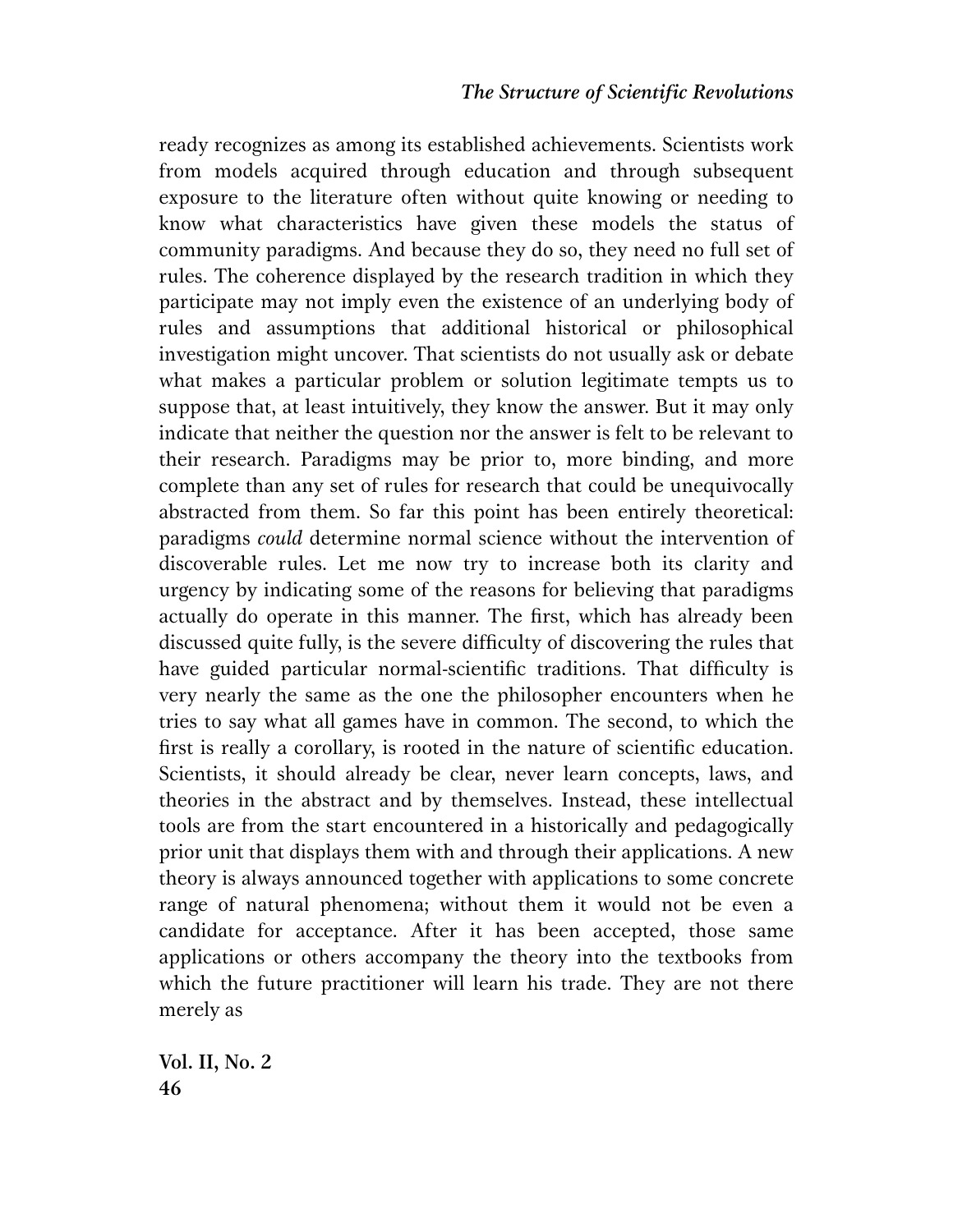## *The Priority of Paradigms*

embroidery or even as documentation. On the contrary, the process of learning a theory depends upon the study of applications, including practice problem-solving both with a pencil and paper and with instruments in the laboratory. If, for example, the student of Newtonian dynamics ever discovers the meaning of terms like 'force,' 'mass,' 'space,' and 'time,' he does so less from the incomplete though sometimes helpful definitions in his text than by observing and participating in the application of these concepts to problem-solution.

That process of learning by finger exercise or by doing continues throughout the process of professional initiation. As the student proceeds from his freshman course to and through his doctoral dissertation, the problems assigned to him become more complex and less completely precedented. But they continue to be closely modeled on previous achievements as are the problems that normally occupy him during his subsequent independent scientific career. One is at liberty to suppose that somewhere along the way the scientist has intuitively abstracted rules of the game for himself, but there is little reason to believe it. Though many scientists talk easily and well about the particular individual hypotheses that underlie a concrete piece of current research, they are little better than laymen at characterizing the established bases of their field, its legitimate problems and methods. If they have learned such abstractions at all, they show it mainly through their ability to do successful research. That ability can, however, be understood without recourse to hypothetical rules of the game.

These consequences of scientific education have a converse that provides a third reason to suppose that paradigms guide research by direct modeling as well as through abstracted rules. Normal science can proceed without rules only so long as the relevant scientific community accepts without question the particular problem-solutions already achieved. Rules should therefore become important and the characteristic unconcern about them should vanish whenever paradigms or models are felt to be insecure. That is, moreover, exactly what does occur. The pre-paradigm period, in particular, is regularly marked by frequent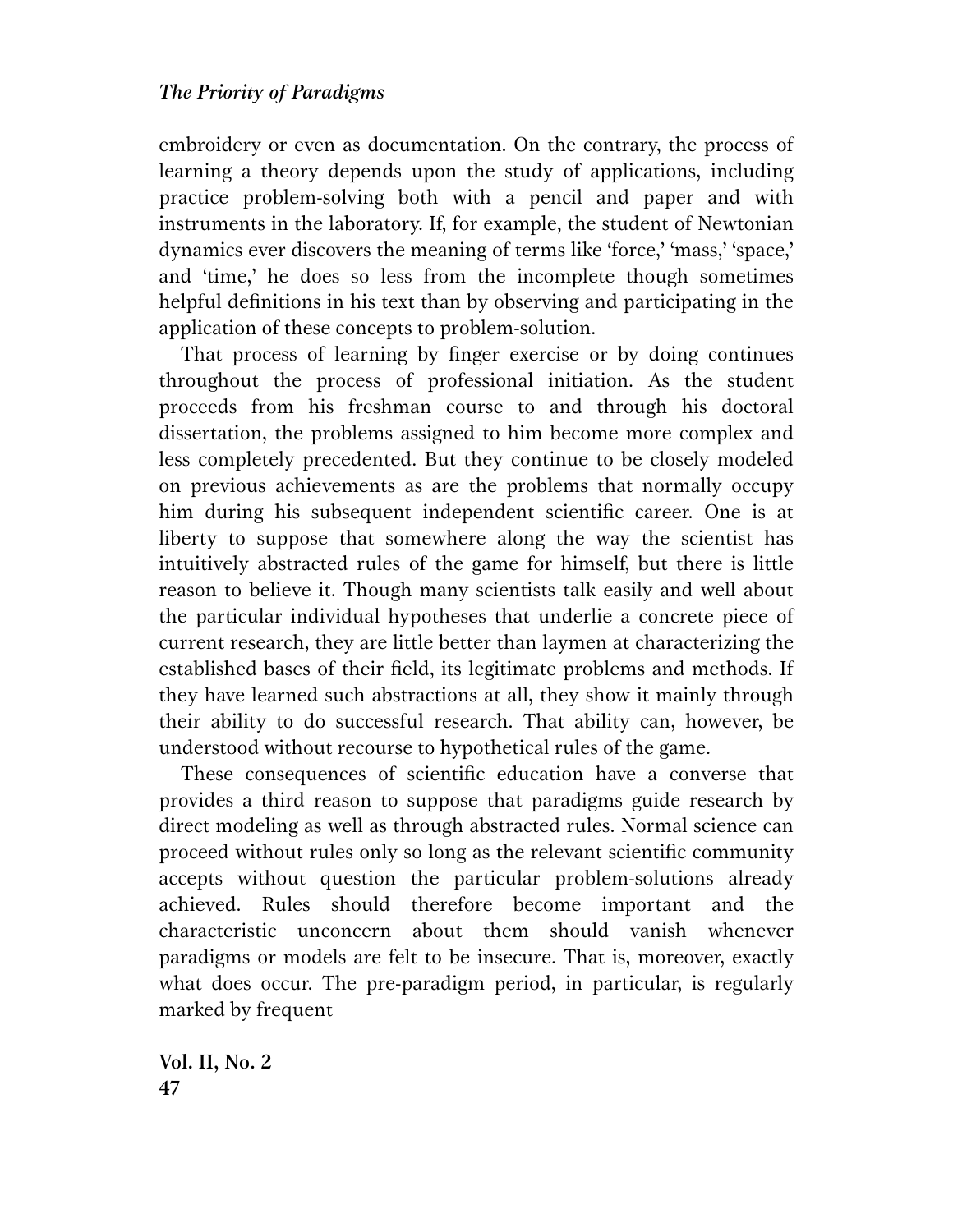and deep debates over legitimate methods, problems, and standards of solution, though these serve rather to define schools than to produce agreement. We have already noted a few of these debates in optics and electricity, and they played an even larger role in the development of seventeenth-century chemistry and of early nineteenth-century geology.<sup>3</sup> Furthermore, debates like these do not vanish once and for all with the appearance of a paradigm. Though almost non-existent during periods of normal science, they recur regularly just before and during scientific revolutions, the periods when paradigms are first under attack and then subject to change. The transition from Newtonian to quantum mechanics evoked many debates about both the nature and the standards of physics, some of which still continue.<sup>4</sup> There are people alive today who can remember the similar arguments engendered by Maxwell's electromagnetic theory and by statistical mechanics.<sup>5</sup> And earlier still, the assimilation of Galileo's and Newton's mechanics gave rise to a particularly famous series of debates with Aristotelians, Cartesians, and Leibnizians about the standards legitimate to science.<sup>6</sup> When scientists disagree about whether the fundamental problems of their field have been solved, the search for rules gains a function that it does not ordinarily possess. While

<sup>3</sup> For chemistry, see H. Metzger, *Les doctrines chimiques en France du début du XVII<sup>e</sup> à la fin du XVIII<sup>e</sup> siècle* (Paris, 1923), pp. 24-27, 146-49; and Marie Boas, *Robert Boyle and Seventeenth-Century Chemistry* (Cambridge, 1958), chap. ii. For geology, see Walter F. Cannon, "The Uniformitarian-Catastrophist Debate," *his,* LI (1960), 38-55; and C. C. Gillispie, *Genesis and Geology* (Cambridge, Mass., 1951), chaps, iv-v.

<sup>4</sup> For controversies over quantum mechanics, see Jean Ullmo, *La crise de la physique quantique* (Paris, 1950), chap. ii.

<sup>5</sup> For statistical mechanics, see René Dugas, *La théorie physique au sens de Boltzmann et ses prolongements modernes* (Neuchatel, 1959), pp. 158-84, 206-19. For the reception of Maxwell's work, see Max Planck, "Maxwell's Influence in Germany," in *James Clerk Maxwell: A Commemoration Volume, 1831-1931* (Cambridge, 1931), pp. 45-65, esp. pp. 58- 63; and Silvanus P. Thompson, *The Life of William Thomson Baron Kelvin of Largs*  (London, 1910), II, 1021-27.

<sup>6</sup> For a sample of the battle with the Aristotelians, see A. Koyré, "A Documentary History of the Problem of Fall from Kepler to Newton," *Transactions of the American Philosophical Society,* XLV (1955), 329-95. For the debates with the Cartesians and Leibnizians, see Pierre Brunet, *L'introduction des théories de Newton en France au XVII<sup>e</sup> siècle* (Paris, 1931); and A. Koyré, *From the Closed World to the Infinite Universe*  (Baltimore, 1957), chap. xi.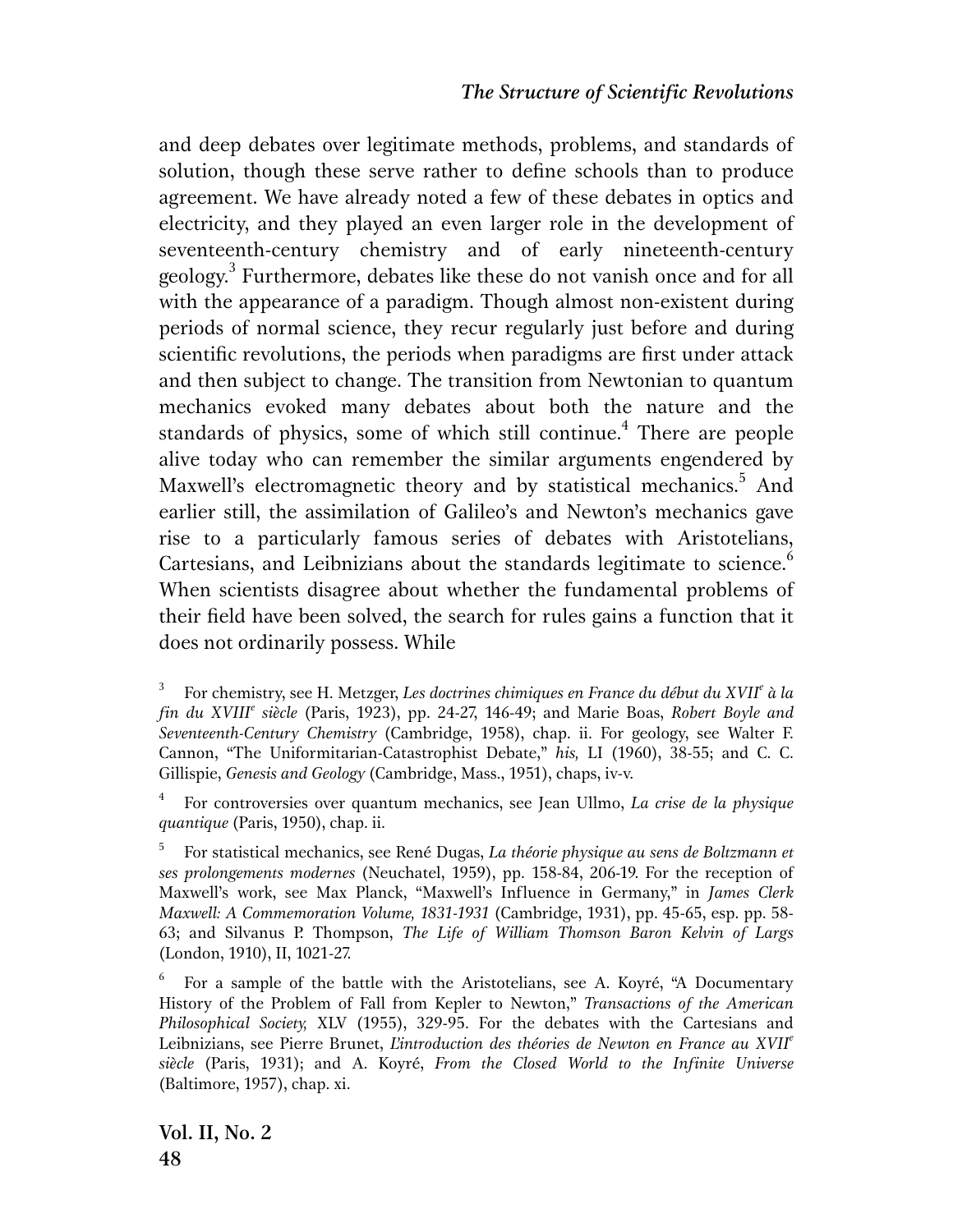## *The Priority of Paradigms*

paradigms remain secure, however, they can function without agreement over rationalization or without any attempted rationalization at all.

A fourth reason for granting paradigms a status prior to that of shared rules and assumptions can conclude this section. The introduction to this essay suggested that there can be small revolutions as well as large ones, that some revolutions affect only the members of a professional subspecialty, and that for such groups even the discovery of a new and unexpected phenomenon may be revolutionary. The next section will introduce selected revolutions of that sort, and it is still far from clear how they can exist. If normal science is so rigid and if scientific communities are so close-knit as the preceding discussion has implied, how can a change of paradigm ever affect only a small subgroup? What has been said so far may have seemed to imply that normal science is a single monolithic and unified enterprise that must stand or fall with any one of its paradigms as well as with all of them together. But science is obviously seldom or never like that. Often, viewing all fields together, it seems instead a rather ramshackle structure with little coherence among its various parts. Nothing said to this point should, however, conflict with that very familiar observation. On the contrary, substituting paradigms for rules should make the diversity of scientific fields and specialties easier to understand. Explicit rules, when they exist, are usually common to a very broad scientific group, but paradigms need not be. The practitioners of widely separated fields, say astronomy and taxonomic botany, are educated by exposure to quite different achievements described in very different books. And even men who, being in the same or in closely related fields, begin by studying many of the same books and achievements may acquire rather different paradigms in the course of professional specialization.

Consider, for a single example, the quite large and diverse community constituted by all physical scientists. Each member of that group today is taught the laws of, say, quantum mechanics, and most of them employ these laws at some point in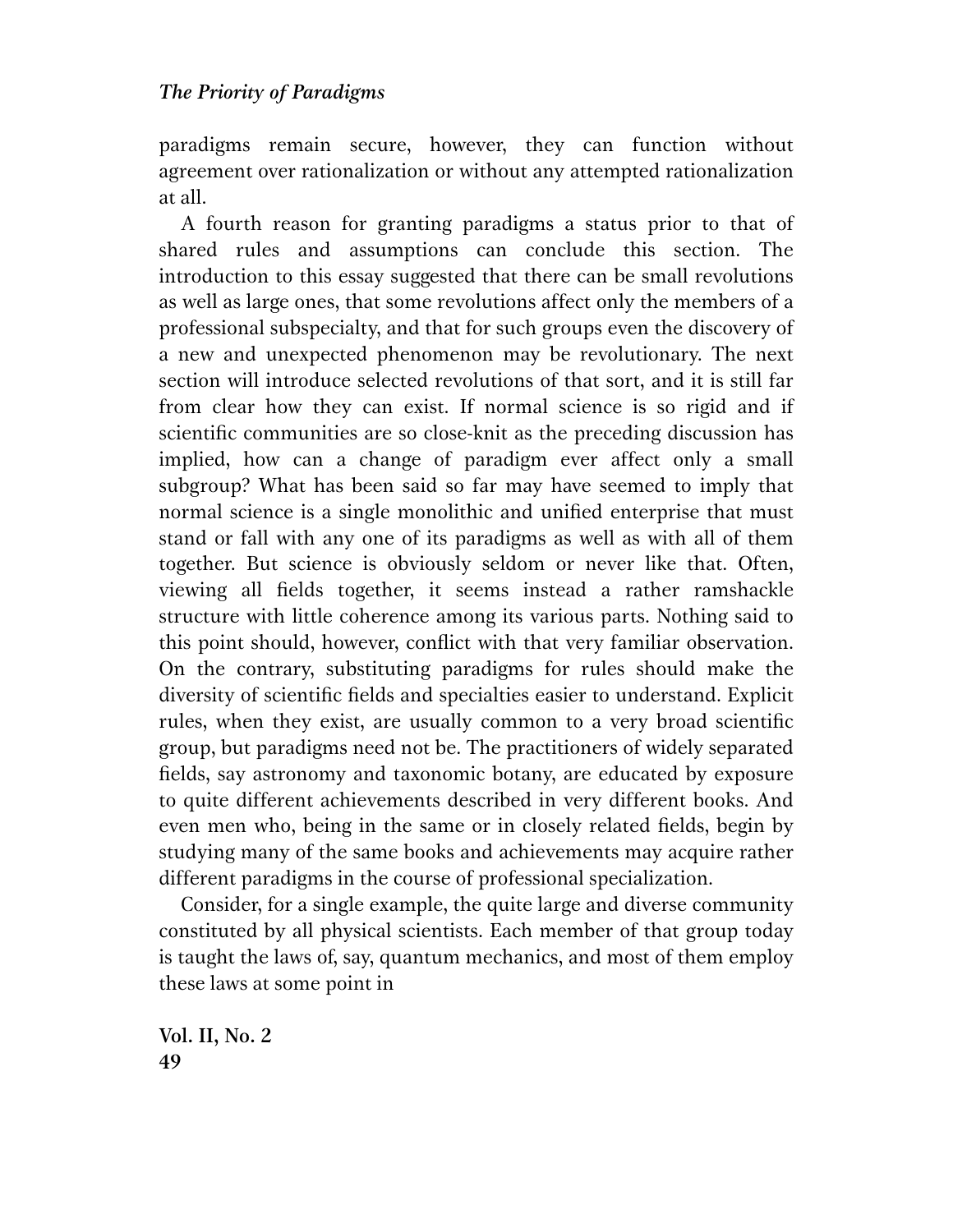their research or teaching. But they do not all learn the same applications of these laws, and they are not therefore all affected in the same ways by changes in quantum-mechanical practice. On the road to professional specialization, a few physical scientists encounter only the basic principles of quantum mechanics. Others study in detail the paradigm applications of these principles to chemistry, still others to the physics of the solid state, and so on. What quantum mechanics means to each of them depends upon what courses he has had, what texts he has read, and which journals he studies. It follows that, though a change in quantum-mechanical law will be revolutionary for all of these groups, a change that reflects only on one or another of the paradigm applications of quantum mechanics need be revolutionary only for the members of a particular professional subspecialty. For the rest of the profession and for those who practice other physical sciences, that change need not be revolutionary at all. In short, though quantum mechanics (or Newtonian dynamics, or electromagnetic theory) is a paradigm for many scientific groups, it is not the same paradigm for them all. Therefore, it can simultaneously determine several traditions of normal science that overlap without being coextensive. A revolution produced within one of these traditions will not necessarily extend to the others as well.

One brief illustration of specialization's effect may give this whole series of points additional force. An investigator who hoped to learn something about what scientists took the atomic theory to be asked a distinguished physicist and an eminent chemist whether a single atom of helium was or was not a molecule. Both answered without hesitation, but their answers were not the same. For the chemist the atom of helium was a molecule because it behaved like one with respect to the kinetic theory of gases. For the physicist, on the other hand, the helium atom was not a molecule because it displayed no molecular spectrum.<sup>7</sup> Presumably both men were talking of the same par-

<sup>7</sup> The investigator was James K. Senior, to whom I am indebted for a verbal report. Some related issues are treated in his paper, "The Vernacular of the Laboratory," *Philosophy of Science,* XXV (1958), 163-68.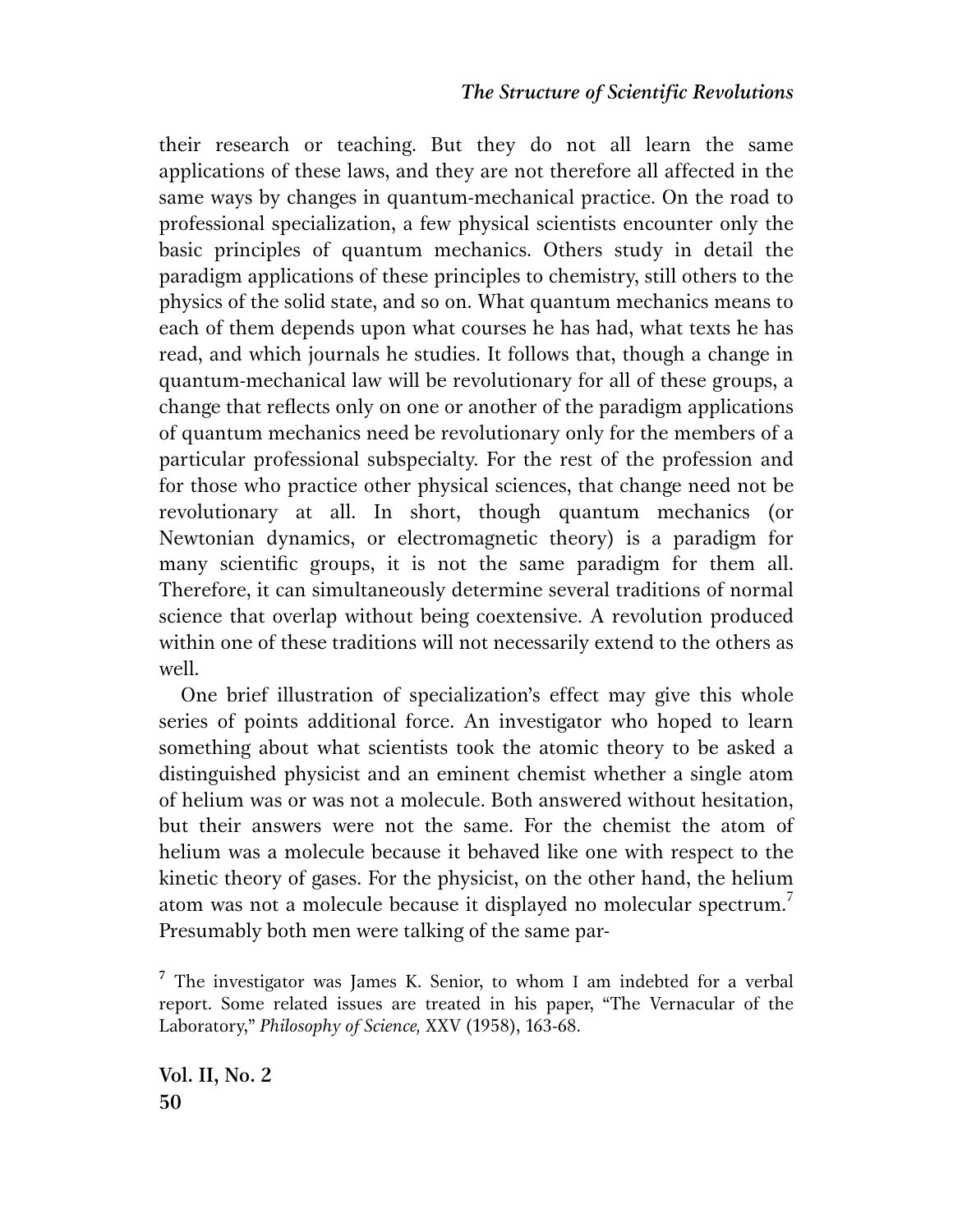# *The Priority of Paradigms*

ticle, but they were viewing it through their own research training and practice. Their experience in problem-solving told them what a molecule must be. Undoubtedly their experiences had had much in common, but they did not, in this case, tell the two specialists the same thing. As we proceed we shall discover how consequential paradigm differences of this sort can occasionally be.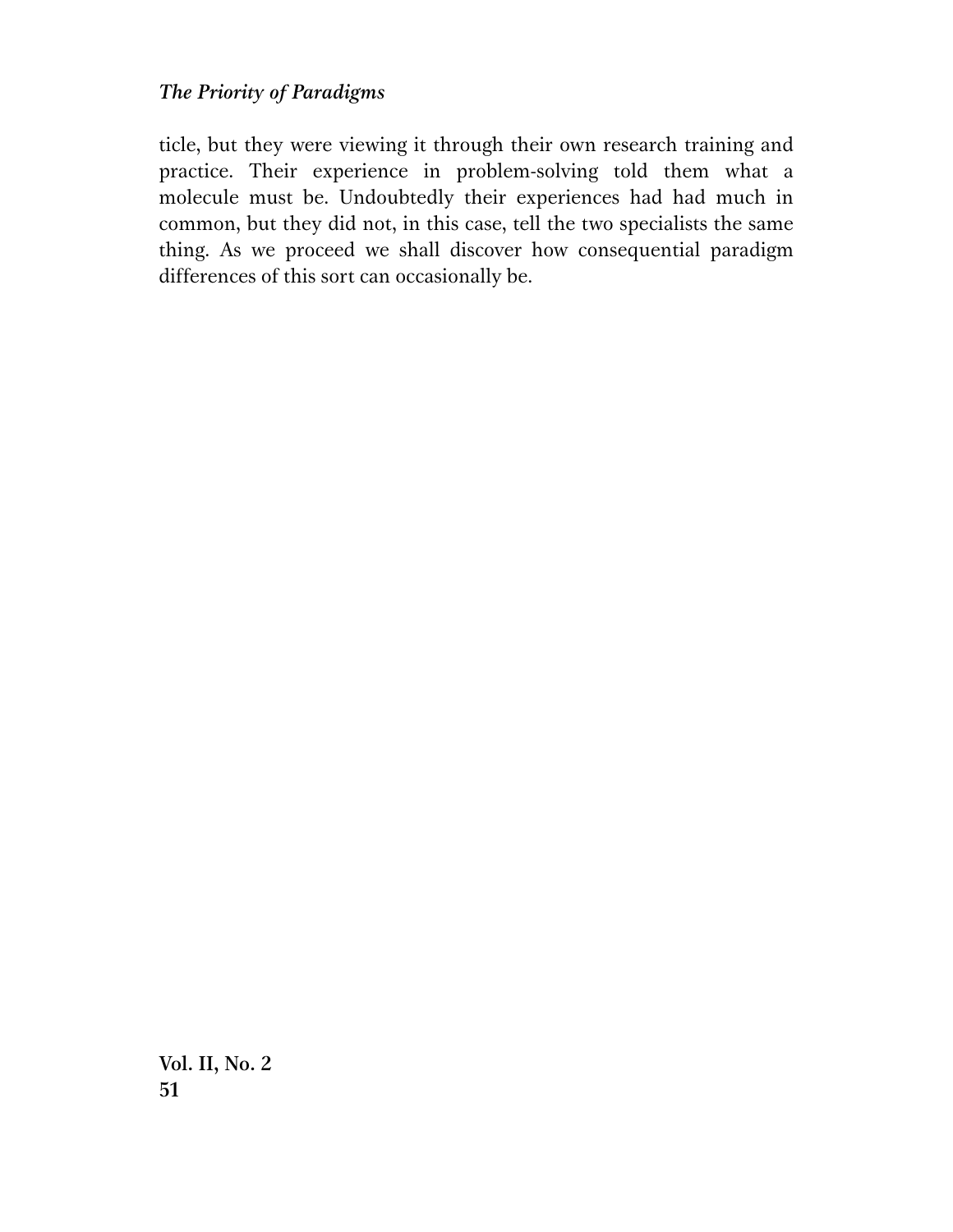## VI. Anomaly and the Emergence of Scientific Discoveries

Normal science, the puzzle-solving activity we have just examined, is a highly cumulative enterprise, eminently successful in its aim, the steady extension of the scope and precision of scientific knowledge. In all these respects it fits with great precision the most usual image of scientific work. Yet one standard product of the scientific enterprise is missing. Normal science does not aim at novelties of fact or theory and, when successful, finds none. New and unsuspected phenomena are, however, repeatedly uncovered by scientific research, and radical new theories have again and again been invented by scientists. History even suggests that the scientific enterprise has developed a uniquely powerful technique for producing surprises of this sort. If this characteristic of science is to be reconciled with what has already been said, then research under a paradigm must be a particularly effective way of inducing paradigm change. That is what fundamental novelties of fact and theory do. Produced inadvertently by a game played under one set of rules, their assimilation requires the elaboration of another set. After they have become parts of science, the enterprise, at least of those specialists in whose particular field the novelties lie, is never quite the same again.

We must now ask how changes of this sort can come about, considering first discoveries, or novelties of fact, and then inventions, or novelties of theory. That distinction between discovery and invention or between fact and theory will, however, immediately prove to be exceedingly artificial. Its artificiality is an important clue to several of this essay's main theses. Examining selected discoveries in the rest of this section, we shall quickly find that they are not isolated events but extended episodes with a regularly recurrent structure. Discovery commences with the awareness of anomaly, i.e., with the recognition that nature has somehow violated the paradigm-induced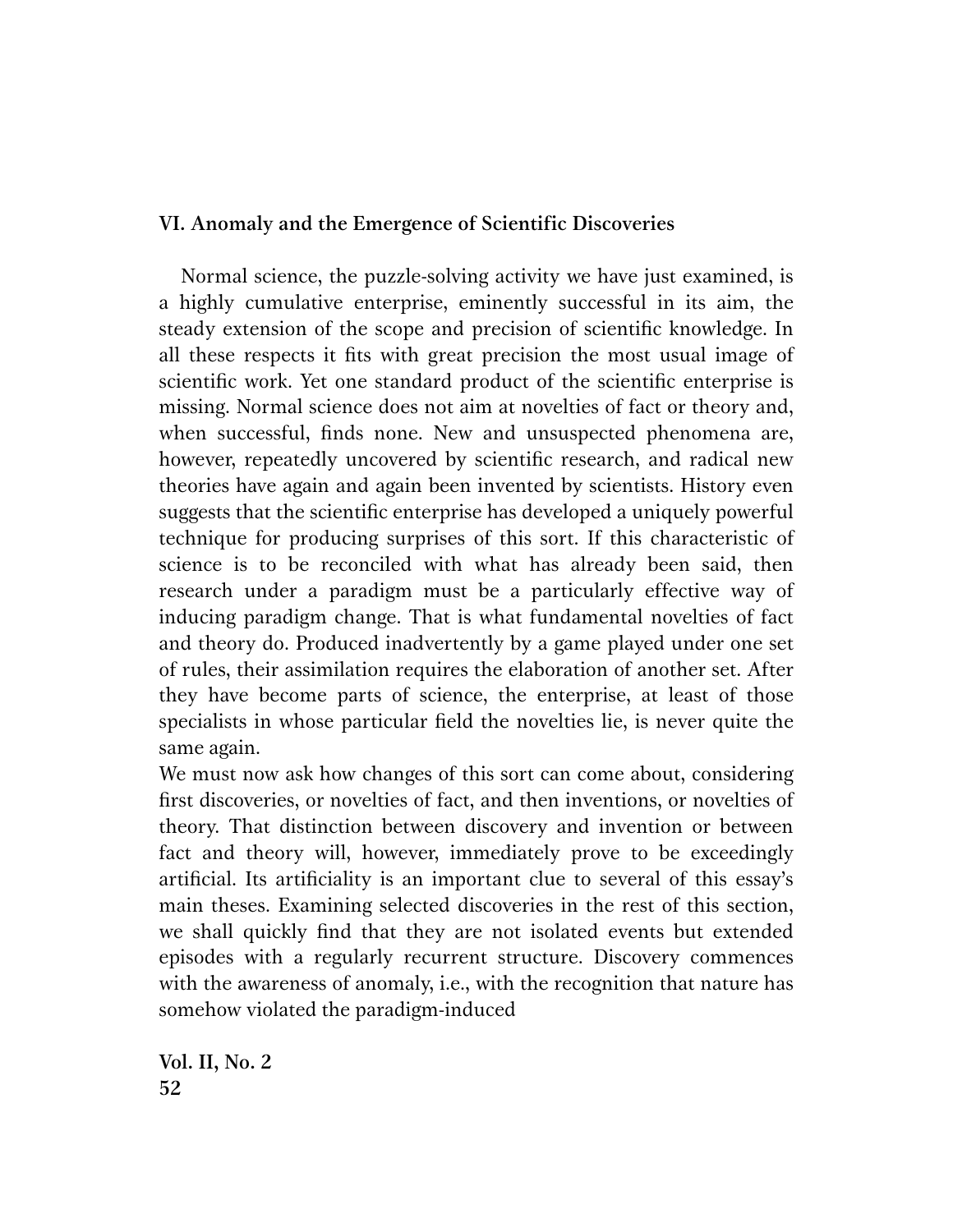expectations that govern normal science. It then continues with a more or less extended exploration of the area of anomaly. And it closes only when the paradigm theory has been adjusted so that the anomalous has become the expected. Assimilating a new sort of fact demands a more than additive adjustment of theory, and until that adjustment is completed—until the scientist has learned to see nature in a different way—the new fact is not quite a scientific fact at all.

To see how closely factual and theoretical novelty are intertwined in scientific discovery examine a particularly famous example, the discovery of oxygen. At least three different men have a legitimate claim to it, and several other chemists must, in the early 1770's, have had enriched air in a laboratory vessel without knowing it.<sup>1</sup> The progress of normal science, in this case of pneumatic chemistry, prepared the way to a breakthrough quite thoroughly. The earliest of the claimants to prepare a relatively pure sample of the gas was the Swedish apothecary, C. W. Scheele. We may, however, ignore his work since it was not published until oxygen's discovery had repeatedly been announced elsewhere and thus had no effect upon the historical pattern that most concerns us here.<sup>2</sup> The second in time to establish a claim was the British scientist and divine, Joseph Priestley, who collected the gas released by heated red oxide of mercury as one item in a prolonged normal investigation of the "airs" evolved by a large number of solid substances. In 1774 he identified the gas thus produced as nitrous oxide and in 1775, led by further tests, as common air with less than its usual quantity of phlogiston. The third claimant, Lavoisier, started the work that led him to oxygen after Priestley's experiments of 1774 and possibly as the result of a hint from Priestley. Early in

1 For the still classic discussion of oxygen's discovery, see A. N. Meldrum, *The Eighteenth-Century Revolution in Science—the First Phase* (Calcutta, 1930), chap. v. An indispensable recent review, including an account of the priority controversy, is Maurice Daumas, *Lavoisier, théoricien et expérimentateur* (Paris, 1955), chaps, iiiii. For a fuller account and bibliography, see also T. S. Kuhn, "The Historical Structure of Scientific Discovery," *Science,* CXXXVI (June 1, 1962), 760-64.

2 See, however, Uno Bocklund, "A Lost Letter from Scheele to Lavoisier," *Lychnos,* 1957-58, pp. 39-62, for a different evaluation of Scheele's role.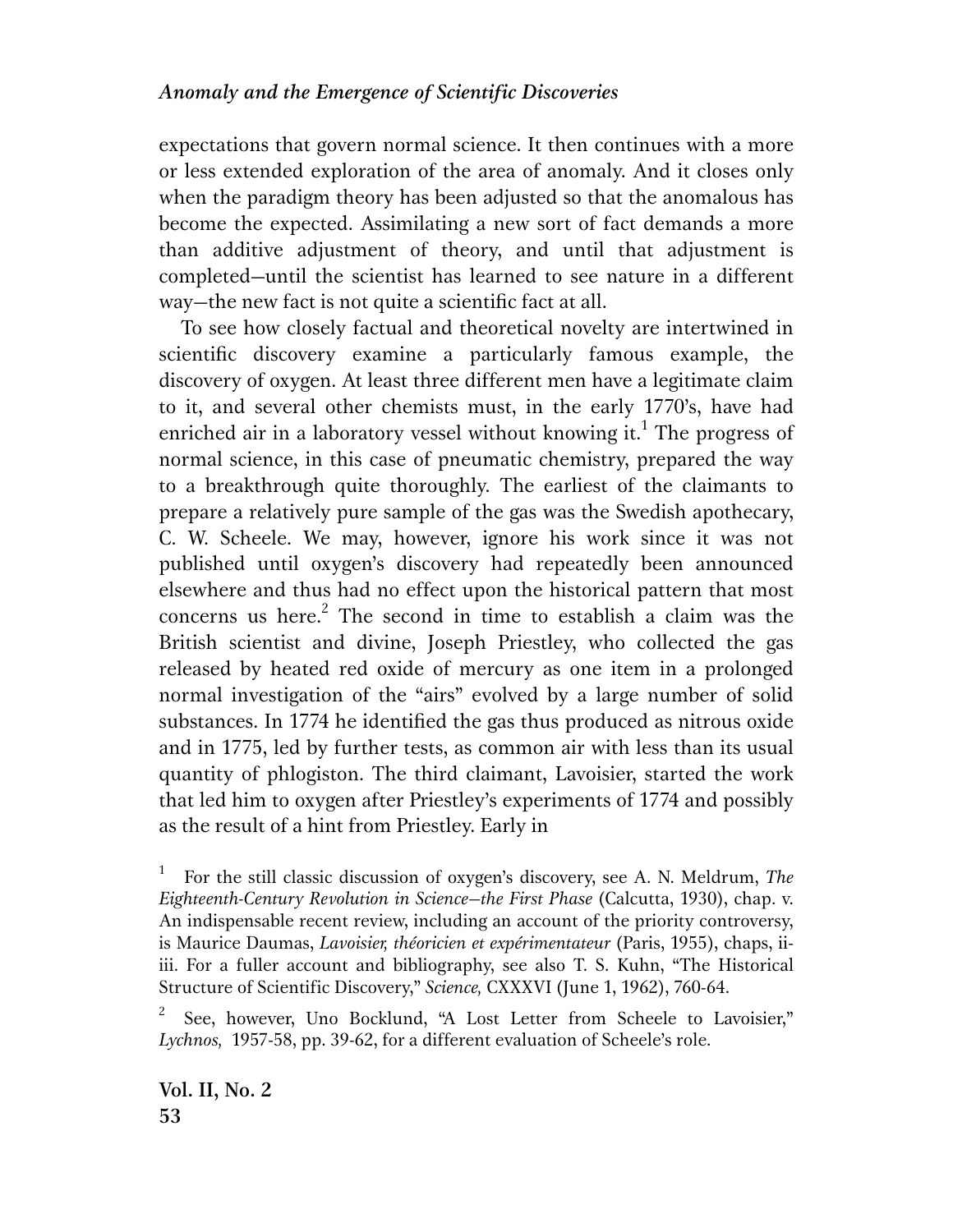1775 Lavoisier reported that the gas obtained by heating the red oxide of mercury was "air itself entire without alteration [except that] . . . it comes out more pure, more respirable."<sup>3</sup> By 1777, probably with the assistance of a second hint from Priestley, Lavoisier had concluded that the gas was a distinct species, one of the two main constituents of the atmosphere, a conclusion that Priestley was never able to accept.

This pattern of discovery raises a question that can be asked about every novel phenomenon that has ever entered the consciousness of scientists. Was it Priestley or Lavoisier, if either, who first discovered oxygen? In any case, when was oxygen discovered? In that form the question could be asked even if only one claimant had existed. As a ruling about priority and date, an answer does not at all concern us. Nevertheless, an attempt to produce one will illuminate the nature of discovery, because there is no answer of the kind that is sought. Discovery is not the sort of process about which the question is appropriately asked. The fact that it is asked—the priority for oxygen has repeatedly been contested since the 1780's—is a symptom of something askew in the image of science that gives discovery so fundamental a role. Look once more at our example. Priestley's claim to the discovery of oxygen is based upon his priority in isolating a gas that was later recognized as a distinct species. But Priestley's sample was not pure, and, if holding impure oxygen in one's hands is to discover it, that had been done by everyone who ever bottled atmospheric air. Besides, if Priestley was the discoverer, when was the discovery made? In 1774 he thought he had obtained nitrous oxide, a species he already knew; in 1775 he saw the gas as dephlogisticated air, which is still not oxygen or even, for phlogistic chemists, a quite unexpected sort of gas. Lavoisier's claim may be stronger, but it presents the same problems. If we refuse the palm to Priestley, we cannot award it to Lavoisier for the work of 1775 which led

<sup>3</sup> J. B. Conant, *The Overthrow of the Phlogiston Theory: The Chemical Revolution of 1775-1789* ("Harvard Case Histories in Experimental Science," Case 2; Cambridge, Mass., 1950), p. 23. This very useful pamphlet reprints many of the relevant documents.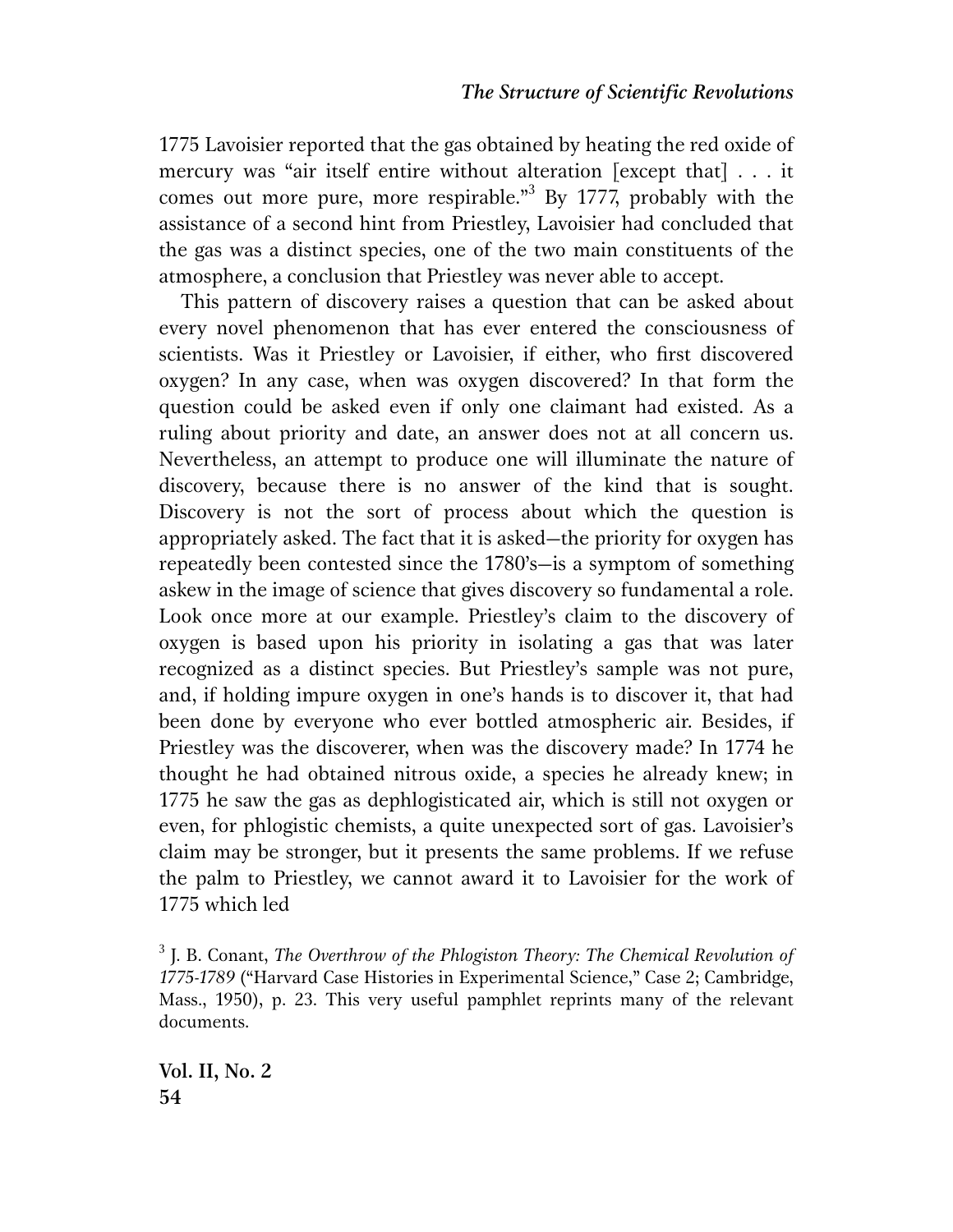him to identify the gas as the "air itself entire." Presumably we wait for the work of 1776 and 1777 which led Lavoisier to see not merely the gas but what the gas was. Yet even this award could be questioned, for in 1777 and to the end of his life Lavoisier insisted that oxygen was an atomic "principle of acidity" and that oxygen gas was formed only when that "principle" united with caloric, the matter of heat.<sup>4</sup> Shall we therefore say that oxygen had not yet been discovered in 1777? Some may be tempted to do so. But the principle of acidity was not banished from chemistry until after 1810, and caloric lingered until the 1860's. Oxygen had become a standard chemical substance before either of those dates.

Clearly we need a new vocabulary and concepts for analyzing events like the discovery of oxygen. Though undoubtedly correct, the sentence, "Oxygen was discovered," misleads by suggesting that discovering something is a single simple act assimilable to our usual (and also questionable) concept of seeing. That is why we so readily assume that discovering, like seeing or touching, should be unequivocally attributable to an individual and to a moment in time. But the latter attribution is always impossible, and the former often is as well. Ignoring Scheele, we can safely say that oxygen had not been discovered before 1774, and we would probably also say that it had been discovered by 1777 or shortly thereafter. But within those limits or others like them, any attempt to date the discovery must inevitably be arbitrary because discovering a new sort of phenomenon is necessarily a complex event, one which involves recognizing both *that* something is and *what* it is. Note, for example, that if oxygen were dephlogisticated air for us, we should insist without hesitation that Priestley had discovered it, though we would still not know quite when. But if both observation and conceptualization, fact and assimilation to theory, are inseparably linked in discovery, then discovery is a process and must take time. Only when all the relevant conceptual categories are prepared in advance, in which case the phenomenon would not

<sup>4</sup> H. Metzger, *La philosophie de la matière chez Lavoisier (Paris, 1935); and Daumas, op. cit.,* chap. vii.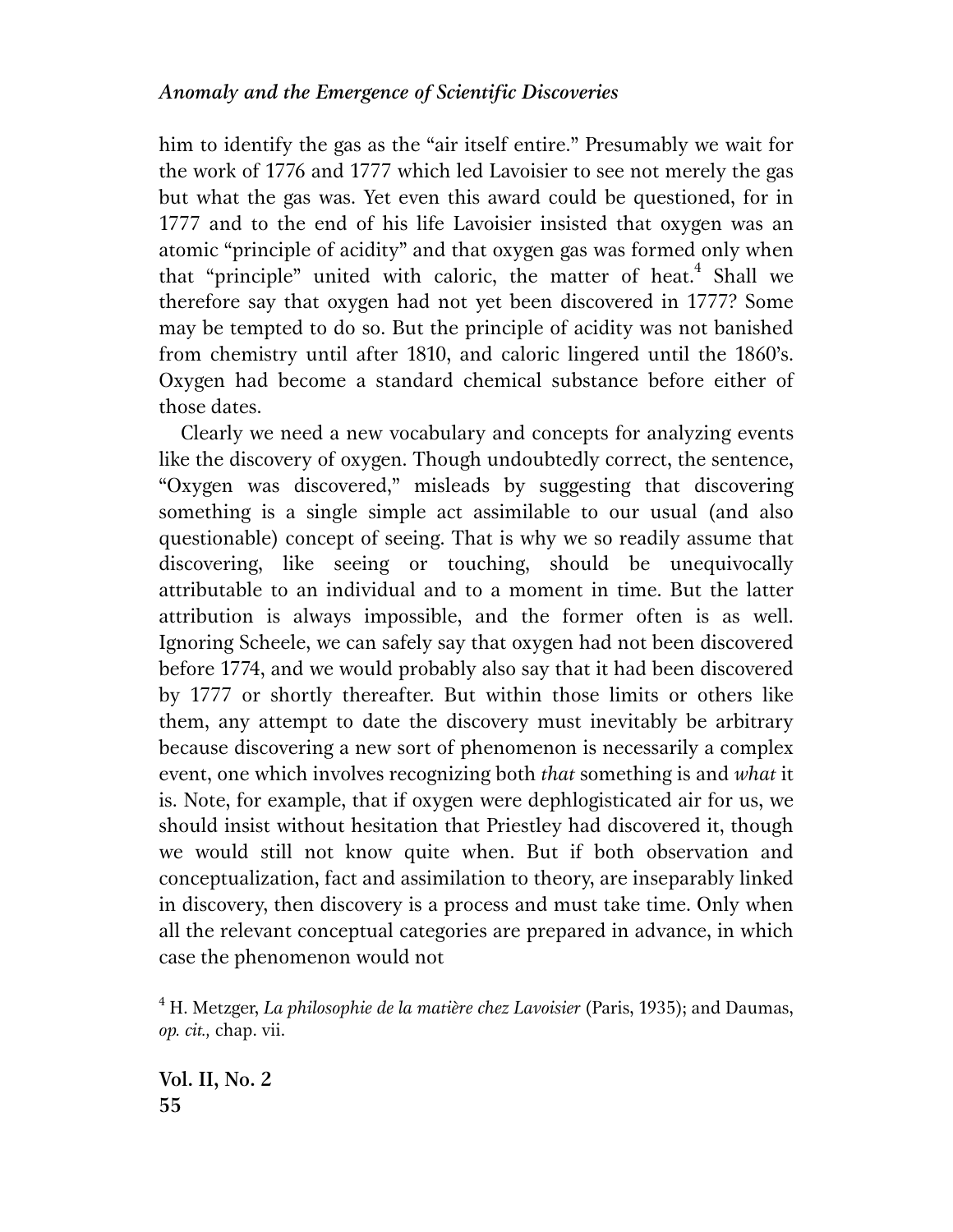be of a new sort, can discovering *that* and discovering *what* occur effortlessly, together, and in an instant.

Grant now that discovery involves an extended, though not necessarily long, process of conceptual assimilation. Can we also say that it involves a change in paradigm? To that question, no general answer can yet be given, but in this case at least, the answer must be yes. What Lavoisier announced in his papers from 1777 on was not so much the discovery of oxygen as the oxygen theory of combustion. That theory was the keystone for a reformulation of chemistry so vast that it is usually called the chemical revolution. Indeed, if the discovery of oxygen had not been an intimate part of the emergence of a new paradigm for chemistry, the question of priority from which we began would never have seemed so important. In this case as in others, the value placed upon a new phenomenon and thus upon its discoverer varies with our estimate of the extent to which the phenomenon violated paradigm-induced anticipations. Notice, however, since it will be important later, that the discovery of oxygen was not by itself the cause of the change in chemical theory. Long before he played any part in the discovery of the new gas, Lavoisier was convinced both that something was wrong with the phlogiston theory and that burning bodies absorbed some part of the atmosphere. That much he had recorded in a sealed note deposited with the Secretary of the French Academy in 1772.<sup>5</sup> What the work on oxygen did was to give much additional form and structure to Lavoisier's earlier sense that something was amiss. It told him a thing he was already prepared to discover—the nature of the substance that combustion removes from the atmosphere. That advance awareness of difficulties must be a significant part of what enabled Lavoisier to see in experiments like Priestley's a gas that Priestley had been unable to see there himself. Conversely, the fact that a major paradigm revision was needed to see what Lavoisier saw must be the principal reason why Priestley was, to the end of his long life, unable to see it.

 $5$  The most authoritative account of the origin of Lavoisier's discontent is Henry Guerlac, *Lavoisier—the Crucial Year: The Background and Origin of His First Experiments on Combustion in 1772* (Ithaca, N.Y., 1961).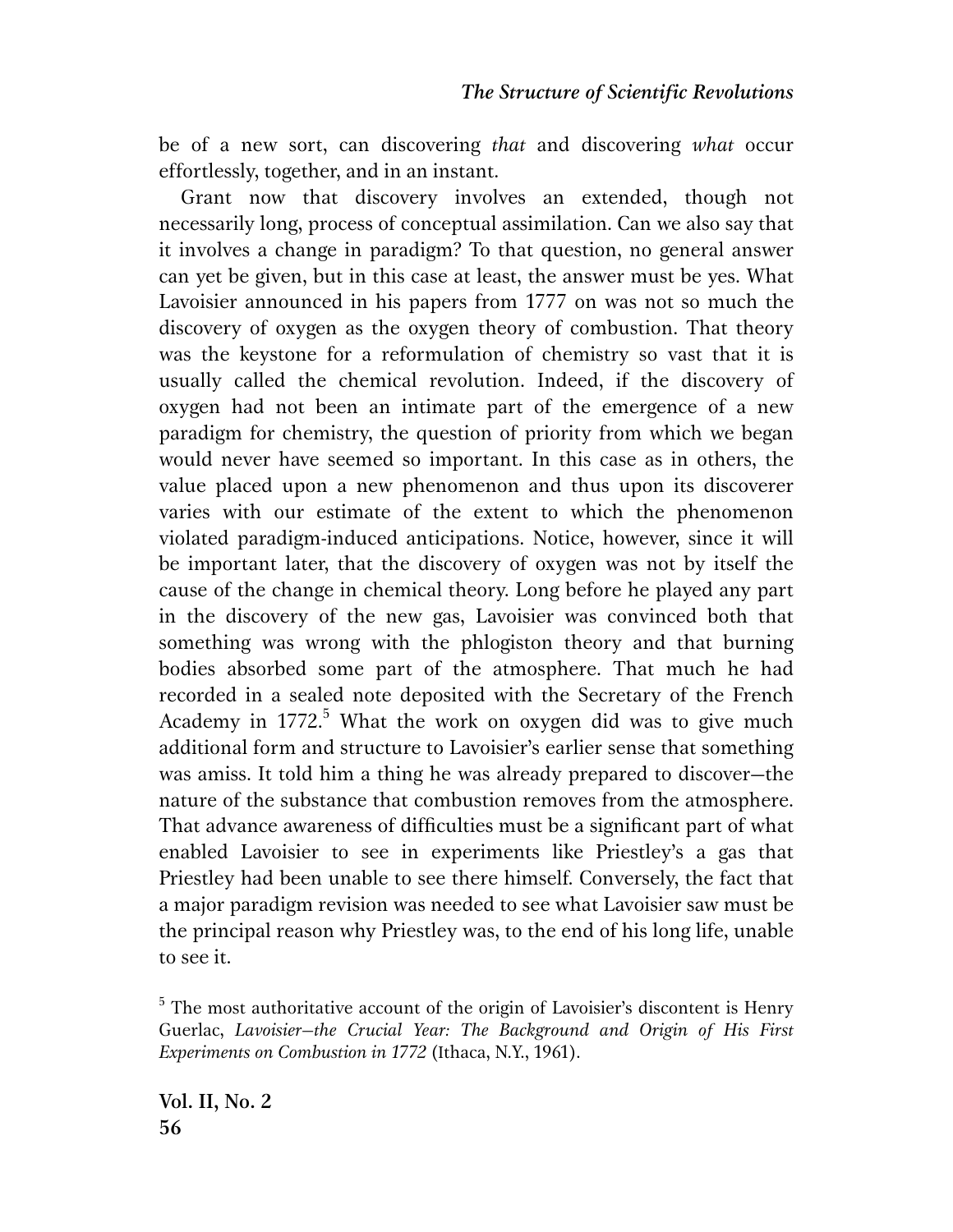#### *Anomaly and the Emergence of Scientific Discoveries*

Two other and far briefer examples will reinforce much that has just been said and simultaneously carry us from an elucidation of the nature of discoveries toward an understanding of the circumstances under which they emerge in science. In an effort to represent the main ways in which discoveries can come about, these examples are chosen to be different both from each other and from the discovery of oxygen. The first, X-rays, is a classic case of discovery through accident, a type that occurs more frequently than the impersonal standards of scientific reporting allow us easily to realize. Its story opens on the day that the physicist Roentgen interrupted a normal investigation of cathode rays because he had noticed that a barium platino-cyanide screen at some distance from his shielded apparatus glowed when the discharge was in process. Further investigations—they required seven hectic weeks during which Roentgen rarely left the laboratory—indicated that the cause of the glow came in straight lines from the cathode ray tube, that the radiation cast shadows, could not be deflected by a magnet, and much else besides. Before announcing his discovery, Roentgen had convinced himself that his effect was not due to cathode rays but to an agent with at least some similarity to light.<sup>6</sup>

Even so brief an epitome reveals striking resemblances to the discovery of oxygen: before experimenting with red oxide of mercury, Lavoisier had performed experiments that did not produce the results anticipated under the phlogiston paradigm; Roentgen's discovery commenced with the recognition that his screen glowed when it should not. In both cases the perception of anomaly—of a phenomenon, that is, for which his paradigm had not readied the investigator—played an essential role in preparing the way for perception of novelty. But, again in both cases, the perception that something had gone wrong was only the prelude to discovery. Neither oxygen nor X-rays emerged without a further process of experimentation and assimilation. At what point in Roentgen's investigation, for example, ought we say that X-rays had actually been discovered? Not, in any

6 L. W. Taylor, *Physics, the Pioneer Science* (Boston, 1941), pp. 790-94; and T. W. Chalmers, *Historic Researches* (London, 1949), pp. 218-19.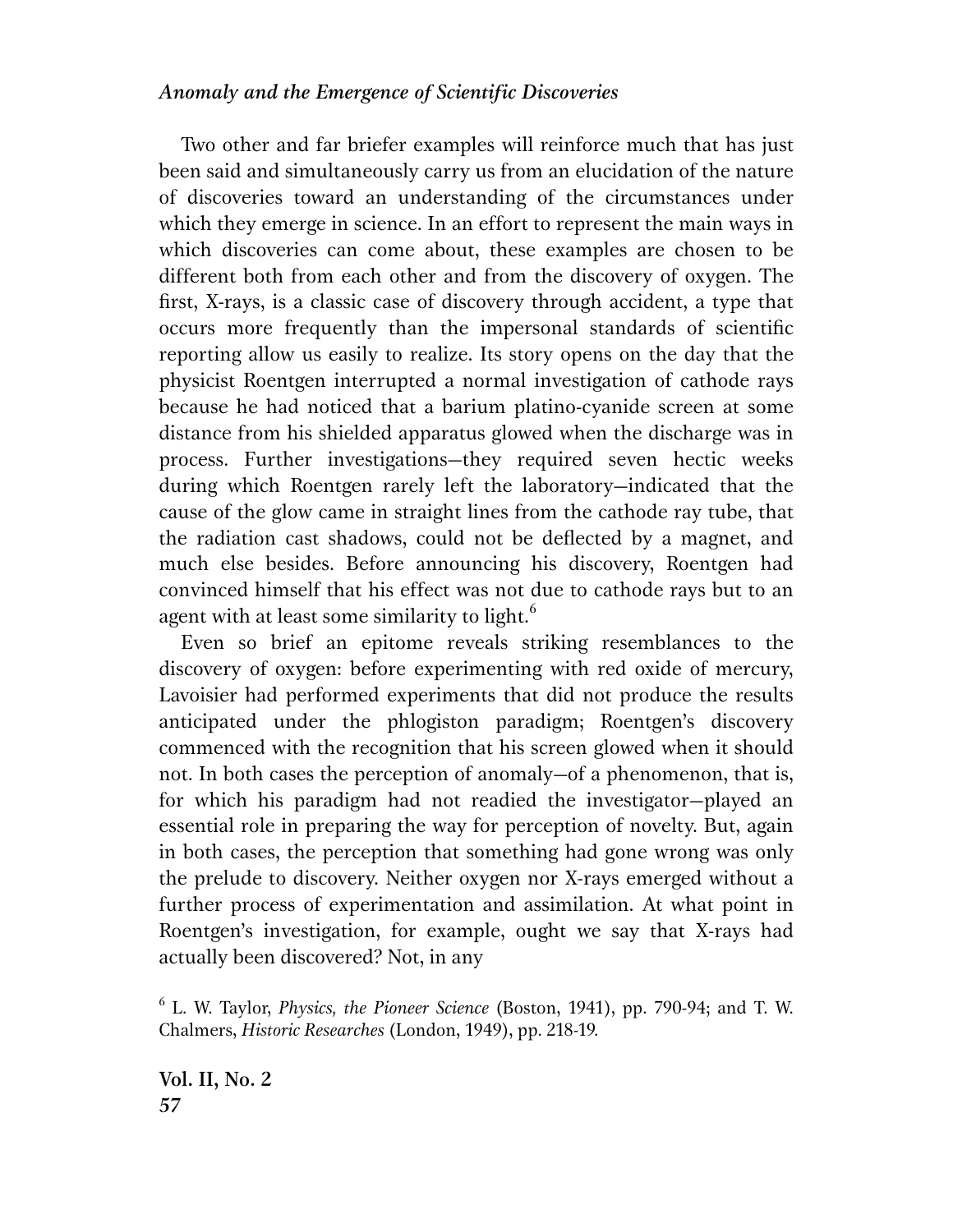case, at the first instant, when all that had been noted was a glowing screen. At least one other investigator had seen that glow and, to his subsequent chagrin, discovered nothing at all.<sup>7</sup> Nor, it is almost as clear, can the moment of discovery be pushed forward to a point during the last week of investigation, by which time Roentgen was exploring the properties of the new radiation he had *already* discovered. We can only say that X-rays emerged in Würzburg between November 8 and December 28, 1895.

In a third area, however, the existence of significant parallels between the discoveries of oxygen and of X-rays is far less apparent. Unlike the discovery of oxygen, that of X-rays was not, at least for a decade after the event, implicated in any obvious upheaval in scientific theory. In what sense, then, can the assimilation of that discovery be said to have necessitated paradigm change? The case for denying such a change is very strong. To be sure, the paradigms subscribed to by Roentgen and his contemporaries could not have been used to predict X-rays. (Maxwell's electromagnetic theory had not yet been accepted everywhere, and the particulate theory of cathode rays was only one of several current speculations.) But neither did those paradigms, at least in any obvious sense, prohibit the existence of X-rays as the phlogiston theory had prohibited Lavoisier's interpretation of Priestley's gas. On the contrary, in 1895 accepted scientific theory and practice admitted a number of forms of radiation—visible, infrared, and ultraviolet. Why could not X-rays have been accepted as just one more form of a wellknown class of natural phenomena? Why were they not, for example, received in the same way as the discovery of an additional chemical element? New elements to fill empty places in the periodic table were still being sought and found in Roentgen's day. Their pursuit was a standard project for normal science, and success was an occasion only for congratulations, not for surprise.

<sup>7</sup> E. T. Whittaker, A *History of the Theories of Aether and Electricity,* I (2d ed.; London, 1951), 358, n. 1. Sir George Thomson has informed me of a second near miss. Alerted by unaccountably fogged photographic plates, Sir William Crookes was also on the track of the discovery.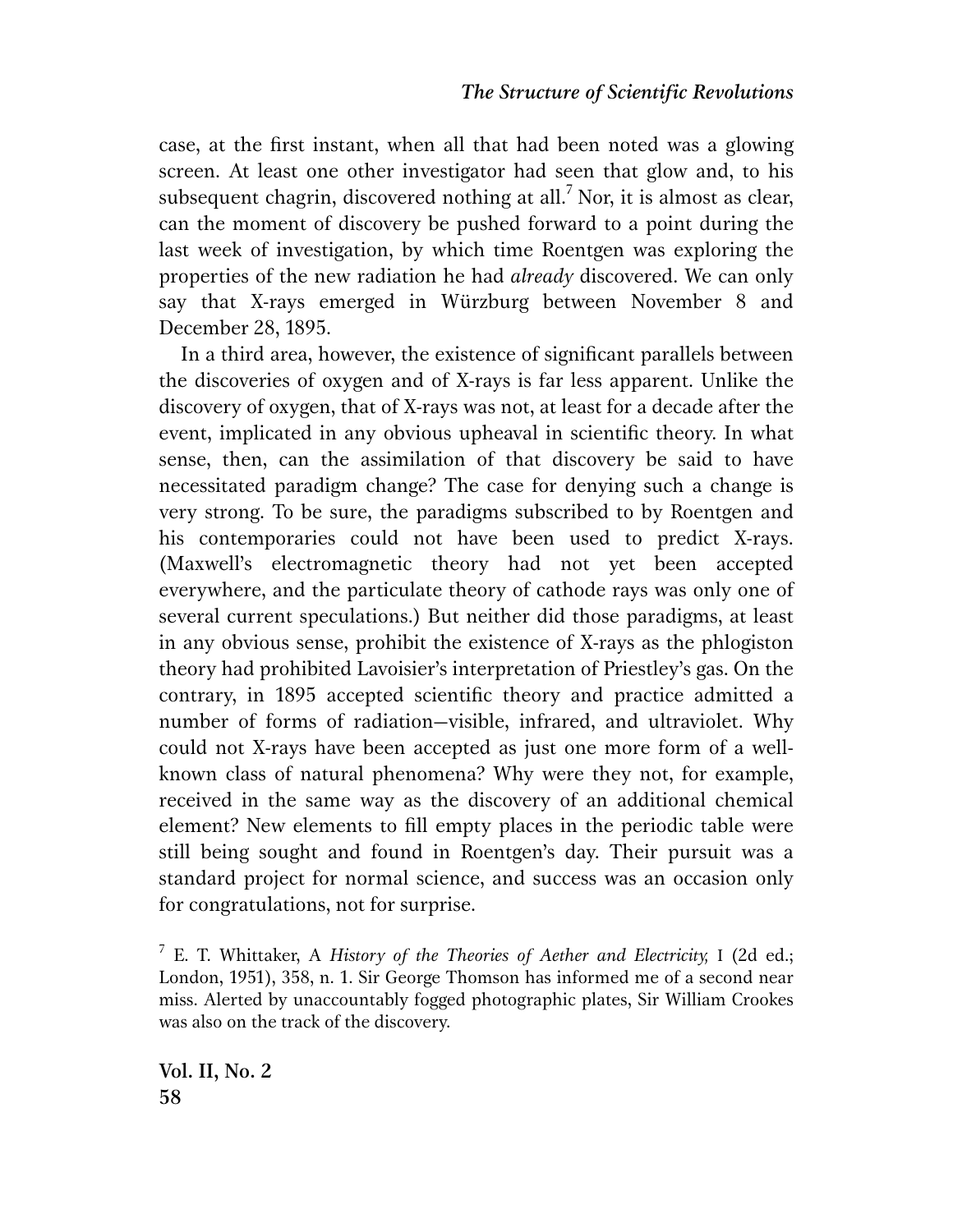#### *Anomaly and the Emergence of Scientific Discoveries*

X-rays, however, were greeted not only with surprise but with shock. Lord Kelvin at first pronounced them an elaborate hoax.<sup>8</sup> Others, though they could not doubt the evidence, were clearly staggered by it. Though X-rays were not prohibited by established theory, they violated deeply entrenched expectations. Those expectations, I suggest, were implicit in the design and interpretation of established laboratory procedures. By the 1890's cathode ray equipment was widely deployed in numerous European laboratories. If Roentgen's apparatus had produced X-rays, then a number of other experimentalists must for some time have been producing those rays without knowing it. Perhaps those rays, which might well have other unacknowledged sources too, were implicated in behavior previously explained without reference to them. At the very least, several sorts of long familiar apparatus would in the future have to be shielded with lead. Previously completed work on normal projects would now have to be done again because earlier scientists had failed to recognize and control a relevant variable. X-rays, to be sure, opened up a new field and thus added to the potential domain of normal science. But they also, and this is now the more important point, changed fields that had already existed. In the process they denied previously paradigmatic types of instrumentation their right to that title.

In short, consciously or not, the decision to employ a particular piece of apparatus and to use it in a particular way carries an assumption that only certain sorts of circumstances will arise. There are instrumental as well as theoretical expectations, and they have often played a decisive role in scientific development. One such expectation is, for example, part of the story of oxygen's belated discovery. Using a standard test for "the goodness of air," both Priestley and Lavoisier mixed two volumes of their gas with one volume of nitric oxide, shook the mixture over water, and measured the volume of the gaseous residue. The previous experience from which this standard procedure had evolved assured them that with atmospheric air the residue

<sup>8</sup> Silvanus P. Thompson, *The Life of Sir William Thomson Baron Kelvin of Largs*  (London, 1910), II, 1125.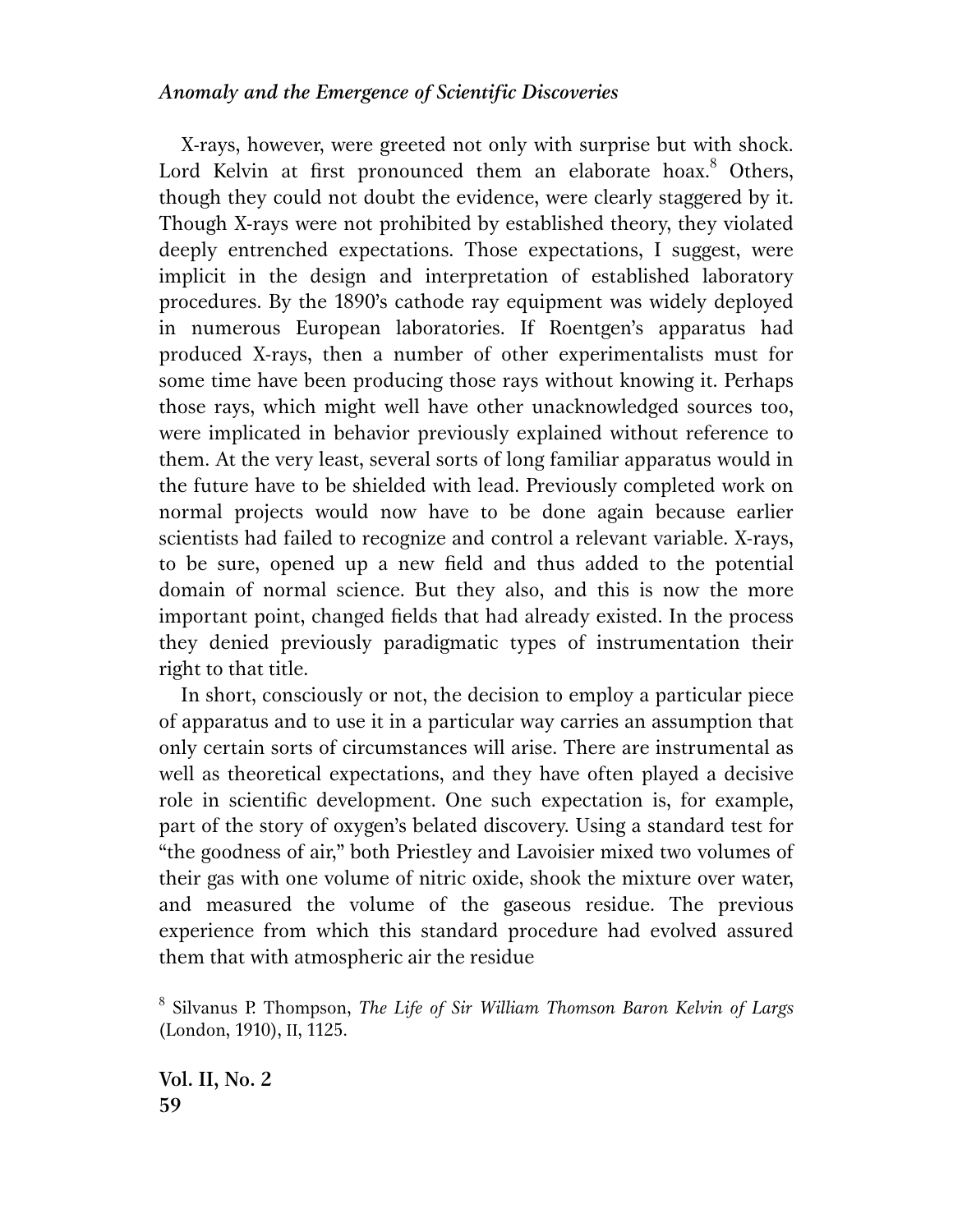would be one volume and that for any other gas (or for polluted air) it would be greater. In the oxygen experiments both found a residue close to one volume and identified the gas accordingly. Only much later and in part through an accident did Priestley renounce the standard procedure and try mixing nitric oxide with his gas in other proportions. He then found that with quadruple the volume of nitric oxide there was almost no residue at all. His commitment to the original test procedure a procedure sanctioned by much previous experience—had been simultaneously a commitment to the non-existence of gases that could behave as oxygen did.<sup>9</sup>

Illustrations of this sort could be multiplied by reference, for example, to the belated identification of uranium fission. One reason why that nuclear reaction proved especially difficult to recognize was that men who knew what to expect when bombarding uranium chose chemical tests aimed mainly at elements from the upper end of the periodic table.<sup>10</sup> Ought we conclude from the frequency with which such instrumental commitments prove misleading that science should abandon standard tests and standard instruments? That would result in an inconceivable method of research. Paradigm procedures and applications are as necessary to science as paradigm laws and theories, and they have the same effects. Inevitably they restrict the phenomenological field accessible for scientific investigation at any

9 Conant, *op. cit.,* pp. 18-20.

10 K. K. Darrow, "Nuclear Fission," *Bell System Technical Journal,* XIX (1940), 267-89. Krypton, one of the two main fission products, seems not to have been identified by chemical means until after the reaction was well understood. Barium, the other product, was almost identified chemically at a late stage of the investigation because, as it happened, that element had to be added to the radioactive solution to precipitate the heavy element for which nuclear chemists were looking. Failure to separate that added barium from the radioactive product finally led, after the reaction had been repeatedly investigated for almost five years, to the following report: "As chemists we should be led by this research . . . to change all the names in the preceding [reaction] schema and thus write Ba, La, Ce instead of Ra, Ac, Th. But as 'nuclear chemists,' with close affiliations to physics, we cannot bring ourselves to this leap which would contradict all previous experience of nuclear physics. It may be that a series of strange accidents renders our results deceptive" (Otto Hahn and Fritz Strassman, "Uber den Nachweis und das Verhalten der bei der Bestrahlung des Urans mittels Neutronen entstehended Erdalkalimetalle," *Die Naturwissenschaften,* XXVII [1939], 15).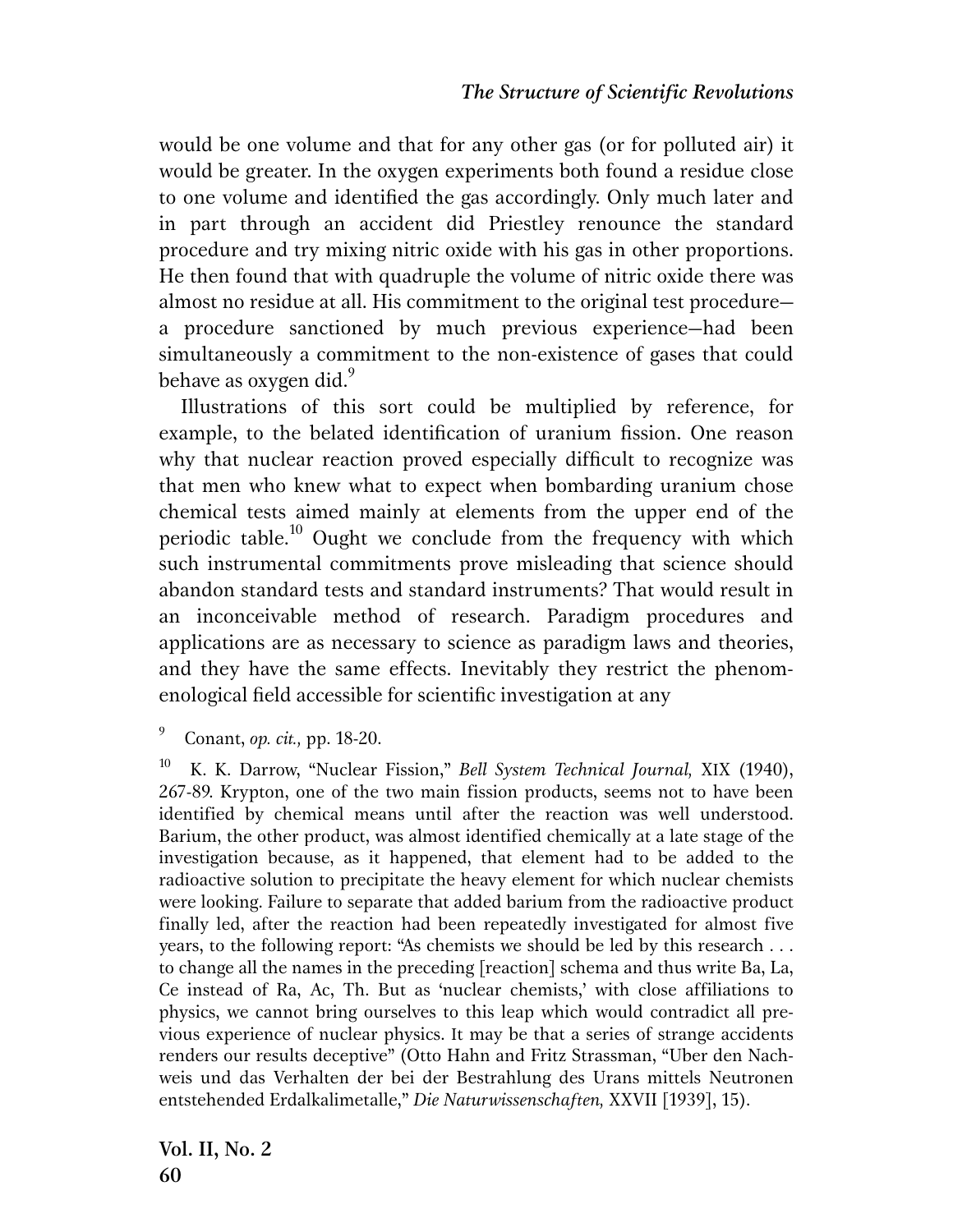given time. Recognizing that much, we may simultaneously see an essential sense in which a discovery like X-rays necessitates paradigm change—and therefore change in both procedures and expectations—for a special segment of the scientific community. As a result, we may also understand how the discovery of X-rays could seem to open a strange new world to many scientists and could thus participate so effectively in the crisis that led to twentieth-century physics.

Our final example of scientific discovery, that of the Leyden jar, belongs to a class that may be described as theory-induced. Initially, the term may seem paradoxical. Much that has been said so far suggests that discoveries predicted by theory in advance are parts of normal science and result in no *new sort* of fact. I have, for example, previously referred to the discoveries of new chemical elements during the second half of the nineteenth century as proceeding from normal science in that way. But not all theories are paradigm theories. Both during pre-paradigm periods and during the crises that lead to large-scale changes of paradigm, scientists usually develop many speculative and unarticulated theories that can themselves point the way to discovery. Often, however, that discovery is not quite the one anticipated by the speculative and tentative hypothesis. Only as experiment and tentative theory are together articulated to a match does the discovery emerge and the theory become a paradigm.

The discovery of the Leyden jar displays all these features as well as the others we have observed before. When it began, there was no single paradigm for electrical research. Instead, a number of theories, all derived from relatively accessible phenomena, were in competition. None of them succeeded in ordering the whole variety of electrical phenomena very well. That failure is the source of several of the anomalies that provide background for the discovery of the Leyden jar. One of the competing schools of electricians took electricity to be a fluid, and that conception led a number of men to attempt bottling the fluid by holding a water-filled glass vial in their hands and touching the water to a conductor suspended from an active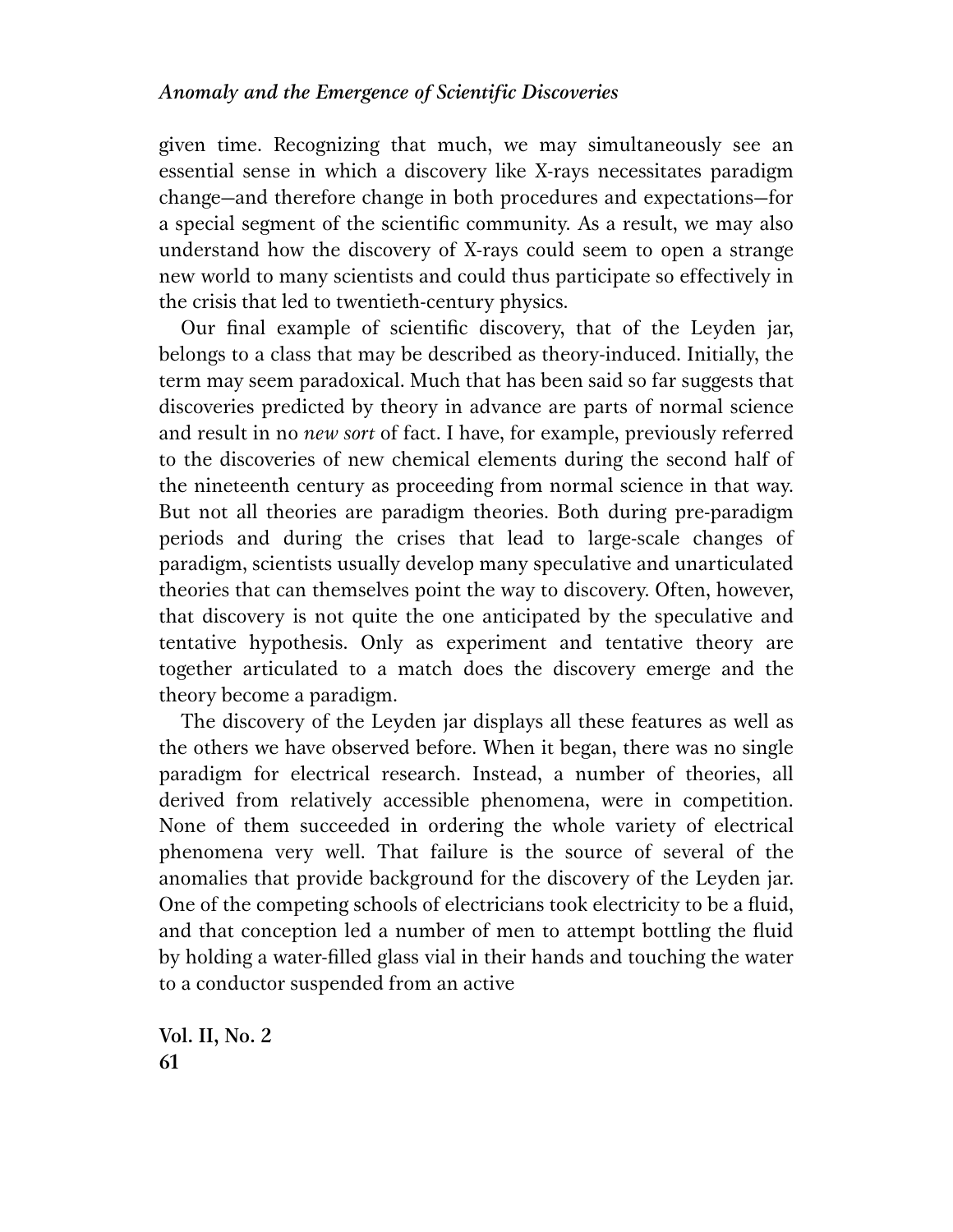electrostatic generator. On removing the jar from the machine and touching the water (or a conductor connected to it) with his free hand, each of these investigators experienced a severe shock. Those first experiments did not, however, provide electricians with the Leyden jar. That device emerged more slowly, and it is again impossible to say just when its discovery was completed. The initial attempts to store electrical fluid worked only because investigators held the vial in their hands while standing upon the ground. Electricians had still to learn that the jar required an outer as well as an inner conducting coating and that the fluid is not really stored in the jar at all. Somewhere in the course of the investigations that showed them this, and which introduced them to several other anomalous effects, the device that we call the Leyden jar emerged. Furthermore, the experiments that led to its emergence, many of them performed by Franklin, were also the ones that necessitated the drastic revision of the fluid theory and thus provided the first full paradigm for electricity.<sup>11</sup>

To a greater or lesser extent (corresponding to the continuum from the shocking to the anticipated result), the characteristics common to the three examples above are characteristic of all discoveries from which new sorts of phenomena emerge. Those characteristics include: the previous awareness of anomaly, the gradual and simultaneous emergence of both observational and conceptual recognition, and the consequent change of paradigm categories and procedures often accompanied by resistance. There is even evidence that these same characteristics are built into the nature of the perceptual process itself. In a psychological experiment that deserves to be far better known outside the trade, Bruner and Postman asked experimental subjects to identify on short and controlled exposure a series of playing cards. Many of the cards were normal, but some were made anoma-

<sup>11</sup> For various stages in the Leydun jar's evolution, see I. B. Cohen, *Franklin and Newton: An Inquiry into Speculative Newtonian Experimental Science and Franklin's Work in Electricity as an Example Thereof* (Philadelphia, 1956), pp. 385-86, 400- 406, 452-67, 509-7. The last stage is described by Whittaker, *op. cit.,* pp. 50-52.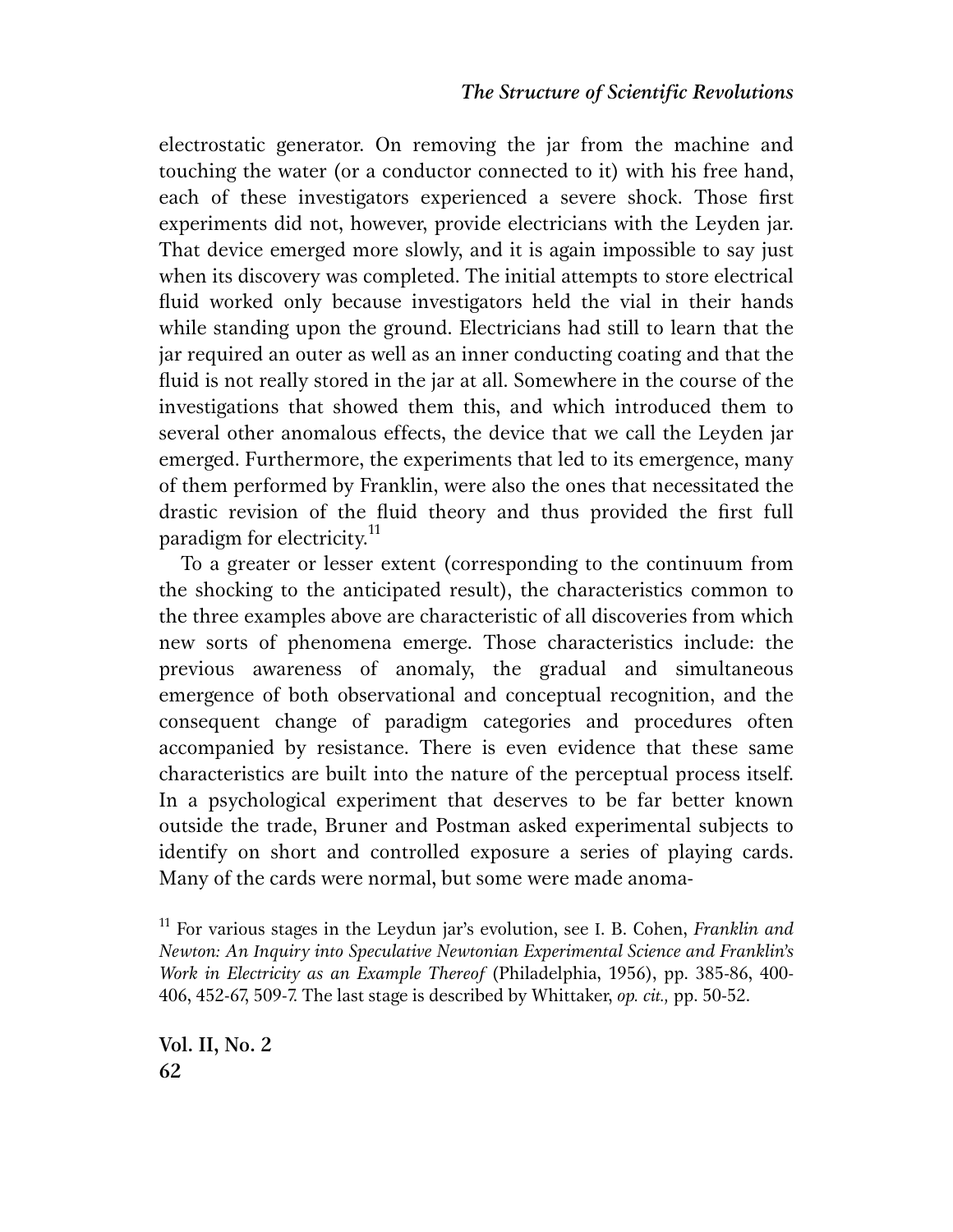lous, e.g., a red six of spades and a black four of hearts. Each experimental run was constituted by the display of a single card to a single subject in a series of gradually increased exposures. After each exposure the subject was asked what he had seen, and the run was terminated by two successive correct identifications.<sup>12</sup>

Even on the shortest exposures many subjects identified most of the cards, and after a small increase all the subjects identified them all. For the normal cards these identifications were usually correct, but the anomalous cards were almost always identified, without apparent hesitation or puzzlement, as normal. The black four of hearts might, for example, be identified as the four of either spades or hearts. Without any awareness of trouble, it was immediately fitted to one of the conceptual categories prepared by prior experience. One would not even like to say that the subjects had seen something different from what they identified. With a further increase of exposure to the anomalous cards, subjects did begin to hesitate and to display awareness of anomaly. Exposed, for example, to the red six of spades, some would say: That's the six of spades, but there's something wrong with it—the black has a red border. Further increase of exposure resulted in still more hesitation and confusion until finally, and sometimes quite suddenly, most subjects would produce the correct identification without hesitation. Moreover, after doing this with two or three of the anomalous cards, they would have little further difficulty with the others. A few subjects, however, were never able to make the requisite adjustment of their categories. Even at forty times the average exposure required to recognize normal cards for what they were, more than 10 per cent of the anomalous cards were not correctly identified. And the subjects who then failed often experienced acute personal distress. One of them exclaimed: "I can't make the suit out, whatever it is. It didn't even look like a card that time. I don't know what color it is now or whether it's a spade or a heart. I'm

 $12$  J. S. Bruner and Leo Postman, "On the Perception of Incongruity: A Paradigm," *Journal of Personality,* XVIII (1949), 206-23.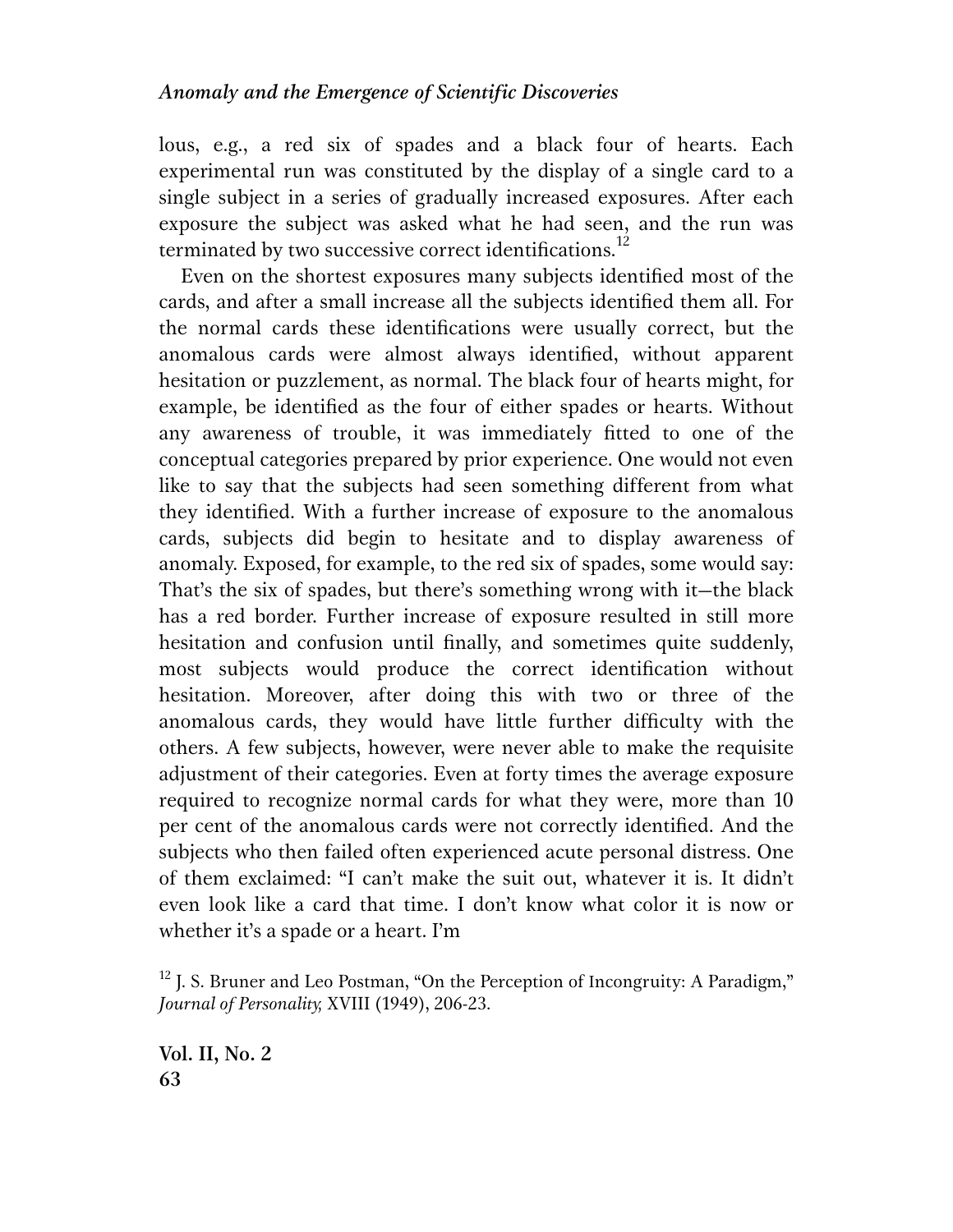not even sure now what a spade looks like. My God!"<sup>13</sup> In the next section we shall occasionally see scientists behaving this way too.

Either as a metaphor or because it reflects the nature of the mind, that psychological experiment provides a wonderfully simple and cogent schema for the process of scientific discovery. In science, as in the playing card experiment, novelty emerges only with difficulty, manifested by resistance, against a background provided by expectation. Initially, only the anticipated and usual are experienced even under circumstances where anomaly is later to be observed. Further acquaintance, however, does result in awareness of something wrong or does relate the effect to something that has gone wrong before. That awareness of anomaly opens a period in which conceptual categories are adjusted until the initially anomalous has become the anticipated. At this point the discovery has been completed. I have already urged that that process or one very much like it is involved in the emergence of all fundamental scientific novelties. Let me now point out that, recognizing the process, we can at last begin to see why normal science, a pursuit not directed to novelties and tending at first to suppress them, should nevertheless be so effective in causing them to arise.

In the development of any science, the first received paradigm is usually felt to account quite successfully for most of the observations and experiments easily accessible to that science's practitioners. Further development, therefore, ordinarily calls for the construction of elaborate equipment, the development of an esoteric vocabulary and skills, and a refinement of concepts that increasingly lessens their resemblance to their usual common-sense prototypes. That professionalization leads, on the one hand, to an immense restriction of the scientist's vision and to a considerable resistance to paradigm change. The science has become increasingly rigid. On the other hand, within those areas to which the paradigm directs the attention of the

<sup>13</sup> *Ibid.,* p. 218. My colleague Postman tells me that, though knowing all about the apparatus and display in advance, he nevertheless found looking at the incongruous cards acutely uncomfortable.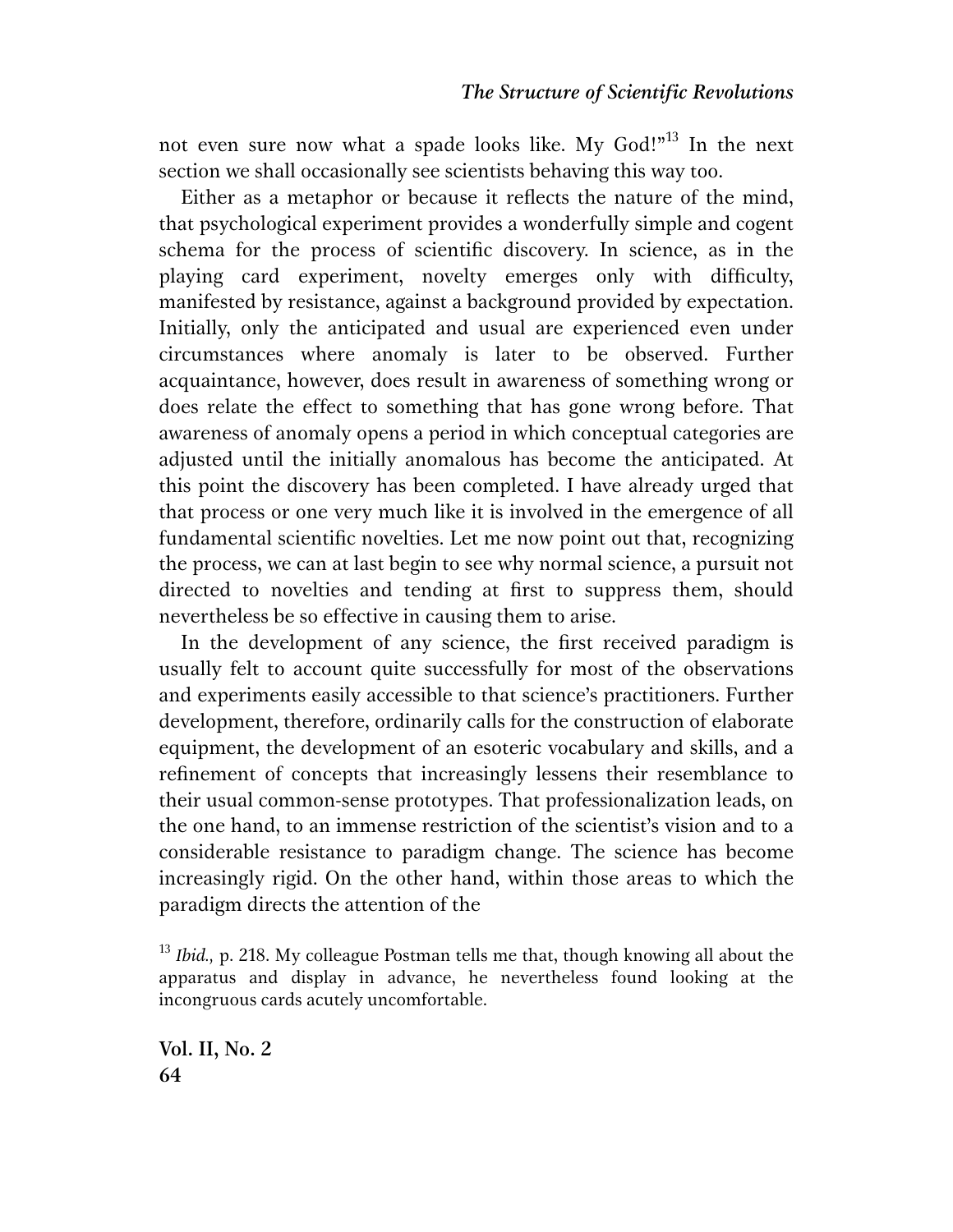# *Anomaly and the Emergence of Scientific Discoveries*

group, normal science leads to a detail of information and to a precision of the observation-theory match that could be achieved in no other way. Furthermore, that detail and precision-of-match have a value that transcends their not always very high intrinsic interest. Without the special apparatus that is constructed mainly for anticipated functions, the results that lead ultimately to novelty could not occur. And even when the apparatus exists, novelty ordinarily emerges only for the man who, knowing *with precision* what he should expect, is able to recognize that something has gone wrong. Anomaly appears only against the background provided by the paradigm. The more precise and farreaching that paradigm is, the more sensitive an indicator it provides of anomaly and hence of an occasion for paradigm change. In the normal mode of discovery, even resistance to change has a use that will be explored more fully in the next section. By ensuring that the paradigm will not be too easily surrendered, resistance guarantees that scientists will not be lightly distracted and that the anomalies that lead to paradigm change will penetrate existing knowledge to the core. The very fact that a significant scientific novelty so often emerges simultaneously from several laboratories is an index both to the strongly traditional nature of normal science and to the completeness with which that traditional pursuit prepares the way for its own change.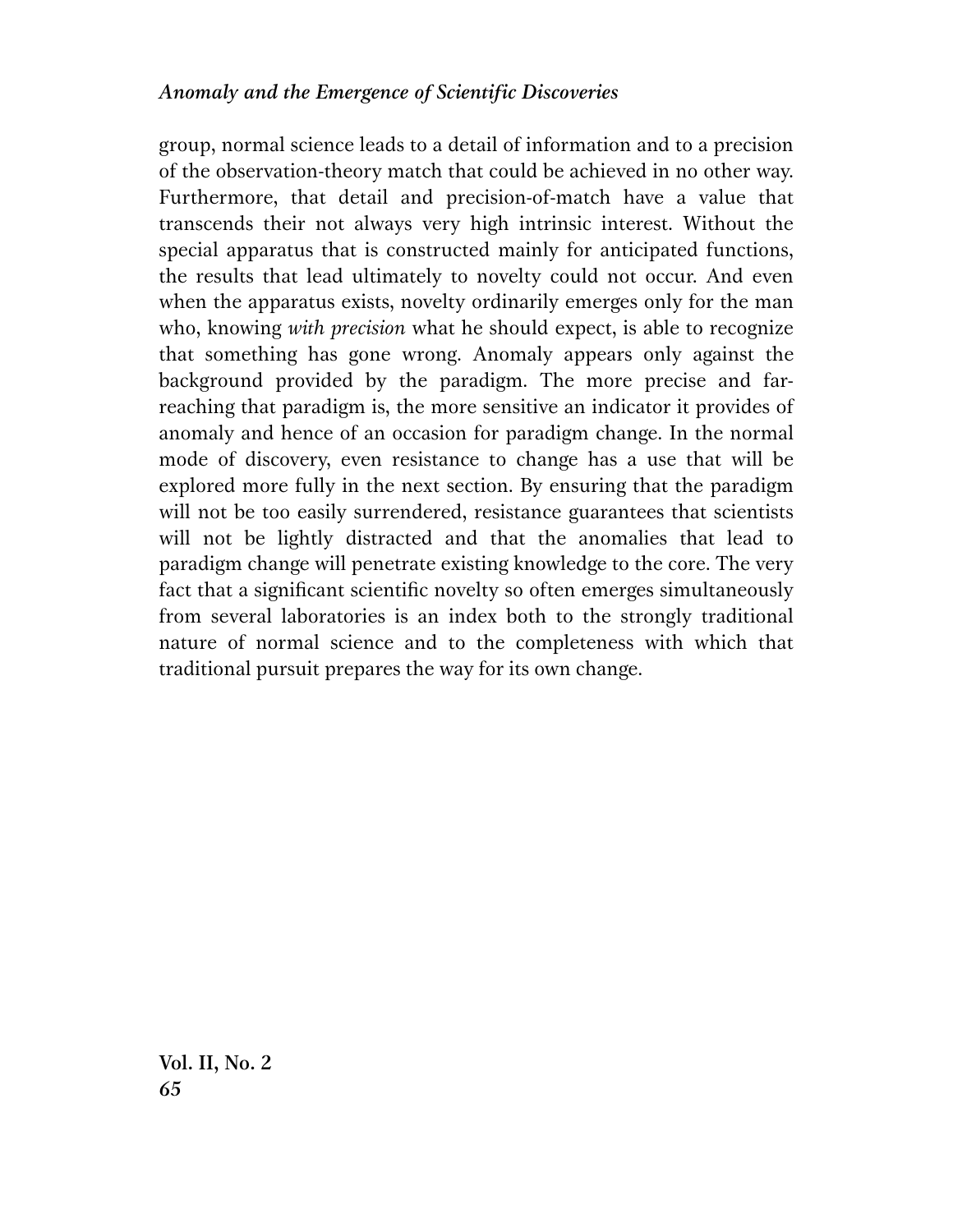# VII. Crisis and the Emergence of Scientific Theories

All the discoveries considered in Section VI were causes of or contributors to paradigm change. Furthermore, the changes in which these discoveries were implicated were all destructive as well as constructive. After the discovery had been assimilated, scientists were able to account for a wider range of natural phenomena or to account with greater precision for some of those previously known. But that gain was achieved only by discarding some previously standard beliefs or procedures and, simultaneously, by replacing those components of the previous paradigm with others. Shifts of this sort are, I have argued, associated with all discoveries achieved through normal science, excepting only the unsurprising ones that had been anticipated in all but their details. Discoveries are not, however, the only sources of these destructive-constructive paradigm changes. In this section we shall begin to consider the similar, but usually far larger, shifts that result from the invention of new theories.

Having argued already that in the sciences fact and theory, discovery and invention, are not categorically and permanently distinct, we can anticipate overlap between this section and the last. (The impossible suggestion that Priestley first discovered oxygen and Lavoisier then invented it has its attractions. Oxygen has already been encountered as discovery; we shall shortly meet it again as invention.) In taking up the emergence of new theories we shall inevitably extend our understanding of discovery as well. Still, overlap is not identity. The sorts of discoveries considered in the last section were not, at least singly, responsible for such paradigm shifts as the Copernican, Newtonian, chemical, and Einsteinian revolutions. Nor were they responsible for the somewhat smaller, because more exclusively professional, changes in paradigm produced by the wave theory of light, the dynamical theory of heat, or Maxwell's electromagnetic theory. How can theories like these arise from normal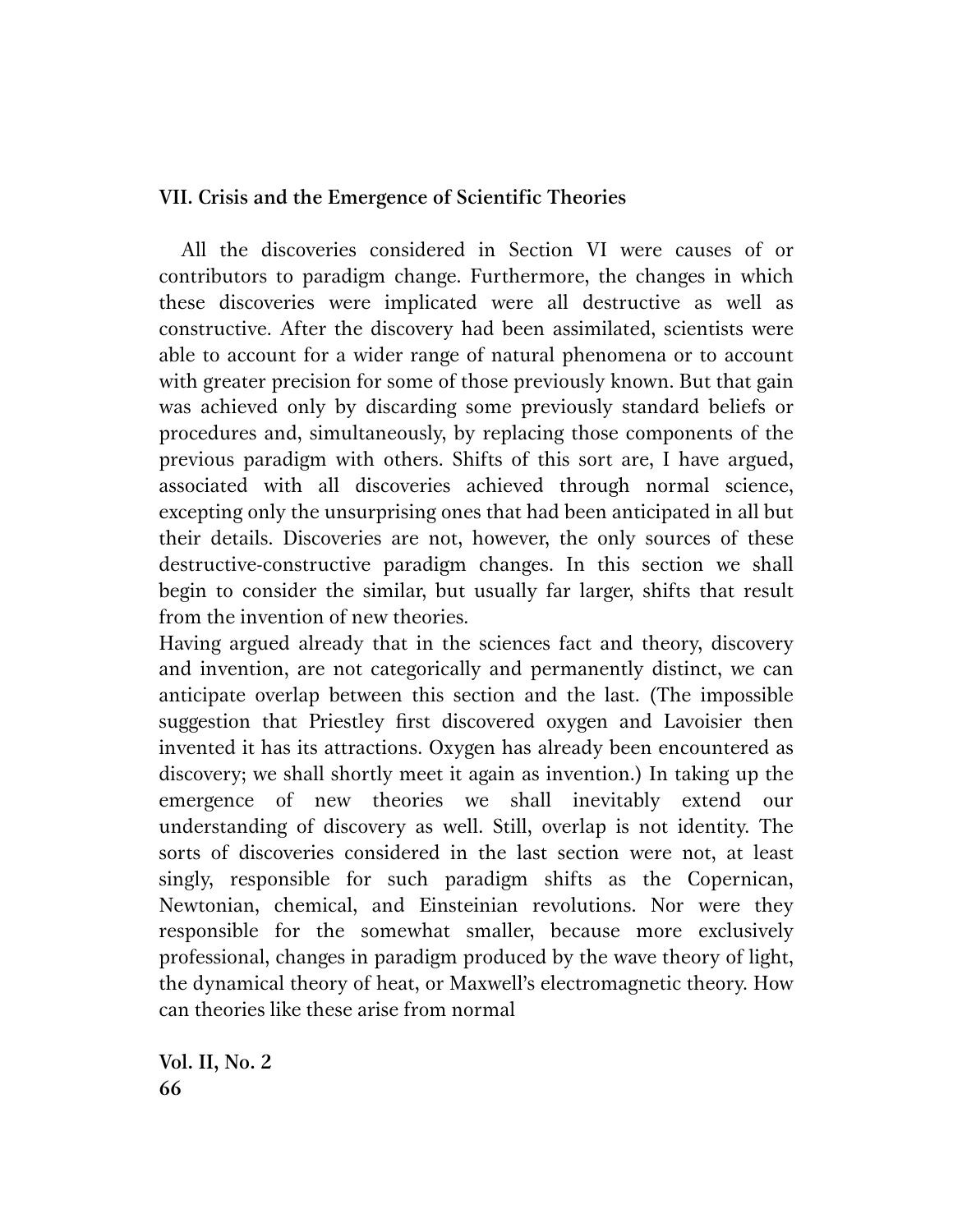## *Crisis and the Emergence of Scientific Theories*

science, an activity even less directed to their pursuit than to that of discoveries?

If awareness of anomaly plays a role in the emergence of new sorts of phenomena, it should surprise no one that a similar but more profound awareness is prerequisite to all acceptable changes of theory. On this point historical evidence is, I think, entirely unequivocal. The state of Ptolemaic astronomy was a scandal before Copernicus' announcement.<sup>1</sup> Galileo's contributions to the study of motion depended closely upon difficulties discovered in Aristotle's theory by scholastic critics.<sup>2</sup> Newton's new theory of light and color originated in the discovery that none of the existing pre-paradigm theories would account for the length of the spectrum, and the wave theory that replaced Newton's was announced in the midst of growing concern about anomalies in the relation of diffraction and polarization effects to Newton's theory.<sup>3</sup> Thermodynamics was born from the collision of two existing nineteenth-century physical theories, and quantum mechanics from a variety of difficulties surrounding black-body radiation, specific heats, and the photoelectric effect. $^{4}$  Furthermore, in all these cases except that of Newton the awareness of anomaly had lasted so long and penetrated so deep that one can appropriately describe the fields affected by it as in a state of growing crisis. Because it demands large-scale paradigm destruction and major shifts in the problems and techniques of normal science, the emergence of new theories is generally preceded by a period of pronounced professional in-

2 Marshall Clagett, *The Science of Mechanics in the Middle Ages* (Madison, Wis., 1959), Parts II—III. A. Koyré displays a number of medieval elements in Galileo's thought in his *Études Galiléennes* (Paris, 1939), particularly Vol. I.

3 For Newton, see T. S. Kuhn, "Newton's Optical Papers," in *Isaac Newton's Papers and Letters in Natural Philosophy,* ed. I. B. Cohen (Cambridge, Mass., 1958), pp. 27-45. For the prelude to the wave theory, see E. T. Whittaker, *A History of the Theories of Aether and Electricity,* I (2d ed.; London, 1951), 94-109; and W. Whewell, *History of the Inductive Sciences* (rev. ed.; London, 1847), 11,396-466.

4 For thermodynamics, see Silvanus P. Thompson, *Life of William Thomson Baron Kelvin of Largs* (London, 1910), I, 266-81. For the quantum theory, see Fritz Reiche, *The Quantum Theory,* trans. H. S. Hatfield and II. L. Brose (London, 1922), chaps, i-ii.

<sup>1</sup> A. R. Hall, *The Scientific Revolution, 1500-1800* (London, 1954), p. 16.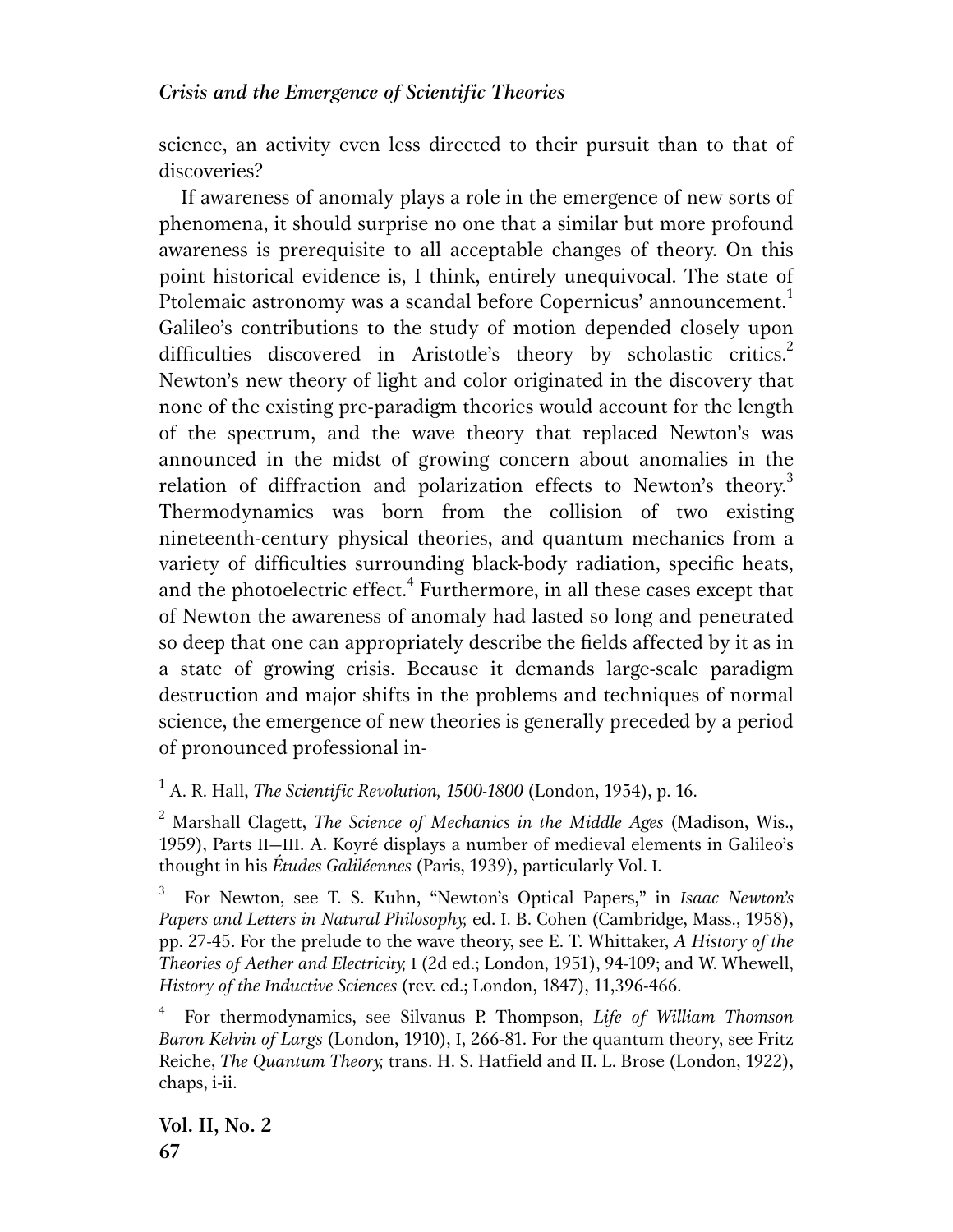security. As one might expect, that insecurity is generated by the persistent failure of the puzzles of normal science to come out as they should. Failure of existing rules is the prelude to a search for new ones.

Look first at a particularly famous case of paradigm change, the emergence of Copernican astronomy. When its predecessor, the Ptolemaic system, was first developed during the last two centuries before Christ and the first two after, it was admirably successful in predicting the changing positions of both stars and planets. No other ancient system had performed so well; for the stars, Ptolemaic astronomy is still widely used today as an engineering approximation; for the planets, Ptolemy's predictions were as good as Copernicus'. But to be admirably successful is never, for a scientific theory, to be completely successful. With respect both to planetary position and to precession of the equinoxes, predictions made with Ptolemy's system never quite conformed with the best available observations. Further reduction of those minor discrepancies constituted many of the principal problems of normal astronomical research for many of Ptolemy's successors, just as a similar attempt to bring celestial observation and Newtonian theory together provided normal research problems for Newton's eighteenth-century successors. For some time astronomers had every reason to suppose that these attempts would be as successful as those that had led to Ptolemy's system. Given a particular discrepancy, astronomers were invariably able to eliminate it by making some particular adjustment in Ptolemy's system of compounded circles. But as time went on, a man looking at the net result of the normal research effort of many astronomers could observe that astronomy's complexity was increasing far more rapidly than its accuracy and that a discrepancy corrected in one place was likely to show up in another. $5$ 

Because the astronomical tradition was repeatedly interrupted from outside and because, in the absence of printing, communication between astronomers was restricted, these dif-

<sup>5</sup> J. L. E. Dreyer, *A History of Astronomy from Thales to Kepler* (2d ed.; New York, 1953), chaps. xi-xii.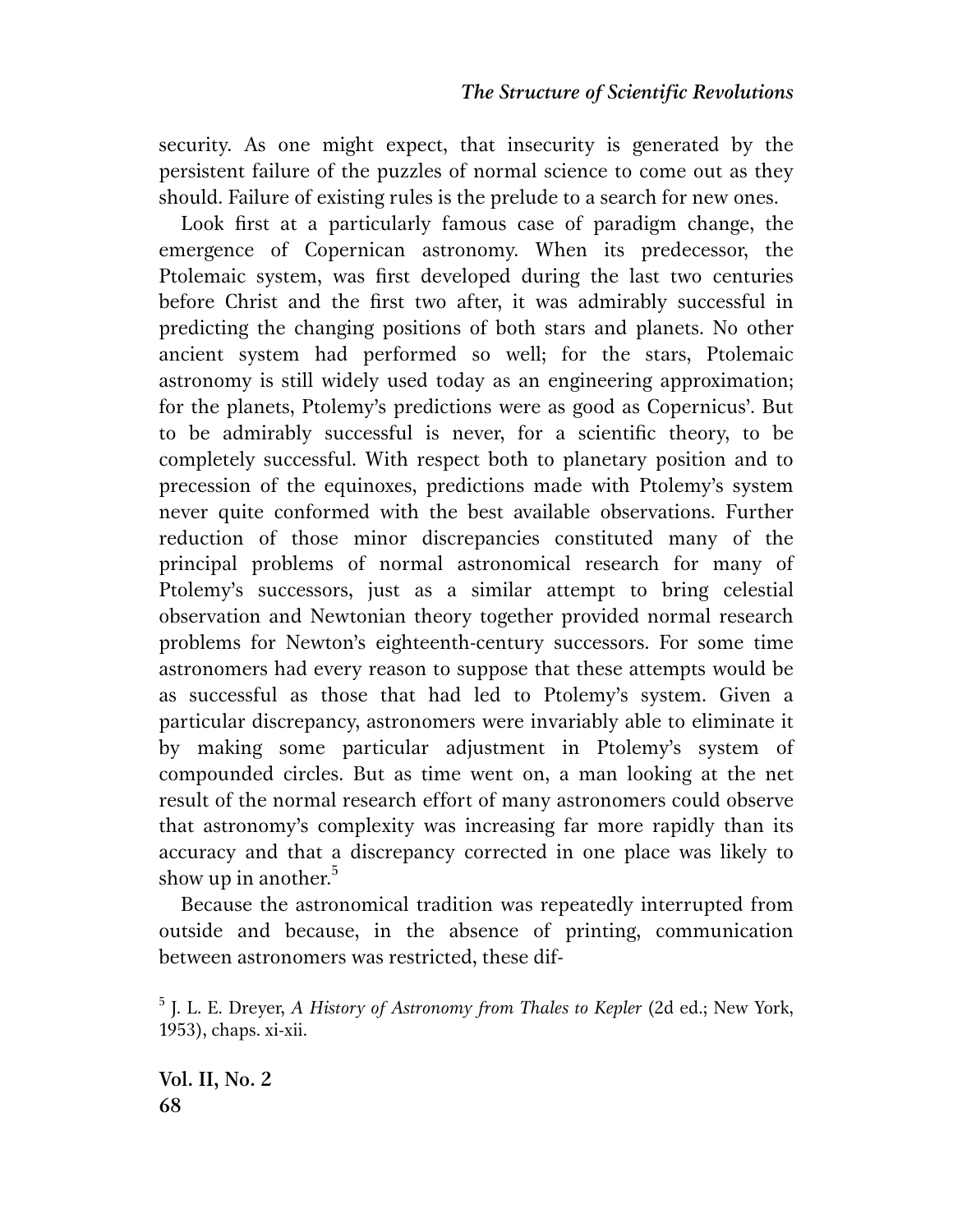ficulties were only slowly recognized. But awareness did come. By the thirteenth century Alfonso X could proclaim that if God had consulted him when creating the universe, he would have received good advice. In the sixteenth century, Copernicus' coworker, Domenico da Novara, held that no system so cumbersome and inaccurate as the Ptolemaic had become could possibly be true of nature. And Copernicus himself wrote in the Preface to the *De Revolutionibus* that the astronomical tradition he inherited had finally created only a monster. By the early sixteenth century an increasing number of Europe's best astronomers were recognizing that the astronomical paradigm was failing in application to its own traditional problems. That recognition was prerequisite to Copernicus' rejection of the Ptolemaic paradigm and his search for a new one. His famous preface still provides one of the classic descriptions of a crisis state.<sup>6</sup>

Breakdown of the normal technical puzzle-solving activity is not, of course, the only ingredient of the astronomical crisis that faced Copernicus. An extended treatment would also discuss the social pressure for calendar reform, a pressure that made the puzzle of precession particularly urgent. In addition, a fuller account would consider medieval criticism of Aristotle, the rise of Renaissance Neoplatonism, and other significant historical elements besides. But technical breakdown would still remain the core of the crisis. In a mature science—and astronomy had become that in antiquity—external factors like those cited above are principally significant in determining the timing of breakdown, the ease with which it can be recognized, and the area in which, because it is given particular attention, the breakdown first occurs. Though immensely important, issues of that sort are out of bounds for this essay.

If that much is clear in the case of the Copernican revolution, let us turn from it to a second and rather different example, the crisis that preceded the emergence of Lavoisier's oxygen theory of combustion. In the 1770's many factors combined to generate

6 T. S. Kuhn, *The Copernican Revolution* (Cambridge, Mass., 1957), pp. 135-43.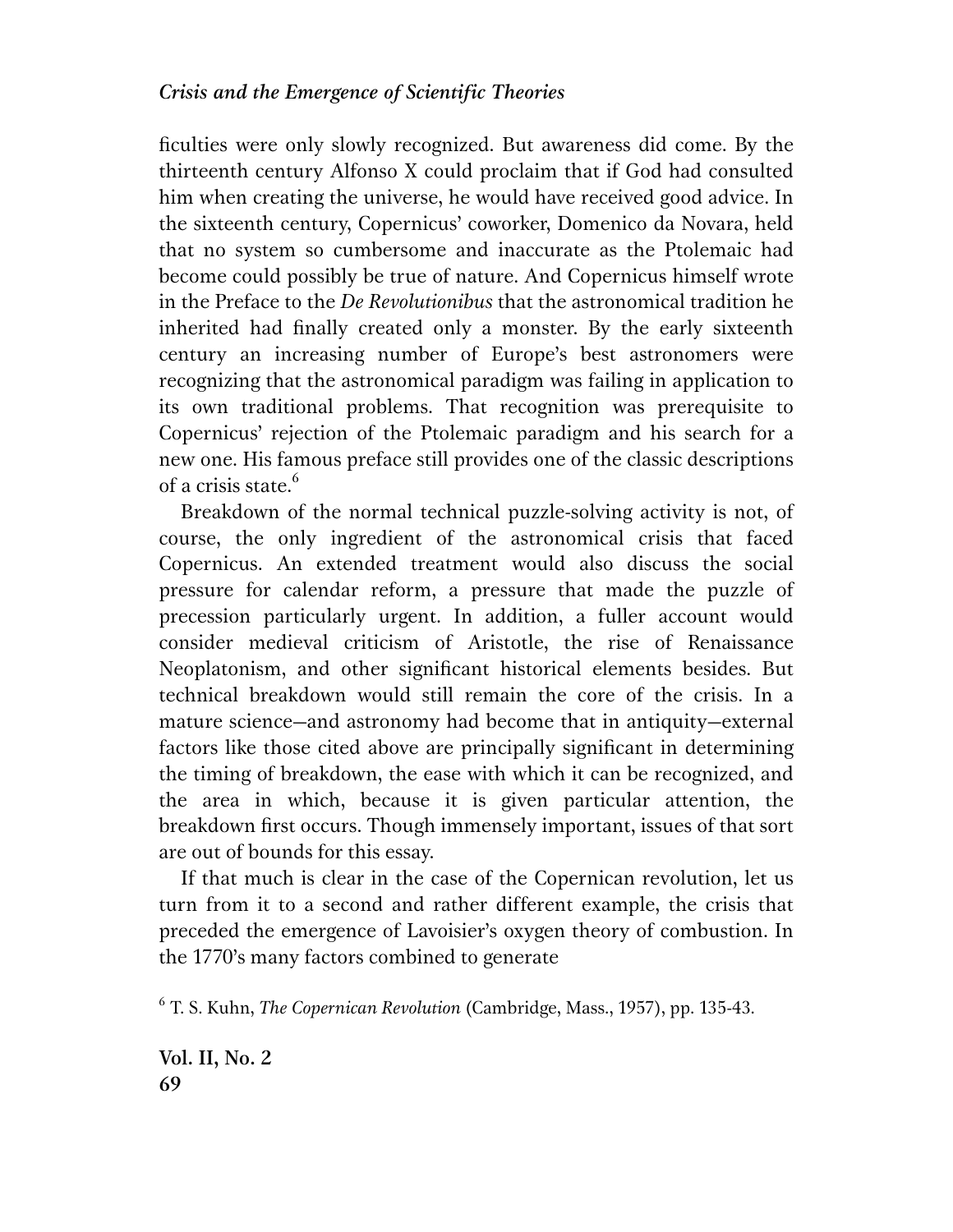a crisis in chemistry, and historians are not altogether agreed about either their nature or their relative importance. But two of them are generally accepted as of first-rate significance: the rise of pneumatic chemistry and the question of weight relations. The history of the first begins in the seventeenth century with development of the air pump and its deployment in chemical experimentation. During the following century, using that pump and a number of other pneumatic devices, chemists came increasingly to realize that air must be an active ingredient in chemical reactions. But with a few exceptions—so equivocal that they may not be exceptions at all—chemists continued to believe that air was the only sort of gas. Until 1756, when Joseph Black showed that fixed air (CO2) was consistently distinguishable from normal air, two samples of gas were thought to be distinct only in their impurities.<sup>7</sup>

After Black's work the investigation of gases proceeded rapidly, most notably in the hands of Cavendish, Priestley, and Scheele, who together developed a number of new techniques capable of distinguishing one sample of gas from another. All these men, from Black through Scheele, believed in the phlogiston theory and often employed it in their design and interpretation of experiments. Scheele actually first produced oxygen by an elaborate chain of experiments designed to dephlogisticate heat. Yet the net result of their experiments was a variety of gas samples and gas properties so elaborate that the phlogiston theory proved increasingly little able to cope with laboratory experience. Though none of these chemists suggested that the theory should be replaced, they were unable to apply it consistently. By the time Lavoisier began his experiments on airs in the early 1770's, there were almost as many versions of the phlogiston theory as there were pneumatic chemists.<sup>8</sup> That

7 J. R. Partington, *A Short History of Chemistry* (2d ed.; London, 1951), pp. 48-51, 73-85, 90-120.

<sup>8</sup> Though their main concern is with a slightly later period, much relevant material is scattered throughout J. R. Partington and Douglas McKie's "Historical Studies on the Phlogiston Theory," *Annals of Science,* II (1937), 361-404; III (1938), 1-58, 337-71; and IV (1939), 337-71.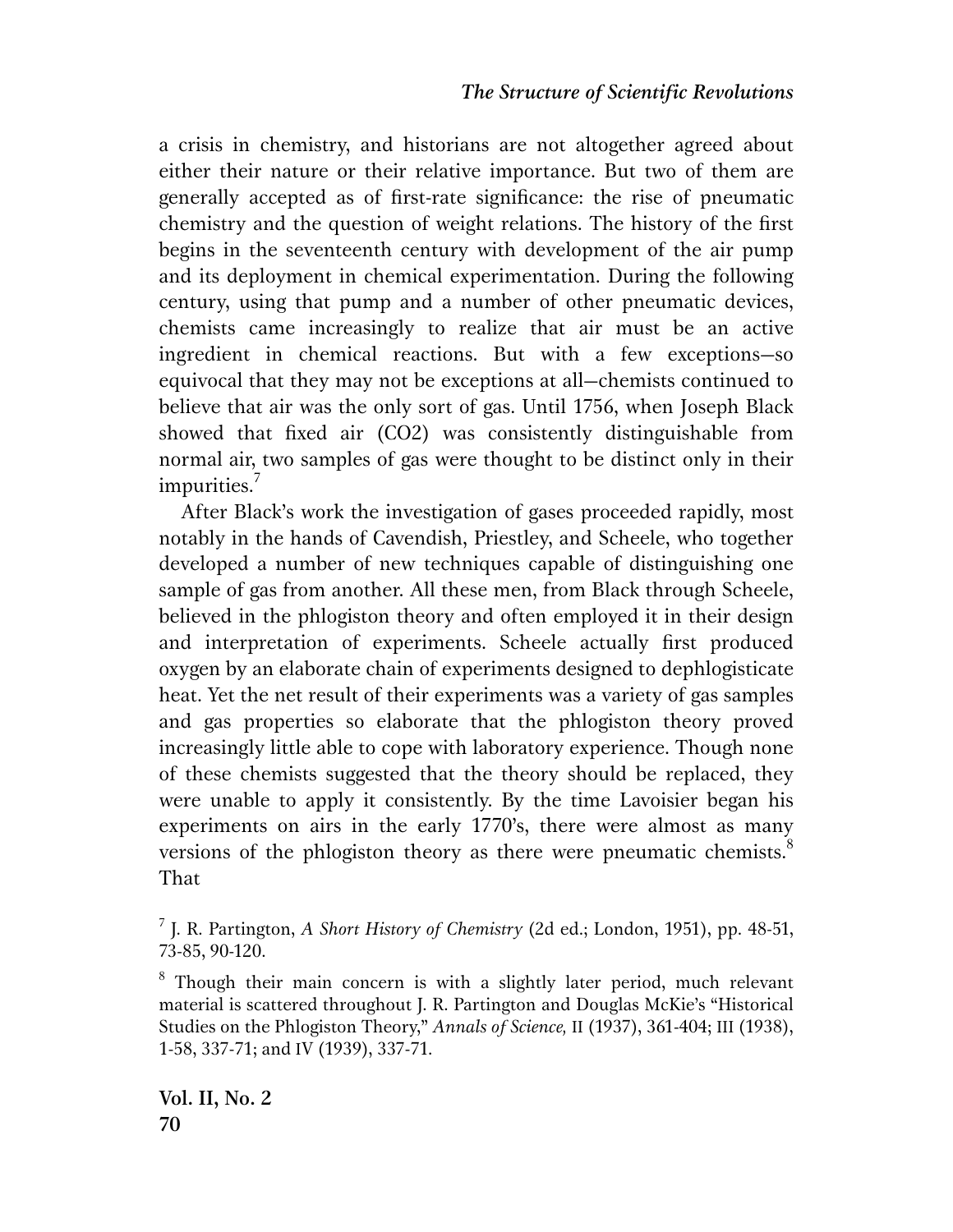### *Crisis and the Emergence of Scientific Theories*

proliferation of versions of a theory is a very usual symptom of crisis. In his preface, Copernicus complained of it as well.

The increasing vagueness and decreasing utility of the phlogiston theory for pneumatic chemistry were not, however, the only source of the crisis that confronted Lavoisier. He was also much concerned to explain the gain in weight that most bodies experience when burned or roasted, and that again is a problem with a long prehistory. At least a few Islamic chemists had known that some metals gain weight when roasted. In the seventeenth century several investigators had concluded from this same fact that a roasted metal takes up some ingredient from the atmosphere. But in the seventeenth century that conclusion seemed unnecessary to most chemists. If chemical reactions could alter the volume, color, and texture of the ingredients, why should they not alter weight as well? Weight was not always taken to be the measure of quantity of matter. Besides, weight-gain on roasting remained an isolated phenomenon. Most natural bodies (e.g., wood) lose weight on roasting as the phlogiston theory was later to say they should.

During the eighteenth century, however, these initially adequate responses to the problem of weight-gain became increasingly difficult to maintain. Partly because the balance was increasingly used as a standard chemical tool and partly because the development of pneumatic chemistry made it possible and desirable to retain the gaseous products of reactions, chemists discovered more and more cases in which weight-gain accompanied roasting. Simultaneously, the gradual assimilation of Newton's gravitational theory led chemists to insist that gain in weight must mean gain in quantity of matter. Those conclusions did not result in rejection of the phlogiston theory, for that theory could be adjusted in many ways. Perhaps phlogiston had negative weight, or perhaps fire particles or something else entered the roasted body as phlogiston left it. There were other explanations besides. But if the problem of weight-gain did not lead to rejection, it did lead to an increasing number of special studies in which this problem bulked large. One of them, "On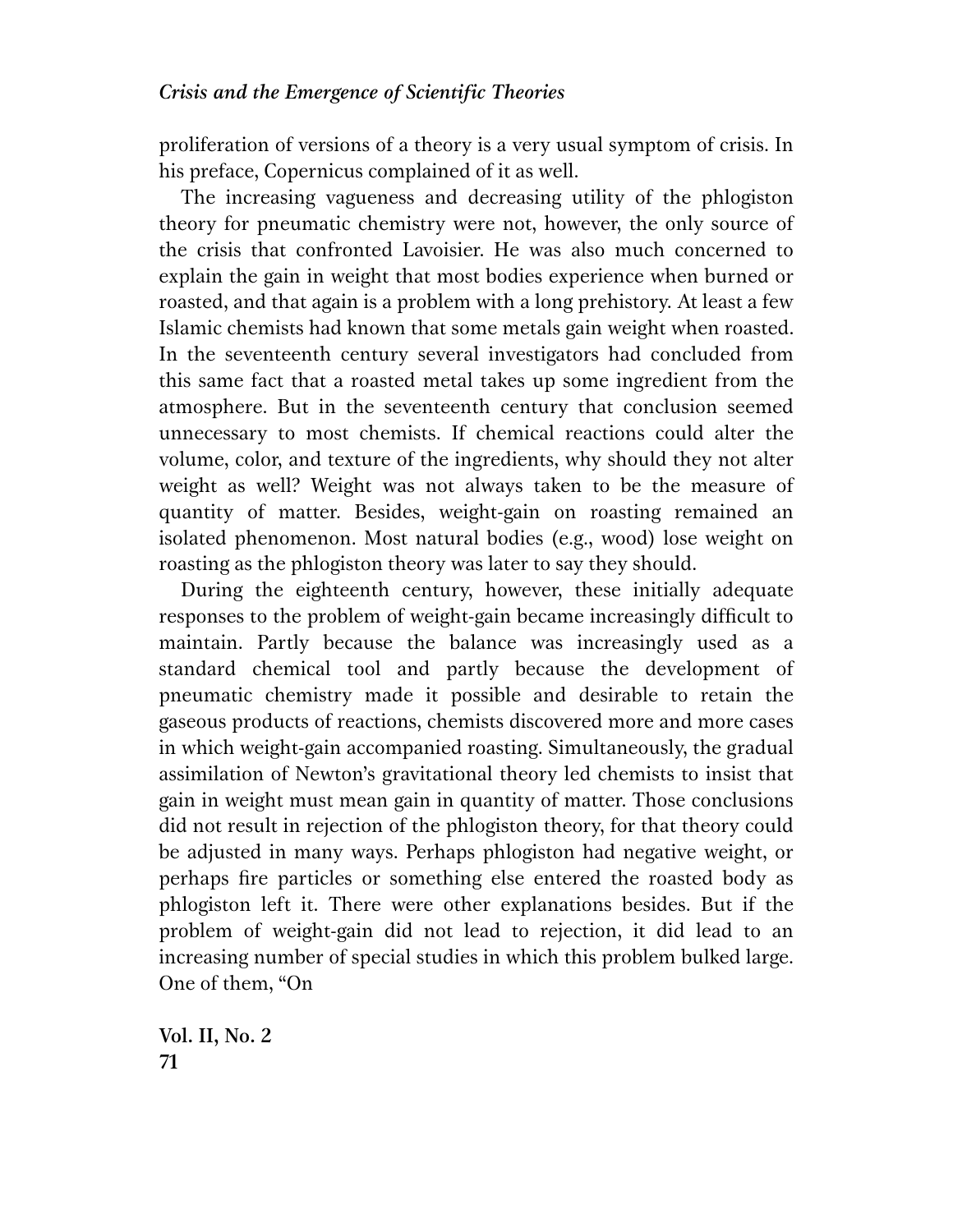phlogiston considered as a substance with weight and [analyzed] in terms of the weight changes it produces in bodies with which it unites," was read to the French Academy early in 1772, the year which closed with Lavoisier's delivery of his famous sealed note to the Academy's Secretary. Before that note was written a problem that had been at the edge of the chemist's consciousness for many years had become an outstanding unsolved puzzle.<sup>9</sup> Many different versions of the phlogiston theory were being elaborated to meet it. Like the problems of pneumatic chemistry, those of weight-gain were making it harder and harder to know what the phlogiston theory was. Though still believed and trusted as a working tool, a paradigm of eighteenth-century chemistry was gradually losing its unique status. Increasingly, the research it guided resembled that conducted under the competing schools of the preparadigm period, another typical effect of crisis.

Consider now, as a third and final example, the late nineteenth century crisis in physics that prepared the way for the emergence of relativity theory. One root of that crisis can be traced to the late seventeenth century when a number of natural philosophers, most notably Leibniz, criticized Newton's retention of an updated version of the classic conception of absolute space.<sup>10</sup> They were very nearly, though never quite, able to show that absolute positions and absolute motions were without any function at all in Newton's system; and they did succeed in hinting at the considerable aesthetic appeal a fully relativistic conception of space and motion would later come to display. But their critique was purely logical. Like the early Copernicans who criticized Aristotle's proofs of the earth's stability, they did not dream that transition to a relativistic system could have observational consequences. At no point did they relate their views to any problems that arose when applying Newtonian theory to nature. As a result, their views died with

<sup>9</sup> H. Guerlac, *Lavoisier—the Crucial Year* (Ithaca, N.Y., 1961). The entire book documents the evolution and first recognition of a crisis. For a clear statement of the situation with respect to Lavoisier, see p. 35.

<sup>10</sup> Max Jammer, *Concepts of Space: The History of Theories of Space in Physics*  (Cambridge, Mass., 1954), pp. 114-24.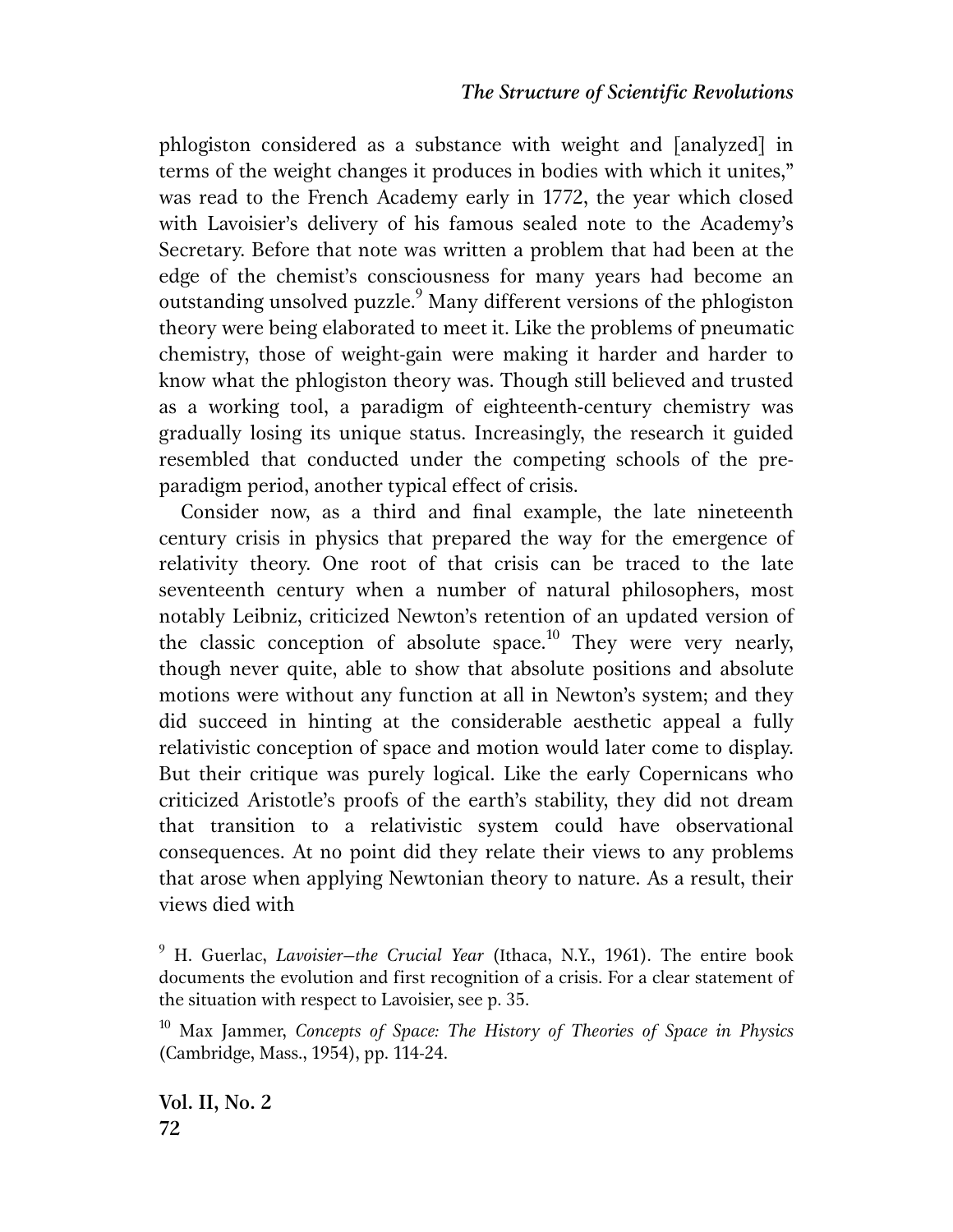them during the early decades of the eighteenth century to be resurrected only in the last decades of the nineteenth when they had a very different relation to the practice of physics.

The technical problems to which a relativistic philosophy of space was ultimately to be related began to enter normal science with the acceptance of the wave theory of light after about 1815, though they evoked no crisis until the 1890's. If light is wave motion propagated in a mechanical ether governed by Newton's Laws, then both celestial observation and terrestrial experiment become potentially capable of detecting drift through the ether. Of the celestial observations, only those of aberration promised sufficient accuracy to provide relevant information, and the detection of ether-drift by aberration measurements therefore became a recognized problem for normal research. Much special equipment was built to resolve it. That equipment, however, detected no observable drift, and the problem was therefore transferred from the experimentalists and observers to the theoreticians. During the central decades of the century Fresnel, Stokes, and others devised numerous articulations of the ether theory designed to explain the failure to observe drift. Each of these articulations assumed that a moving body drags some fraction of the ether with it. And each was sufficiently successful to explain the negative results not only of celestial observation but also of terrestrial experimentation, including the famous experiment of Michelson and Morley.<sup>11</sup> There was still no conflict excepting that between the various articulations. In the absence of relevant experimental techniques, that conflict never became acute.

The situation changed again only with the gradual acceptance of Maxwell's electromagnetic theory in the last two decades of the nineteenth century. Maxwell himself was a Newtonian who believed that light and electromagnetism in general were due to variable displacements of the particles of a mechanical ether. His earliest versions of a theory for electricity and

11 Joseph Larmor, *Aether and Matter* . . . *Including a Discussion of the Influence of the Earth's Motion on Optical Phenomena* (Cambridge, 1900), pp. 6-20, 320-22.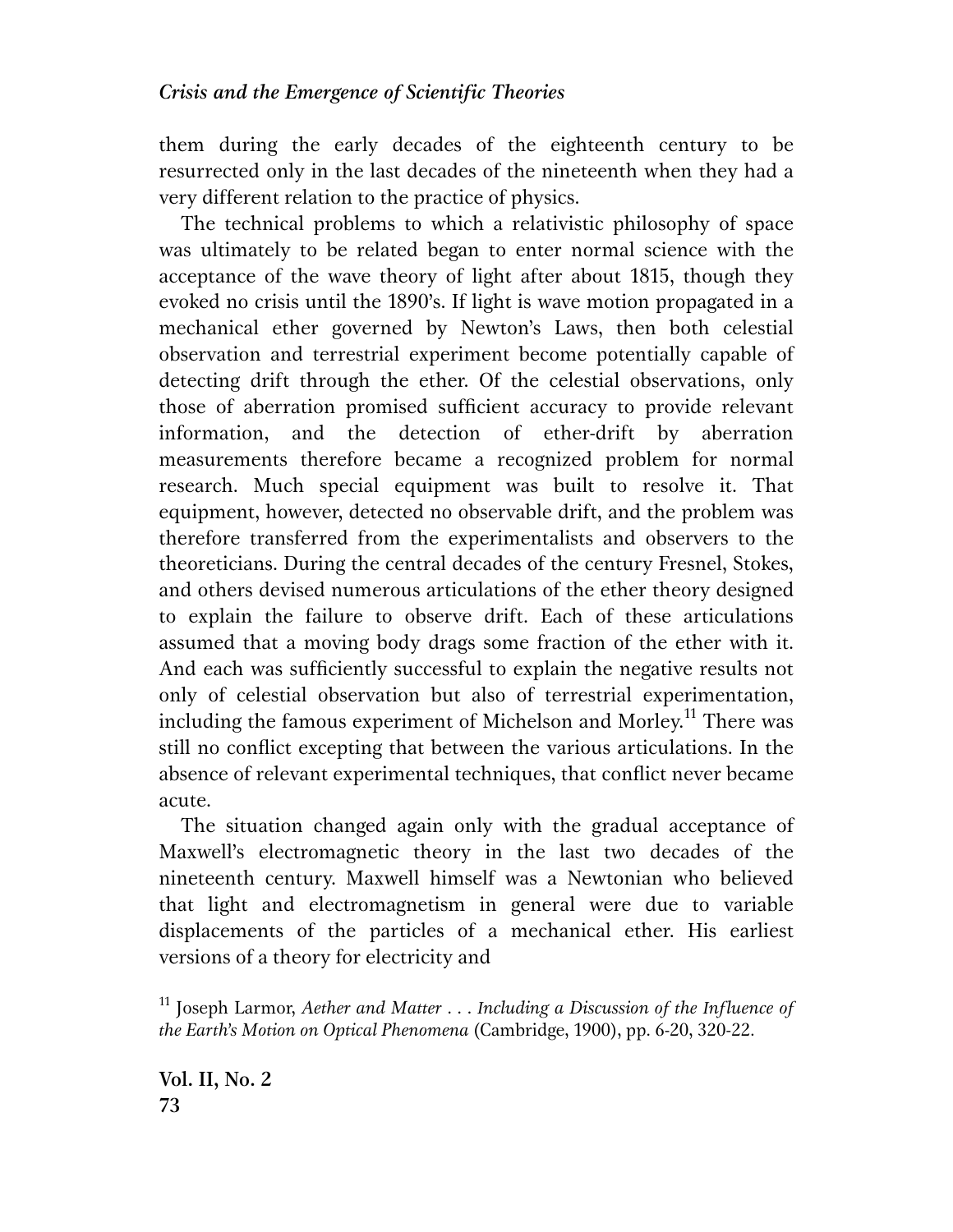magnetism made direct use of hypothetical properties with which he endowed this medium. These were dropped from his final version, but he still believed his electromagnetic theory compatible with some articulation of the Newtonian mechanical view.<sup>12</sup> Developing a suitable articulation was a challenge for him and his successors. In practice, however, as has happened again and again in scientific development, the required articulation proved immensely difficult to produce. Just as Copernicus' astronomical proposal, despite the optimism of its author, created an increasing crisis for existing theories of motion, so Maxwell's theory, despite its Newtonian origin, ultimately produced a crisis for the paradigm from which it had sprung.<sup>13</sup> Furthermore, the locus at which that crisis became most acute was provided by the problems we have just been considering, those of motion with respect to the ether.

Maxwell's discussion of the electromagnetic behavior of bodies in motion had made no reference to ether drag, and it proved very difficult to introduce such drag into his theory. As a result, a whole series of earlier observations designed to detect drift through the ether became anomalous. The years after 1890 therefore witnessed a long series of attempts, both experimental and theoretical, to detect motion with respect to the ether and to work ether drag into Maxwell's theory. The former were uniformly unsuccessful, though some analysts thought their results equivocal. The latter produced a number of promising starts, particularly those of Lorentz and Fitzgerald, but they also disclosed still other puzzles and finally resulted in just that proliferation of competing theories that we have previously found to be the concomitant of crisis.<sup>14</sup> It is against that historical setting that Einstein's special theory of relativity emerged in 1905.

These three examples are almost entirely typical. In each case a novel theory emerged only after a pronounced failure in the

14 Whittaker, *op. cit,* I, 386-410; and II (London, 1953), 27-40.

<sup>12</sup> R. T. Glazebrook, *James Clerk Maxwell and Modern Physics* (London, 1896), chap. ix. For Maxwell's final attitude, see his own book, *A Treatise on Electricity and Magnetism* (3d ed.; Oxford, 1892), p. 470.

<sup>13</sup> For astronomy's role in the development of mechanics, see Kuhn, *op. cit.,*  chap. vii.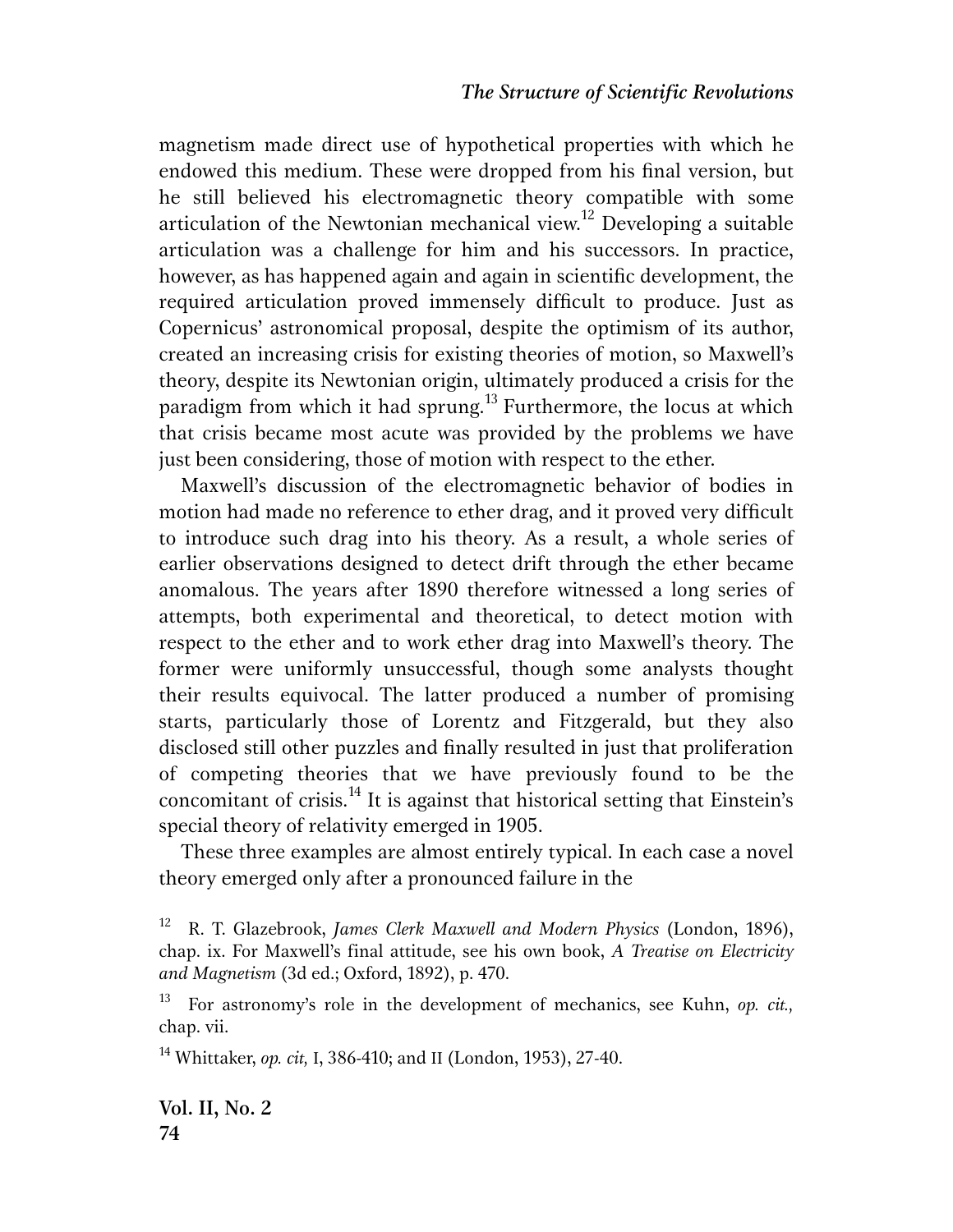normal problem-solving activity. Furthermore, except for the case of Copernicus in which factors external to science played a particularly large role, that breakdown and the proliferation of theories that is its sign occurred no more than a decade or two before the new theory's enunciation. The novel theory seems a direct response to crisis. Note also, though this may not be quite so typical, that the problems with respect to which breakdown occurred were all of a type that had long been recognized. Previous practice of normal science had given every reason to consider them solved or all but solved, which helps to explain why the sense of failure, when it came, could be so acute. Failure with a new sort of problem is often disappointing but never surprising. Neither problems nor puzzles yield often to the first attack. Finally, these examples share another characteristic that may help to make the case for the role of crisis impressive: the solution to each of them had been at least partially anticipated during a period when there was no crisis in the corresponding science; and in the absence of crisis those anticipations had been ignored.

The only complete anticipation is also the most famous, that of Copernicus by Aristarchus in the third century B.C It is often said that if Greek science had been less deductive and less ridden by dogma, heliocentric astronomy might have begun its development eighteen centuries earlier than it did. $15$  But that is to ignore all historical context. When Aristarchus' suggestion was made, the vastly more reasonable geocentric system had no needs that a heliocentric system might even conceivably have fulfilled. The whole development of Ptolemaic astronomy, both its triumphs and its breakdown, falls in the centuries after Aristarchus' proposal. Besides, there were no obvious reasons for taking Aristarchus seriously. Even Copernicus' more elaborate proposal was neither simpler nor more accurate than Ptolemy's system. Available observational tests, as we shall see more clear-

15 For Aristarchus' work, see T. L. Heath, *Aristarchus of Samos: The Ancient Copernicus* (Oxford, 1913), Part II. For an extreme statement of the traditional position about the neglect of Aristarchus' achievement, see Arthur Koestler, *The Sleepwalkers: A History of Man's Changing Vision of the Universe* (London, 1959), p. 50.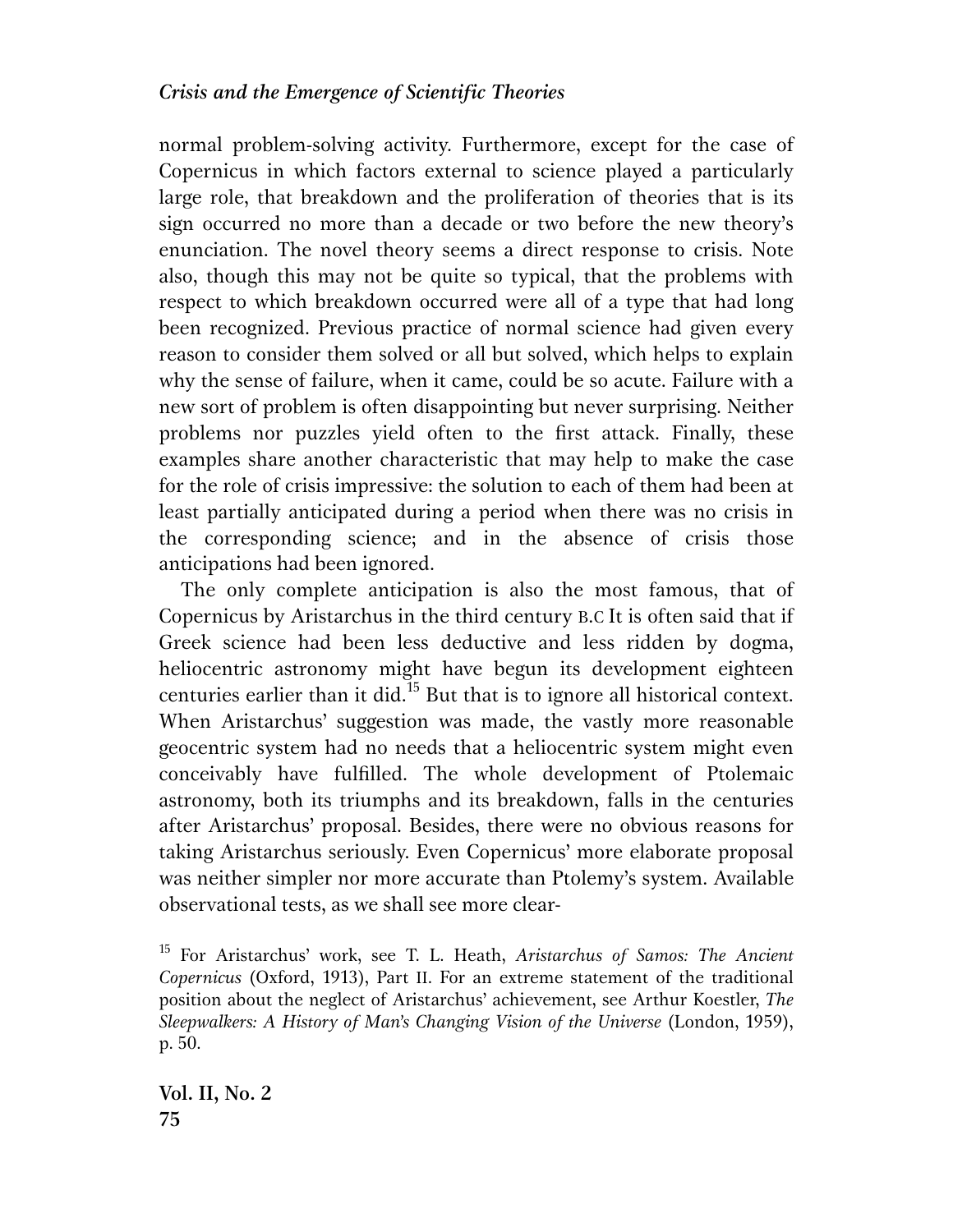ly below, provided no basis for a choice between them. Under those circumstances, one of the factors that led astronomers to Copernicus (and one that could not have led them to Aristarchus) was the recognized crisis that had been responsible for innovation in the first place. Ptolemaic astronomy had failed to solve its problems; the time had come to give a competitor a chance. Our other two examples provide no similarly full anticipations. But surely one reason why the theories of combustion by absorption from the atmosphere—theories developed in the seventeenth century by Rey, Hooke, and Mayow—failed to get a sufficient hearing was that they made no contact with a recognized trouble spot in normal scientific practice.<sup>16</sup> And the long neglect by eighteenth- and nineteenth-century scientists of Newton's relativistic critics must largely have been due to a similar failure in confrontation.

Philosophers of science have repeatedly demonstrated that more than one theoretical construction can always be placed upon a given collection of data. History of science indicates that, particularly in the early developmental stages of a new paradigm, it is not even very difficult to invent such alternates. But that invention of alternates is just what scientists seldom undertake except during the pre-paradigm stage of their science's development and at very special occasions during its subsequent evolution. So long as the tools a paradigm supplies continue to prove capable of solving the problems it defines, science moves fastest and penetrates most deeply through confident employment of those tools. The reason is clear. As in manufacture so in science—retooling is an extravagance to be reserved for the occasion that demands it. The significance of crises is the indication they provide that an occasion for retooling has arrived.

16 Partington, *op. cit.,* pp. 78-85.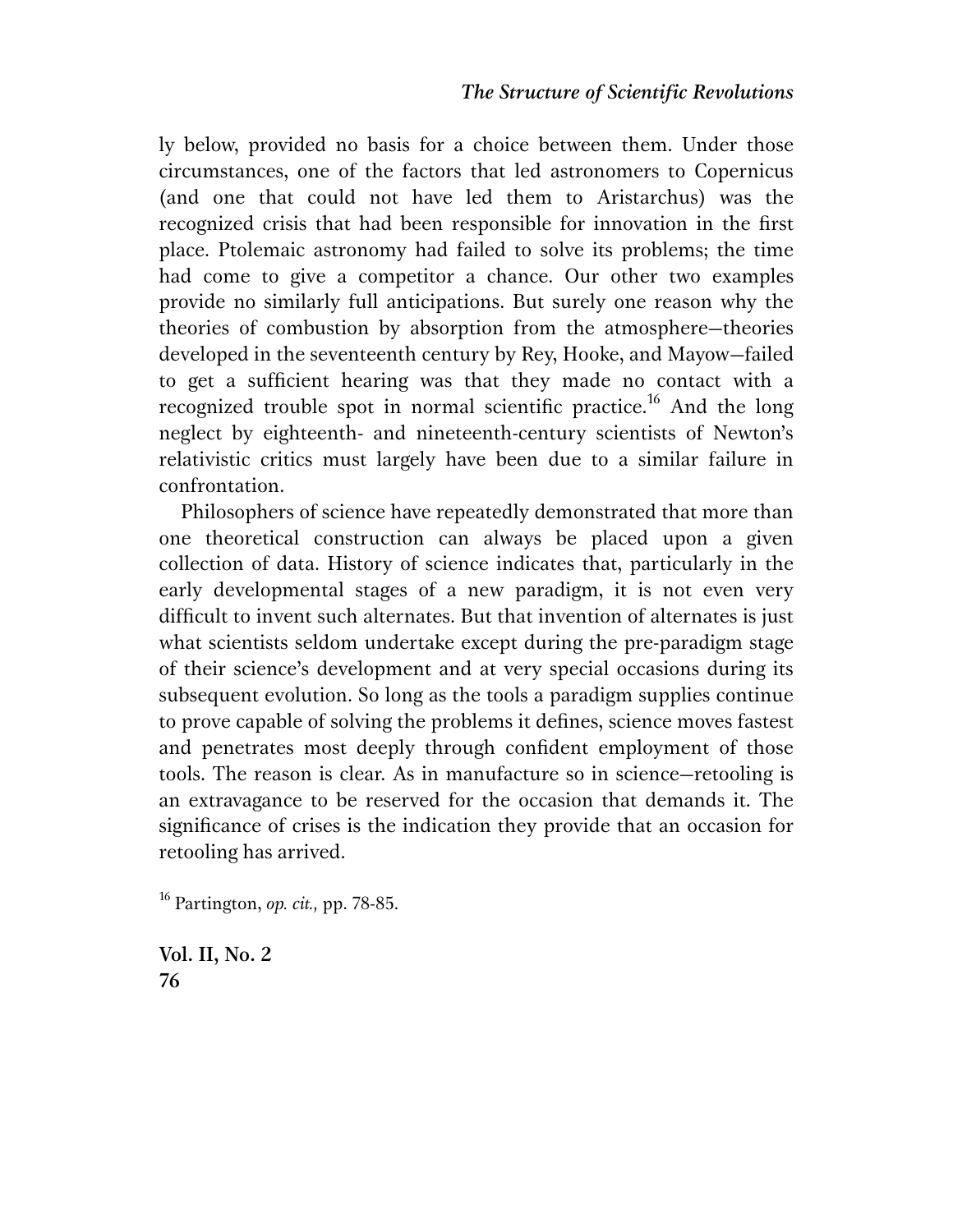### VIII. The Response to Crisis

Let us then assume that crises are a necessary precondition for the emergence of novel theories and ask next how scientists respond to their existence. Part of the answer, as obvious as it is important, can be discovered by noting first what scientists never do when confronted by even severe and prolonged anomalies. Though they may begin to lose faith and then to consider alternatives, they do not renounce the paradigm that has led them into crisis. They do not, that is, treat anomalies as counter-instances, though in the vocabulary of philosophy of science that is what they are. In part this generalization is simply a statement from historic fact, based upon examples like those given above and, more extensively, below. These hint what our later examination of paradigm rejection will disclose more fully: once it has achieved the status of paradigm, a scientific theory is declared invalid only if an alternate candidate is available to take its place. No process yet disclosed by the historical study of scientific development at all resembles the methodological stereotype of falsification by direct comparison with nature. That remark does not mean that scientists do not reject scientific theories, or that experience and experiment are not essential to the process in which they do so. But it does mean—what will ultimately be a central point—that the act of judgment that leads scientists to reject a previously accepted theory is always based upon more than a comparison of that theory with the world. The decision to reject one paradigm is always simultaneously the decision to accept another, and the judgment leading to that decision involves the comparison of both paradigms with nature *and* with each other.

There is, in addition, a second reason for doubting that scientists reject paradigms because confronted with anomalies or counterinstances. In developing it my argument will itself foreshadow another of this essay's main theses. The reasons for doubt sketched above were purely factual; they were, that is,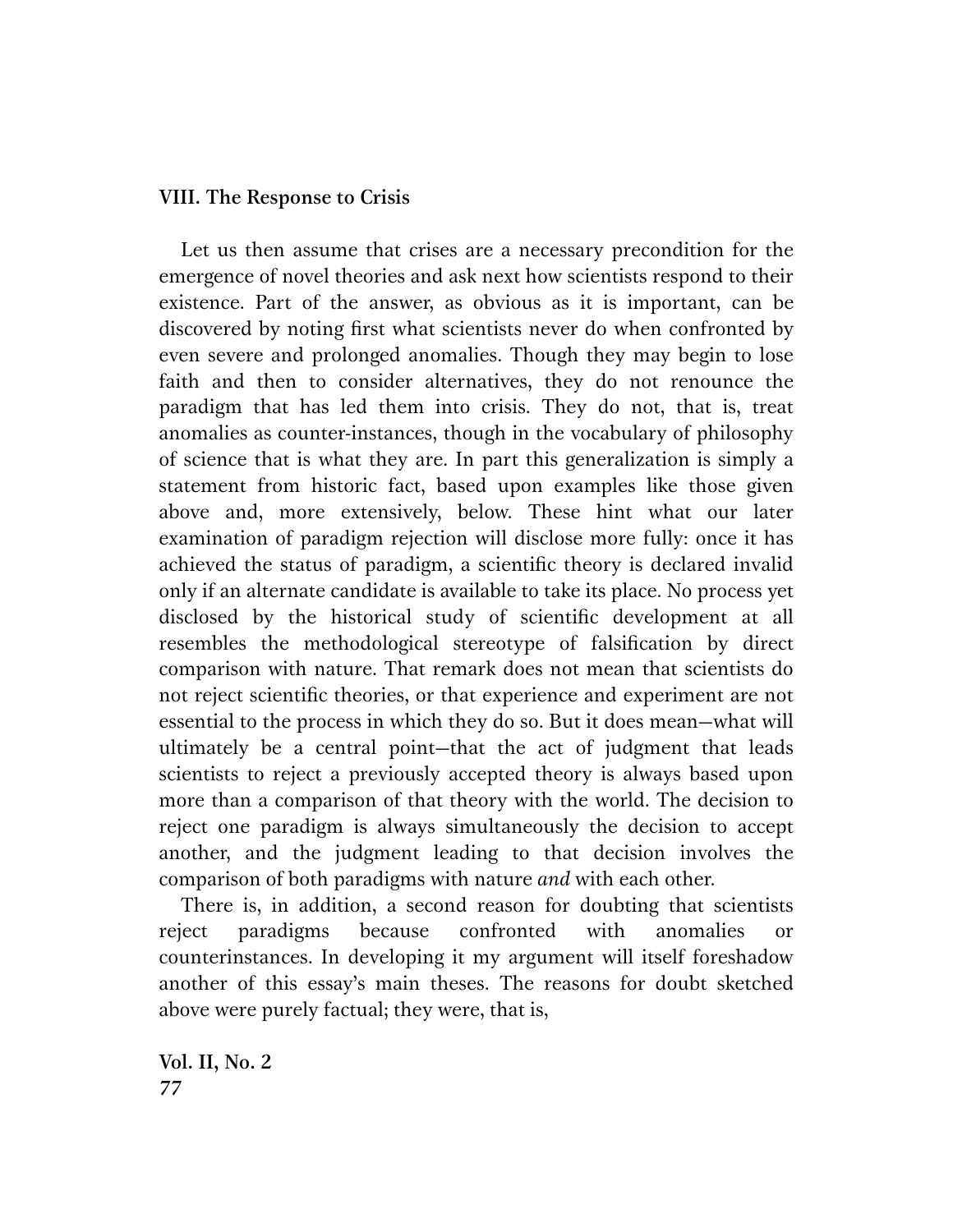themselves counterinstances to a prevalent epistemological theory. As such, if my present point is correct, they can at best help to create a crisis or, more accurately, to reinforce one that is already very much in existence. By themselves they cannot and will not falsify that philosophical theory, for its defenders will do what we have already seen scientists doing when confronted by anomaly. They will devise numerous articulations and *ad hoc* modifications of their theory in order to eliminate any apparent conflict. Many of the relevant modifications and qualifications are, in fact, already in the literature. If, therefore, these epistemological counterinstances are to constitute more than a minor irritant, that will be because they help to permit the emergence of a new and different analysis of science within which they are no longer a source of trouble. Furthermore, if a typical pattern, which we shall later observe in scientific revolutions, is applicable here, these anomalies will then no longer seem to be simply facts. From within a new theory of scientific knowledge, they may instead seem very much like tautologies, statements of situations that could not conceivably have been otherwise.

It has often been observed, for example, that Newton's second law of motion, though it took centuries of difficult factual and theoretical research to achieve, behaves for those committed to Newton's theory very much like a purely logical statement that no amount of observation could refute.<sup>1</sup> In Section X we shall see that the chemical law of fixed proportion, which before Dalton was an occasional experimental finding of very dubious generality, became after Dalton's work an ingredient of a definition of chemical compound that no experimental work could by itself have upset. Something much like that will also happen to the generalization that scientists fail to reject paradigms when faced with anomalies or counterinstances. They could not do so and still remain scientists.

Though history is unlikely to record their names, some men have undoubtedly been driven to desert science because of

<sup>1</sup> See particularly the discussion in N. R. Hanson, *Patterns of Discovery*  (Cambridge, 1958), pp. 99-105.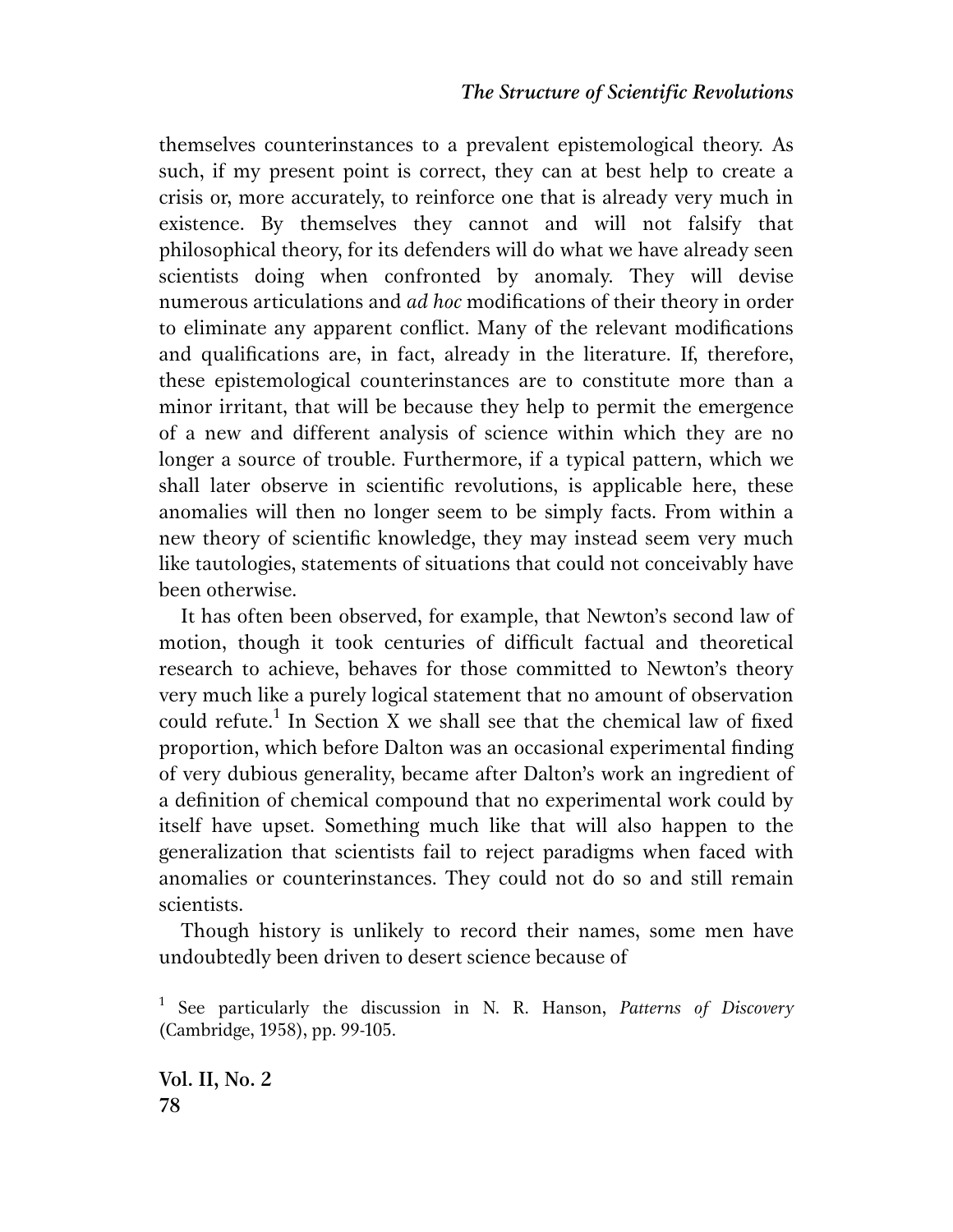# *The Response to Crisis*

their inability to tolerate crisis. Like artists, creative scientists must occasionally be able to live in a world out of joint—elsewhere I have described that necessity as "the essential tension" implicit in scientific research. $^{2}$  But that rejection of science in favor of another occupation is, I think, the only sort of paradigm rejection to which counterinstances by themselves can lead. Once a first paradigm through which to view nature has been found, there is no such thing as research in the absence of any paradigm. To reject one paradigm without simultaneously substituting another is to reject science itself. That act reflects not on the paradigm but on the man. Inevitably he will be seen by his colleagues as "the carpenter who blames his tools."

The same point can be made at least equally effectively in reverse: there is no such thing as research without counter-instances. For what is it that differentiates normal science from science in a crisis state? Not, surely, that the former confronts no counterinstances. On the contrary, what we previously called the puzzles that constitute normal science exist only because no paradigm that provides a basis for scientific research ever completely resolves all its problems. The very few that have ever seemed to do so (e.g., geometric optics) have shortly ceased to yield research problems at all and have instead become tools for engineering. Excepting those that are exclusively instrumental, every problem that normal science sees as a puzzle can be seen, from another viewpoint, as a counterinstance and thus as a source of crisis. Copernicus saw as counterinstances what most of Ptolemy's other successors had seen as puzzles in the match between observation and theory. Lavoisier saw as a counterinstance what Priestley had seen as a successfully solved puzzle in the articulation of the phlogiston theory. And Einstein saw as counterinstances what Lorentz, Fitzgerald, and others had seen as puzzles in the articulation of Newton's and Max-

<sup>2</sup> T. S. Kuhn, "The Essential Tension: Tradition and Innovation in Scientific Research," in *The Third (1959) University of Utah Research Conference on the Identification of Creative Scientific Talent,* ed. Calvin W. Taylor (Salt Lake City, 1959), pp. 162-77. For the comparable phenomenon among artists, see Frank Barron, "The Psychology of Imagination," *Scientific American,* CXCIX (September, 1958), 151-66, esp. 160.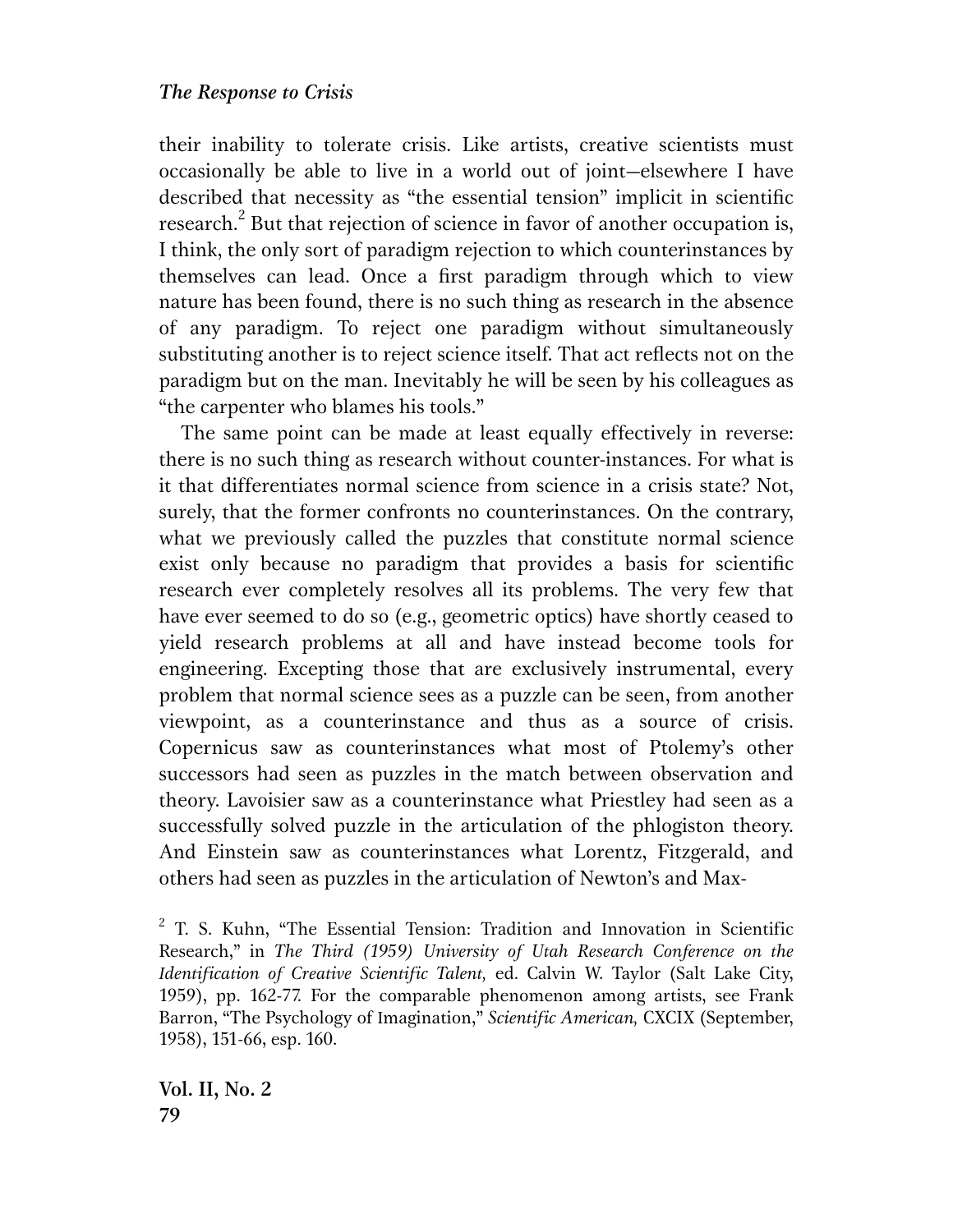well's theories. Furthermore, even the existence of crisis does not by itself transform a puzzle into a counterinstance. There is no such sharp dividing line. Instead, by proliferating versions of the paradigm, crisis loosens the rules of normal puzzle-solving in ways that ultimately permit a new paradigm to emerge. There are, I think, only two alternatives: either no scientific theory ever confronts a counterinstance, or all such theories confront counterinstances at all times.

How can the situation have seemed otherwise? That question necessarily leads to the historical and critical elucidation of philosophy, and those topics are here barred. But we can at least note two reasons why science has seemed to provide so apt an illustration of the generalization that truth and falsity are uniquely and unequivocally determined by the confrontation of statement with fact. Normal science does and must continually strive to bring theory and fact into closer agreement, and that activity can easily be seen as testing or as a search for confirmation or falsification. Instead, its object is to solve a puzzle for whose very existence the validity of the paradigm must be assumed. Failure to achieve a solution discredits only the scientist and not the theory. Here, even more than above, the proverb applies: "It is a poor carpenter who blames his tools." In addition, the manner in which science pedagogy entangles discussion of a theory with remarks on its exemplary applications has helped to reinforce a confirmation-theory drawn predominantly from other sources. Given the slightest reason for doing so, the man who reads a science text can easily take the applications to be the evidence for the theory, the reasons why it ought to be believed. But science students accept theories on the authority of teacher and text, not because of evidence. What alternatives have they, or what competence? The applications given in texts are not there as evidence but because learning them is part of learning the paradigm at the base of current practice. If applications were set forth as evidence, then the very failure of texts to suggest alternative interpretations or to discuss problems for which scientists have failed to produce paradigm solutions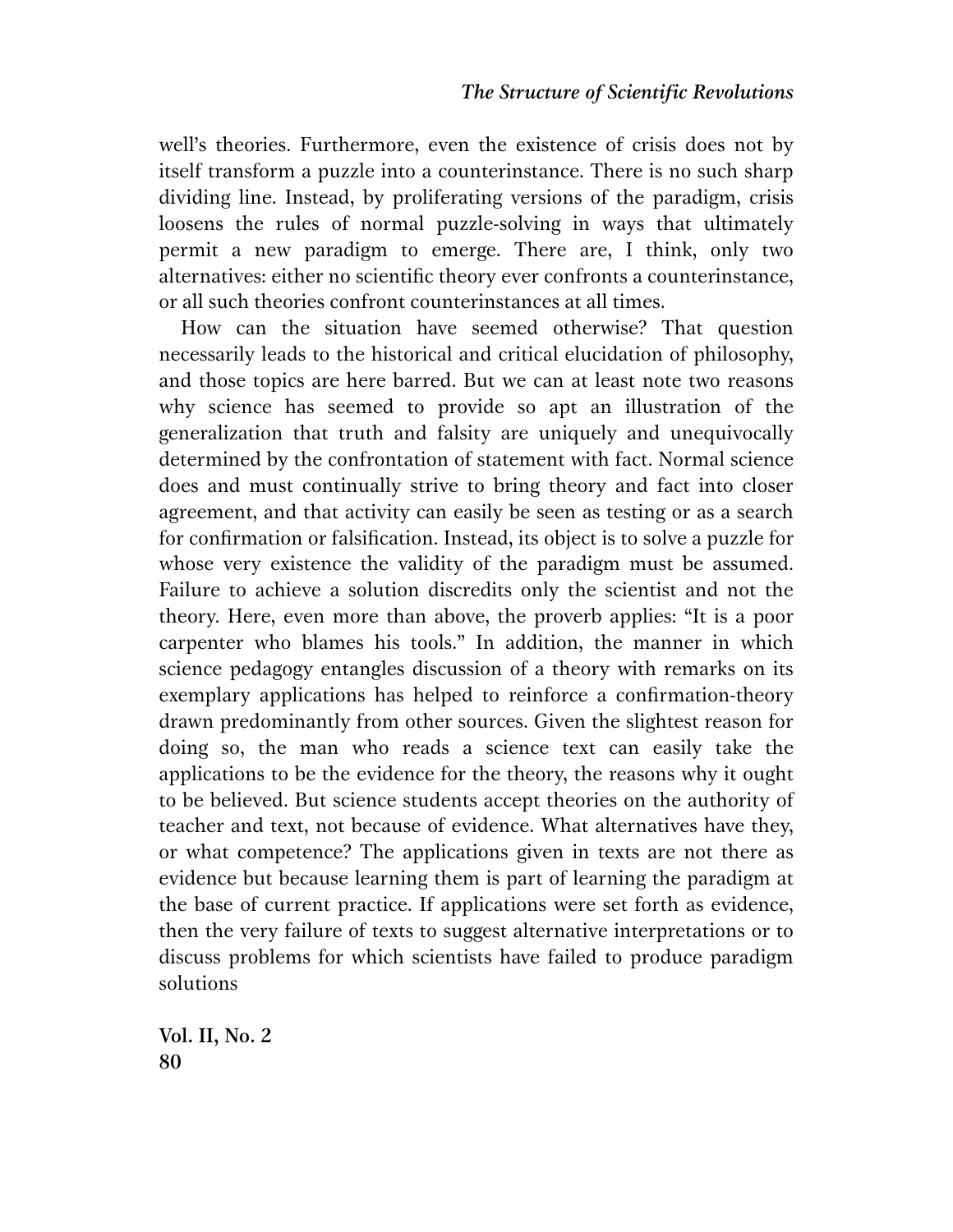would convict their authors of extreme bias. There is not the slightest reason for such an indictment.

How, then, to return to the initial question, do scientists respond to the awareness of an anomaly in the fit between theory and nature? What has just been said indicates that even a discrepancy unaccountably larger than that experienced in other applications of the theory need not draw any very profound response. There are always some discrepancies. Even the most stubborn ones usually respond at last to normal practice. Very often scientists are willing to wait, particularly if there are many problems available in other parts of the field. We have already noted, for example, that during the sixty years after Newton's original computation, the predicted motion of the moon's perigee remained only half of that observed. As Europe's best mathematical physicists continued to wrestle unsuccessfully with the well-known discrepancy, there were occasional proposals for a modification of Newton's inverse square law. But no one took these proposals very seriously, and in practice this patience with a major anomaly proved justified. Clairaut in 1750 was able to show that only the mathematics of the application had been wrong and that Newtonian theory could stand as before.<sup>3</sup> Even in cases where no mere mistake seems quite possible (perhaps because the mathematics involved is simpler or of a familiar and elsewhere successful sort), persistent and recognized anomaly does not always induce crisis. No one seriously questioned Newtonian theory because of the long-recognized discrepancies between predictions from that theory and both the speed of sound and the motion of Mercury. The first discrepancy was ultimately and quite unexpectedly resolved by experiments on heat undertaken for a very different purpose; the second vanished with the general theory of relativity after a crisis that it had had no role in creating.<sup>4</sup> Apparent-

3 W. Whewell, *History of the Inductive Sciences* (rev. ed.; London, 1847), II, 220- 21.

4 For the speed of sound, see T. S. Kuhn, "The Caloric Theory of Adiabatic Compression," *Isis,* XLIV (1958), 136-37. For the secular shift in Mercury's perihelion, see E. T. Whittaker, *A History of the Theories of Aether and Electricity,* II (London, 1953), 151, 179.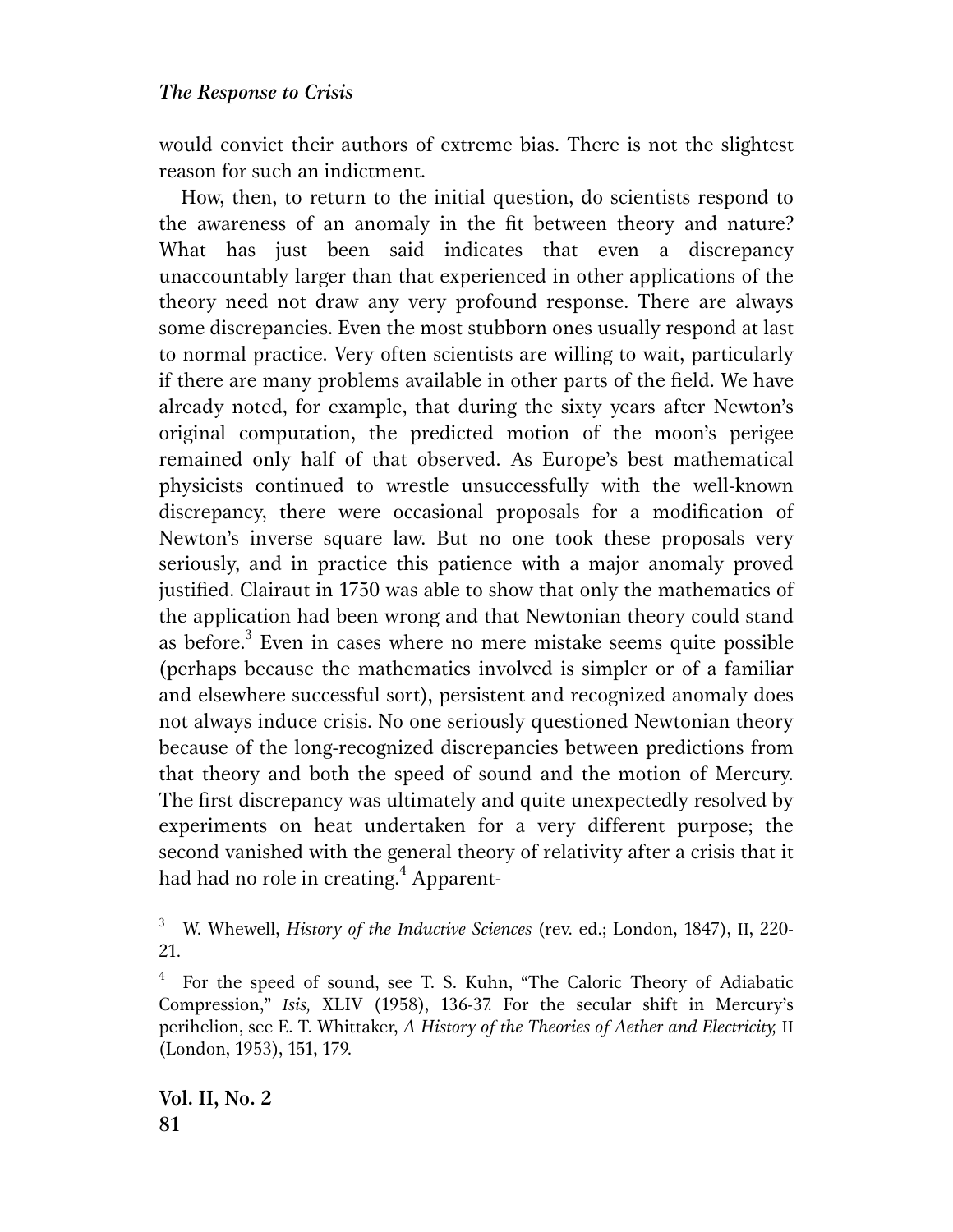ly neither had seemed sufficiently fundamental to evoke the malaise that goes with crisis. They could be recognized as counterinstances and still be set aside for later work.

It follows that if an anomaly is to evoke crisis, it must usually be more than just an anomaly. There are always difficulties somewhere in the paradigm-nature fit; most of them are set right sooner or later, often by processes that could not have been foreseen. The scientist who pauses to examine every anomaly he notes will seldom get significant work done. We therefore have to ask what it is that makes an anomaly seem worth concerted scrutiny, and to that question there is probably no fully general answer. The cases we have already examined are characteristic but scarcely prescriptive. Sometimes an anomaly will clearly call into question explicit and fundamental generalizations of the paradigm, as the problem of ether drag did for those who accepted Maxwell's theory. Or, as in the Copernican revolution, an anomaly without apparent fundamental import may evoke crisis if the applications that it inhibits have a particular practical importance, in this case for calendar design and astrology. Or, as in eighteenth-century chemistry, the development of normal science may transform an anomaly that had previously been only a vexation into a source of crisis: the problem of weight relations had a very different status after the evolution of pneumatic-chemical techniques. Presumably there are still other circumstances that can make an anomaly particularly pressing, and ordinarily several of these will combine. We have already noted, for example, that one source of the crisis that confronted Copernicus was the mere length of time during which astronomers had wrestled unsuccessfully with the reduction of the residual discrepancies in Ptolemy's system.

When, for these reasons or others like them, an anomaly comes to seem more than just another puzzle of normal science, the transition to crisis and to extraordinary science has begun. The anomaly itself now comes to be more generally recognized as such by the profession. More and more attention is devoted to it by more and more of the field's most eminent men. If it still continues to resist, as it usually does not, many of them may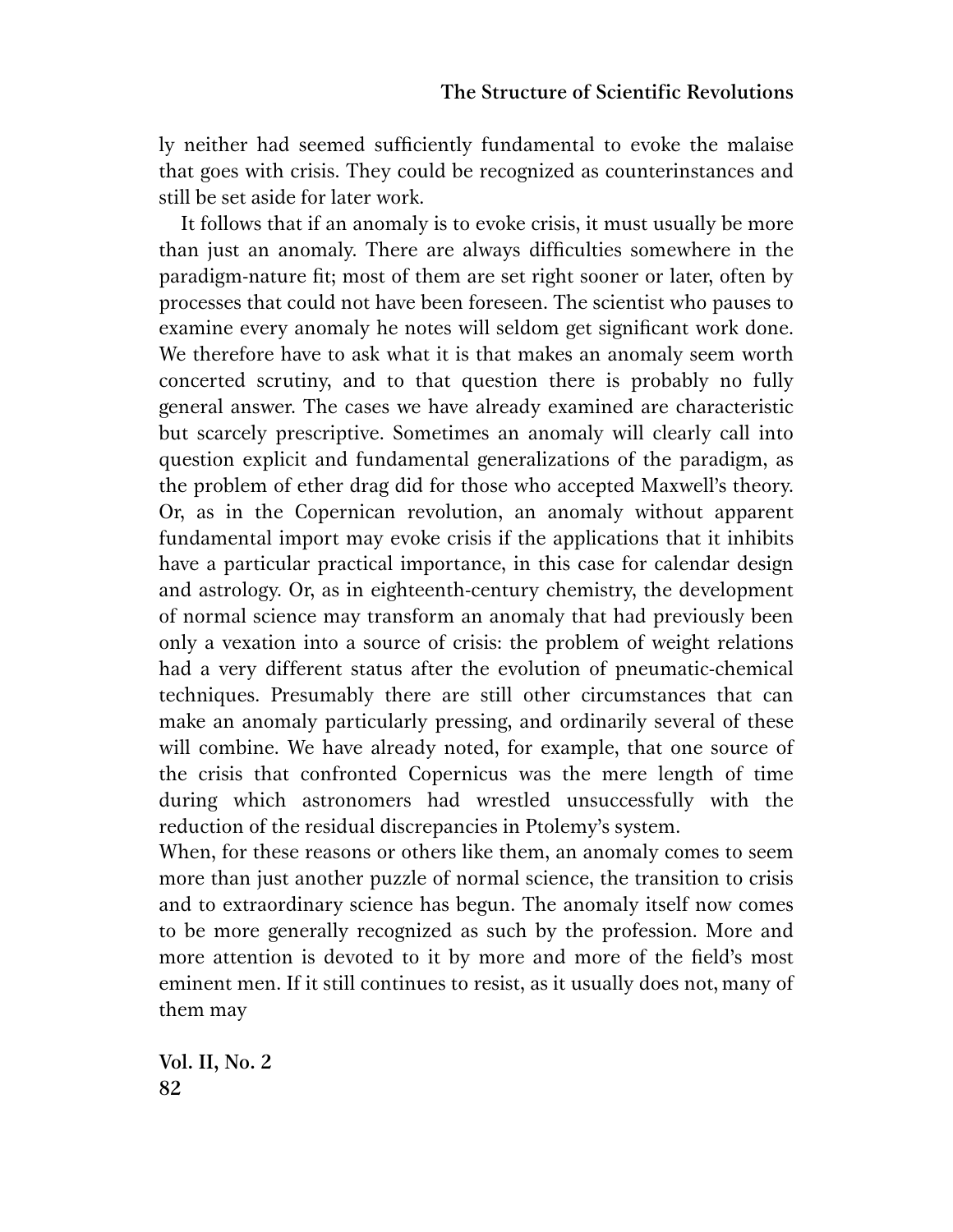## *The Response to Crisis*

come to view its resolution as *the* subject matter of their discipline. For them the field will no longer look quite the same as it had earlier. Part of its different appearance results simply from the new fixation point of scientific scrutiny. An even more important source of change is the divergent nature of the numerous partial solutions that concerted attention to the problem has made available. The early attacks upon the resistant problem will have followed the paradigm rules quite closely. But with continuing resistance, more and more of the attacks upon it will have involved some minor or not so minor articulation of the paradigm, no two of them quite alike, each partially successful, but none sufficiently so to be accepted as paradigm by the group. Through this proliferation of divergent articulations (more and more frequently they will come to be described as *ad hoc* adjustments), the rules of normal science become increasingly blurred. Though there still is a paradigm, few practitioners prove to be entirely agreed about what it is. Even formerly standard solutions of solved problems are called in question.

When acute, this situation is sometimes recognized by the scientists involved. Copernicus complained that in his day astronomers were so "inconsistent in these [astronomical] investigations . . . that they cannot even explain or observe the constant length of the seasonal year." "With them," he continued, "it is as though an artist were to gather the hands, feet, head and other members for his images from diverse models, each part excellently drawn, but not related to a single body, and since they in no way match each other, the result would be monster rather than man."<sup>5</sup> Einstein, restricted by current usage to less florid language, wrote only, "It was as if the ground had been pulled out from under one, with no firm foundation to be seen anywhere, upon which one could have built."<sup>6</sup> And Wolfgang Pauli, in the months before Heisenberg's paper on matrix

5 Quoted in T. S. Kuhn, *The Copernican Revolution* (Cambridge, Mass., 1957), p. 138.

6 Albert Einstein, "Autobiographical Note," in *Albert Einstein: Philosopher-Scientist,*  ed. P. A. Schilpp (Evanston, 111., 1949), p. 45.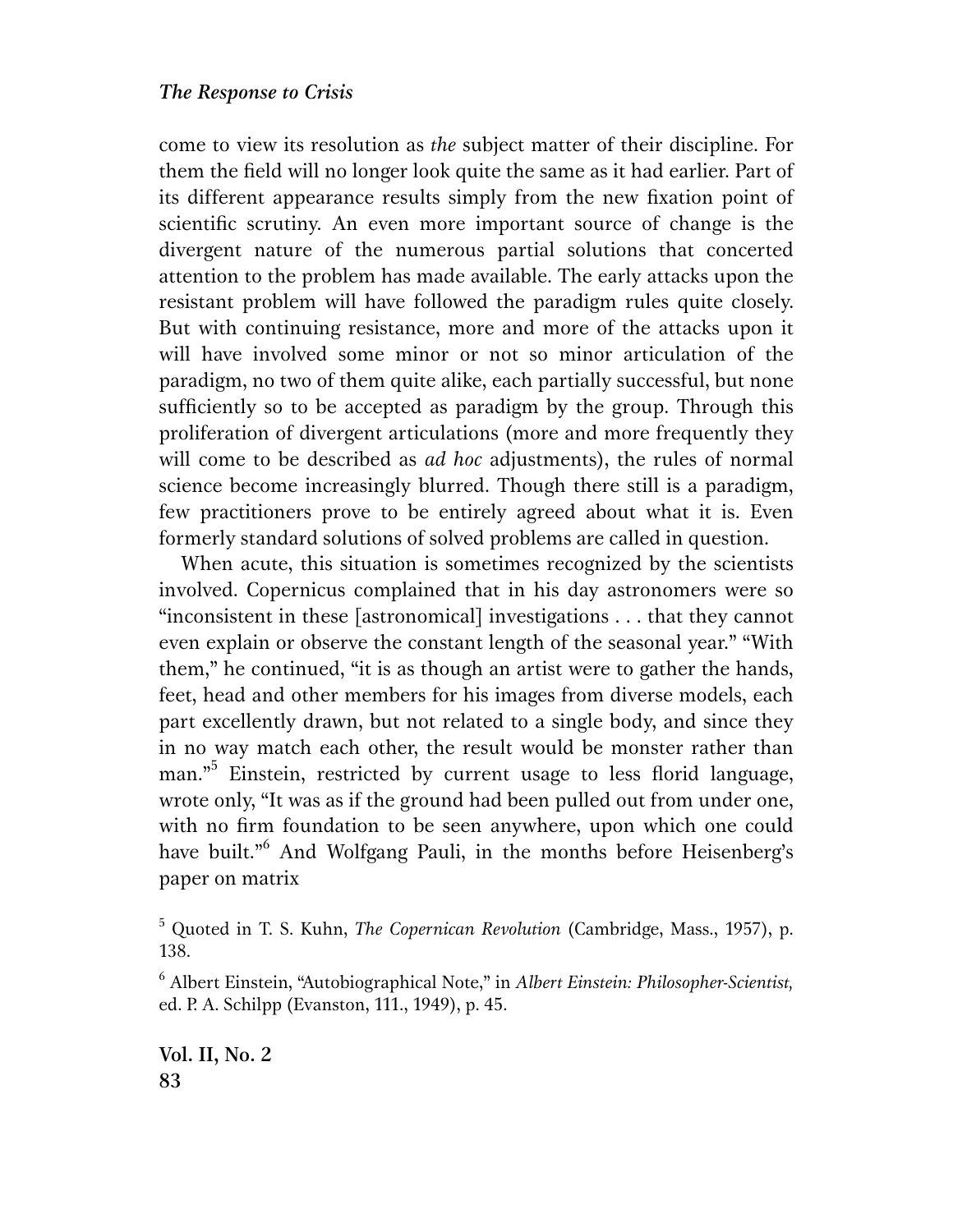mechanics pointed the way to a new quantum theory, wrote to a friend, "At the moment physics is again terribly confused. In any case, it is too difficult for me, and I wish I had been a movie comedian or something of the sort and had never heard of physics." That testimony is particularly impressive if contrasted with Pauli's words less than five months later: "Heisenberg's type of mechanics has again given me hope and joy in life. To be sure it does not supply the solution to the riddle, but I believe it is again possible to march forward. $\overline{r}$ 

Such explicit recognitions of breakdown are extremely rare, but the effects of crisis do not entirely depend upon its conscious recognition. What can we say these effects are? Only two of them seem to be universal. All crises begin with the blurring of a paradigm and the consequent loosening of the rules for normal research. In this respect research during crisis very much resembles research during the preparadigm period, except that in the former the locus of difference is both smaller and more clearly defined. And all crises close in one of three ways. Sometimes normal science ultimately proves able to handle the crisis-provoking problem despite the despair of those who have seen it as the end of an existing paradigm. On other occasions the problem resists even apparently radical new approaches. Then scientists may conclude that no solution will be forthcoming in the present state of their field. The problem is labelled and set aside for a future generation with more developed tools. Or, finally, the case that will most concern us here, a crisis may end with the emergence of a new candidate for paradigm and with the ensuing battle over its acceptance. This last mode of closure will be considered at length in later sections, but we must anticipate a bit of what will be said there in order to complete these remarks about the evolution and anatomy of the crisis state.

The transition from a paradigm in crisis to a new one from which a new tradition of normal science can emerge is far from a cumulative process, one achieved by an articulation or exten-

7 Ralph Kronig, "The Turning Point," in *Theoretical Physics in the Twentieth Century: A Memorial Volume to Wolfgang Pauli,* ed. M. Fierz and V. F. Weisskopf (New York, 1960), pp. 22, 25-26. Much of this article describes the crisis in quantum mechanics in the years immediately before 1925.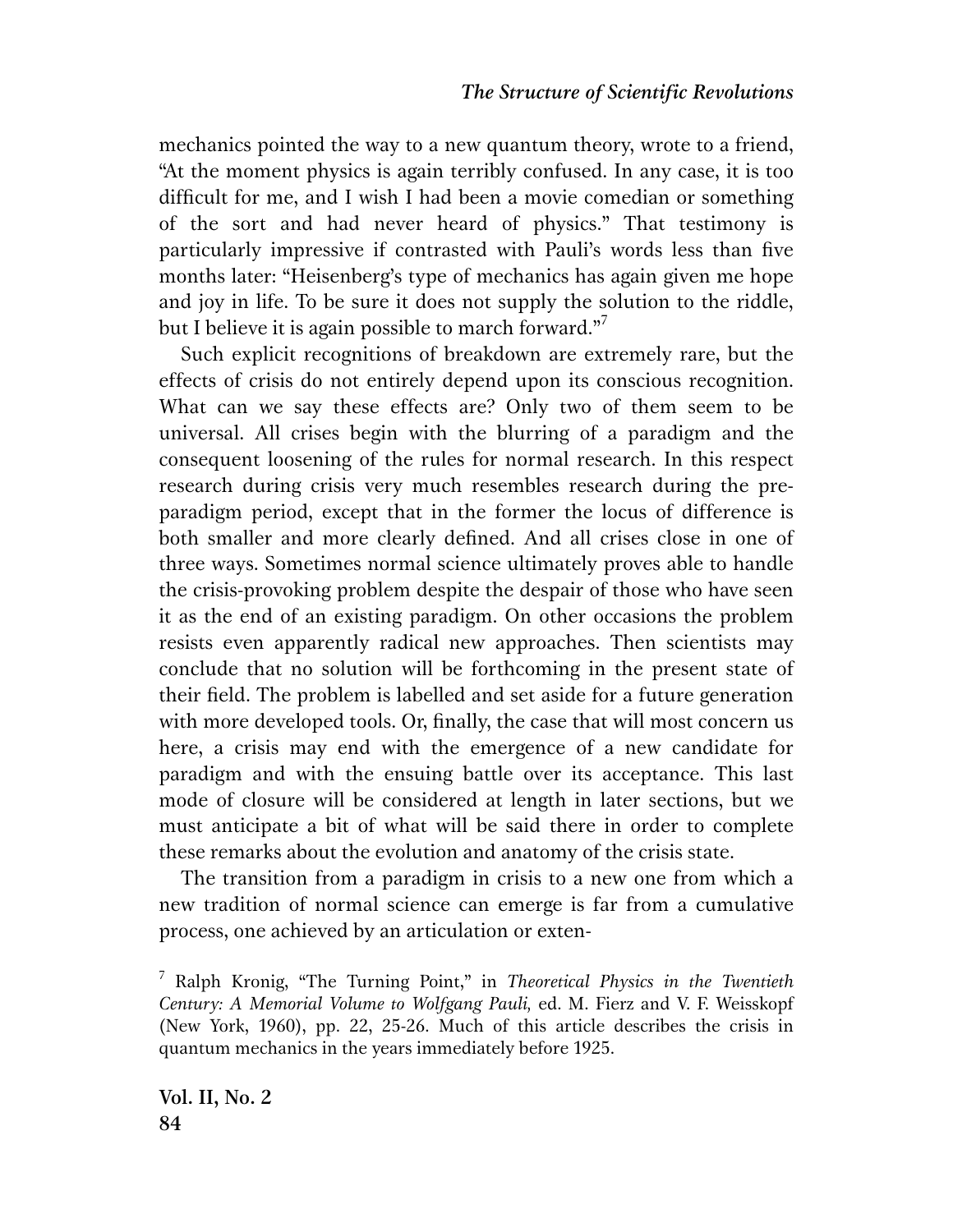# *The Response to Crisis*

sion of the old paradigm. Rather it is a reconstruction of the field from new fundamentals, a reconstruction that changes some of the field's most elementary theoretical generalizations as well as many of its paradigm methods and applications. During the transition period there will be a large but never complete overlap between the problems that can be solved by the old and by the new paradigm. But there will also be a decisive difference in the modes of solution. When the transition is complete, the profession will have changed its view of the field, its methods, and its goals. One perceptive historian, viewing a classic case of a science's reorientation by paradigm change, recently described it as "picking up the other end of the stick," a process that involves "handling the same bundle of data as before, but placing them in a new system of relations with one another by giving them a different framework.<sup>"8</sup> Others who have noted this aspect of scientific advance have emphasized its similarity to a change in visual gestalt: the marks on paper that were first seen as a bird are now seen as an antelope, or vice versa.<sup>9</sup> That parallel can be misleading. Scientists do not see something *as* something else; instead, they simply see it. We have already examined some of the problems created by saying that Priestley saw oxygen as dephlogisticated air. In addition, the scientist does not preserve the gestalt subject's freedom to switch back and forth between ways of seeing. Nevertheless, the switch of gestalt, particularly because it is today so familiar, is a useful elementary prototype for what occurs in full-scale paradigm shift.

The preceding anticipation may help us recognize crisis as an appropriate prelude to the emergence of new theories, particularly since we have already examined a small-scale version of the same process in discussing the emergence of discoveries. Just because the emergence of a new theory breaks with one tradition of scientific practice and introduces a new one conducted under different rules and within a different universe of

9 Hanson, *op. cit.,* chap. i.

<sup>8</sup> Herbert Butterfield, *The Origins of Modern Science, 1300-1800* (London, 1949), pp. 1-7.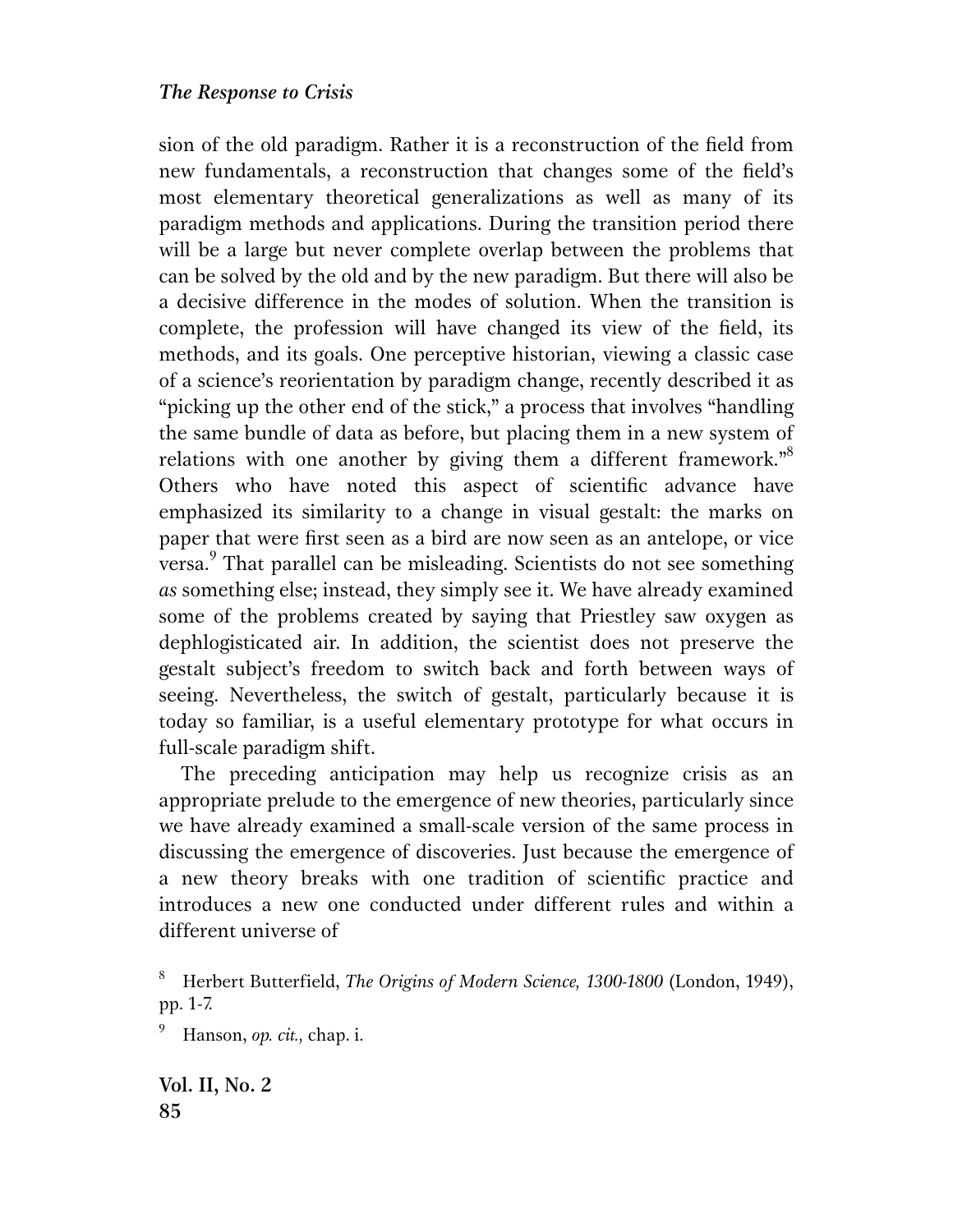discourse, it is likely to occur only when the first tradition is felt to have gone badly astray. That remark is, however, no more than a prelude to the investigation of the crisis-state, and, unfortunately, the questions to which it leads demand the competence of the psychologist even more than that of the historian. What is extraordinary research like? How is anomaly made lawlike? How do scientists proceed when aware only that something has gone fundamentally wrong at a level with which their training has not equipped them to deal? Those questions need far more investigation, and it ought not all be historical. What follows will necessarily be more tentative and less complete than what has gone before.

Often a new paradigm emerges, at least in embryo, before a crisis has developed far or been explicitly recognized. Lavoisier's work provides a case in point. His sealed note was deposited with the French Academy less than a year after the first thorough study of weight relations in the phlogiston theory and before Priestley's publications had revealed the full extent of the crisis in pneumatic chemistry. Or again, Thomas Young's first accounts of the wave theory of light appeared at a very early stage of a developing crisis in optics, one that would be almost unnoticeable except that, with no assistance from Young, it had grown to an international scientific scandal within a decade of the time he first wrote. In cases like these one can say only that a minor breakdown of the paradigm and the very first blurring of its rules for normal science were sufficient to induce in someone a new way of looking at the field. What intervened between the first sense of trouble and the recognition of an available alternate must have been largely unconscious.

In other cases, however—those of Copernicus, Einstein, and contemporary nuclear theory, for example—considerable time elapses between the first consciousness of breakdown and the emergence of a new paradigm. When that occurs, the historian may capture at least a few hints of what extraordinary science is like. Faced with an admittedly fundamental anomaly in theory, the scientist's first effort will often be to isolate it more precisely and to give it structure. Though now aware that they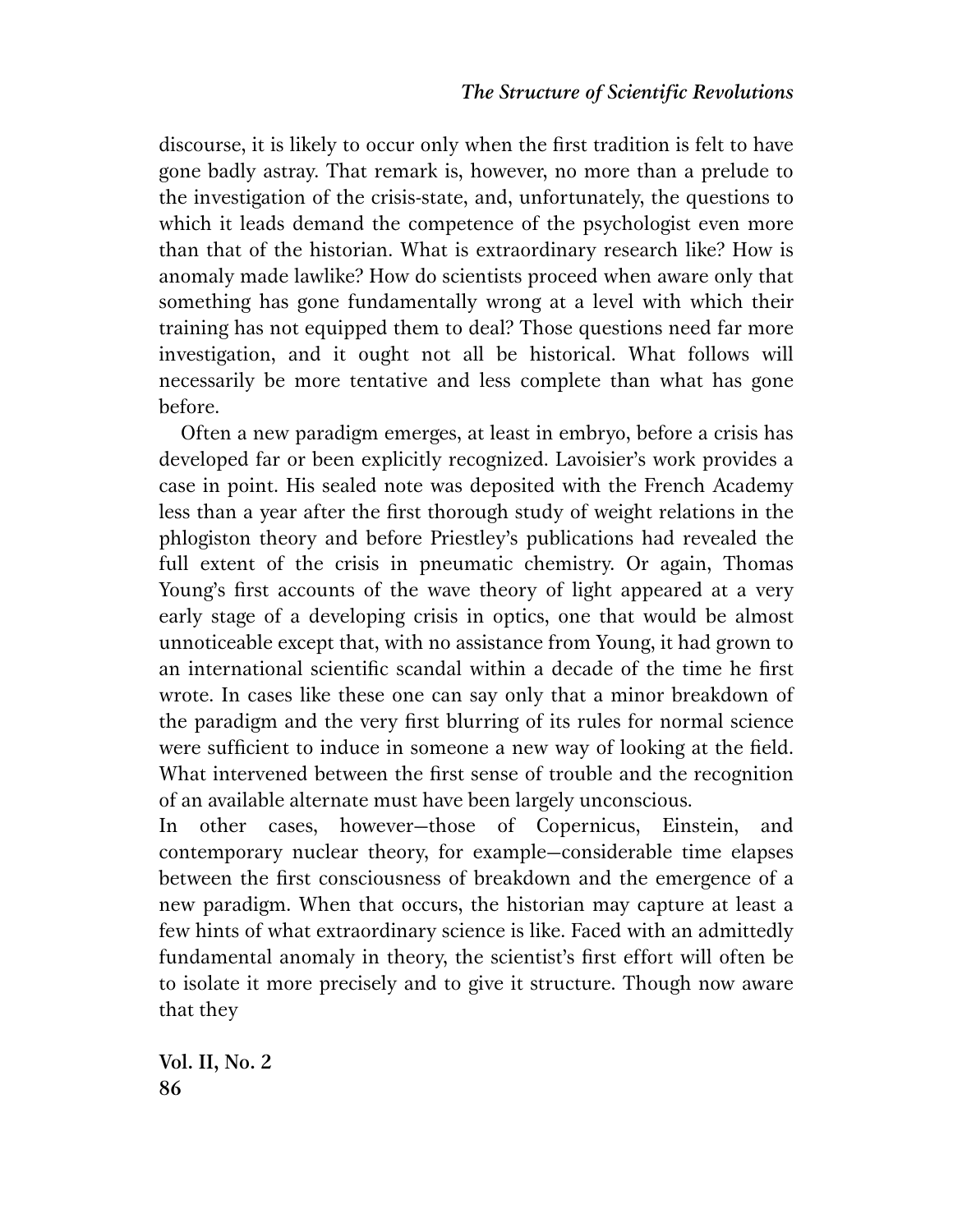cannot be quite right, he will push the rules of normal science harder than ever to see, in the area of difficulty, just where and how far they can be made to work. Simultaneously he will seek for ways of magnifying the breakdown, of making it more striking and perhaps also more suggestive than it had been when displayed in experiments the outcome of which was thought to be known in advance. And in the latter effort, more than in any other part of the post-paradigm development of science, he will look almost like our most prevalent image of the scientist. He will, in the first place, often seem a man searching at random, trying experiments just to see what will happen, looking for an effect whose nature he cannot quite guess. Simultaneously, since no experiment can be conceived without some sort of theory, the scientist in crisis will constantly try to generate speculative theories that, if successful, may disclose the road to a new paradigm and, if unsuccessful, can be surrendered with relative ease.

Kepler's account of his prolonged struggle with the motion of Mars and Priestley's description of his response to the proliferation of new gases provide classic examples of the more random sort of research produced by the awareness of anomaly.10 But probably the best illustrations of all come from contemporary research in field theory and on fundamental particles. In the absence of a crisis that made it necessary to see just how far the rules of normal science could stretch, would the immense effort required to detect the neutrino have seemed justified? Or, if the rules had not obviously broken down at some undisclosed point, would the radical hypothesis of parity nonconservation have been either suggested or tested? Like much other research in physics during the past decade, these experiments were in part attempts to localize and define the source of a still diffuse set of anomalies.

This sort of extraordinary research is often, though by no

10 For an account of Kepler's work on Mars, see J. L. E. Dreyer, *A History of Astronomy from Thales to Kepler* (2d ed.; New York, 1953), pp. 380-93. Occasional inaccuracies do not prevent Dreyer's précis from providing the material needed here. For Priestley, see his own work, esp. *Experiments and Observations on Different Kinds of Air* (London, 1774-75).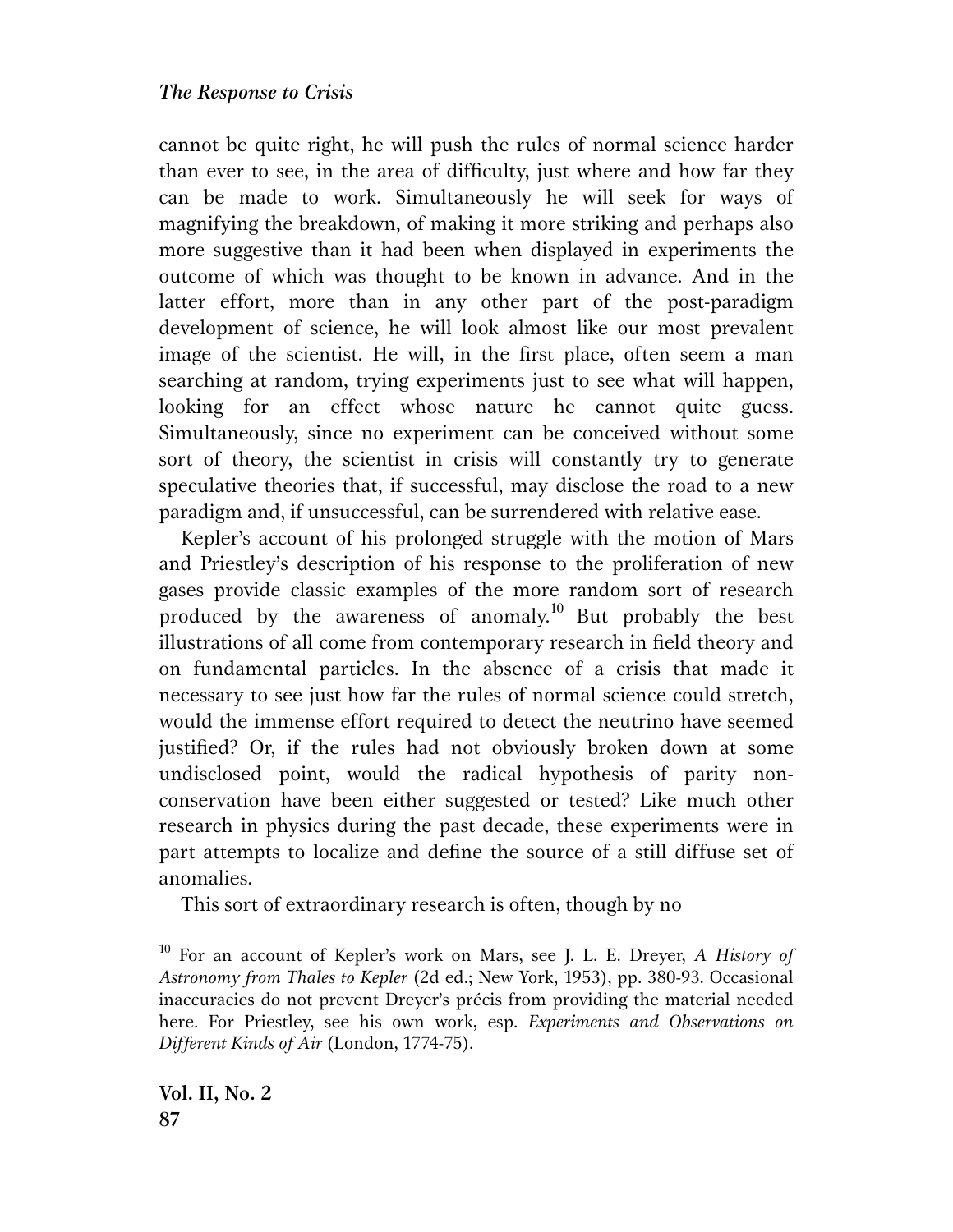means generally, accompanied by another. It is, I think, particularly in periods of acknowledged crisis that scientists have turned to philosophical analysis as a device for unlocking the riddles of their field. Scientists have not generally needed or wanted to be philosophers. Indeed, normal science usually holds creative philosophy at arm's length, and probably for good reasons. To the extent that normal research work can be conducted by using the paradigm as a model, rules and assumptions need not be made explicit. In Section V we noted that the full set of rules sought by philosophical analysis need not even exist. But that is not to say that the search for assumptions (even for nonexistent ones) cannot be an effective way to weaken the grip of a tradition upon the mind and to suggest the basis for a new one. It is no accident that the emergence of Newtonian physics in the seventeenth century and of relativity and quantum mechanics in the twentieth should have been both preceded and accompanied by fundamental philosophical analyses of the contemporary research tradition.<sup>11</sup> Nor is it an accident that in both these periods the so-called thought experiment should have played so critical a role in the progress of research. As I have shown elsewhere, the analytical thought experimentation that bulks so large in the writings of Galileo, Einstein, Bohr, and others is perfectly calculated to expose the old paradigm to existing knowledge in ways that isolate the root of crisis with a clarity unattainable in the laboratory.<sup>12</sup>

With the deployment, singly or together, of these extraordinary procedures, one other thing may occur. By concentrating scientific attention upon a narrow area of trouble and by preparing the scientific mind to recognize experimental anomalies for what they are, crisis often proliferates new discoveries. We have already noted how the awareness of crisis distinguishes

 $11$  For the philosophical counterpoint that accompanied seventeenth-century mechanics, see René Dugas, *La mécanique au XVIIe siècle* (Neuchatel, 1954), particularly chap. xi. For the similar nineteenth-century episode, see the same author's earlier book, *Histoire de la mécanique* (Neuchatel, 1950), pp. 419—43.

12 T. S. Kuhn, "A Function for Thought Experiments," in *Mélanges Alexandre Koyré,* ed. R. Taton and I. B. Cohen, to be published by Hermann (Paris) in 1963.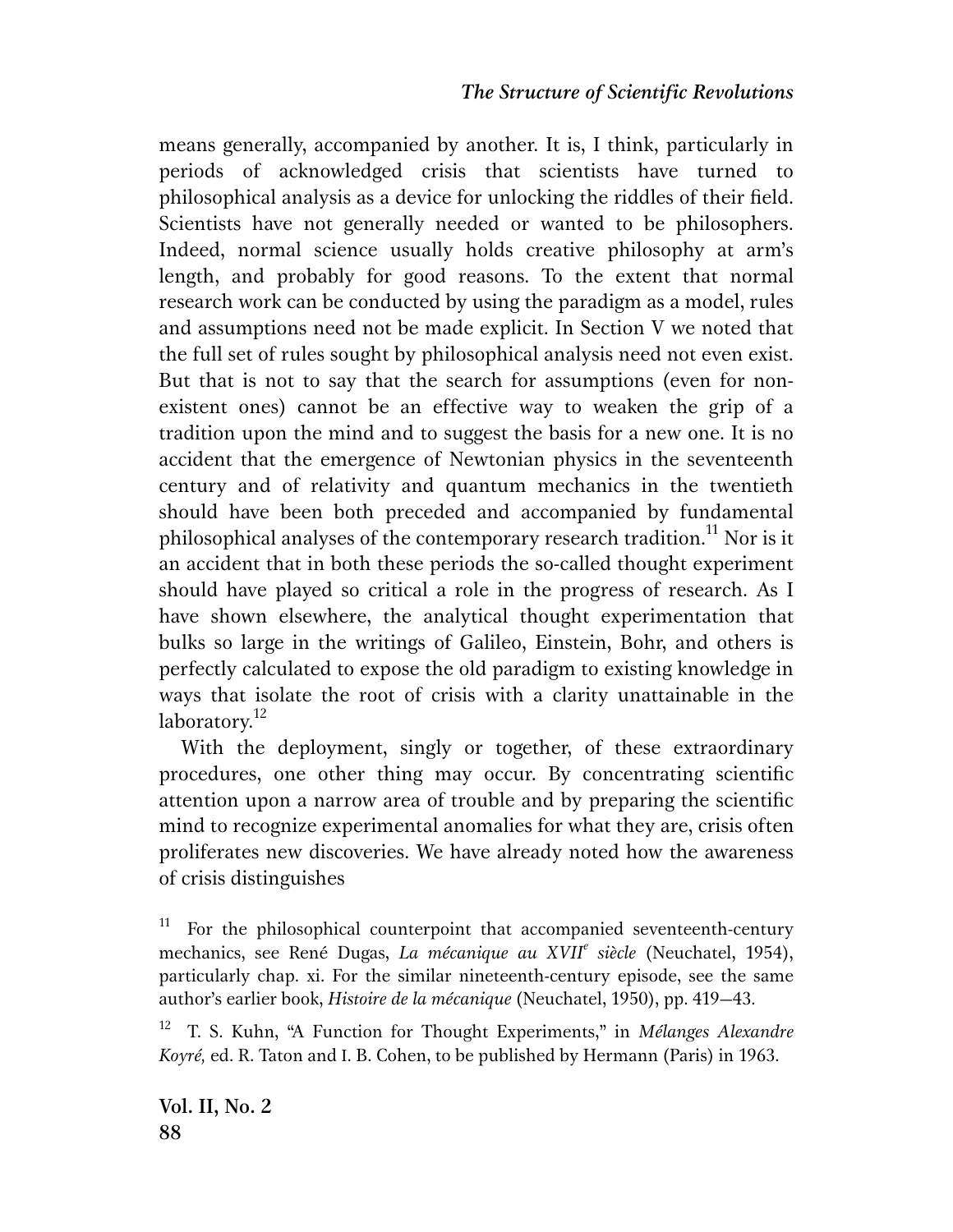## *The Response to Crisis*

Lavoisier's work on oxygen from Priestley's; and oxygen was not the only new gas that the chemists aware of anomaly were able to discover in Priestley's work. Or again, new optical discoveries accumulated rapidly just before and during the emergence of the wave theory of light. Some, like polarization by reflection, were a result of the accidents that concentrated work in an area of trouble makes likely. (Malus, who made the discovery, was just starting work for the Academy's prize essay on double refraction, a subject widely known to be in an unsatisfactory state.) Others, like the light spot at the center of the shadow of a circular disk, were predictions from the new hypothesis, ones whose success helped to transform it to a paradigm for later work. And still others, like the colors of scratches and of thick plates, were effects that had often been seen and occasionally remarked before, but that, like Priestley's oxygen, had been assimilated to well-known effects in ways that prevented their being seen for what they were.<sup>13</sup> A similar account could be given of the multiple discoveries that, from about 1895, were a constant concomitant of the emergence of quantum mechanics. Extraordinary research must have still other manifestations and effects, but in this area we have scarcely begun to discover the questions that need to be asked. Perhaps, however, no more are needed at this point. The preceding remarks should suffice to show how crisis simultaneously loosens the stereotypes and provides the incremental data necessary for a fundamental paradigm shift. Sometimes the shape of the new paradigm is foreshadowed in the structure that extraordinary research has given to the anomaly. Einstein wrote that before he had any substitute for classical mechanics, he could see the interrelation between the known anomalies of black-body radiation, the photoelectric effect, and specific heats.<sup>14</sup> More often no such structure is consciously seen in advance. Instead, the new paradigm, or a sufficient hint to permit later articulation, emerges

13 For the new optical discoveries in general, see V. Ronchi, *Histoire de la lumière* (Paris, 1956), chap. vii. For the earlier explanation of one of these effects, see J. Priestley, *The History and Present State of Discoveries Relating to Vision, Light and Colours* (London, 1772), pp. 498-520.

14 Einstein, *loc. cit.*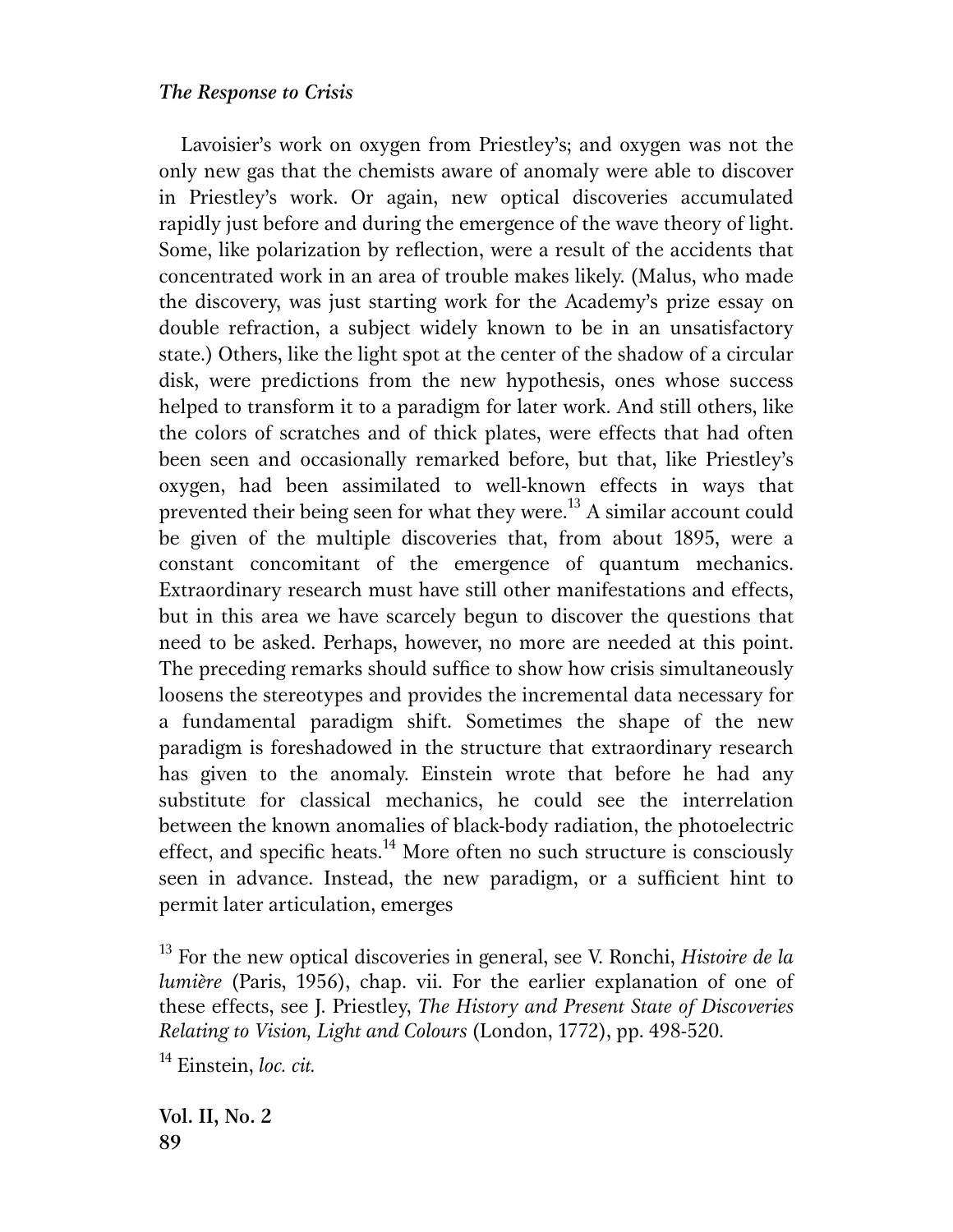all at once, sometimes in the middle of the night, in the mind of a man deeply immersed in crisis. What the nature of that final stage is—how an individual invents (or finds he has invented) a new way of giving order to data now all assembled—must here remain inscrutable and may be permanently so. Let us here note only one thing about it. Almost always the men who achieve these fundamental inventions of a new paradigm have been either very young or very new to the field whose paradigm they change.<sup>15</sup> And perhaps that point need not have been made explicit, for obviously these are the men who, being little committed by prior practice to the traditional rules of normal science, are particularly likely to see that those rules no longer define a playable game and to conceive another set that can replace them.

The resulting transition to a new paradigm is scientific revolution, a subject that we are at long last prepared to approach directly. Note first, however, one last and apparently elusive respect in which the material of the last three sections has prepared the way. Until Section VI, where the concept of anomaly was first introduced, the terms 'revolution' and 'extraordinary science' may have seemed equivalent. More important, neither term may have seemed to mean more than 'non-normal science,' a circularity that will have bothered at least a few readers. In practice, it need not have done so. We are about to discover that a similar circularity is characteristic of scientific theories. Bothersome or not, however, that circularity is no longer unqualified. This section of the essay and the two preceding have educed numerous criteria of a breakdown in normal scientific activity, criteria that do not at all depend upon whether breakdown is succeeded by revolution. Confronted with anomaly or

 $15$  This generalization about the role of youth in fundamental scientific research is so common as to be a cliché. Furthermore, a glance at almost any list of fundamental contributions to scientific theory will provide impressionistic confirmation. Nevertheless, the generalization badly needs systematic investigation. Harvey C. Lehman (*Age and Achievement* [Princeton, 1953]) provides many useful data; but his studies make no attempt to single out contributions that involve fundamental reconceptualization. Nor do they inquire about the special circumstances, if any, that may accompany relatively late productivity in the sciences.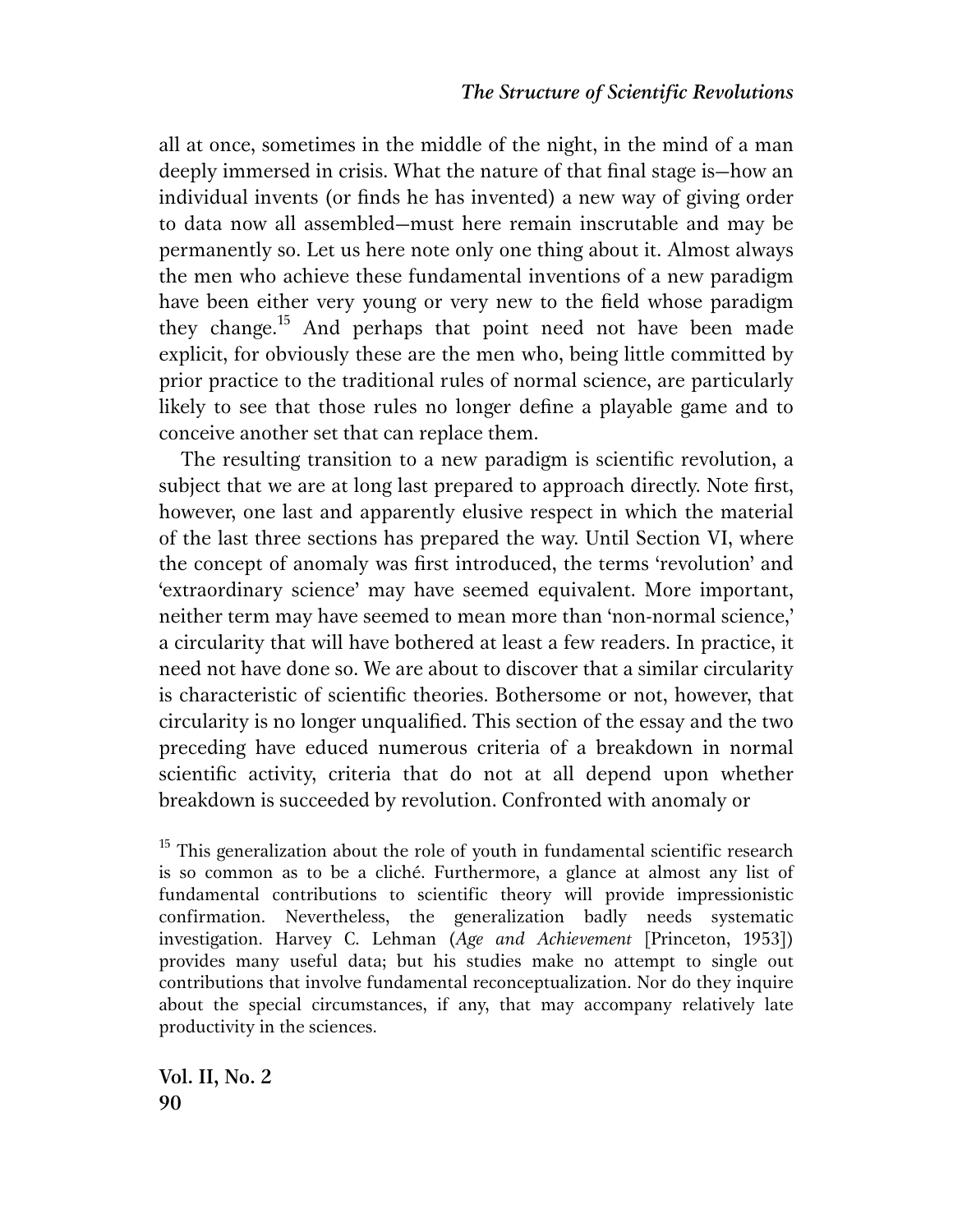# *The Response to* Crisis

with crisis, scientists take a different attitude toward existing paradigms, and the nature of their research changes accordingly. The proliferation of competing articulations, the willingness to try anything, the expression of explicit discontent, the recourse to philosophy and to debate over fundamentals, all these are symptoms of a transition from normal to extraordinary research. It is upon their existence more than upon that of revolutions that the notion of normal science depends.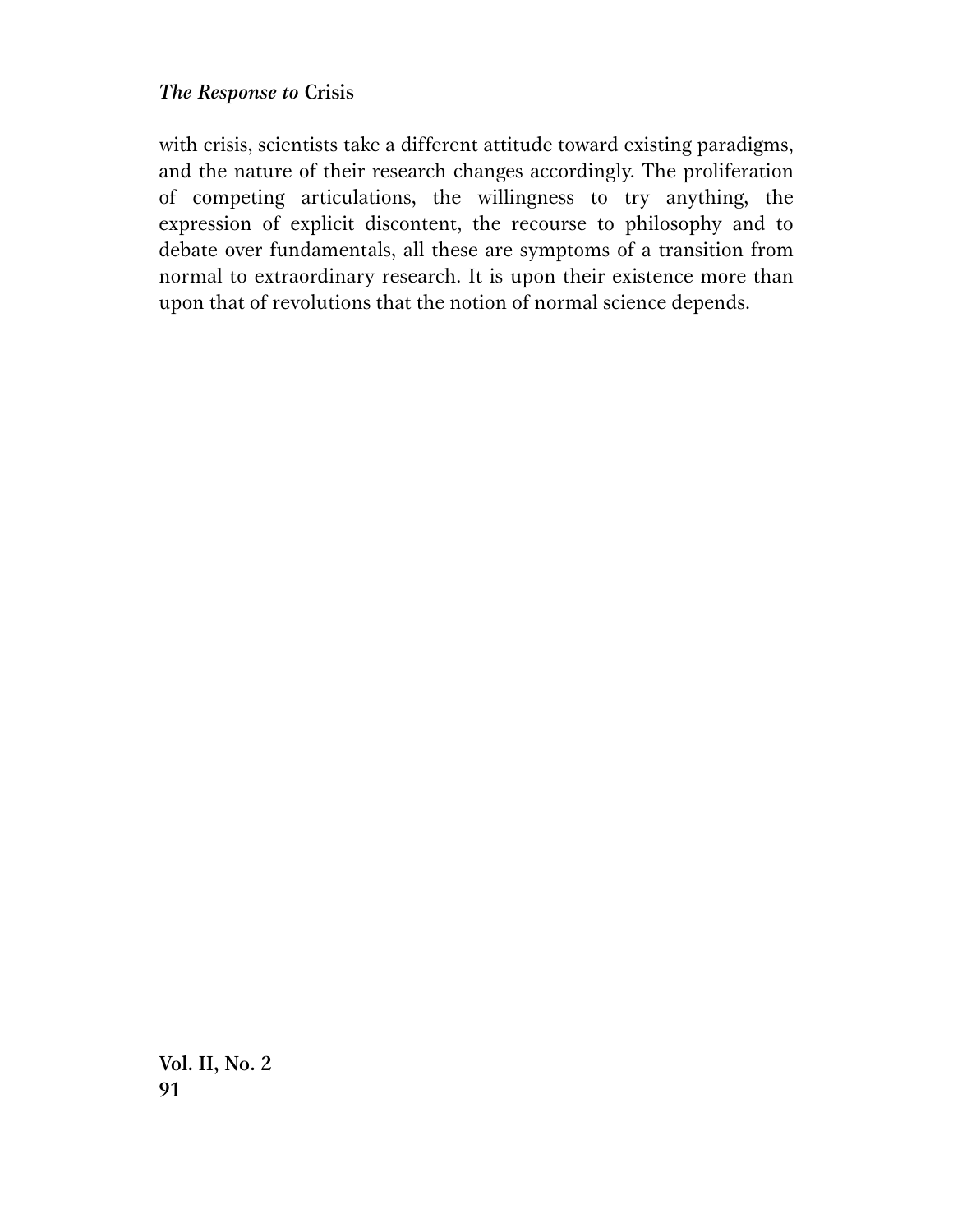### IX. The Nature and Necessity of Scientific Revolutions

These remarks permit us at last to consider the problems that provide this essay with its title. What are scientific revolutions, and what is their function in scientific development? Much of the answer to these questions has been anticipated in earlier sections. In particular, the preceding discussion has indicated that scientific revolutions are here taken to be those non-cumulative developmental episodes in which an older paradigm is replaced in whole or in part by an incompatible new one. There is more to be said, however, and an essential part of it can be introduced by asking one further question. Why should a change of paradigm be called a revolution? In the face of the vast and essential differences between political and scientific development, what parallelism can justify the metaphor that finds revolutions in both?

One aspect of the parallelism must already be apparent. Political revolutions are inaugurated by a growing sense, often restricted to a segment of the political community, that existing institutions have ceased adequately to meet the problems posed by an environment that they have in part created. In much the same way, scientific revolutions are inaugurated by a growing sense, again often restricted to a narrow subdivision of the scientific community, that an existing paradigm has ceased to function adequately in the exploration of an aspect of nature to which that paradigm itself had previously led the way. In both political and scientific development the sense of malfunction that can lead to crisis is prerequisite to revolution. Furthermore, though it admittedly strains the metaphor, that parallelism holds not only for the major paradigm changes, like those attributable to Copernicus and Lavoisier, but also for the far smaller ones associated with the assimilation of a new sort of phenomenon, like oxygen or X-rays. Scientific revolutions, as we noted at the end of Section V, need seem revolutionary only to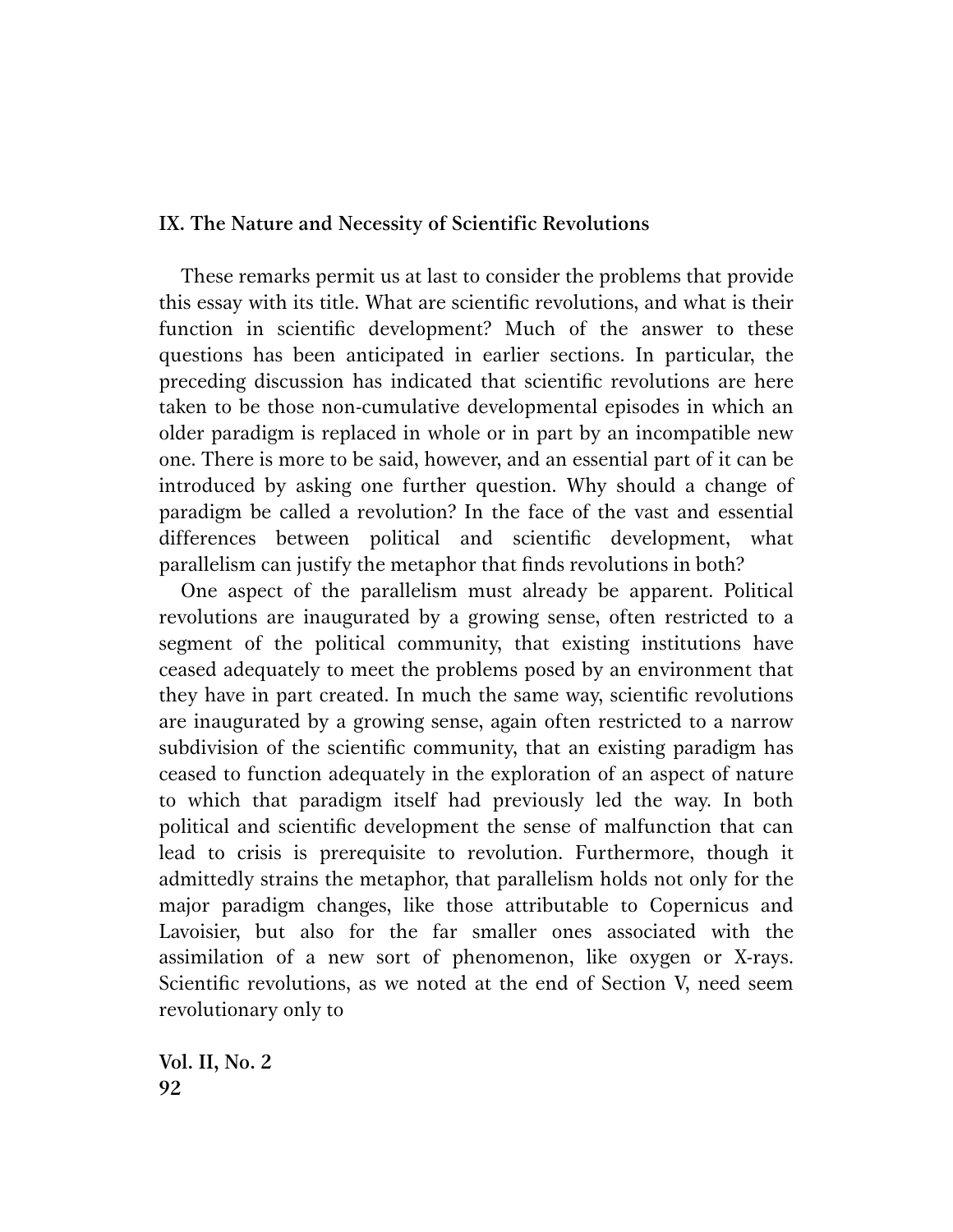those whose paradigms are affected by them. To outsiders they may, like the Balkan revolutions of the early twentieth century, seem normal parts of the developmental process. Astronomers, for example, could accept X-rays as a mere addition to knowledge, for their paradigms were unaffected by the existence of the new radiation. But for men like Kelvin, Crookes, and Roentgen, whose research dealt with radiation theory or with cathode ray tubes, the emergence of X-rays necessarily violated one paradigm as it created another. That is why these rays could be discovered only through something's first going wrong with normal research.

This genetic aspect of the parallel between political and scientific development should no longer be open to doubt. The parallel has, however, a second and more profound aspect upon which the significance of the first depends. Political revolutions aim to change political institutions in ways that those institutions themselves prohibit. Their success therefore necessitates the partial relinquishment of one set of institutions in favor of another, and in the interim, society is not fully governed by institutions at all. Initially it is crisis alone that attenuates the role of political institutions as we have already seen it attenuate the role of paradigms. In increasing numbers individuals become increasingly estranged from political life and behave more and more eccentrically within it. Then, as the crisis deepens, many of these individuals commit themselves to some concrete proposal for the reconstruction of society in a new institutional framework. At that point the society is divided into competing camps or parties, one seeking to defend the old institutional constellation, the others seeking to institute some new one. And, once that polarization has occurred, *political recourse fails.* Because they differ about the institutional matrix within which political change is to be achieved and evaluated, because they acknowledge no supra-institutional framework for the adjudication of revolutionary difference, the parties to a revolutionary conflict must finally resort to the techniques of mass persuasion, often including force. Though revolutions have had a vital role in the evolution of political institutions, that role depends upon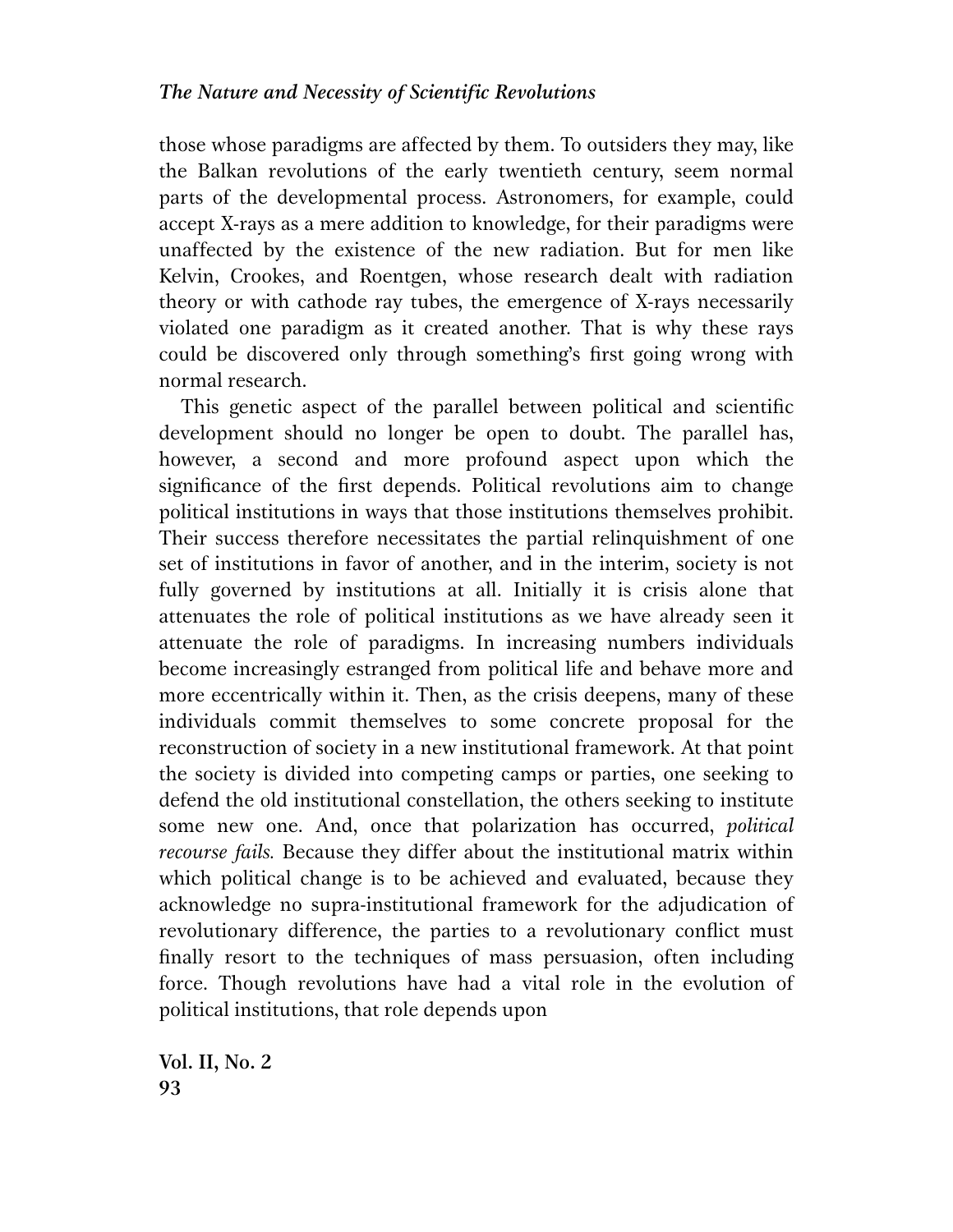their being partially extrapolitical or extrainstitutional events.

The remainder of this essay aims to demonstrate that the historical study of paradigm change reveals very similar characteristics in the evolution of the sciences. Like the choice between competing political institutions, that between competing paradigms proves to be a choice between incompatible modes of community life. Because it has that character, the choice is not and cannot be determined merely by the evaluative procedures characteristic of normal science, for these depend in part upon a particular paradigm, and that paradigm is at issue. When paradigms enter, as they must, into a debate about paradigm choice, their role is necessarily circular. Each group uses its own paradigm to argue in that paradigm's defense.

The resulting circularity does not, of course, make the arguments wrong or even ineffectual. The man who premises a paradigm when arguing in its defense can nonetheless provide a clear exhibit of what scientific practice will be like for those who adopt the new view of nature. That exhibit can be immensely persuasive, often compellingly so. Yet, whatever its force, the status of the circular argument is only that of persuasion. It cannot be made logically or even probabilistically compelling for those who refuse to step into the circle. The premises and values shared by the two parties to a debate over paradigms are not sufficiently extensive for that. As in political revolutions, so in paradigm choice—there is no standard higher than the assent of the relevant community. To discover how scientific revolutions are effected, we shall therefore have to examine not only the impact of nature and of logic, but also the techniques of persuasive argumentation effective within the quite special groups that constitute the community of scientists.

To discover why this issue of paradigm choice can never be unequivocally settled by logic and experiment alone, we must shortly examine the nature of the differences that separate the proponents of a traditional paradigm from their revolutionary successors. That examination is the principal object of this section and the next. We have, however, already noted numerous examples of such differences, and no one will doubt that history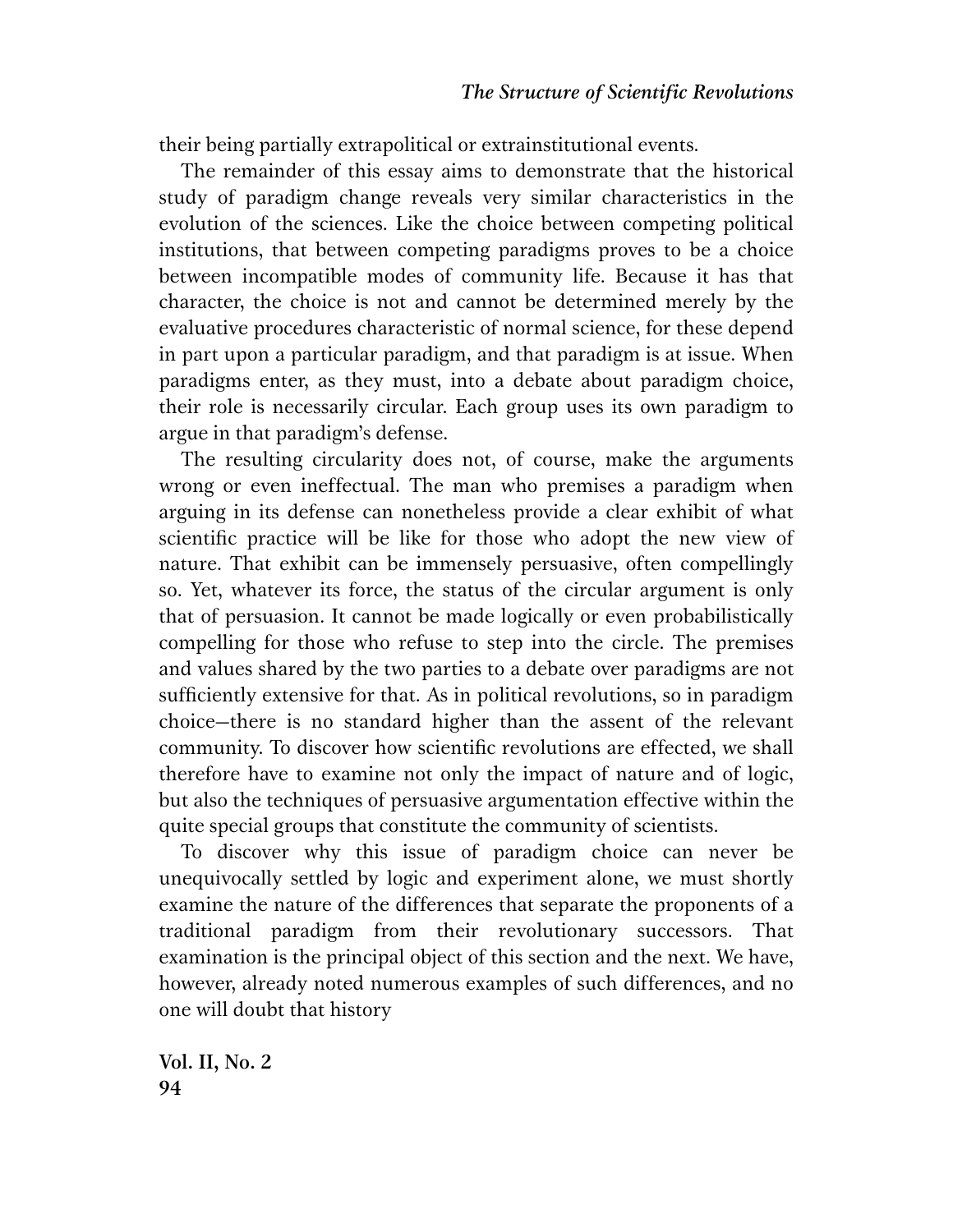can supply many others. What is more likely to be doubted than their existence—and what must therefore be considered first—is that such examples provide essential information about the nature of science. Granting that paradigm rejection has been a historic fact, does it illuminate more than human credulity and confusion? Are there intrinsic reasons why the assimilation of either a new sort of phenomenon or a new scientific theory must demand the rejection of an older paradigm?

First notice that if there are such reasons, they do not derive from the logical structure of scientific knowledge. In principle, a new phenomenon might emerge without reflecting destructively upon any part of past scientific practice. Though discovering life on the moon would today be destructive of existing paradigms (these tell us things about the moon that seem incompatible with life's existence there), discovering life in some less well-known part of the galaxy would not. By the same token, a new theory does not have to conflict with any of its predecessors. It might deal exclusively with phenomena not previously known, as the quantum theory deals (but, significantly, not exclusively) with subatomic phenomena unknown before the twentieth century. Or again, the new theory might be simply a higher level theory than those known before, one that linked together a whole group of lower level theories without substantially changing any. Today, the theory of energy conservation provides just such links between dynamics, chemistry, electricity, optics, thermal theory, and so on. Still other compatible relationships between old and new theories can be conceived. Any and all of them might be exemplified by the historical process through which science has developed. If they were, scientific development would be genuinely cumulative. New sorts of phenomena would simply disclose order in an aspect of nature where none had been seen before. In the evolution of science new knowledge would replace ignorance rather than replace knowledge of another and incompatible sort.

Of course, science (or some other enterprise, perhaps less effective) might have developed in that fully cumulative manner. Many people have believed that it did so, and most still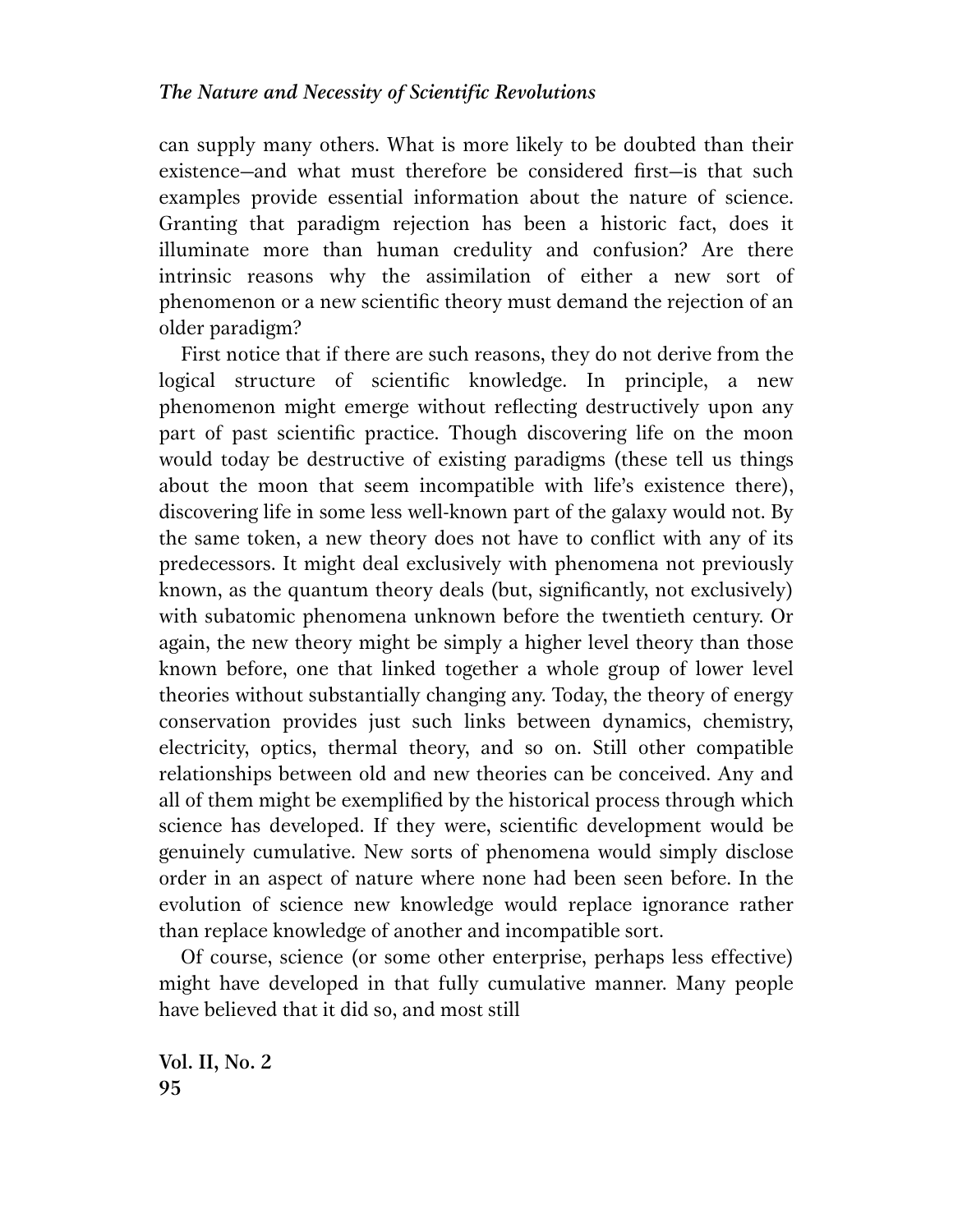seem to suppose that cumulation is at least the ideal that historical development would display if only it had not so often been distorted by human idiosyncrasy. There are important reasons for that belief. In Section X we shall discover how closely the view of science-ascumulation is entangled with a dominant epistemology that takes knowledge to be a construction placed directly upon raw sense data by the mind. And in Section XI we shall examine the strong support provided to the same historiographic schema by the techniques of effective science pedagogy. Nevertheless, despite the immense plausibility of that ideal image, there is increasing reason to wonder whether it can possibly be an image of *science.* After the pre-paradigm period the assimilation of all new theories and of almost all new sorts of phenomena has in fact demanded the destruction of a prior paradigm and a consequent conflict between competing schools of scientific thought. Cumulative acquisition of unanticipated novelties proves to be an almost non-existent exception to the rule of scientific development. The man who takes historic fact seriously must suspect that science does not tend toward the ideal that our image of its cumulativeness has suggested. Perhaps it is another sort of enterprise.

If, however, resistant facts can carry us that far, then a second look at the ground we have already covered may suggest that cumulative acquisition of novelty is not only rare in fact but improbable in principle. Normal research, which *is* cumulative, owes its success to the ability of scientists regularly to select problems that can be solved with conceptual and instrumental techniques close to those already in existence. (That is why an excessive concern with useful problems, regardless of their relation to existing knowledge and technique, can so easily inhibit scientific development.) The man who is striving to solve a problem defined by existing knowledge and technique is not, however, just looking around. He knows what he wants to achieve, and he designs his instruments and directs his thoughts accordingly. Unanticipated novelty, the new discovery, can emerge only to the extent that his anticipations about nature and his instruments prove wrong. Often the importance of the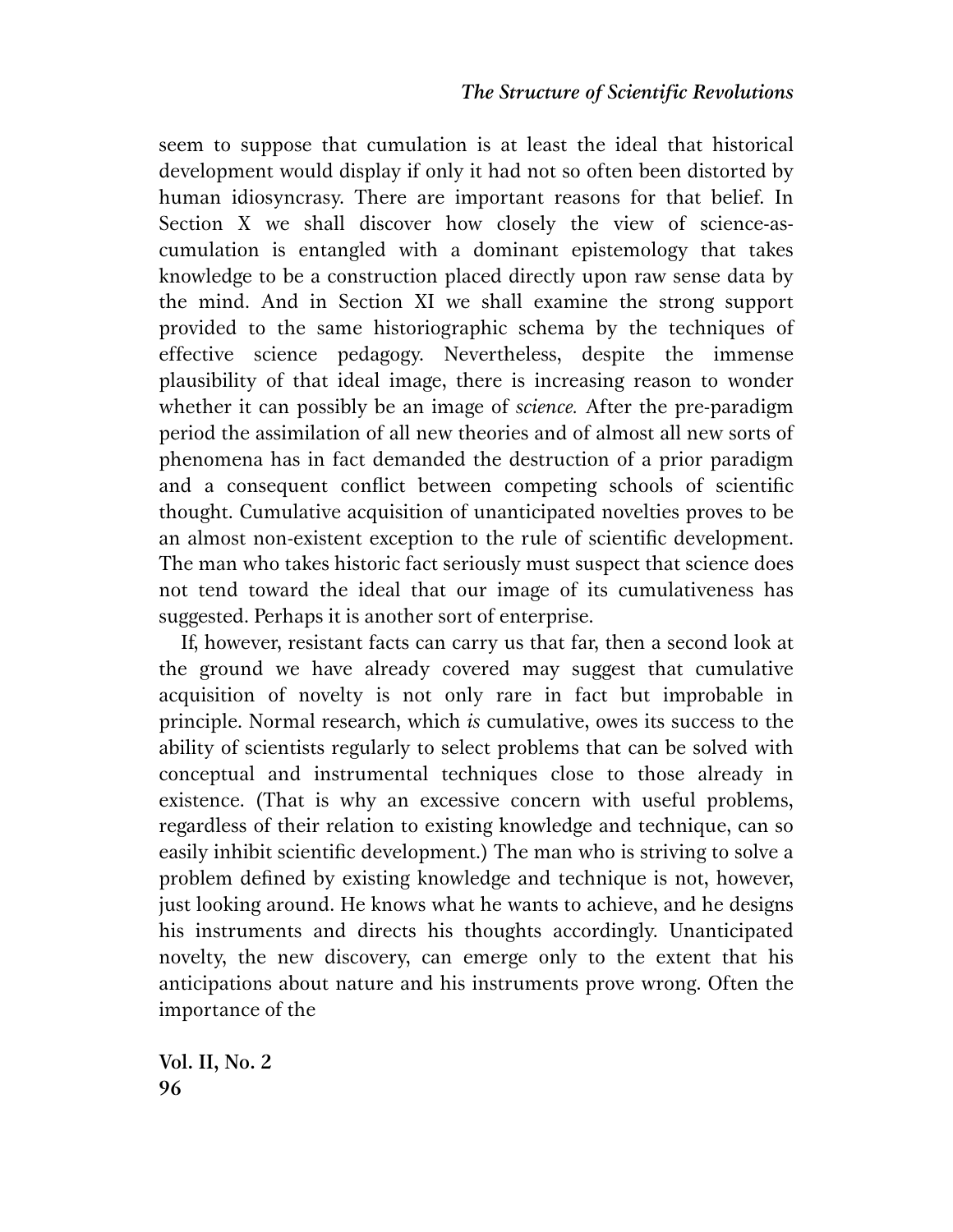resulting discovery will itself be proportional to the extent and stubbornness of the anomaly that foreshadowed it. Obviously, then, there must be a conflict between the paradigm that discloses anomaly and the one that later renders the anomaly lawlike. The examples of discovery through paradigm destruction examined in Section VI did not confront us with mere historical accident. There is no other effective way in which discoveries might be generated.

The same argument applies even more clearly to the invention of new theories. There are, in principle, only three types of phenomena about which a new theory might be developed. The first consists of phenomena already well explained by existing paradigms, and these seldom provide either motive or point of departure for theory construction. When they do, as with the three famous anticipations discussed at the end of Section VII, the theories that result are seldom accepted, because nature provides no ground for discrimination. A second class of phenomena consists of those whose nature is indicated by existing paradigms but whose details can be understood only through further theory articulation. These are the phenomena to which scientists direct their research much of the time, but that research aims at the articulation of existing paradigms rather than at the invention of new ones. Only when these attempts at articulation fail do scientists encounter the third type of phenomena, the recognized anomalies whose characteristic feature is their stubborn refusal to be assimilated to existing paradigms. This type alone gives rise to new theories. Paradigms provide all phenomena except anomalies with a theory-determined place in the scientist's field of vision.

But if new theories are called forth to resolve anomalies in the relation of an existing theory to nature, then the successful new theory must somewhere permit predictions that are different from those derived from its predecessor. That difference could not occur if the two were logically compatible. In the process of being assimilated, the second must displace the first. Even a theory like energy conservation, which today seems a logical superstructure that relates to nature only through independent-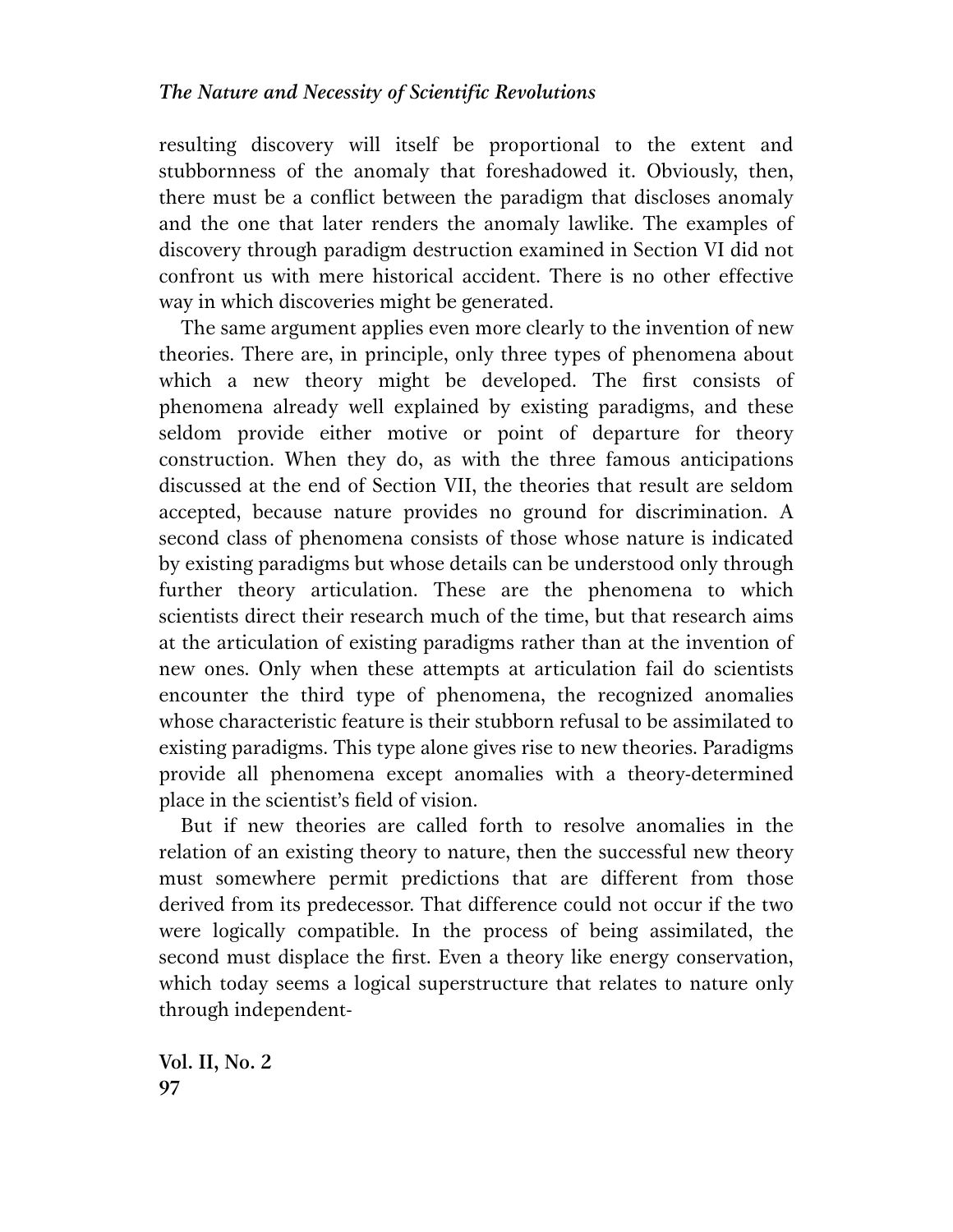ly established theories, did not develop historically without paradigm destruction. Instead, it emerged from a crisis in which an essential ingredient was the incompatibility between Newtonian dynamics and some recently formulated consequences of the caloric theory of heat. Only after the caloric theory had been rejected could energy conservation become part of science. $^1$  And only after it had been part of science for some time could it come to seem a theory of a logically higher type, one not in conflict with its predecessors. It is hard to see how new theories could arise without these destructive changes in beliefs about nature. Though logical inclusiveness remains a permissible view of the relation between successive scientific theories, it is a historical implausibility.

A century ago it would, I think, have been possible to let the case for the necessity of revolutions rest at this point. But today, unfortunately, that cannot be done because the view of the subject developed above cannot be maintained if the most prevalent contemporary interpretation of the nature and function of scientific theory is accepted. That interpretation, closely associated with early logical positivism and not categorically rejected by its successors, would restrict the range and meaning of an accepted theory so that it could not possibly conflict with any later theory that made predictions about some of the same natural phenomena. The best-known and the strongest case for this restricted conception of a scientific theory emerges in discussions of the relation between contemporary Einsteinian dynamics and the older dynamical equations that descend from Newton's *Principia.* From the viewpoint of this essay these two theories are fundamentally incompatible in the sense illustrated by the relation of Copernican to Ptolemaic astronomy: Einstein's theory can be accepted only with the recognition that Newton's was wrong. Today this remains a minority view.<sup>2</sup> We must therefore examine the most prevalent objections to it.

<sup>1</sup> Silvanus P. Thompson, *Life of William Thomson Baron Kelvin of Largs*  (London, 1910), I, 266-81.

<sup>2</sup> See, for example, the remarks by P. P. Wiener in *Philosophy of Science,*  XXV (1958), 298.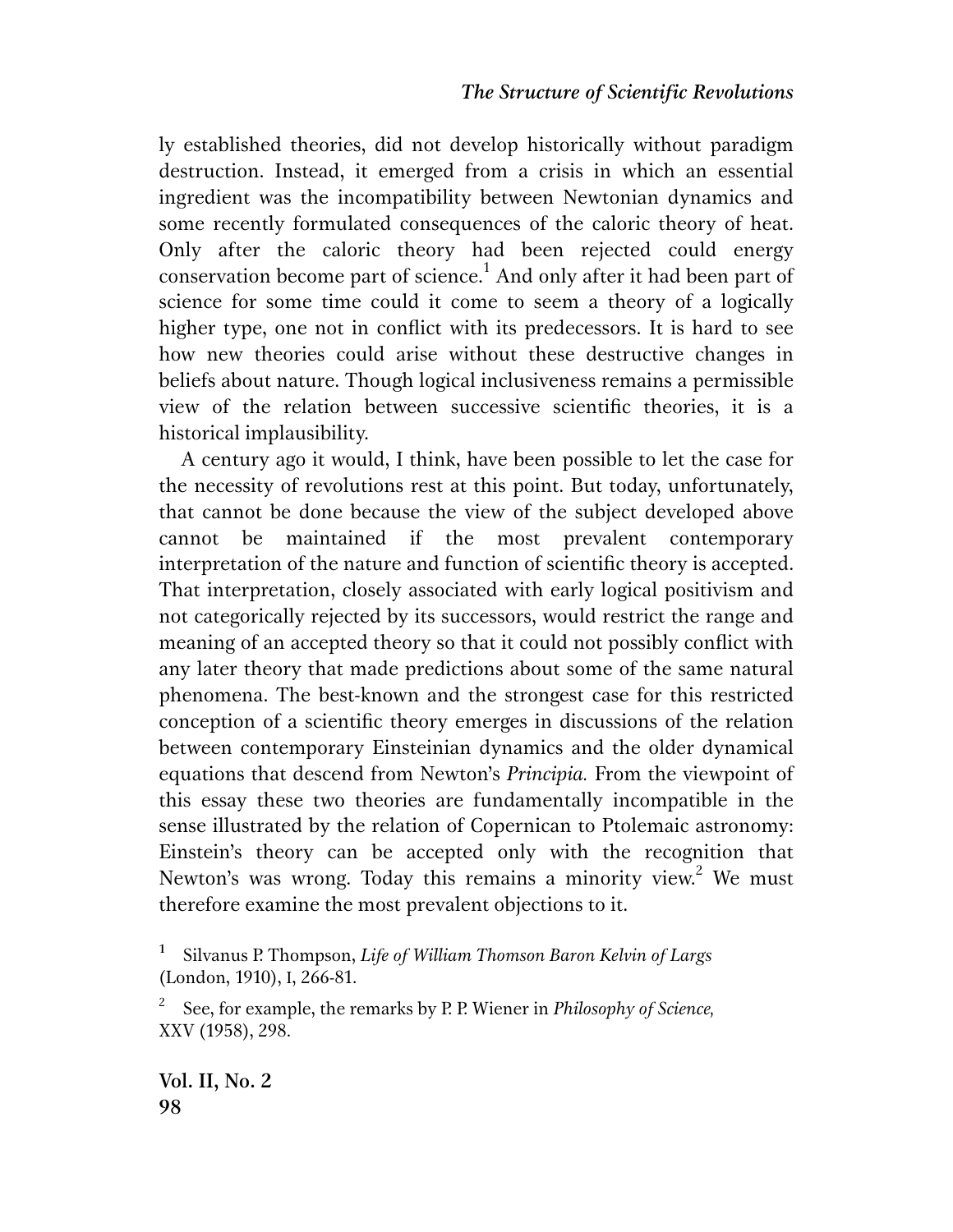### *The Nature and Necessity of Scientific Revolutions*

The gist of these objections can be developed as follows. Relativistic dynamics cannot have shown Newtonian dynamics to be wrong, for Newtonian dynamics is still used with great success by most engineers and, in selected applications, by many physicists. Furthermore, the propriety of this use of the older theory can be proved from the very theory that has, in other applications, replaced it. Einstein's theory can be used to show that predictions from Newton's equations will be as good as our measuring instruments in all applications that satisfy a small number of restrictive conditions. For example, if Newtonian theory is to provide a good approximate solution, the relative velocities of the bodies considered must be small compared with the velocity of light. Subject to this condition and a few others, Newtonian theory seems to be derivable from Einsteinian, of which it is therefore a special case.

But, the objection continues, no theory can possibly conflict with one of its special cases. If Einsteinian science seems to make Newtonian dynamics wrong, that is only because some Newtonians were so incautious as to claim that Newtonian theory yielded entirely precise results or that it was valid at very high relative velocities. Since they could not have had any evidence for such claims, they betrayed the standards of science when they made them. In so far as Newtonian theory was ever a truly scientific theory supported by valid evidence, it still is. Only extravagant claims for the theory—claims that were never properly parts of science—can have been shown by Einstein to be wrong. Purged of these merely human extravagances, Newtonian theory has never been challenged and cannot be.

Some variant of this argument is quite sufficient to make any theory ever used by a significant group of competent scientists immune to attack. The much-maligned phlogiston theory, for example, gave order to a large number of physical and chemical phenomena. It explained why bodies burned—they were rich in phlogiston—and why metals had so many more properties in common than did their ores. The metals were all compounded from different elementary earths combined with phlogiston, and the latter, common to all metals, produced common prop-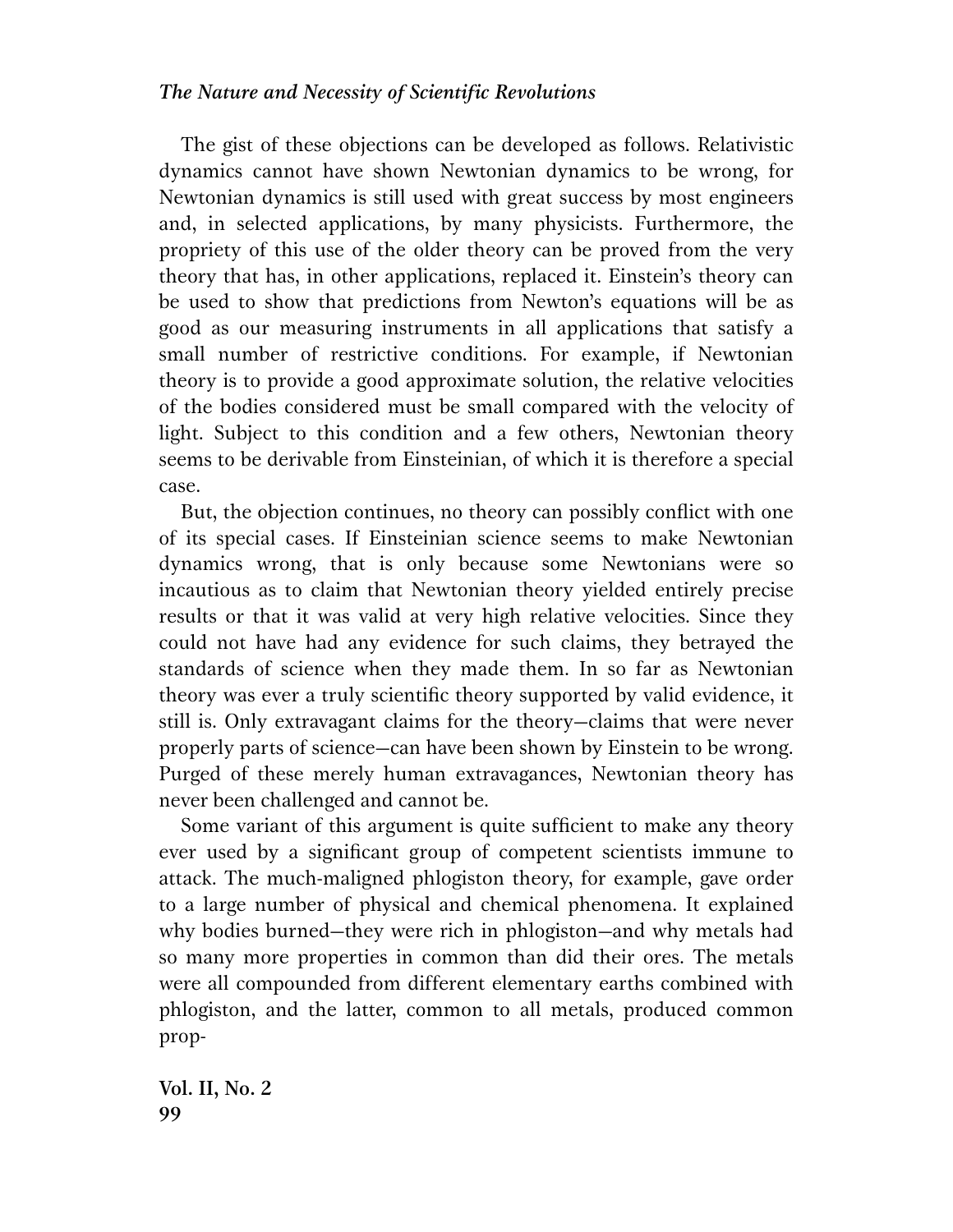erties. In addition, the phlogiston theory accounted for a number of reactions in which acids were formed by the combustion of substances like carbon and sulphur. Also, it explained the decrease of volume when combustion occurs in a confined volume of air—the phlogiston released by combustion "spoils" the elasticity of the air that absorbed it, just as fire "spoils" the elasticity of a steel spring.<sup>3</sup> If these were the only phenomena that the phlogiston theorists had claimed for their theory, that theory could never have been challenged. A similar argument will suffice for any theory that has ever been successfully applied to any range of phenomena at all.

But to save theories in this way, their range of application must be restricted to those phenomena and to that precision of observation with which the experimental evidence in hand already deals.<sup>4</sup> Carried just a step further (and the step can scarcely be avoided once the first is taken), such a limitation prohibits the scientist from claiming to speak "scientifically" about any phenomenon not already observed. Even in its present form the restriction forbids the scientist to rely upon a theory in his own research whenever that research enters an area or seeks a degree of precision for which past practice with the theory offers no precedent. These prohibitions are logically unexceptionable. But the result of accepting them would be the end of the research through which science may develop further.

By now that point too is virtually a tautology. Without commitment to a paradigm there could be no normal science. Furthermore, that commitment must extend to areas and to degrees of precision for which there is no full precedent. If it did not, the paradigm could provide no puzzles that had not already been solved. Besides, it is not only normal science that depends upon commitment to a paradigm. If existing theory binds the

4 Compare the conclusions reached through a very different sort of analysis by R. B. Braithwaite, *Scientific Explanation* (Cambridge, 1953), pp. 50-87, esp. p. 76.

<sup>3</sup> James B. Conant, *Overthrow of the Phlogiston Theory* (Cambridge, 1950), pp. 13- 16; and J. R. Partington, *A Short History of Chemistry* (2d ed.; London, 1951), pp. 85-88. The fullest and most sympathetic account of the phlogiston theory's achievements is by H. Metzger, *Newton, Stahl, Boerhaave et la doctrine chimique*  (Paris, 1930), Part II.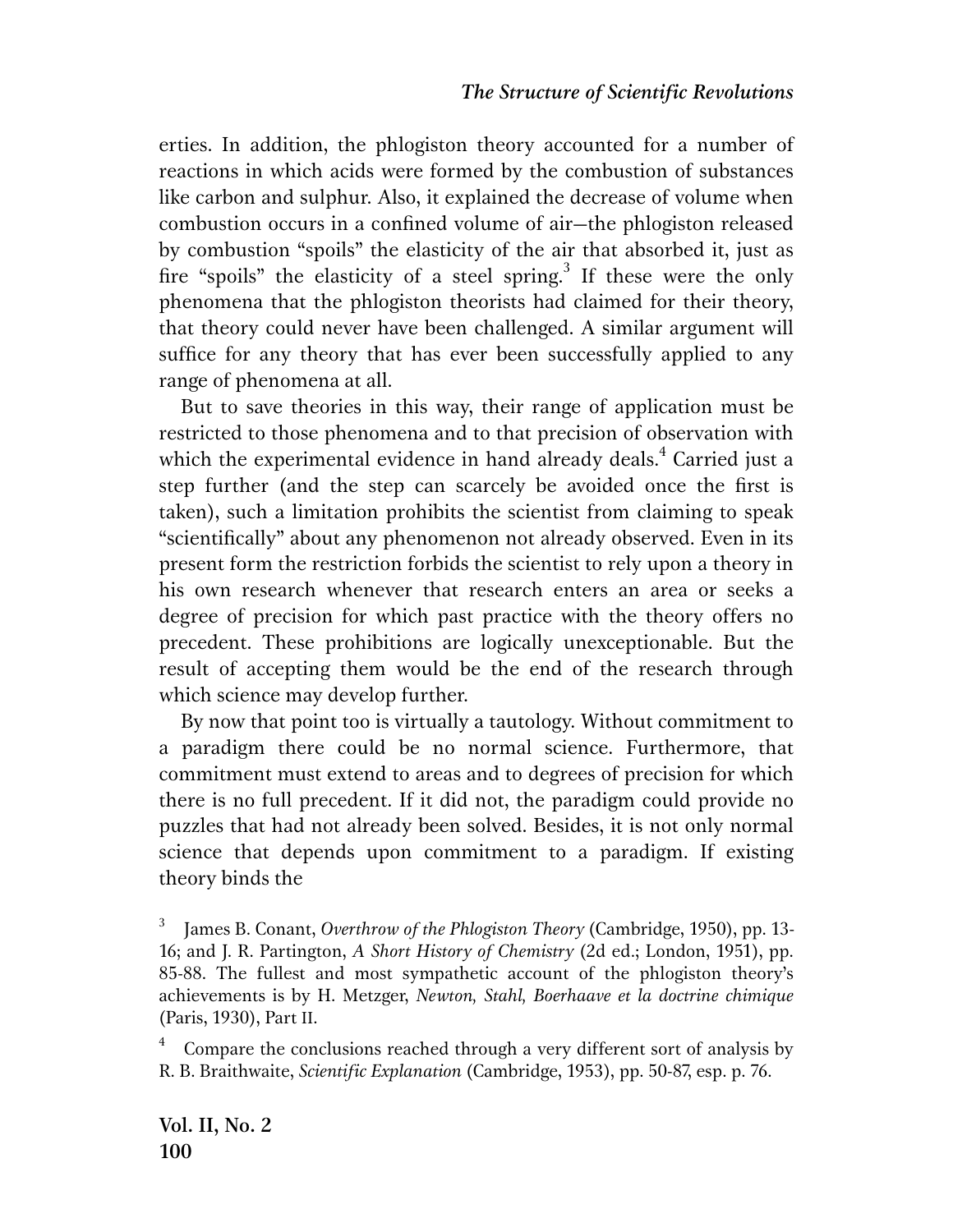scientist only with respect to existing applications, then there can be no surprises, anomalies, or crises. But these are just the signposts that point the way to extraordinary science. If positivistic restrictions on the range of a theory's legitimate applicability are taken literally, the mechanism that tells the scientific community what problems may lead to fundamental change must cease to function. And when that occurs, the community will inevitably return to something much like its preparadigm state, a condition in which all members practice science but in which their gross product scarcely resembles science at all. Is it really any wonder that the price of significant scientific advance is a commitment that runs the risk of being wrong?

More important, there is a revealing logical lacuna in the positivist's argument, one that will reintroduce us immediately to the nature of revolutionary change. Can Newtonian dynamics really be *derived* from relativistic dynamics? What would such a derivation look like? Imagine a set of statements,  $E_1, E_2, \ldots, E_n$ , which together embody the laws of relativity theory. These statements contain variables and parameters representing spatial position, time, rest mass, etc. From them, together with the apparatus of logic and mathematics, is deducible a whole set of further statements including some that can be checked by observation. To prove the adequacy of Newtonian dynamics as a special case, we must add to the  $\mathrm{E}_1$ 's additional statements, like  $\left(\mathrm{\nu/c}\right)^2<$  1, restricting the range of the parameters and variables. This enlarged set of statements is then manipulated to yield a new set,  $N_1, N_2, \ldots, N_m$ , which is identical in form with Newton's laws of motion, the law of gravity, and so on. Apparently Newtonian dynamics has been derived from Einsteinian, subject to a few limiting conditions.

Yet the derivation is spurious, at least to this point. Though the  $N_1$ 's are a special case of the laws of relativistic mechanics, they are not Newton's Laws. Or at least they are not unless those laws are reinterpreted in a way that would have been impossible until after Einstein's work. The variables and parameters that in the Einsteinian  $E_1$ 's represented spatial position, time, mass, etc., still occur in the  $N_1$ 's; and they there still repre-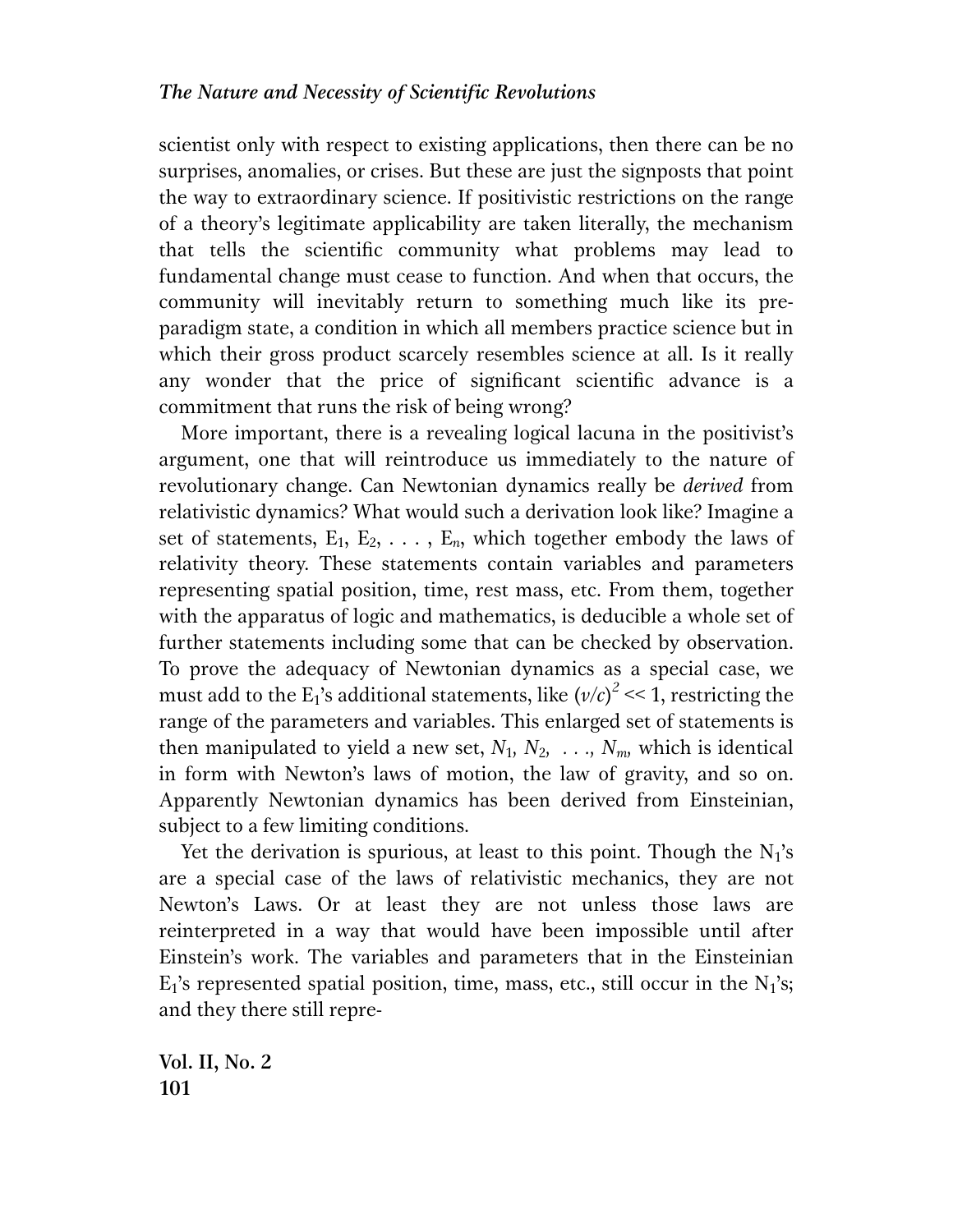sent Einsteinian space, time, and mass. But the physical referents of these Einsteinian concepts are by no means identical with those of the Newtonian concepts that bear the same name. (Newtonian mass is conserved; Einsteinian is convertible with energy. Only at low relative velocities may the two be measured in the same way, and even then they must not be conceived to be the same.) Unless we change the definitions of the variables in the *N*1*'s,* the statements we have derived are not Newtonian. If we do change them, we cannot properly be said to have *derived* Newton's Laws, at least not in any sense of "derive" now generally recognized. Our argument has, of course, explained why Newton's Laws ever seemed to work. In doing so it has justified, say, an automobile driver in acting as though he lived in a Newtonian universe. An argument of the same type is used to justify teaching earth-centered astronomy to surveyors. But the argument has still not done what it purported to do. It has not, that is, shown Newton's Laws to be a limiting case of Einstein's. For in the passage to the limit it is not only the forms of the laws that have changed. Simultaneously we have had to alter the fundamental structural elements of which the universe to which they apply is composed.

This need to change the meaning of established and familiar concepts is central to the revolutionary impact of Einstein's theory. Though subtler than the changes from geocentrism to heliocentrism, from phlogiston to oxygen, or from corpuscles to waves, the resulting conceptual transformation is no less decisively destructive of a previously established paradigm. We may even come to see it as a prototype for revolutionary reorientations in the sciences. Just because it did not involve the introduction of additional objects or concepts, the transition from Newtonian to Einsteinian mechanics illustrates with particular clarity the scientific revolution as a displacement of the conceptual network through which scientists view the world.

These remarks should suffice to show what might, in another philosophical climate, have been taken for granted. At least for scientists, most of the apparent differences between a discarded scientific theory and its successor are real. Though an out-of-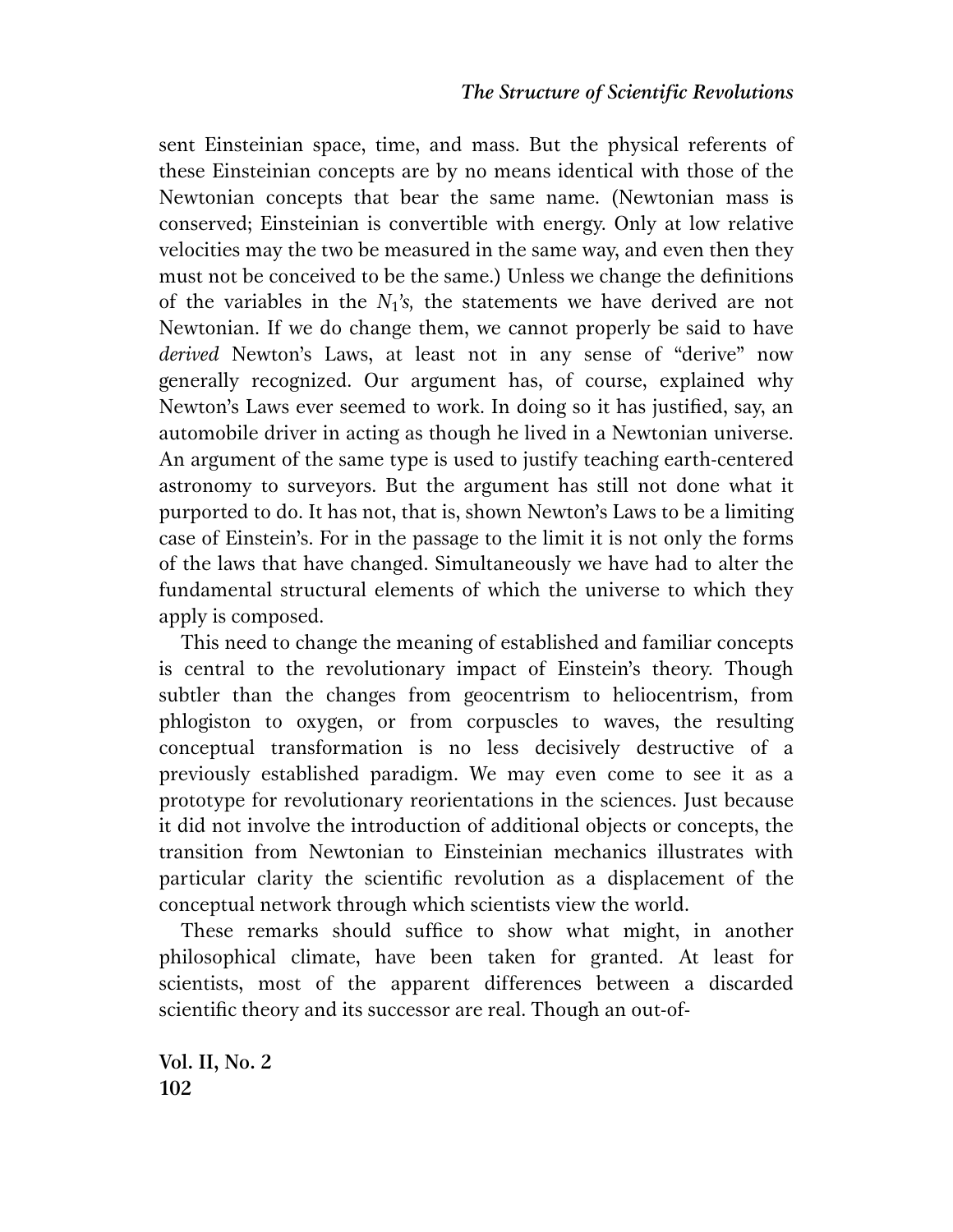date theory can always be viewed as a special case of its up-to-date successor, it must be transformed for the purpose. And the transformation is one that can be undertaken only with the advantages of hindsight, the explicit guidance of the more recent theory. Furthermore, even if that transformation were a legitimate device to employ in interpreting the older theory, the result of its application would be a theory so restricted that it could only restate what was already known. Because of its economy, that restatement would have utility, but it could not suffice for the guidance of research.

Let us, therefore, now take it for granted that the differences between successive paradigms are both necessary and irreconcilable. Can we then say more explicitly what sorts of differences these are? The most apparent type has already been illustrated repeatedly. Successive paradigms tell us different things about the population of the universe and about that population's behavior. They differ, that is, about such questions as the existence of subatomic particles, the materiality of light, and the conservation of heat or of energy. These are the substantive differences between successive paradigms, and they require no further illustration. But paradigms differ in more than substance, for they are directed not only to nature but also back upon the science that produced them. They are the source of the methods, problem-field, and standards of solution accepted by any mature scientific community at any given time. As a result, the reception of a new paradigm often necessitates a redefinition of the corresponding science. Some old problems may be relegated to another science or declared entirely "unscientific." Others that were previously non-existent or trivial may, with a new paradigm, become the very archetypes of significant scientific achievement. And as the problems change, so, often, does the standard that distinguishes a real scientific solution from a mere metaphysical speculation, word game, or mathematical play. The normal-scientific tradition that emerges from a scientific revolution is not only incompatible but often actually incommensurable with that which has gone before.

The impact of Newton's work upon the normal seventeenth-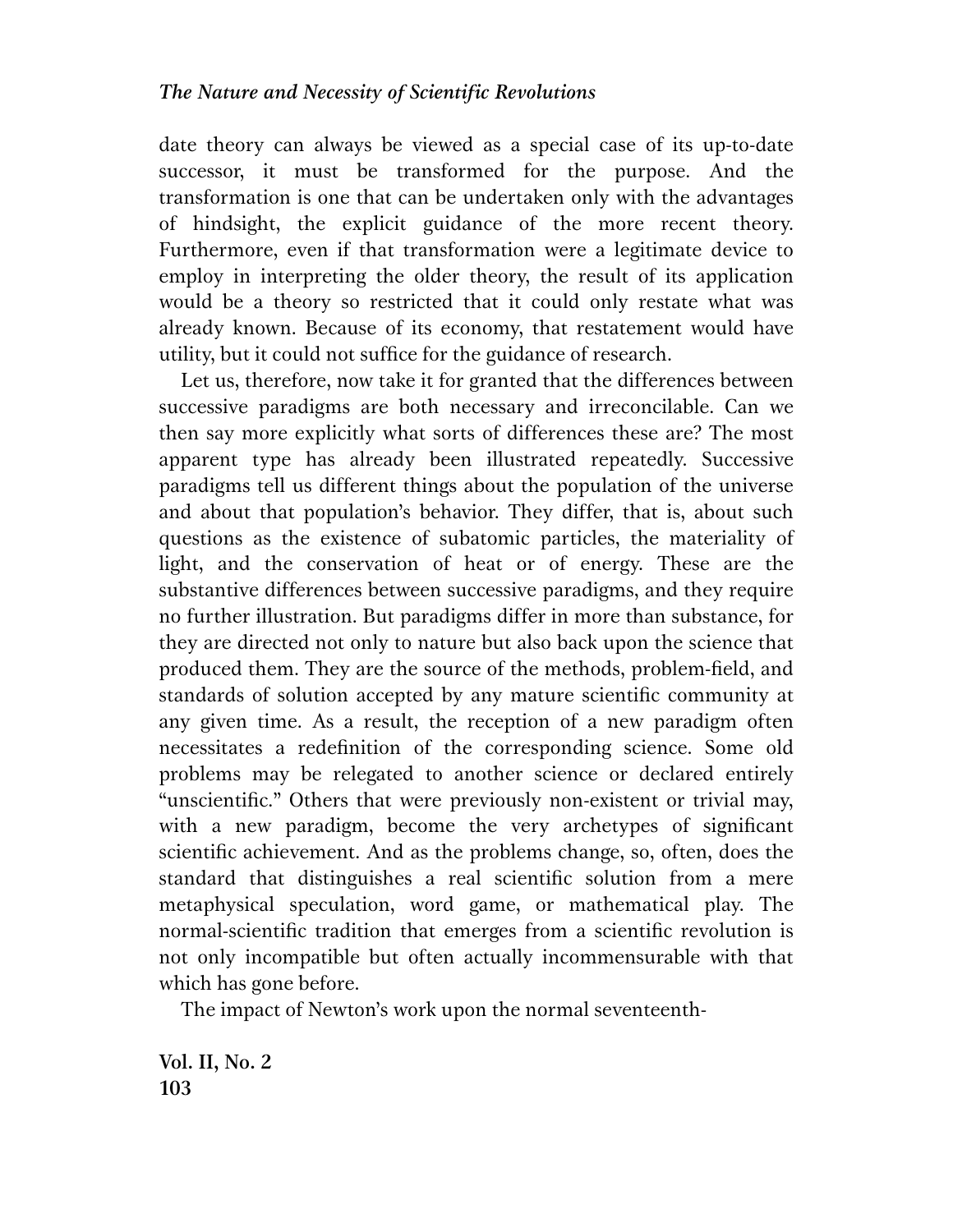century tradition of scientific practice provides a striking example of these subtler effects of paradigm shift. Before Newton was born the "new science" of the century had at last succeeded in rejecting Aristotelian and scholastic explanations expressed in terms of the essences of material bodies. To say that a stone fell because its "nature" drove it toward the center of the universe had been made to look a mere tautological word-play, something it had not previously been. Henceforth the entire flux of sensory appearances, including color, taste, and even weight, was to be explained in terms of the size, shape, position, and motion of the elementary corpuscles of base matter. The attribution of other qualities to the elementary atoms was a resort to the occult and therefore out of bounds for science. Molière caught the new spirit precisely when he ridiculed the doctor who explained opium's efficacy as a soporific by attributing to it a dormitive potency. During the last half of the seventeenth century many scientists preferred to say that the round shape of the opium particles enabled them to sooth the nerves about which they moved.<sup>5</sup>

In an earlier period explanations in terms of occult qualities had been an integral part of productive scientific work. Nevertheless, the seventeenth century's new commitment to mechanico-corpuscular explanation proved immensely fruitful for a number of sciences, ridding them of problems that had defied generally accepted solution and suggesting others to replace them. In dynamics, for example, Newton's three laws of motion are less a product of novel experiments than of the attempt to reinterpret well-known observations in terms of the motions and interactions of primary neutral corpuscles. Consider just one concrete illustration. Since neutral corpuscles could act on each other only by contact, the mechanico-corpuscular view of nature directed scientific attention to a brand-new subject of study, the alteration of particulate motions by collisions. Descartes announced the problem and provided its first putative

<sup>&</sup>lt;sup>5</sup> For corpuscularism in general, see Marie Boas, "The Establishment of the Mechanical Philosophy," *Osiris,* X (1952), 412-541. For the effect of particle-shape on taste, see *ibid.,* p. 483.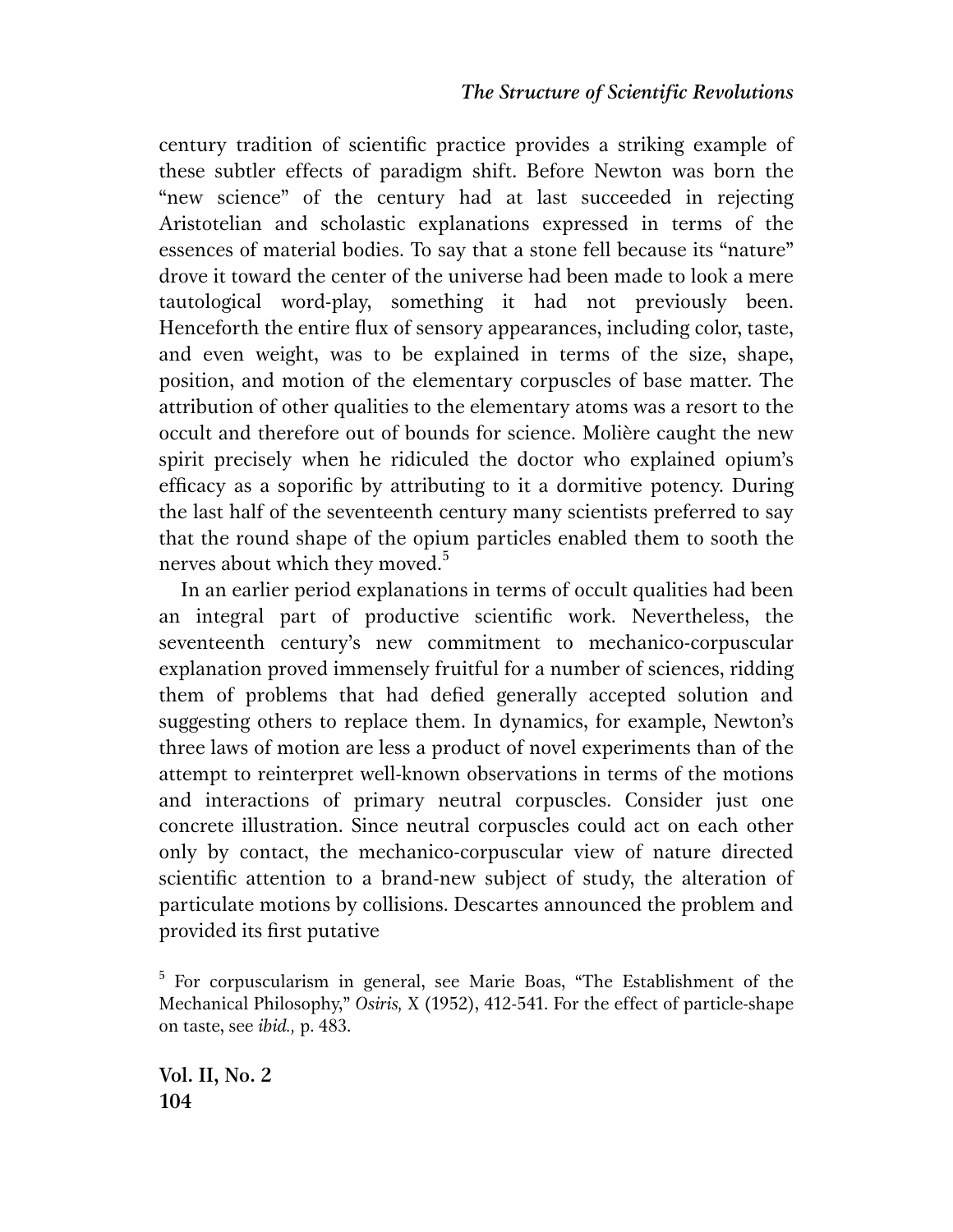### *The Nature and Necessity of Scientific Revolutions*

solution. Huyghens, Wren, and Wallis carried it still further, partly by experimenting with colliding pendulum bobs, but mostly by applying previously well-known characteristics of motion to the new problem. And Newton embedded their results in his laws of motion. The equal "action" and "reaction" of the third law are the changes in quantity of motion experienced by the two parties to a collision. The same change of motion supplies the definition of dynamical force implicit in the second law. In this case, as in many others during the seventeenth century, the corpuscular paradigm bred both a new problem and a large part of that problem's solution.<sup>6</sup>

Yet, though much of Newton's work was directed to problems and embodied standards derived from the mechanico-corpuscular world view, the effect of the paradigm that resulted from his work was a further and partially destructive change in the problems and standards legitimate for science. Gravity, interpreted as an innate attraction between every pair of particles of matter, was an occult quality in the same sense as the scholastics' "tendency to fall" had been. Therefore, while the standards of corpuscularism remained in effect, the search for a mechanical explanation of gravity was one of the most challenging problems for those who accepted the *Principia* as paradigm. Newton devoted much attention to it and so did many of his eighteenth-century successors. The only apparent option was to reject Newton's theory for its failure to explain gravity, and that alternative, too, was widely adopted. Yet neither of these views ultimately triumphed. Unable either to practice science without the *Principia* or to make that work conform to the corpuscular standards of the seventeenth century, scientists gradually accepted the view that gravity was indeed innate. By the mideighteenth century that interpretation had been almost universally accepted, and the result was a genuine reversion (which is not the same as a retrogression) to a scholastic standard. Innate attractions and repulsions joined size, shape, posi-

<sup>6</sup> R. Dugas, *La mécanique au XVII<sup>e</sup> siècle* (Neuchatel, 1954), pp. 177-85, 284-98, 345-56.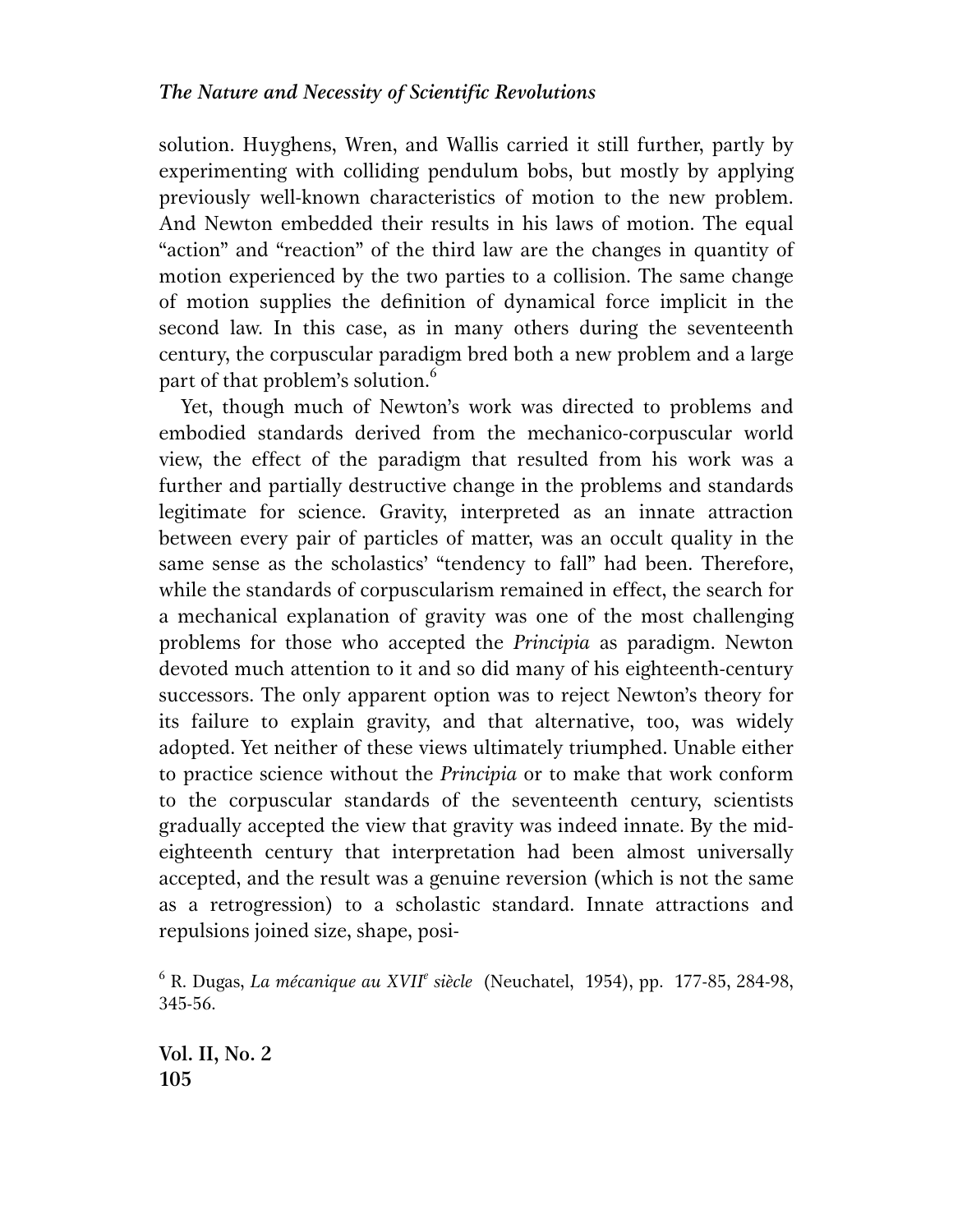tion, and motion as physically irreducible primary properties of matter.<sup>7</sup>

The resulting change in the standards and problem-field of physical science was once again consequential. By the 1740's, for example, electricians could speak of the attractive "virtue" of the electric fluid without thereby inviting the ridicule that had greeted Molière's doctor a century before. As they did so, electrical phenomena increasingly displayed an order different from the one they had shown when viewed as the effects of a mechanical effluvium that could act only by contact. In particular, when electrical action-at-a-distance became a subject for study in its own right, the phenomenon we now call charging by induction could be recognized as one of its effects. Previously, when seen at all, it had been attributed to the direct action of electrical "atmospheres" or to the leakages inevitable in any electrical laboratory. The new view of inductive effects was, in turn, the key to Franklin's analysis of the Leyden jar and thus to the emergence of a new and Newtonian paradigm for electricity. Nor were dynamics and electricity the only scientific fields affected by the legitimization of the search for forces innate to matter. The large body of eighteenth-century literature on chemical affinities and replacement series also derives from this supramechanical aspect of Newtonianism. Chemists who believed in these differential attractions between the various chemical species set up previously unimagined experiments and searched for new sorts of reactions. Without the data and the chemical concepts developed in that process, the later work of Lavoisier and, more particularly, of Dalton would be incomprehensible.<sup>8</sup> Changes in the standards governing permissible problems, concepts, and explanations can transform a science. In the next section I shall even suggest a sense in which they transform the world.

<sup>7</sup> I. B. Cohen, *Franklin and Newton: An Inquiry into Speculative Newtonian Experimental Science and Franklin's Work in Electricity as an Example Thereof* (Philadelphia, 1956), chaps. vi-vii.

<sup>8</sup> For electricity, see *ibid,* chaps, viii-ix. For chemistry, see Metzger, *op. cit.,* Part I.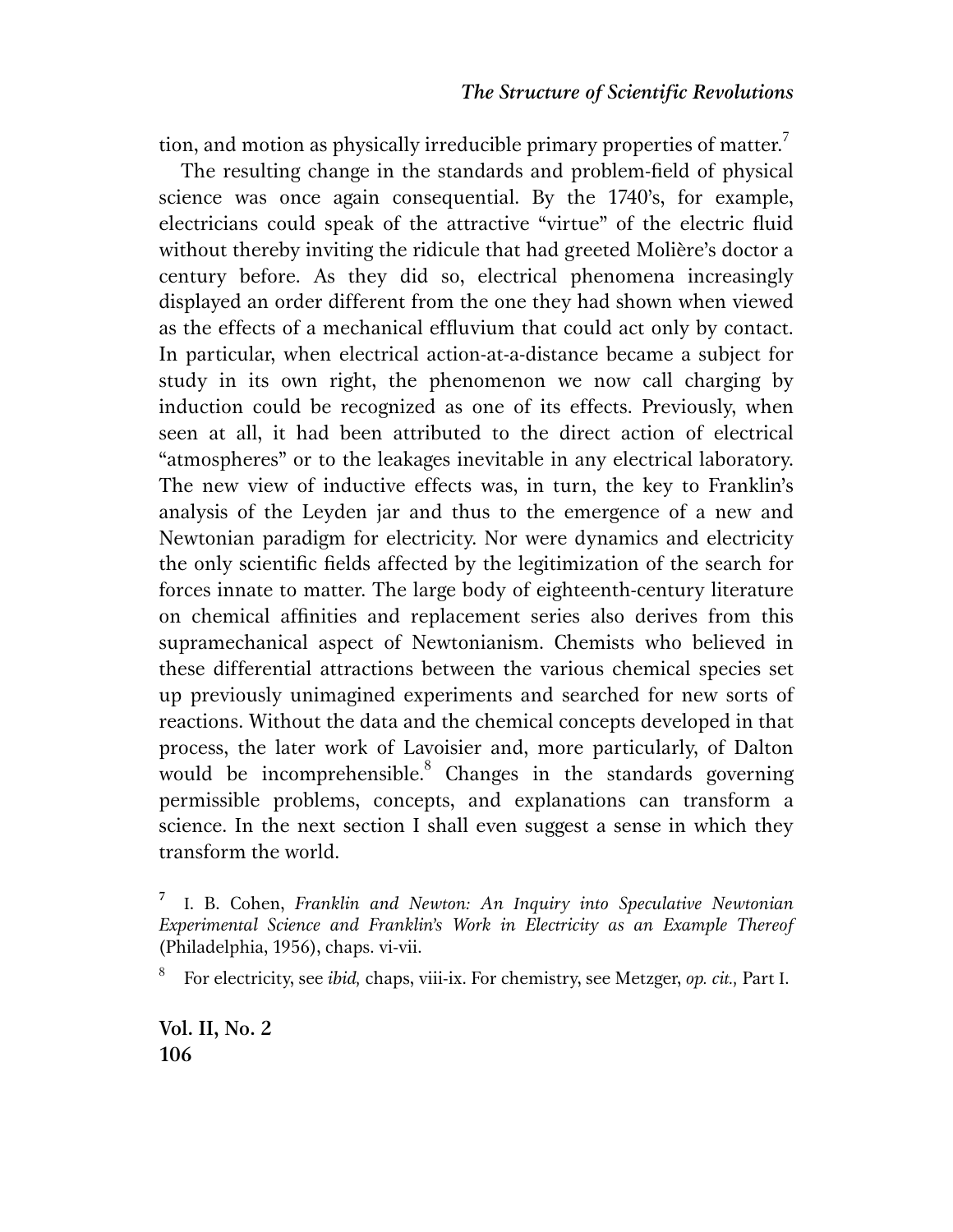Other examples of these nonsubstantive differences between successive paradigms can be retrieved from the history of any science in almost any period of its development. For the moment let us be content with just two other and far briefer illustrations. Before the chemical revolution, one of the acknowledged tasks of chemistry was to account for the qualities of chemical substances and for the changes these qualities underwent during chemical reactions. With the aid of a small number of elementary "principles"—of which phlogiston was one—the chemist was to explain why some substances are acidic, others metalline, combustible, and so forth. Some success in this direction had been achieved. We have already noted that phlogiston explained why the metals were so much alike, and we could have developed a similar argument for the acids. Lavoisier's reform, however, ultimately did away with chemical "principles," and thus ended by depriving chemistry of some actual and much potential explanatory power. To compensate for this loss, a change in standards was required. During much of the nineteenth century failure to explain the qualities of compounds was no indictment of a chemical theory.<sup>9</sup>

Or again, Clerk Maxwell shared with other nineteenth-century proponents of the wave theory of light the conviction that light waves must be propagated through a material ether. Designing a mechanical medium to support such waves was a standard problem for many of his ablest contemporaries. His own theory, however, the electromagnetic theory of light, gave no account at all of a medium able to support light waves, and it clearly made such an account harder to provide than it had seemed before. Initially, Maxwell's theory was widely rejected for those reasons. But, like Newton's theory, Maxwell's proved difficult to dispense with, and as it achieved the status of a paradigm, the community's attitude toward it changed. In the early decades of the twentieth century Maxwell's insistence upon the existence of a mechanical ether looked more and more like lip service, which it emphatically had not been, and the attempts to design such an ethereal medium were abandoned. Scientists no

9 E. Meyerson, *Identity and Reality* (New York, 1930), chap. x.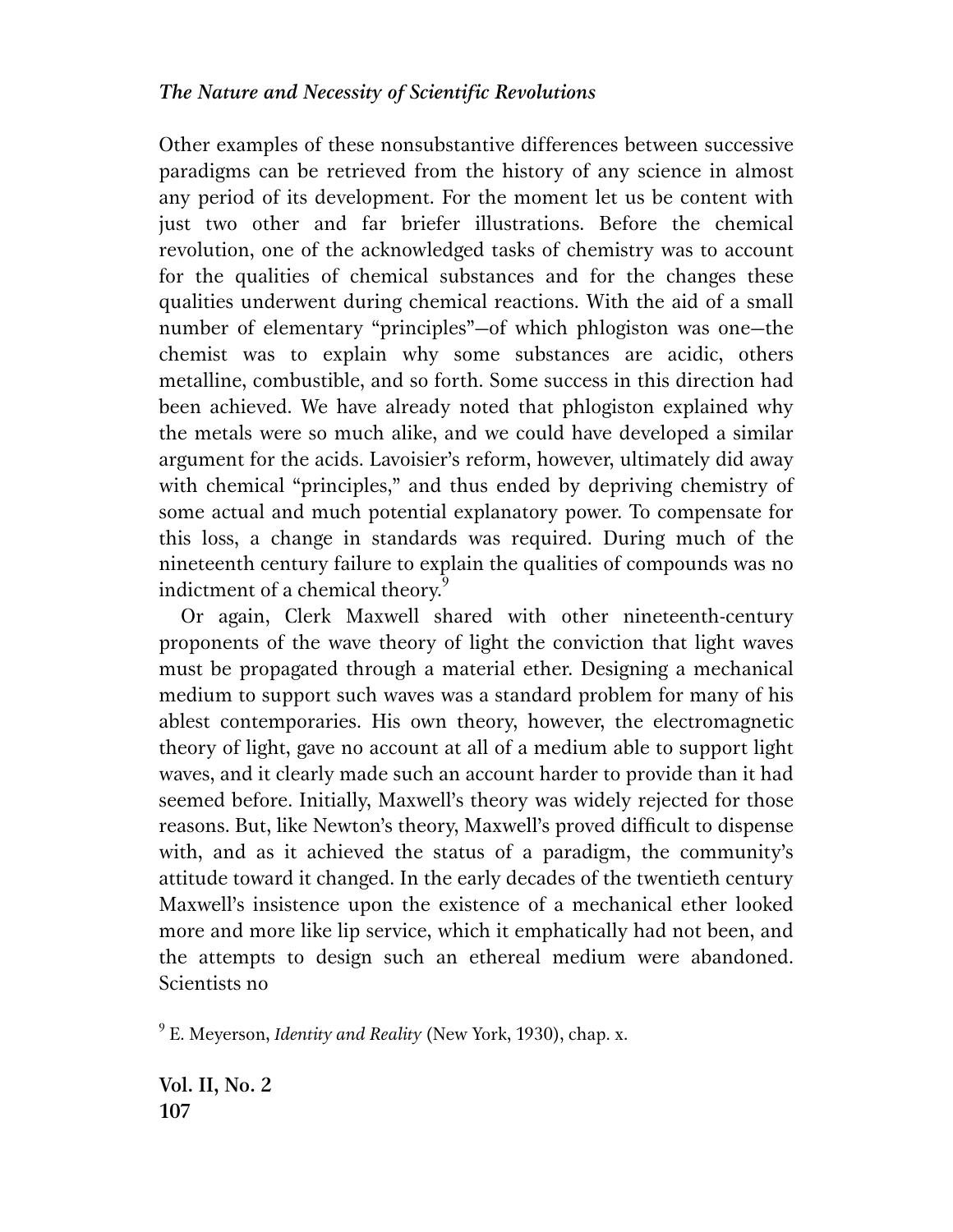longer thought it unscientific to speak of an electrical "displacement" without specifying what was being displaced. The result, again, was a new set of problems and standards, one which, in the event, had much to do with the emergence of relativity theory.<sup>10</sup>

These characteristic shifts in the scientific community's conception of its legitimate problems and standards would have less significance to this essay's thesis if one could suppose that they always occurred from some methodologically lower to some higher type. In that case their effects, too, would seem cumulative. No wonder that some historians have argued that the history of science records a continuing increase in the maturity and refinement of man's conception of the nature of science.<sup>11</sup> Yet the case for cumulative development of science's problems and standards is even harder to make than the case for cumulation of theories. The attempt to explain gravity, though fruitfully abandoned by most eighteenth-century scientists, was not directed to an intrinsically illegitimate problem; the objections to innate forces were neither inherently unscientific nor metaphysical in some pejorative sense. There are no external standards to permit a judgment of that sort. What occurred was neither a decline nor a raising of standards, but simply a change demanded by the adoption of a new paradigm. Furthermore, that change has since been reversed and could be again. In the twentieth century Einstein succeeded in explaining gravitational attractions, and that explanation has returned science to a set of canons and problems that are, in this particular respect, more like those of Newton's predecessors than of his successors. Or again, the development of quantum mechanics has reversed the methodological prohibition that originated in the chemical revolution. Chemists now attempt, and with great success, to explain the color, state of aggregation, and other qualities of the substances used and produced in their laboratories. A similar rever-

11 For a brilliant and entirely up-to-date attempt to fit scientific development into this Procrustean bed, see C. C. Gillispie, *The Edge of Objectivity: An Essay in the History of Scientific Ideas* (Princeton, I960).

<sup>10</sup> E. T. Whittaker, A *History of the Theories of Aether and Electricity,* II (London, 1953), 28-30.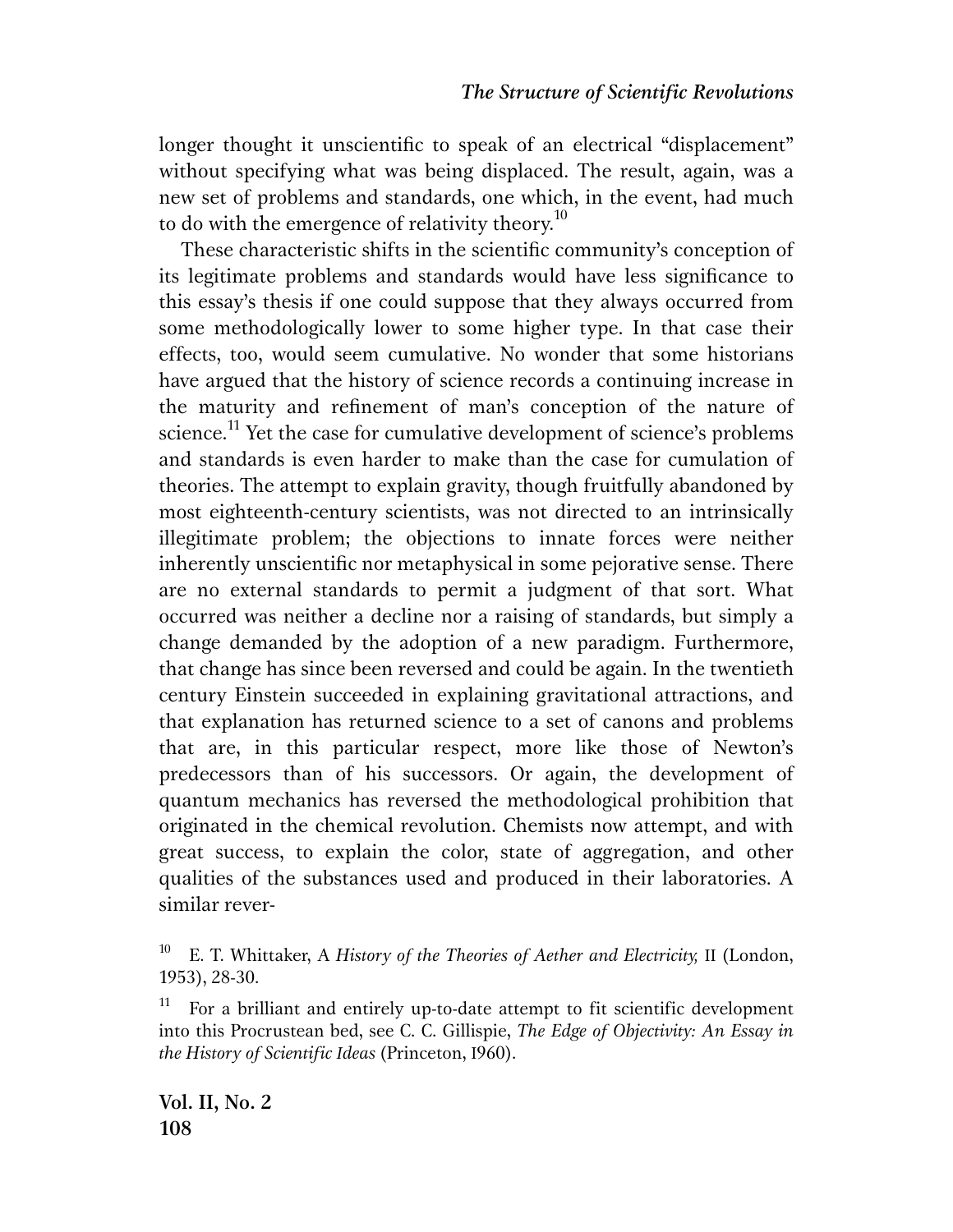sal may even be underway in electromagnetic theory. Space, in contemporary physics, is not the inert and homogenous substratum employed in both Newton's and Maxwell's theories; some of its new properties are not unlike those once attributed to the ether; we may someday come to know what an electric displacement is.

By shifting emphasis from the cognitive to the normative functions of paradigms, the preceding examples enlarge our understanding of the ways in which paradigms give form to the scientific life. Previously, we had principally examined the paradigm's role as a vehicle for scientific theory. In that role it functions by telling the scientist about the entities that nature does and does not contain and about the ways in which those entities behave. That information provides a map whose details are elucidated by mature scientific research. And since nature is too complex and varied to be explored at random, that map is as essential as observation and experiment to science's continuing development. Through the theories they embody, paradigms prove to be constitutive of the research activity. They are also, however, constitutive of science in other respects, and that is now the point. In particular, our most recent examples show that paradigms provide scientists not only with a map but also with some of the directions essential for map-making. In learning a paradigm the scientist acquires theory, methods, and standards together, usually in an inextricable mixture. Therefore, when paradigms change, there are usually significant shifts in the criteria determining the legitimacy both of problems and of proposed solutions.

That observation returns us to the point from which this section began, for it provides our first explicit indication of why the choice between competing paradigms regularly raises questions that cannot be resolved by the criteria of normal science. To the extent, as significant as it is incomplete, that two scientific schools disagree about what is a problem and what a solution, they will inevitably talk through each other when debating the relative merits of their respective paradigms. In the partially circular arguments that regularly result, each paradigm will be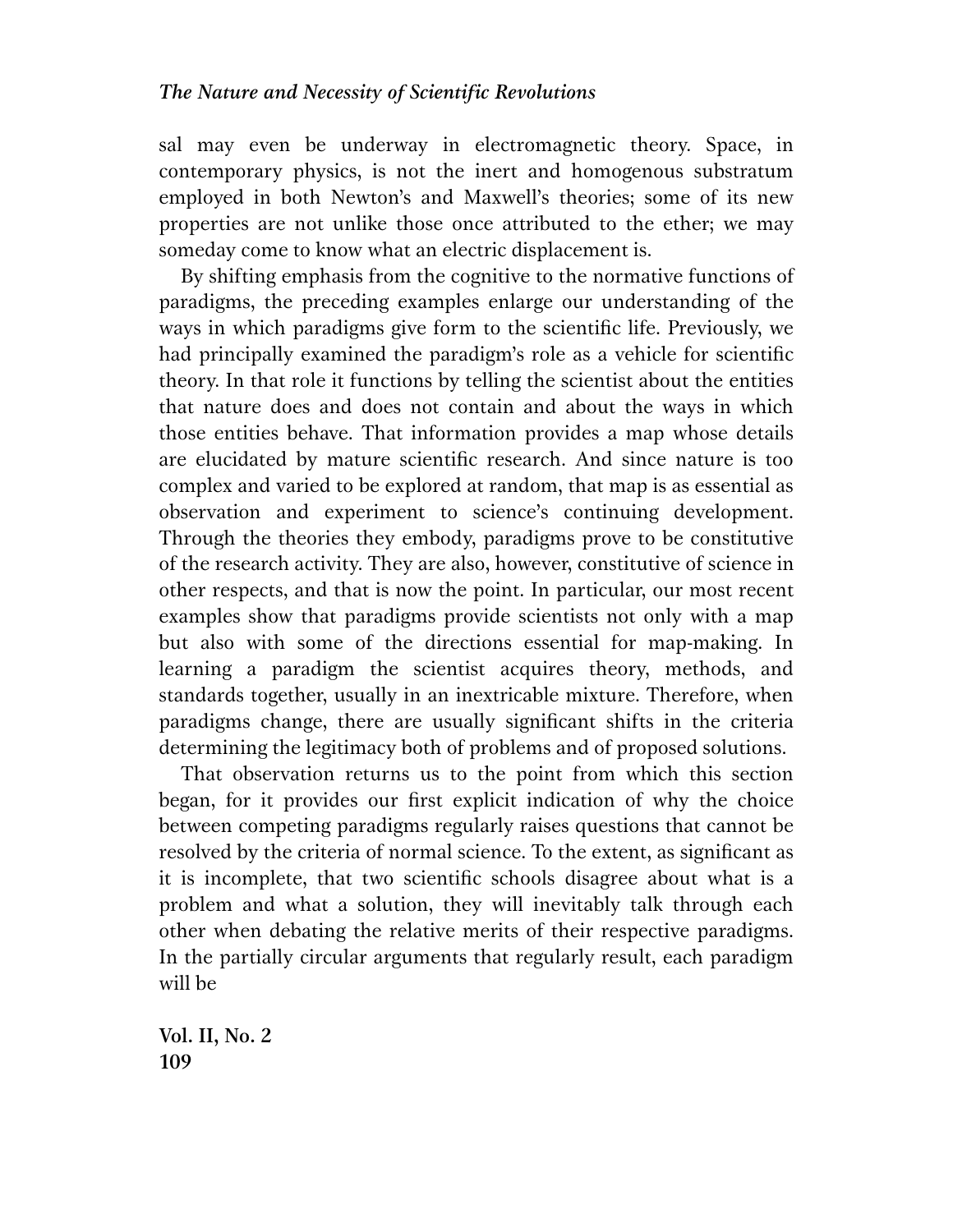shown to satisfy more or less the criteria that it dictates for itself and to fall short of a few of those dictated by its opponent. There are other reasons, too, for the incompleteness of logical contact that consistently characterizes paradigm debates. For example, since no paradigm ever solves all the problems it defines and since no two paradigms leave all the same problems unsolved, paradigm debates always involve the question: Which problems is it more significant to have solved? Like the issue of competing standards, that question of values can be answered only in terms of criteria that lie outside of normal science altogether, and it is that recourse to external criteria that most obviously makes paradigm debates revolutionary. Something even more fundamental than standards and values is, however, also at stake. I have so far argued only that paradigms are constitutive of science. Now I wish to display a sense in which they are constitutive of nature as well.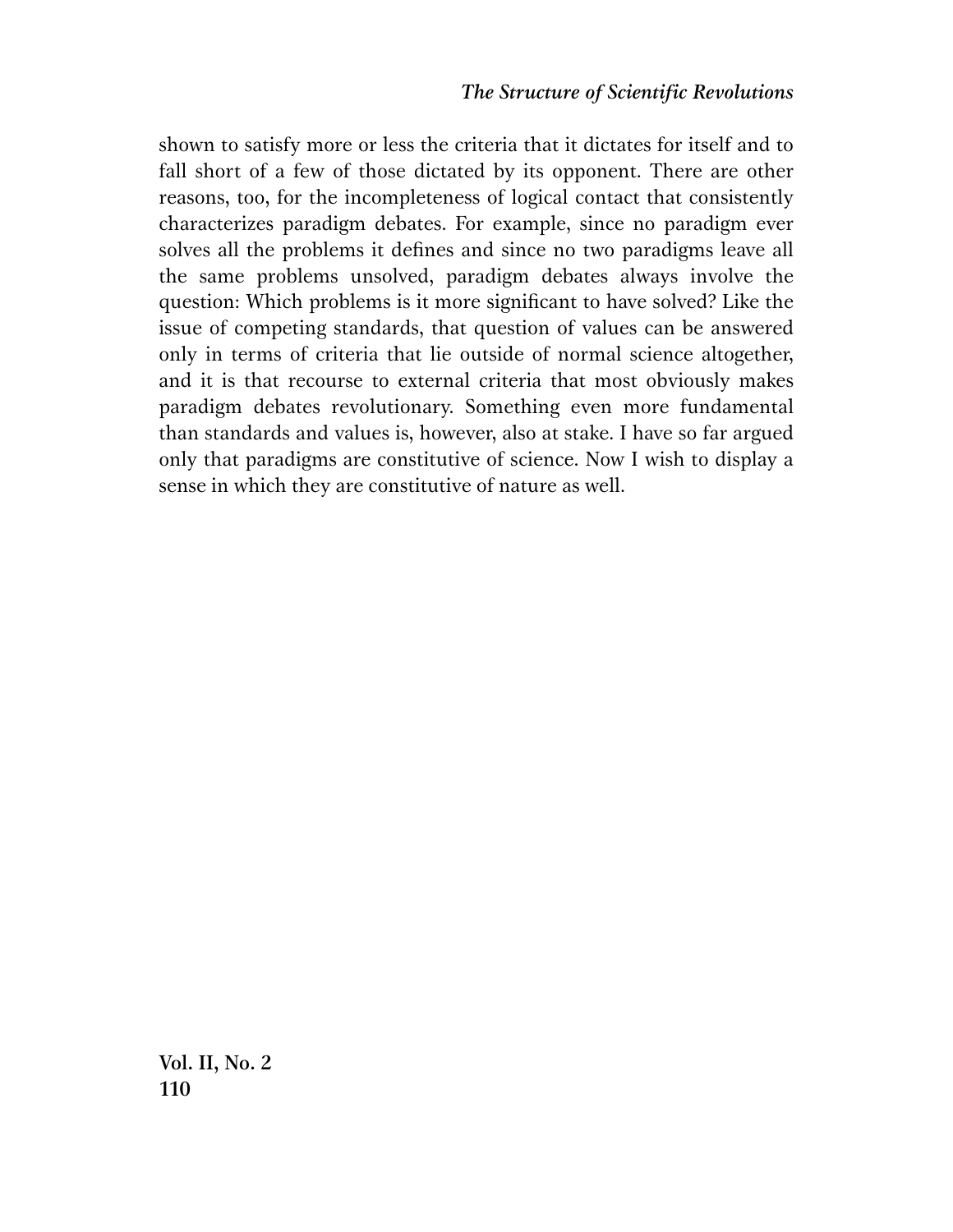### X. Revolutions as Changes of World View

Examining the record of past research from the vantage of contemporary historiography, the historian of science may be tempted to exclaim that when paradigms change, the world itself changes with them. Led by a new paradigm, scientists adopt new instruments and look in new places. Even more important, during revolutions scientists see new and different things when looking with familiar instruments in places they have looked before. It is rather as if the professional community had been suddenly transported to another planet where familiar objects are seen in a different light and are joined by unfamiliar ones as well. Of course, nothing of quite that sort does occur: there is no geographical transplantation; outside the laboratory everyday affairs usually continue as before. Nevertheless, paradigm changes do cause scientists to see the world of their research-engagement differently. In so far as their only recourse to that world is through what they see and do, we may want to say that after a revolution scientists are responding to a different world.

It is as elementary prototypes for these transformations of the scientist's world that the familiar demonstrations of a switch in visual gestalt prove so suggestive. What were ducks in the scientist's world before the revolution are rabbits afterwards. The man who first saw the exterior of the box from above later sees its interior from below. Transformations like these, though usually more gradual and almost always irreversible, are common concomitants of scientific training. Looking at a contour map, the student sees lines on paper, the cartographer a picture of a terrain. Looking at a bubble-chamber photograph, the student sees confused and broken lines, the physicist a record of familiar subnuclear events. Only after a number of such transformations of vision does the student become an inhabitant of the scientist's world, seeing what the scientist sees and responding as the scientist does. The world that the student then enters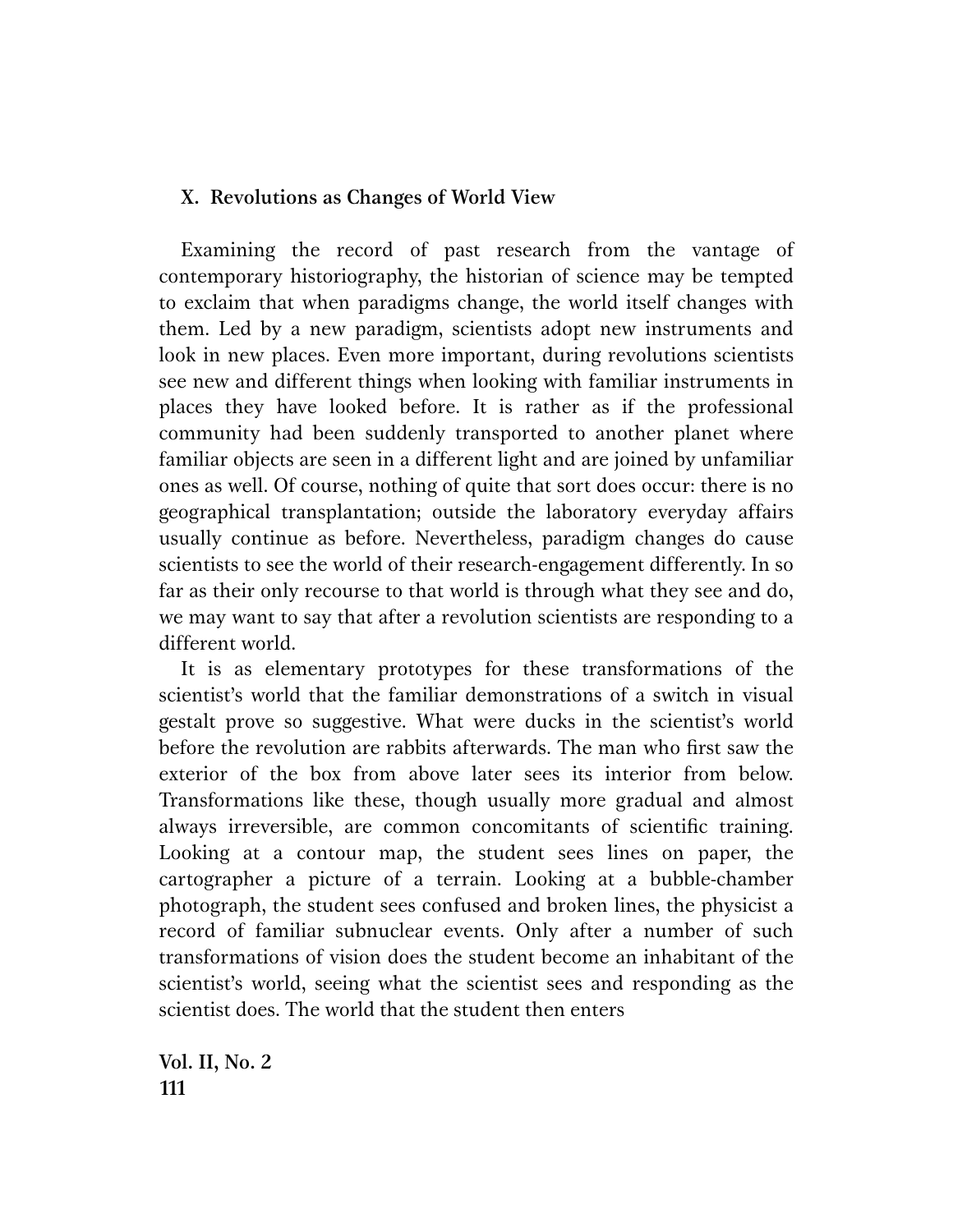is not, however, fixed once and for all by the nature of the environment, on the one hand, and of science, on the other. Rather, it is determined jointly by the environment and the particular normal-scientific tradition that the student has been trained to pursue. Therefore, at times of revolution, when the normal-scientific tradition changes, the scientist's perception of his environment must be re-educated—in some familiar situations he must learn to see a new gestalt. After he has done so the world of his research will seem, here and there, incommensurable with the one he had inhabited before. That is another reason why schools guided by different paradigms are always slightly at cross-purposes.

In their most usual form, of course, gestalt experiments illustrate only the nature of perceptual transformations. They tell us nothing about the role of paradigms or of previously assimilated experience in the process of perception. But on that point there is a rich body of psychological literature, much of it stemming from the pioneering work of the Hanover Institute. An experimental subject who puts on goggles fitted with inverting lenses initially sees the entire world upside down. At the start his perceptual apparatus functions as it had been trained to function in the absence of the goggles, and the result is extreme disorientation, an acute personal crisis. But after the subject has begun to learn to deal with his new world, his entire visual field flips over, usually after an intervening period in which vision is simply confused. Thereafter, objects are again seen as they had been before the goggles were put on. The assimilation of a previously anomalous visual field has reacted upon and changed the field itself.<sup>1</sup> Literally as well as metaphorically, the man accustomed to inverting lenses has undergone a revolutionary transformation of vision.

The subjects of the anomalous playing-card experiment discussed in Section VI experienced a quite similar transformation. Until taught by prolonged exposure that the universe contained

 $^1$  The original experiments were by George M. Stratton, "Vision without Inversion of the Retinal Image," *Psychological Review,* IV (1897), 341-60, 463-81. A more upto-date review is provided by Harvey A. Carr, *An Introduction to Space Perception*  (New York, 1935), pp. 18-57.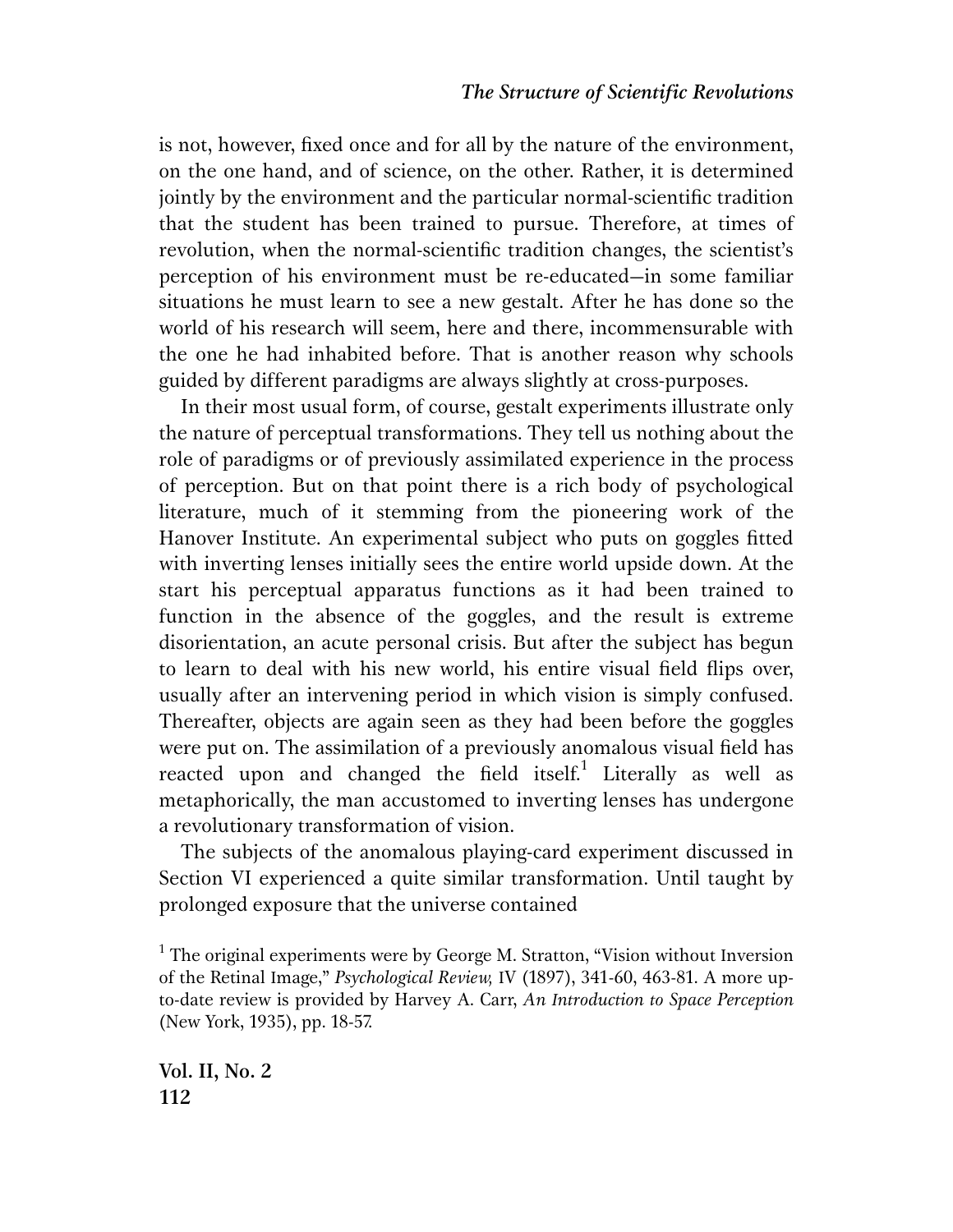# *Revolutions as Changes of World View*

anomalous cards, they saw only the types of cards for which previous experience had equipped them. Yet once experience had provided the requisite additional categories, they were able to see all anomalous cards on the first inspection long enough to permit any identification at all. Still other experiments demonstrate that the perceived size, color, and so on, of experimentally displayed objects also varies with the subject's previous training and experience.<sup>2</sup> Surveying the rich experimental literature from which these examples are drawn makes one suspect that something like a paradigm is prerequisite to perception itself. What a man sees depends both upon what he looks at and also upon what his previous visual-conceptual experience has taught him to see. In the absence of such training there can only be, in William James's phrase, "a bloomin' buzzin' confusion."

In recent years several of those concerned with the history of science have found the sorts of experiments described above immensely suggestive. N. R. Hanson, in particular, has used gestalt demonstrations to elaborate some of the same consequences of scientific belief that concern me here. $3$  Other colleagues have repeatedly noted that history of science would make better and more coherent sense if one could suppose that scientists occasionally experienced shifts of perception like those described above. Yet, though psychological experiments are suggestive, they cannot, in the nature of the case, be more than that. They do display characteristics of perception that *could* be central to scientific development, but they do not demonstrate that the careful and controlled observation exercised by the research scientist at all partakes of those characteristics. Furthermore, the very nature of these experiments makes any direct demonstration of that point impossible. If historical example is to make these psychological experiments seem rele-

<sup>2</sup> For examples, see Albert H. Hastorf, "The Influence of Suggestion on the Relationship between Stimulus Size and Perceived Distance," *Journal of Psychology,* XXIX (1950), 195-217; and Jerome S. Bruner, Leo Postman, and John Rodrigues, "Expectations and the Perception of Color," *American Journal of Psychology,* LXIV (1951), 216-27.

<sup>3</sup> N. R. Hanson, *Patterns of Discovery* (Cambridge, 1958), chap. i.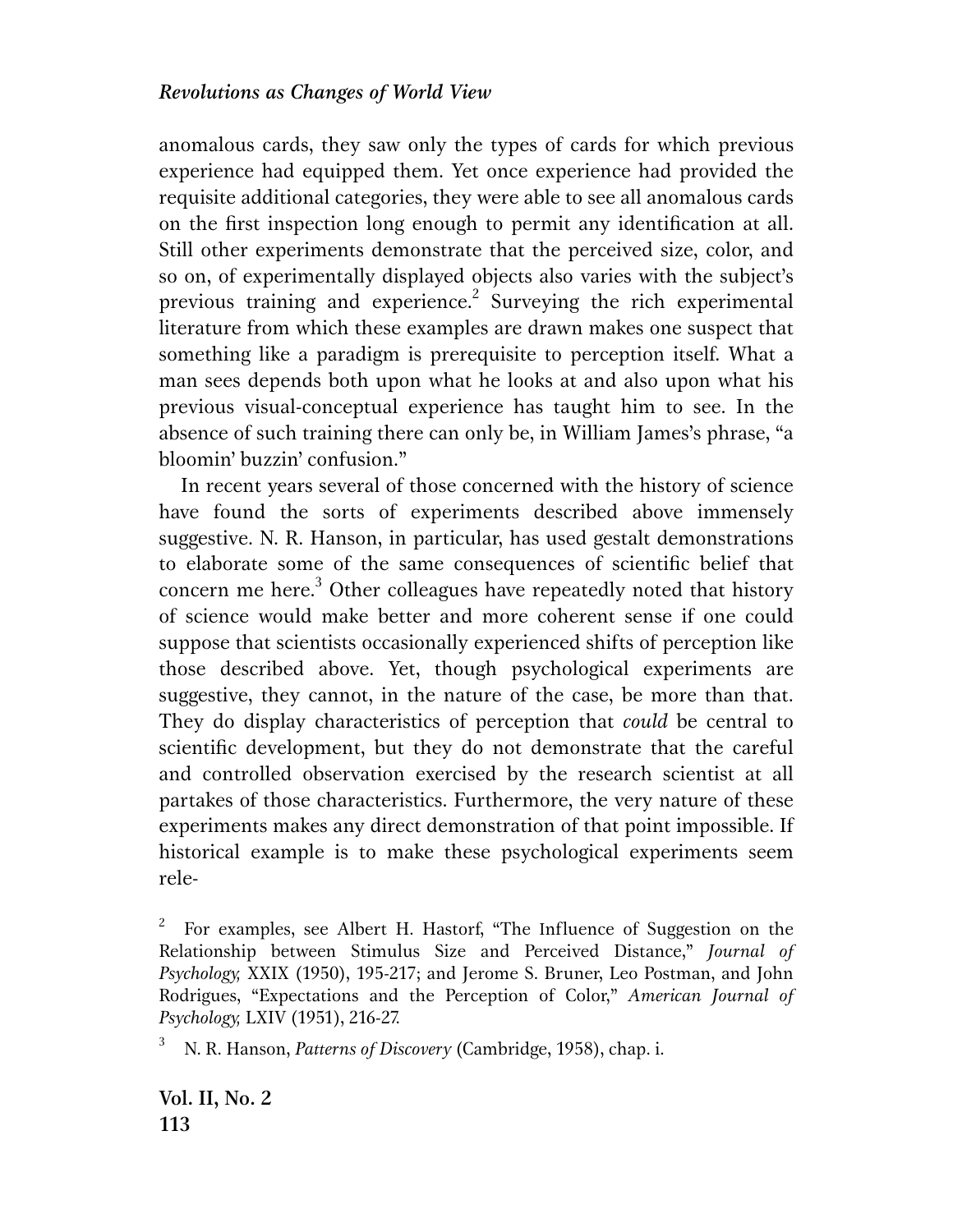vant, we must first notice the sorts of evidence that we may and may not expect history to provide.

The subject of a gestalt demonstration knows that his perception has shifted because he can make it shift back and forth repeatedly while he holds the same book or piece of paper in his hands. Aware that nothing in his environment has changed, he directs his attention increasingly not to the figure (duck or rabbit) but to the lines on the paper he is looking at. Ultimately he may even learn to see those lines without seeing either of the figures, and he may then say (what he could not legitimately have said earlier) that it is these lines that he really sees but that he sees them alternately *as* a duck and *as* a rabbit. By the same token, the subject of the anomalous card experiment knows (or, more accurately, can be persuaded) that his perception must have shifted because an external authority, the experimenter, assures him that regardless of what he *saw,* he was *looking at* a black five of hearts all the time. In both these cases, as in all similar psychological experiments, the effectiveness of the demonstration depends upon its being analyzable in this way. Unless there were an external standard with respect to which a switch of vision could be demonstrated, no conclusion about alternate perceptual possibilities could be drawn.

With scientific observation, however, the situation is exactly reversed. The scientist can have no recourse above or beyond what he sees with his eyes and instruments. If there were some higher authority by recourse to which his vision might be shown to have shifted, then that authority would itself become the source of his data, and the behavior of his vision would become a source of problems (as that of the experimental subject is for the psychologist). The same sorts of problems would arise if the scientist could switch back and forth like the subject of the gestalt experiments. The period during which light was "sometimes a wave and sometimes a particle" was a period of crisis— a period when something was wrong—and it ended only with the development of wave mechanics and the realization that light was a selfconsistent entity different from both waves and particles. In the sciences, therefore, if perceptual switches ac-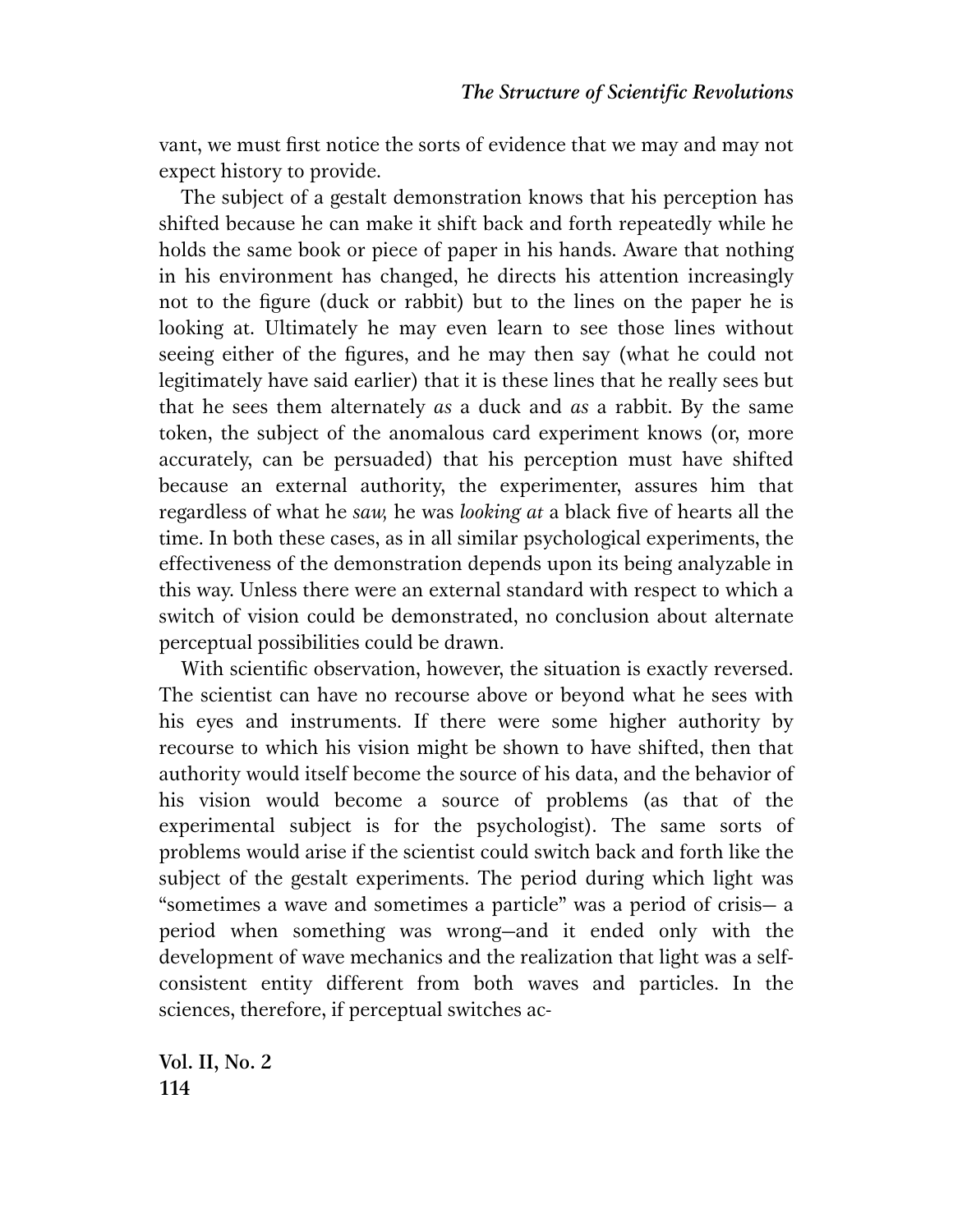company paradigm changes, we may not expect scientists to attest to these changes directly. Looking at the moon, the convert to Copernicanism does not say, "I used to see a planet, but now I see a satellite." That locution would imply a sense in which the Ptolemaic system had once been correct. Instead, a convert to the new astronomy says, "I once took the moon to be (or saw the moon as) a planet, but I was mistaken." That sort of statement does recur in the aftermath of scientific revolutions. If it ordinarily disguises a shift of scientific vision or some other mental transformation with the same effect, we may not expect direct testimony about that shift. Rather we must look for indirect and behavioral evidence that the scientist with a new paradigm sees differently from the way he had seen before.

Let us then return to the data and ask what sorts of transformations in the scientist's world the historian who believes in such changes can discover. Sir William Herschel's discovery of Uranus provides a first example and one that closely parallels the anomalous card experiment. On at least seventeen different occasions between 1690 and 1781, a number of astronomers, including several of Europe's most eminent observers, had seen a star in positions that we now suppose must have been occupied at the time by Uranus. One of the best observers in this group had actually seen the star on four successive nights in 1769 without noting the motion that could have suggested another identification. Herschel, when he first observed the same object twelve years later, did so with a much improved telescope of his own manufacture. As a result, he was able to notice an apparent disk-size that was at least unusual for stars. Something was awry, and he therefore postponed identification pending further scrutiny. That scrutiny disclosed Uranus' motion among the stars, and Herschel therefore announced that he had seen a new comet! Only several months later, after fruitless attempts to fit the observed motion to a cometary orbit, did Lexell suggest that the orbit was probably planetary.<sup>4</sup> When that suggestion was accepted, there were several fewer stars and one more planet in the world of the professional astronomer. A celestial body that

4 Peter Doig, A *Concise History of Astronomy* (London, 1950), pp. 115-16.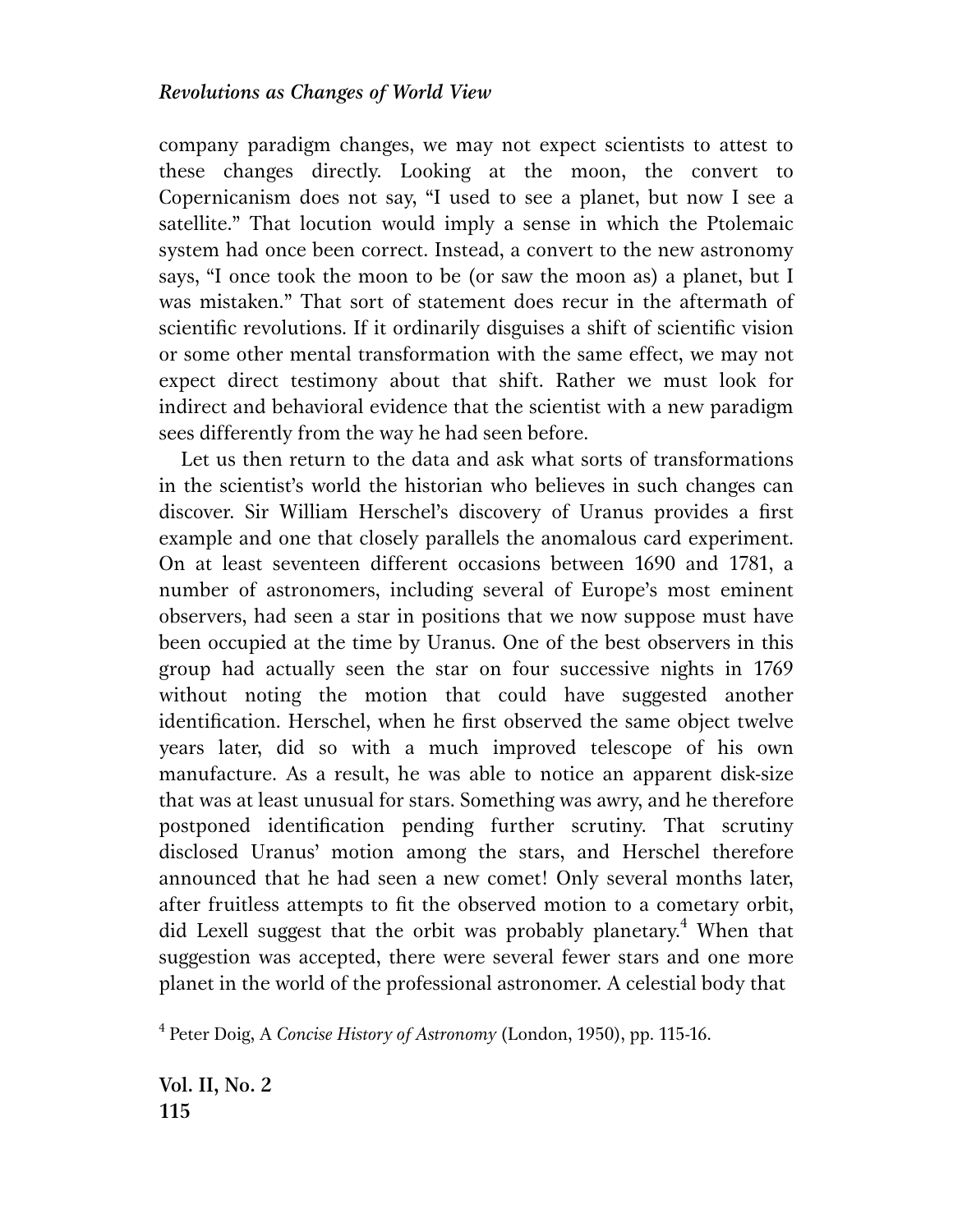had been observed off and on for almost a century was seen differently after 1781 because, like an anomalous playing card, it could no longer be fitted to the perceptual categories (star or comet) provided by the paradigm that had previously prevailed.

The shift of vision that enabled astronomers to see Uranus, the planet, does not, however, seem to have affected only the perception of that previously observed object. Its consequences were more farreaching. Probably, though the evidence is equivocal, the minor paradigm change forced by Herschel helped to prepare astronomers for the rapid discovery, after 1801, of the numerous minor planets or asteroids. Because of their small size, these did not display the anomalous magnification that had alerted Herschel. Nevertheless, astronomers prepared to find additional planets were able, with standard instruments, to identify twenty of them in the first fifty years of the nineteenth century.<sup>5</sup> The history of astronomy provides many other examples of paradigm-induced changes in scientific perception, some of them even less equivocal. Can it conceivably be an accident, for example, that Western astronomers first saw change in the previously immutable heavens during the half-century after Copernicus' new paradigm was first proposed? The Chinese, whose cosmological beliefs did not preclude celestial change, had recorded the appearance of many new stars in the heavens at a much earlier date. Also, even without the aid of a telescope, the Chinese had systematically recorded the appearance of sunspots centuries before these were seen by Galileo and his contemporaries. Nor were sunspots and a new star the only examples of celestial change to emerge in the heavens of Western astronomy immediately after Copernicus. Using traditional instruments, some as simple as a piece of thread, late sixteenth-century astronomers repeatedly discovered that comets wandered at will through the space previously reserved for the

<sup>5</sup> Rudolph Wolf, *Geschichte der Astronomie* (Munich, 1877), pp. 513-15, 683-93. Notice particularly how difficult Wolf's account makes it to explain these discoveries as a consequence of Bode's Law.

<sup>6</sup> Joseph Needham, *Science and Civilization in China,* III (Cambridge, 1959), 423- 29, 434-36.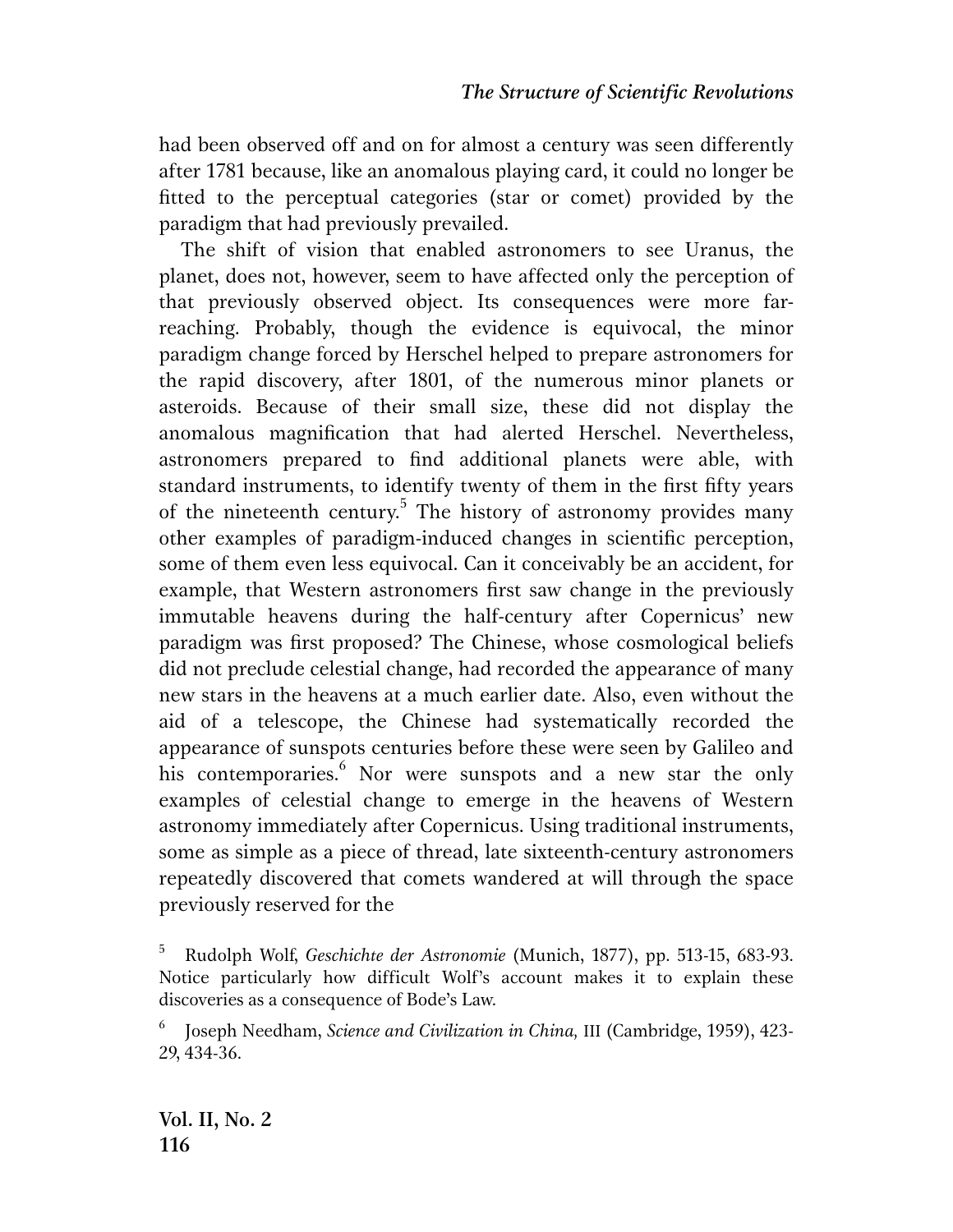immutable planets and stars.<sup>7</sup> The very ease and rapidity with which astronomers saw new things when looking at old objects with old instruments may make us wish to say that, after Copernicus, astronomers lived in a different world. In any case, their research responded as though that were the case.

The preceding examples are selected from astronomy because reports of celestial observation are frequently delivered in a vocabulary consisting of relatively pure observation terms. Only in such reports can we hope to find anything like a full parallelism between the observations of scientists and those of the psychologist's experimental subjects. But we need not insist on so full a parallelism, and we have much to gain by relaxing our standard. If we can be content with the everyday use of the verb 'to see,' we may quickly recognize that we have already encountered many other examples of the shifts in scientific perception that accompany paradigm change. The extended use of 'perception' and of 'seeing' will shortly require explicit defense, but let me first illustrate its application in practice.

Look again for a moment at two of our previous examples from the history of electricity. During the seventeenth century, when their research was guided by one or another effluvium theory, electricians repeatedly saw chaff particles rebound from, or fall off, the electrified bodies that had attracted them. At least that is what seventeenthcentury observers said they saw, and we have no more reason to doubt their reports of perception than our own. Placed before the same apparatus, a modern observer would see electrostatic repulsion (rather than mechanical or gravitational rebounding), but historically, with one universally ignored exception, electrostatic repulsion was not seen as such until Hauksbee's large-scale apparatus had greatly magnified its effects. Repulsion after contact electrification was, however, only one of many new repulsive effects that Hauksbee saw. Through his researches, rather as in a gestalt switch, repulsion suddenly became *the*  fundamental manifestation of electrification, and it was then attraction that needed to be ex-

7 T. S. Kuhn, *The Copernican Revolution* (Cambridge, Mass., 1957), pp. 206-9.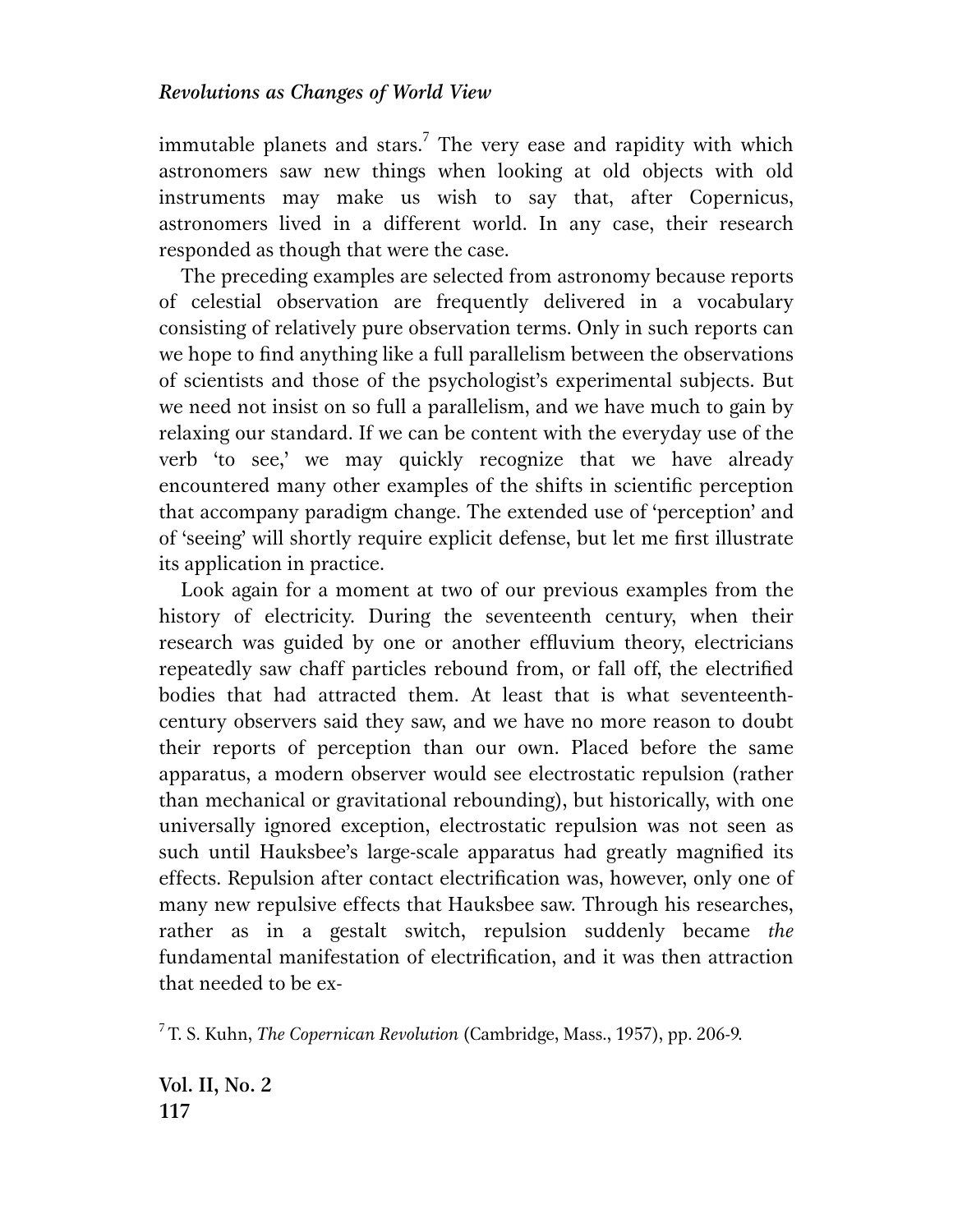plained.<sup>8</sup> The electrical phenomena visible in the early eighteenth century were both subtler and more varied than those seen by observers in the seventeenth century. Or again, after the assimilation of Franklin's paradigm, the electrician looking at a Leyden jar saw something different from what he had seen before. The device had become a condenser, for which neither the jar shape nor glass was required. Instead, the two conducting coatings—one of which had been no part of the original device-emerged to prominence. As both written discussions and pictorial representations gradually attest, two metal plates with a non-conductor between them had become the prototype for the class.<sup>9</sup> Simultaneously, other inductive effects received new descriptions, and still others were noted for the first time.

Shifts of this sort are not restricted to astronomy and electricity. We have already remarked some of the similar transformations of vision that can be drawn from the history of chemistry. Lavoisier, we said, saw oxygen where Priestley had seen de-phlogisticated air and where others had seen nothing at all. In learning to see oxygen, however, Lavoisier also had to change his view of many other more familiar substances. He had, for example, to see a compound ore where Priestley and his contemporaries had seen an elementary earth, and there were other such changes besides. At the very least, as a result of discovering oxygen, Lavoisier saw nature differently. And in the absence of some recourse to that hypothetical fixed nature that he "saw differently," the principle of economy will urge us to say that after discovering oxygen Lavoisier worked in a different world.

I shall inquire in a moment about the possibility of avoiding this strange locution, but first we require an additional example of its use, this one deriving from one of the best known parts of the work of Galileo. Since remote antiquity most people have seen one or another heavy body swinging back and forth on a string or chain until it finally comes to rest. To the Aristotelians,

<sup>8</sup> Duane Roller and Duane H. D. Roller, *The Development of the Concept of Electric Charge* (Cambridge, Mass., 1954), pp. 21-29.

<sup>9</sup> See the discussion in Section VII and the literature to which the reference there cited in note 9 will lead.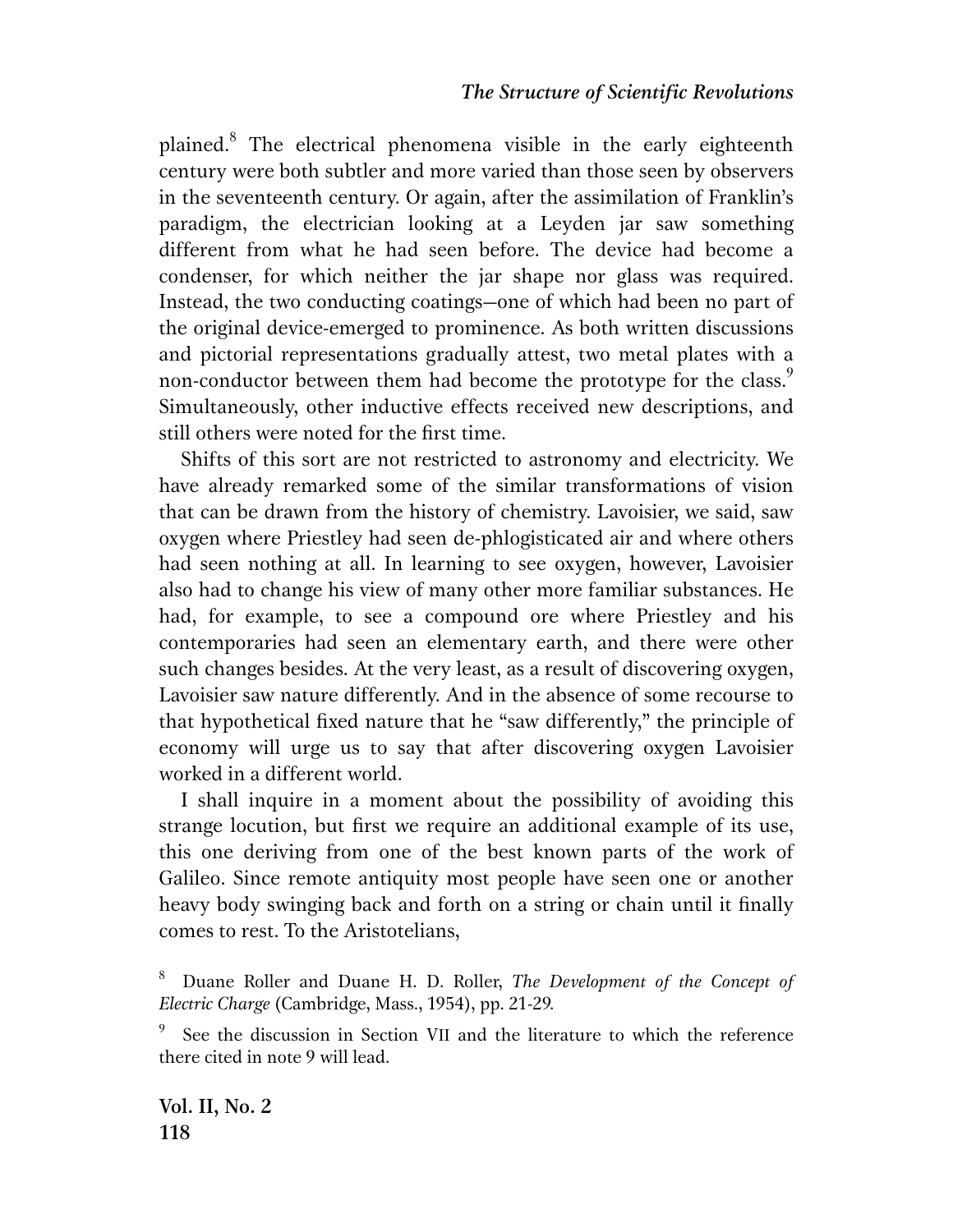who believed that a heavy body is moved by its own nature from a higher position to a state of natural rest at a lower one, the swinging body was simply falling with difficulty. Constrained by the chain, it could achieve rest at its low point only after a tortuous motion and a considerable time. Galileo, on the other hand, looking at the swinging body, saw a pendulum, a body that almost succeeded in repeating the same motion over and over again ad infinitum. And having seen that much, Galileo observed other properties of the pendulum as well and constructed many of the most significant and original parts of his new dynamics around them. From the properties of the pendulum, for example, Galileo derived his only full and sound arguments for the independence of weight and rate of fall, as well as for the relationship between vertical height and terminal velocity of motions down inclined planes.<sup>10</sup> All these natural phenomena he saw differently from the way they had been seen before.

Why did that shift of vision occur? Through Galileo's individual genius, of course. But note that genius does not here manifest itself in more accurate or objective observation of the swinging body. Descriptively, the Aristotelian perception is just as accurate. When Galileo reported that the pendulum's period was independent of amplitude for amplitudes as great as 90°, his view of the pendulum led him to see far more regularity than we can now discover there.<sup>11</sup> Rather, what seems to have been involved was the exploitation by genius of perceptual possibilities made available by a medieval paradigm shift. Galileo was not raised completely as an Aristotelian. On the contrary, he was trained to analyze motions in terms of the impetus theory, a late medieval paradigm which held that the continuing motion of a heavy body is due to an internal power implanted in it by the projector that initiated its motion. Jean Buridan and Nicole Oresme, the fourteenthcentury scholastics who brought the impetus theory to its most perfect formulations, are the first men

<sup>11</sup>*Ibid.,* pp. 91-94, 244.

<sup>10</sup> Galileo Galilei, *Dialogues concerning Two New Sciences,* trans. H. Crew and A. de Salvio (Evanston, Ill., 1946), pp. 80-81, 162-66.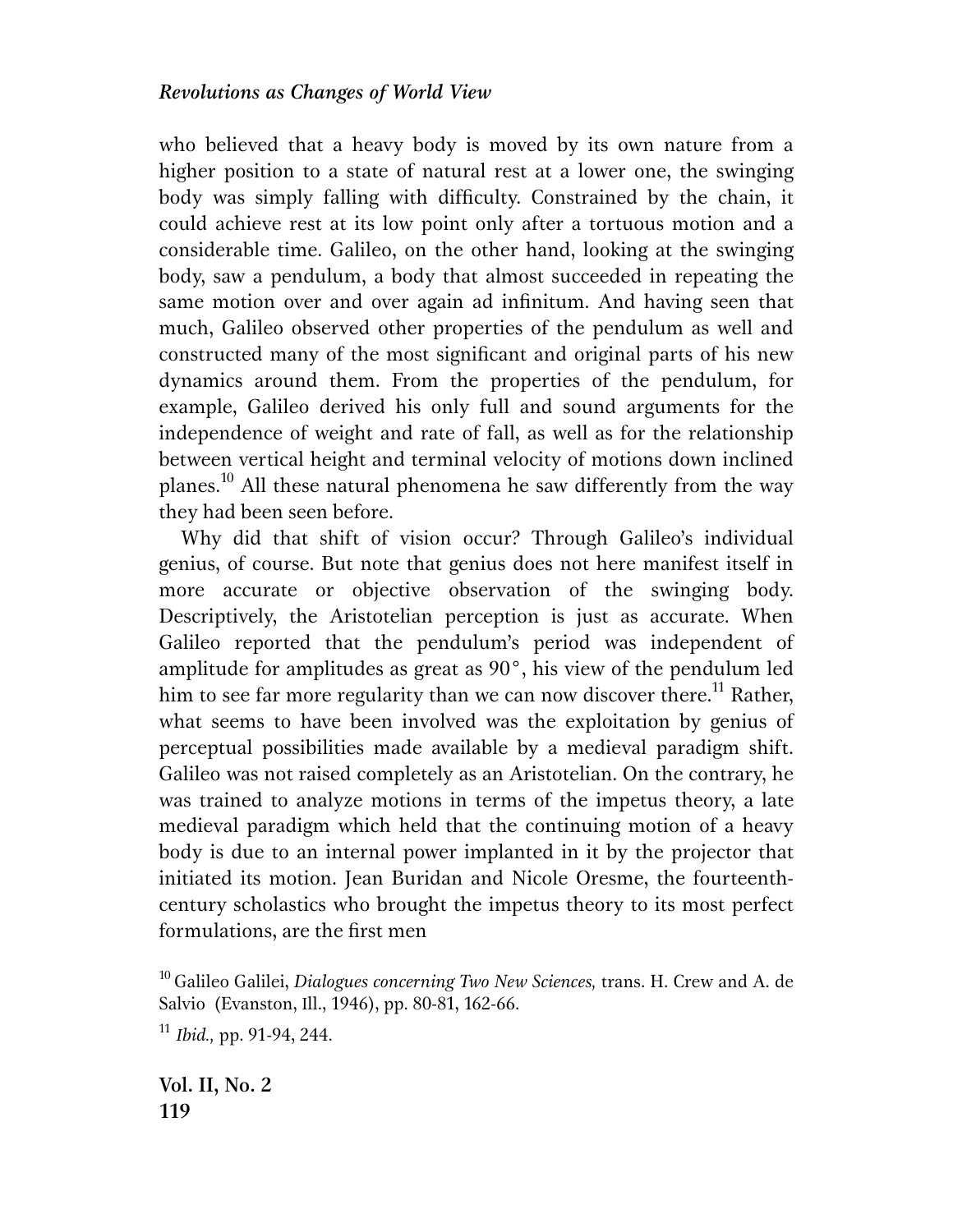known to have seen in oscillatory motions any part of what Galileo saw there. Buridan describes the motion of a vibrating string as one in which impetus is first implanted when the string is struck; the impetus is next consumed in displacing the string against the resistance of its tension; tension then carries the string back, implanting increasing impetus until the mid-point of motion is reached; after that the impetus displaces the string in the opposite direction, again against the string's tension, and so on in a symmetric process that may continue indefinitely. Later in the century Oresme sketched a similar analysis of the swinging stone in what now appears as the first discussion of a pendulum.<sup>12</sup> His view is clearly very close to the one with which Galileo first approached the pendulum. At least in Oresme's case, and almost certainly in Galileo's as well, it was a view made possible by the transition from the original Aristotelian to the scholastic impetus paradigm for motion. Until that scholastic paradigm was invented, there were no pendulums, but only swinging stones, for the scientist to see. Pendulums were brought into existence by something very like a paradigm-induced gestalt switch.

Do we, however, really need to describe what separates Galileo from Aristotle, or Lavoisier from Priestley, as a transformation of vision? Did these men really *see* different things when *looking at* the same sorts of objects? Is there any legitimate sense in which we can say that they pursued their research in different worlds? Those questions can no longer be postponed, for there is obviously another and far more usual way to describe all of the historical examples outlined above. Many readers will surely want to say that what changes with a paradigm is only the scientist's interpretation of observations that themselves are fixed once and for all by the nature of the environment and of the perceptual apparatus. On this view, Priestley and Lavoisier both saw oxygen, but they interpreted their observations differently; Aristotle and Galileo both saw pendu-

12 M. Clagett, *The Science of Mechanics in the Middle Ages* (Madison, Wis., 1959), pp. 537-38,570.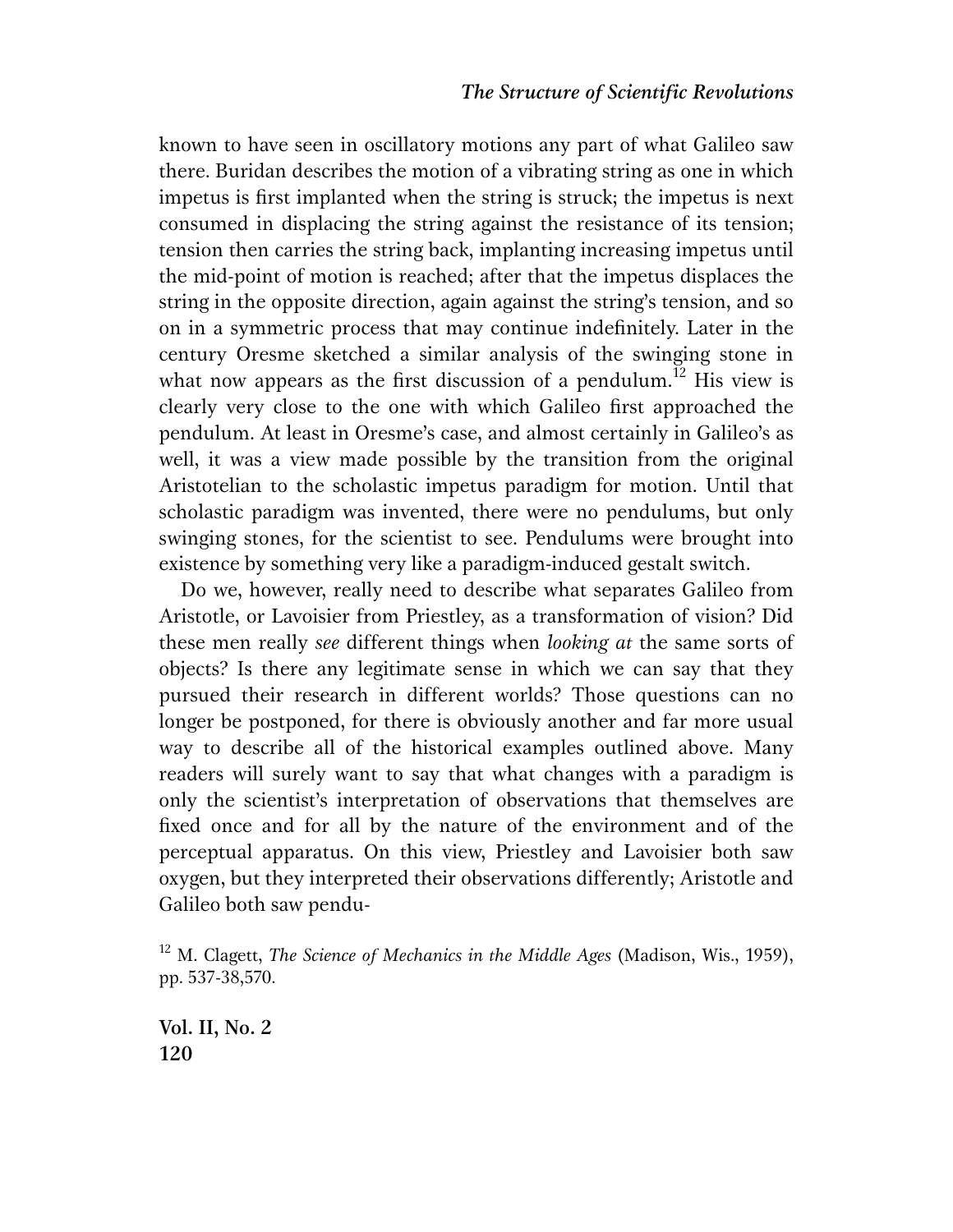## *Revolutions as Changes of World View*

lums, but they differed in their interpretations of what they both had seen.

Let me say at once that this very usual view of what occurs when scientists change their minds about fundamental matters can be neither all wrong nor a mere mistake. Rather it is an essential part of a philosophical paradigm initiated by Descartes and developed at the same time as Newtonian dynamics. That paradigm has served both science and philosophy well. Its exploitation, like that of dynamics itself, has been fruitful of a fundamental understanding that perhaps could not have been achieved in another way. But as the example of Newtonian dynamics also indicates, even the most striking past success provides no guarantee that crisis can be indefinitely postponed. Today research in parts of philosophy, psychology, linguistics, and even art history, all converge to suggest that the traditional paradigm is somehow askew. That failure to fit is also made increasingly apparent by the historical study of science to which most of our attention is necessarily directed here.

None of these crisis-promoting subjects has yet produced a viable alternate to the traditional epistemological paradigm, but they do begin to suggest what some of that paradigm's characteristics will be. I am, for example, acutely aware of the difficulties created by saying that when Aristotle and Galileo looked at swinging stones, the first saw constrained fall, the second a pendulum. The same difficulties are presented in an even more fundamental form by the opening sentences of this section: though the world does not change with a change of paradigm, the scientist afterward works in a different world. Nevertheless, I am convinced that we must learn to make sense of statements that at least resemble these. What occurs during a scientific revolution is not fully reducible to a reinterpretation of individual and stable data. In the first place, the data are not unequivocally stable. A pendulum is not a falling stone, nor is oxygen dephlogisticated air. Consequently, the data that scientists collect from these diverse objects are, as we shall shortly see, themselves different. More important, the process by which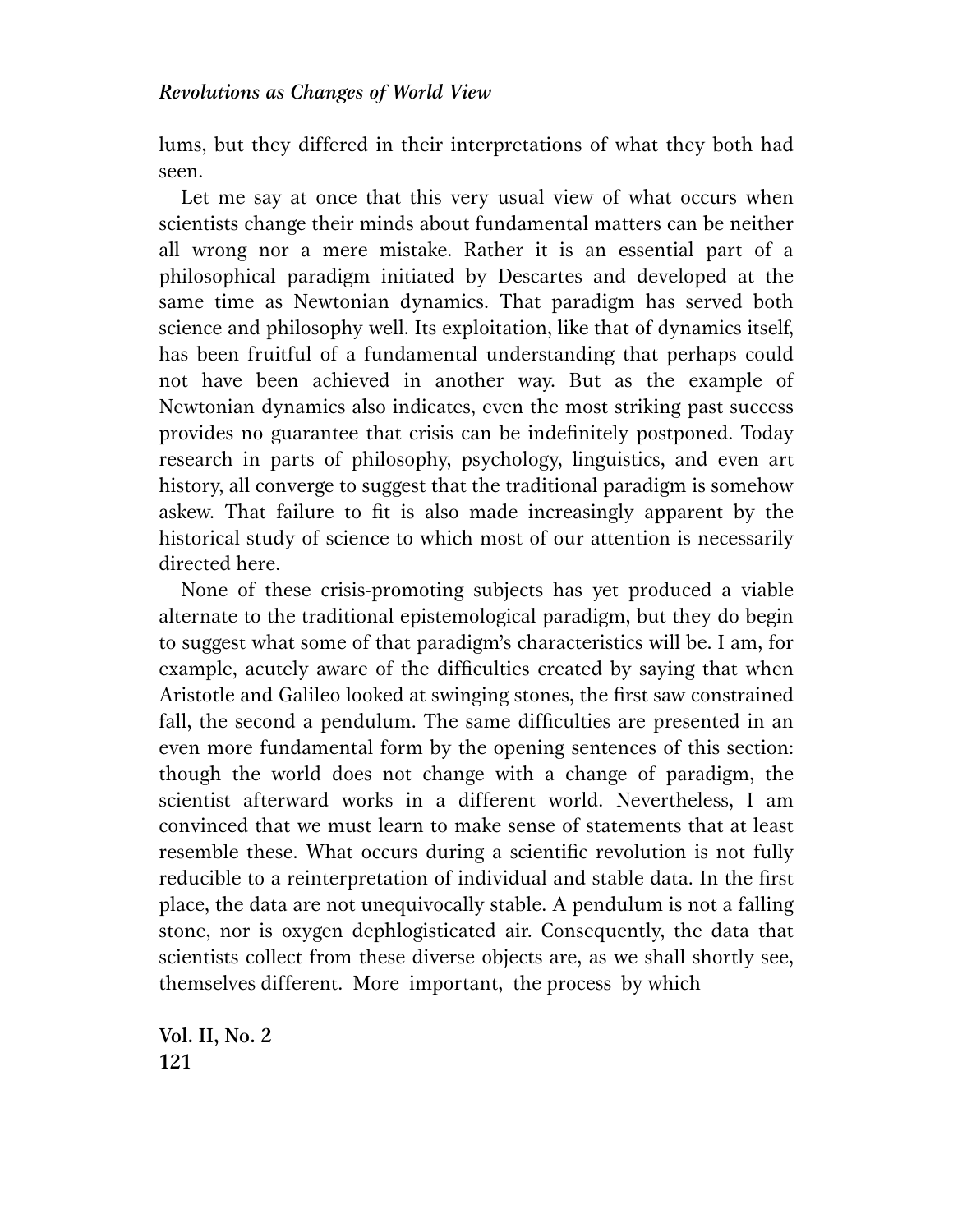either the individual or the community makes the transition from constrained fall to the pendulum or from dephlogisticated air to oxygen is not one that resembles interpretation. How could it do so in the absence of fixed data for the scientist to interpret? Rather than being an interpreter, the scientist who embraces a new paradigm is like the man wearing inverting lenses. Confronting the same constellation of objects as before and knowing that he does so, he nevertheless finds them transformed through and through in many of their details.

None of these remarks is intended to indicate that scientists do not characteristically interpret observations and data. On the contrary, Galileo interpreted observations on the pendulum, Aristotle observations on falling stones, Musschenbroek observations on a chargefilled bottle, and Franklin observations on a condenser. But each of these interpretations presupposed a paradigm. They were parts of normal science, an enterprise that, as we have already seen, aims to refine, extend, and articulate a paradigm that is already in existence. Section III provided many examples in which interpretation played a central role. Those examples typify the overwhelming majority of research. In each of them the scientist, by virtue of an accepted paradigm, knew what a datum was, what instruments might be used to retrieve it, and what concepts were relevant to its interpretation. Given a paradigm, interpretation of data is central to the enterprise that explores it.

But that interpretive enterprise—and this was the burden of the paragraph before last—can only articulate a paradigm, not correct it. Paradigms are not corrigible by normal science at all. Instead, as we have already seen, normal science ultimately leads only to the recognition of anomalies and to crises. And these are terminated, not by deliberation and interpretation, but by a relatively sudden and unstructured event like the gestalt switch. Scientists then often speak of the "scales falling from the eyes" or of the "lightning flash" that "inundates" a previously obscure puzzle, enabling its components to be seen in a new way that for the first time permits its solution. On other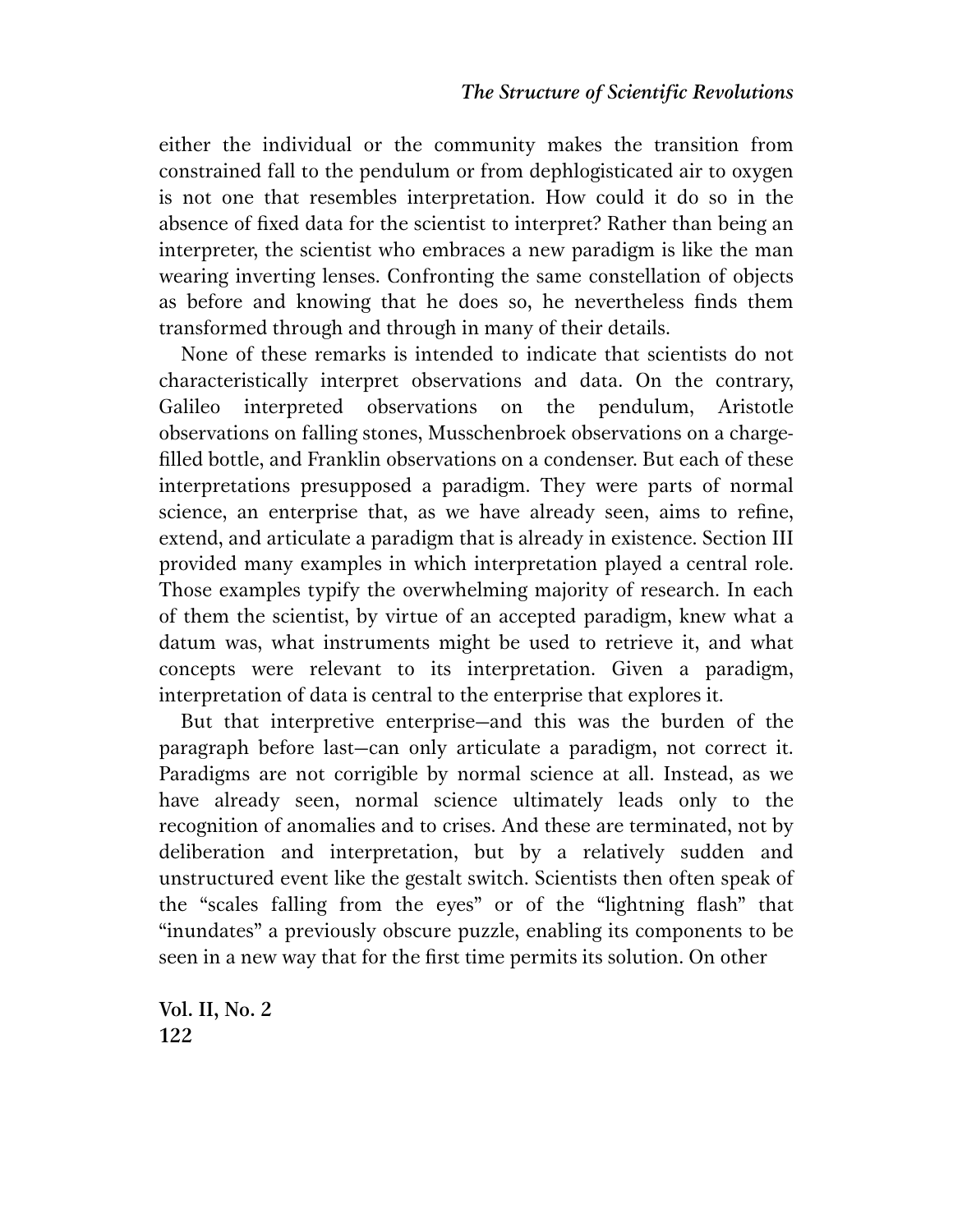occasions the relevant illumination comes in sleep.<sup>13</sup> No ordinary sense of the term 'interpretation' fits these flashes of intuition through which a new paradigm is born. Though such intuitions depend upon the experience, both anomalous and congruent, gained with the old paradigm, they are not logically or piecemeal linked to particular items of that experience as an interpretation would be. Instead, they gather up large portions of that experience and transform them to the rather different bundle of experience that will thereafter be linked piecemeal to the new paradigm but not to the old.

To learn more about what these differences in experience can be, return for a moment to Aristotle, Galileo, and the pendulum. What data did the interaction of their different paradigms and their common environment make accessible to each of them? Seeing constrained fall, the Aristotelian would measure (or at least discuss—the Aristotelian seldom measured) the weight of the stone, the vertical height to which it had been raised, and the time required for it to achieve rest. Together with the resistance of the medium, these were the conceptual categories deployed by Aristotelian science when dealing with a falling body.<sup>14</sup> Normal research guided by them could not have produced the laws that Galileo discovered. It could only—and by another route it did—lead to the series of crises from which Galileo's view of the swinging stone emerged. As a result of those crises and of other intellectual changes besides, Galileo saw the swinging stone quite differently. Archimedes' work on floating bodies made the medium non-essential; the impetus theory rendered the motion symmetrical and enduring; and Neoplatonism directed Galileo's attention to the motion's circu-

13 [Jacques] Hadamard, *Subconscient intuition, et logique dans la recherche scientifique (Conférence faite au Palais de la Découverte le 8 Décembre 1945*  [Alençon, n.d.]), pp. 7-8. A much fuller account, though one exclusively restricted to mathematical innovations, is the same author's *The Psychology of Invention in the Mathematical Field* (Princeton, 1949).

14 T. S. Kuhn, "A Function for Thought Experiments," in *Mélanges Alexandre Koyré,* ed. R. Taton and I. B. Cohen, to be published by Hermann (Paris) in 1963.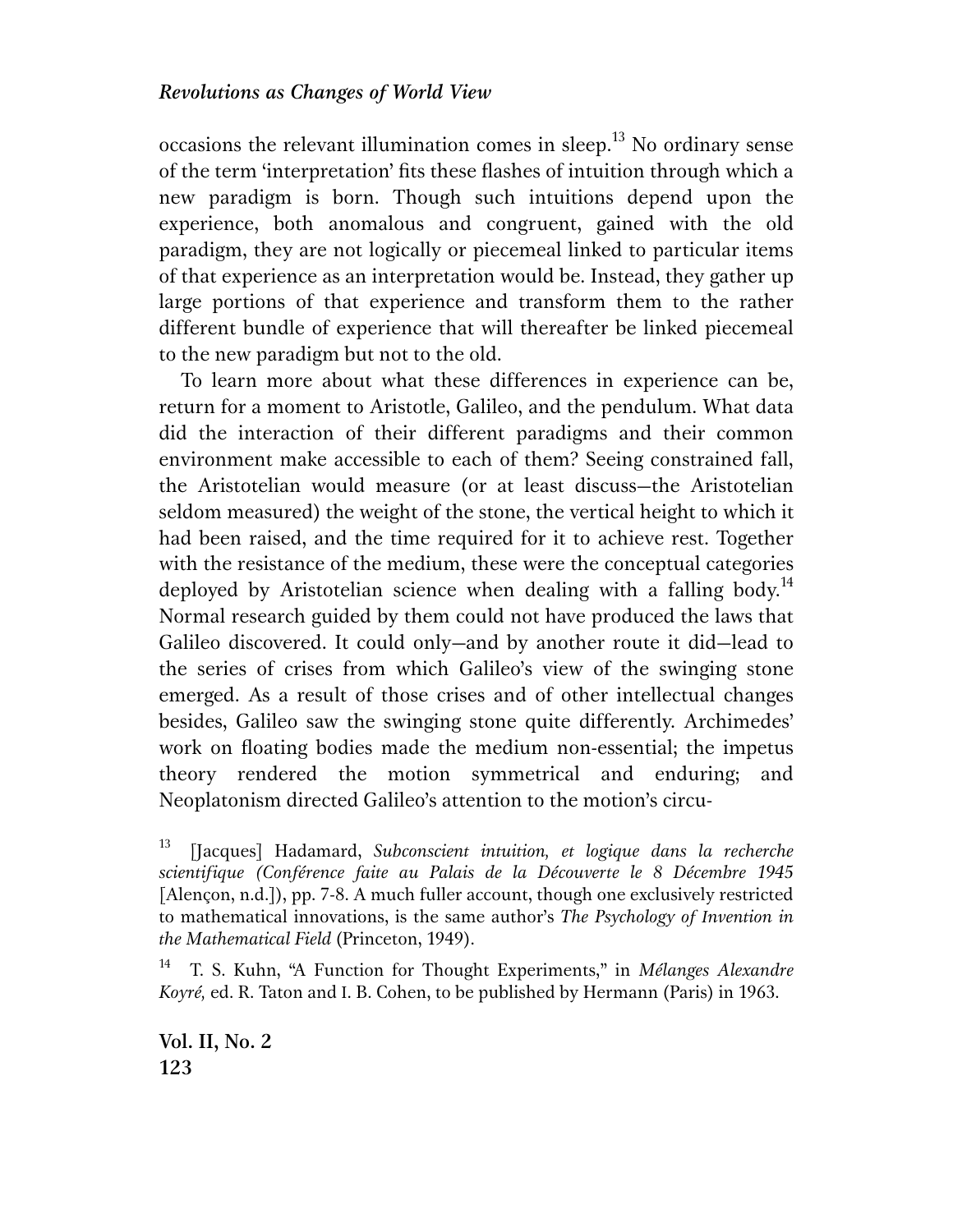lar form.<sup>15</sup> He therefore measured only weight, radius, angular displacement, and time per swing, which were precisely the data that could be interpreted to yield Galileo's laws for the pendulum. In the event, interpretation proved almost unnecessary. Given Galileo's paradigms, pendulum-like regularities were very nearly accessible to inspection. How else are we to account for Galileo's discovery that the bob's period is entirely independent of amplitude, a discovery that the normal science stemming from Galileo had to eradicate and that we are quite unable to document today. Regularities that could not have existed for an Aristotelian (and that are, in fact, nowhere precisely exemplified by nature) were consequences of immediate experience for the man who saw the swinging stone as Galileo did.

Perhaps that example is too fanciful since the Aristotelians recorded no discussions of swinging stones. On their paradigm it was an extraordinarily complex phenomenon. But the Aristotelians did discuss the simpler case, stones falling without uncommon constraints, and the same differences of vision are apparent there. Contemplating a falling stone, Aristotle saw a change of state rather than a process. For him the relevant measures of a motion were therefore total distance covered and total time elapsed, parameters which yield what we should now call not speed but average speed.<sup>16</sup> Similarly, because the stone was impelled by its nature to reach its final resting point, Aristotle saw the relevant distance parameter at any instant during the motion as the distance *to*  the final end point rather than as that *from* the origin of motion.<sup>17</sup> Those conceptual parameters underlie and give sense to most of his wellknown "laws of motion." Partly through the impetus paradigm, however, and partly through a doctrine known as the latitude of forms, scholastic criticism changed this way of viewing motion. A stone moved by impetus gained more and more of it while receding from its

16 Kuhn, "A Function for Thought Experiments," in *Mélanges Alexandre Koyré* (see n. 14 for full citation).

17 Koyré, É*tudes . . .* , II, 7-11.

<sup>15</sup> A. Koyré, *Études Galiléennes* (Paris, 1939), I, 46-51; and "Galileo and Plato," *Journal of the History of Ideas,* IV (1943), 400-428.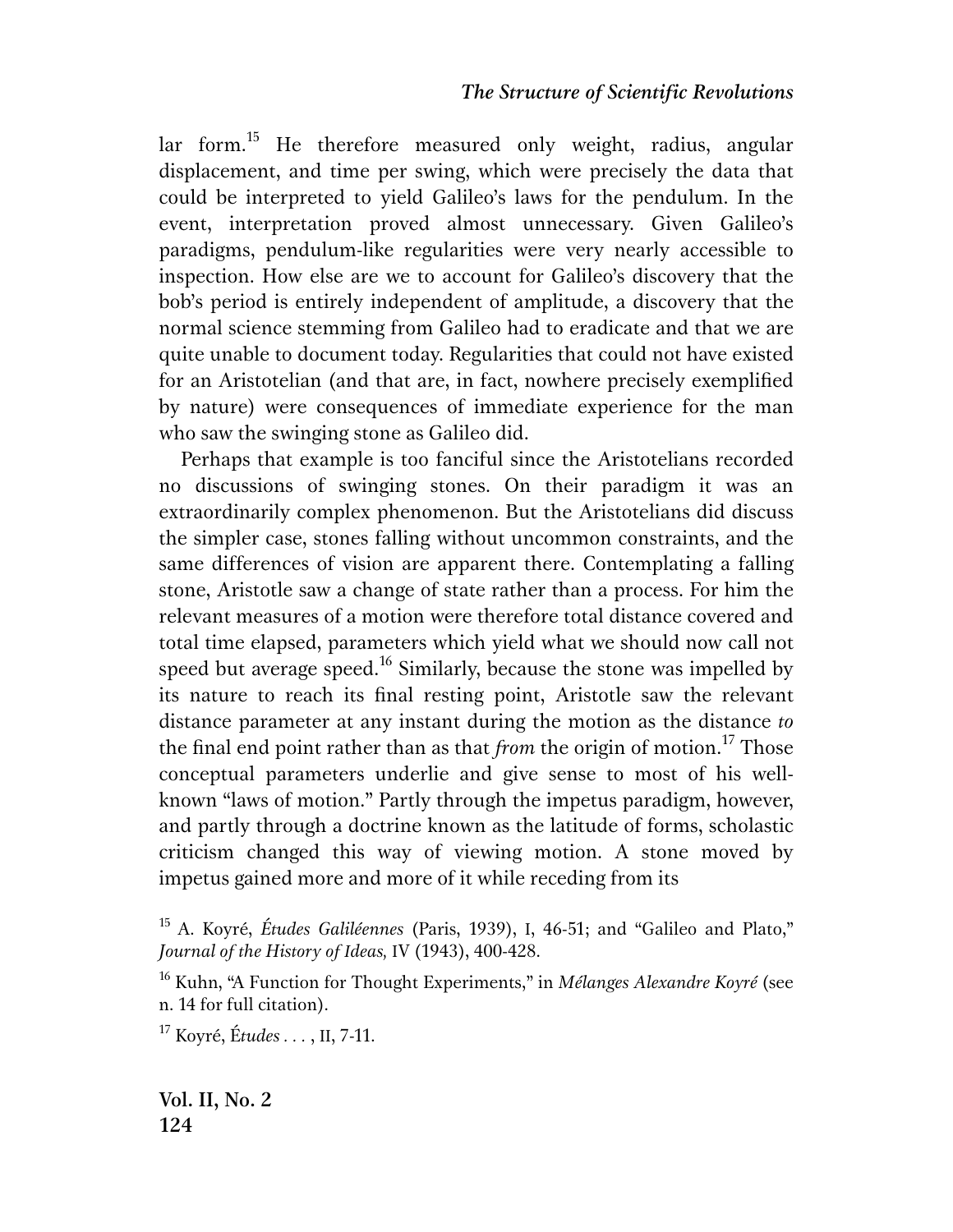starting point; distance from rather than distance to therefore became the revelant parameter. In addition, Aristotle's notion of speed was bifurcated by the scholastics into concepts that soon after Galileo became our average speed and instantaneous speed. But when seen through the paradigm of which these conceptions were a part, the falling stone, like the pendulum, exhibited its governing laws almost on inspection. Galileo was not one of the first men to suggest that stones fall with a uniformly accelerated motion.<sup>18</sup> Furthermore, he had developed his theorem on this subject together with many of its consequences before he experimented with an inclined plane. That theorem was another one of the network of new regularities accessible to genius in the world determined jointly by nature and by the paradigms upon which Galileo and his contemporaries had been raised. Living in that world, Galileo could still, when he chose, explain why Aristotle had seen what he did. Nevertheless, the immediate content of Galileo's experience with falling stones was not what Aristotle's had been.

It is, of course, by no means clear that we need be so concerned with "immediate experience"—that is, with the perceptual features that a paradigm so highlights that they surrender their regularities almost upon inspection. Those features must obviously change with the scientist's commitments to paradigms, but they are far from what we ordinarily have in mind when we speak of the raw data or the brute experience from which scientific research is reputed to proceed. Perhaps immediate experience should be set aside as fluid, and we should discuss instead the concrete operations and measurements that the scientist performs in his laboratory. Or perhaps the analysis should be carried further still from the immediately given. It might, for example, be conducted in terms of some neutral observation-language, perhaps one designed to conform to the retinal imprints that mediate what the scientist sees. Only in one of these ways can we hope to retrieve a realm in which experience is again stable once and for all—in which the pendulum and constrained fall are not different perceptions but rather

18 Clagett, *op. cit.,* chaps, iv, vi, and ix.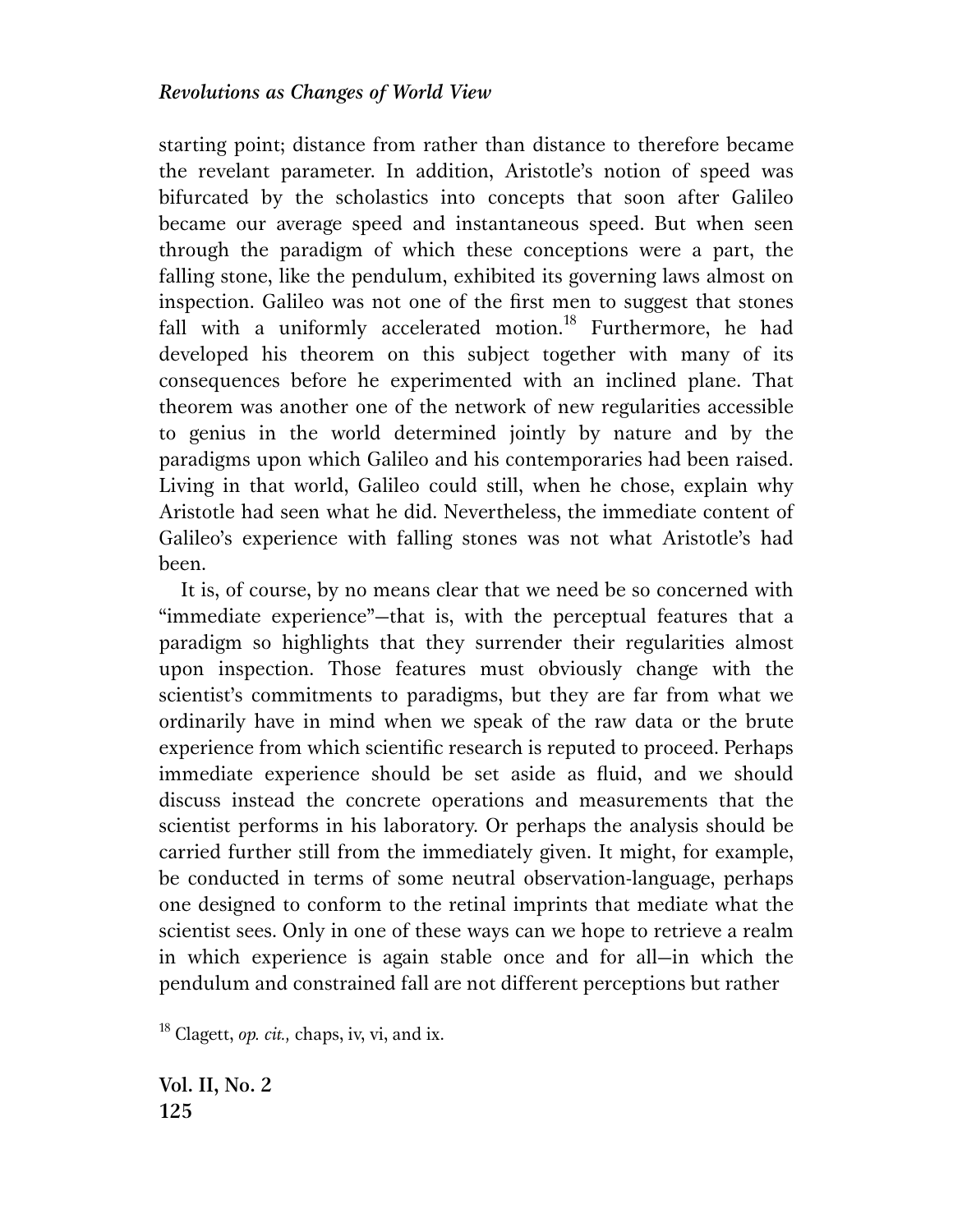different interpretations of the unequivocal data provided by observation of a swinging stone.

But is sensory experience fixed and neutral? Are theories simply manmade interpretations of given data? The epistemological viewpoint that has most often guided Western philosophy for three centuries dictates an immediate and unequivocal, Yes! In the absence of a developed alternative, I find it impossible to relinquish entirely that viewpoint. Yet it no longer functions effectively, and the attempts to make it do so through the introduction of a neutral language of observations now seem to me hopeless.

The operations and measurements that a scientist undertakes in the laboratory are not "the given" of experience but rather "the collected with difficulty." They are not what the scientist sees—at least not before his research is well advanced and his attention focused. Rather, they are concrete indices to the content of more elementary perceptions, and as such they are selected for the close scrutiny of normal research only because they promise opportunity for the fruitful elaboration of an accepted paradigm. Far more clearly than the immediate experience from which they in part derive, operations and measurements are paradigm-determined. Science does not deal in all possible laboratory manipulations. Instead, it selects those relevant to the juxtaposition of a paradigm with the immediate experience that that paradigm has partially determined. As a result, scientists with different paradigms engage in different concrete laboratory manipulations. The measurements to be performed on a pendulum are not the ones relevant to a case of constrained fall. Nor are the operations relevant for the elucidation of oxygen's properties uniformly the same as those required when investigating the characteristics of dephlogisticated air.

As for a pure observation-language, perhaps one will yet be devised. But three centuries after Descartes our hope for such an eventuality still depends exclusively upon a theory of perception and of the mind. And modern psychological experimentation is rapidly proliferating phenomena with which that theory can scarcely deal. The duck-rabbit shows that two men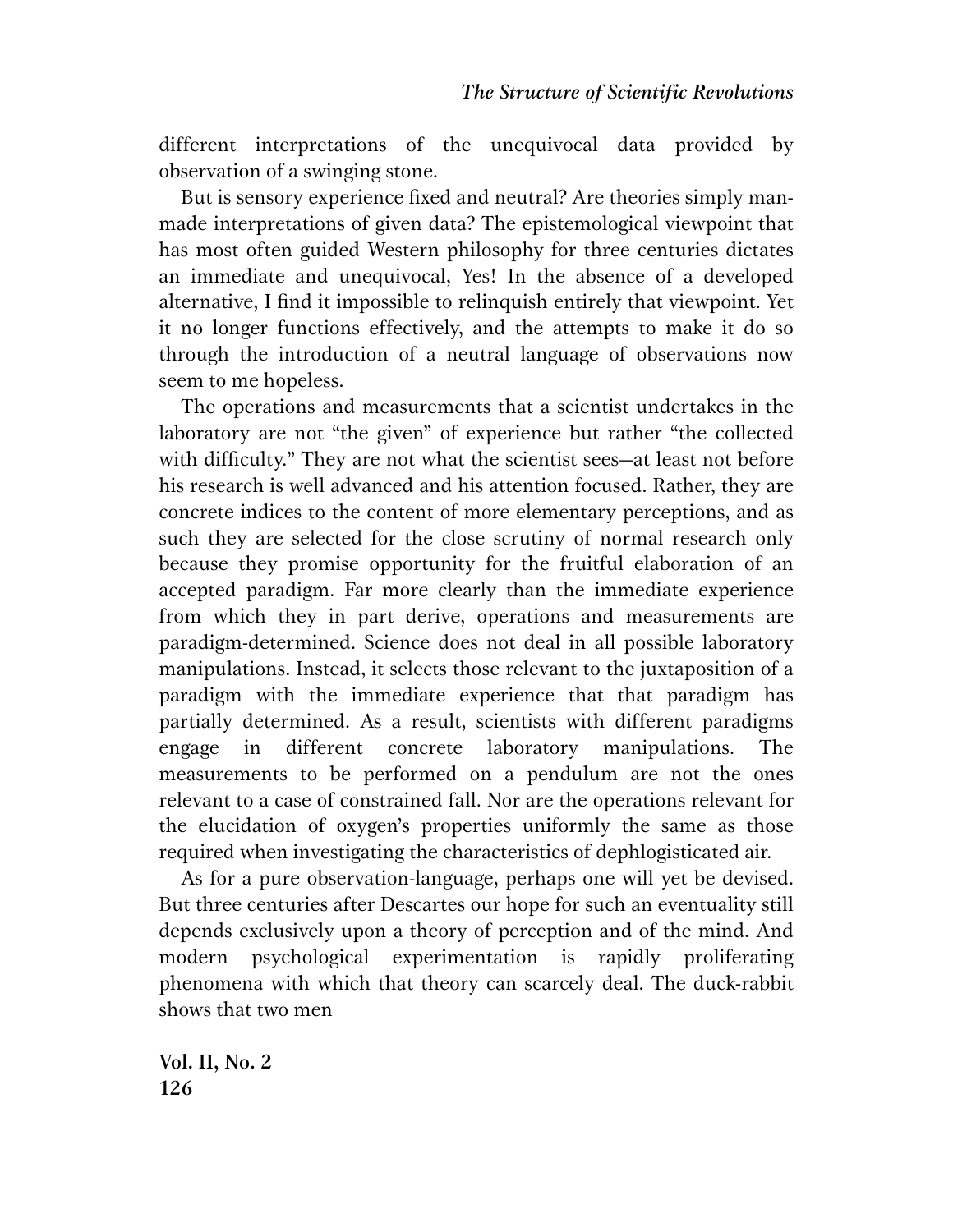### *Revolutions as Changes of World View*

with the same retinal impressions can see different things; the inverting lenses show that two men with different retinal impressions can see the same thing. Psychology supplies a great deal of other evidence to the same effect, and the doubts that derive from it are readily reinforced by the history of attempts to exhibit an actual language of observation. No current attempt to achieve that end has yet come close to a generally applicable language of pure percepts. And those attempts that come closest share one characteristic that strongly reinforces several of this essay's main theses. From the start they presuppose a paradigm, taken either from a current scientific theory or from some fraction of everyday discourse, and they then try to eliminate from it all non-logical and nonperceptual terms. In a few realms of discourse this effort has been carried very far and with fascinating results. There can be no question that efforts of this sort are worth pursuing. But their result is a language that—like those employed in the sciences—embodies a host of expectations about nature and fails to function the moment these expectations are violated. Nelson Goodman makes exactly this point in describing the aims of his *Structure of Appearance:* "It is fortunate that nothing more [than phenomena known to exist] is in question; for the notion of 'possible' cases, of cases that do not exist but might have existed, is far from clear.<sup>"19</sup> No language thus restricted to reporting a world fully known in advance can produce mere neutral and objective reports on "the given." Philosophical investigation has not yet provided even a hint of what a language able to do that would be like.

Under these circumstances we may at least suspect that scientists are right in principle as well as in practice when they treat

<sup>19</sup> N. Goodman, *The Structure of Appearance* (Cambridge, Mass., 1951), pp. 4-5. The passage is worth quoting more extensively: "If all and only those residents of Wilmington in 1947 that weigh between 175 and 180 pounds have red hair, then 'red-haired 1947 resident of Wilmington' and '1947 resident of Wilmington weighing between 175 and 180 pounds' may be joined in a constructional definition. . . . The question whether there 'might have been' someone to whom one but not the other of these predicates would apply has no bearing . . . once we have determined that there is no such person. . . . It is fortunate that nothing more is in question; for the notion of 'possible' cases, of cases that do not exist but might have existed, is far from clear."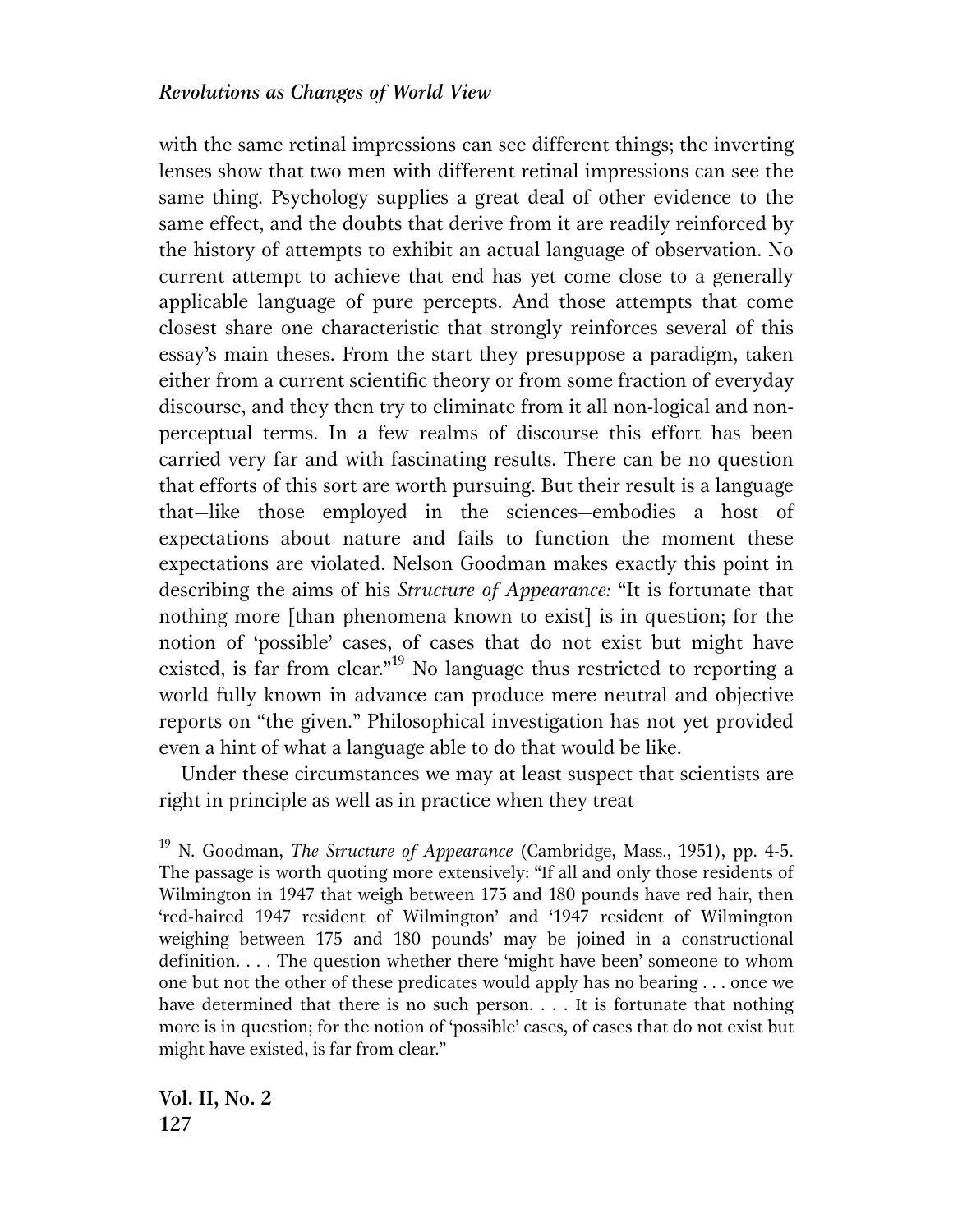oxygen and pendulums (and perhaps also atoms and electrons) as the fundamental ingredients of their immediate experience. As a result of the paradigm-embodied experience of the race, the culture, and, finally, the profession, the world of the scientist has come to be populated with planets and pendulums, condensers and compound ores, and other such bodies besides. Compared with these objects of perception, both meter stick readings and retinal imprints are elaborate constructs to which experience has direct access only when the scientist, for the special purposes of his research, arranges that one or the other should do so. This is not to suggest that pendulums, for example, are the only things a scientist could possibly see when looking at a swinging stone. (We have already noted that members of another scientific community could see constrained fall.) But it is to suggest that the scientist who looks at a swinging stone can have no experience that is in principle more elementary than seeing a pendulum. The alternative is not some hypothetical "fixed" vision, but vision through another paradigm, one which makes the swinging stone something else.

All of this may seem more reasonable if we again remember that neither scientists nor laymen learn to see the world piecemeal or item by item. Except when all the conceptual and manipulative categories are prepared in advance—e.g., for the discovery of an additional transuranic element or for catching sight of a new house—both scientists and laymen sort out whole areas together from the flux of experience. The child who transfers the word 'mama' from all humans to all females and then to his mother is not just learning what 'mama' means or who his mother is. Simultaneously he is learning some of the differences between males and females as well as something about the ways in which all but one female will behave toward him. His reactions, expectations, and beliefs indeed, much of his perceived world—change accordingly. By the same token, the Copernicans who denied its traditional title 'planet' to the sun were not only learning what 'planet' meant or what the sun was. Instead, they were changing the meaning of 'planet' so that it could continue to make useful distinctions in a world where all celestial bodies,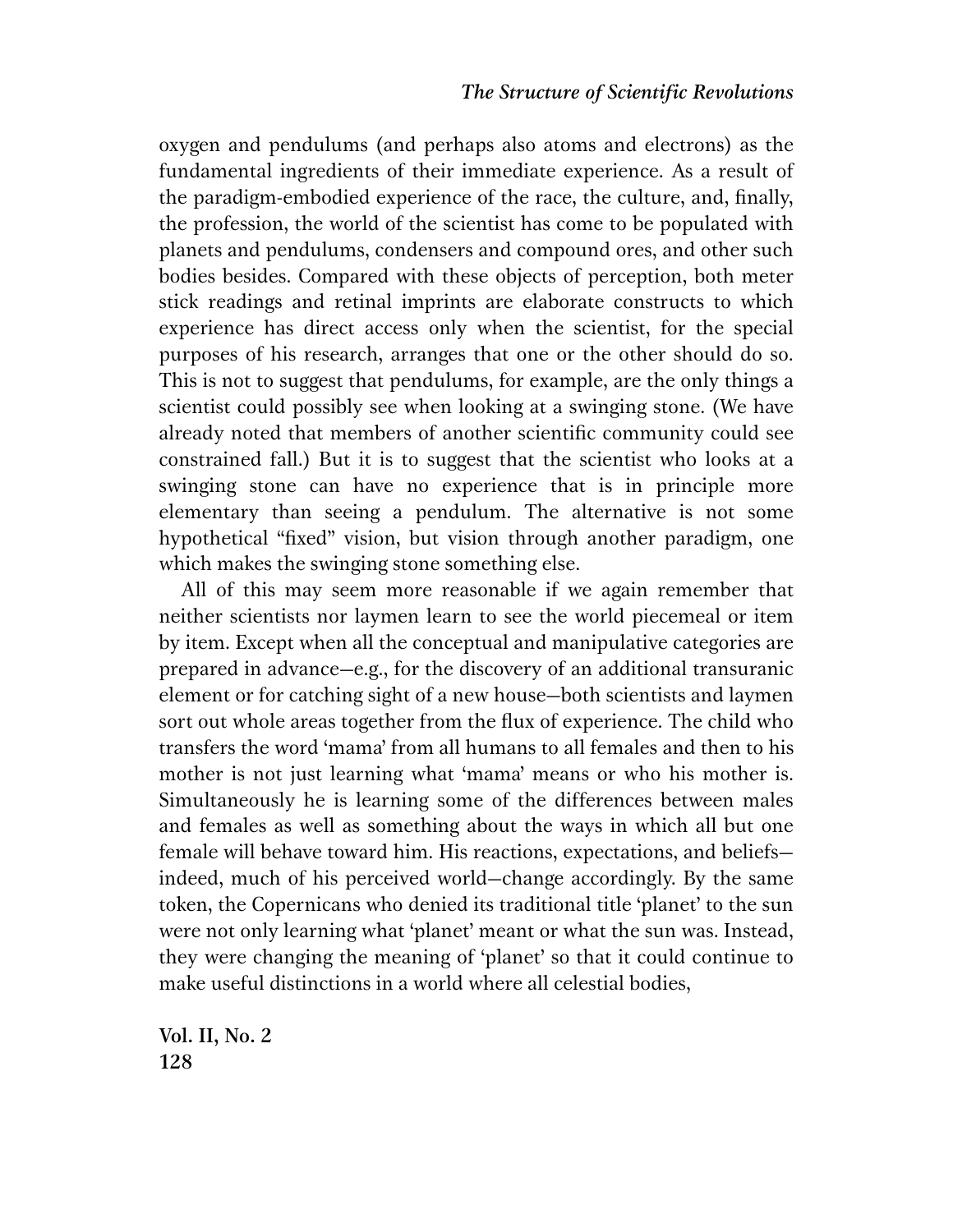# *Revolutions as Changes of World View*

not just the sun, were seen differently from the way they had been seen before. The same point could be made about any of our earlier examples. To see oxygen instead of dephlogisticated air, the condenser instead of the Leyden jar, or the pendulum instead of constrained fall, was only one part of an integrated shift in the scientist's vision of a great many related chemical, electrical, or dynamical phenomena. Paradigms determine large areas of experience at the same time.

It is, however, only after experience has been thus determined that the search for an operational definition or a pure observation-language can begin. The scientist or philosopher who asks what measurements or retinal imprints make the pendulum what it is must already be able to recognize a pendulum when he sees one. If he saw constrained fall instead, his question could not even be asked. And if he saw a pendulum, but saw it in the same way he saw a tuning fork or an oscillating balance, his question could not be answered. At least it could not be answered in the same way, because it would not be the same question. Therefore, though they are always legitimate and are occasionally extraordinarily fruitful, questions about retinal imprints or about the consequences of particular laboratory manipulations presuppose a world already perceptually and conceptually subdivided in a certain way. In a sense such questions are parts of normal science, for they depend upon the existence of a paradigm and they receive different answers as a result of paradigm change.

To conclude this section, let us henceforth neglect retinal impressions and again restrict attention to the laboratory operations that provide the scientist with concrete though fragmentary indices to what he has already seen. One way in which such laboratory operations change with paradigms has already been observed repeatedly. After a scientific revolution many old measurements and manipulations become irrelevant and are replaced by others instead. One does not apply all the same tests to oxygen as to dephlogisticated air. But changes of this sort are never total. Whatever he may then see, the scientist after a revolution is still looking at the same world. Further-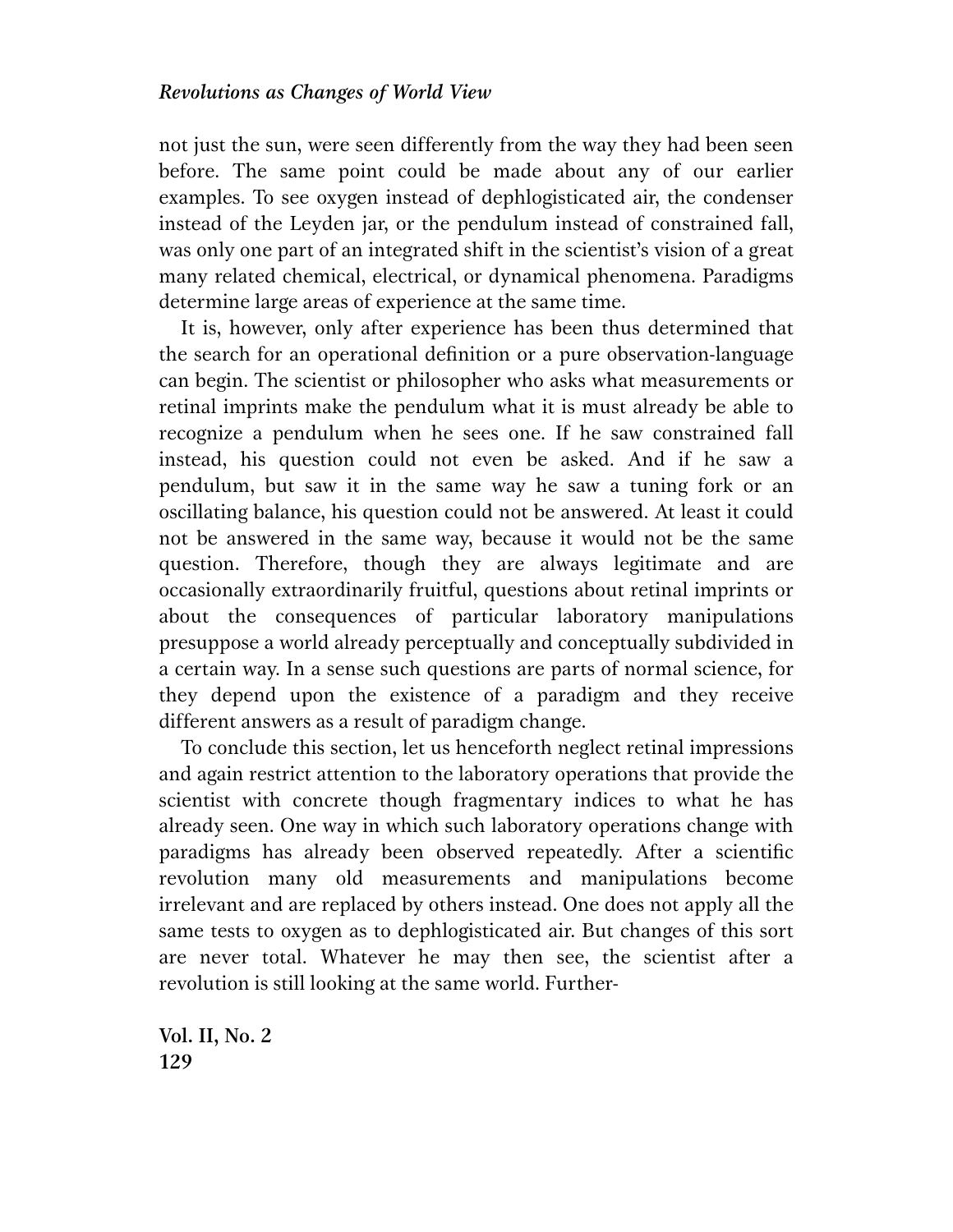more, though he may previously have employed them differently, much of his language and most of his laboratory instruments are still the same as they were before. As a result, postrevolutionary science invariably includes many of the same manipulations, performed with the same instruments and described in the same terms, as its prerevolutionary predecessor. If these enduring manipulations have been changed at all, the change must lie either in their relation to the paradigm or in their concrete results. I now suggest, by the introduction of one last new example, that both these sorts of changes occur. Examining the work of Dalton and his contemporaries, we shall discover that one and the same operation, when it attaches to nature through a different paradigm, can become an index to a quite different aspect of nature's regularity. In addition, we shall see that occasionally the old manipulation in its new role will yield different concrete results.

Throughout much of the eighteenth century and into the nineteenth, European chemists almost universally believed that the elementary atoms of which all chemical species consisted were held together by forces of mutual affinity. Thus a lump of silver cohered because of the forces of affinity between silver corpuscles (until after Lavoisier these corpuscles were themselves thought of as compounded from still more elementary particles). On the same theory silver dissolved in acid (or salt in water) because the particles of acid attracted those of silver (or the particles of water attracted those of salt) more strongly than particles of these solutes attracted each other. Or again, copper would dissolve in the silver solution and precipitate silver, because the copperacid affinity was greater than the affinity of acid for silver. A great many other phenomena were explained in the same way. In the eighteenth century the theory of elective affinity was an admirable chemical paradigm, widely and sometimes fruitfully deployed in the design and analysis of chemical experimentation.20

Affinity theory, however, drew the line separating physical

<sup>20</sup> H. Metzger, *Newton, Stahl, Boerlwave et la doctrine chimique* (Paris, 1930), pp. 34-68.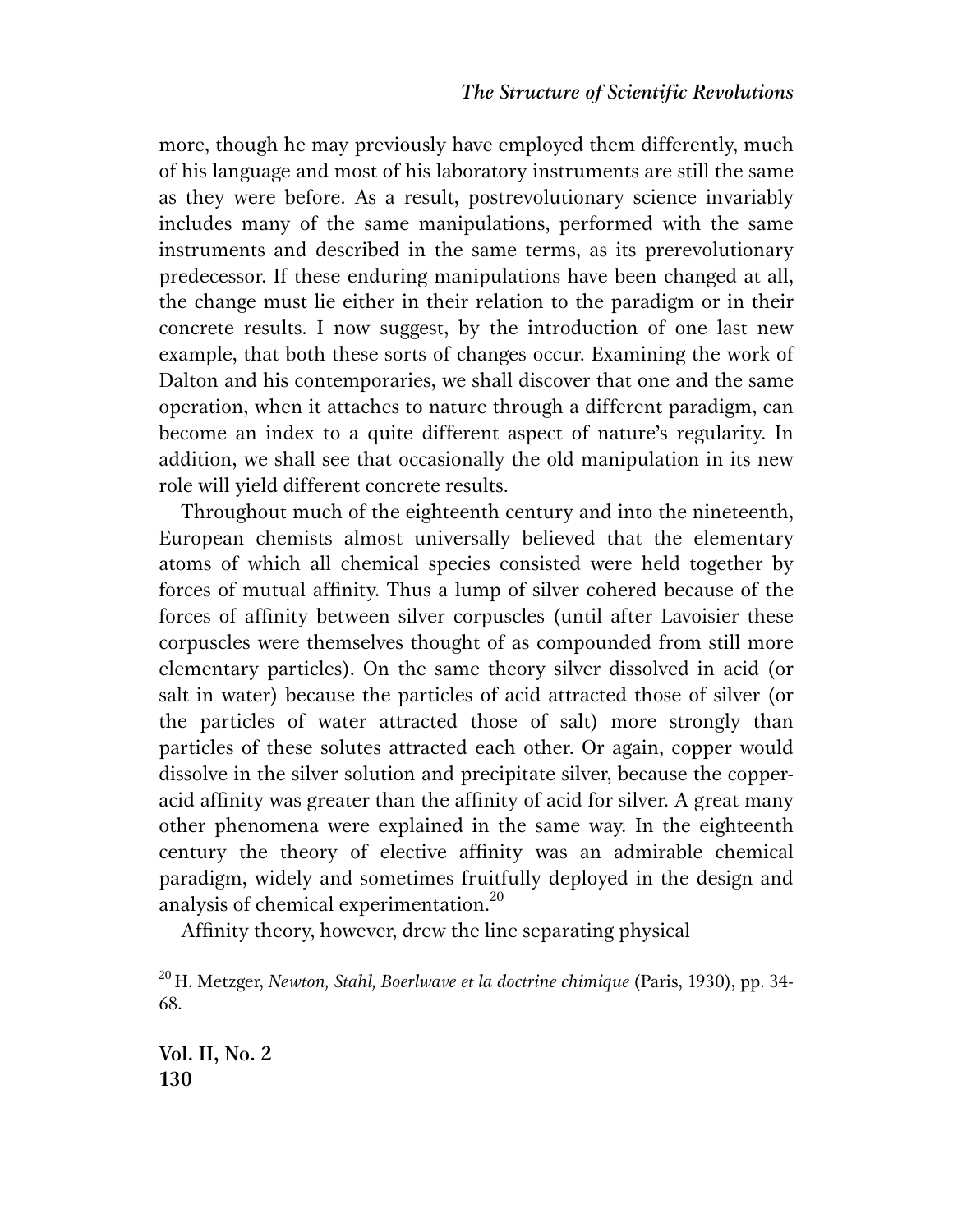## *Revolutions as Changes of World View*

mixtures from chemical compounds in a way that has become unfamiliar since the assimilation of Dalton's work. Eighteenth-century chemists did recognize two sorts of processes. When mixing produced heat, light, effervescence or something else of the sort, chemical union was seen to have taken place. If, on the other hand, the particles in the mixture could be distinguished by eye or mechanically separated, there was only physical mixture. But in the very large number of intermediate cases—salt in water, alloys, glass, oxygen in the atmosphere, and so on these crude criteria were of little use. Guided by their paradigm, most chemists viewed this entire intermediate range as chemical, because the processes of which it consisted were all governed by forces of the same sort. Salt in water or oxygen in nitrogen was just as much an example of chemical combination as was the combination produced by oxidizing copper. The arguments for viewing solutions as compounds were very strong. Affinity theory itself was well attested. Besides, the formation of a compound accounted for a solution's observed homogeneity. If, for example, oxygen and nitrogen were only mixed and not combined in the atmosphere, then the heavier gas, oxygen, should settle to the bottom. Dalton, who took the atmosphere to be a mixture, was never satisfactorily able to explain oxygen's failure to do so. The assimilation of his atomic theory ultimately created an anomaly where there had been none before.<sup>21</sup>

One is tempted to say that the chemists who viewed solutions as compounds differed from their successors only over a matter of definition. In one sense that may have been the case. But that sense is not the one that makes definitions mere conventional conveniences. In the eighteenth century mixtures were not fully distinguished from compounds by operational tests, and perhaps they could not have been. Even if chemists had looked for such tests, they would have sought criteria that made the solution a compound. The mixture-compound distinction was part of their paradigm—part of the way they viewed their whole

<sup>21</sup> *Ibid.,* pp. 124-29, 139-48. For Dalton, see Leonard K. Nash, *The Atomic-Molecular Theory* ("Harvard Case Histories in Experimental Science," Case 4; Cambridge, Mass., 1950), pp. 14-21.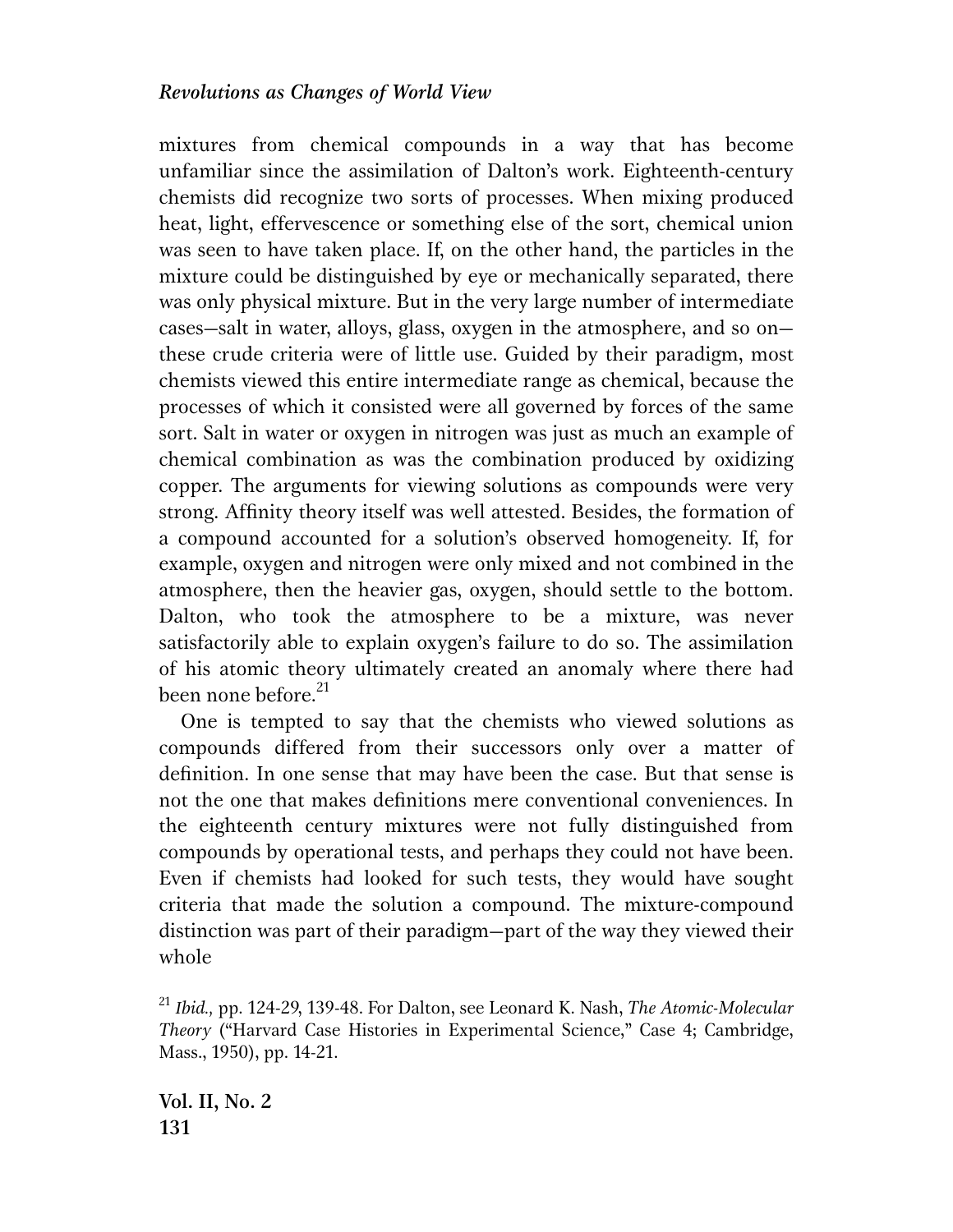field of research—and as such it was prior to any particular laboratory test, though not to the accumulated experience of chemistry as a whole.

But while chemistry was viewed in this way, chemical phenomena exemplified laws different from those that emerged with the assimilation of Dalton's new paradigm. In particular, while solutions remained compounds, no amount of chemical experimentation could by itself have produced the law of fixed proportions. At the end of the eighteenth century it was widely known that *some* compounds ordinarily contained fixed proportions by weight of their constituents. For some categories of reactions the German chemist Richter had even noted the further regularities now embraced by the law of chemical equivalents.<sup>22</sup> But no chemist made use of these regularities except in recipes, and no one until almost the end of the century thought of generalizing them. Given the obvious counterinstances, like glass or like salt in water, no generalization was possible without an abandonment of affinity theory and a reconceptualization of the boundaries of the chemist's domain. That consequence became explicit at the very end of the century in a famous debate between the French chemists Proust and Berthollet. The first claimed that all chemical reactions occurred in fixed proportion, the latter that they did not. Each collected impressive experimental evidence for his view. Nevertheless, the two men necessarily talked through each other, and their debate was entirely inconclusive. Where Berthollet saw a compound that could vary in proportion, Proust saw only a physical mixture.<sup>23</sup> To that issue neither experiment nor a change of definitional convention could be relevant. The two men were as fundamentally at cross-purposes as Galileo and Aristotle had been.

This was the situation during the years when John Dalton undertook the investigations that led finally to his famous chemical atomic theory. But until the very last stages of those investiga-

22 J. R. Partington, A *Short History of Chemistry* (2d ed.; London, 1951), pp. 161-63. <sup>23</sup> A. N. Meldrum, "The Development of the Atomic Theory: (1) Berthollet's Doctrine of Variable Proportions," *Manchester Memoirs,* LIV (1910), 1-16.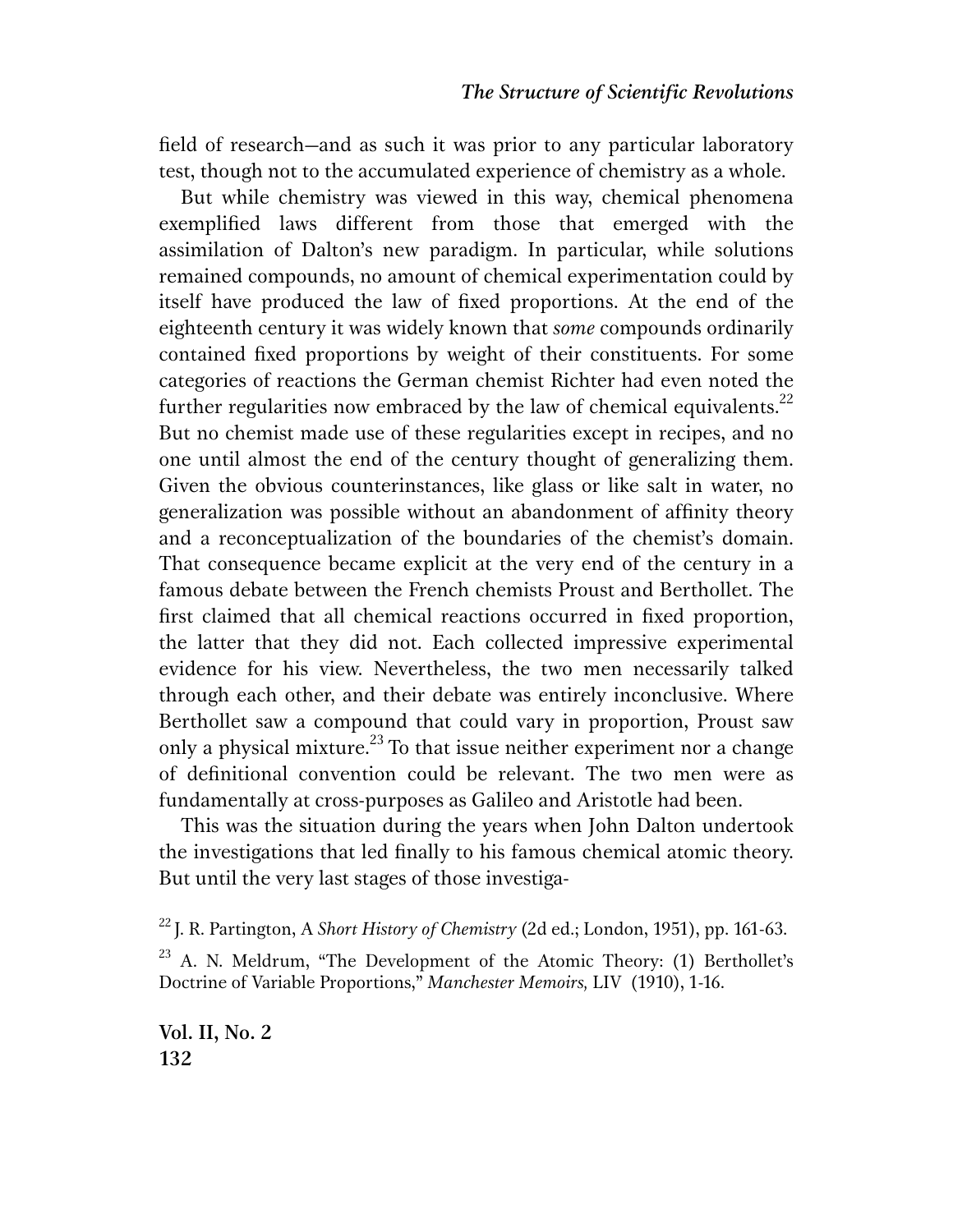## *Revolutions as Changes* of *World View*

tions, Dalton was neither a chemist nor interested in chemistry. Instead, he was a meteorologist investigating the, for him, physical problems of the absorption of gases by water and of water by the atmosphere. Partly because his training was in a different specialty and partly because of his own work in that specialty, he approached these problems with a paradigm different from that of contemporary chemists. In particular, he viewed the mixture of gases or the absorption of a gas in water as a physical process, one in which forces of affinity played no part. To him, therefore, the observed homogeneity of solutions was a problem, but one which he thought he could solve if he could determine the relative sizes and weights of the various atomic particles in his experimental mixtures. It was to determine these sizes and weights that Dalton finally turned to chemistry, supposing from the start that, in the restricted range of reactions that he took to be chemical, atoms could only combine one-to-one or in some other simple whole-number ratio. $^{24}$  That natural assumption did enable him to determine the sizes and weights of elementary particles, but it also made the law of constant proportion a tautology. For Dalton, any reaction in which the ingredients did not enter in fixed proportion was *ipso facto* not a purely chemical process. A law that experiment could not have established before Dalton's work, became, once that work was accepted, a constitutive principle that no single set of chemical measurements could have upset. As a result of what is perhaps our fullest example of a scientific revolution, the same chemical manipulations assumed a relationship to chemical generalization very different from the one they had had before.

Needless to say, Dalton's conclusions were widely attacked when first announced. Berthollet, in particular, was never convinced. Considering the nature of the issue, he need not have been. But to most chemists Dalton's new paradigm proved convincing where Proust's had not been, for it had implications far wider and more important than a new criterion for distinguish-

24 L. K. Nash, "The Origin of Dalton's Chemical Atomic Theory," *Isis,* XLVII (1956), 101-16.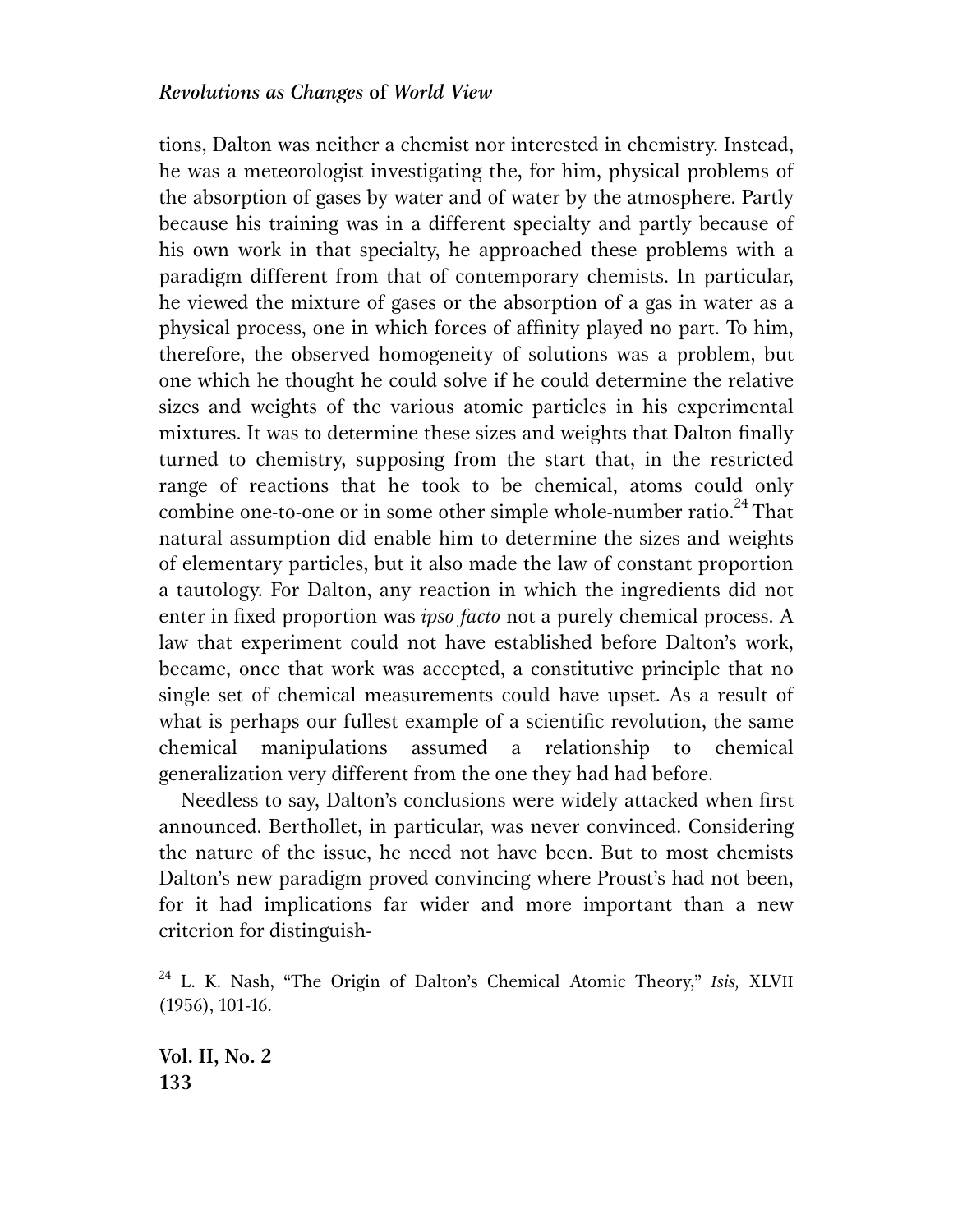ing a mixture from a compound. If, for example, atoms could combine chemically only in simple whole-number ratios, then a re-examination of existing chemical data should disclose examples of multiple as well as of fixed proportions. Chemists stopped writing that the two oxides of, say, carbon contained 56 per cent and 72 per cent of oxygen by weight; instead they wrote that one weight of carbon would combine either with 1.3 or with 2.6 weights of oxygen. When the results of old manipulations were recorded in this way, a 2:1 ratio leaped to the eye; and this occurred in the analysis of many well-known reactions and of new ones besides. In addition, Dalton's paradigm made it possible to assimilate Richter's work and to see its full generality. Also, it suggested new experiments, particularly those of Gay-Lussac on combining volumes, and these yielded still other regularities, ones that chemists had not previously dreamed of. What chemists took from Dalton was not new experimental laws but a new way of practicing chemistry (he himself called it the "new system of chemical philosophy"), and this proved so rapidly fruitful that only a few of the older chemists in France and Britain were able to resist it.<sup>25</sup> As a result, chemists came to live in a world where reactions behaved quite differently from the way they had before.

As all this went on, one other typical and very important change occurred. Here and there the very numerical data of chemistry began to shift. When Dalton first searched the chemical literature for data to support his physical theory, he found some records of reactions that fitted, but he can scarcely have avoided finding others that did not. Proust's own measurements on the two oxides of copper yielded, for example, an oxygen weight-ratio of 1.47:1 rather than the 2:1 demanded by the atomic theory; and Proust is just the man who might have been expected to achieve the Daltonian ratio.<sup>26</sup> He was, that is, a fine

 $25$  A. N. Meldrum, "The Development of the Atomic Theory: (6) The Reception Accorded to the Theory Advocated by Dalton," *Manchester Memoirs,* LV (1911), 1- 10.

 $26$  For Proust, see Meldrum, "Berthollet's Doctrine of Variable Proportions," *Manchester Memoirs,* LIV (1910), 8. The detailed history of the gradual changes in measurements of chemical composition and of atomic weights hag yet to be written, but Partington, *op. cit.,* provides many useful leads to it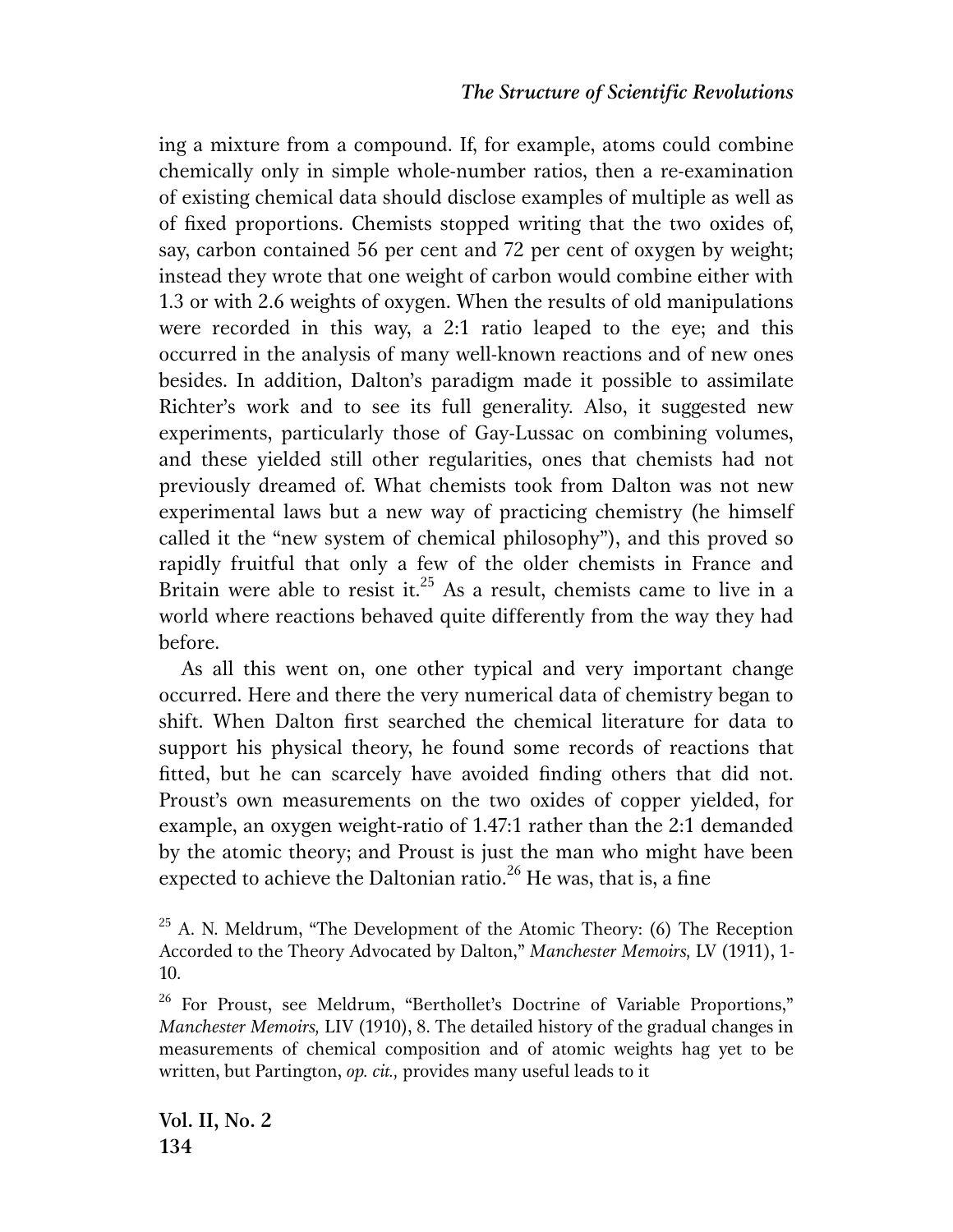# *Revolutions as Changes of World View*

experimentalist, and his view of the relation between mixtures and compounds was very close to Dalton's. But it is hard to make nature fit a paradigm. That is why the puzzles of normal science are so challenging and also why measurements undertaken without a paradigm so seldom lead to any conclusions at all. Chemists could not, therefore, simply accept Dalton's theory on the evidence, for much of that was still negative. Instead, even after accepting the theory, they had still to beat nature into line, a process which, in the event, took almost another generation. When it was done, even the percentage composition of wellknown compounds was different. The data themselves had changed. That is the last of the senses in which we may want to say that after a revolution scientists work in a different world.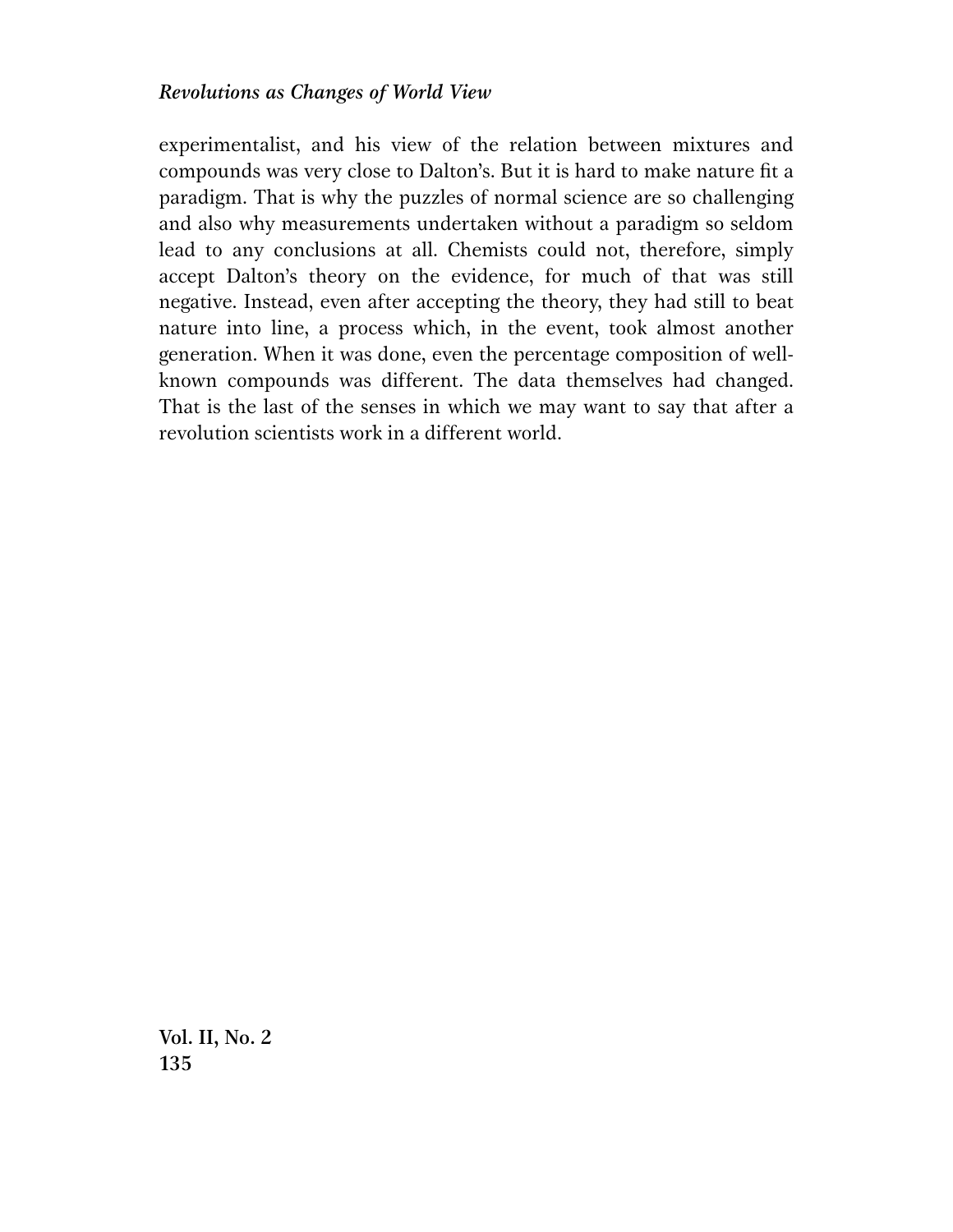## XI. The Invisibility of Revolutions

We must still ask how scientific revolutions close. Before doing so, however, a last attempt to reinforce conviction about their existence and nature seems called for. I have so far tried to display revolutions by illustration, and the examples could be multiplied *ad nauseam.* But clearly, most of them, which were deliberately selected for their familiarity, have customarily been viewed not as revolutions but as additions to scientific knowledge. That same view could equally well be taken of any additional illustrations, and these Would probably be ineffective. I suggest that there are excellent reasons why revolutions have proved to be so nearly invisible. Both scientists and laymen take much of their image of creative scientific activity from an authoritative source that systematically disguises—partly for important functional reasons—the existence and significance of scientific revolutions. Only when the nature of that authority is recognized and analyzed can one hope to make historical example fully effective. Furthermore, though the point can be fully developed only in my concluding section, the analysis now required will begin to indicate one of the aspects of scientific work that most clearly distinguishes it from every other creative pursuit except perhaps theology.

As the source of authority, I have in mind principally textbooks of science together with both the popularizations and the philosophical works modeled on them. All three of these categories—until recently no other significant sources of information about science have been available except through the practice of research—have one thing in common. They address themselves to an already articulated body of problems, data, and theory, most often to the particular set of paradigms to which the scientific community is committed at the time they are written. Textbooks themselves aim to communicate the vocabulary and syntax of a contemporary scientific language. Popularizations attempt to describe these same applications in a language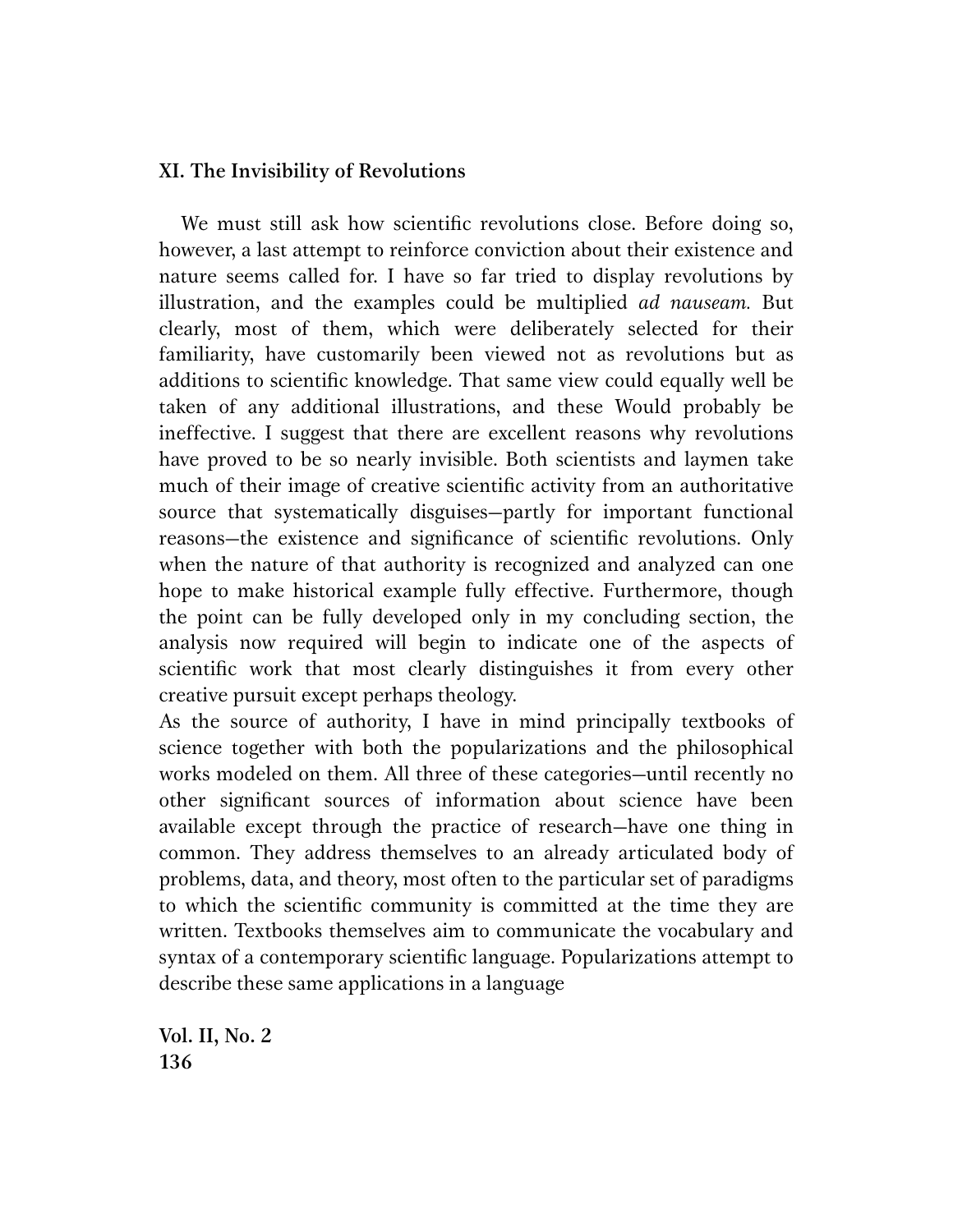## *The Invisibility of Revolutions*

closer to that of everyday life. And philosophy of science, particularly that of the English-speaking world, analyzes the logical structure of the same completed body of scientific knowledge. Though a fuller treatment would necessarily deal with the very real distinctions between these three genres, it is their similarities that most concern us here. All three record the stable *outcome* of past revolutions and thus display the bases of the current normal-scientific tradition. To fulfill their function they need not provide authentic information about the way in which those bases were first recognized and then embraced by the profession. In the case of textbooks, at least, there are even good reasons why, in these matters, they should be systematically misleading.

We noted in Section II that an increasing reliance on textbooks or their equivalent was an invariable concomitant of the emergence of a first paradigm in any field of science. The concluding section of this essay will argue that the domination of a mature science by such texts significantly differentiates its developmental pattern from that of other fields. For the moment let us simply take it for granted that, to an extent unprecedented in other fields, both the layman's and the practitioner's knowledge of science is based on textbooks and a few other types of literature derived from them. Textbooks, however, being pedagogic vehicles for the perpetuation of normal science, have to be rewritten in whole or in part whenever the language, problem-structure, or standards of normal science change. In short, they have to be rewritten in the aftermath of each scientific revolution, and, once rewritten, they inevitably disguise not only the role but the very existence of the revolutions that produced them. Unless he has personally experienced a revolution in his own lifetime, the historical sense either of the working scientist or of the lay reader of textbook literature extends only to the outcome of the most recent revolutions in the field.

Textbooks thus begin by truncating the scientist's sense of his discipline's history and then proceed to supply a substitute for what they have eliminated. Characteristically, textbooks of science contain just a bit of history, either in an introductory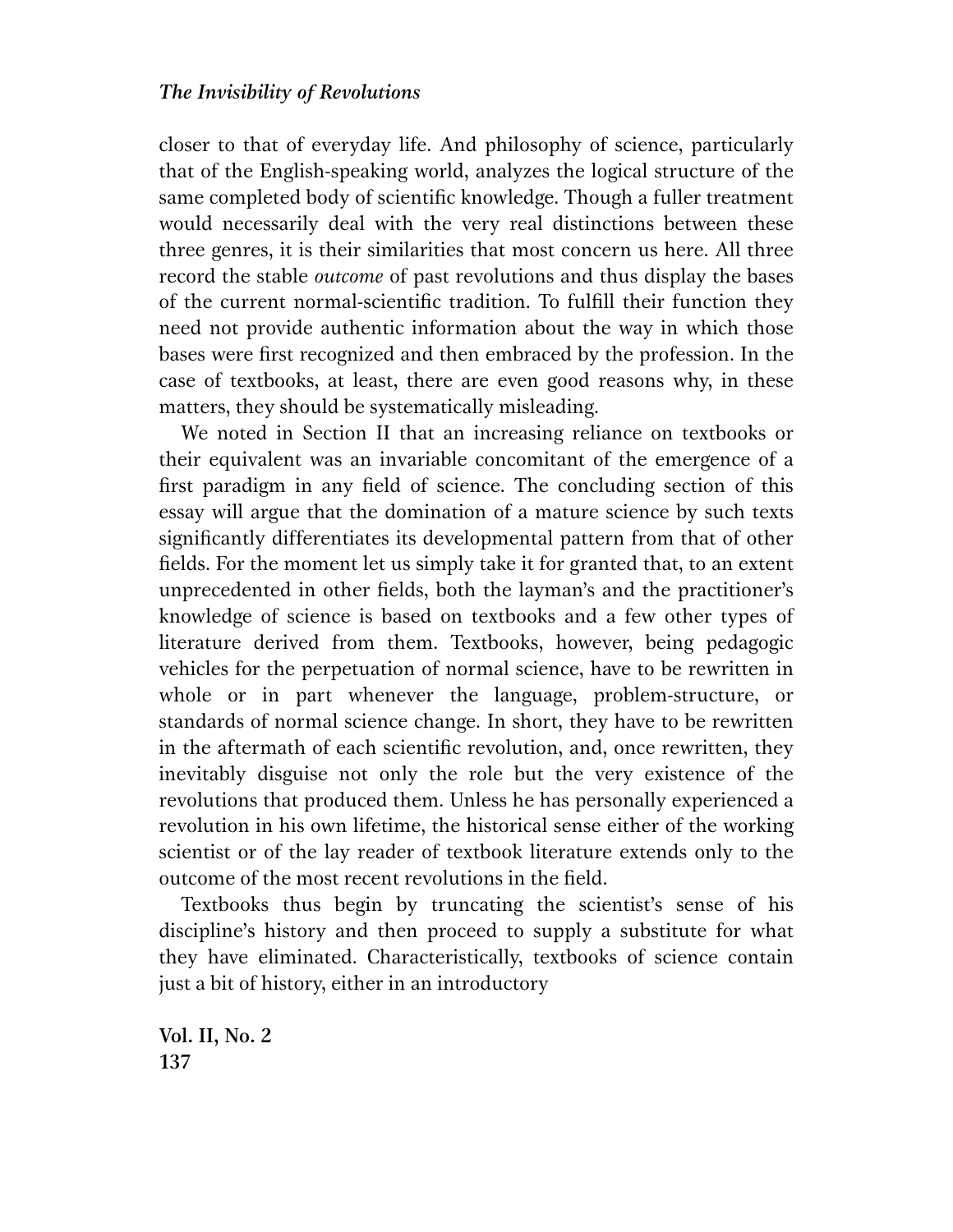chapter or, more often, in scattered references to the great heroes of an earlier age. From such references both students and professionals come to feel like participants in a long-standing historical tradition. Yet the textbook-derived tradition in which scientists come to sense their participation is one that, in fact, never existed. For reasons that are both obvious and highly functional, science textbooks (and too many of the older histories of science) refer only to that part of the work of past scientists that can easily be viewed as contributions to the statement and solution of the texts' paradigm problems. Partly by selection and partly by distortion, the scientists of earlier ages are implicitly represented as having worked upon the same set of fixed problems and in accordance with the same set of fixed canons that the most recent revolution in scientific theory and method has made seem scientific. No wonder that textbooks ' and the historical tradition they imply have to be rewritten after each scientific revolution. And no wonder that, as they are rewritten, science once again comes to seem largely cumulative. Scientists are not, of course, the only group that tends to see its discipline's past developing linearly toward its present vantage. The temptation to write history backward is both omnipresent and perennial. But scientists are more affected by the temptation to rewrite history, partly because the results of scientific research show no obvious dependence upon the historical context of the inquiry, and partly because, except during crisis and revolution, the scientist's contemporary position seems so secure. More historical detail, whether of science's present or of its past, or more responsibility to the historical details that are presented, could only give artificial status to human idiosyncrasy, error, and confusion. Why dignify what science's best and most persistent efforts have made it possible to discard? The depreciation of historical fact is deeply, and probably functionally, ingrained in the ideology of the scientific profession, the same profession that places the highest of all values upon factual details of other sorts. Whitehead caught the unhistorical spirit of the scientific community when he wrote, "A science that hesitates to forget its founders is lost." Yet he was not quite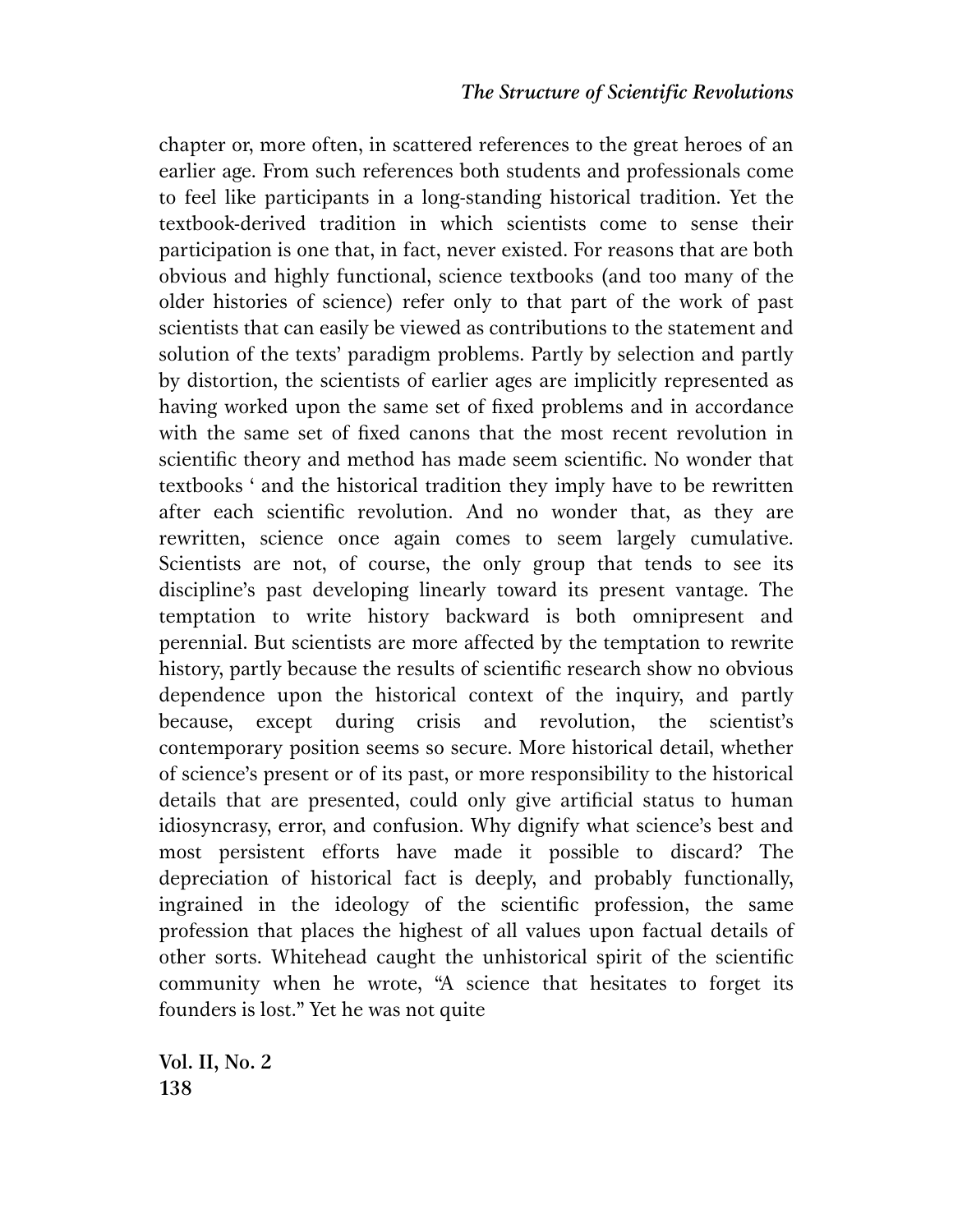right, for the sciences, like other professional enterprises, do need their heroes and do preserve their names. Fortunately, instead of forgetting these heroes, scientists have been able to forget or revise their works.

The result is a persistent tendency to make the history of science look linear or cumulative, a tendency that even affects scientists looking back at their own research. For example, all three of Dalton's incompatible accounts of the development of his chemical atomism make it appear that he was interested from an early date in just those chemical problems of combining proportions that he was later famous for having solved. Actually those problems seem only to have occurred to him with their solutions, and then not until his own creative work was very nearly complete.<sup>1</sup> What all of Dalton's accounts omit are the revolutionary effects of applying to chemistry a set of questions and concepts previously restricted to physics and meteorology. That is what Dalton did, and the result was a reorientation toward the field, a reorientation that taught chemists to ask new questions about and to draw new conclusions from old data.

Or again, Newton wrote that Galileo had discovered that the constant force of gravity produces a motion proportional to the square of the time. In fact, Galileo's kinematic theorem does take that form when embedded in the matrix of Newton's own dynamical concepts. But Galileo said nothing of the sort. His discussion of falling bodies rarely alludes to forces, much less to a uniform gravitational force that causes bodies to fall.<sup>2</sup> By crediting to Galileo the answer to a question that Galileo's paradigms did not permit to be asked, Newton's account hides the effect of a small but revolutionary reformulation in the questions that scientists asked about motion as well as in the

2 For Newton's remark, see Florian Cajori (ed.), Sir *Isaac Newton's Mathematical Principles of Natural Philosophy and His System of the World* (Berkeley, Calif., 1946), p. 21. The passage should be compared with Galileo's own discussion in his *Dialogues concerning Two New Sciences,* trans. H. Crew and A. de Salvio (Evanston, Ill., 1946), pp. 154-76.

<sup>1</sup> L. K. Nash, "The Origins of Dalton's Chemical Atomic Theory," *his,* XLVII (1956), 101- 16.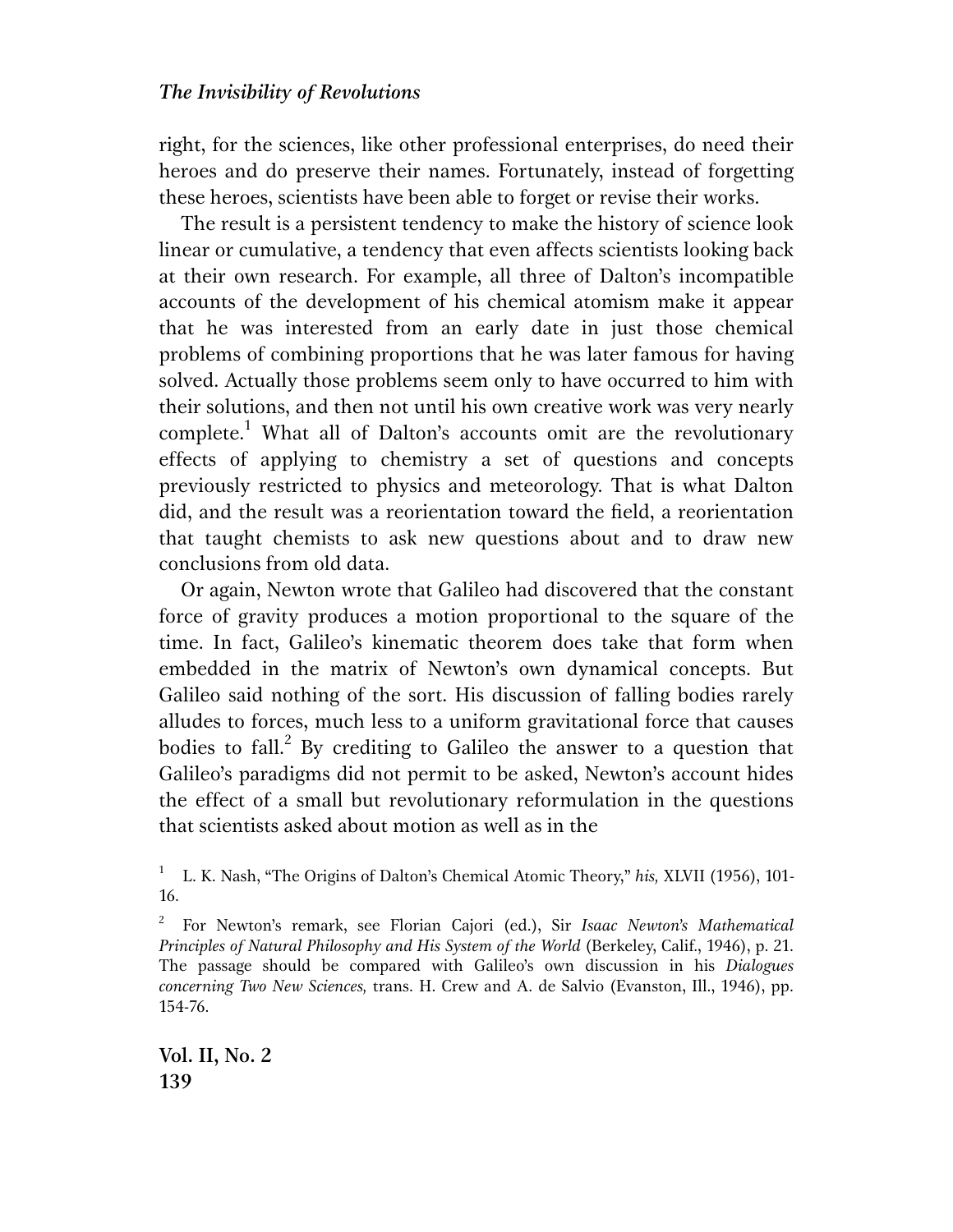answers they felt able to accept. But it is just this sort of change in the formulation of questions and answers that accounts, far more than novel empirical discoveries, for the transition from Aristotelian to Galilean and from Galilean to Newtonian dynamics. By disguising such changes, the textbook tendency to make the development of science linear hides a process that lies at the heart of the most significant episodes of scientific development.

The preceding examples display, each within the context of a single revolution, the beginnings of a reconstruction of history that is regularly completed by postrevolutionary science texts. But in that completion more is involved than a multiplication of the historical misconstructions illustrated above. Those misconstructions render revolutions invisible; the arrangement of the still visible material in science texts implies a process that, if it existed, would deny revolutions a function. Because they aim quickly to acquaint the student with what the contemporary scientific community thinks it knows, textbooks treat the various experiments, concepts, laws, and theories of the current normal science as separately and as nearly seriatim as possible. As pedagogy this technique of presentation is unexceptionable. But when combined with the generally unhistorical air of science writing and with the occasional systematic misconstructions discussed above, one strong impression is overwhelmingly likely to follow: science has reached its present state by a series of individual discoveries and inventions that, when gathered together, constitute the modern body of technical knowledge. From the beginning of the scientific enterprise, a textbook presentation implies, scientists have striven for the particular objectives that are embodied in today's paradigms. One by one, in a process often compared to the addition of bricks to a building, scientists have added another fact, concept, law, or theory to the body of information supplied in the contemporary science text.

But that is not the way a science develops. Many of the puzzles of contemporary normal science did not exist until after the most recent scientific revolution. Very few of them can be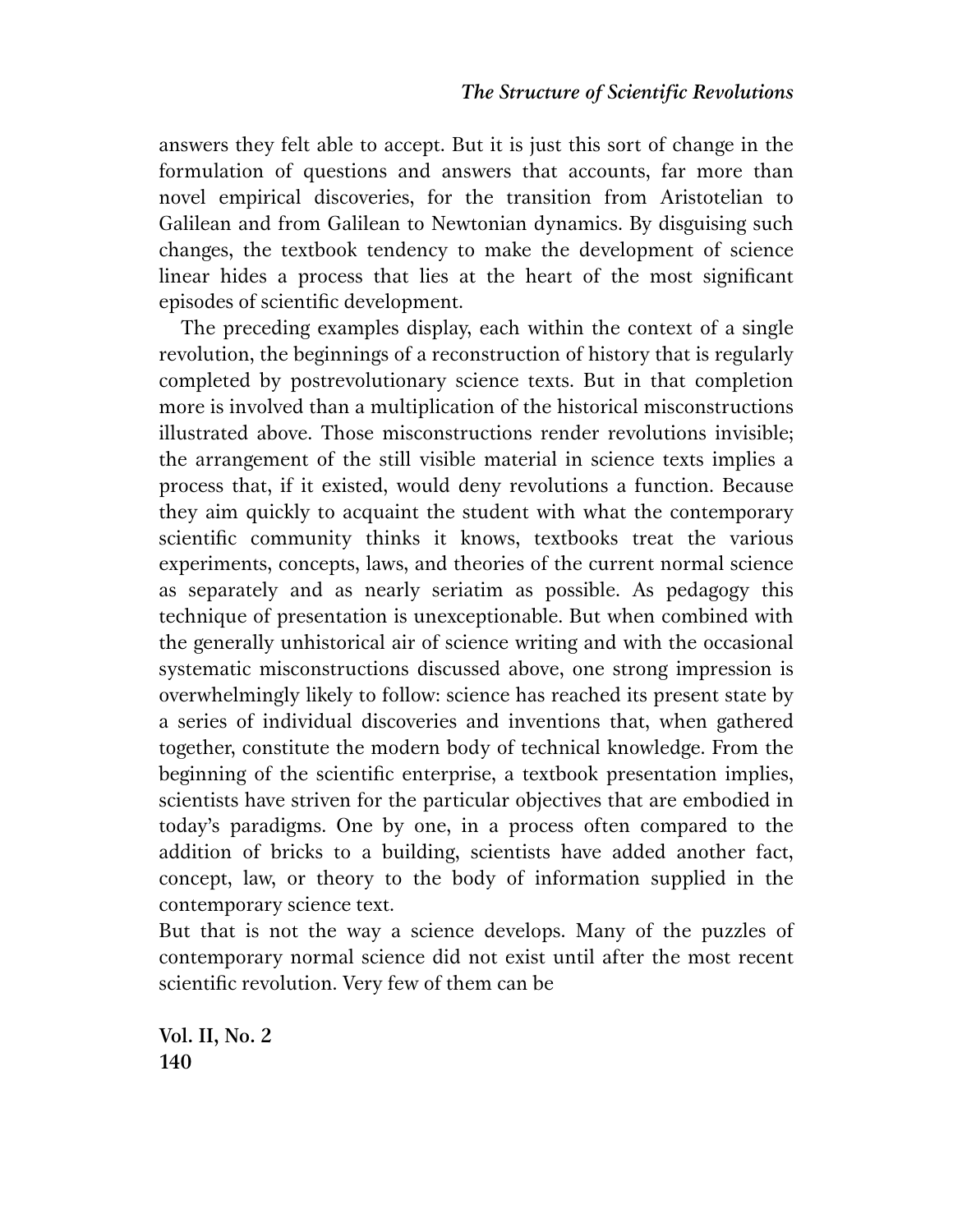traced back to the historic beginning of the science within which they now occur. Earlier generations pursued their own problems with their own instruments and their own canons of solution. Nor is it just the problems that have changed. Rather the whole network of fact and theory that the textbook paradigm fits to nature has shifted. Is the constancy of chemical composition, for example, a mere fact of experience that chemists could have discovered by experiment within any one of the worlds within which chemists have practiced? Or is it rather one element—and an indubitable one, at that—in a new fabric of associated fact and theory that Dalton fitted to the earlier chemical experience as a whole, changing that experience in the process? Or by the same token, is the constant acceleration produced by a constant force a mere fact that students of dynamics have always sought, or is it rather the answer to a question that first arose only within Newtonian theory and that that theory could answer from the body of information available before the question was asked?

These questions are here asked about what appear as the piecemealdiscovered facts of a textbook presentation. But obviously, they have implications as well for what the text presents as theories. Those theories, of course, do "fit the facts," but only by transforming previously accessible information into facts that, for the preceding paradigm, had not existed at all. And that means that theories too do not evolve piecemeal to fit facts that were there all the time. Rather, they emerge together with the facts they fit from a revolutionary reformulation of the preceding scientific tradition, a tradition within which the knowledge-mediated relationship between the scientist and nature was not quite the same.

One last example may clarify this account of the impact of textbook presentation upon our image of scientific development. Every elementary chemistry text must discuss the concept of a chemical element. Almost always, when that notion is introduced, its origin is attributed to the seventeenth-century chemist, Robert Boyle, in whose *Sceptical Chymist* the attentive reader will find a definition of 'element' quite close to that in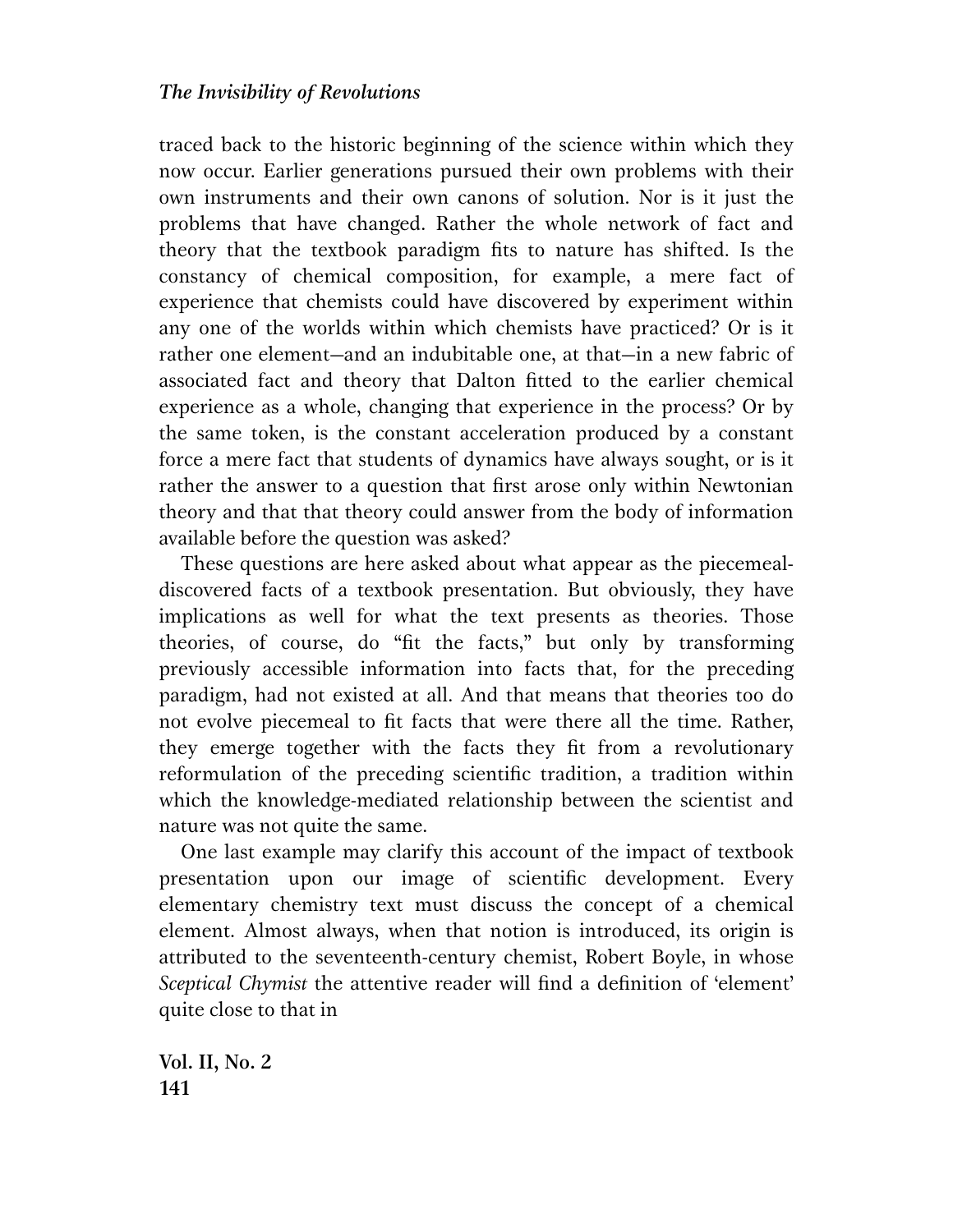use today. Reference to Boyle's contribution helps to make the neophyte aware that chemistry did not begin with the sulfa drugs; in addition, it tells him that one of the scientist's traditional tasks is to invent concepts of this sort. As a part of the pedagogic arsenal that makes a man a scientist, the attribution is immensely successful. Nevertheless, it illustrates once more the pattern of historical mistakes that misleads both students and laymen about the nature of the scientific enterprise.

According to Boyle, who was quite right, his "definition" of an element was no more than a paraphrase of a traditional chemical concept; Boyle offered it only in order to argue that no such thing as a chemical element exists; as history, the textbook version of Boyle's contribution is quite mistaken. $3$  That mistake, of course, is trivial, though no more so than any other misrepresentation of data. What is not trivial, however, is the impression of science fostered when this sort of mistake is first compounded and then built into the technical structure of the text. Like 'time,' 'energy,' 'force,' or 'particle,' the concept of an element is the sort of textbook ingredient that is often not invented or discovered at all. Boyle's definition, in particular, can be traced back at least to Aristotle and forward through Lavoisier into modern texts. Yet that is not to say that science has possessed the modern concept of an element since antiquity. Verbal definitions like Boyle's have little scientific content when considered by themselves. They are not full logical specifications of meaning (if there are such), but more nearly pedagogic aids. The scientific concepts to which they point gain full significance only when related, within a text or other systematic presentation, to other scientific concepts, to manipulative procedures, and to paradigm applications. It follows that concepts like that of an element can scarcely be invented independent of context. Furthermore, given the context, they rarely require invention because they are already at hand. Both Boyle and Lavoisier changed the chemical significance of 'element' in important ways. But they did not invent the notion

<sup>3</sup> T. S. Kuhn, "Robert Boyle and Structural Chemistry in the Seventeenth Century," *Isis,*  XLIII (1952), 26-29.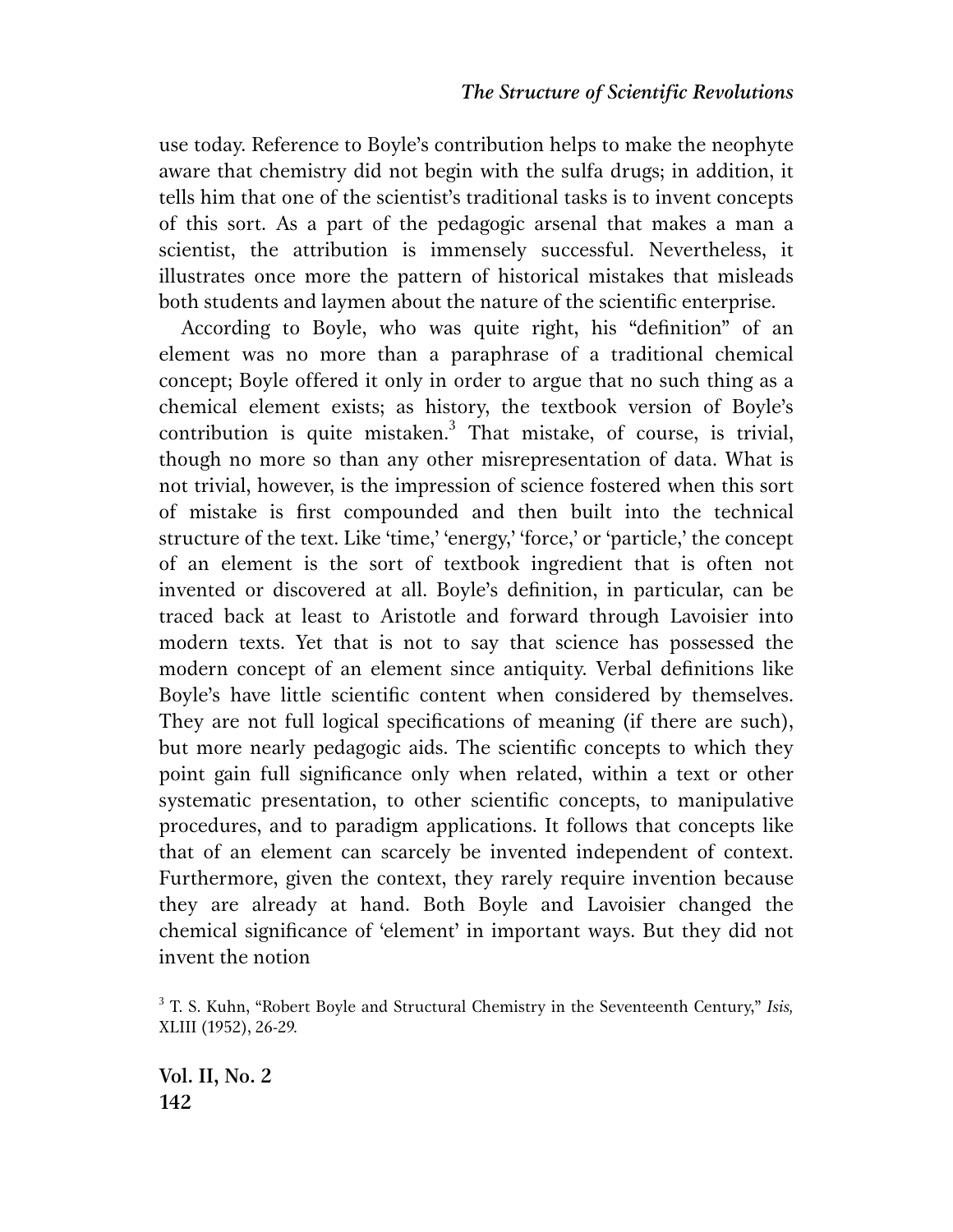or even change the verbal formula that serves as its definition. Nor, as we have seen, did Einstein have to invent or even explicitly redefine 'space' and 'time' in order to give them new meaning within the context of his work.

What then was Boyle's historical function in that part of his work that includes the famous "definition"? He was a leader of a scientific revolution that, by changing the relation of 'element' to chemical manipulation and chemical theory, transformed the notion into a tool quite different from what it had been before and transformed both chemistry and the chemist's world in the process.<sup>4</sup> Other revolutions, including the one that centers around Lavoisier, were required to give the concept its modern form and function. But Boyle provides a typical example both of the process involved at each of these stages and of what happens to that process when existing knowledge is embodied in a textbook. More than any other single aspect of science, that pedagogic form has determined our image of the nature of science and of the role of discovery and invention in its advance.

<sup>&</sup>lt;sup>4</sup> Marie Boas, in her *Robert Boyle and Seventeenth-Century Chemistry (Cambridge, 1958),* deals in many places with Boyle's positive contributions to the evolution of the concept of a chemical element.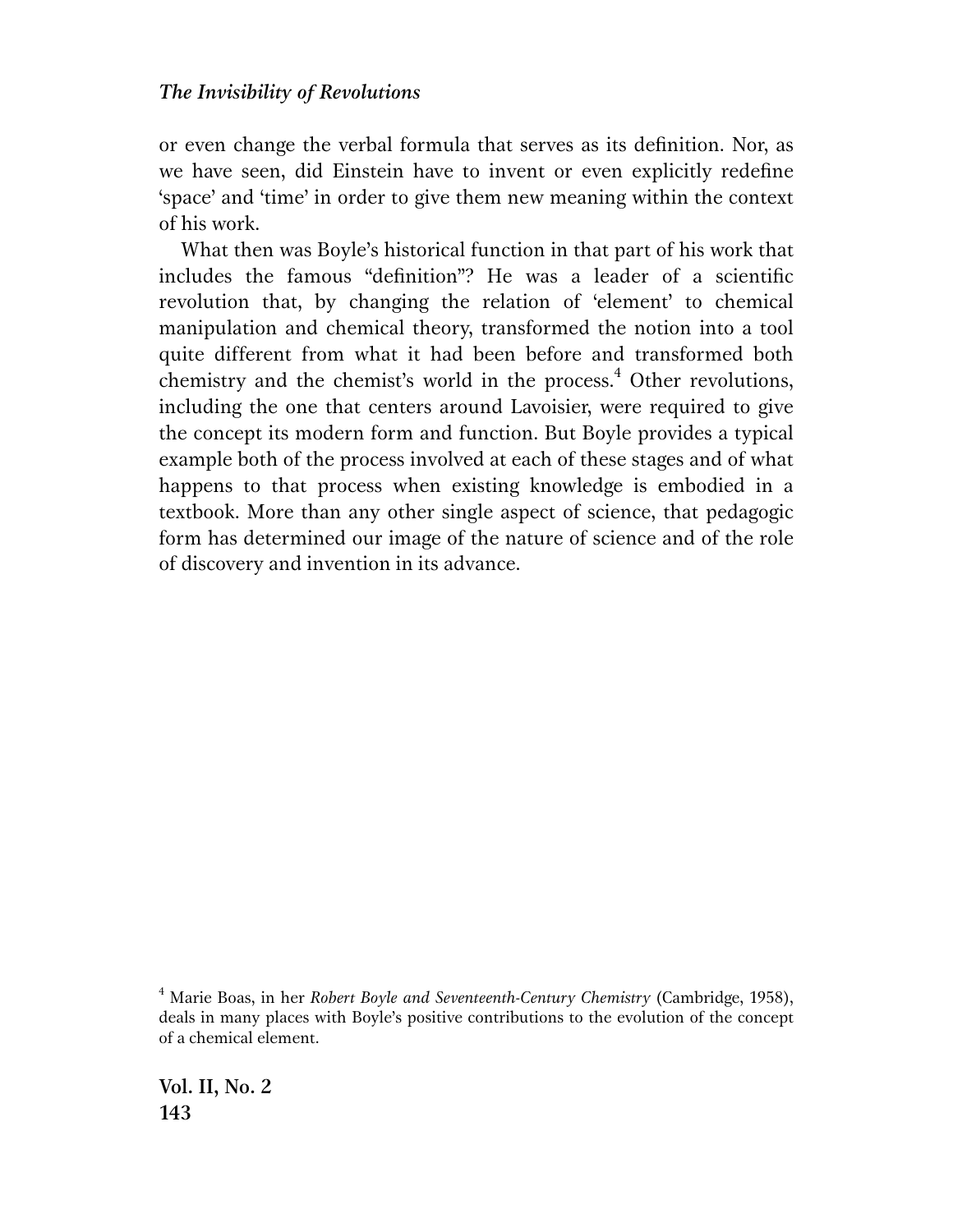### XII. The Resolution of Revolutions

The textbooks we have just been discussing are produced only in the aftermath of a scientific revolution. They are the bases for a new tradition of normal science. In taking up the question of their structure we have clearly missed a step. What is the process by which a new candidate for paradigm replaces its predecessor? Any new interpretation of nature, whether a discovery or a theory, emerges first in the mind of one or a few individuals. It is they who first learn to see science and the world differently, and their ability to make the transition is facilitated by two circumstances that are not common to most other members of their profession. Invariably their attention has been intensely concentrated upon the crisis-provoking problems; usually, in addition, they are men so young or so new to the crisis-ridden field that practice has committed them less deeply than most of their contemporaries to the world view and rules determined by the old paradigm. How are they able, what must they do, to convert the entire profession or the relevant professional subgroup to their way of seeing science and the world? What causes the group to abandon one tradition of normal research in favor of another?

To see the urgency of those questions, remember that they are the only reconstructions the historian can supply for the philosopher's inquiry about the testing, verification, or falsification of established scientific theories. In so far as he is engaged in normal science, the research worker is a solver of puzzles, not a tester of paradigms. Though he may, dining the search for a particular puzzle's solution, try out a number of alternative approaches, rejecting those that fail to yield the desired result, he is not testing the *paradigm* when he does so. Instead he is like the chess player who, with a problem stated and the board physically or mentally before him, tries out various alternative moves in the search for a solution. These trial attempts, whether by the chess player or by the scientist, are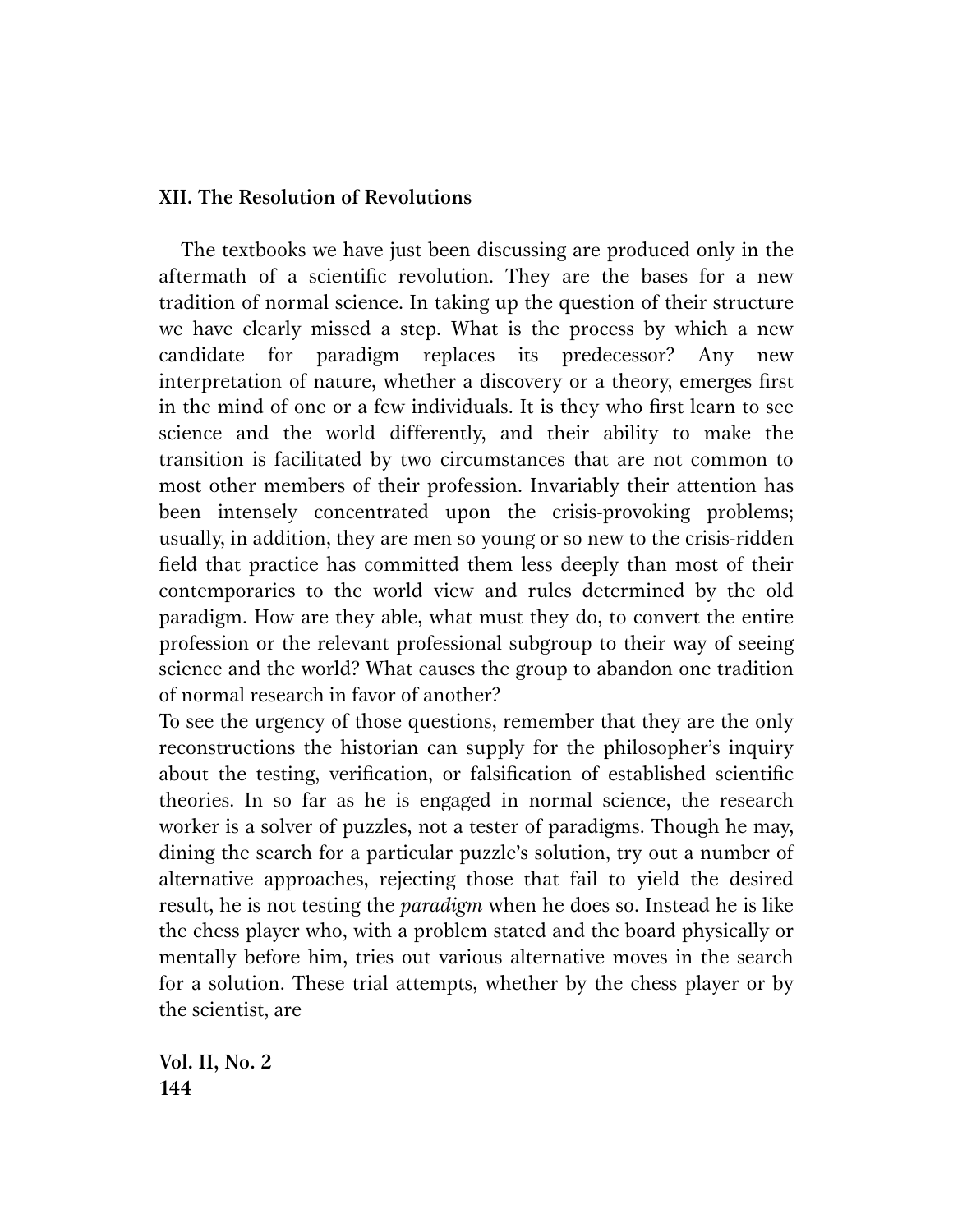trials only of themselves, not of the rules of the game. They are possible only so long as the paradigm itself is taken for granted. Therefore, paradigm-testing occurs only after persistent failure to solve a noteworthy puzzle has given rise to crisis. And even then it occurs only after the sense of crisis has evoked an alternate candidate for paradigm. In the sciences the testing situation never consists, as puzzle-solving does, simply in the comparison of a single paradigm with nature. Instead, testing occurs as part of the competition between two rival paradigms for the allegiance of the scientific community.

Closely examined, this formulation displays unexpected and probably significant parallels to two of the most popular contemporary philosophical theories about verification. Few philosophers of science still seek absolute criteria for the verification of scientific theories. Noting that no theory can ever be exposed to all possible relevant tests, they ask not whether a theory has been verified but rather about its probability in the light of the evidence that actually exists. And to answer that question one important school is driven to compare the ability of different theories to explain the evidence at hand. That insistence on comparing theories also characterizes the historical situation in which a new theory is accepted. Very probably it points one of the directions in which future discussions of verification should

go. In their most usual forms, however, probabilistic verification

theories all have recourse to one or another of the pure or neutral observation-languages discussed in Section X. One probabilistic theory asks that we compare the given scientific theory with all others that might be imagined to fit the same collection of observed data. Another demands the construction in imagination of all the tests that the given scientific theory might conceivably be asked to pass.<sup>1</sup> Apparently some such construction is necessary for the computation of specific probabilities, absolute or relative, and it is hard to see how such a construction can

<sup>1</sup> For a brief sketch of the main routes to probabilistic verification theories, see Ernest Nagel, *Principles of the Theory of Probability,* Vol. I, No. 6, of *International Encyclopedia of Unified Science,* pp. 60-75.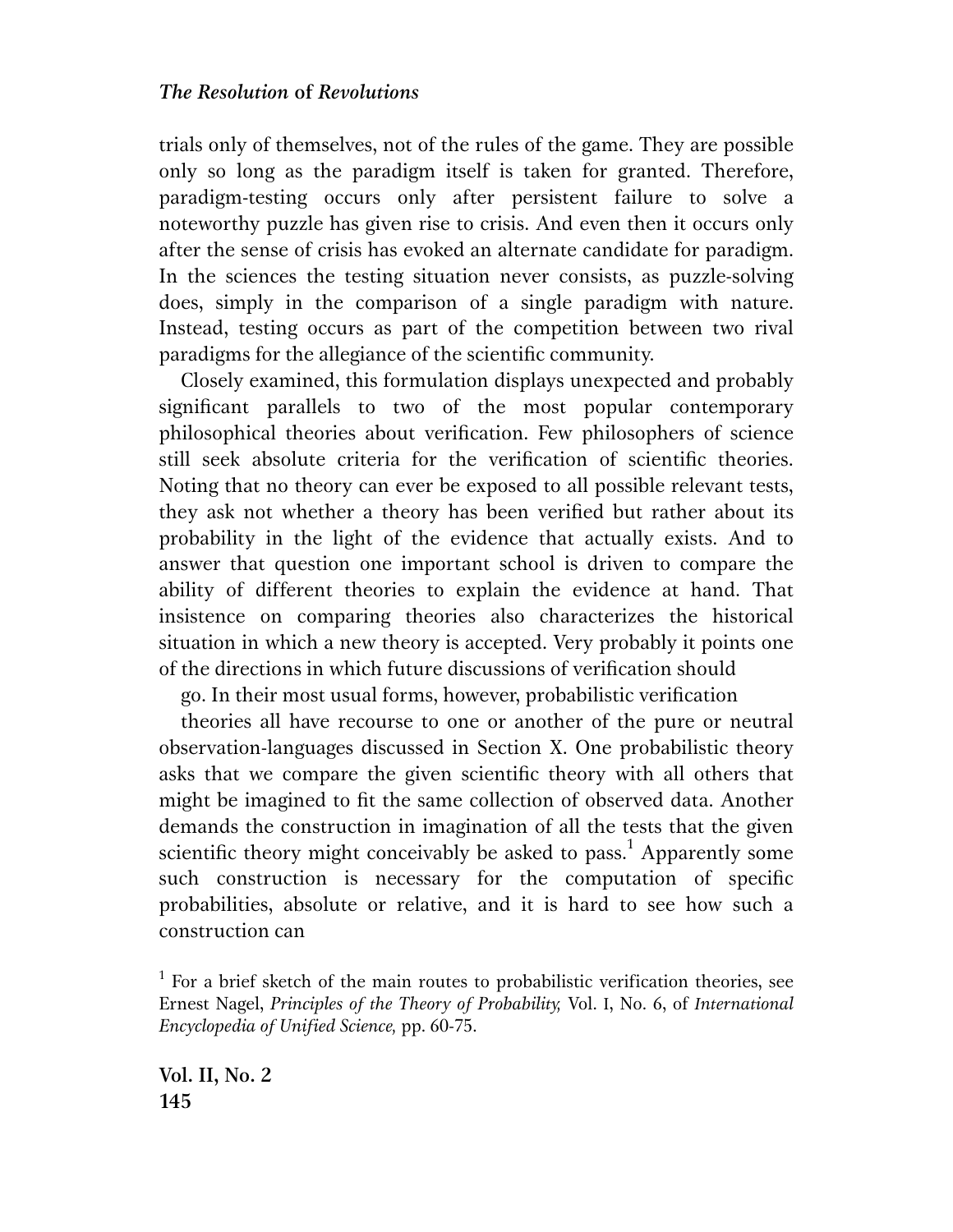possibly be achieved. If, as I have already urged, there can be no scientifically or empirically neutral system of language or concepts, then the proposed construction of alternate tests and theories must proceed from within one or another paradigm-based tradition. Thus restricted it would have no access to all possible experiences or to all possible theories. As a result, probabilistic theories disguise the verification situation as much as they illuminate it. Though that situation does, as they insist, depend upon the comparison of theories and of much widespread evidence, the theories and observations at issue are always closely related to ones already in existence. Verification is like natural selection: it picks out the most viable among the actual alternatives in a particular historical situation. Whether that choice is the best that could have been made if still other alternatives had been available or if the data had been of another sort is not a question that can usefully be asked. There are no tools to employ in seeking answers to it.

A very different approach to this whole network of problems has been developed by Karl R. Popper who denies the existence of any verification procedures at all. $^2$  Instead, he emphasizes the importance of falsification, i.e., of the test that, because its outcome is negative, necessitates the rejection of an established theory. Clearly, the role thus attributed to falsification is much like the one this essay assigns to anomalous experiences, i.e., to experiences that, by evoking crisis, prepare the way for a new theory. Nevertheless, anomalous experiences may not be identified with falsifying ones. Indeed, I doubt that the latter exist. As has repeatedly been emphasized before, no theory ever solves all the puzzles with which it is confronted at a given time; nor are the solutions already achieved often perfect. On the contrary, it is just the incompleteness and imperfection of the existing data-theory fit that, at any time, define many of the puzzles that characterize normal science. If any and every failure to fit were ground for theory rejection, all theories ought to be rejected at all times. On the other hand, if only severe failure

2 K. R. Popper, *The Logic of Scientific Discovery* (New York, 1959), esp. chaps, i-iv.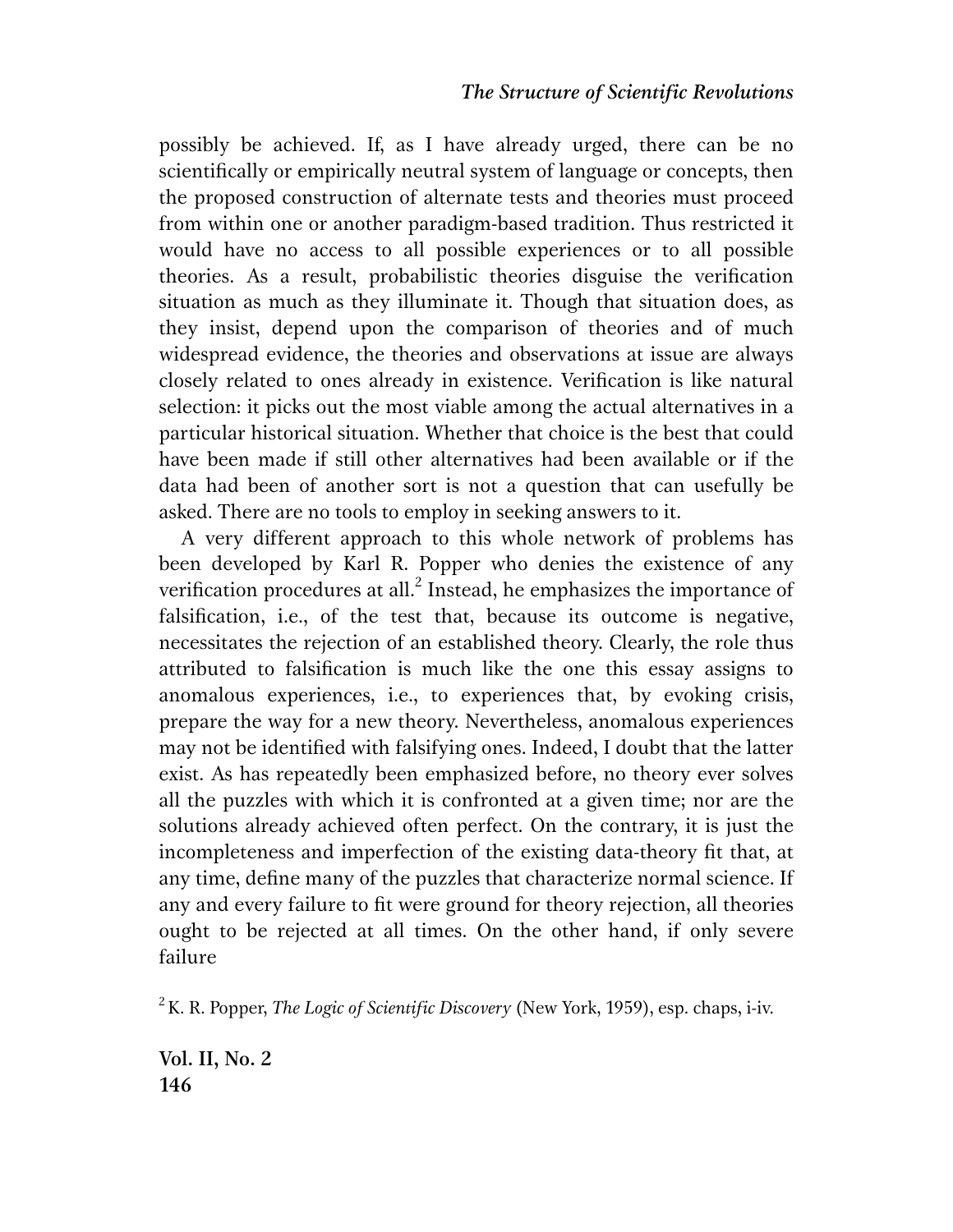## *The Resolution of Revolutions*

to fit justifies theory rejection, then the Popperians will require some criterion of "improbability" or of "degree of falsification." In developing one they will almost certainly encounter the same network of difficulties that has haunted the advocates of the various probabilistic verification theories.

Many of the preceding difficulties can be avoided by recognizing that both of these prevalent and opposed views about the underlying logic of scientific inquiry have tried to compress two largely separate processes into one. Popper's anomalous experience is important to science because it evokes competitors for an existing paradigm. But falsification, though it surely occurs, does not happen with, or simply because of, the emergence of an anomaly or falsifying instance. Instead, it is a subsequent and separate process that might equally well be called verification since it consists in the triumph of a new paradigm over the old one. Furthermore, it is in that joint verification-falsification process that the probabilist's comparison of theories plays a central role. Such a two-stage formulation has, I think, the virtue of great verisimilitude, and it may also enable us to begin explicating the role of agreement (or disagreement) between fact and theory in the verification process. To the historian, at least, it makes little sense to suggest that verification is establishing the agreement of fact with theory. All historically significant theories have agreed with the facts, but only more or less. There is no more precise answer to the question whether or how well an individual theory fits the facts. But questions much like that can be asked when theories are taken collectively or even in pairs. It makes a great deal of sense to ask which of two actual and competing theories fits the facts *better.* Though neither Priestley's nor Lavoisier's theory, for example, agreed precisely with existing observations, few contemporaries hesitated more than a decade in concluding that Lavoisier's theory provided the better fit of the two.

This formulation, however, makes the task of choosing between paradigms look both easier and more familiar than it is. If there were but one set of scientific problems, one world within which to work on them, and one set of standards for their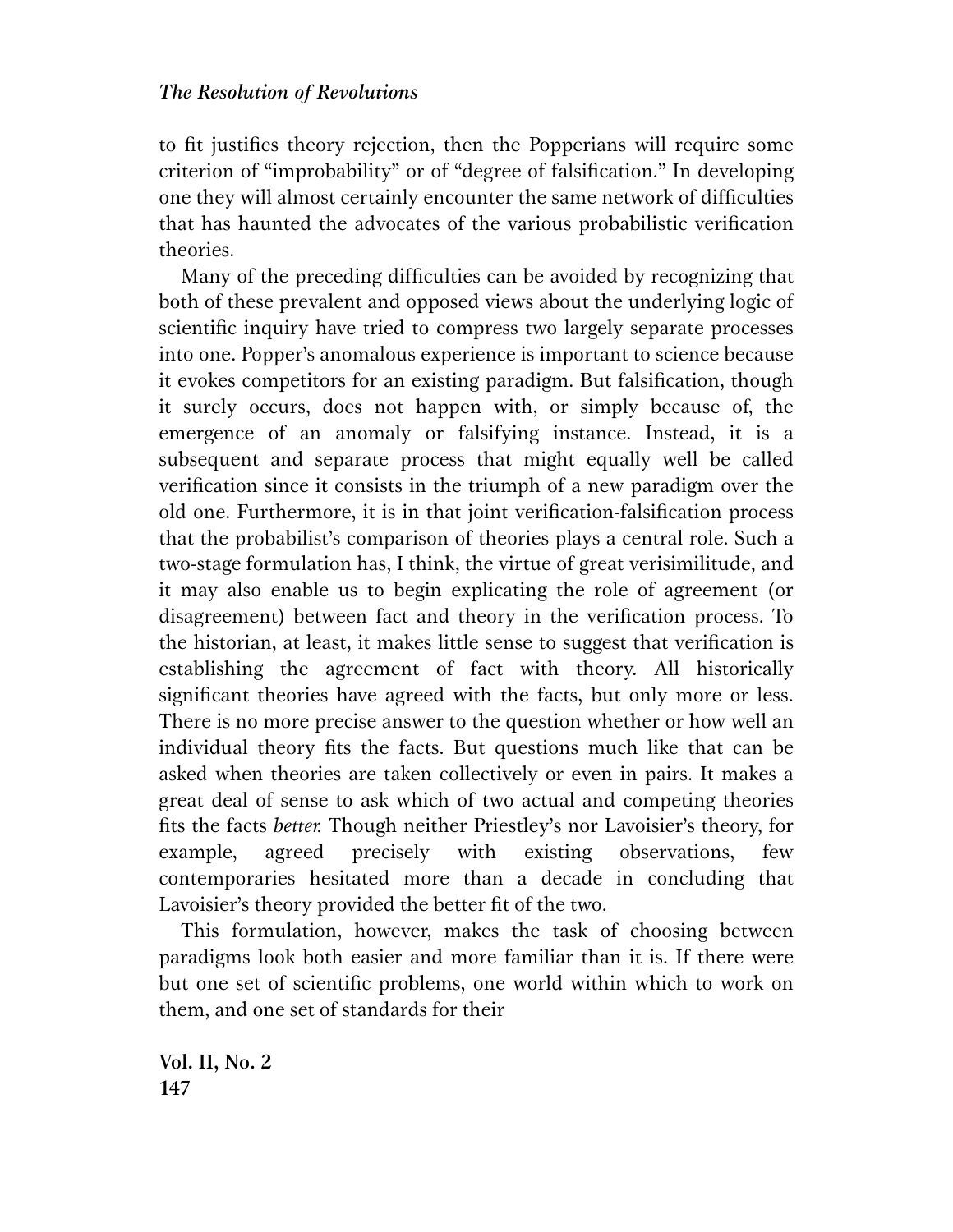solution, paradigm competition might be settled more or less routinely by some process like counting the number of problems solved by each. But, in fact, these conditions are never met completely. The proponents of competing paradigms are always at least slightly at cross-purposes. Neither side will grant all the non-empirical assumptions that the other needs in order to make its case. Like Proust and Berthollet arguing about the composition of chemical compounds, they are bound partly to talk through each other. Though each may hope to convert the other to his way of seeing his science and its problems, neither may hope to prove his case. The competition between paradigms is not the sort of battle that can be resolved by proofs. We have already seen several reasons why the proponents of competing paradigms must fail to make complete contact with each other's viewpoints. Collectively these reasons have been described as the incommensurability of the pre- and postrevolutionary normal-scientific traditions, and we need only recapitulate them briefly here. In the first place, the proponents of competing paradigms will often disagree about the list of problems that any candidate for paradigm must resolve. Their standards or their definitions of science are not the same. Must a theory of motion explain the cause of the attractive forces between particles of matter or may it simply note the existence of such forces? Newton's dynamics was widely rejected because, unlike both Aristotle's and Descartes's theories, it implied the latter answer to the question. When Newton's theory had been accepted, a question was therefore banished from science. That question, however, was one that general relativity may proudly claim to have solved. Or again, as disseminated in the nineteenth century, Lavoisier's chemical theory inhibited chemists from asking why the metals were so much alike, a question that phlogistic chemistry had both asked and answered. The transition to Lavoisier's paradigm had, like the transition to Newton's, meant a loss not only of a permissible question but of an achieved solution. That loss was not, however, permanent either. In the twentieth century questions about the qualities of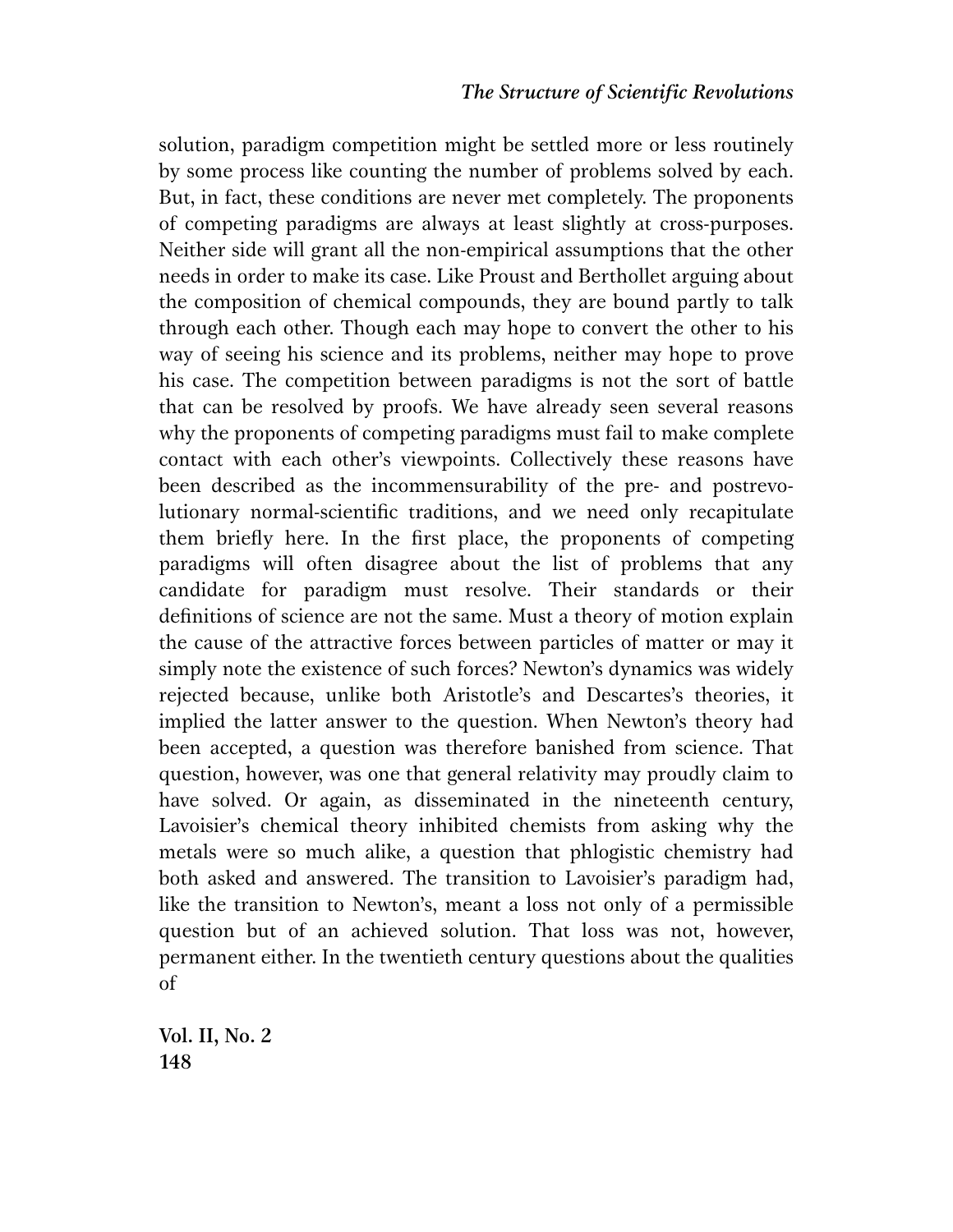# *The Resolution of Revolutions*

chemical substances have entered science again, together with some answers to them.

More is involved, however, than the incommensurability of standards. Since new paradigms are born from old ones, they ordinarily incorporate much of the vocabulary and apparatus, both conceptual and manipulative, that the traditional paradigm had previously employed. But they seldom employ these borrowed elements in quite the traditional way. Within the new paradigm, old terms, concepts, and experiments fall into new relationships one with the other. The inevitable result is what we must call, though the term is not quite right, a misunderstanding between the two competing schools. The laymen who scoffed at Einstein's general theory of relativity because space could not be "curved"—it was not that sort of thing—were not simply wrong or mistaken. Nor were the mathematicians, physicists, and philosophers who tried to develop a Euclidean version of Einstein's theory. $^3$  What had previously been meant by space was necessarily flat, homogeneous, isotropic, and unaffected by the presence of matter. If it had not been, Newtonian physics would not have worked. To make the transition to Einstein's universe, the whole conceptual web whose strands are space, time, matter, force, and so on, had to be shifted and laid down again on nature whole. Only men who had together undergone or failed to undergo that transformation would be able to discover precisely what they agreed or disagreed about. Communication across the revolutionary divide is inevitably partial. Consider, for another example, the men who called Copernicus mad because he proclaimed that the earth moved. They were not either just wrong or quite wrong. Part of what they meant by 'earth' was fixed position. Their earth, at least, could not be moved. Correspondingly, Copernicus' innovation was not simply to move the earth. Rather, it was a whole new way of regarding the problems of physics and astronomy,

3 For lay reactions to the concept of curved space, see Philipp Frank, *Einstein, His Life and Times,* trans, and ed. G. Rosen and S. Kusaka (New York, 1947), pp. 142- 46. For a few of the attempts to preserve the gains of general relativity within a Euclidean space, see C. Nordmann, *Einstein and the Universe,* trans. J. McCabe (New York, 1922), chap. ix.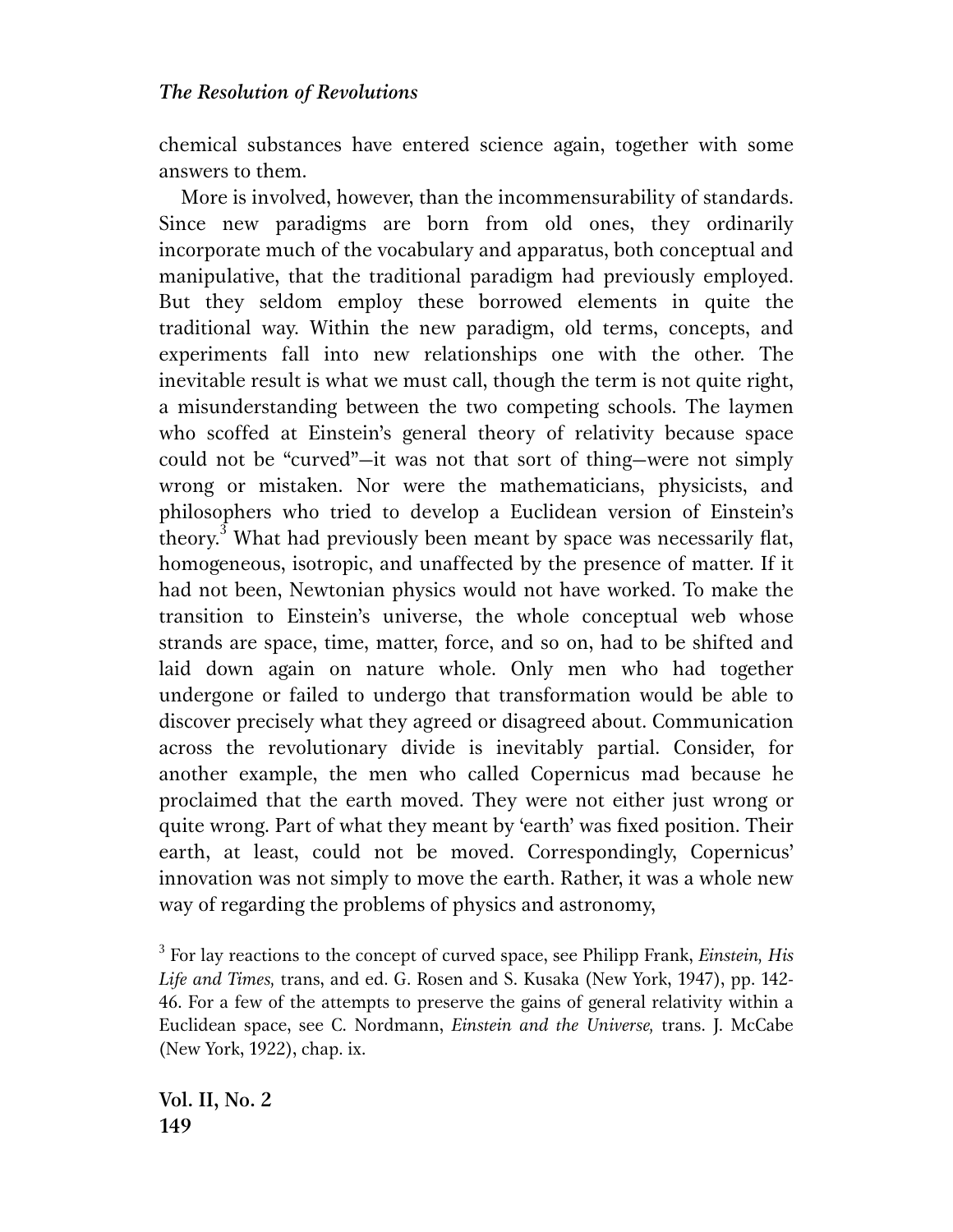one that necessarily changed the meaning of both 'earth' and 'motion.'<sup>4</sup> Without those changes the concept of a moving earth was mad. On the other hand, once they had been made and understood, both Descartes and Huyghens could realize that the earth's motion was a question with no content for science.<sup>5</sup>

These examples point to the third and most fundamental aspect of the incommensurability of competing paradigms. In a sense that I am unable to explicate further, the proponents of competing paradigms practice their trades in different worlds. One contains constrained bodies that fall slowly, the other pendulums that repeat their motions again and again. In one, solutions are compounds, in the other mixtures. One is embedded in a flat, the other in a curved, matrix of space. Practicing in different worlds, the two groups of scientists see different things when they look from the same point in the same direction. Again, that is not to say that they can see anything they please. Both are looking at the world, and what they look at has not changed. But in some areas they see different things, and they see them in different relations one to the other. That is why a law that cannot even be demonstrated to one group of scientists may occasionally seem intuitively obvious to another. Equally, it is why, before they can hope to communicate fully, one group or the other must experience the conversion that we have been calling a paradigm shift. Just because it is a transition between incommensurables, the transition between competing paradigms cannot be made a step at a time, forced by logic and neutral experience. Like the gestalt switch, it must occur all at once (though not necessarily in an instant) or not at all.

How, then, are scientists brought to make this transposition? Part of the answer is that they are very often not. Copernican-ism made few converts for almost a century after Copernicus' death. Newton's work was not generally accepted, particularly on the Continent, for more than half a century after the *Prin-*

<sup>&</sup>lt;sup>4</sup> T. S. Kuhn, *The Copernican Revolution* (Cambridge, Mass., 1957), chaps. iii, iv, and vii. The extent to which heliocentrism was more than a strictly astronomical issue is a major theme of the entire book.

<sup>5</sup> Max Jammer, *Concepts of Space* (Cambridge, Mass., 1954), pp. 118-24.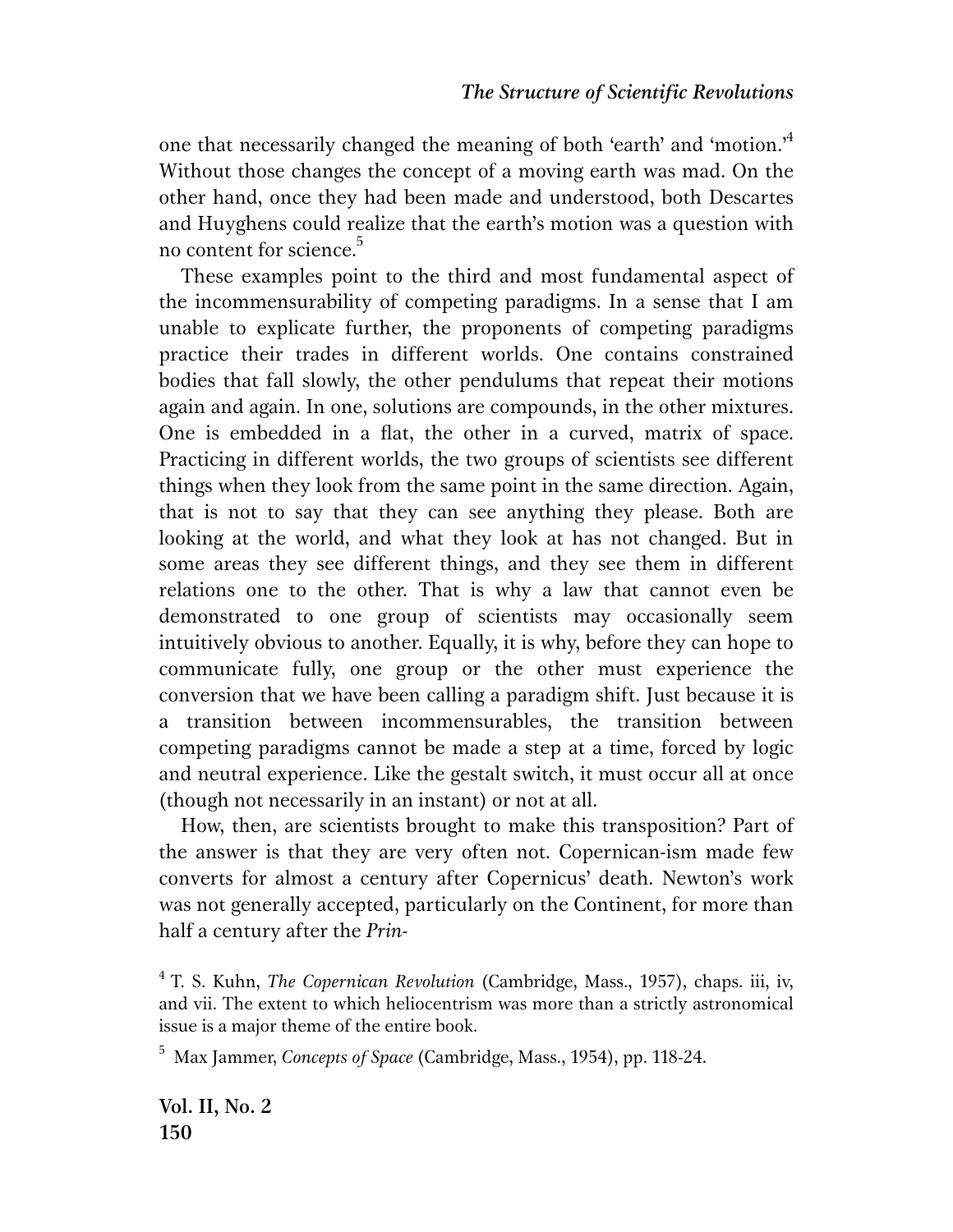# *The Resolution of Revolutions*

*cipia* appeared.<sup>6</sup> Priestley never accepted the oxygen theory, nor Lord Kelvin the electromagnetic theory, and so on. The difficulties of conversion have often been noted by scientists themselves. Darwin, in a particularly perceptive passage at the end of his *Origin of Species,* wrote: "Although I am fully convinced of the truth of the views given in this volume …, I by no means expect to convince experienced naturalists whose minds are stocked with a multitude of facts all viewed, during a long course of years, from a point of view directly opposite to mine.... [B]ut I look with confidence to the future,—to young and rising naturalists, who will be able to view both sides of the question with impartiality."<sup>7</sup> And Max Planck, surveying his own career in his *Scientific Autobiography,* sadly remarked that "a new scientific truth does not triumph by convincing its opponents and making them see the light, but rather because its opponents eventually die, and a new generation grows up that is familiar with it. $"$ <sup>8</sup>

These facts and others like them are too commonly known to need further emphasis. But they do need re-evaluation. In the past they have most often been taken to indicate that scientists, being only human, cannot always admit their errors, even when confronted with strict proof. I would argue, rather, that in these matters neither proof nor error is at issue. The transfer of allegiance from paradigm to paradigm is a conversion experience that cannot be forced. Lifelong resistance, particularly from those whose productive careers have committed them to an older tradition of normal science, is not a violation of scientific standards but an index to the nature of scientific research itself. The source of resistance is the assurance that the older paradigm will ultimately solve all its problems, that nature can be shoved

<sup>6</sup> I. B. Cohen, *Franklin and Newton: An Inquiry into Speculative Newtonian Experimental Science and Franklin's Work in Electricity as an Example Thereof* (Philadelphia, 1956), pp. 93-94.

<sup>7</sup> Charles Darwin, *On the Origin of Species* … (authorized edition from 6th English ed.; New York, 1889), II, 295-96.

<sup>8</sup> Max Planck, *Scientific Autobiography and Other Papers,* trans. F. Gaynor (New York, 1949), pp. 33-34.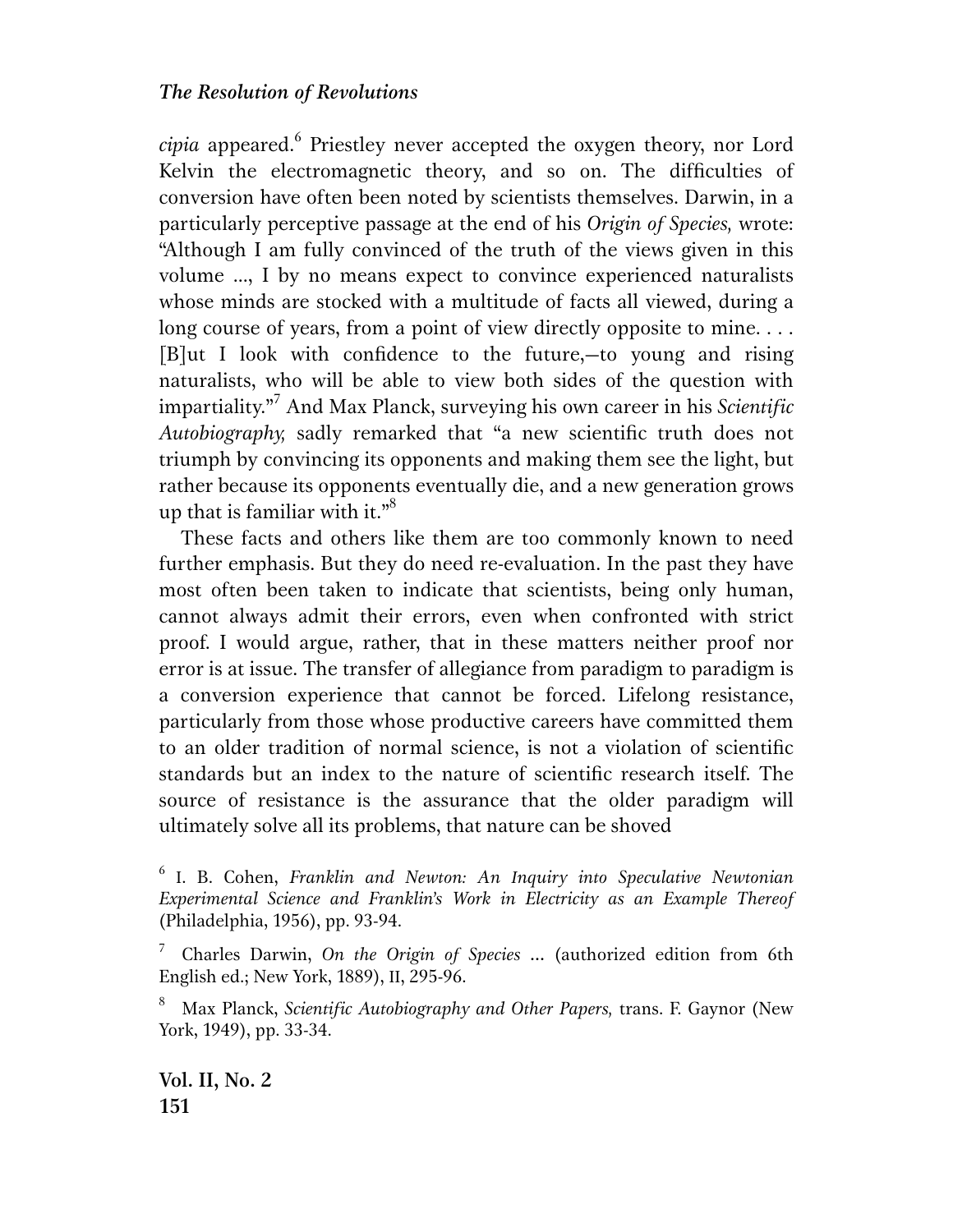into the box the paradigm provides. Inevitably, at times of revolution, that assurance seems stubborn and pigheaded as indeed it sometimes becomes. But it is also something more. That same assurance is what makes normal or puzzle-solving science possible. And it is only through normal science that the professional community of scientists succeeds, first, in exploiting the potential scope and precision of the older paradigm and, then, in isolating the difficulty through the study of which a new paradigm may emerge.

Still, to say that resistance is inevitable and legitimate, that paradigm change cannot be justified by proof, is not to say that no arguments are relevant or that scientists cannot be persuaded to change their minds. Though a generation is sometimes required to effect the change, scientific communities have again and again been converted to new paradigms. Furthermore, these conversions occur not despite the fact that scientists are human but because they are. Though some scientists, particularly the older and more experienced ones, may resist indefinitely, most of them can be reached in one way or another. Conversions will occur a few at a time until, after the last holdouts have died, the whole profession will again be practicing under a single, but now a different, paradigm. We must therefore ask how conversion is induced and how resisted.

What sort of answer to that question may we expect? Just because it is asked about techniques of persuasion, or about argument and counterargument in a situation in which there can be no proof, our question is a new one, demanding a sort of study that has not previously been undertaken. We shall have to settle for a very partial and impressionistic survey. In addition, what has already been said combines with the result of that survey to suggest that, when asked about persuasion rather than proof, the question of the nature of scientific argument has no single or uniform answer. Individual scientists embrace a new paradigm for all sorts of reasons and usually for several at once. Some of these reasons—for example, the sun worship that helped make Kepler a Copernican—lie outside the apparent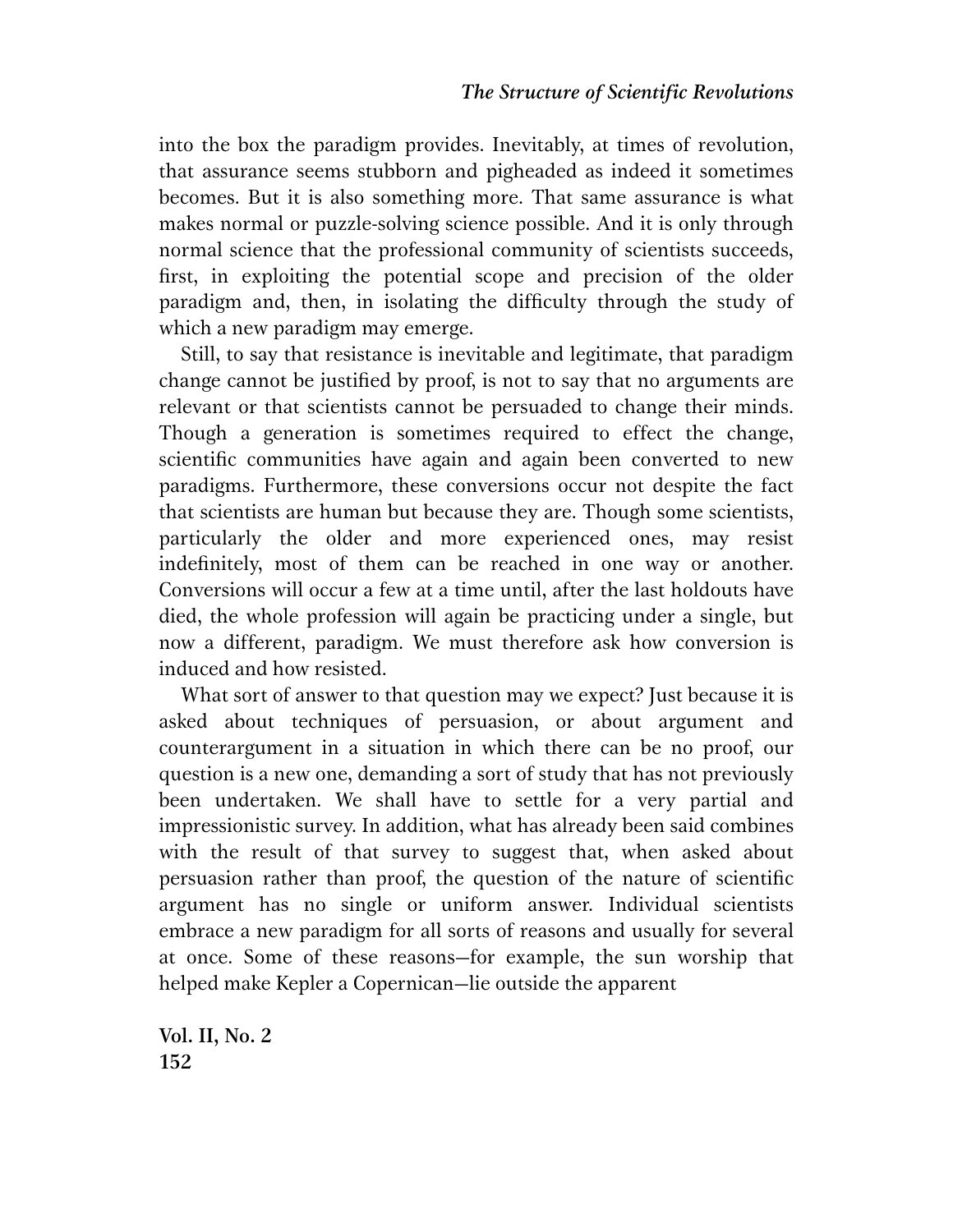sphere of science entirely.<sup>9</sup> Others must depend upon idiosyncrasies of autobiography and personality. Even the nationality or the prior reputation of the innovator and his teachers can sometimes play a significant role.<sup>10</sup> Ultimately, therefore, we must learn to ask this question differently. Our concern will not then be with the arguments that in fact convert one or another individual, but rather with the sort of community that always sooner or later re-forms as a single group. That problem, however, I postpone to the final section, examining meanwhile some of the sorts of argument that prove particularly effective in the battles over paradigm change.

Probably the single most prevalent claim advanced by the proponents of a new paradigm is that they can solve the problems that have led the old one to a crisis. When it can legitimately be made, this claim is often the most effective one possible. In the area for which it is advanced the paradigm is known to be in trouble. That trouble has repeatedly been explored, and attempts to remove it have again and again proved vain. "Crucial experiments"—those able to discriminate particularly sharply between the two paradigms—have been recognized and attested before the new paradigm was even invented. Copernicus thus claimed that he had solved the long-vexing problem of the length of the calendar year, Newton that he had reconciled terrestrial and celestial mechanics, Lavoisier that he had solved the problems of gas-identity and of weight relations, and Einstein that he had made electrodynamics compatible with a revised science of motion.

Claims of this sort are particularly likely to succeed if the new paradigm displays a quantitative precision strikingly better than

<sup>9</sup> For the role of sun worship in Kepler's thought, see E. A. Burtt, *The Metaphysical Foundations of Modern Physical Science* (rev. ed.; New York, 1932), pp. 44-49.

<sup>10</sup> For the role of reputation, consider the following: Lord Rayleigh, at a time when his reputation was established, submitted to the British Association a paper on some paradoxes of electrodynamics. His name was inadvertently omitted when the paper was first sent, and the paper itself was at first rejected as the work of some "paradoxer." Shortly afterwards, with the author's name in place, the paper was accepted with profuse apologies (R. J. Strutt, 4th Baron Rayleigh, *John William Strutt, Third Baron Rayleigh* [New York, 1924], p. 228).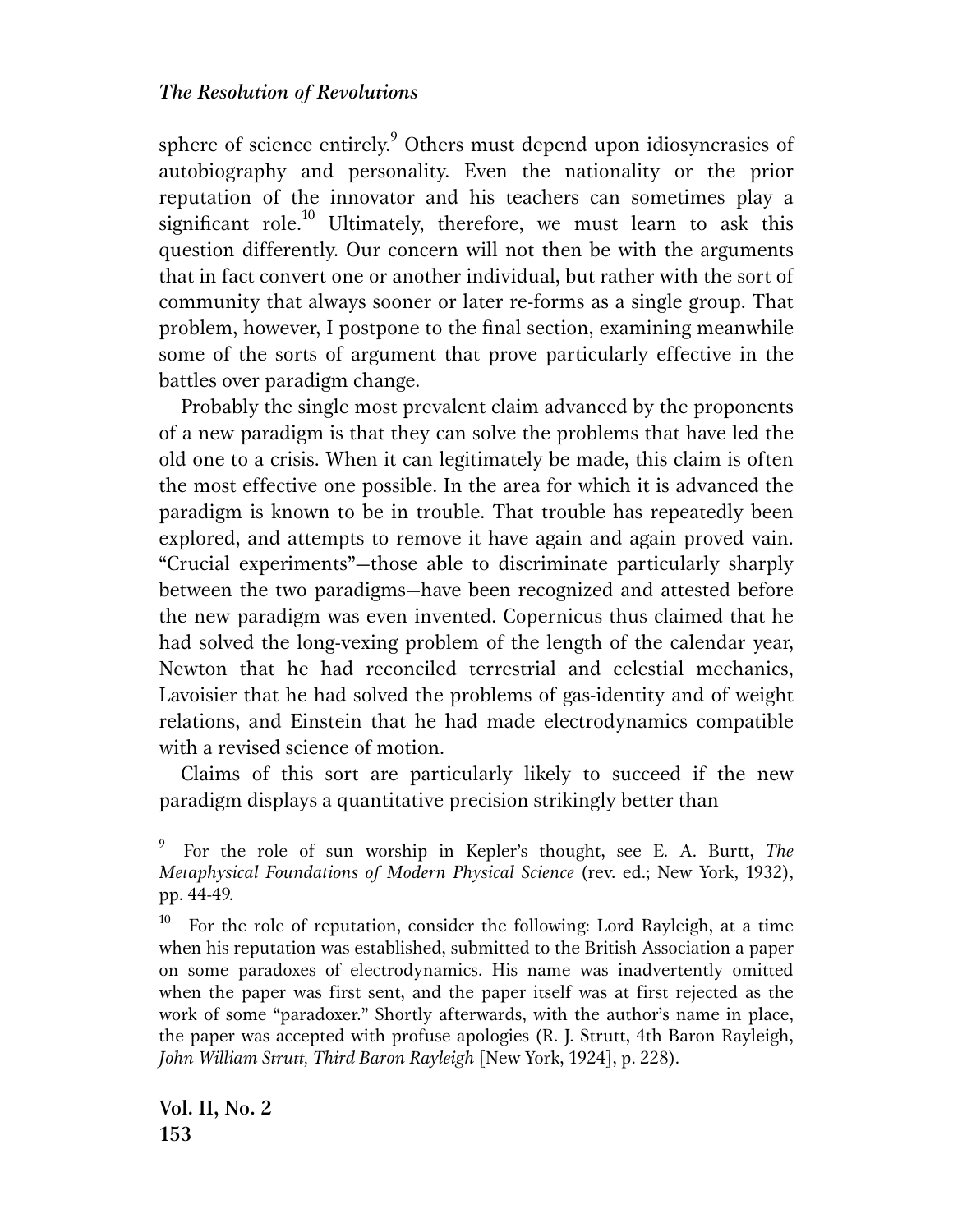its older competitor. The quantitative superiority of Kepler's Rudolphine tables to all those computed from the Ptolemaic theory was a major factor in the conversion of astronomers to Copernicanism. Newton's success in predicting quantitative astronomical observations was probably the single most important reason for his theory's triumph over its more reasonable but uniformly qualitative competitors. And in this century the striking quantitative success of both Planck's radiation law and the Bohr atom quickly persuaded many physicists to adopt them even though, viewing physical science as a whole, both these contributions created many more problems than they solved.<sup>11</sup>

The claim to have solved the crisis-provoking problems is, however, rarely sufficient by itself. Nor can it always legitimately be made. In fact, Copernicus' theory was not more accurate than Ptolemy's and did not lead directly to any improvement in the calendar. Or again, the wave theory of light was not, for some years after it was first announced, even as successful as its corpuscular rival in resolving the polarization effects that were a principal cause of the optical crisis. Sometimes the looser practice that characterizes extraordinary research will produce a candidate for paradigm that initially helps not at all with the problems that have evoked crisis. When that occurs, evidence must be drawn from other parts of the field as it often is anyway. In those other areas particularly persuasive arguments can be developed if the new paradigm permits the prediction of phenomena that had been entirely unsuspected while the old one prevailed.

Copernicus' theory, for example, suggested that planets should be like the earth, that Venus should show phases, and that the universe must be vastly larger than had previously been supposed. As a result, when sixty years after his death the telescope suddenly displayed mountains on the moon, the phases of Venus, and an immense number of previously unsuspected stars,

11 For the problems created by the quantum theory, see F. Reiche, *The Quantum Theory* (London, 1922), chaps, ii, vi-ix. For the other examples in this paragraph, see the earlier references in this section.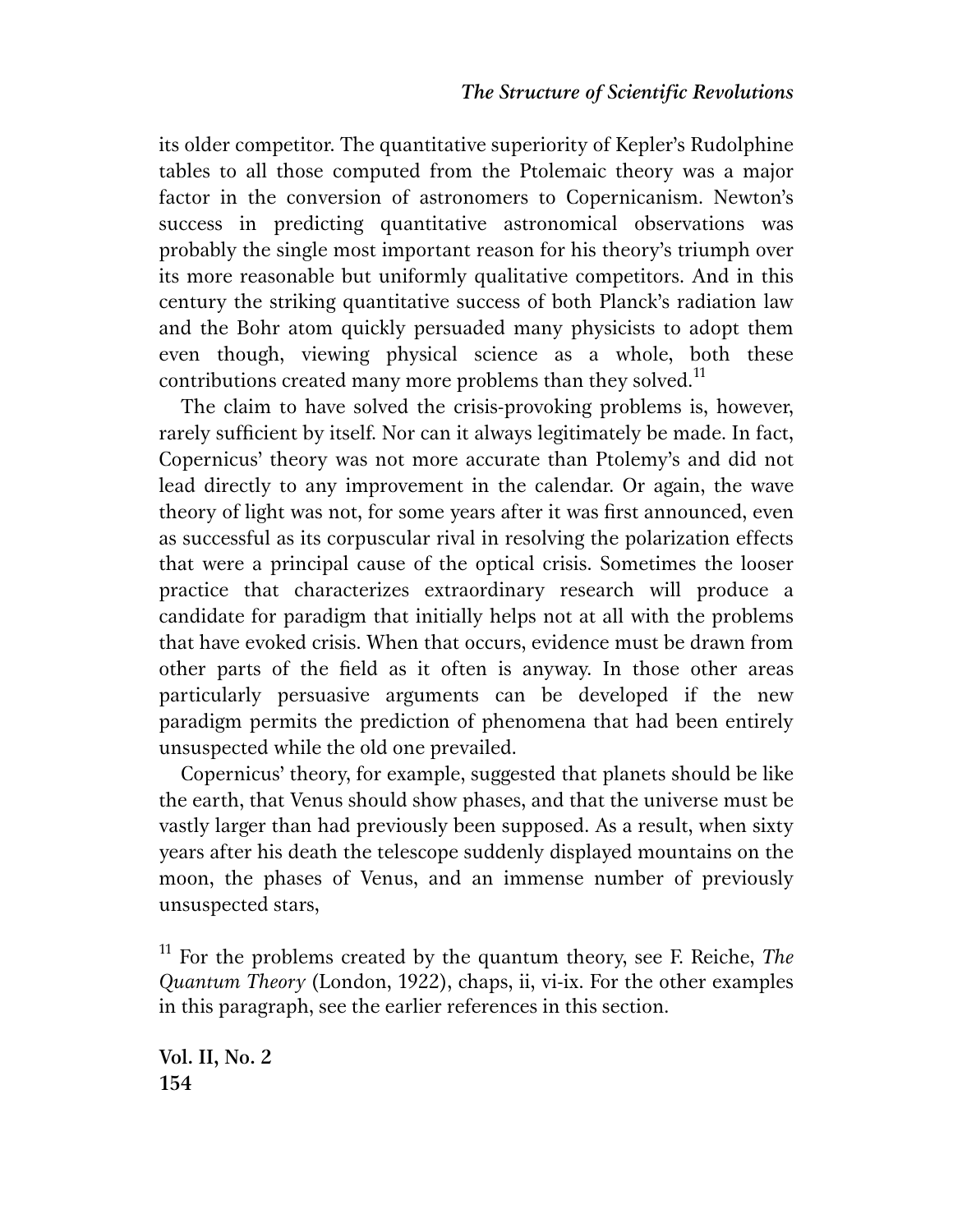## *The Resolution of Revolutions*

those observations brought the new theory a great many converts, particularly among non-astronomers.<sup>12</sup> In the case of the wave theory, one main source of professional conversions was even more dramatic. French resistance collapsed suddenly and relatively completely when Fresnel was able to demonstrate the existence of a white spot at the center of the shadow of a circular disk. That was an effect that not even he had anticipated but that Poisson, initially one of his opponents, had shown to be a necessary if absurd consequence of Fresnel's theory.<sup>13</sup> Because of their shock value and because they have so obviously not been "built into" the new theory from the start, arguments like these prove especially persuasive. And sometimes that extra strength can be exploited even though the phenomenon in question had been observed long before the theory that accounts for it was first introduced. Einstein, for example, seems not to have anticipated that general relativity would account with precision for the well-known anomaly in the motion of Mercury's perihelion, and he experienced a corresponding triumph when it did so. $^{14}$ 

All the arguments for a new paradigm discussed so far have been based upon the competitors' comparative ability to solve problems. To scientists those arguments are ordinarily the most significant and persuasive. The preceding examples should leave no doubt about the source of their immense appeal. But, for reasons to which we shall shortly revert, they are neither individually nor collectively compelling. Fortunately, there is also another sort of consideration that can lead scientists to reject an old paradigm in favor of a new. These are the arguments, rarely made entirely explicit, that appeal to the individual's sense of the appropriate or the aesthetic—the new theory is said to be "neater," "more suitable," or "simpler" than the old. Probably

12 Kuhn, *op. cit.,* pp. 219-25.

13 E. T. Whittaker, A *History of the Theories of Aether and Electricity,* I (2d ed.; London, 1951), 108.

14 See *ibid.,* II (1953), 151-80, for the development of general relativity. For Einstein's reaction to the precise agreement of the theory with the observed motion of Mercury's perihelion, see the letter quoted in P. A. Schilpp (ed.), *Albert Einstein, Philosopher-Scientist* (Evanston, Ill., 1949), p. 101.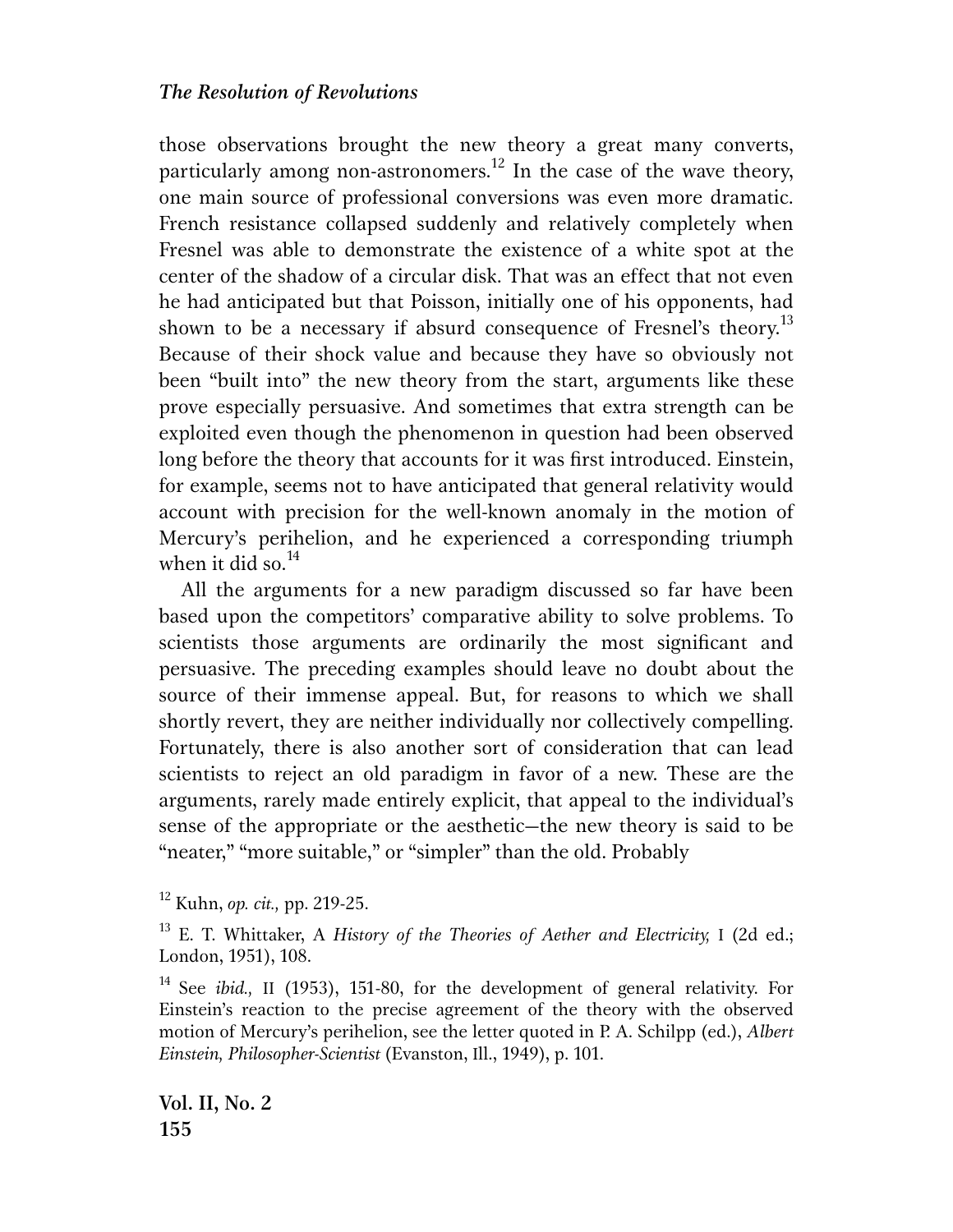such arguments are less effective in the sciences than in mathematics. The early versions of most new paradigms are crude. By the time their full aesthetic appeal can be developed, most of the community has been persuaded by other means. Nevertheless, the importance of aesthetic considerations can sometimes be decisive. Though they often attract only a few scientists to a new theory, it is upon those few that its ultimate triumph may depend. If they had not quickly taken it up for highly individual reasons, the new candidate for paradigm might never have been sufficiently developed to attract the allegiance of the scientific community as a whole.

To see the reason for the importance of these more subjective and aesthetic considerations, remember what a paradigm debate is about. When a new candidate for paradigm is first proposed, it has seldom solved more than a few of the problems that confront it, and most of those solutions are still far from perfect. Until Kepler, the Copernican theory scarcely improved upon the predictions of planetary position made by Ptolemy. When Lavoisier saw oxygen as "the air itself entire," his new theory could cope not at all with the problems presented by the proliferation of new gases, a point that Priestley made with great success in his counterattack. Cases like Fresnel's white spot are extremely rare. Ordinarily, it is only much later, after the new paradigm has been developed, accepted, and exploited that apparently decisive arguments the Foucault pendulum to demonstrate the rotation of the earth or the Fizeau experiment to show that light moves faster in air than in water are developed. Producing them is part of normal science, and their role is not in paradigm debate but in postrevolutionary texts.

Before those texts are written, while the debate goes on, the situation is very different. Usually the opponents of a new paradigm can legitimately claim that even in the area of crisis it is little superior to its traditional rival. Of course, it handles some problems better, has disclosed some new regularities. But the older paradigm can presumably be articulated to meet these challenges as it has met others before. Both Tycho Brahe's earth-centered astronomical system and the later versions of the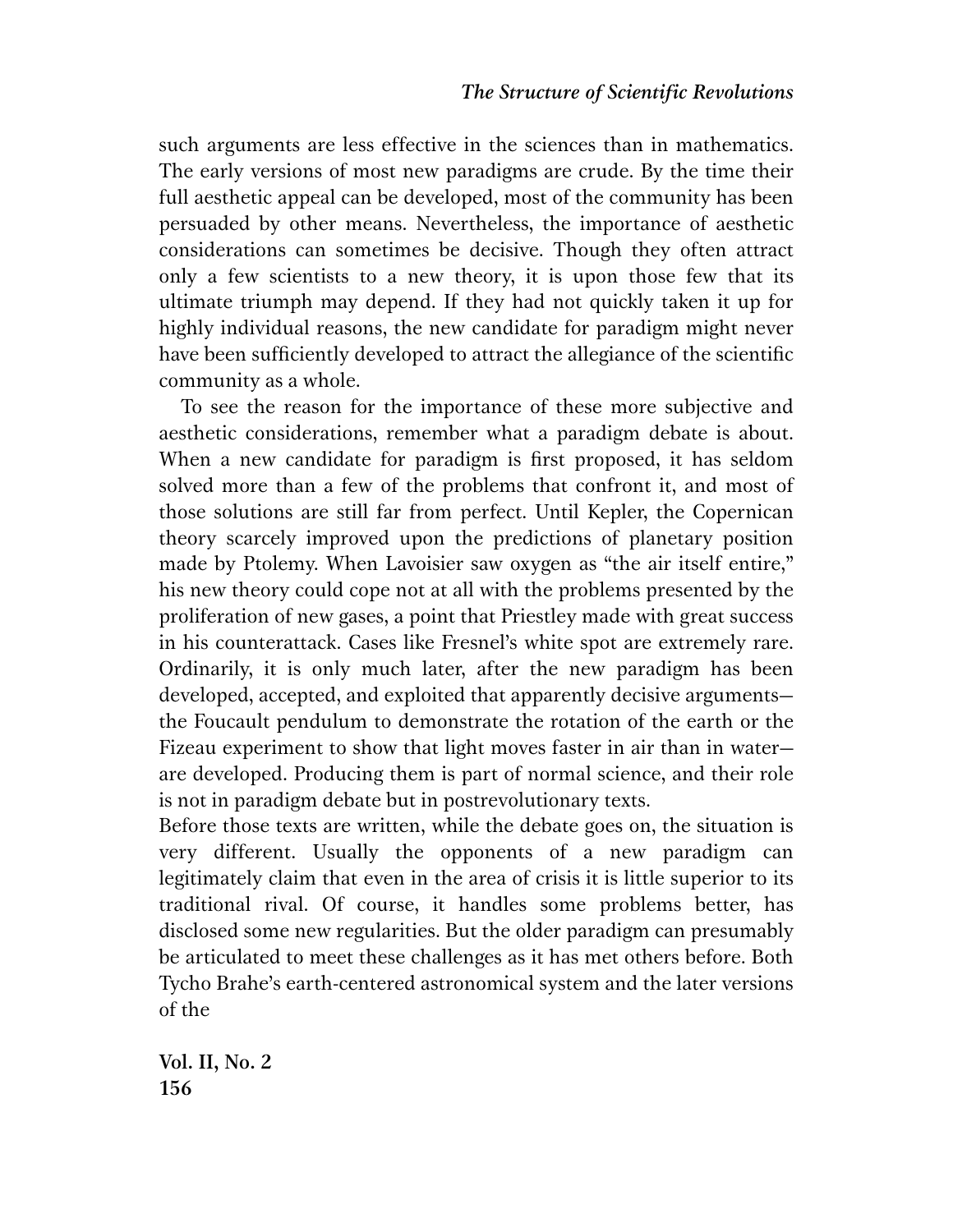# *The Resolution of Revolutions*

phlogiston theory were responses to challenges posed by a new candidate for paradigm, and both were quite successful.<sup>15</sup> In addition, the defenders of traditional theory and procedure can almost always point to problems that its new rival has not solved but that for their view are no problems at all. Until the discovery of the composition of water, the combustion of hydrogen was a strong argument for the phlogiston theory and against Lavoisier's. And after the oxygen theory had triumphed, it could still not explain the preparation of a combustible gas from carbon, a phenomenon to which the phlogistonists had pointed as strong support for their view.<sup>16</sup> Even in the area of crisis, the balance of argument and counterargument can sometimes be very close indeed. And outside that area the balance will often decisively favor the tradition. Copernicus destroyed a time-honored explanation of terrestrial motion without replacing it; Newton did the same for an older explanation of gravity, Lavoisier for the common properties of metals, and so on. In short, if a new candidate for paradigm had to be judged from the start by hard-headed people who examined only relative problem-solving ability, the sciences would experience very few major revolutions. Add the counterarguments generated by what we previously called the incommensurability of paradigms, and the sciences might experience no revolutions at all.

But paradigm debates are not really about relative problem-solving ability, though for good reasons they are usually couched in those terms. Instead, the issue is which paradigm should in the future guide research on problems many of which neither competitor can yet claim to resolve completely. A decision between alternate ways of practicing science is called for, and in the circumstances that decision must be based less on

16 For the problem presented by hydrogen, see J. R. Partington, A *Short History of Chemistry* (2d ed.; London, 1951), p. 134. For carbon monoxide, see H. Kopp, *Geschichte der Chemie,* III (Braunschweig, 1845), 294-96.

 $15$  For Brahe's system, which was geometrically entirely equivalent to Copernicus', see J. L. E. Dreyer, A *History of Astronomy from Thales to Kepler* (2d ed.; New York, 1953), pp. 359-71. For the last versions of the phlogiston theory and their success, see J. R. Partington and D. McKie, "Historical Studies of the Phlogiston Theory," *Annals of Science,* IV (1939), 113-49.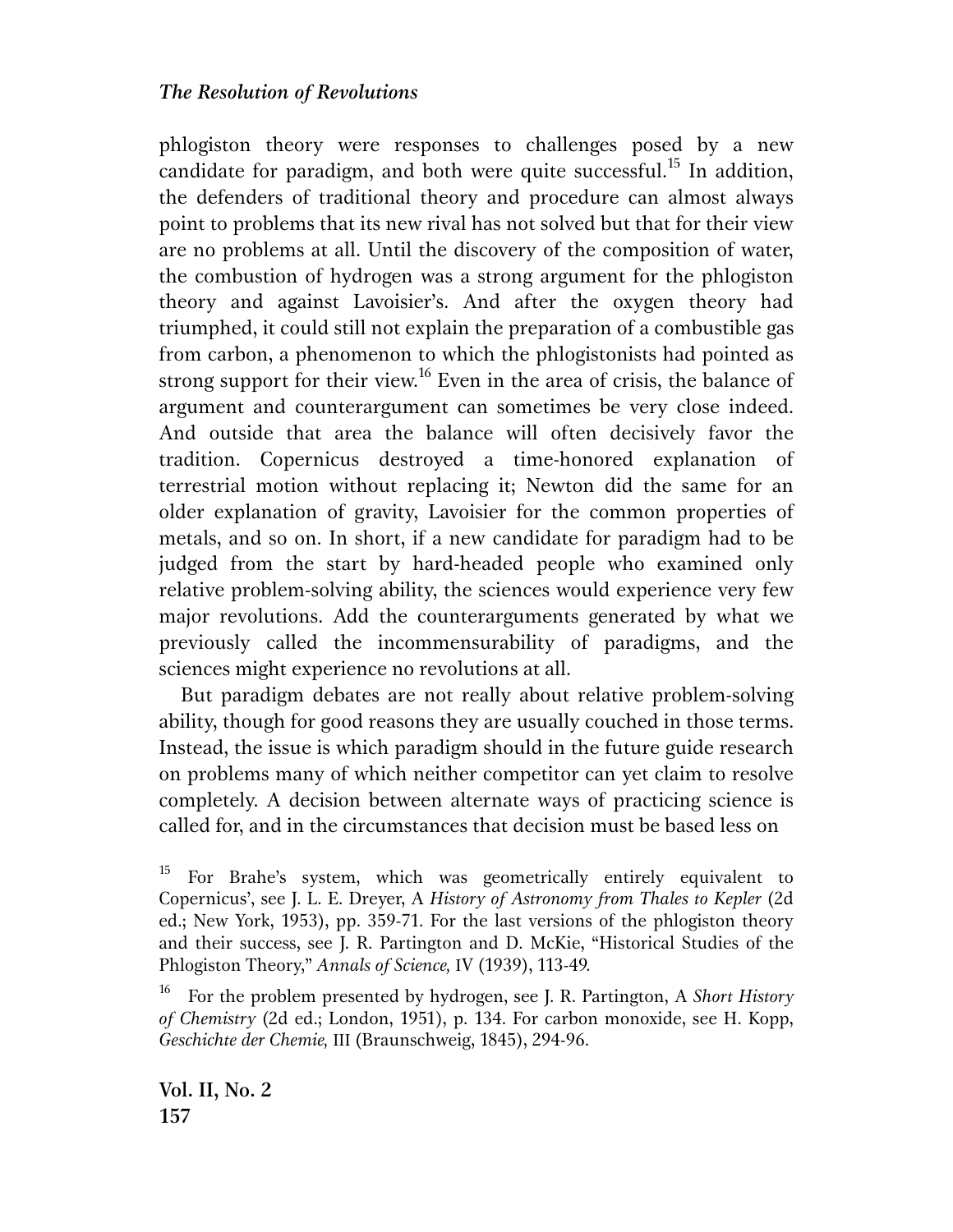past achievement than on future promise. The man who embraces a new paradigm at an early stage must often do so in defiance of the evidence provided by problem-solving. He must, that is, have faith that the new paradigm will succeed with the many large problems that confront it, knowing only that the older paradigm has failed with a few. A decision of that kind can only be made on faith.

That is one of the reasons why prior crisis proves so important. Scientists who have not experienced it will seldom renounce the hard evidence of problem-solving to follow what may easily prove and will be widely regarded as a will-o'-the-wisp. But crisis alone is not enough. There must also be a basis, though it need be neither rational nor ultimately correct, for faith in the particular candidate chosen. Something must make at least a few scientists feel that the new proposal is on the right track, and sometimes it is only personal and inarticulate aesthetic considerations that can do that. Men have been converted by them at times when most of the articulable technical arguments pointed the other way. When first introduced, neither Copernicus' astronomical theory nor De Broglie's theory of matter had many other significant grounds of appeal. Even today Einstein's general theory attracts men principally on aesthetic grounds, an appeal that few people outside of mathematics have been able to feel.

This is not to suggest that new paradigms triumph ultimately through some mystical aesthetic. On the contrary, very few men desert a tradition for these reasons alone. Often those who do turn out to have been misled. But if a paradigm is ever to triumph it must gain some first supporters, men who will develop it to the point where hardheaded arguments can be produced and multiplied. And even those arguments, when they come, are not individually decisive. Because scientists are reasonable men, one or another argument will ultimately persuade many of them. But there is no single argument that can or should persuade them all. Rather than a single group conversion, what occurs is an increasing shift in the distribution of professional allegiances.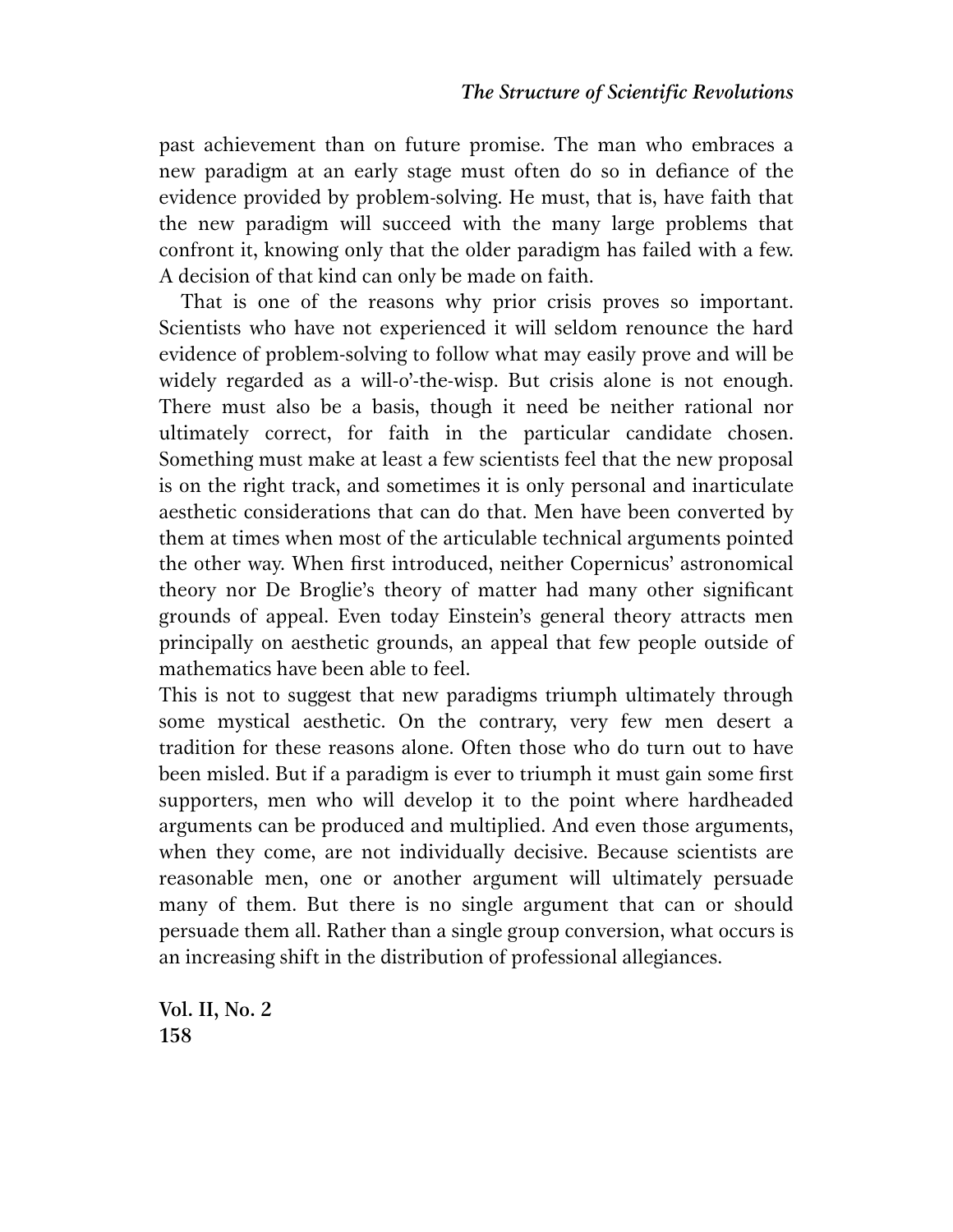#### *The Resolution of Revolutions*

At the start a new candidate for paradigm may have few supporters, and on occasions the supporters' motives may be suspect. Nevertheless, if they are competent, they will improve it, explore its possibilities, and show what it would be like to belong to the community guided by it. And as that goes on, if the paradigm is one destined to win its fight, the number and strength of the persuasive arguments in its favor will increase. More scientists will then be converted, and the exploration of the new paradigm will go on. Gradually the number of experiments, instruments, articles, and books based upon the paradigm will multiply. Still more men, convinced of the new view's fruitfulness, will adopt the new mode of practicing normal science, until at last only a few elderly hold-outs remain. And even they, we cannot say, are wrong. Though the historian can always find men—Priestley, for instance—who were unreasonable to resist for as long as they did, he will not find a point at which resistance becomes illogical or unscientific. At most he may wish to say that the man who continues to resist after his whole profession has been converted has *ipso facto* ceased to be a scientist.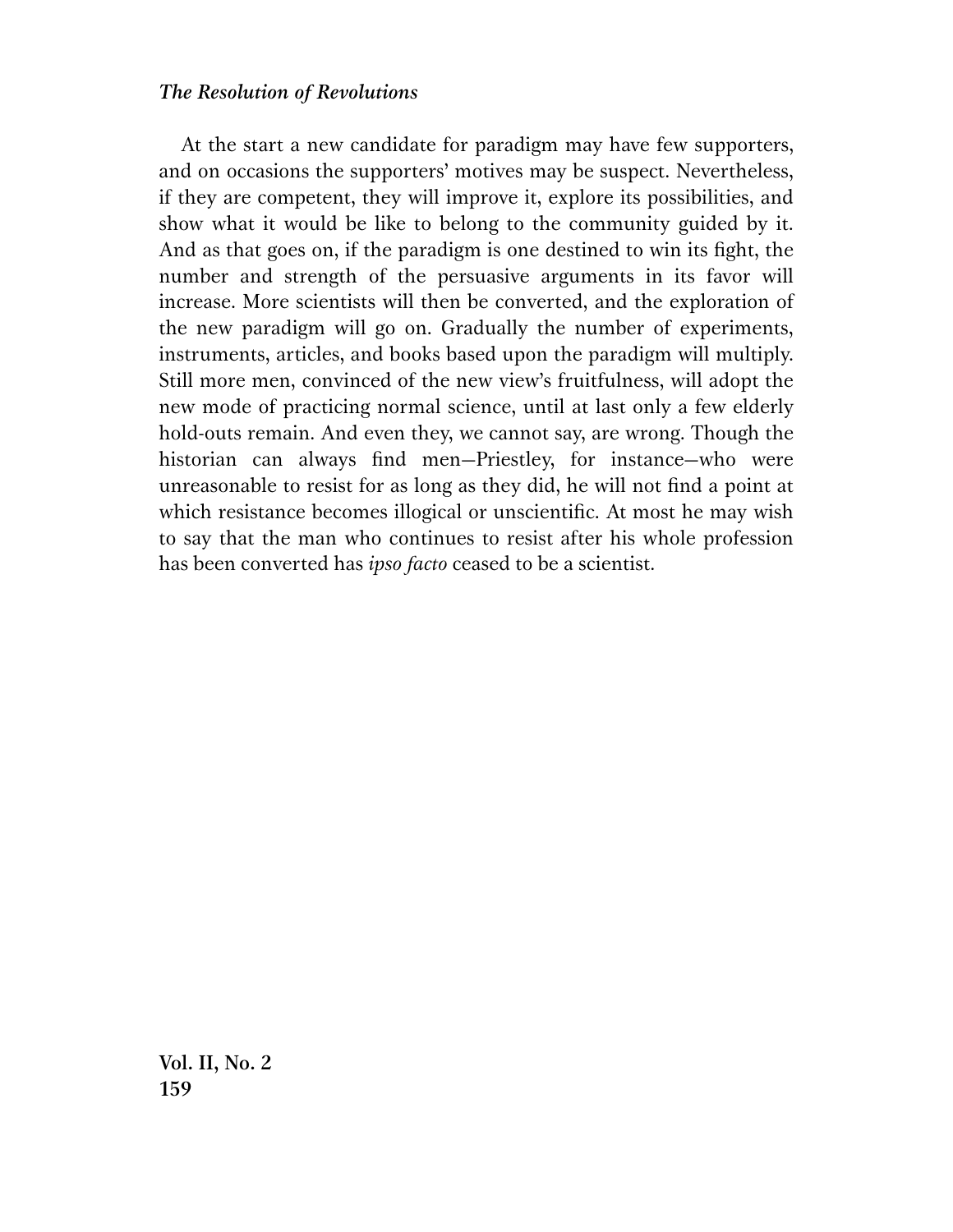### XIII. Progress through Revolutions

The preceding pages have carried my schematic description of scientific development as far as it can go in this essay. Nevertheless, they cannot quite provide a conclusion. If this description has at all caught the essential structure of a science's continuing evolution, it will simultaneously have posed a special problem: Why should the enterprise sketched above move steadily ahead in ways that, say, art, political theory, or philosophy does not? Why is progress a perquisite reserved almost exclusively for the activities we call science? The most usual answers to that question have been denied in the body of this essay. We must conclude it by asking whether substitutes can be found. Notice immediately that part of the question is entirely semantic. To a very great extent the term 'science' is reserved for fields that do progress in obvious ways. Nowhere does this show more clearly than in the recurrent debates about whether one or another of the contemporary social sciences is really a science. These debates have parallels in the pre-paradigm periods of fields that are today unhesitatingly labeled science. Their ostensible issue throughout is a definition of that vexing term. Men argue that psychology, for example, is a science because it possesses such and such characteristics. Others counter that those characteristics are either unnecessary or not sufficient to make a field a science. Often great energy is invested, great passion aroused, and the outsider is at a loss to know why. Can very much depend upon a *definition* of 'science'? Can a definition tell a man whether he is a scientist or not? If so, why do not natural scientists or artists worry about the definition of the term? Inevitably one suspects that the issue is more fundamental. Probably questions like the following are really being asked: Why does my field fail to move ahead in the way that, say, physics does? What changes in technique or method or ideology would enable it to do so? These are not, however, questions that could respond to an agreement on definition. Furthermore, if prece-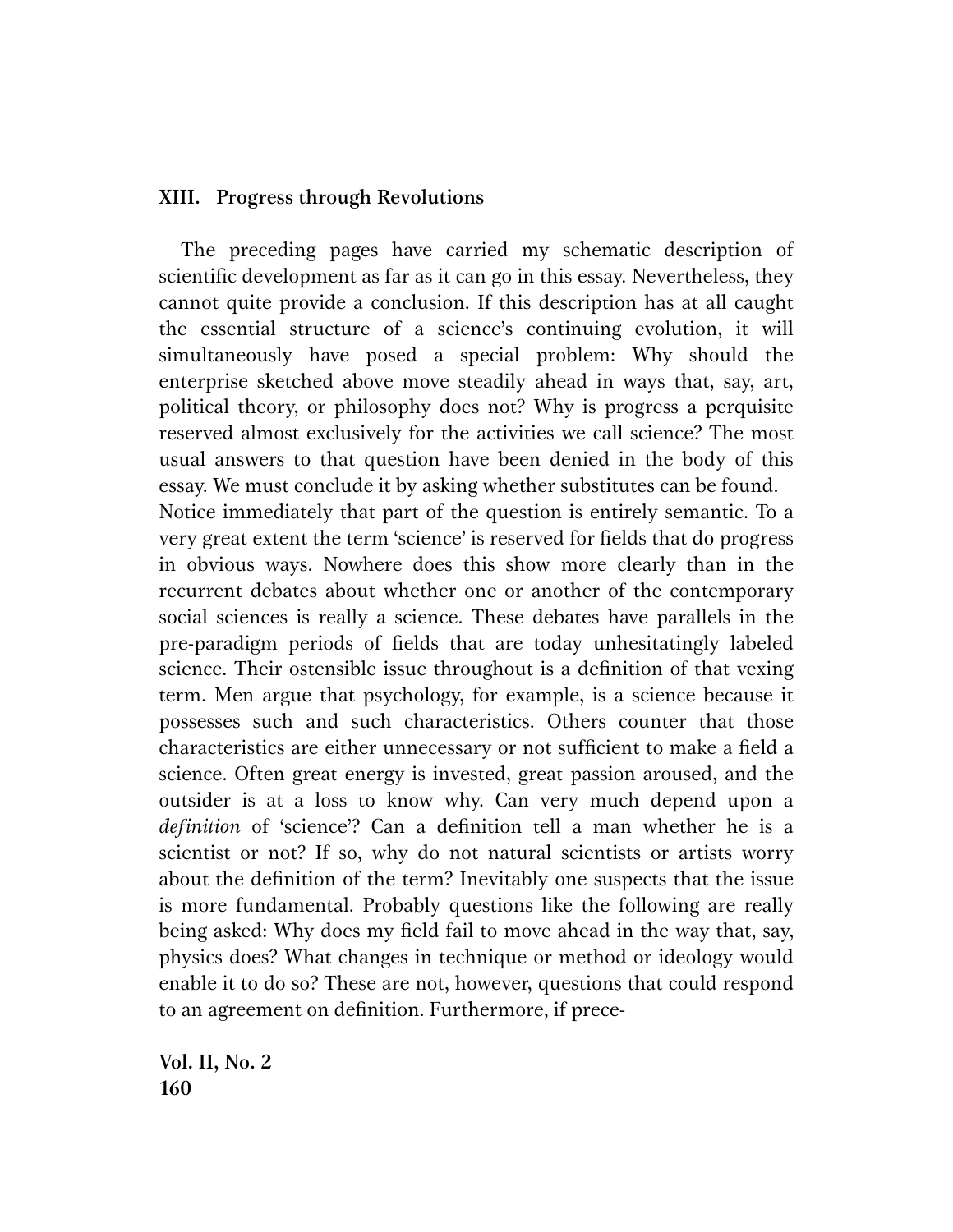## *Progress through Revolutions*

dent from the natural sciences serves, they will cease to be a source of concern not when a definition is found, but when the groups that now doubt their own status achieve consensus about their past and present accomplishments. It may, for example, be significant that economists argue less about whether their field is a science than do practitioners of some other fields of social science. Is that because economists know what science is? Or is it rather economics about which they agree?

That point has a converse that, though no longer simply semantic, may help to display the inextricable connections between our notions of science and of progress. For many centuries, both in antiquity and again in early modern Europe, painting was regarded as *the* cumulative discipline. During those years the artist's goal was assumed to be representation. Critics and historians, like Pliny and Vasari, then recorded with veneration the series of inventions from foreshortening through chiaroscuro that had made possible successively more perfect representations of nature. $^1$  But those are also the years, particularly during the Renaissance, when little cleavage was felt between the sciences and the arts. Leonardo was only one of many men who passed freely back and forth between fields that only later became categorically distinct.<sup>2</sup> Furthermore, even after that steady exchange had ceased, the term 'art' continued to apply as much to technology and the crafts, which were also seen as progressive, as to painting and sculpture. Only when the latter unequivocally renounced representation as their goal and began to learn again from primitive models did the cleavage we now take for granted assume anything like its present depth. And even today, to switch fields once more, part of our difficulty in seeing the profound differences between science and technology must relate to the fact that progress is an obvious attribute of both fields.

<sup>1</sup> E. H. Gombrich, *Art and Illusion: A Study in the Psychology of Pictorial Representation* (New York, 1960), pp. 11-12.

Ibid., p. 97; and Giorgio de Santillana, "The Role of Art in the Scientific Renaissance," in *Critical Problems in the History of Science,* ed. M. Clagett (Madison, Wis., 1959), pp. 33-65.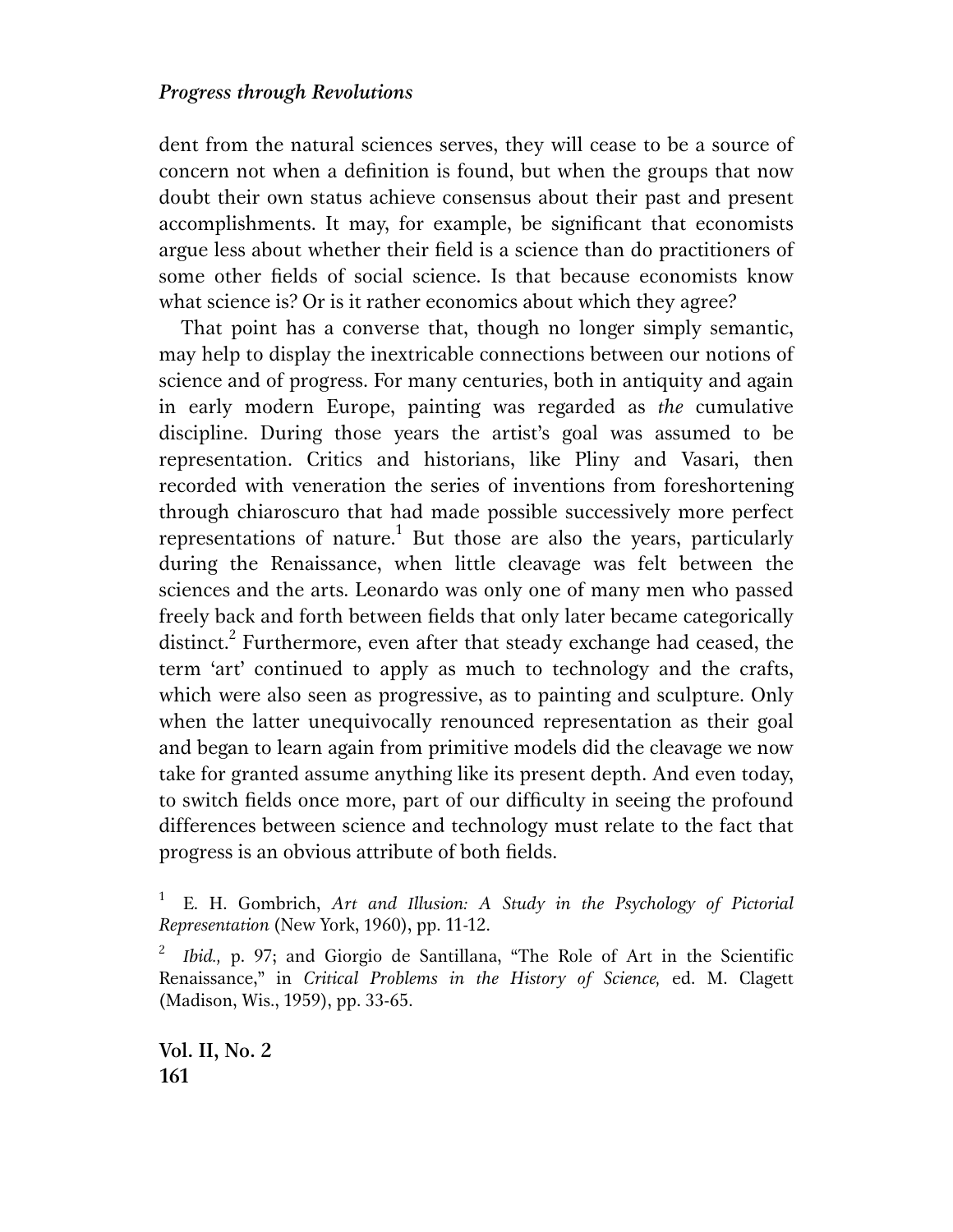It can, however, only clarify, not solve, our present difficulty to recognize that we tend to see as science any field in which progress is marked. There remains the problem of understanding why progress should be so noteworthy a characteristic of an enterprise conducted with the techniques and goals this essay has described. That question proves to be several in one, and we shall have to consider each of them separately. In all cases but the last, however, their resolution will depend in part upon an inversion of our normal view of the relation between scientific activity and the community that practices it. We must learn to recognize as causes what have ordinarily been taken to be effects. If we can do that, the phrases 'scientific progress' and even 'scientific objectivity' may come to seem in part redundant. In fact, one aspect of the redundancy has just been illustrated. Does a field make progress because it is a science, or is it a science because it makes progress?

Ask now why an enterprise like normal science should progress, and begin by recalling a few of its most salient characteristics. Normally, the members of a mature scientific community work from a single paradigm or from a closely related set. Very rarely do different scientific communities investigate the same problems. In those exceptional cases the groups hold several major paradigms in common. Viewed from within any single community, however, whether of scientists or of nonscientists, the result of successful creative work is progress. How could it possibly be anything else? We have, for example, just noted that while artists aimed at representation as their goal, both critics and historians chronicled the progress of the apparently united group. Other creative fields display progress of the same sort. The theologian who articulates dogma or the philosopher who refines the Kantian imperatives contributes to progress, if only to that of the group that shares his premises. No creative school recognizes a category of work that is, on the one hand, a creative success, but is not, on the other, an addition to the collective achievement of the group. If we doubt, as many do, that non-scientific fields make progress, that cannot be because individual schools make none. Rather, it must be because there are always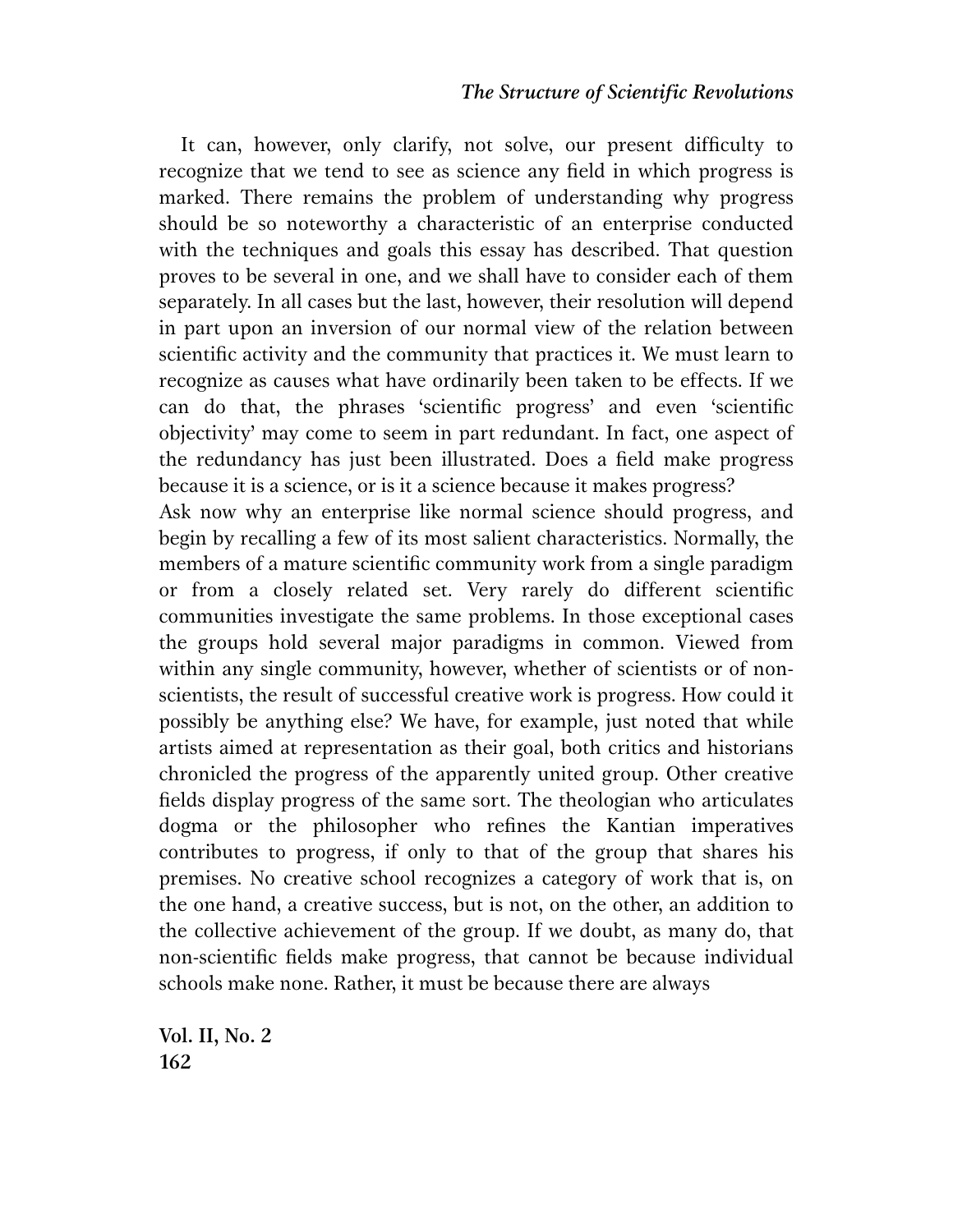competing schools, each of which constantly questions the very foundations of the others. The man who argues that philosophy, for example, has made no progress emphasizes that there are still Aristotelians, not that Aristotelianism has failed to progress.

These doubts about progress arise, however, in the sciences too. Throughout the pre-paradigm period when there is a multiplicity of competing schools, evidence of progress, except within schools, is very hard to find. This is the period described in Section II as one during which individuals practice science, but in which the results of their enterprise do not add up to science as we know it. And again, during periods of revolution when the fundamental tenets of a field are once more at issue, doubts are repeatedly expressed about the very possibility of continued progress if one or another of the opposed paradigms is adopted. Those who rejected Newtonianism proclaimed that its reliance upon innate forces would return science to the Dark Ages. Those who opposed Lavoisier's chemistry held that the rejection of chemical "principles" in favor of laboratory elements was the rejection of achieved chemical explanation by those who would take refuge in a mere name. A similar, though more moderately expressed, feeling seems to underlie the opposition of Einstein, Bohm, and others, to the dominant probabilistic interpretation of quantum mechanics. In short, it is only during periods of normal science that progress seems both obvious and assured. During those periods, however, the scientific community could view the fruits of its work in no other way.

With respect to normal science, then, part of the answer to the problem of progress lies simply in the eye of the beholder. Scientific progress is not different in kind from progress in other fields, but the absence at most times of competing schools that question each other's aims and standards makes the progress of a normal-scientific community far easier to see. That, however, is only part of the answer and by no means the most important part. We have, for example, already noted that once the reception of a common paradigm has freed the scientific community from the need constantly to re-examine its first principles, the members of that community can concentrate exclusively upon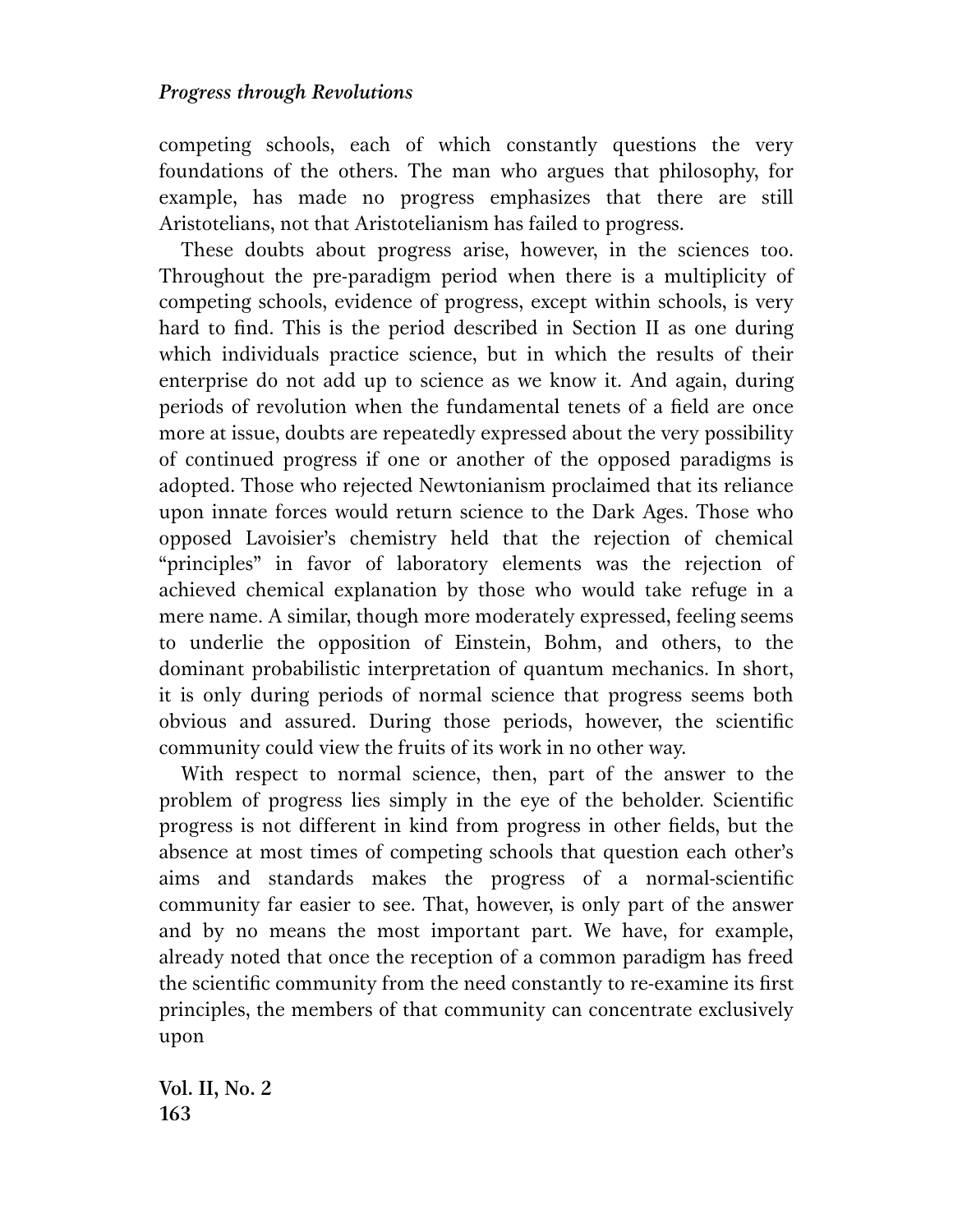the subtlest and most esoteric of the phenomena that concern it. Inevitably, that does increase both the effectiveness and the efficiency with which the group as a whole solves new problems. Other aspects of professional life in the sciences enhance this very special efficiency still further.

Some of these are consequences of the unparalleled insulation of mature scientific communities from the demands of the laity and of everyday life. That insulation has never been complete— we are now discussing matters of degree. Nevertheless, there are no other professional communities in which individual creative work is so exclusively addressed to and evaluated by other members of the profession. The most esoteric of poets or the most abstract of theologians is far more concerned than the scientist with lay approbation of his creative work, though he may be even less concerned with approbation in general. That difference proves consequential. Just because he is working only for an audience of colleagues, an audience that shares his own values and beliefs, the scientist can take a single set of standards for granted. He need not worry about what some other group or school will think and can therefore dispose of one problem and get on to the next more quickly than those who work for a more heterodox group. Even more important, the insulation of the scientific community from society permits the individual scientist to concentrate his attention upon problems that he has good reason to believe he will be able to solve. Unlike the engineer, and many doctors, and most theologians, the scientist need not choose problems because they urgently need solution and without regard for the tools available to solve them. In this respect, also, the contrast between natural scientists and many social scientists proves instructive. The latter often tend, as the former almost never do, to defend their choice of a research problem e.g., the effects of racial discrimination or the causes of the business cycle—chiefly in terms of the social importance of achieving a solution. Which group would one then expect to solve problems at a more rapid rate?

The effects of insulation from the larger society are greatly intensified by another characteristic of the professional scientific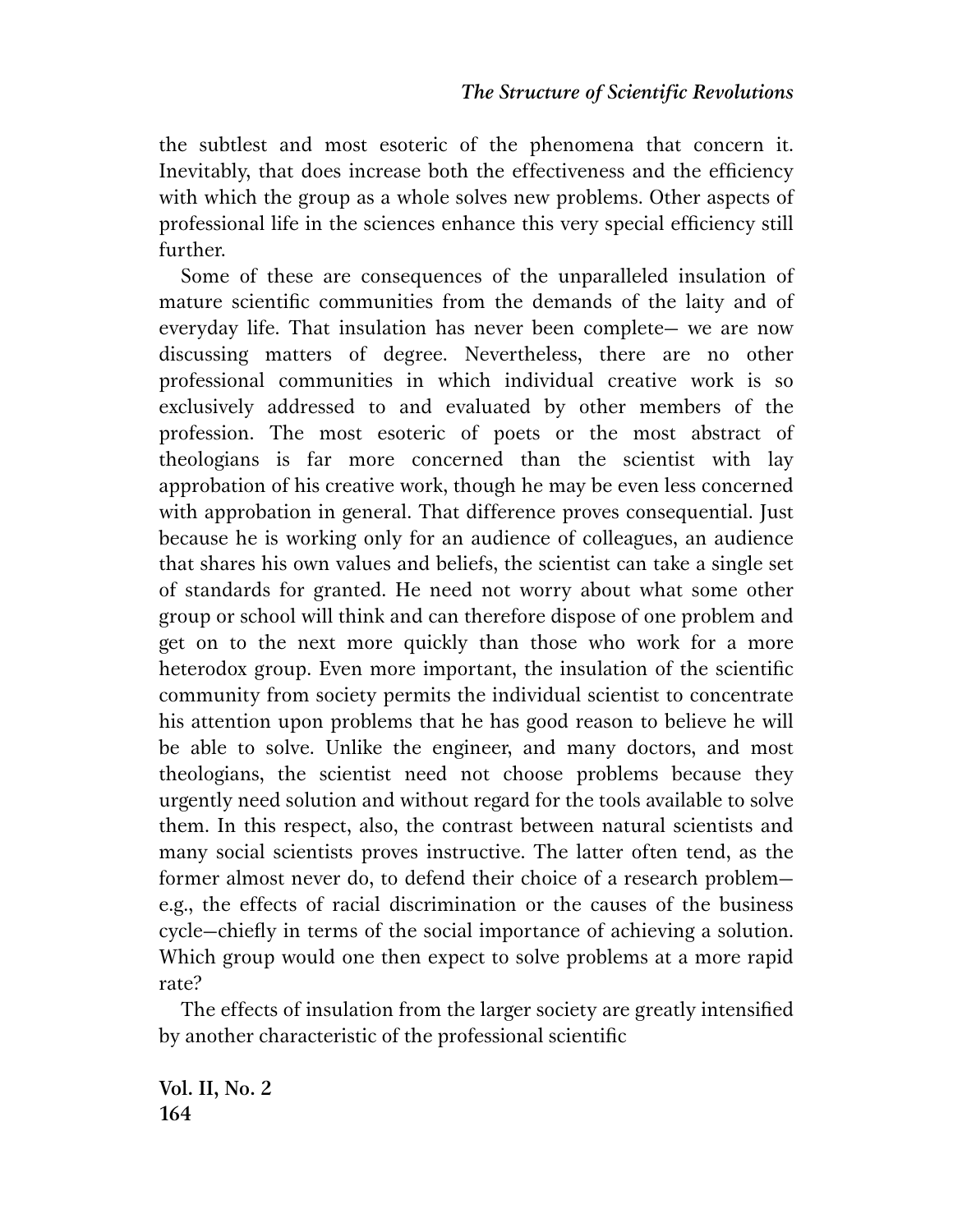community, the nature of its educational initiation. In music, the graphic arts, and literature, the practitioner gains his education by exposure to the works of other artists, principally earlier artists. Textbooks, except compendia of or handbooks to original creations, have only a secondary role. In history, philosophy, and the social sciences, textbook literature has a greater significance. But even in these fields the elementary college course employs parallel readings in original sources, some of them the "classics" of the field, others the contemporary research reports that practitioners write for each other. As a result, the student in any one of these disciplines is constantly made aware of the immense variety of problems that the members of his future group have, in the course of time, attempted to solve. Even more important, he has constantly before him a number of competing and incommensurable solutions to these problems, solutions that he must ultimately evaluate for himself.

Contrast this situation with that in at least the contemporary natural sciences. In these fields the student relies mainly on textbooks until, in his third or fourth year of graduate work, he begins his own research. Many science curricula do not ask even graduate students to read in works not written specially for students. The few that do assign supplementary reading in research papers and monographs restrict such assignments to the most advanced courses and to materials that take up more or less where the available texts leave off. Until the very last stages in the education of a scientist, textbooks are systematically substituted for the creative scientific literature that made them possible. Given the confidence in their paradigms, which makes this educational technique possible, few scientists would wish to change it. Why, after all, should the student of physics, for example, read the works of Newton, Faraday, Einstein, or Schrödinger, when everything he needs to know about these works is recapitulated in a far briefer, more precise, and more systematic form in a number of up-to-date textbooks?

Without wishing to defend the excessive lengths to which this type of education has occasionally been carried, one cannot help but notice that in general it has been immensely effective.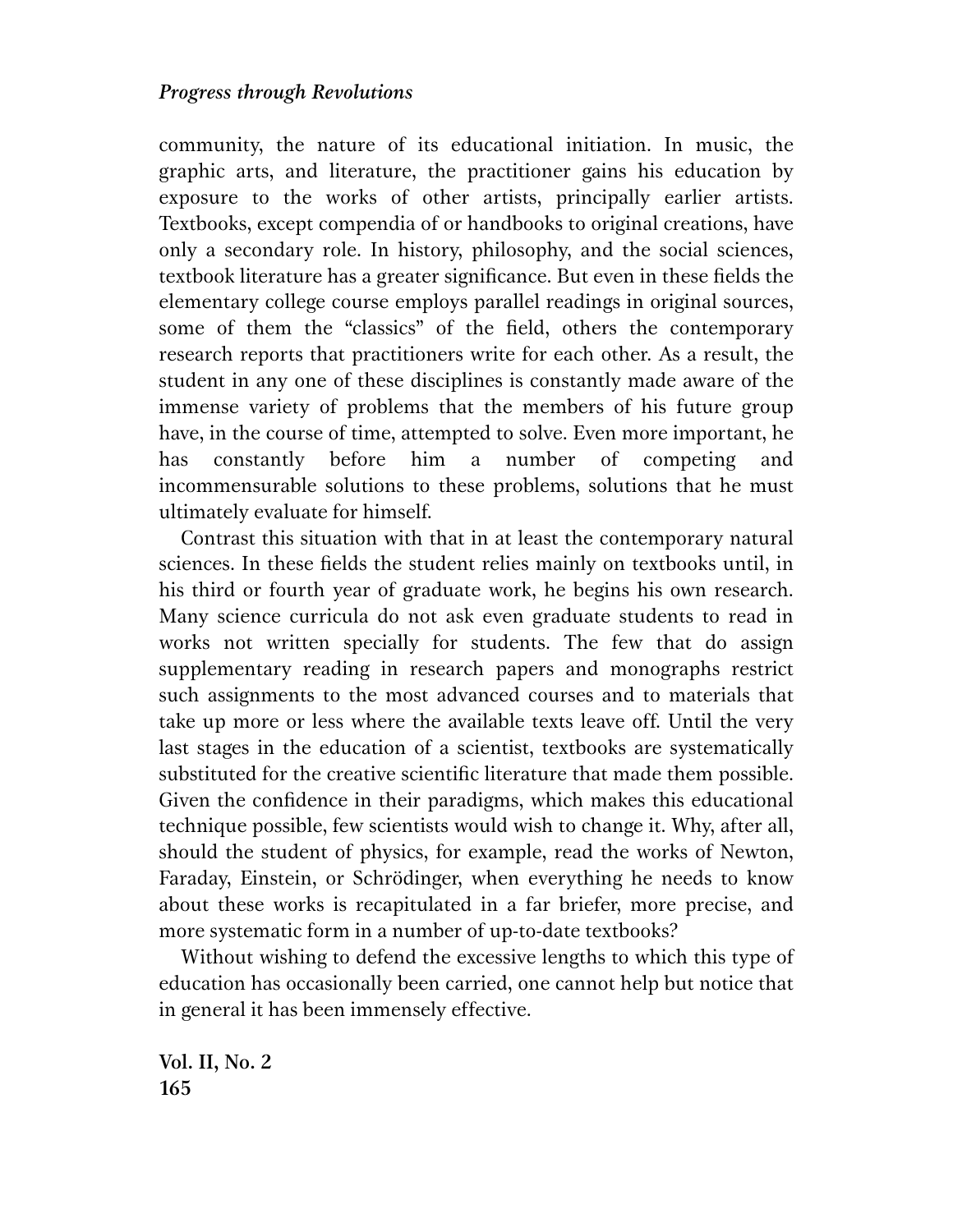Of course, it *is* a narrow and rigid education, probably more so than any other except perhaps in orthodox theology. But for normal-scientific work, for puzzle-solving within the tradition that the textbooks define, the scientist is almost perfectly equipped. Furthermore, he is well equipped for another task as well—the generation through normal science of significant crises. When they arise, the scientist is not, of course, equally well prepared. Even though prolonged crises are probably reflected in less rigid educational practice, scientific training is not well designed to produce the man who will easily discover a fresh approach. But so long as somebody appears with a new candidate for paradigm—usually a young man or one new to the field—the loss due to rigidity accrues only to the individual. Given a generation in which to effect the change, individual rigidity is compatible with a community that can switch from paradigm to paradigm when the occasion demands. Particularly, it is compatible when that very rigidity provides the community with a sensitive indicator that something has gone wrong.

In its normal state, then, a scientific community is an immensely efficient instrument for solving the problems or puzzles that its paradigms define. Furthermore, the result of solving those problems must inevitably be progress. There is no problem here. Seeing that much, however, only highlights the second main part of the problem of progress in the sciences. Let us therefore turn to it and ask about progress through extraordinary science. Why should progress also be the apparently universal concomitant of scientific revolutions? Once again, there is much to be learned by asking what else the result of a revolution could be. Revolutions close with a total victory for one of the two opposing camps. Will that group ever say that the result of its victory has been something less than progress? That would be rather like admitting that they had been wrong and their opponents right. To them, at least, the outcome of revolution must be progress, and they are in an excellent position to make certain that future members of their community will see past history in the same way. Section XI described in detail the tech-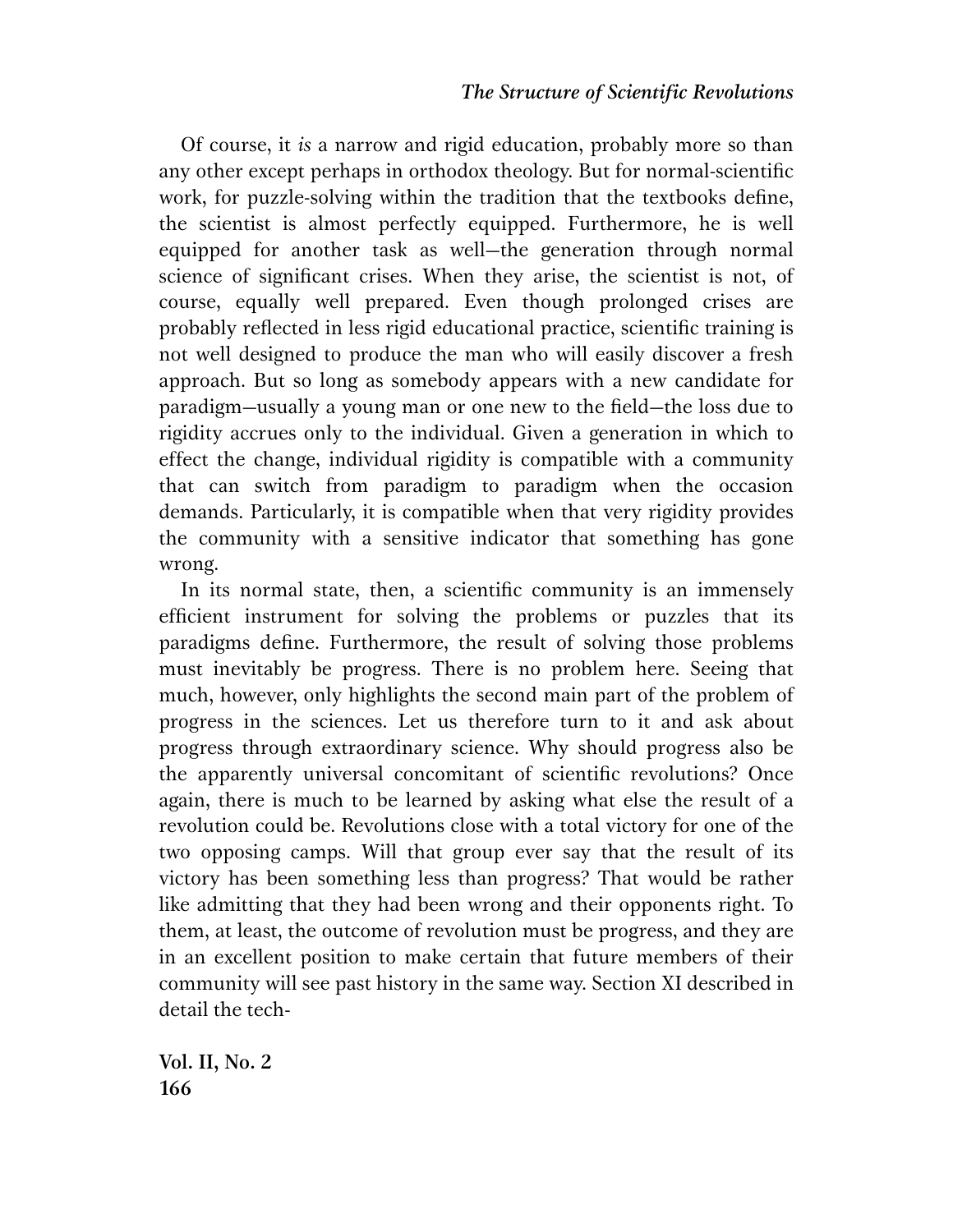## *Progress through Revolutions*

niques by which this is accomplished, and we have just recurred to a closely related aspect of professional scientific life. When it repudiates a past paradigm, a scientific community simultaneously renounces, as a fit subject for professional scrutiny, most of the books and articles in which that paradigm had been embodied. Scientific education makes use of no equivalent for the art museum or the library of classics, and the result is a sometimes drastic distortion in the scientist's perception of his discipline's past. More than the practitioners of other creative fields, he comes to see it as leading in a straight line to the discipline's present vantage. In short, he comes to see it as progress. No alternative is available to him while he remains in the field.

Inevitably those remarks will suggest that the member of a mature scientific community is, like the typical character of Orwell's *1984,* the victim of a history rewritten by the powers that be. Furthermore, that suggestion is not altogether inappropriate. There are losses as well as gains in scientific revolutions, and scientists tend to be peculiarly blind to the former.<sup>3</sup> On the other hand, no explanation of progress through revolutions may stop at this point. To do so would be to imply that in the sciences might makes right, a formulation which would again not be entirely wrong if it did not suppress the nature of the process and of the authority by which the choice between paradigms is made. If authority alone, and particularly if nonprofessional authority, were the arbiter of paradigm debates, the outcome of those debates might still be revolution, but it would not be *scientific* revolution. The very existence of science depends upon vesting the power to choose between paradigms in the members of a special kind of community. Just how special that community must be if science is to survive and grow may be indicated by the very tenuousness of humanity's hold on the scientific enterprise. Every civilization of which we have records

 $3$  Historians of science often encounter this blindness in a particularly striking form. The group of students who come to them from the sciences is very often the most rewarding group they teach. But it is also usually the most frustrating at the start. Because science students "know the right answers," it is particularly difficult to make them analyze an older science in its own terms.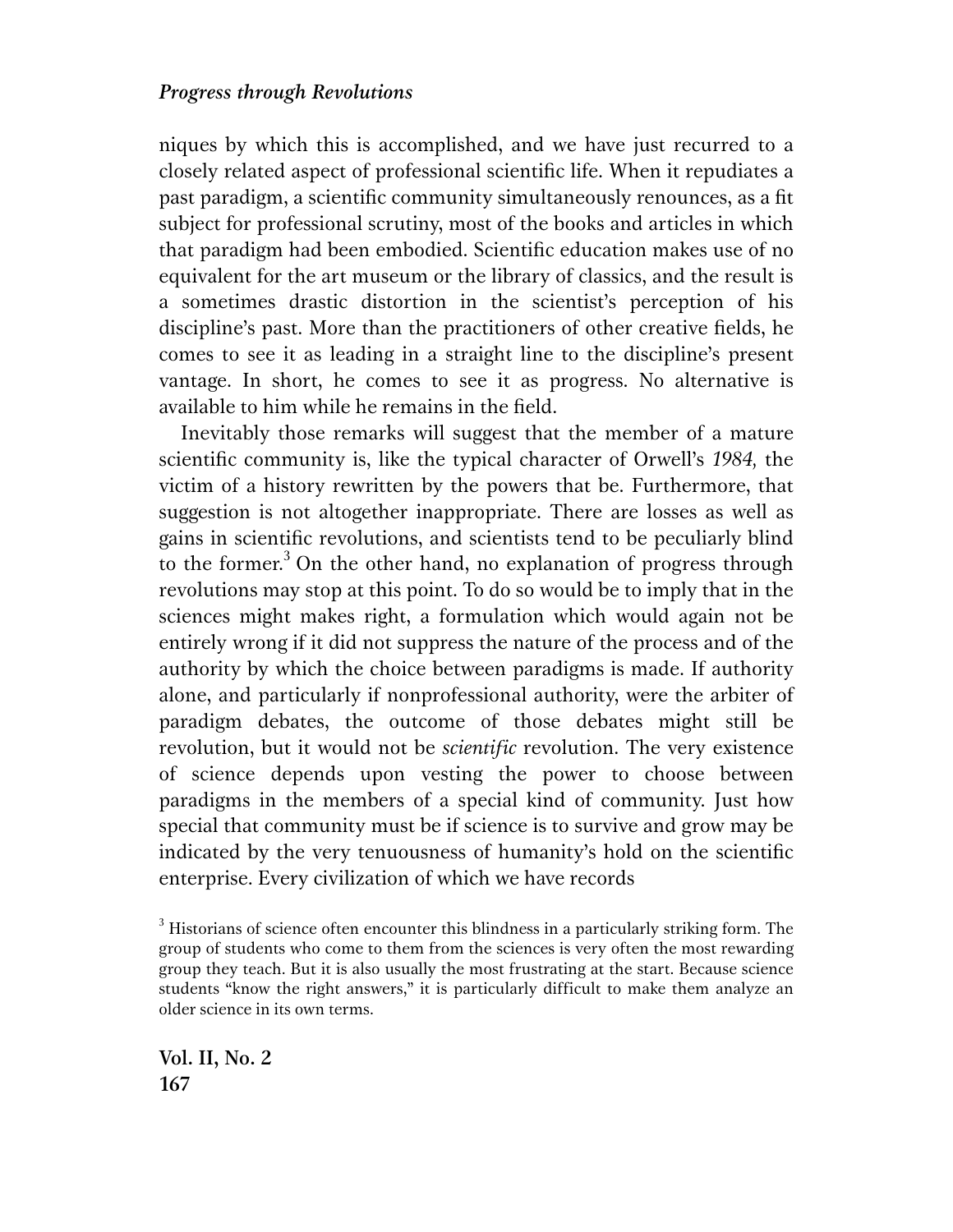has possessed a technology, an art, a religion, a political system, laws, and so on. In many cases those facets of civilization have been as developed as our own. But only the civilizations that descend from Hellenic Greece have possessed more than the most rudimentary science. The bulk of scientific knowledge is a product of Europe in the last four centuries. No other place and time has supported the very special communities from which scientific productivity comes.

What are the essential characteristics of these communities? Obviously, they need vastly more study. In this area only the most tentative generalizations are possible. Nevertheless, a number of requisites for membership in a professional scientific group must already be strikingly clear. The scientist must, for example, be concerned to solve problems about the behavior of nature. In addition, though his concern with nature may be global in its extent, the problems on which he works must be problems of detail. More important, the solutions that satisfy him may not be merely personal but must instead be accepted as solutions by many. The group that shares them may not, however, be drawn at random from society as a whole, but is rather the well-defined community of the scientist's professional compeers. One of the strongest, if still unwritten, rules of scientific life is the prohibition of appeals to heads of state or to the populace at large in matters scientific. Recognition of the existence of a uniquely competent professional group and acceptance of its role as the exclusive arbiter of professional achievement has further implications. The group's members, as individuals and by virtue of their shared training and experience, must be seen as the sole possessors of the rules of the game or of some equivalent basis for unequivocal judgments. To doubt that they shared some such basis for evaluations would be to admit the existence of incompatible standards of scientific achievement. That admission would inevitably raise the question whether truth in the sciences can be one.

This small list of characteristics common to scientific communities has been drawn entirely from the practice of normal science, and it should have been. That is the activity for which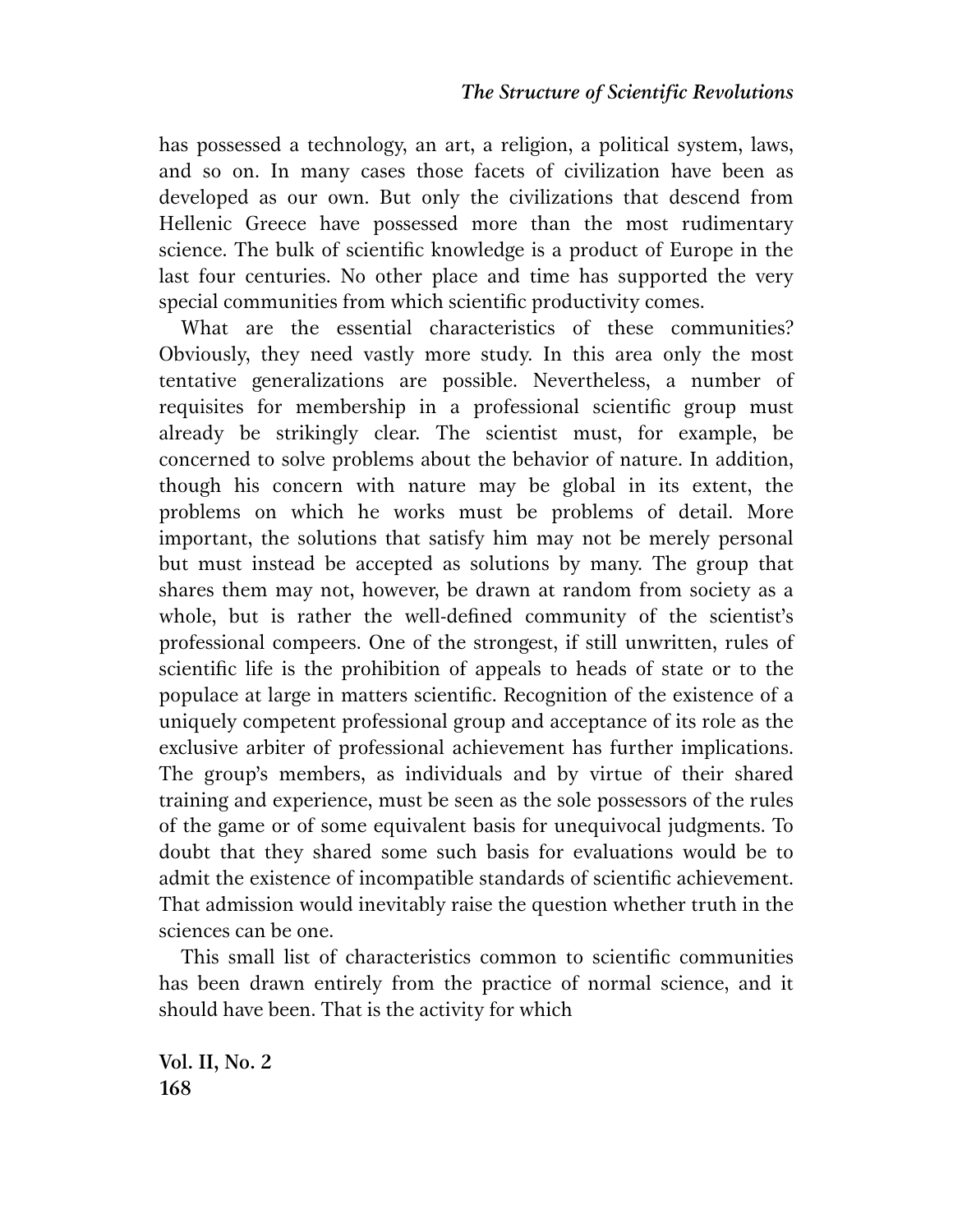### *Progress through Revolutions*

the scientist is ordinarily trained. Note, however, that despite its small size the list is already sufficient to set such communities apart from all other professional groups. And note, in addition, that despite its source in normal science the list accounts for many special features of the group's response during revolutions and particularly during paradigm debates. We have already observed that a group of this sort must see a paradigm change as progress. Now we may recognize that the perception is, in important respects, self-fulfilling. The scientific community is a supremely efficient instrument for maximizing the number and precision of the problem solved through paradigm change.

Because the unit of scientific achievement is the solved problem and because the group knows well which problems have already been solved, few scientists will easily be persuaded to adopt a viewpoint that again opens to question many problems that had previously been solved. Nature itself must first undermine professional security by making prior achievements seem problematic. Furthermore, even when that has occurred and a new candidate for paradigm has been evoked, scientists will be reluctant to embrace it unless convinced that two all-important conditions are being met. First, the new candidate must seem to resolve some outstanding and generally recognized problem that can be met in no other way. Second, the new paradigm must promise to preserve a relatively large part of the concrete problem-solving ability that has accrued to science through its predecessors. Novelty for its own sake is not a desideratum in the sciences as it is in so many other creative fields. As a result, though new paradigms seldom or never possess all the capabilities of their predecessors, they usually preserve a great deal of the most concrete parts of past achievement and they always permit additional concrete problem-solutions besides.

To say this much is not to suggest that the ability to solve problems is either the unique or an unequivocal basis for paradigm choice. We have already noted many reasons why there can be no criterion of that sort. But it does suggest that a community of scientific specialists will do all that it can to ensure the continuing growth of the assembled data that it can treat

Vol. II, No. 2 169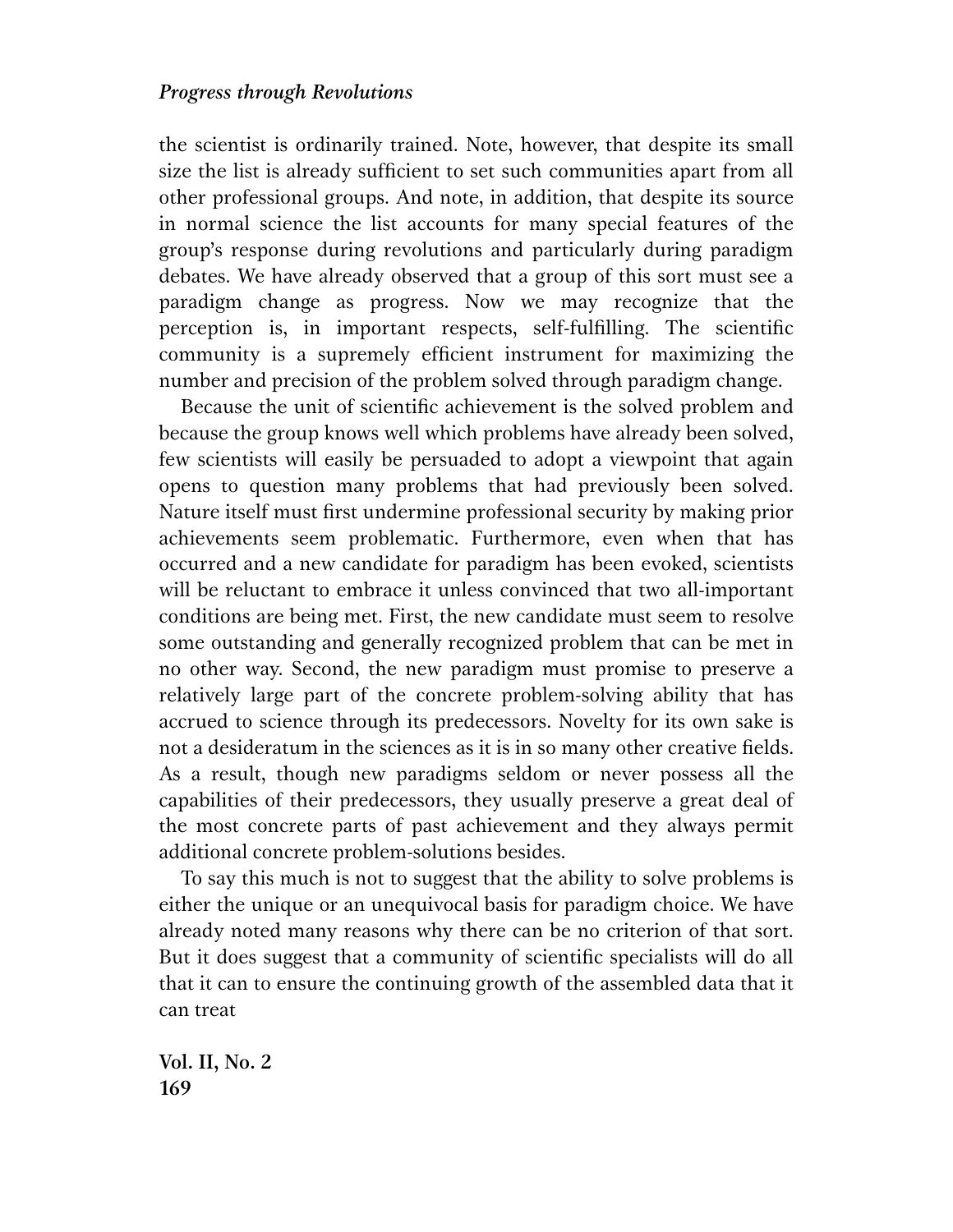with precision and detail. In the process the community will sustain losses. Often some old problems must be banished. Frequently, in addition, revolution narrows the scope of the community's professional concerns, increases the extent of its specialization, and attenuates its communication with other groups, both scientific and lay. Though science surely grows in depth, it may not grow in breadth as well. If it does so, that breadth is manifest mainly in the proliferation of scientific specialties, not in the scope of any single specialty alone. Yet despite these and other losses to the individual communities, the nature of such communities provides a virtual guarantee that both the list of problems solved by science and the precision of individual problem-solutions will grow and grow. At least, the nature of the community provides such a guarantee if there is any way at all in which it can be provided. What better criterion than the decision of the scientific group could there be?

These last paragraphs point the directions in which I believe a more refined solution of the problem of progress in the sciences must be sought. Perhaps they indicate that scientific progress is not quite what we had taken it to be. But they simultaneously show that a sort of progress will inevitably characterize the scientific enterprise so long as such an enterprise survives. In the sciences there need not be progress of another sort. We may, to be more precise, have to relinquish the notion, explicit or implicit, that changes of paradigm carry scientists and those who learn from them closer and closer to the truth.

It is now time to notice that until the last very few pages the term 'truth' had entered this essay only in a quotation from Francis Bacon. And even in those pages it entered only as a source for the scientist's conviction that incompatible rules for doing science cannot coexist except during revolutions when the profession's main task is to eliminate all sets but one. The developmental process described in this essay has been a process of evolution *from* primitive beginnings—a process whose successive stages are characterized by an increasingly detailed and refined understanding of nature. But nothing that has "been or will be said makes it a process of evolution *toward* any-

Vol. II, No. 2 170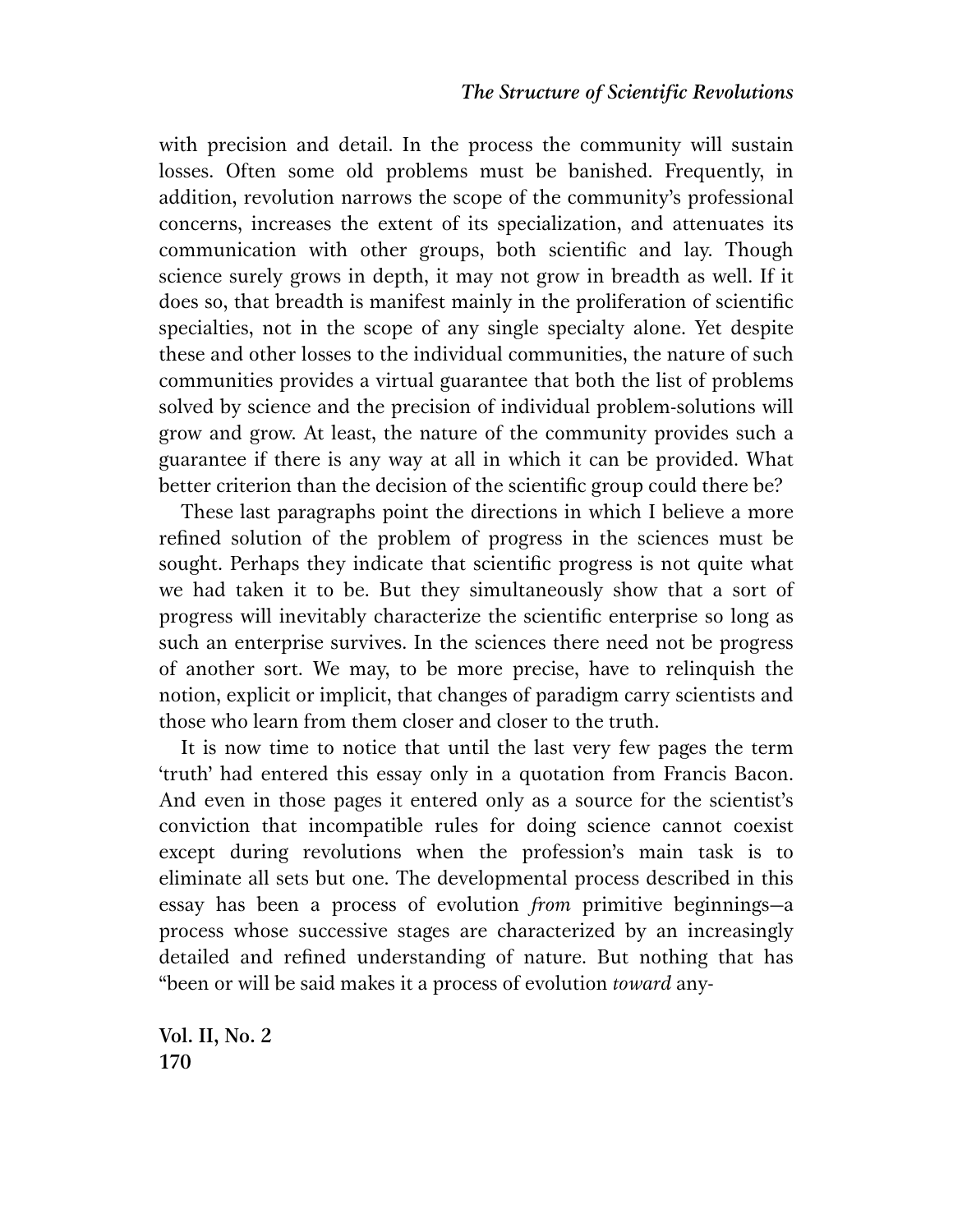## *Progress through Revolutions*

thing. Inevitably that lacuna will have disturbed many readers. We are all deeply accustomed to seeing science as the one enterprise that draws constantly nearer to some goal set by nature in advance.

But need there be any such goal? Can we not account for both science's existence and its success in terms of evolution from the community's state of knowledge at any given time? Does it really help to imagine that there is some one full, objective, true account of nature and that the proper measure of scientific achievement is the extent to which it brings us closer to that ultimate goal? If we can learn to substitute evolution-from-what-we-do-know for evolution-toward-whatwe-wish-to-know, a number of vexing problems may vanish in the process. Somewhere in this maze, for example, must lie the problem of induction.

I cannot yet specify in any detail the consequences of this alternate view of scientific advance. But it helps to recognize that the conceptual transposition here recommended is very close to one that the West undertook just a century ago. It is particularly helpful because in both cases the main obstacle to transposition is the same. When Darwin first published his theory of evolution by natural selection in 1859, what most bothered many professionals was neither the notion of species change nor the possible descent of man from apes. The evidence pointing to evolution, including the evolution of man, had been accumulating for decades, and the idea of evolution had been suggested and widely disseminated before. Though evolution, as such, did encounter resistance, particularly from some religious groups, it was by no means the greatest of the difficulties the Darwinians faced. That difficulty stemmed from an idea that was more nearly Darwin's own. All the well-known pre-Darwinian evolutionary theories—those of Lamarck, Chambers, Spencer, and the German *Naturphilosophen—*had taken evolution to be a goal-directed process. The "idea" of man and of the contemporary flora and fauna was thought to have been present from the first creation of life, perhaps in the mind of God. That idea or plan had provided the direction and the guiding force to

Vol. II, No. 2 171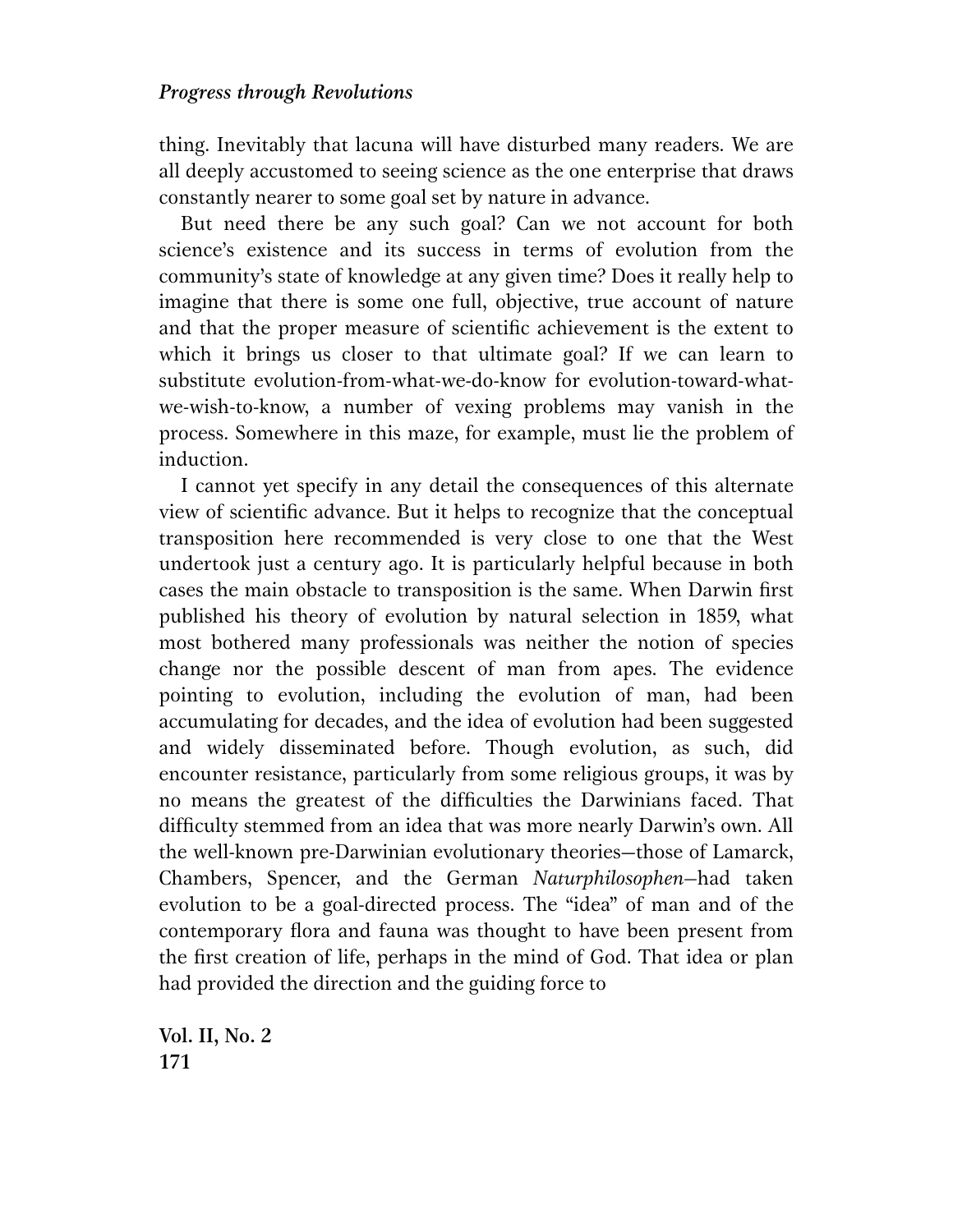the entire evolutionary process. Each new stage of evolutionary development was a more perfect realization of a plan that had been present from the start.<sup>4</sup>

For many men the abolition of that teleological kind of evolution was the most significant and least palatable of Darwin's suggestions.<sup>5</sup> The *Origin of Species* recognized no goal set either by God or nature. Instead, natural selection, operating in the given environment and with the actual organisms presently at hand, was responsible for the gradual but steady emergence of more elaborate, further articulated, and vastly more specialized organisms. Even such marvelously adapted organs as the eye and hand of man—organs whose design had previously provided powerful arguments for the existence of a supreme artificer and an advance plan—were products of a process that moved steadily *from*  primitive beginnings but *toward* no goal. The belief that natural selection, resulting from mere competition between organisms for survival, could have produced man together with the higher animals and plants was the most difficult and disturbing aspect of Darwin's theory. What could 'evolution,' 'development,' and 'progress' mean in the absence of a specified goal? To many people, such terms suddenly seemed self-contradictory.

The analogy that relates the evolution of organisms to the evolution of scientific ideas can easily be pushed too far. But with respect to the issues of this closing section it is very nearly perfect. The process described in Section XII as the resolution of revolutions is the selection by conflict within the scientific community of the fittest way to practice future science. The net result of a sequence of such revolutionary selections, separated by periods of normal research, is the wonderfully adapted set of instruments we call modern scientific knowledge. Successive stages in that developmental process are marked by an increase in articulation and specialization. And the entire process may have occurred, as we now suppose biological evolution did,

Vol. II, No. 2 172

<sup>&</sup>lt;sup>4</sup> Loren Eiseley, *Darwin's Century: Evolution and the Men Who Discovered It (New* York, 1958), chaps, ii, iv-v.

 $<sup>5</sup>$  For a particularly acute account of one prominent Darwinian's struggle with this</sup> problem, see A. Hunter Dupree, *Asa Gray, 1810-1888* (Cambridge, Mass., 1959), pp. 295-306, 355-83.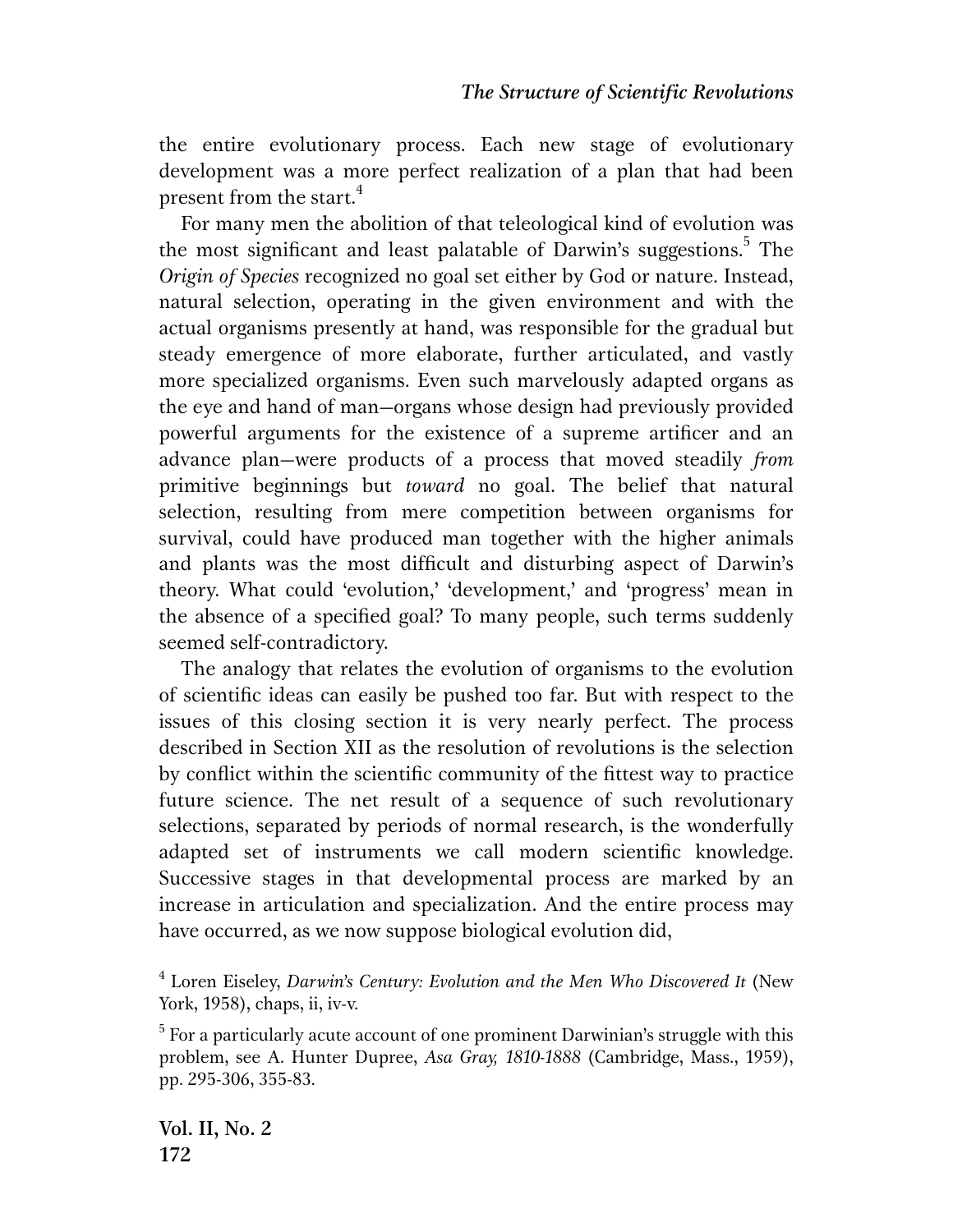# *Progress through Revolutions*

without benefit of a set goal, a permanent fixed scientific truth, of which each stage in the development of scientific knowledge is a better exemplar.

Anyone who has followed the argument this far will nevertheless feel the need to ask why the evolutionary process should work. What must nature, including man, be like in order that science be possible at all? Why should scientific communities be able to reach a firm consensus unattainable in other fields? Why should consensus endure across one paradigm change after another? And why should paradigm change invariably produce an instrument more perfect in any sense than those known before? From one point of view those questions, excepting the first, have already been answered. But from another they are as open as they were when this essay began. It is not only the scientific community that must be special. The world of which that community is a part must also possess quite special characteristics, and we are no closer than we were at the start to knowing what these must be. That problem—What must the world be like in order that man may know it?—was not, however, created by this essay. On the contrary, it is as old as science itself, and it remains unanswered. But it need not be answered in this place. Any conception of nature compatible with the growth of science by proof is compatible with the evolutionary view of science developed here. Since this view is also compatible with close observation of scientific life, there are strong arguments for employing it in attempts to solve the host of problems that still remain.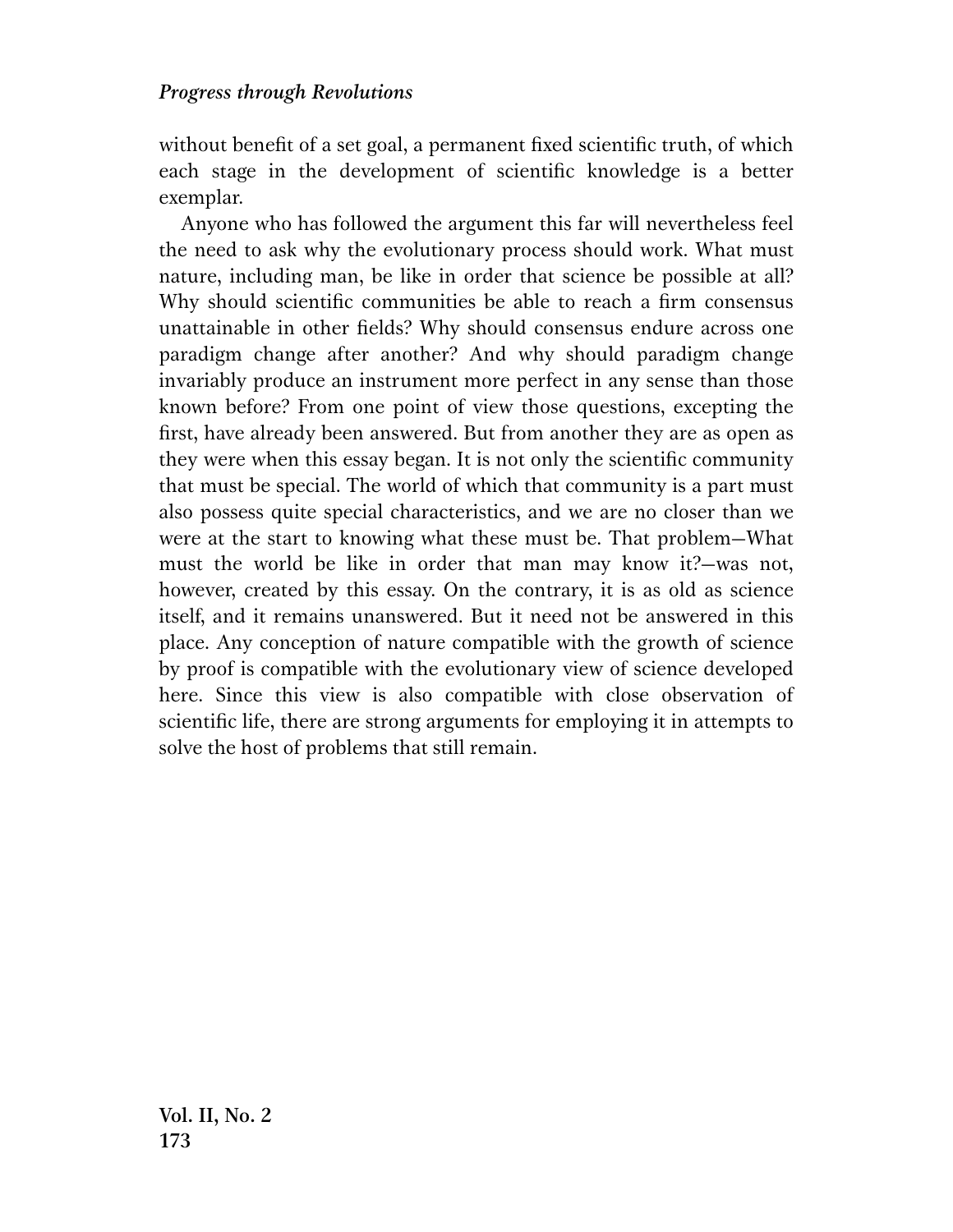It has now been almost seven years since this book was first published.<sup>1</sup> In the interim both the response of critics and my own further work have increased my understanding of a number of the issues it raises. On fundamentals my viewpoint is very nearly unchanged, but I now recognize aspects of its initial formulation that create gratuitous difficulties and misunderstandings. Since some of those misunderstandings have been my own, their elimination enables me to gain ground that should ultimately provide the basis for a new version of the book.<sup>2</sup> Meanwhile, I welcome the chance to sketch needed revisions, to comment on some reiterated criticisms, and to suggest directions in which my own thought is presently developing.<sup>3</sup>

Several of the key difficulties of my original text cluster about the concept of a paradigm, and my discussion begins with them.<sup>4</sup> In the subsection that follows at once, I suggest the desirability of disentangling that concept from the notion of a scientific community, indicate how this may be done, and discuss some signifi-

<sup>1</sup> This postscript was first prepared at the suggestion of my onetime student and longtime friend, Dr. Shigeru Nakayama of the University of Tokyo, for inclusion in his Japanese translation of this book. I am grateful to him for the idea, for his patience in awaiting its fruition, and for permission to include the result in the English language edition.

<sup>2</sup> For this edition I have attempted no systematic rewriting, restricting alterations to a few typographical errors plus two passages which contained isolable errors. One of these is the description of the role of Newton's *Principia* in the development of eighteenth-century mechanics on pp. 30-33, above. The other concerns the response to crises on p. 84.

 $3$  Other indications will be found in two recent essays of mine: "Reflection on My Critics," in Imre Lakatos and Alan Musgrave (eds.), *Criticism and the Growth of Knowledge* (Cambridge, 1970); and "Second Thoughts on Paradigms," in Frederick Suppe (ed.), *The Structure of Scientific Theories* (Urbana, Ill., 1970 or 1971), both currently in press. I shall cite the first of these essays below as "Reflections" and the volume in which it appears as *Growth of Knowledge;* the second essay will be referred to as "Second Thoughts."

<sup>&</sup>lt;sup>4</sup> For particularly cogent criticism of my initial presentation of paradigms see: Margaret Masterman, "The Nature of a Paradigm," in *Growth of Knowledge;* and Dudley Shapere, "The Structure of Scientific Revolutions," *Philosophical Review,*  LXXIII (1964), 383-94.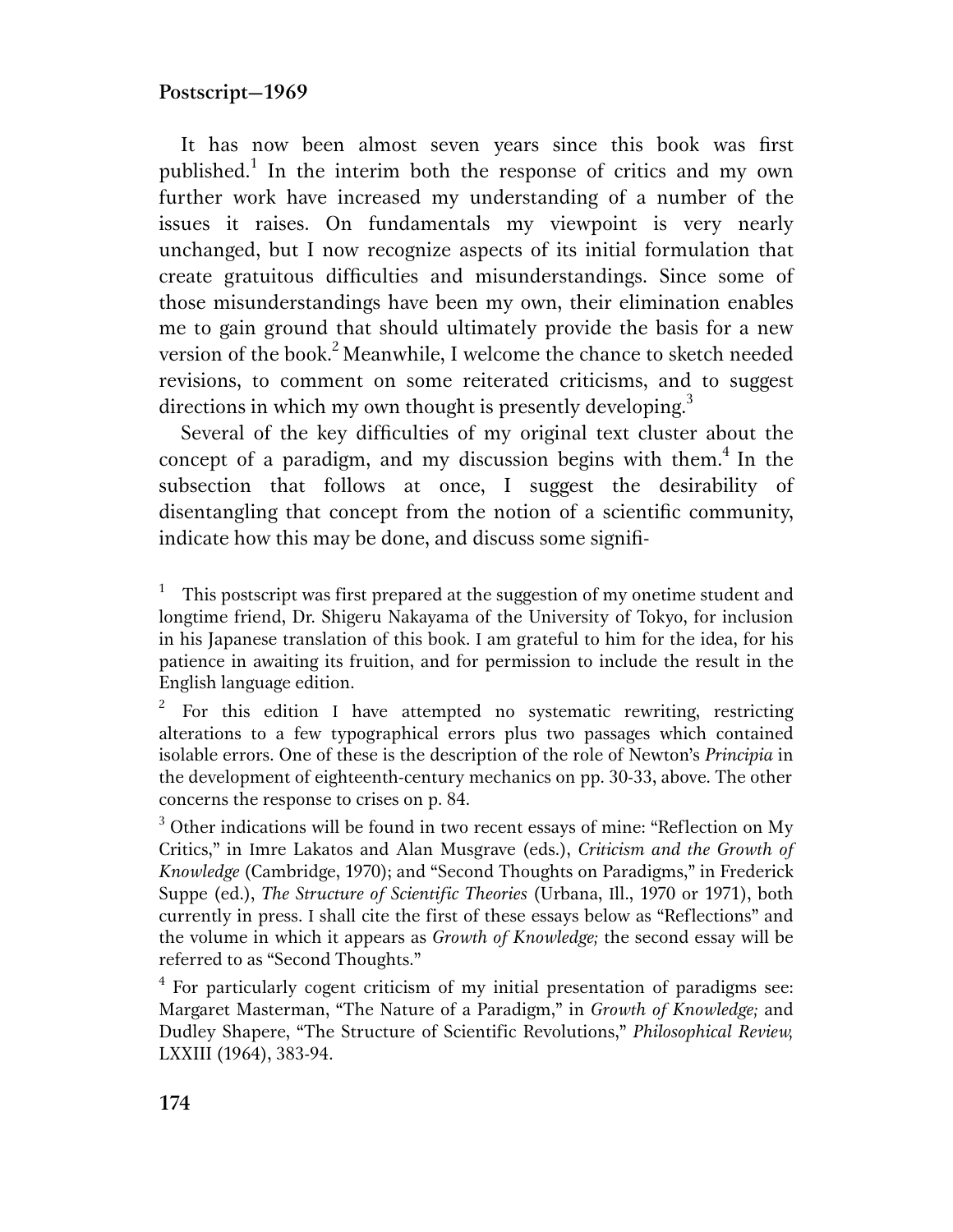cant consequences of the resulting analytic separation. Next I consider what occurs when paradigms are sought by examining the behavior of the members of a *previously determined* scientific community. That procedure quickly discloses that in much of the book the term 'paradigm' is used in two different senses. On the one hand, it stands for the entire constellation of beliefs, values, techniques, and so on shared by the members of a given community. On the other, it denotes one sort of element in that constellation, the concrete puzzle-solutions which, employed as models or examples, can replace explicit rules as a basis for the solution of the remaining puzzles of normal science. The first sense of the term, call it the sociological, is the subject of Subsection 2, below; Subsection 3 is devoted to paradigms as exemplary past achievements.

Philosophically, at least, this second sense of 'paradigm' is the deeper of the two, and the claims I have made in its name are the main sources for the controversies and misunderstandings that the book has evoked, particularly for the charge that I make of science a subjective and irrational enterprise. These issues are considered in Subsections 4 and 5. The first argues that terms like 'subjective' and 'intuitive' cannot appropriately be applied to the components of knowledge that I have described as tacitly embedded in shared examples. Though such knowledge is not, without essential change, subject to paraphrase in terms of rules and criteria, it is nevertheless systematic, time tested, and in some sense corrigible. Subsection 5 applies that argument to the problem of choice between two incompatible theories, urging in brief conclusion that men who hold incommensurable viewpoints be thought of as members of different language communities and that their communication problems be analyzed as problems of translation. Three residual issues are discussed in the concluding Subsections, 6 and 7. The first considers the charge that the view of science developed in this book is through-and-through relativistic. The second begins by inquiring whether my argument really suffers, as has been said, from a confusion between the descriptive and the normative modes; it concludes with brief remarks on a topic deserving a separate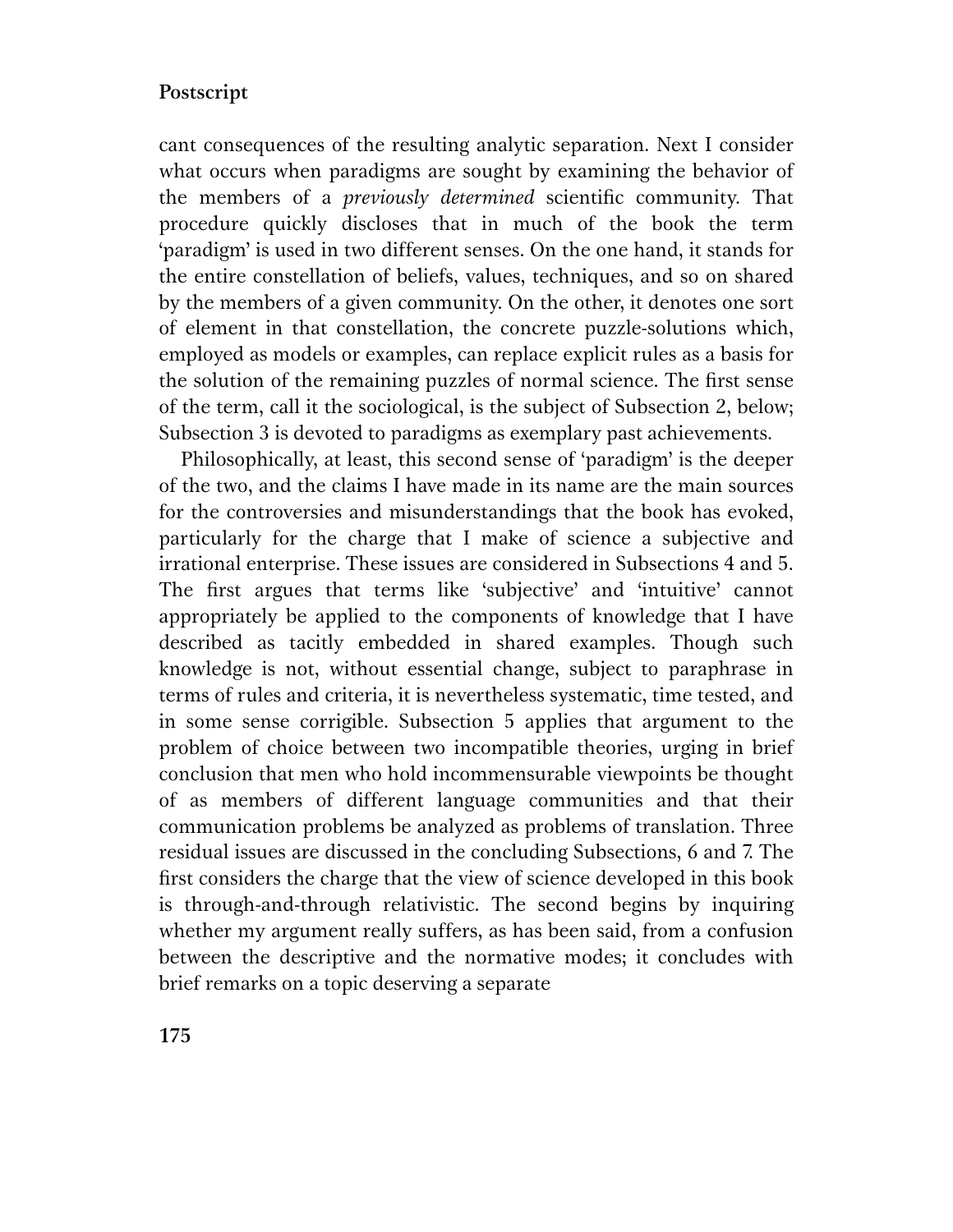essay: the extent to which the book's main theses may legitimately be applied to fields other than science.

# *1. Paradigms and Community Structure*

The term 'paradigm' enters the preceding pages early, and its manner of entry is intrinsically circular. A paradigm is what the members of a scientific community share, *and,* conversely, a scientific community consists of men who share a paradigm. Not all circularities are vicious (I shall defend an argument of similar structure late in this postscript), but this one is a source of real difficulties. Scientific communities can and should be isolated without prior recourse to paradigms; the latter can then be discovered by scrutinizing the behavior of a given community's members. If this book were being rewritten, it would therefore open with a discussion of the community structure of science, a topic that has recently become a significant subject of sociological research and that historians of science are also beginning to take seriously. Preliminary results, many of them still unpublished, suggest that the empirical techniques required for its exploration are non-trivial, but some are in hand and others are sure to be developed.<sup>5</sup> Most practicing scientists respond at once to questions about their community affiliations, taking for granted that responsibility for the various current specialties is distributed among groups of at least roughly determinate membership. I shall therefore here assume that more systematic means for their identification will be found. Instead of presenting preliminary research results, let me briefly articulate the intuitive notion of community that underlies much in the earlier chapters of this book. It is a notion now widely shared by scientists, sociologists, and a number of historians of science.

5 W. O. Hagstrom, *The Scientific Community* (New York, 1965), chaps. iv and v; D. J. Price and D. de B. Beaver, "Collaboration in an Invisible College," *American Psychologist,* XXI (1966), 1011-18; Diana Crane, "Social Structure in a Group of Scientists: A Test of the 'Invisible College' Hypothesis," *American Sociological Review,* XXXIV (1969), 335-52; N. C. Mullins, *Social Networks among Biological Scientists,* (Ph.D. diss., Harvard University, 1966), and "The Micro-Structure of an Invisible College: The Phage Group" (paper delivered at an annual meeting of the American Sociological Association, Boston, 1968).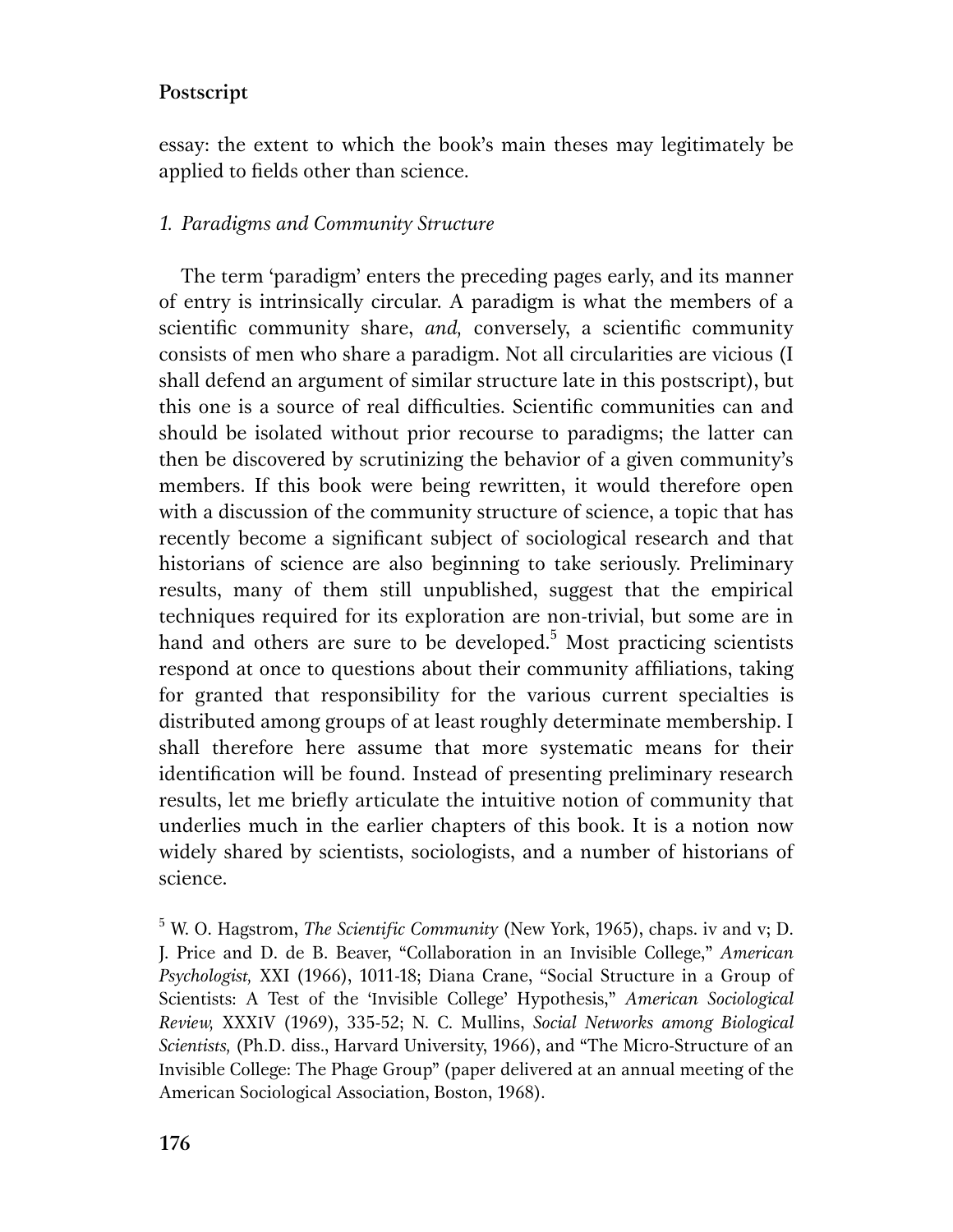A scientific community consists, on this view, of the practitioners of a scientific specialty. To an extent unparalleled in most other fields, they have undergone similar educations and professional initiations; in the process they have absorbed the same technical literature and drawn many of the same lessons from it. Usually the boundaries of that standard literature mark the limits of a scientific subject matter, and each community ordinarily has a subject matter of its own. There are schools in the sciences, communities, that is, which approach the same subject from incompatible viewpoints. But they are far rarer there than in other fields; they are always in competition; and their competition is usually quickly ended. As a result, the members of a scientific community see themselves and are seen by others as the men uniquely responsible for the pursuit of a set of shared goals, including the training of their successors. Within such groups communication is relatively full and professional judgment relatively unanimous. Because the attention of different scientific communities is, on the other hand, focused on different matters, professional communication across group lines is sometimes arduous, often results in misunderstanding, and may, if pursued, evoke significant and previously unsuspected disagreement.

Communities in this sense exist, of course, at numerous levels The most global is the community of all natural scientists. At an only slightly lower level the main scientific professional groups are communities: physicists, chemists, astronomers, zoologists, and the like. For these major groupings, community membership is readily established except at the fringes. Subject of highest degree, membership in professional societies, and journals read are ordinarily more than sufficient. Similar techniques will also isolate major subgroups: organic chemists, and perhaps protein chemists among them, solid-state and high-energy physicists, radio astronomers, and so on. It is only at the next lower level that empirical problems emerge. How, to take a contemporary example, would one have isolated the phage group prior to its public acclaim? For this purpose one must have recourse to attendance at special conferences, to the distri-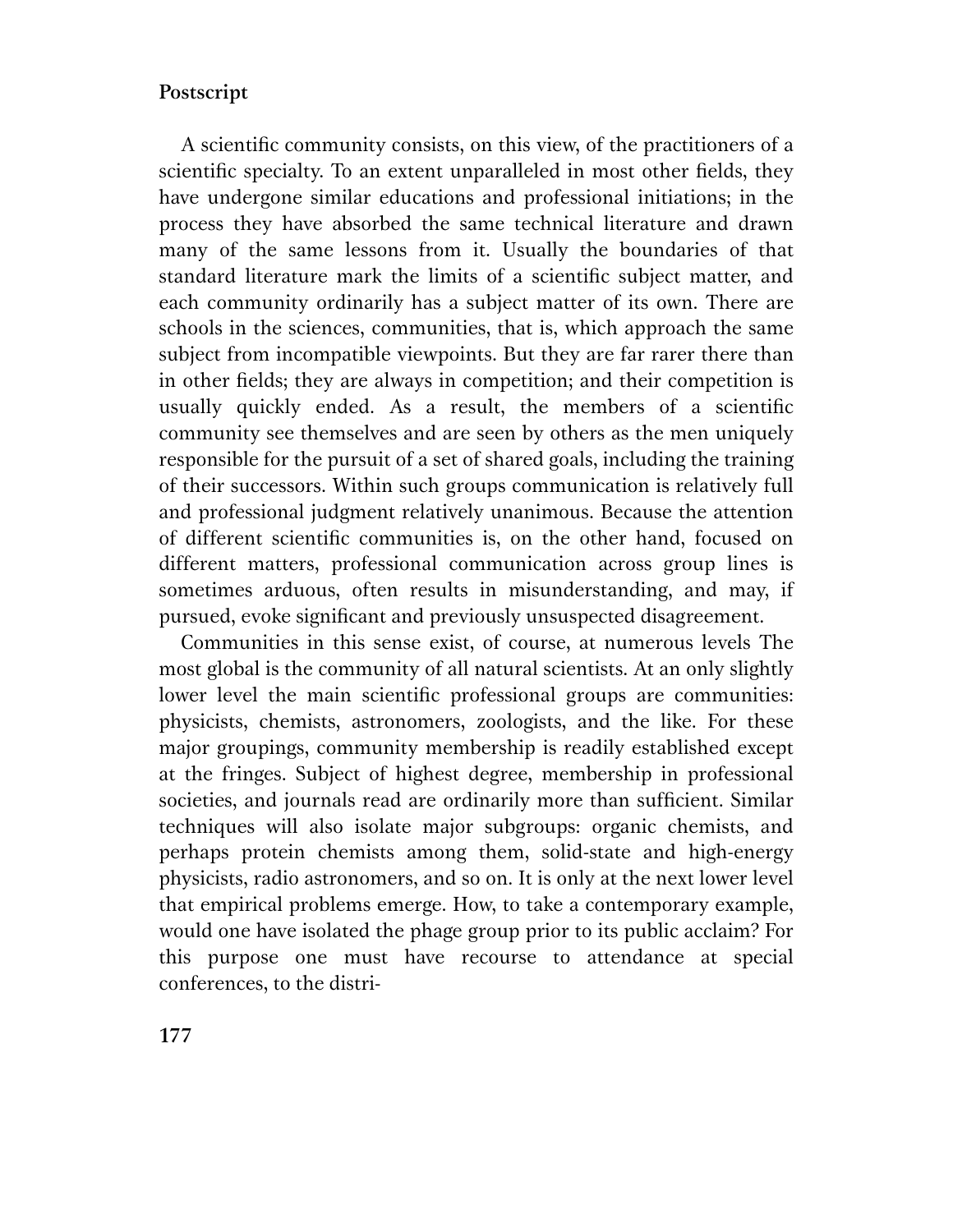button of draft manuscripts or galley proofs prior to publication, and above all to formal and informal communication networks including those discovered in correspondence and in the linkages among citations.6 I take it that the job can and will be done, at least for the contemporary scene and the more recent parts of the historical. Typically it may yield communities of perhaps one hundred members, occasionally significantly fewer. Usually individual scientists, particularly the ablest, will belong to several such groups either simultaneously or in succession.

Communities of this sort are the units that this book has presented as the producers and validators of scientific knowledge. Paradigms are something shared by the members of such groups. Without reference to the nature of these shared elements, many aspects of science described in the preceding pages can scarcely be understood. But other aspects can, though they are not independently presented in my original text. It is therefore worth noting, before turning to paradigms directly, a series of issues that require reference to community structure alone.

Probably the most striking of these is what I have previously called the transition from the pre- to the post-paradigm period in the development of a scientific field. That transition is the one sketched above in Section II. Before it occurs, a number of schools compete for the domination of a given field. Afterward, in the wake of some notable scientific achievement, the number of schools is greatly reduced, ordinarily to one, and a more efficient mode of scientific practice begins. The latter is generally esoteric and oriented to puzzle-solving, as the work of a group can be only when its members take the foundations of their field for granted.

The nature of that transition to maturity deserves fuller discussion than it has received in this book, particularly from those concerned with the development of the contemporary social

<sup>6</sup> Eugene Garfield, *The Use of Citation Data in Writing the History of Science*  (Philadelphia: Institute of Scientific Information, 1964); M. M. Kessler, "Comparison of the Results of Bibliographic Coupling and Analytic Subject Indexing," *American Documentation,* XVI (1965), 223-33; D. J. Price, "Networks of Scientific Papers," *Science,* CIL (1965), 510-15.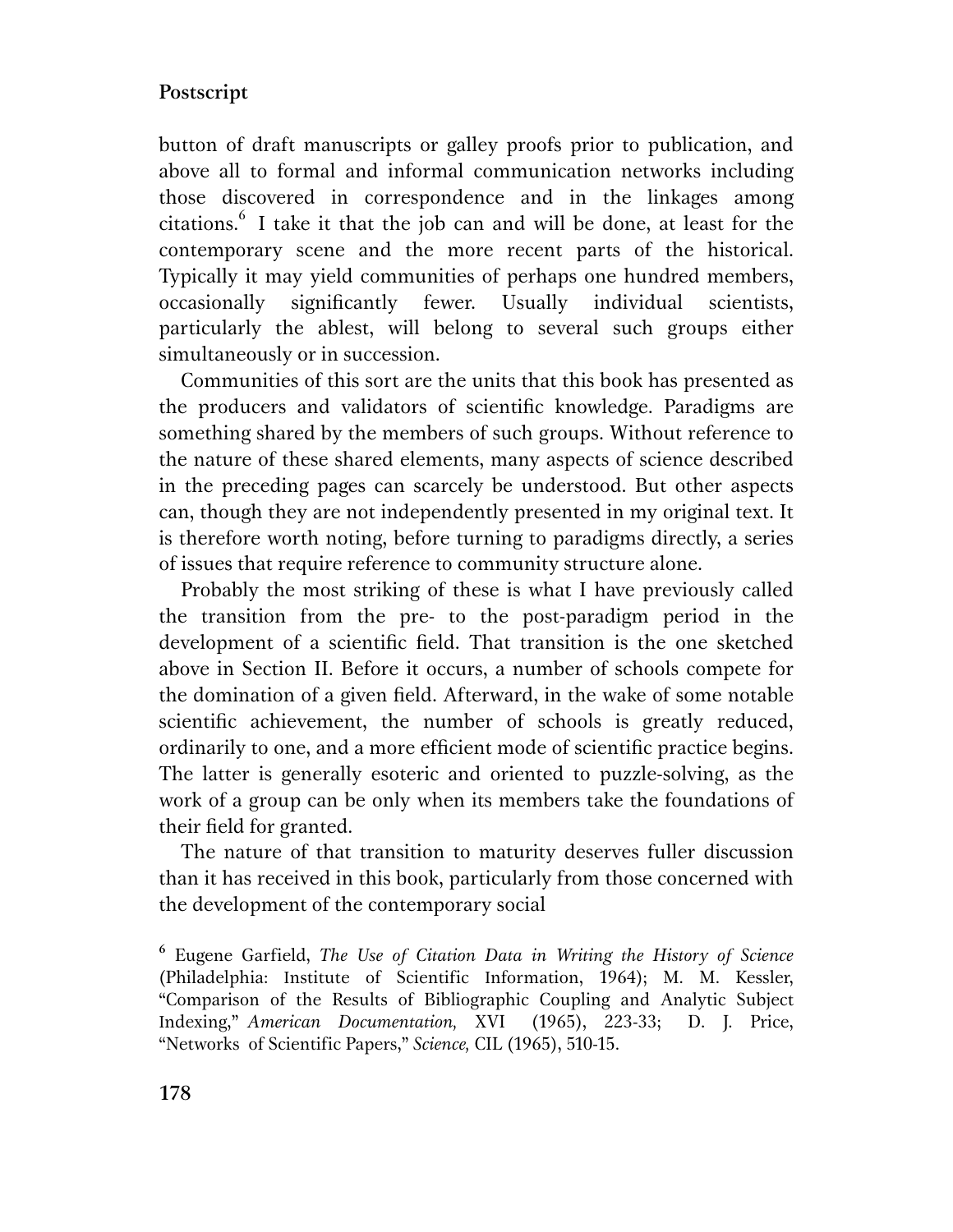sciences. To that end it may help to point out that the transition need not (I now think should not) be associated with the first acquisition of a paradigm. The members of all scientific communities, including the schools of the "pre-paradigm" period, share the sorts of elements which I have collectively labelled 'a paradigm.' What changes with the transition to maturity is not the presence of a paradigm but rather its nature. Only after the change is normal puzzle-solving research possible. Many of the attributes of a developed science which I have above associated with the acquisition of a paradigm I would therefore now discuss as consequences of the acquisition of the sort of paradigm that identifies challenging puzzles, supplies clues to their solution, and guarantees that the truly clever practitioner will succeed. Only those who have taken courage from observing that their own field (or school) has paradigms are likely to feel that something important is sacrificed by the change.

A second issue, more important at least to historians, concerns this book's implicit one-to-one identification of scientific communities with scientific subject matters. I have, that is, repeatedly acted as though, say, 'physical optics,' 'electricity,' and 'heat' must name scientific communities because they do name subject matters for research. The only alternative my text has seemed to allow is that all these subjects have belonged to the physics community. Identifications of that sort will not, however, usually withstand examination, as my colleagues in history have repeatedly pointed out. There was, for example, no physics community before the mid-nineteenth century, and it was then formed by the merger of parts of two previously separate communities, mathematics and natural philosophy *(physique experimentale).* What is today the subject matter for a single broad community has been variously distributed among diverse communities in the past. Other narrower subjects, for example heat and the theory of matter, have existed for long periods without becoming the special province of any single scientific community. Both normal science and revolutions are, however, community-based activities. To discover and analyze them, one must first unravel the changing community structure of the sciences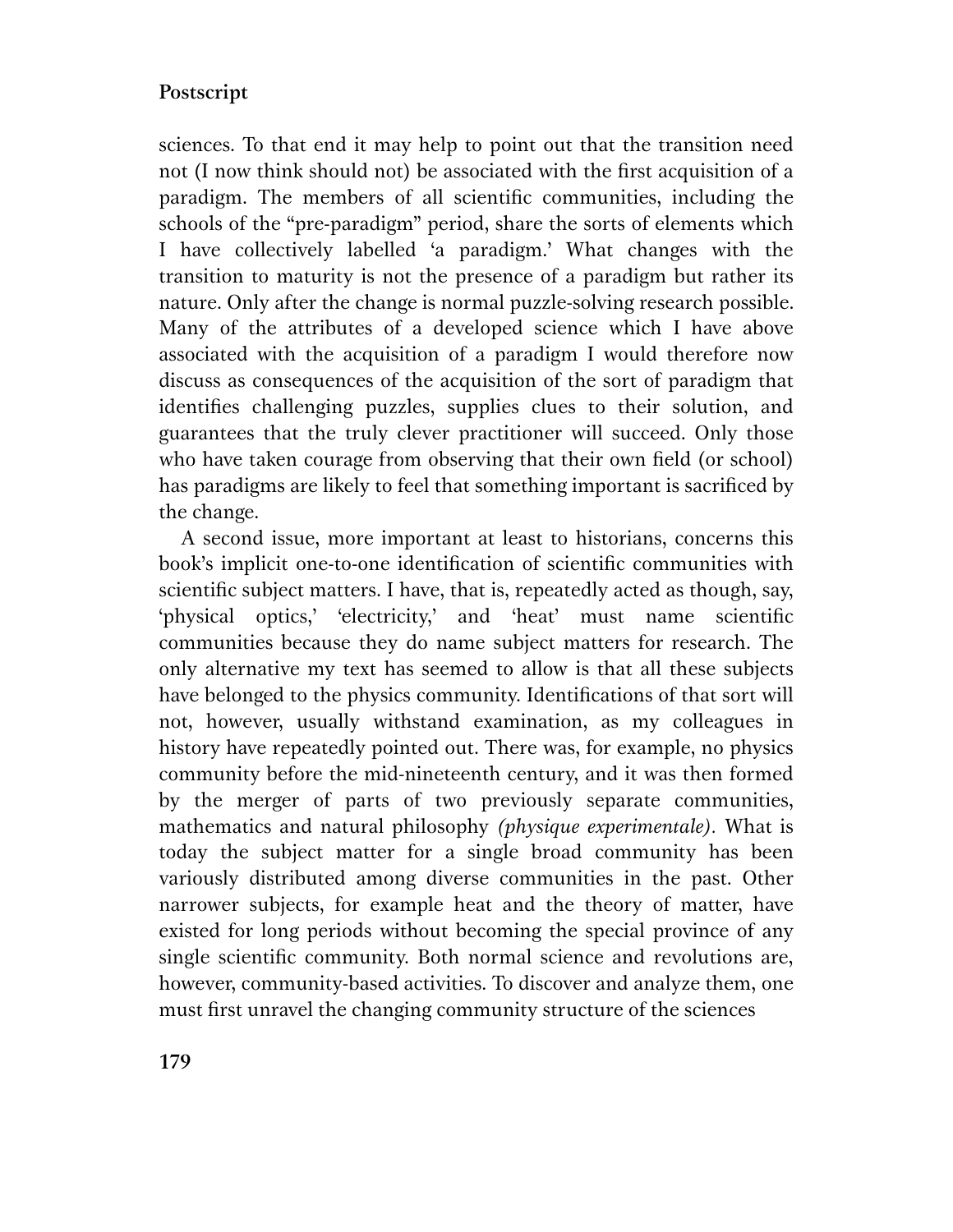over time. A paradigm governs, in the first instance, not a subject matter but rather a group of practitioners. Any study of paradigm-directed or of paradigm-shattering research must begin by locating the responsible group or groups.

When the analysis of scientific development is approached in that way, several difficulties which have been foci for critical attention are likely to vanish. A number of commentators have, for example, used the theory of matter to suggest that I drastically overstate the unanimity of scientists in their allegiance to a paradigm. Until comparatively recently, they point out, those theories have been topics for continuing disagreement and debate. I agree with the description but think it no counterexample. Theories of matter were not, at least until about 1920, the special province or the subject matter for any scientific community. Instead, they were tools for a large number of specialists' groups. Members of different communities sometimes chose different tools and criticized the choice made by others. Even more important, a theory of matter is not the sort of topic on which the members of even a single community must necessarily agree. The need for agreement depends on what it is the community does. Chemistry in the first half of the nineteenth century provides a case in point. Though several of the community's fundamental tools—constant proportion, multiple proportion, and combining weights—had become common property as a result of Dalton's atomic theory, it was quite possible for chemists, after the event, to base their work on these tools and to disagree, sometimes vehemently, about the existence of atoms.

Some other difficulties and misunderstandings will, I believe, be dissolved in the same way. Partly because of the examples I have chosen and partly because of my vagueness about the nature and size of the relevant communities, a few readers of this book have concluded that my concern is primarily or exclusively with major revolutions such as those associated with Copernicus, Newton, Darwin, or Einstein. A clearer delineation of community structure should, however, help to enforce the rather different impression I have tried to create. A revolution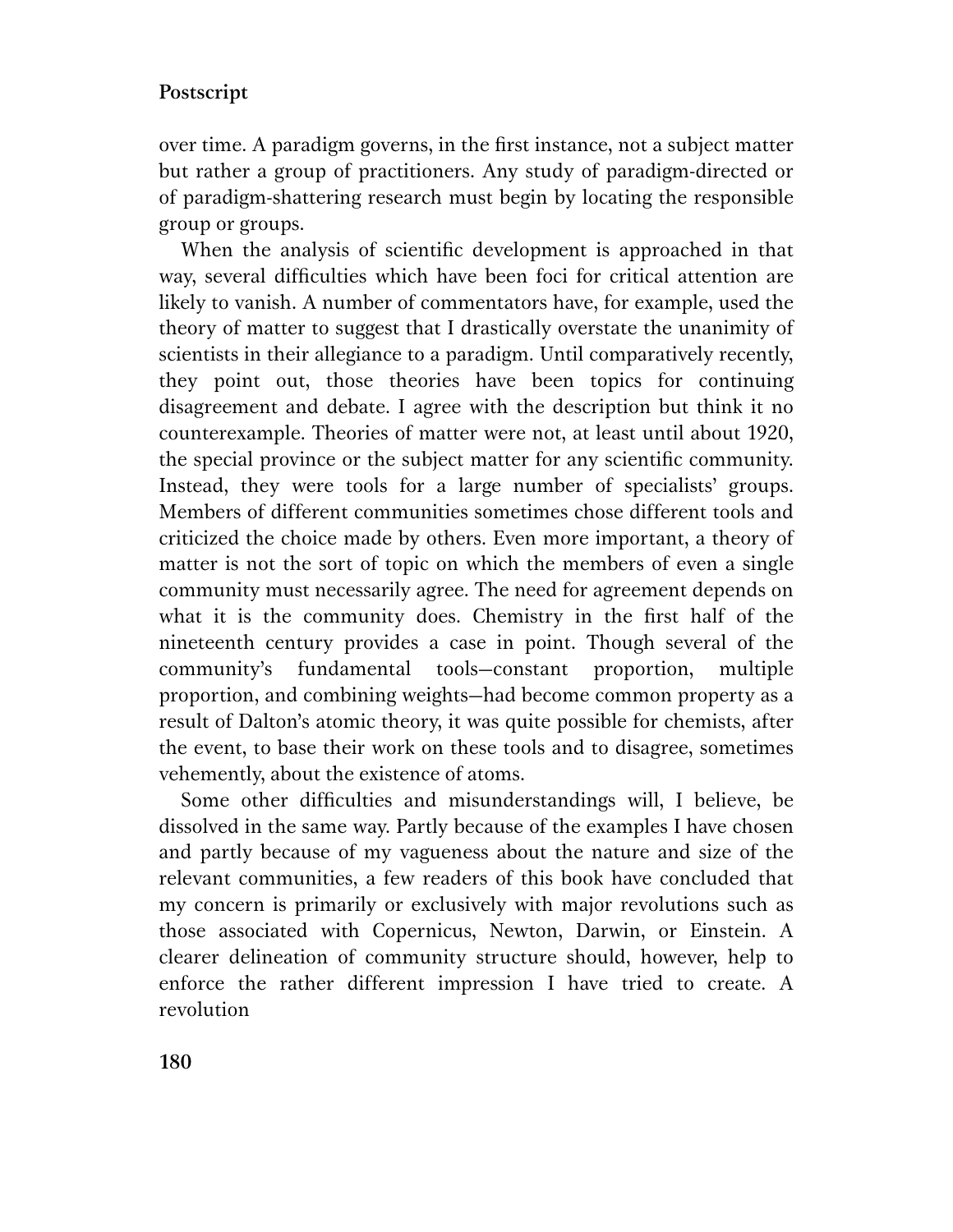is for me a special sort of change involving a certain sort of reconstruction of group commitments. But it need not be a large change, nor need it seem revolutionary to those outside a single community, consisting perhaps of fewer than twenty-five people. It is just because this type of change, little recognized or discussed in the literature of the philosophy of science, occurs so regularly on this smaller scale that revolutionary, as against cumulative, change so badly needs to be understood.

One last alteration, closely related to the preceding, may help to facilitate that understanding. A number of critics have doubted whether crisis, the common awareness that something has gone wrong, precedes revolutions so invariably as I have implied in my original text. Nothing important to my argument depends, however, on crises' being an absolute prerequisite to revolutions; they need only be the usual prelude, supplying, that is, a self-correcting mechanism which ensures that the rigidity of normal science will not forever go unchallenged. Revolutions may also be induced in other ways, though I think they seldom are. In addition, I would now point out what the absence of an adequate discussion of community structure has obscured above: crises need not be generated by the work of the community that experiences them and that sometimes undergoes revolution as a result. New instruments like the electron microscope or new laws like Maxwell's may develop in one specialty and their assimilation create crisis in another.

# 2. *Paradigms as the Constellation of Group Commitments*

Turn now to paradigms and ask what they can possibly be. My original text leaves no more obscure or important question. One sympathetic reader, who shares my conviction that 'paradigm' names the central philosophical elements of the book, prepared a partial analytic index and concluded that the term is used in at least twenty-two different ways.<sup>7</sup> Most of those differences are, I now think, due to stylistic inconsistencies (e.g., Newton's Laws are sometimes a paradigm, sometimes parts of a paradigm, and

<sup>7</sup> Masterman, *op. cit.*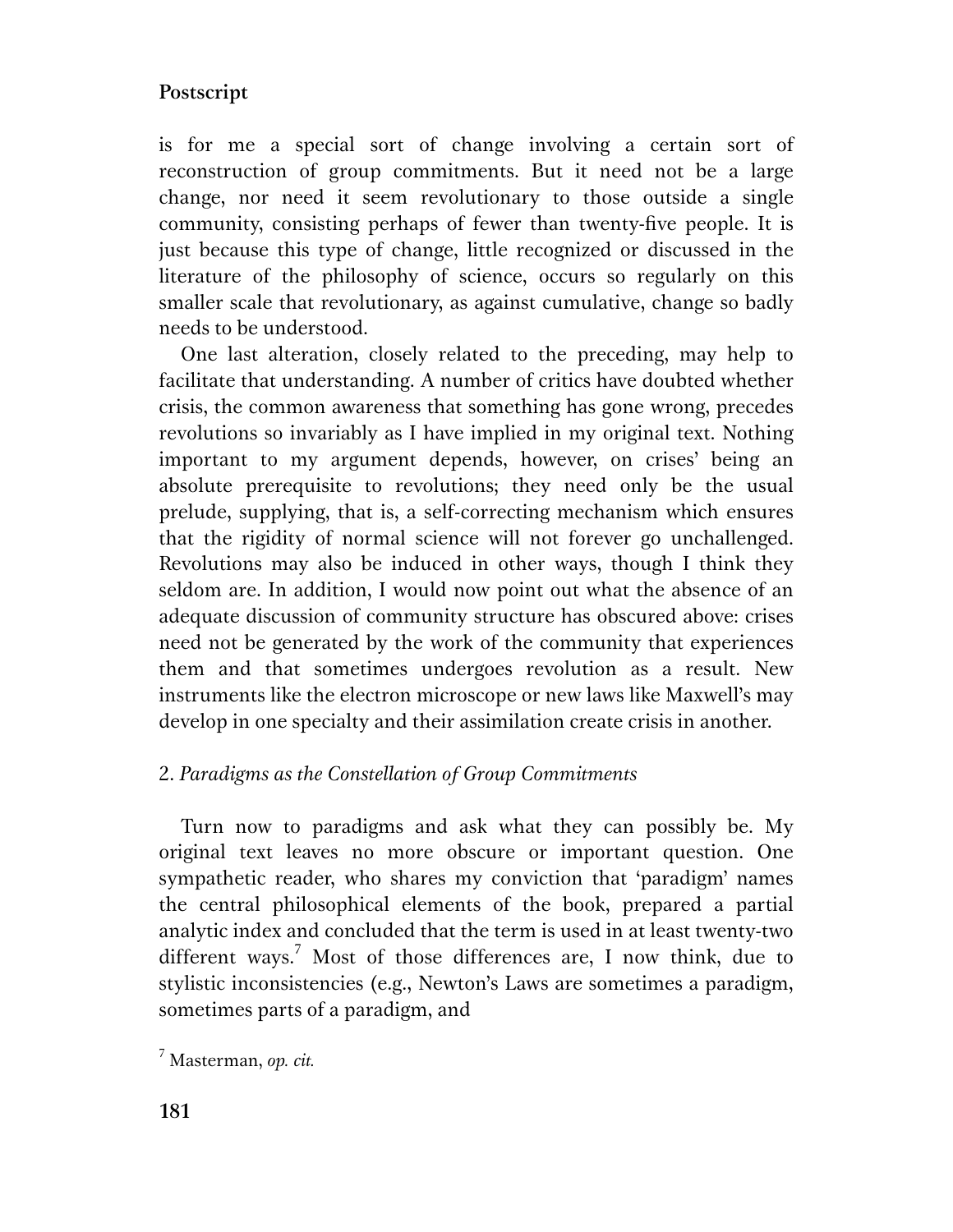sometimes paradigmatic), and they can be eliminated with relative ease. But, with that editorial work done, two very different usages of the term would remain, and they require separation. The more global use is the subject of this subsection; the other will be considered in the next.

Having isolated a particular community of specialists by techniques like those just discussed, one may usefully ask: What do its members share that accounts for the relative fulness of their professional communication and the relative unanimity of their professional judgments? To that question my original text licenses the answer, a paradigm or set of paradigms. But for this use, unlike the one to be discussed below, the term is inappropriate. Scientists themselves would say they share a theory or set of theories, and I shall be glad if the term can ultimately be recaptured for this use. As currently used in philosophy of science, however, 'theory' connotes a structure far more limited in nature and scope than the one required here. Until the term can be freed from its current implications, it will avoid confusion to adopt another. For present purposes I suggest 'disciplinary matrix': 'disciplinary' because it refers to the common possession of the practitioners of a particular discipline; 'matrix' because it is composed of ordered elements of various sorts, each requiring further specification. All or most of the objects of group commitment that my original text makes paradigms, parts of paradigms, or paradigmatic are constituents of the disciplinary matrix, and as such they form a whole and function together. They are, however, no longer to be discussed as though they were all of a piece. I shall not here attempt an exhaustive list, but noting the main sorts of components of a disciplinary matrix will both clarify the nature of my present approach and simultaneously prepare for my next main point.

One important sort of component I shall label 'symbolic generalizations,' having in mind those expressions, deployed without question or dissent by group members, which can readily be cast in a logical form like  $(x)(y)(z)\phi(x, y, z)$ . They are the formal or the readily formalizable components of the disciplinary matrix. Sometimes they are found already in sym-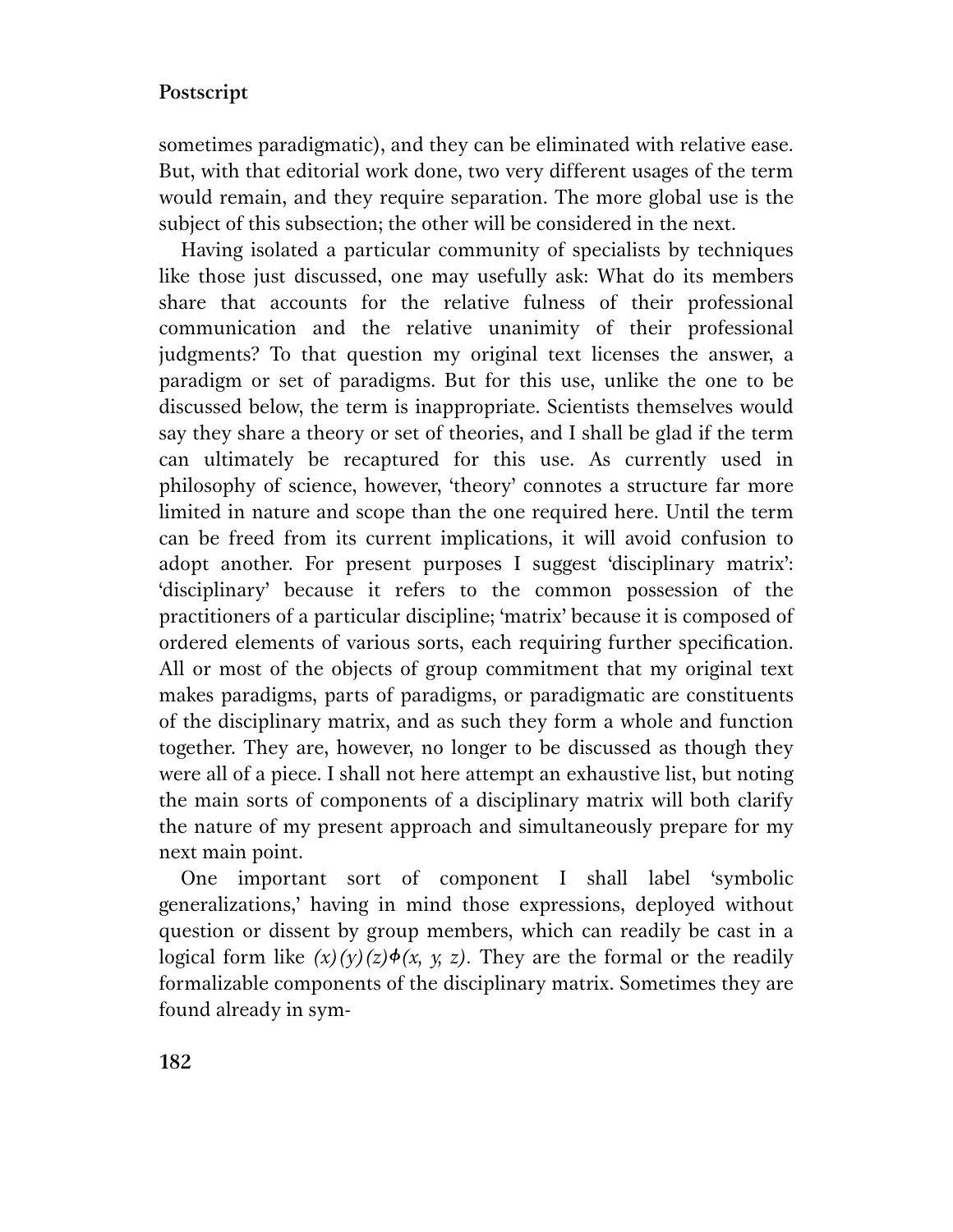bolic form:  $f = ma$  or  $I = V/R$ . Others are ordinarily expressed in words: "elements combine in constant proportion by weight," or "action equals reaction." If it were not for the general acceptance of expressions like these, there would be no points at which group members could attach the powerful techniques of logical and mathematical manipulation in their puzzle-solving enterprise. Though the example of taxonomy suggests that normal science can proceed with few such expressions, the power of a science seems quite generally to increase with the number of symbolic generalizations its practioners have at their disposal. These generalizations look like laws of nature, but their function for group members is not often that alone. Sometimes it is: for example the Joule-Lenz Law,  $H - RI^2$ . When that law was discovered, community members already knew what *H, R,* and I stood for, and these generalizations simply told them something about the behavior of heat, current, and resistance that they had not known before. But more often, as discussion earlier in the book indicates, symbolic generalizations simultaneously serve a second function, one that is ordinarily sharply separated in analyses by philosophers of science. Like *f* = *ma* or *I = V/R,*  they function in part as laws but also in part as definitions of some of the symbols they deploy. Furthermore, the balance between their inseparable legislative and definitional force shifts over time. In another context these points would repay detailed analysis, for the nature of the commitment to a law is very different from that of commitment to a definition. Laws are often corrigible piecemeal, but definitions, being tautologies, are not. For example, part of what the acceptance of Ohm's Law demanded was a redefinition of both 'current' and 'resistance'; if those terms had continued to mean what they had meant before, Ohm's Law could not have been right; that is why it was so strenuously opposed as, say, the Joule-Lenz Law was not.<sup>8</sup> Probably that situation is typical. I currently suspect that

<sup>&</sup>lt;sup>8</sup> For significant parts of this episode see: T. M. Brown, "The Electric Current in Early Nineteenth-Century French Physics," *Historical Studies in the Physical Sciences,* I (1969), 61-103, and Morton Schagrin, "Resistance to Ohm's Law," *American Journal of Physics,* XXI (1963), 536-47.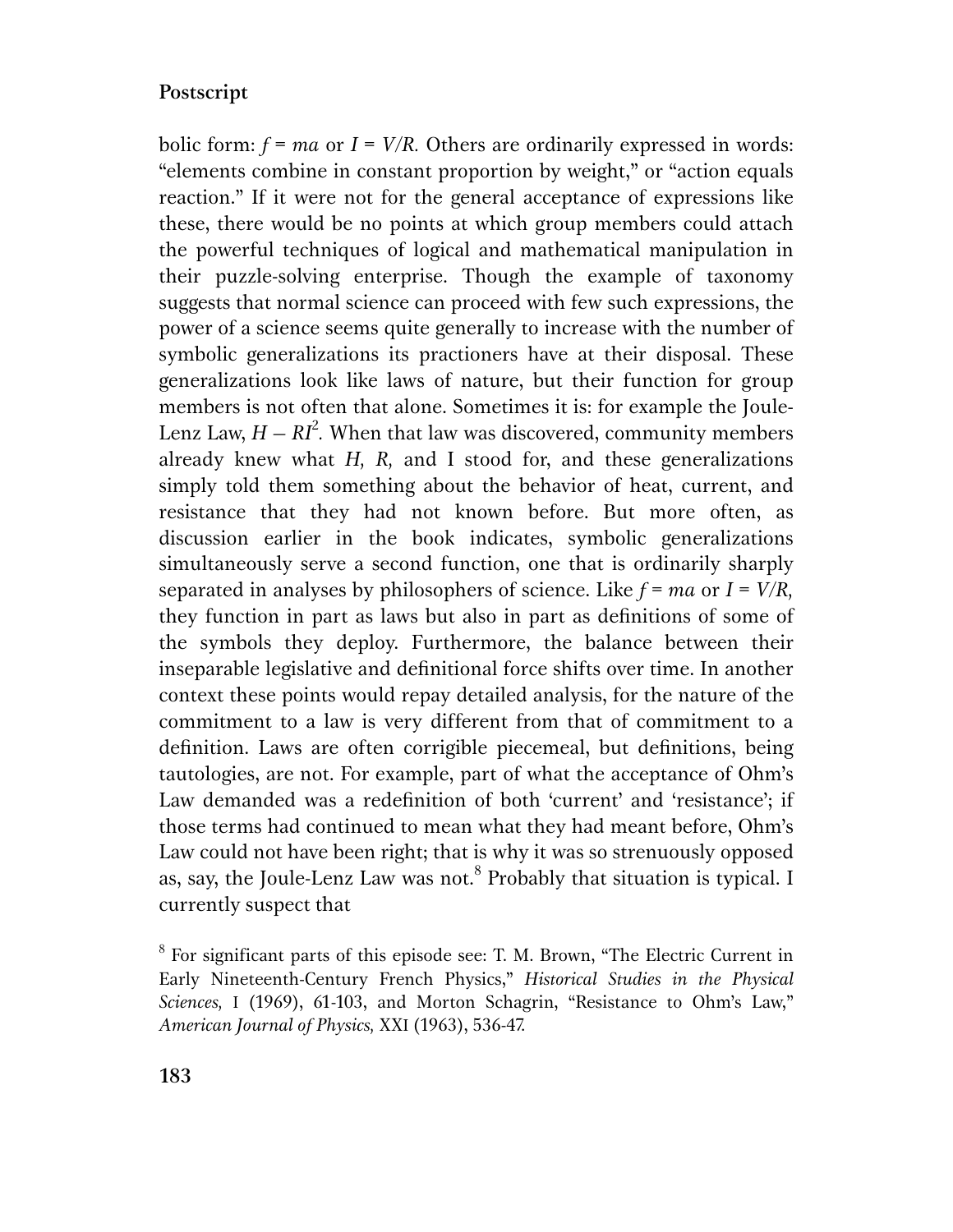all revolutions involve, among other things, the abandonment of generalizations the force of which had previously been in some part that of tautologies. Did Einstein show that simultaneity was relative or did he alter the notion of simultaneity itself? Were those who heard paradox in the phrase 'relativity of simultaneity' simply wrong?

Consider next a second type of component of the disciplinary matrix, one about which a good deal has been said in my original text under such rubrics as 'metaphysical paradigms' or 'the metaphysical parts of paradigms.' I have in mind shared commitments to such beliefs as: heat is the kinetic energy of the constituent parts of bodies; all perceptible phenomena are due to the interaction of qualitatively neutral atoms in the void, or, alternatively, to matter and force, or to fields. Rewriting the book now I would describe such commitments as beliefs in particular models, and I would expand the category models to include also the relatively heuristic variety: the electric circuit may be regarded as a steady-state hydrodynamic system; the molecules of a gas behave like tiny elastic billiard balls in random motion. Though the strength of group commitment varies, with non-trivial consequences, along the spectrum from heuristic to onto-logical models, all models have similar functions. Among other things they supply the group with preferred or permissible analogies and metaphors. By doing so they help to determine what will be accepted as an explanation and as a puzzlesolution; conversely, they assist in the determination of the roster of unsolved puzzles and in the evaluation of the importance of each. Note, however, that the members of scientific communities may not have to share even heuristic models, though they usually do so. I have already pointed out that membership in the community of chemists during the first half of the nineteenth century did not demand a belief in atoms.

A third sort of element in the disciplinary matrix I shall here describe as values. Usually they are more widely shared among different communities than either symbolic generalizations or models, and they do much to provide a sense of community to natural scientists as a whole. Though they function at all times, their particular importance emerges when the members of a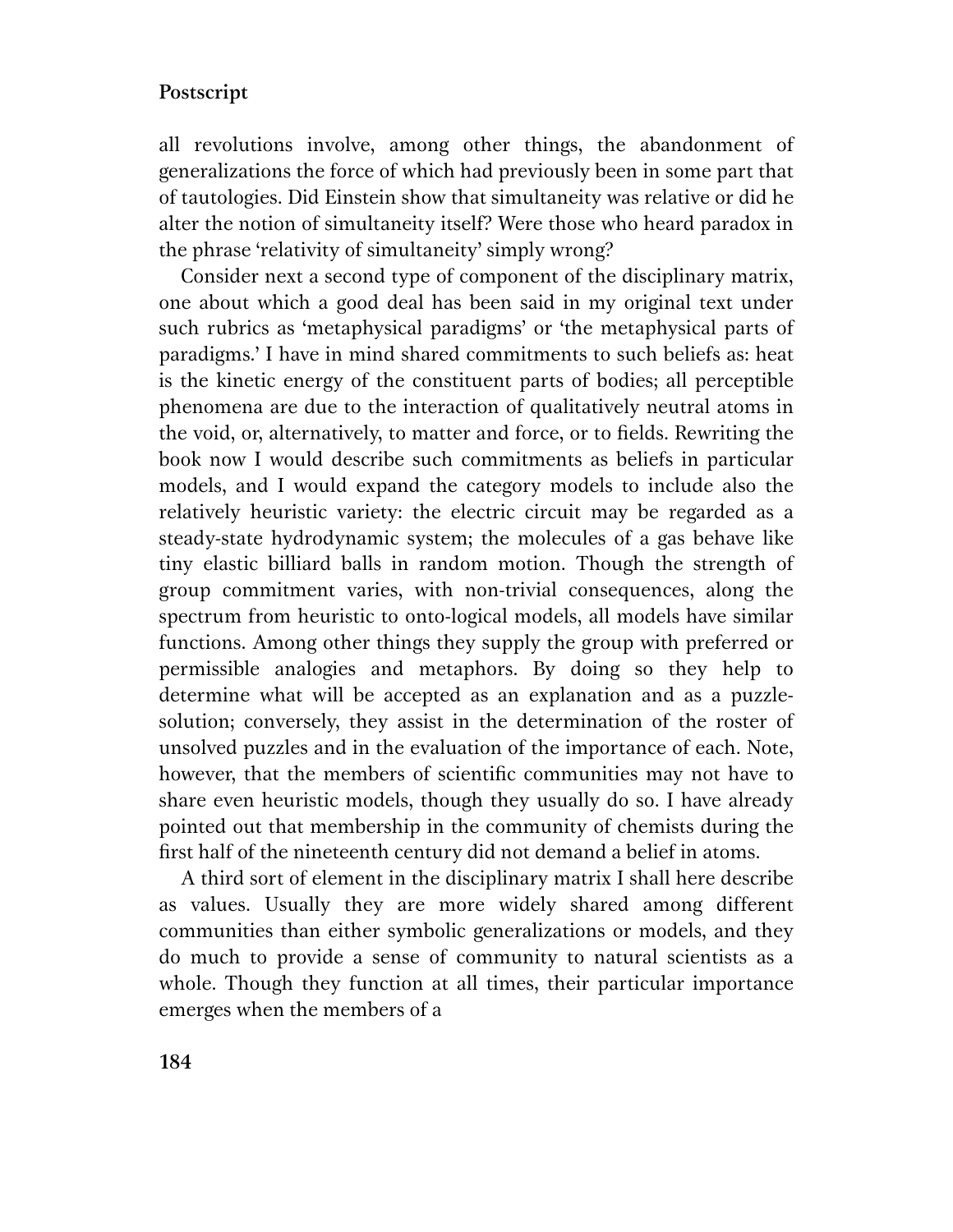particular community must identify crisis or, later, choose between incompatible ways of practicing their discipline. Probably the most deeply held values concern predictions: they should be accurate; quantitative predictions are preferable to qualitative ones; whatever the margin of permissible error, it should be consistently satisfied in a given field; and so on. There are also, however, values to be used in judging whole theories: they must, first and foremost, permit puzzle-formulation and solution; where possible they should be simple, self-consistent, and plausible, compatible, that is, with other theories currently deployed. (I now think it a weakness of my original text that so little attention is given to such values as internal and external consistency in considering sources of crisis and factors in theory choice.) Other sorts of values exist as well—for example, science should (or need not) be socially useful—but the preceding should indicate what I have in mind.

One aspect of shared values does, however, require particular mention. To a greater extent than other sorts of components of the disciplinary matrix, values may be shared by men who differ in their application. Judgments of accuracy are relatively, though not entirely, stable from one time to another and from one member to another in a particular group. But judgments of simplicity, consistency, plausibility, and so on often vary greatly from individual to individual. What was for Einstein an insupportable inconsistency in the old quantum theory, one that rendered the pursuit of normal science impossible, was for Bohr and others a difficulty that could be expected to work itself out by normal means. Even more important, in those situations where values must be applied, different values, taken alone, would often dictate different choices. One theory may be more accurate but less consistent or plausible than another; again the old quantum theory provides an example. In short, though values are widely shared by scientists and though commitment to them is both deep and constitutive of science, the application of values is sometimes considerably affected by the features of individual personality and biography that differentiate the members of the group.

To many readers of the preceding chapters, this characteristic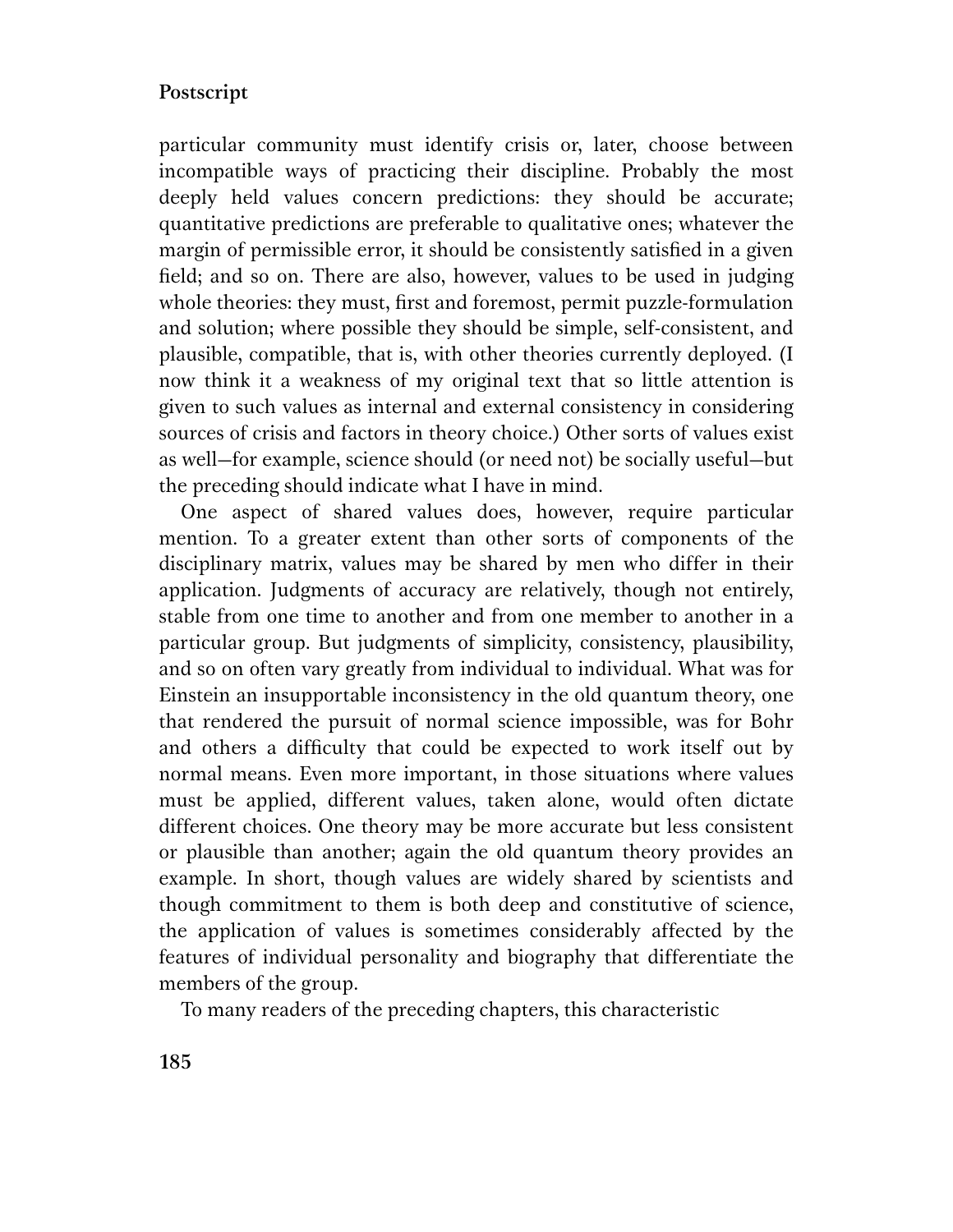of the operation of shared values has seemed a major weakness of my position. Because I insist that what scientists share is not sufficient to command uniform assent about such matters as the choice between competing theories or the distinction between an ordinary anomaly and a crisis-provoking one, I am occasionally accused of glorifying subjectivity and even irrationality.<sup>9</sup> But that reaction ignores two characteristics displayed by value judgments in any field. First, shared values can be important determinants of group behavior even though the members of the group do not all apply them in the same way. (If that were not the case, there would be no *special* philosophic problems about value theory or aesthetics.) Men did not all paint alike during the periods when representation was a primary value, but the developmental pattern of the plastic arts changed drastically when that value was abandoned.<sup>10</sup> Imagine what would happen in the sciences if consistency ceased to be a primary value. Second, individual variability in the application of shared values may serve functions essential to science. The points at which values must be applied are invariably also those at which risks must be taken. Most anomalies are resolved by normal means; most proposals for new theories do prove to be wrong. If all members of a community responded to each anomaly as a source of crisis or embraced each new theory advanced by a colleague, science would cease. If, on the other hand, no one reacted to anomalies or to brand-new theories in high-risk ways, there would be few or no revolutions. In matters like these the resort to shared values rather than to shared rules governing individual choice may be the community's way of distributing risk and assuring the long-term success of its enterprise.

Turn now to a fourth sort of element in the disciplinary matrix, not the only other kind but the last I shall discuss here. For it the term 'paradigm' would be entirely appropriate, both philologi-

<sup>9</sup> See particularly: Dudley Shapere, "Meaning and Scientific Change," in *Mind*  and Cosmos: Essays in Contemporary Science and Philosophy, The University of Pittsburgh Series in the Philosophy of Science, III (Pittsburgh, 1966), 41-85; Israel Scheffler, *Science and Subjectivity* (New York, 1967); and the essays of Sir Karl Popper and Imre Lakatos in *Growth of Knowledge.*

 $10<sup>10</sup>$  See the discussion at the beginning of Section XIII, above.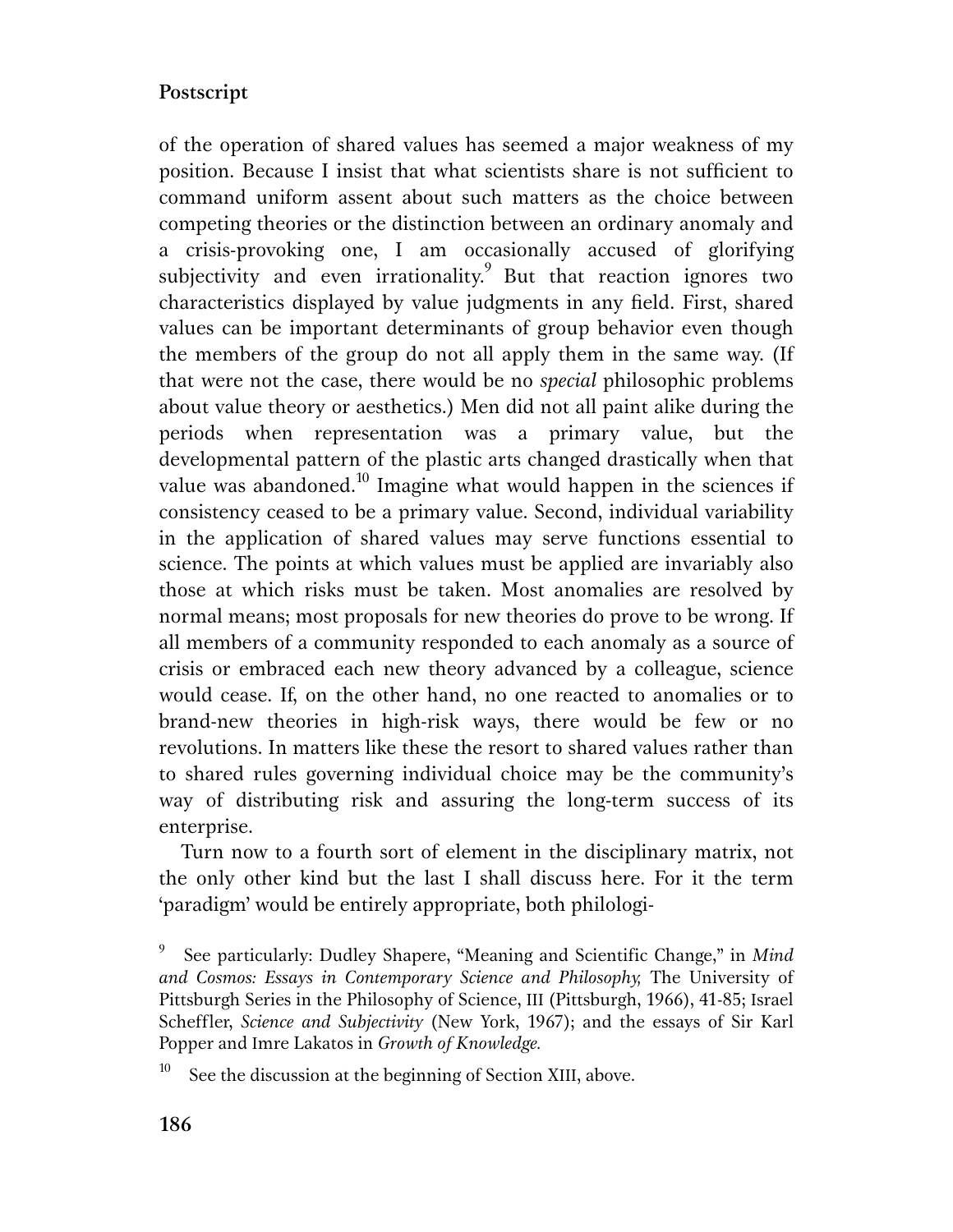cally and autobiographically; this is the component of a group's shared commitments which first led me to the choice of that word. Because the term has assumed a life of its own, however, I shall here substitute 'exemplars.' By it I mean, initially, the concrete problem-solutions that students encounter from the start of their scientific education, whether in laboratories, on examinations, or at the ends of chapters in science texts. To these shared examples should, however, be added at least some of the technical problem-solutions found in the periodical literature that scientists encounter during their post-educational research careers and that also show them by example how their job is to be done. More than other sorts of components of the disciplinary matrix, differences between sets of exemplars provide the community fine-structure of science. All physicists, for example, begin by learning the same exemplars: problems such as the inclined plane, the conical pendulum, and Keplerian orbits; instruments such as the vernier, the calorimeter, and the Wheat-stone bridge. As their training develops, however, the symbolic generalizations they share are increasingly illustrated by different exemplars. Though both solid-state and field-theoretic physicists share the Schrodinger equation, only its more elementary applications are common to both groups.

# 3. *Paradigms as Shared Examples*

The paradigm as shared example is the central element of what I now take to be the most novel and least understood aspect of this book. Exemplars will therefore require more attention than the other sorts of components of the disciplinary matrix. Philosophers of science have not ordinarily discussed the problems encountered by a student in laboratories or in science texts, for these are thought to supply only practice in the application of what the student already knows. He cannot, it is said, solve problems at all unless he has first learned the theory and some rules for applying it. Scientific knowledge is embedded in theory and rules; problems are supplied to gain facility in their application. I have tried to argue, however, that this localization of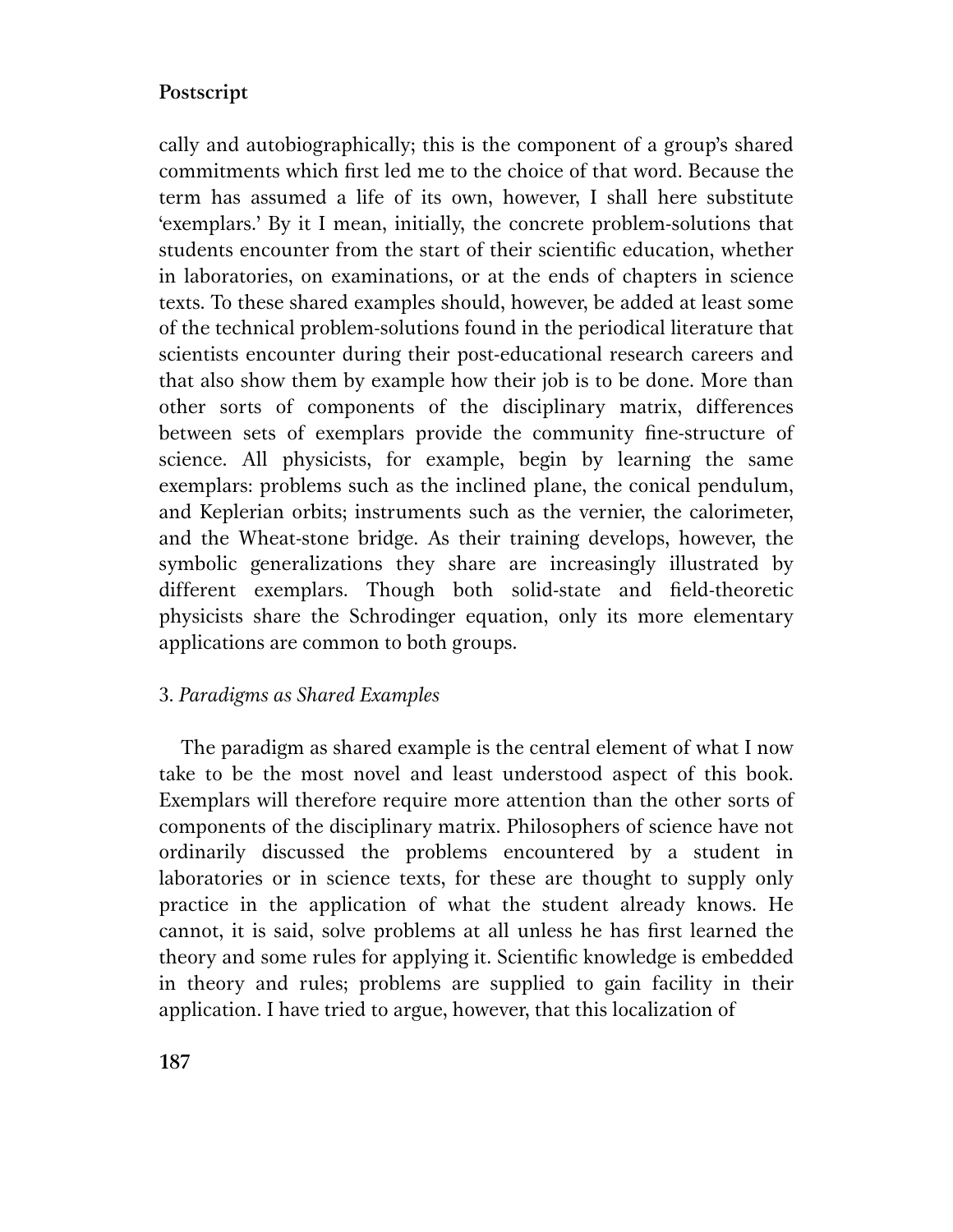the cognitive content of science is wrong. After the student has done many problems, he may gain only added facility by solving more. But at the start and for some time after, doing problems is learning consequential things about nature. In the absence of such exemplars, the laws and theories he has previously learned would have little empirical content.

To indicate what I have in mind I revert briefly to symbolic generalizations. One widely shared example is Newton's Second Law of Motion, generally written as  $f = ma$ . The sociologist, say, or the linguist who discovers that the corresponding expression is unproblematically uttered and received by the members of a given community will not, without much additional investigation, have learned a great deal about what either the expression or the terms in it mean, about how the scientists of the community attach the expression to nature. Indeed, the fact that they accept it without question and use it as a point at which to introduce logical and mathematical manipulation does not of itself imply that they agree at all about such matters as meaning and application. Of course they do agree to a considerable extent, or the fact would rapidly emerge from their subsequent conversation. But one may well ask at what point and by what means they have come to do so. How have they learned, faced with a given experimental situation, to pick out the relevant forces, masses, and accelerations?

In practice, though this aspect of the situation is seldom or never noted, what students have to learn is even more complex than that. It is not quite the case that logical and mathematical manipulation are applied directly to *f* = *ma.* That expression proves on examination to be a law-sketch or a law-schema. As the student or the practicing scientist moves from one problem situation to the next, the symbolic generalization to which such manipulations apply changes. For the case of free fall,  $f = ma$  becomes  $mg = m\frac{d^2s}{dt^2}$ ; for the simple pendulum it is transformed to  $mg \sin\theta = -ml\frac{d^2\theta}{dt^2}$ ; for a pair of interacting harmonic oscillators it becomes two equations, the first of which may be written

188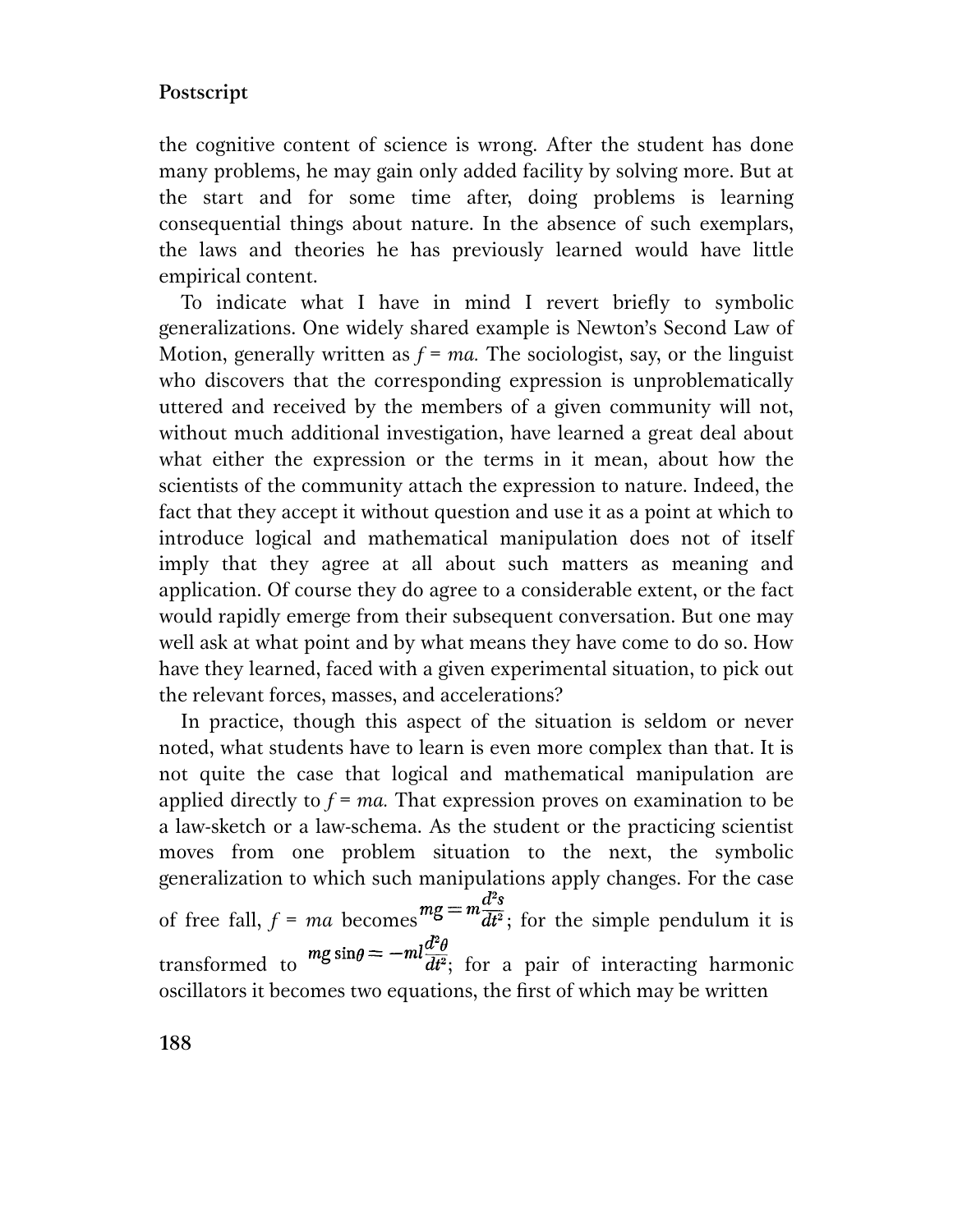$m_1 \frac{d^2s_1}{dt^2} + k_1s_1 = k_2(s_2 - s_1 + d)$ ; and for more complex situations, such as the gyroscope, it takes still other forms, the family resemblance of which to *f* = *ma* is still harder to discover. Yet, while learning to identify forces, masses, and accelerations in a variety of physical situations not previously encountered, the student has also learned to design the appropriate version of *f* = *ma* through which to interrelate them, often a version for which he has encountered no literal equivalent before. How has he learned to do this?

A phenomenon familiar to both students of science and historians of science provides a clue. The former regularly report that they have read through a chapter of their text, understood it perfectly, but nonetheless had difficulty solving a number of the problems at the chapter's end. Ordinarily, also, those difficulties dissolve in the same way. The student discovers, with or without the assistance of his instructor, a way to see his problem as *like* a problem he has already encountered. Having seen the resemblance, grasped the analogy between two or more distinct problems, he can interrelate symbols and attach them to nature in the ways that have proved effective before. The law-sketch, say *f* = *ma,* has functioned as a tool, informing the student what similarities to look for, signaling the gestalt in which the situation is to be seen. The resultant ability to see a variety of situations as like each other, as subjects for  $f =$ *ma* or some other symbolic generalization, is, I think, the main thing a student acquires by doing exemplary problems, whether with a pencil and paper or in a well-designed laboratory. After he has completed a certain number, which may vary widely from one individual to the next, he views the situations that confront him as a scientist in the same gestalt as other members of his specialists' group. For him they are no longer the same situations he had encountered when his training began. He has meanwhile assimilated a time-tested and group-licensed way of seeing.

The role of acquired similarity relations also shows clearly in the history of science. Scientists solve puzzles by modeling them on previous puzzle-solutions, often with only minimal recourse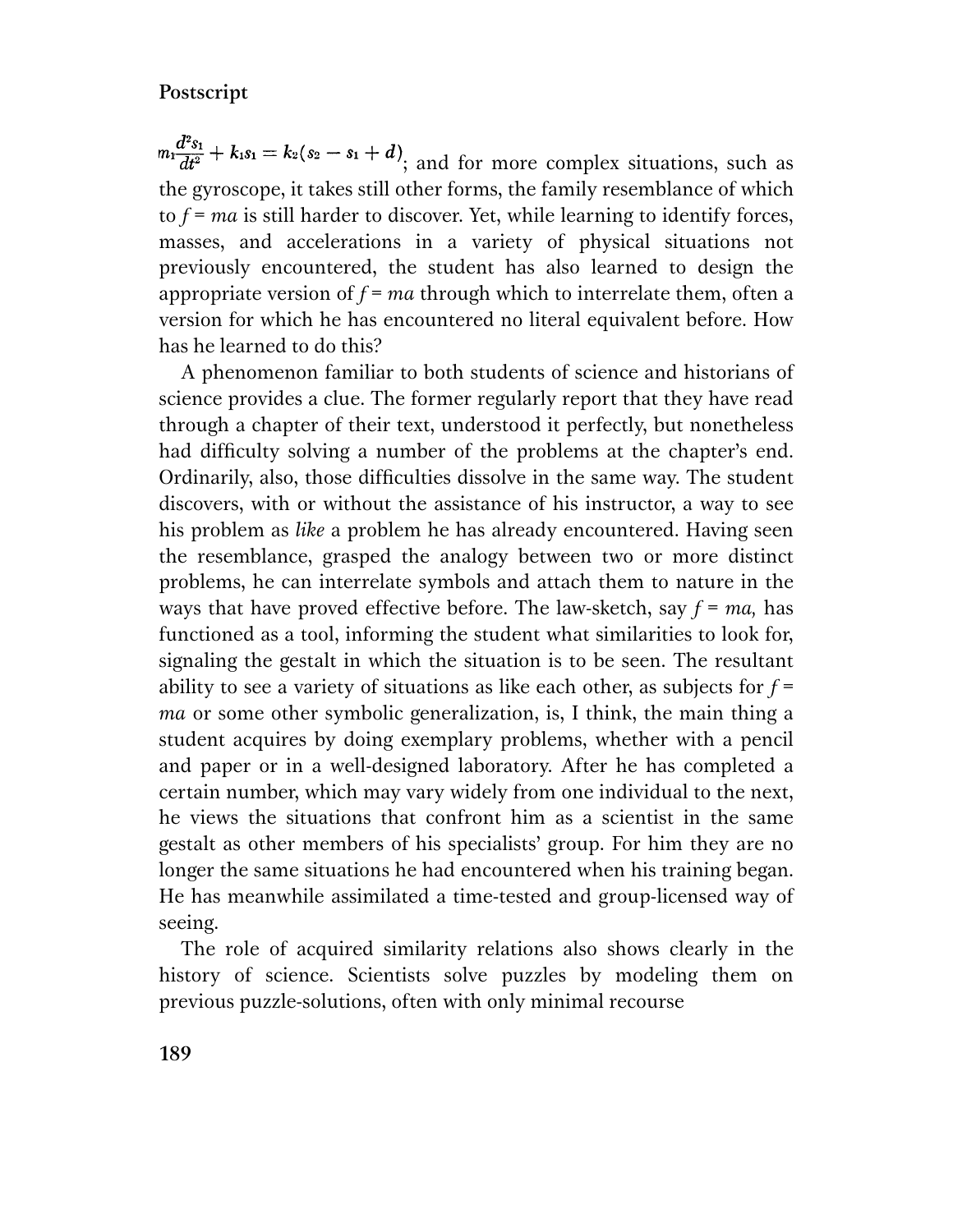to symbolic generalizations. Galileo found that a ball rolling down an incline acquires just enough velocity to return it to the same vertical height on a second incline of any slope, and he learned to see that experimental situation as like the pendulum with a point-mass for a bob. Huyghens then solved the problem of the center of oscillation of a physical pendulum by imagining that the extended body of the latter was composed of Galilean point-pendula, the bonds between which could be instantaneously released at any point in the swing. After the bonds were released, the individual point-pendula would swing freely, but their collective center of gravity when each attained its highest point would, like that of Galileo's pendulum, rise only to the height from which the center of gravity of the extended pendulum had begun to fall. Finally, Daniel Bernoulli discovered how to make the flow of water from an orifice resemble Huyghens' pendulum. Determine the descent of the center of gravity of the water in tank and jet during an infinitesimal interval of time. Next imagine that each particle of water afterward moves separately upward to the maximum height attainable with the velocity acquired during that interval. The ascent of the center of gravity of the individual particles must then equal the descent of the center of gravity of the water in tank and jet. From that view of the problem the long-sought speed of efflux followed at once.<sup>11</sup>

That example should begin to make clear what I mean by learning from problems to see situations as like each other, as subjects for the application of the same scientific law or law-sketch. Simultaneously it should show why I refer to the consequential knowledge of nature acquired while learning the similarity relationship and thereafter embodied in a way of viewing

11 For the example, see: René Dugas, *A History of Mechanics,* trans. J. R. Maddox (Neuchatel, 1955), pp. 135-36, 186-93, and Daniel Bernoulli, *Hydro-dynamica, sive de viribus et motibus fluidorum, commentarii opus academicum* (Strasbourg, 1738), Sec. iii. For the extent to which mechanics progressed during the first half of the eighteenth century by modelling one problem-solution on another, see Clifford Truesdell, "Reactions of Late Baroque Mechanics to Success, Conjecture, Error, and Failure in Newton's *Principia," Texas Quarterly,* X (1967), 238-58.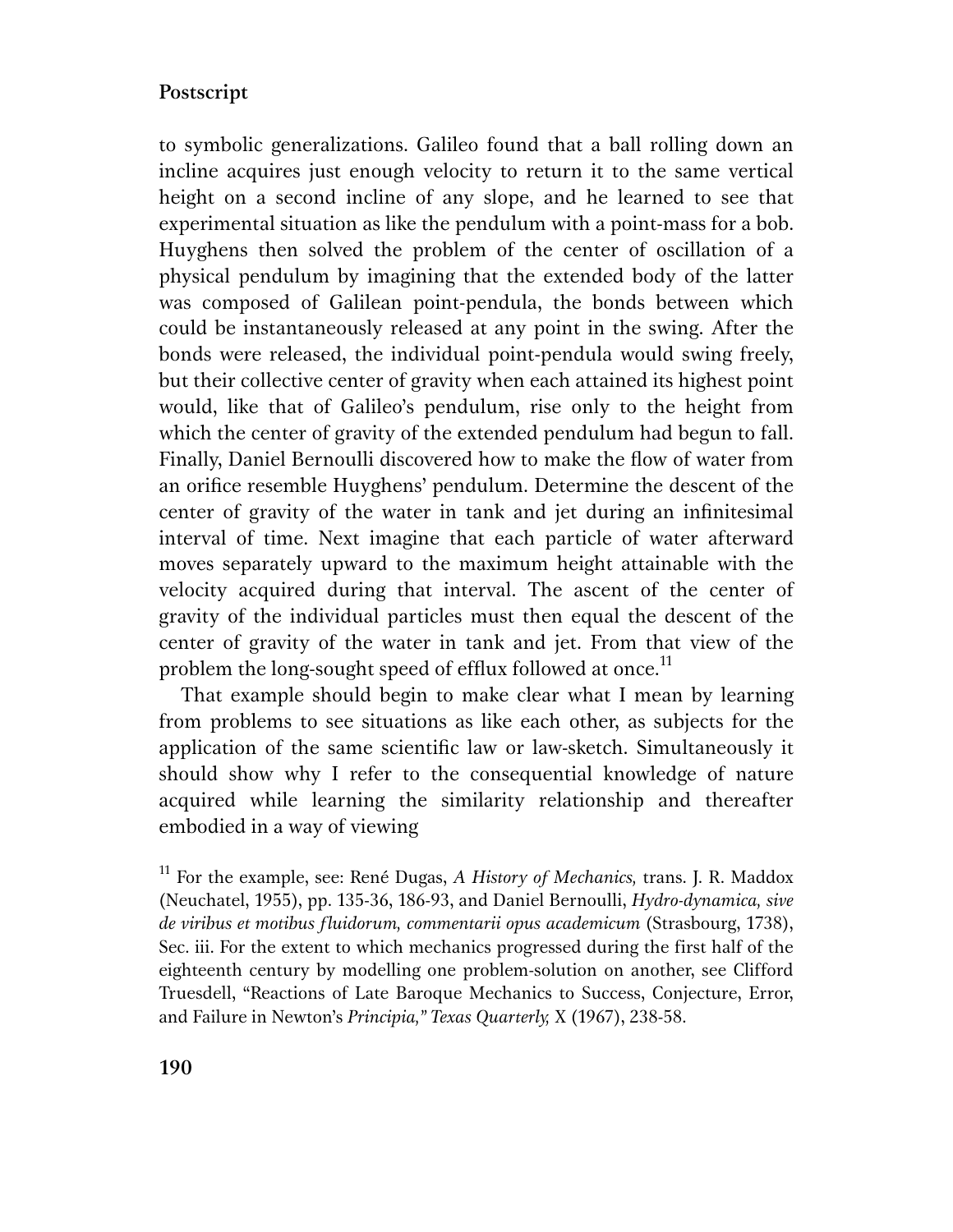physical situations rather than in rules or laws. The three problems in the example, all of them exemplars for eighteenth-century mechanicians, deploy only one law of nature. Known as the Principle of *vis viva*, it was usually stated as: "Actual descent equals potential ascent." Bernoulli's application of the law should suggest how consequential it was. Yet the verbal statement of the law, taken by itself, is virtually impotent. Present it to a contemporary student of physics, who knows the words and can do all these problems but now employs different means. Then imagine what the words, though all well known, can have said to a man who did not know even the problems. For him the generalization could begin to function only when he learned to recognize "actual descents" and "potential ascents" as ingredients of nature, and that is to learn something, prior to the law, about the situations that nature does and does not present. That sort of learning is not acquired by exclusively verbal means. Rather it comes as one is given words together with concrete examples of how they function in use; nature and words are learned together. To borrow once more Michael Polanyi's useful phrase, what results from this process is "tacit knowledge" which is learned by doing science rather than by acquiring rules for doing it.

## 4. *Tacit Knowledge and Intuition*

That reference to tacit knowledge and the concurrent rejection of rules isolates another problem that has bothered many of my critics and seemed to provide a basis for charges of subjectivity and irrationality. Some readers have felt that I was trying to make science rest on unanalyzable individual intuitions rather than on logic and law. But that interpretation goes astray in two essential respects. First, if I am talking at all about intuitions, they are not individual. Rather they are the tested and shared possessions of the members of a successful group, and the novice acquires them through training as a part of his preparation for group-membership. Second, they are not in principle unanalyzable. On the contrary, I am currently experimenting with a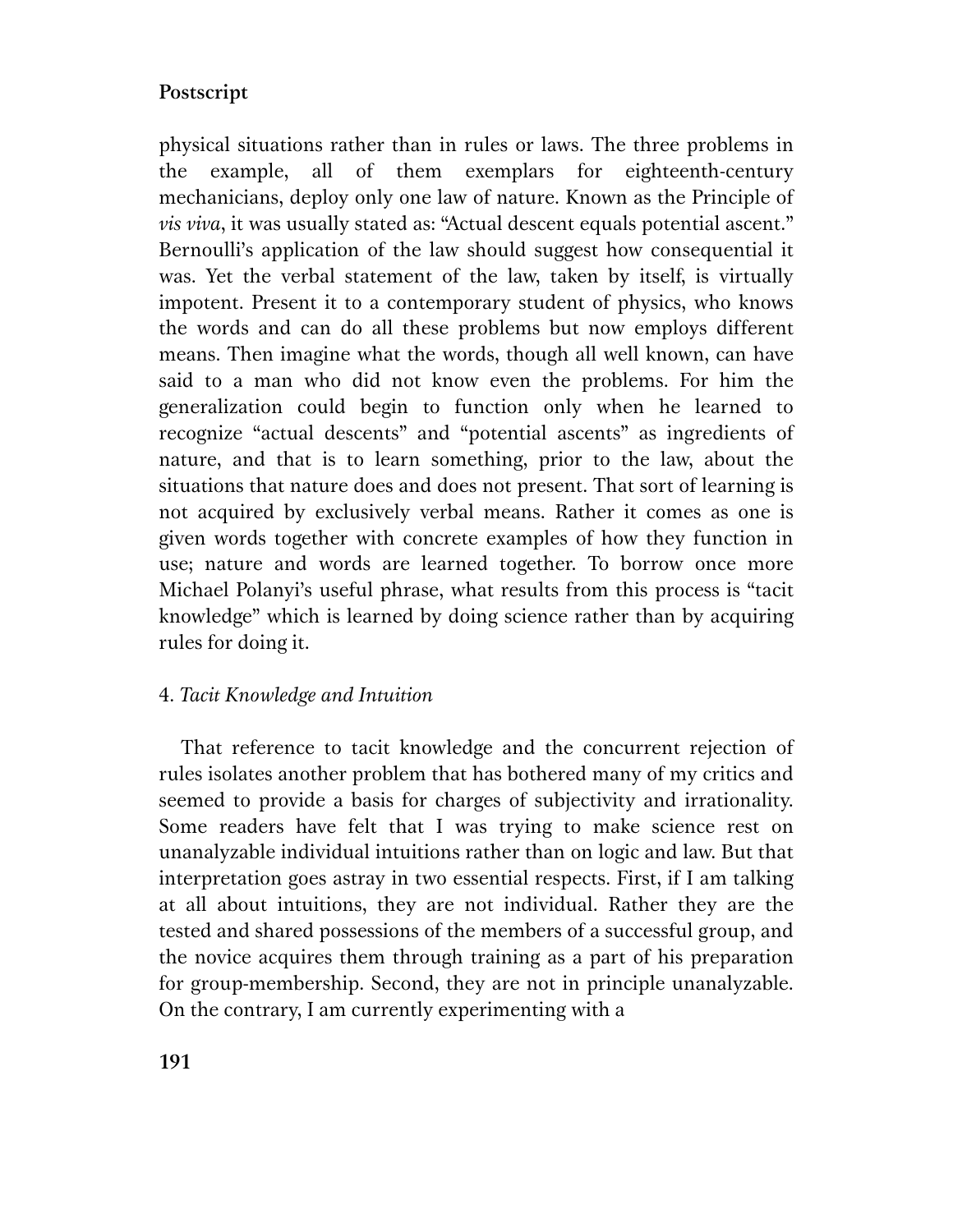computer program designed to investigate their properties at an elementary level.

About that program I shall have nothing to say here,<sup>12</sup> but even mention of it should make my most essential point. When I speak of knowledge embedded in shared exemplars, I am not referring to a mode of knowing that is less systematic or less analyzable than knowledge embedded in rules, laws, or criteria of identification. Instead I have in mind a manner of knowing which is miscontrued if reconstructed in terms of rules that are first abstracted from exemplars and thereafter function in their stead. Or, to put the same point differently, when I speak of acquiring from exemplars the ability to recognize a given situation as like some and unlike others that one has seen before, I am not suggesting a process that is not potentially fully explicable in terms of neuro-cerebral mechanism. Instead I am claiming that the explication will not, by its nature, answer the question, "Similar with respect to what?" That question is a request for a rule, in this case for the criteria by which particular situations are grouped into similarity sets, and I am arguing that the temptation to seek criteria (or at least a full set) should be resisted in this case. It is not, however, system but a particular sort of system that I am opposing.

To give that point substance, I must briefly digress. What follows seems obvious to me now, but the constant recourse in my original text to phrases like "the world changes" suggests that it has not always been so. If two people stand at the same place and gaze in the same direction, we must, under pain of solipsism, conclude that they receive closely similar stimuli. (If both could put their eyes at the same place, the stimuli would be identical.) But people do not see stimuli; our knowledge of them is highly theoretical and abstract. Instead they have sensations, and we are under no compulsion to suppose that the sensations of our two viewers are the same. (Sceptics might remember that color blindness was nowhere noticed until John Dalton's description of it in 1794.) On the contrary, much

 $12$  Some information on this subject can be found in "Second Thoughts,"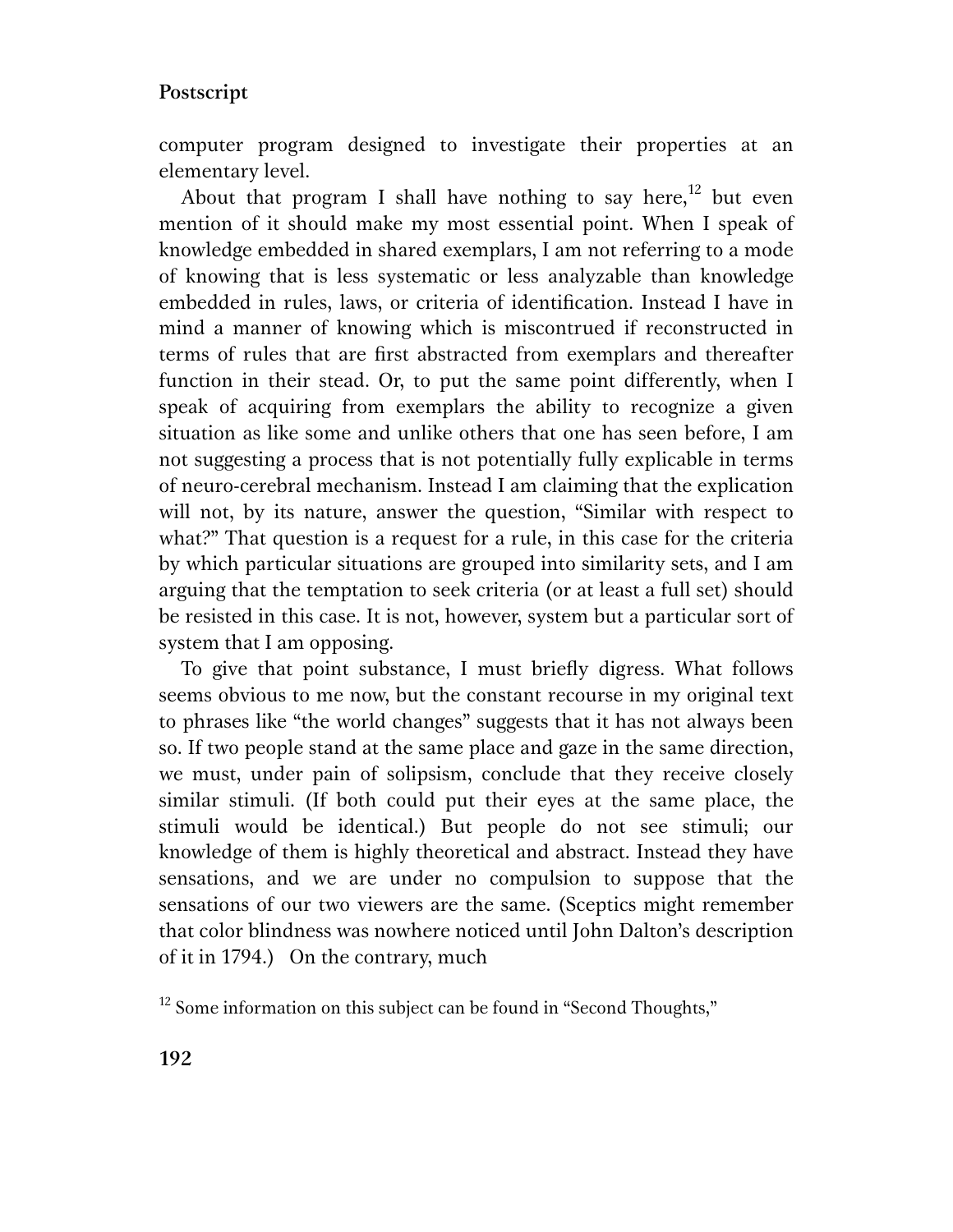neural processing takes place between the receipt of a stimulus and the awareness of a sensation. Among the few things that we know about it with assurance are: that very different stimuli can produce the same sensations; that the same stimulus can produce very different sensations; and, finally, that the route from stimulus to sensation is in part conditioned by education. Individuals raised in different societies behave on some occasions as though they saw different things. If we were not tempted to identify stimuli one-to-one with sensations, we might recognize that they actually do so.

Notice now that two groups, the members of which have systematically different sensations on receipt of the same stimuli, do *in some sense* live in different worlds. We posit the existence of stimuli to explain our perceptions of the world, and we posit their immutability to avoid both individual and social solipsism. About neither posit have I the slightest reservation. But our world is populated in the first instance not by stimuli but by the objects of our sensations, and these need not be the same, individual to individual or group to group. To the extent, of course, that individuals belong to the same group and thus share education, language, experience, and culture, we have good reason to suppose that their sensations are the same. How else are we to understand the fulness of their communication and the communality of their behavioral responses to their environment? They must see things, process stimuli, in much the same ways. But where the differentiation and specialization of groups begins, we have no similar evidence for the immutability of sensation. Mere parochialism, I suspect, makes us suppose that the route from stimuli to sensation is the same for the members of all groups.

Returning now to exemplars and rules, what I have been trying to suggest, in however preliminary a fashion, is this. One of the fundamental techniques by which the members of a group, whether an entire culture or a specialists' sub-community within it, learn to see the same things when confronted with the same stimuli is by being shown examples of situations that their predecessors in the group have already learned to see as like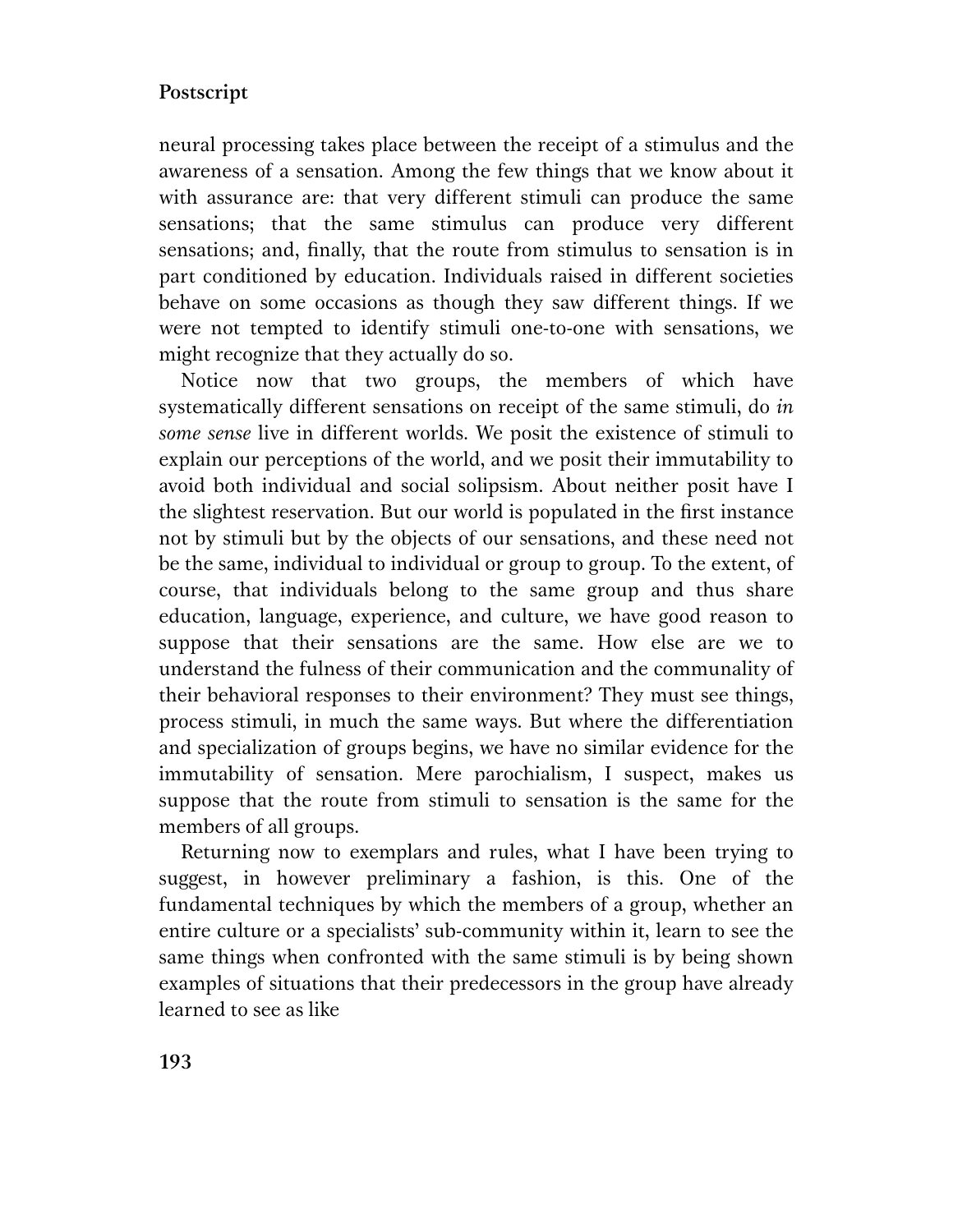each other and as different from other sorts of situations. These similar situations may be successive sensory presentations of the same individual—say of mother, who is ultimately recognized on sight as what she is and as different from father or sister. They may be presentations of the members of natural families, say of swans on the one hand and of geese on the other. Or they may, for the members of more specialized groups, be examples of the Newtonian situation, of situations, that is, that are alike in being subject to a version of the symbolic form *f* = *ma*  and that are different from those situations to which, for example, the law-sketches of optics apply.

Grant for the moment that something of this sort does occur. Ought we say that what has been acquired from exemplars is rules and the ability to apply them? That description is tempting because our seeing a situation as like ones we have encountered before must be the result of neural processing, fully governed by physical and chemical laws. In this sense, once we have learned to do it, recognition of similarity must be as fully systematic as the beating of our hearts. But that very parallel suggests that recognition may also be involuntary, a process over which we have no control. If it is, then we may not properly conceive it as something we manage by applying rules and criteria. To speak of it in those terms implies that we have access to alternatives, that we might, for example, have disobeyed a rule, or misapplied a criterion, or experimented with some other way of seeing.13 Those, I take it, are just the sorts of things we cannot do.

Or, more precisely, those are things we cannot do until after we have had a sensation, perceived something. Then we do often seek criteria and put them to use. Then we may engage in interpretation, a deliberative process by which we choose among alternatives as we do not in perception itself. Perhaps, for example, something is odd about what we have seen (remember the anomalous playing cards). Turning a corner we see mother

 $13$  This point might never have needed making if all laws were like Newton's and all rules like the Ten Commandments. In that case the phrase 'breaking a law' would be nonsense, and a rejection of rules would not seem to imply a process not governed by law. Unfortunately, traffic laws and similar products of legislation can be broken, which makes the confusion easy.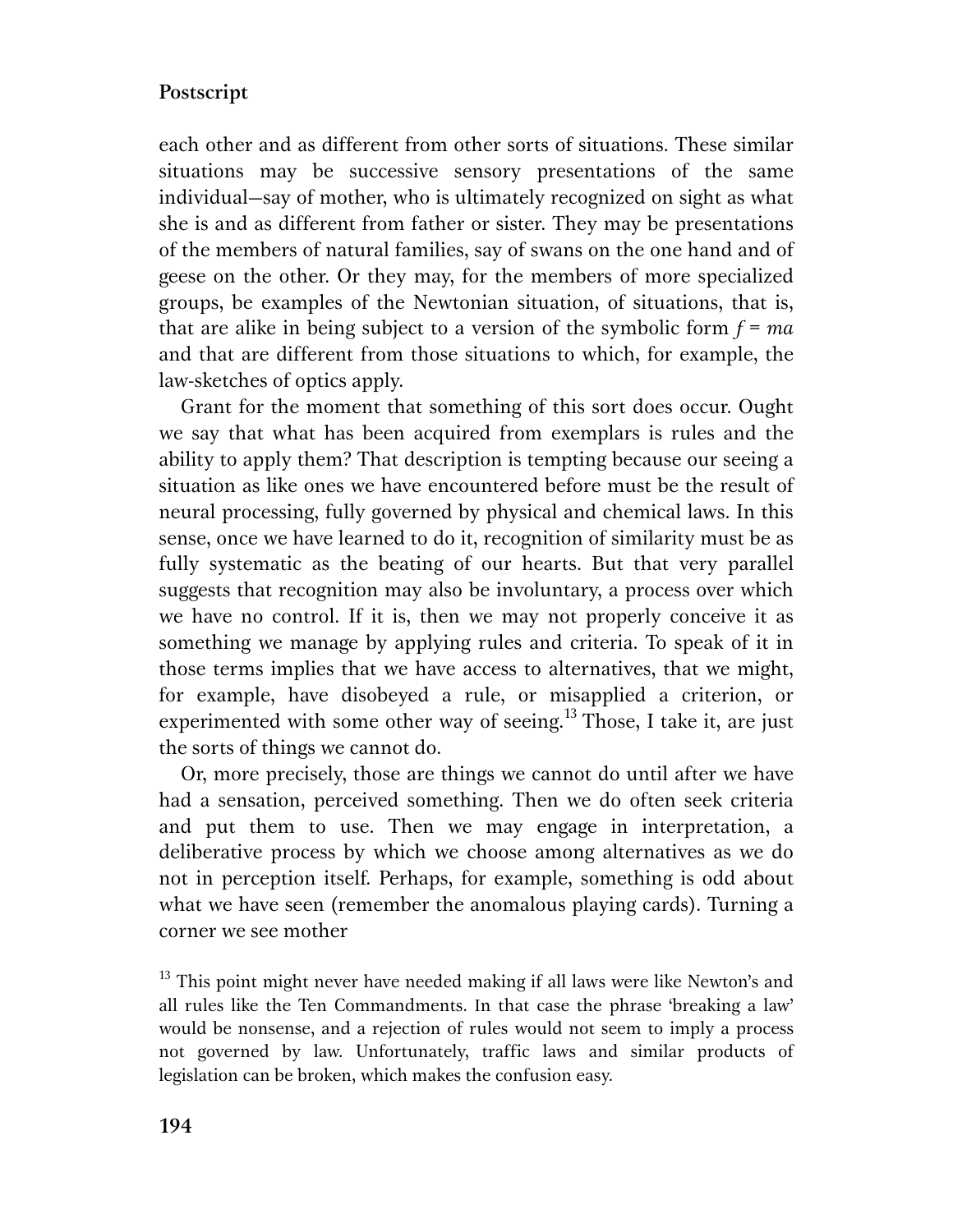entering a downtown store at a time we had thought she was home. Contemplating what we have seen we suddenly exclaim, "That wasn't mother, for she has red hair I" Entering the store we see the woman again and cannot understand how she could have been taken for mother. Or, perhaps we see the tail feathers of a waterfowl feeding from the bottom of a shallow pool. Is it a swan or a goose? We contemplate what we have seen, mentally comparing the tail feathers with those of swans and geese we have seen before. Or, perhaps, being proto-scientists, we simply want to know some general characteristic (the whiteness of swans, for example) of the members of a natural family we can already recognize with ease. Again, we contemplate what we have previously perceived, searching for what the members of the given family have in common.

These are all deliberative processes, and in them we do seek and deploy criteria and rules. We try, that is, to interpret sensations already at hand, to analyze what is for us the given. However we do that, the processes involved must ultimately be neural, and they are therefore governed by the same *physico-chemical* laws that govern perception on the one hand and the beating of our hearts on the other. But the fact that the system obeys the same laws in all three cases provides no reason to suppose that our neural apparatus is programmed to operate the same way in interpretation as in perception or in either as in the beating of our hearts. What I have been opposing in this book is therefore the attempt, traditional since Descartes bat not before, to analyze perception as an interpretive process, as an unconscious version of what we do after we have perceived.

What makes the integrity of perception worth emphasizing is, of course, that so much past experience is embodied in the neural apparatus that transforms stimuli to sensations. An appropriately programmed perceptual mechanism has survival value. To say that the members of different groups may have different perceptions when confronted with the same stimuli is not to imply that they may have just any perceptions at all. In many environments a group that could not tell wolves from dogs could not endure. Nor would a group of nuclear physicists today survive as scien-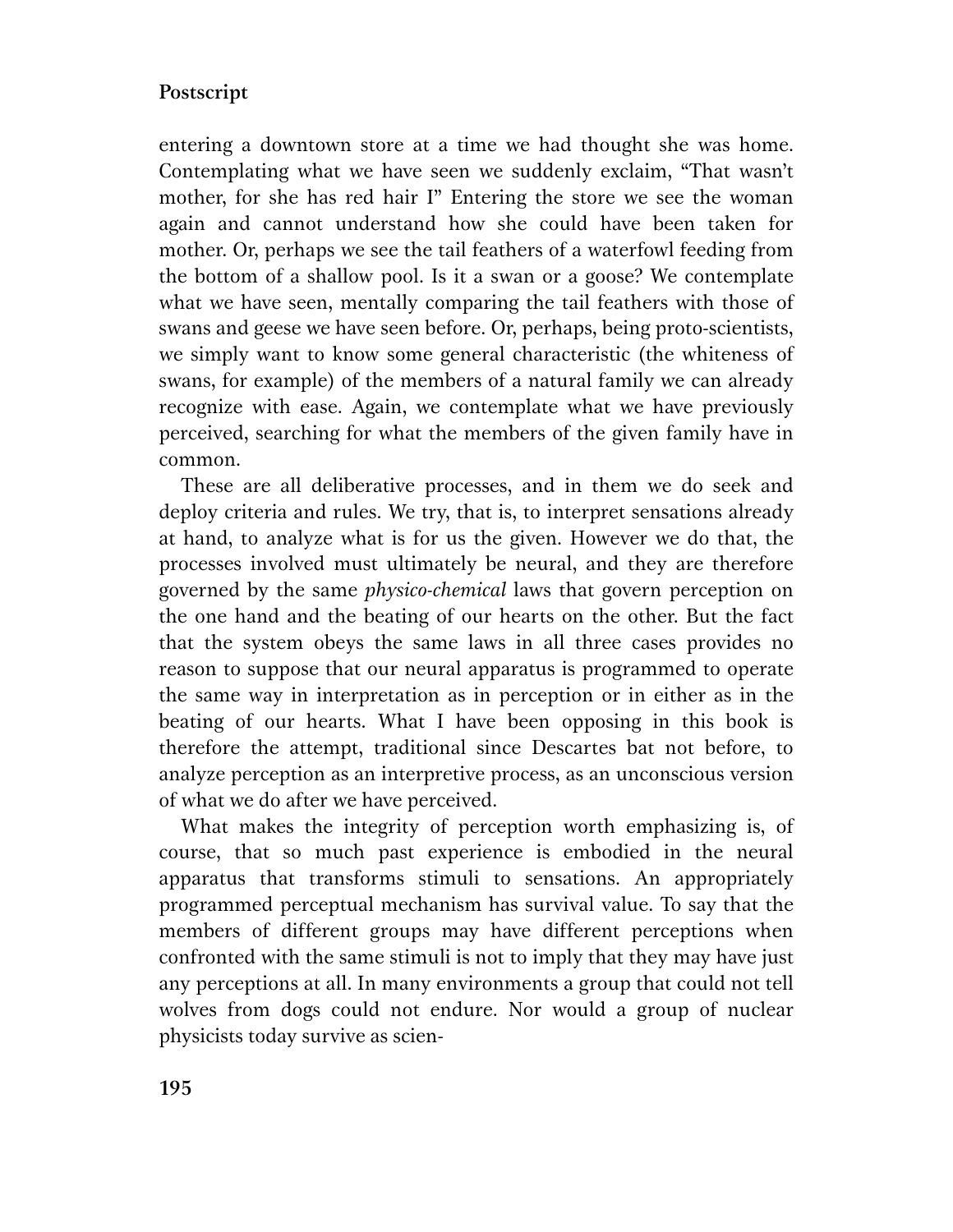tists if unable to recognize the tracks of alpha particles and electrons. It is just because so very few ways of seeing will do that the ones that have withstood the tests of group use are worth transmitting from generation to generation. Equally, it is because they have been selected for their success over historic time that we must speak of the experience and knowledge of nature embedded in the stimulus-to-sensation route.

Perhaps 'knowledge' is the wrong word, but there are reasons for employing it. What is built into the neural process that transforms stimuli to sensations has the following characteristics: it has been transmitted through education; it has, by trial, been found more effective than its historical competitors in a group's current environment; and, finally, it is subject to change both through further education and through the discovery of misfits with the environment. Those are characteristics of knowledge, and they explain why I use the term. But it is strange usage, for one other characteristic is missing. We have no direct access to what it is we know, no rules or generalizations with which to express this knowledge. Rules which could supply that access would refer to stimuli not sensations, and stimuli we can know only through elaborate theory. In its absence, the knowledge embedded in the stimulus-to-sensation route remains tacit.

Though it is obviously preliminary and need not be correct in all details, what has just been said about sensation is meant literally. At the very least it is a hypothesis about vision which should be subject to experimental investigation though probably not to direct check. But talk like this of seeing and sensation here also serves metaphorical functions as it does in the body of the book. We do not *see* electrons, but rather their tracks or else bubbles of vapor in a cloud chamber. We do not *see*  electric currents at all, but rather the needle of an ammeter or galvanometer. Yet in the preceding pages, particularly in Section X, I have repeatedly acted as though we did perceive theoretical entities like currents, electrons, and fields, as though we learned to do so from examination of exemplars, and as though in these cases too it would be wrong to replace talk of seeing with talk of criteria and interpretation. The metaphor that transfers 'seeing'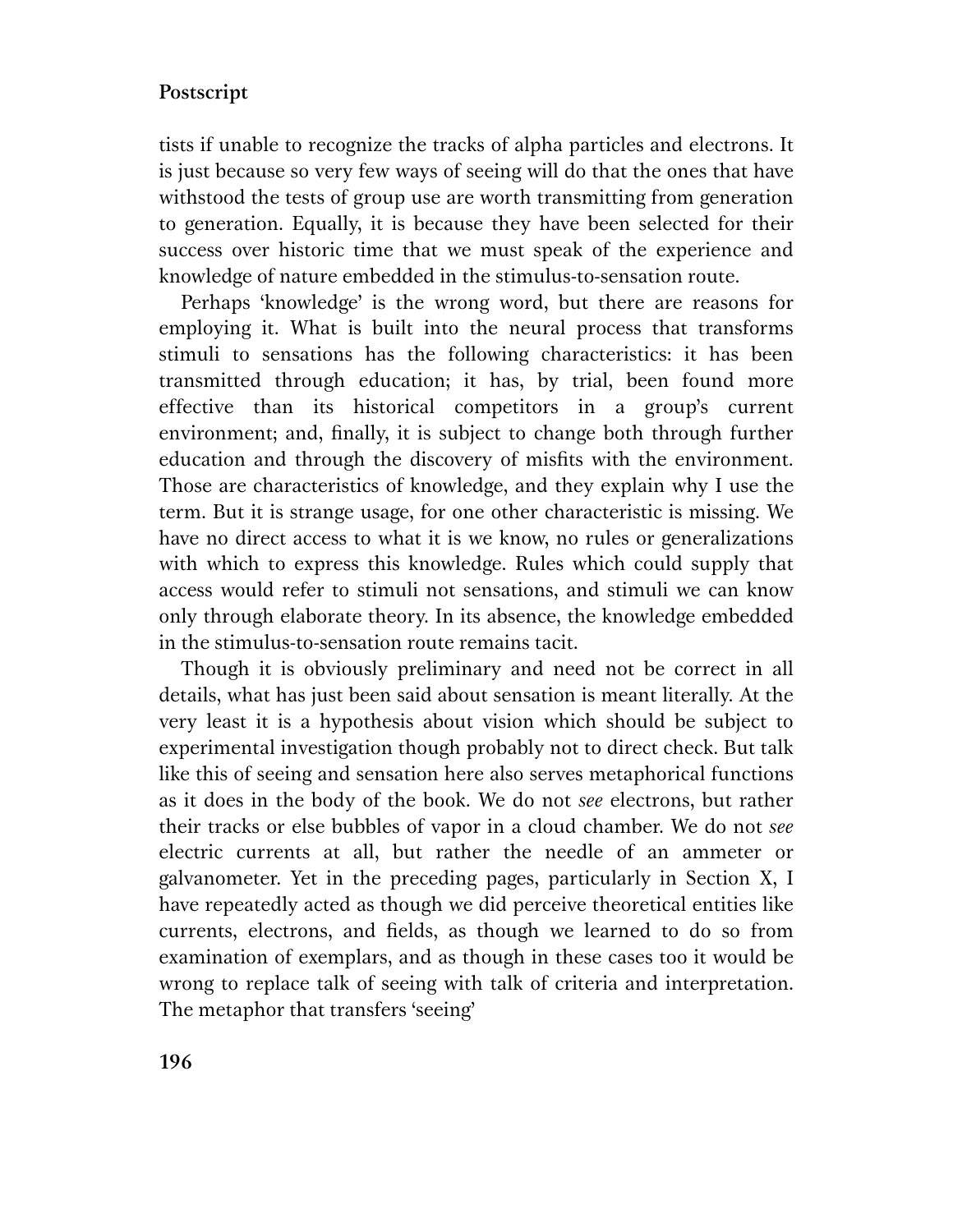to contexts like these is scarcely a sufficient basis for such claims. In the long run it will need to be eliminated in favor of a more literal mode of discourse.

The computer program referred to above begins to suggest ways in which that may be done, but neither available space nor the extent of my present understanding permits my eliminating the metaphor here.<sup>14</sup> Instead I shall try briefly to bulwark it. Seeing water droplets or a needle against a numerical scale is a primitive perceptual experience for the man unacquainted with cloud chambers and ammeters. It thus requires contemplation, analysis, and interpretation (or else the intervention of external authority) before conclusions can be reached about electrons or currents. But the position of the man who has learned about these instruments and had much exemplary experience with them is very different, and there are corresponding differences in the way he processes the stimuli that reach him from them. Regarding the vapor in his breath on a cold winter afternoon, his sensation may be the same as that of a layman, but viewing a cloud chamber he sees (here literally) not droplets but the tracks of electrons, alpha particles, and so on. Those tracks are, if you will, criteria that he interprets as indices of the presence of the corresponding particles, but that route is both shorter and different from the one taken by the man who interprets droplets.

Or consider the scientist inspecting an ammeter to determine the number against which the needle has settled. His sensation probably is the same as the layman's, particularly if the latter has

<sup>14</sup> For readers of "Second Thoughts" the following cryptic remarks may be leading. The possibility of immediate recognition of the members of natural families depends upon the existence, after neural processing, of empty perceptual space between the families to be discriminated. If, for example, there were a perceived continuum of waterfowl ranging from geese to swans, we should be compelled to introduce a specific criterion for distinguishing them. A similar point can be made for unobservable entities. If a physical theory admits the existence of nothing else like an electric current, then a small number of criteria, which may vary considerably from case to case, will suffice to identify currents even though there is no set of rules that specifies the necessary and sufficient conditions for the identification. That point suggests a plausible corollary which may be more important. Given a set of necessary and sufficient conditions for identifying a theoretical entity, that entity can be eliminated from the ontology of a theory by substitution. In the absence of such rules, however, these entities are not eliminable; the theory then demands their existence.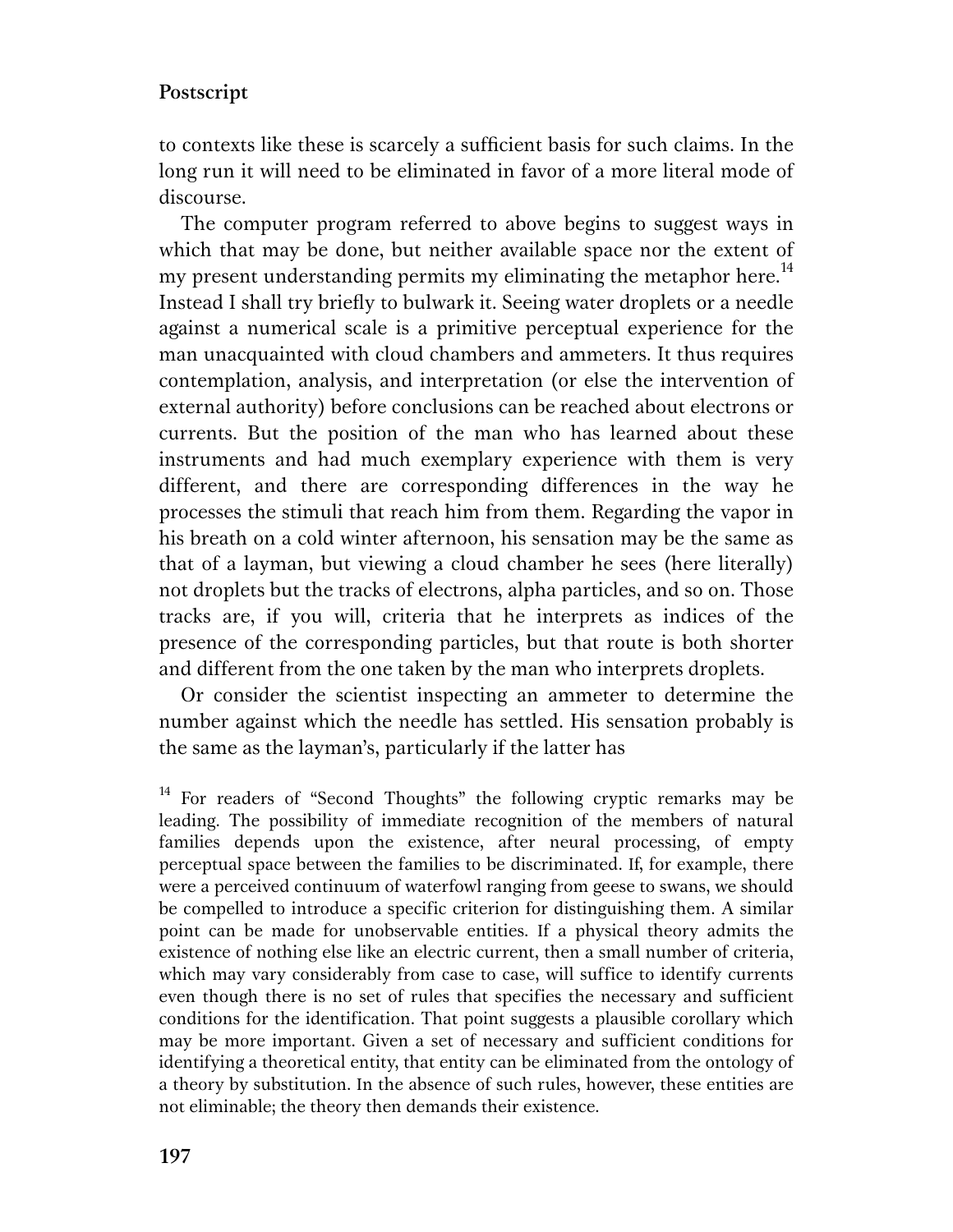read other sorts of meters before. But he has seen the meter (again often literally) in the context of the entire circuit, and he knows something about its internal structure. For him the needle's position is a criterion, but only of *the value* of the current. To interpret it he need determine only on which scale the meter is to be read. For the layman, on the other hand, the needle's position is not a criterion of anything except itself. To interpret it, he must examine the whole layout of wires, internal and external, experiment with batteries and magnets, and so on. In the metaphorical no less than in the literal use of 'seeing,' interpretation begins where perception ends. The two processes are not the same, and what perception leaves for interpretation to complete depends drastically on the nature and amount of prior experience and training.

# *5. Exemplars, Incommensurability, and Revolutions*

What has just been said provides a basis for clarifying one more aspect of the book: my remarks on incommensurability and its consequences for scientists debating the choice between successive theories,  $^{15}$  In Sections X and XIII have argued that the parties to such debates inevitably see differently certain of the experimental or observational situations to which both have recourse. Since the vocabularies in which they discuss such situations consist, however, predominantly of the same terms, they must be attaching some of those terms to nature differently, and their communication is inevitably only partial. As a result, the superiority of one theory to another is something that cannot be proved in the debate. Instead, I have insisted, each party must try, by persuasion, to convert the other. Only philosophers have seriously misconstrued the intent of these parts of my argument. A number of them, however, have reported that I believe the following:  $16$ the proponents of incommensurable theories

 $15$  The points that follow are dealt with in more detail in Secs. v and vi of "Reflections."

See the works cited in note 9, above, and also the essay by Stephen Toubmin in *Growth of Knowledge.*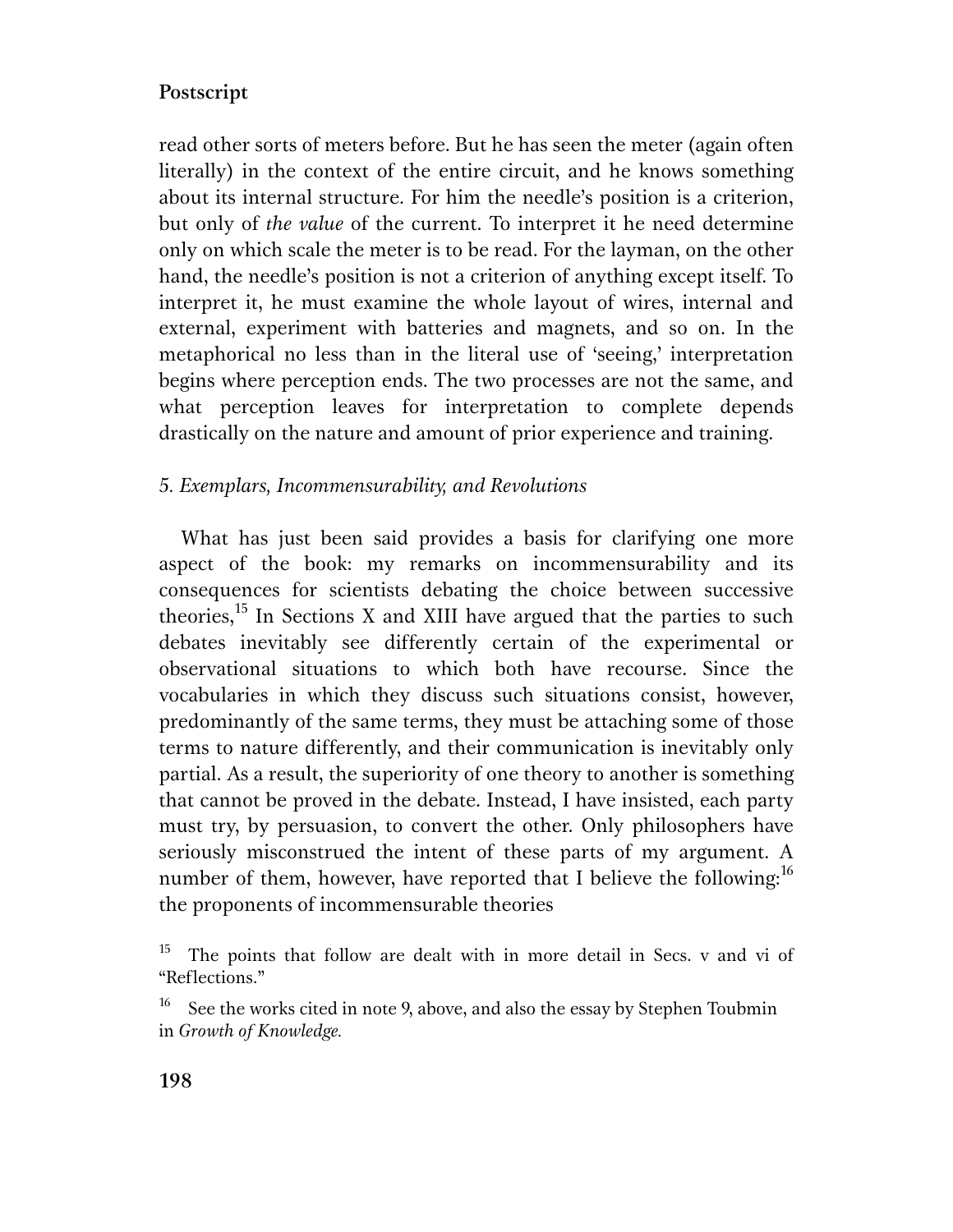cannot communicate with each other at all; as a result, in a debate over theory-choice there can be no recourse to *good* reasons; instead theory must be chosen for reasons that are ultimately personal and subjective; some sort of mystical apperception is responsible for the decision actually reached. More than any other parts of the book, the passages on which these misconstructions rest have been responsible for charges of irrationality.

Consider first my remarks on proof. The point I have been trying to make is a simple one, long familiar in philosophy of science. Debates over theory-choice cannot be cast in a form that fully resembles logical or mathematical proof. In the latter, premises and rules of inference are stipulated from the start. If there is disagreement about conclusions, the parties to the ensuing debate can retrace their steps one by one, checking each against prior stipulation. At the end of that process one or the other must concede that he has made a mistake, violated a previously accepted rule. After that concession he has no recourse, and his opponent's proof is then compelling. Only if the two discover instead that they differ about the meaning or application of stipulated rules, that their prior agreement provides no sufficient basis for proof, does the debate continue in the form it inevitably takes during scientific revolutions. That debate is about premises, and its recourse is to persuasion as a prelude to the possibility of proof.

Nothing about that relatively familiar thesis implies either that there are no good reasons for being persuaded or that those reasons are not ultimately decisive for the group. Nor does it even imply that the reasons for choice are different from those usually listed by philosophers of science: accuracy, simplicity, fruitfulness, and the like. What it should suggest, however, is that such reasons function as values and that they can thus be differently applied, individually and collectively, by men who concur in honoring them. If two men disagree, for example, about the relative fruitfulness of their theories, or if they agree about that but disagree about the relative importance of fruitfulness and, say, scope in reaching a choice, neither can be con-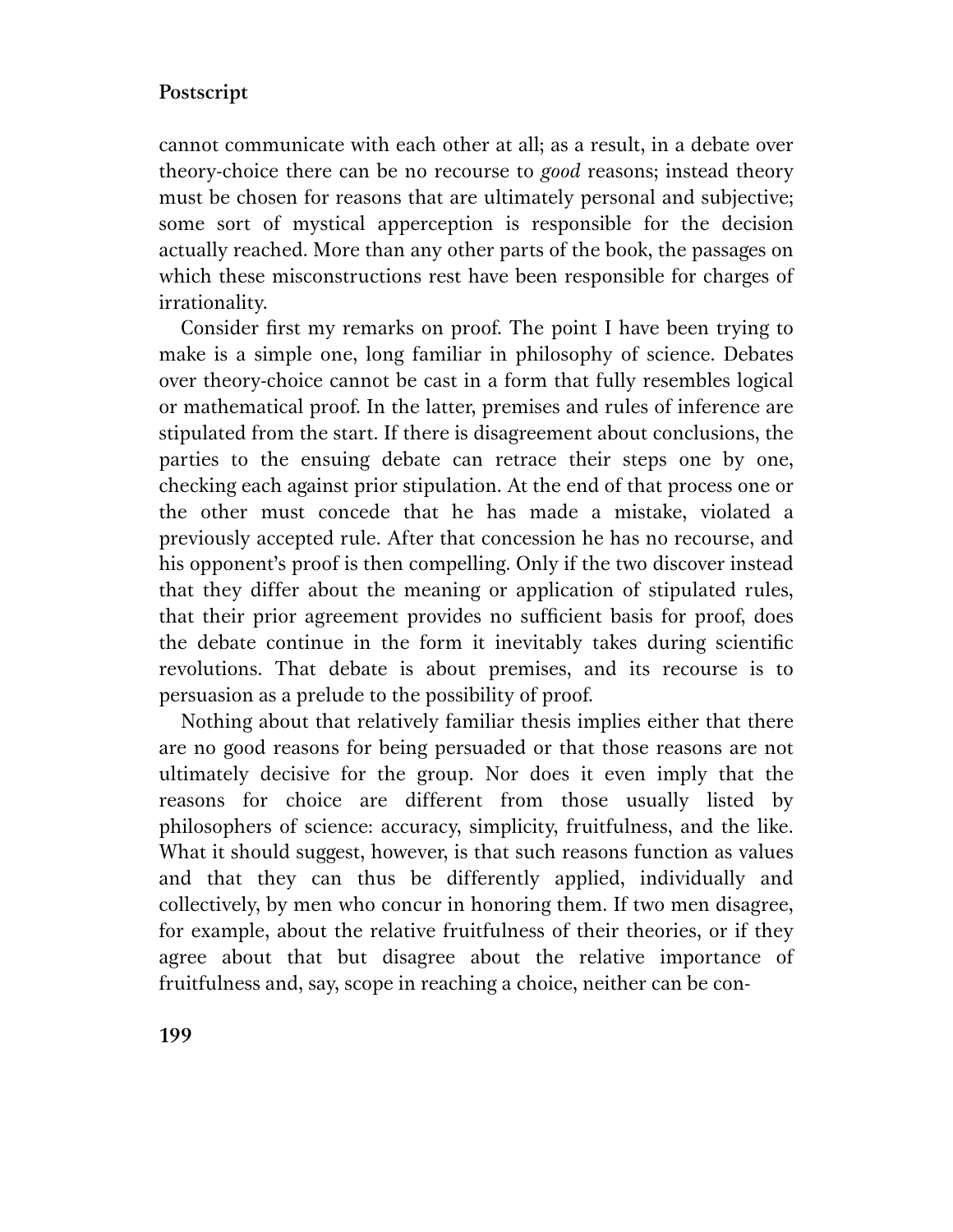victed of a mistake. Nor is either being unscientific. There is no neutral algorithm for theory-choice, no systematic decision procedure which, properly applied, must lead each individual in the group to the same decision. In this sense it is the community of specialists rather than its individual members that makes the effective decision. To understand why science develops as it does, one need not unravel the details of biography and personality that lead each individual to a particular choice, though that topic has vast fascination. What one must understand, however, is the manner in which a particular set of shared values interacts with the particular experiences shared by a community of specialists to ensure that most members of the group will ultimately find one set of arguments rather than another decisive.

That process is persuasion, but it presents a deeper problem. Two men who perceive the same situation differently but nevertheless employ the same vocabulary in its discussion must be using words differently. They speak, that is, from what I have called incommensurable viewpoints. How can they even hope to talk together much less to be persuasive. Even a preliminary answer to that question demands further specification of the nature of the difficulty. I suppose that, at least in part, it takes the following form.

The practice of normal science depends on the ability, acquired from exemplars, to group objects and situations into similarity sets which are primitive in the sense that the grouping is done without an answer to the question, "Similar with respect to what?" One central aspect of any revolution is, then, that some of the similarity relations change. Objects that were grouped in the same set before are grouped in different ones afterward and vice versa. Think of the sun, moon, Mars, and earth before and after Copernicus; of free fall, pendular, and planetary motion before and after Galileo; or of salts, alloys, and a sulphur-iron filing mix before and after Dalton. Since most objects within even the altered sets continue to be grouped together, the names of the sets are usually preserved. Nevertheless, the transfer of a subset is ordinarily part of a critical change in the network of interrelations among them. Transferring the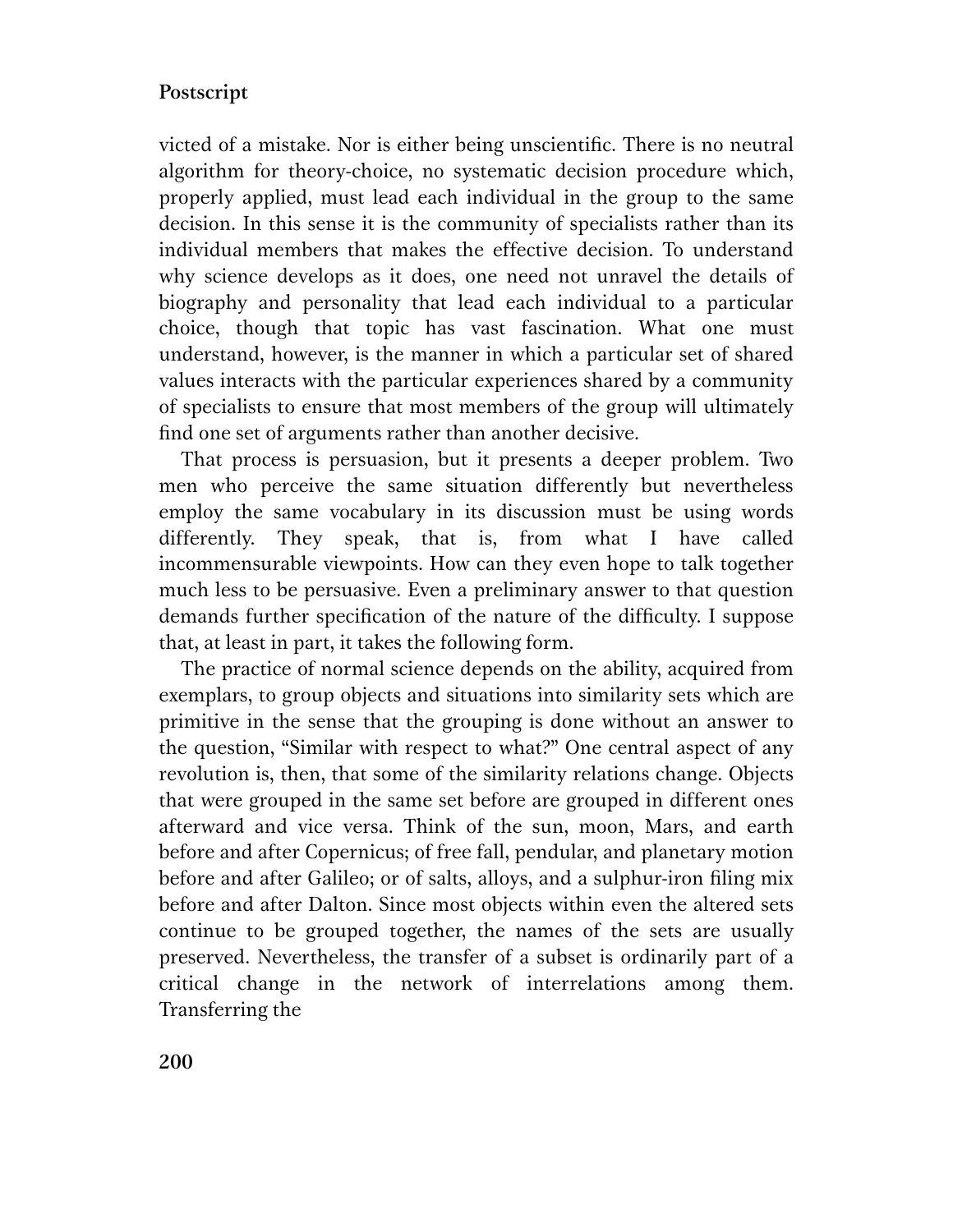metals from the set of compounds to the set of elements played an essential role in the emergence of a new theory of combustion, of acidity, and of physical and chemical combination. In short order those changes had spread through all of chemistry. Not surprisingly, therefore, when such redistributions occur, two men whose discourse had previously proceeded with apparently full understanding may suddenly find themselves responding to the same stimulus with incompatible descriptions and generalizations. Those difficulties will not be felt in all areas of even their scientific discourse, but they will arise and will then cluster most densely about the phenomena upon which the choice of theory most centrally depends.

Such problems, though they first become evident in communication, are not merely linguistic, and they cannot be resolved simply by stipulating the definitions of troublesome terms. Because the words about which difficulties cluster have been learned in part from direct application to exemplars, the participants in a communication breakdown cannot say, "I use the word 'element' (or 'mixture,' or 'planet,' or 'unconstrained motion') in ways determined by the following criteria." They cannot, that is, resort to a neutral language which both use in the same way and which is adequate to the statement of both their theories or even of both those theories' empirical consequences. Part of the difference is prior to the application of the languages in which it is nevertheless reflected.

The men who experience such communication breakdowns must, however, have some recourse. The stimuli that impinge upon them are the same. So is their general neural apparatus, however differently programmed. Furthermore, except in a small, if all-important, area of experience even their neural programming must be very nearly the same, for they share a history, except the immediate past. As a result, both their everyday and most of their scientific world and language are shared. Given that much in common, they should be able to find out a great deal about how they differ. The techniques required are not, however, either straightforward, or comfortable, or parts of the scientist's normal arsenal. Scientists rarely recognize them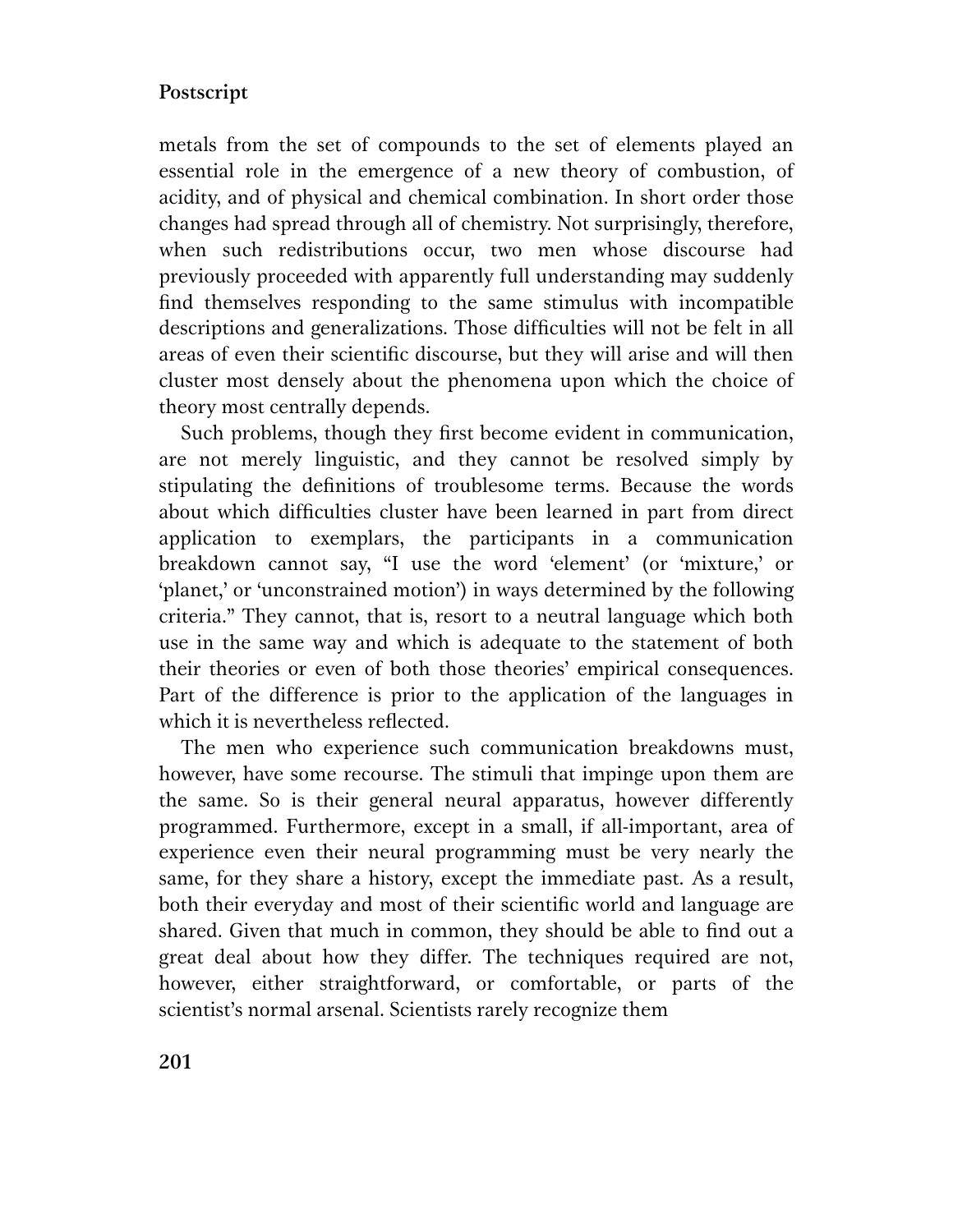for quite what they are, and they seldom use them for longer than is required to induce conversion or convince themselves that it will not be obtained.

Briefly put, what the participants in a communication breakdown can do is recognize each other as members of different language communities and then become translators.17 Taking the differences between their own intra- and inter-group discourse as itself a subject for study, they can first attempt to discover the terms and locutions that, used unproblematically within each community, are nevertheless foci of trouble for inter-group discussions. (Locutions that present no such difficulties may be homophonically translated.) Having isolated such areas of difficulty in scientific communication, they can next resort to their shared everyday vocabularies in an effort further to elucidate their troubles. Each may, that is, try to discover what the other would see and say when presented with a stimulus to which his own verbal response would be different. If they can sufficiently refrain from explaining anomalous behavior as the consequence of mere error or madness, they may in time become very good predictors of each other's behavior. Each will have learned to translate the other's theory and its consequences into his own language and simultaneously to describe in his language the world to which that theory applies. That is what the historian of science regularly does (or should) when dealing with out-of-date scientific theories.

Since translation, if pursued, allows the participants in a communication breakdown to experience vicariously something of the merits and defects of each other's points of view, it is a potent tool both for persuasion and for conversion. But even persuasion need not succeed, and, if it does, it need not be

 $17$  The already classic source for most of the relevant aspects of translation is W. V. O. Quine, *Word and Object* (Cambridge, Mass., and New York, 1960), chaps, i and ii. But Quine seems to assume that two men receiving the same stimulus must have the same sensation and therefore has little to say about the extent to which a translator must be able to *describe* the world to which the language being translated applies. For the latter point see, E. A. Nida, "Linguistics and Ethnology in Translation Problems," in Del Hymes (ed.), *Language and Culture in Society*  (New York, 1964), pp. 90-97.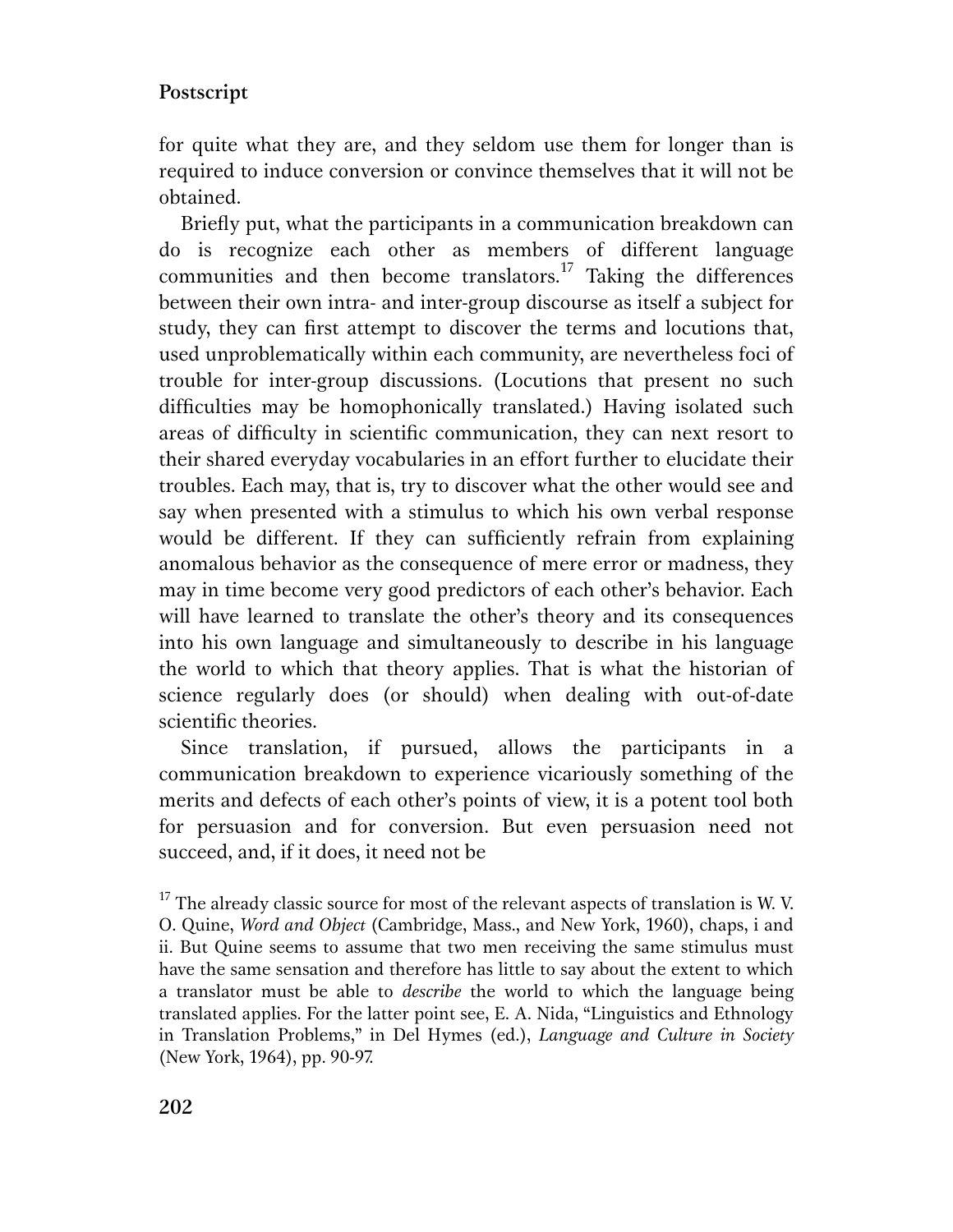accompanied or followed by conversion. The two experiences are not the same, an important distinction that I have only recently fully recognized.

To persuade someone is, I take it, to convince him that one's own view is superior and ought therefore supplant his own. That much is occasionally achieved without recourse to anything like translation. In its absence many of the explanations and problem-statements endorsed by the members of one scientific group will be opaque to the other. But each language community can usually produce from the start a few concrete research results that, though describable in sentences understood in the same way by both groups, cannot yet be accounted for by the other community in its own terms. If the new viewpoint endures for a time and continues to be fruitful, the research results verbalizable in this way are likely to grow in number. For some men such results alone will be decisive. They can say: I don't know how the proponents of the new view succeed, but I must learn; whatever they are doing, it is clearly right. That reaction comes particularly easily to men just entering the profession, for they have not yet acquired the special vocabularies and commitments of either group.

Arguments statable in the vocabulary that both groups use in the same way are not, however, usually decisive, at least not until a very late stage in the evolution of the opposing views. Among those already admitted to the profession, few will be persuaded without some recourse to the more extended comparisons permitted by translation. Though the price is often sentences of great length and complexity (think of the Proust-Berthollet controversy conducted without recourse to the term 'element'), many additional research results can be *translated* from one community's language into the other's. As translation proceeds, furthermore, some members of each community may also begin vicariously to understand how a statement previously opaque could seem an explanation to members of the opposing group. The availability of techniques like these does not, of course, guarantee persuasion. For most people translation is a threatening process, and it is entirely foreign to normal science.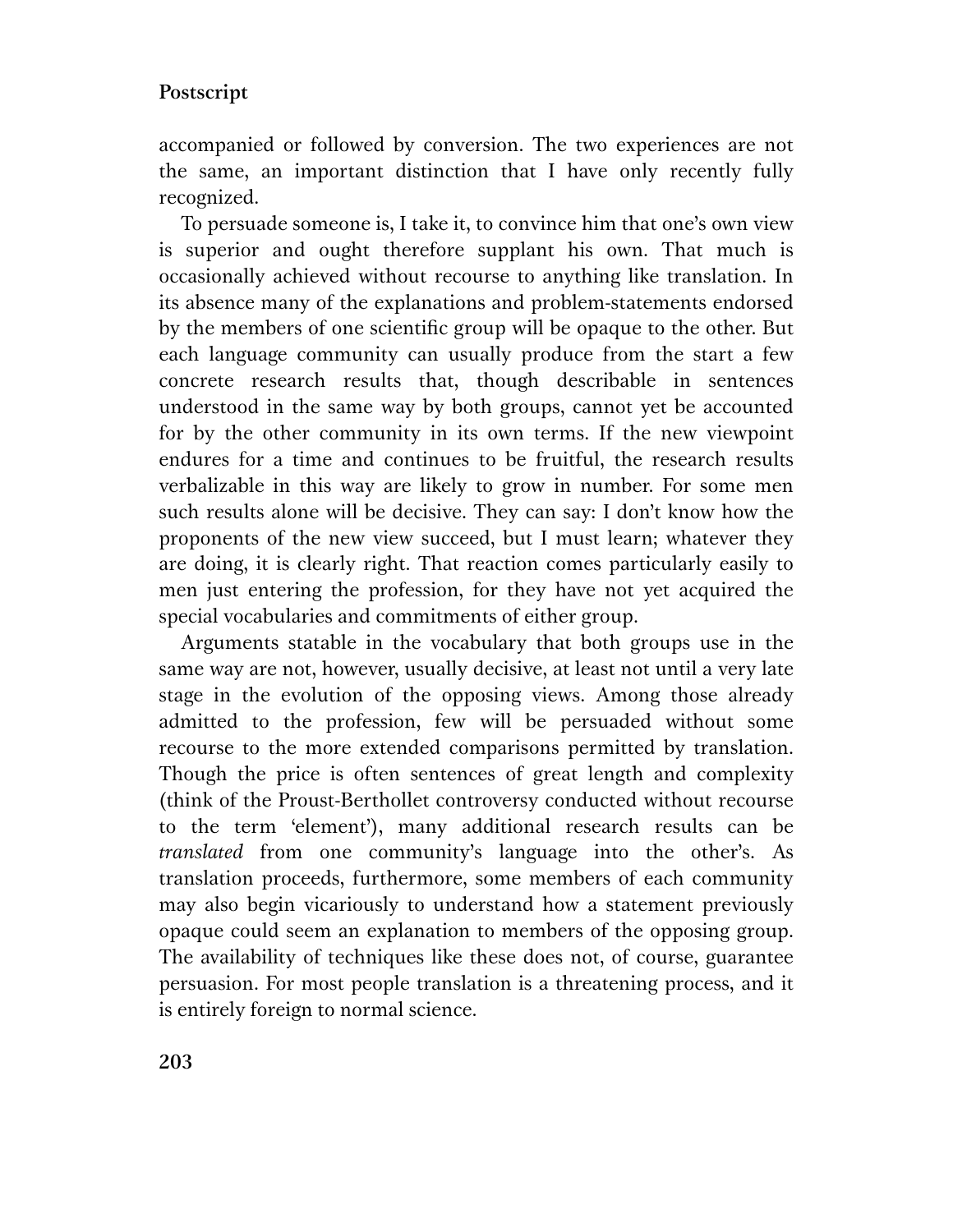Counter-arguments are, in any case, always available, and no rules prescribe how the balance must be struck. Nevertheless, as argument piles on argument and as challenge after challenge is successfully met, only blind stubbornness can at the end account for continued resistance.

That being the case, a second aspect of translation, long familiar to both historians and linguists, becomes crucially important. To translate a theory or worldview into one's own language is not to make it one's own. For that one must go native, discover that one is thinking and working in, not simply translating out of, a language that was previously foreign. That transition is not, however, one that an individual may make or refrain from making by deliberation and choice, however good his reasons for wishing to do so. Instead, at some point in the process of learning to translate, he finds that the transition has occurred, that he has slipped into the new language without a decision having been made. Or else, like many of those who first encountered, say, relativity or quantum mechanics in their middle years, he finds himself fully persuaded of the new view but nevertheless unable to internalize it and be at home in the world it helps to shape. Intellectually such a man has made his choice, but the conversion required if it is to be effective eludes him. He may use the new theory nonetheless, but he will do so as a foreigner in a foreign environment, an alternative available to him only because there are natives already there. His work is parasitic on theirs, for he lacks the constellation of mental sets which future members of the community will acquire through education.

The conversion experience that I have likened to a gestalt switch remains, therefore, at the heart of the revolutionary process. Good reasons for choice provide motives for conversion and a climate in which it is more likely to occur. Translation may, in addition, provide points of entry for the neural reprogramming that, however inscrutable at this time, must underlie conversion. But neither good reasons nor translation constitute conversion, and it is that process we must explicate in order to understand an essential sort of scientific change.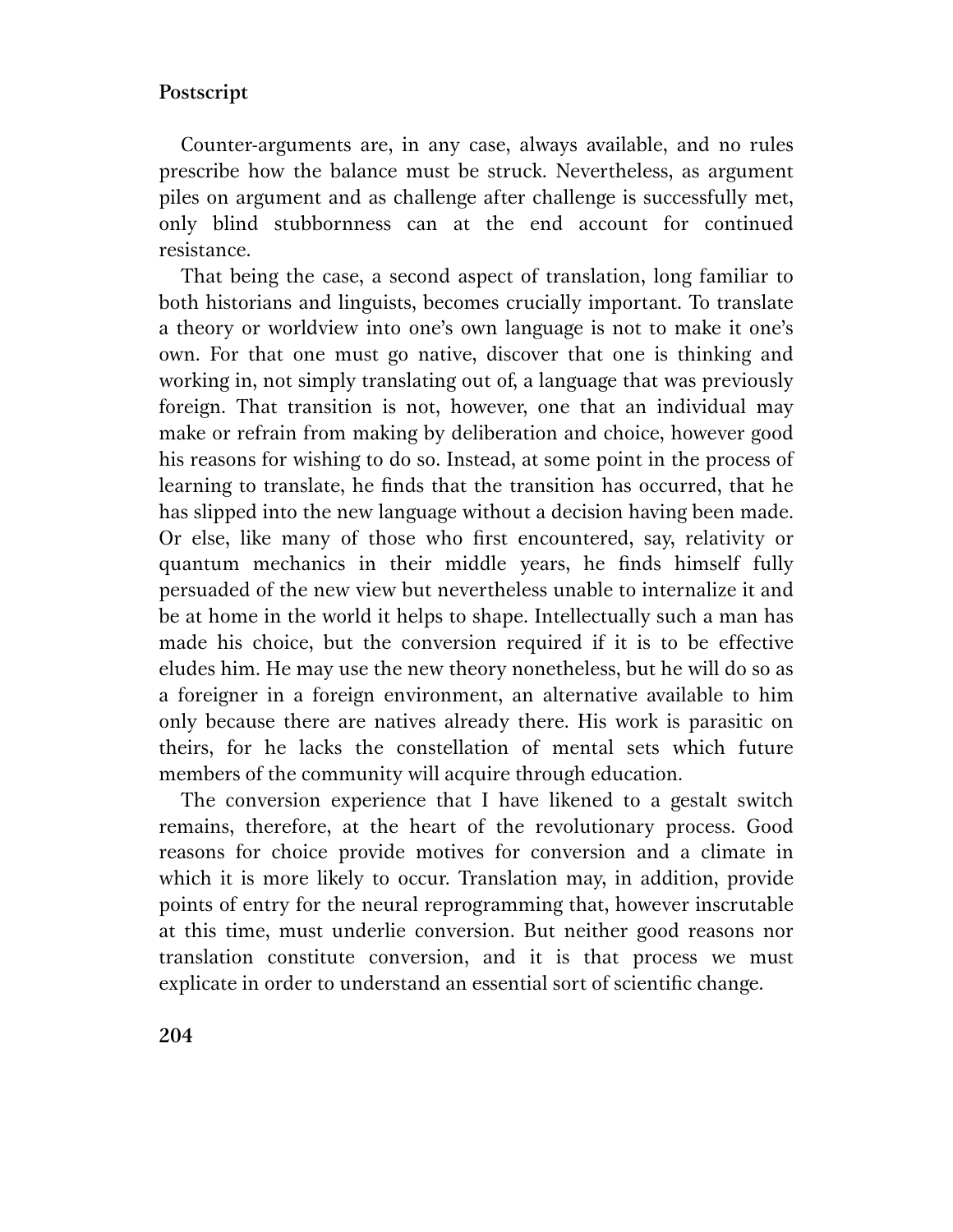#### *6. Revolutions and Relativism*

One consequence of the position just outlined has particularly bothered a number of my critics.<sup>18</sup> They find my viewpoint relativistic, particularly as it is developed in the last section of this book. My remarks about translation highlight the reasons for the charge. The proponents of different theories are like the members of different language-culture communities. Recognizing the parallelism suggests that in some sense both groups may be right. Applied to culture and its development that position is relativistic.

But applied to science it may not be, and it is in any case far from *mere* relativism in a respect that its critics have failed to see. Taken as a group or in groups, practitioners of the developed sciences are, I have argued, fundamentally puzzle-solvers. Though the values that they deploy at times of theory-choice derive from other aspects of their work as well, the demonstrated ability to set up and to solve puzzles presented by nature is, in case of value conflict, the dominant criterion for most members of a scientific group. Like any other value, puzzlesolving ability proves equivocal in application. Two men who share it may nevertheless differ in the judgments they draw from its use. But the behavior of a community which makes it preeminent will be very different from that of one which does not. In the sciences, I believe, the high value accorded to puzzle-solving ability has the following consequences.

Imagine an evolutionary tree representing the development of the modern scientific specialties from their common origins in, say, primitive natural philosophy and the crafts. A line drawn up that tree, never doubling back, from the trunk to the tip of some branch would trace a succession of theories related by descent. Considering any two such theories, chosen from points not too near their origin, it should be easy to design a list of criteria that would enable an uncommitted observer to distinguish the earlier from the more recent theory time after time. Among

<sup>18</sup> Shapere, "Structure of Scientific Revolutions," and Popper in *Growth of Knowledge.*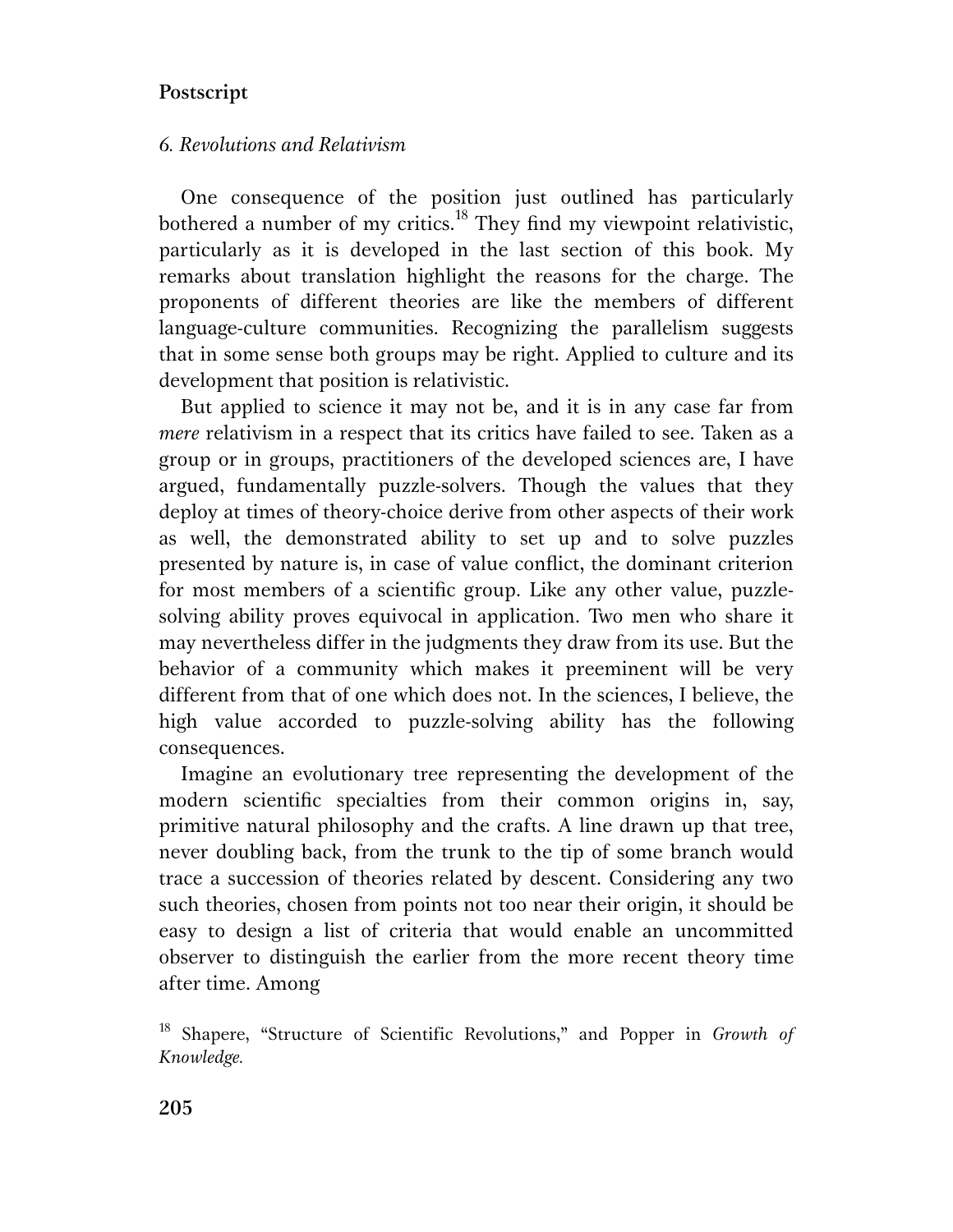the most useful would be: accuracy of prediction, particularly of quantitative prediction; the balance between esoteric and everyday subject matter; and the number of different problems solved. Less useful for this purpose, though also important determinants of scientific life, would be such values as simplicity, scope, and compatibility with other specialties. Those lists are not yet the ones required, but I have no doubt that they can be completed. If they can, then scientific development is, like biological, a unidirectional and irreversible process. Later scientific theories are better than earlier ones for solving puzzles in the often quite different environments to which they are applied. That is not a relativist's position, and it displays the sense in which I am a convinced believer in scientific progress.

Compared with the notion of progress most prevalent among both philosophers of science and laymen, however, this position lacks an essential element. A scientific theory is usually felt to be better than its predecessors not only in the sense that it is a better instrument for discovering and solving puzzles but also because it is somehow a better representation of what nature is really like. One often hears that successive theories grow ever closer to, or approximate more and more closely to, the truth. Apparently generalizations like that refer not to the puzzle-solutions and the concrete predictions derived from a theory but rather to its ontology, to the match, that is, between the entities with which the theory populates nature and what is "really there."

Perhaps there is some other way of salvaging the notion of 'truth' for application to whole theories, but this one will not do. There is, I think, no theory-independent way to reconstruct phrases like 'really there'; the notion of a match between the ontology of a theory and its "real" counterpart in nature now seems to me illusive in principle. Besides, as a historian, I am impressed with the implausability of the view. I do not doubt, for example, that Newton's mechanics improves on Aristotle's and that Einstein's improves on Newton's as instruments for puzzlesolving. But I can see in their succession no coherent direction of ontological development. On the contrary, in some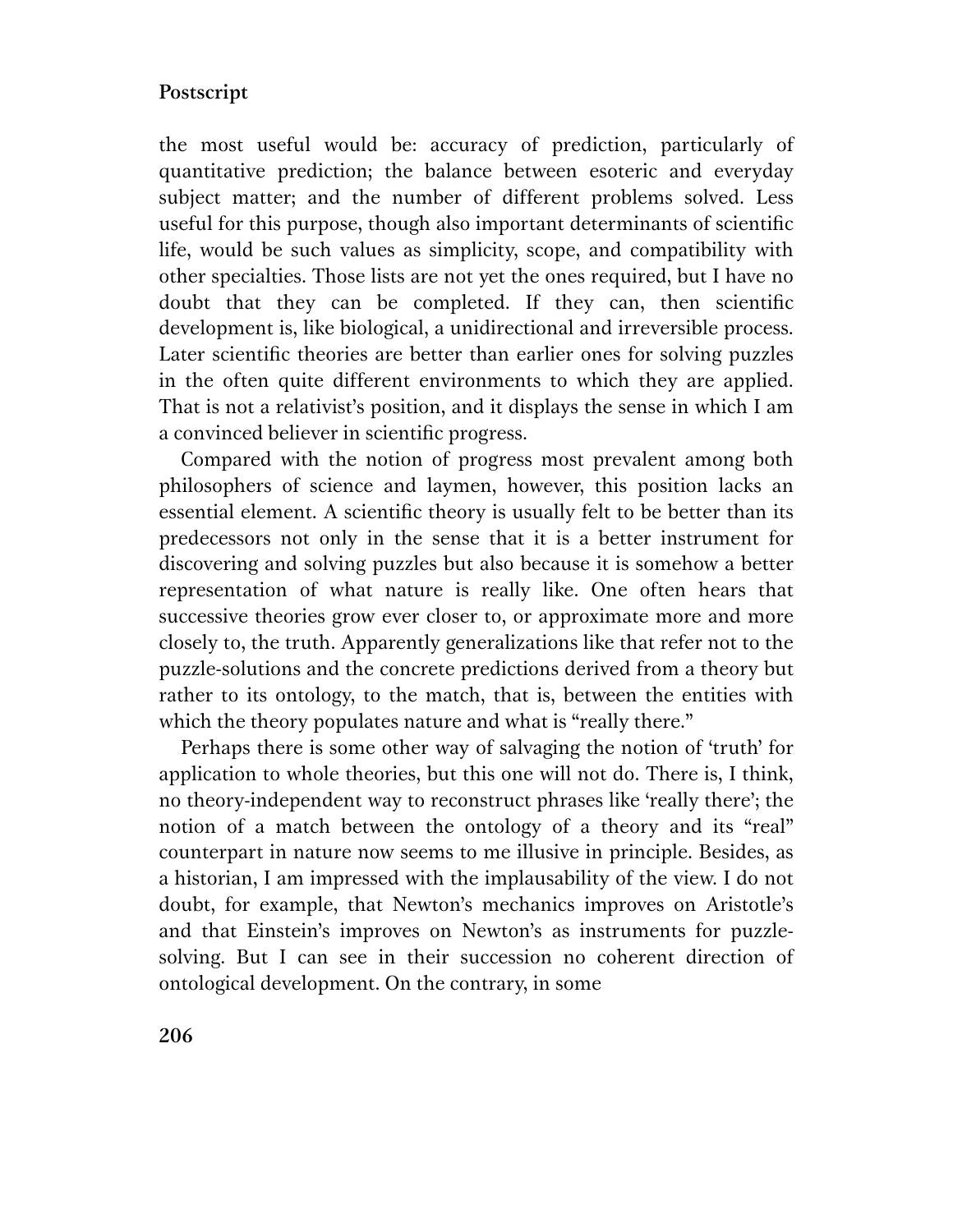important respects, though by no means in all, Einstein's general theory of relativity is closer to Aristotle's than either of them is to Newton's. Though the temptation to describe that position as relativistic is understandable, the description seems to me wrong. Conversely, if the position be relativism, I cannot see that the relativist loses anything needed to account for the nature and development of the sciences.

# 7. *The Nature of Science*

I conclude with a brief discussion of two recurrent reactions to my original text, the first critical, the second favorable, and neither, I think, quite right. Though the two relate neither to what has been said so far nor to each other, both have been sufficiently prevalent to demand at least some response.

A few readers of my original text have noticed that I repeatedly pass back and forth between the descriptive and the normative modes, a transition particularly marked in occasional passages that open with, "But that is not what scientists do," and close by claiming that scientists ought not do so. Some critics claim that I am confusing description with prescription, violating the time-honored philosophical theorem: 'Is' cannot imply 'ought.'<sup>19</sup>

That theorem has, in practice, become a tag, and it is no longer everywhere honored. A number of contemporary philosophers have discovered important contexts in which the normative and the descriptive are inextricably mixed.<sup>20</sup> 'Is' and 'ought' are by no means always so separate as they have seemed. But no recourse to the subtleties of contemporary linguistic philosophy is needed to unravel what has seemed confused about this aspect of my position. The preceding pages present a viewpoint or theory about the nature of science, and, like other philosophies of science, the theory has consequences for the way in which scientists should behave if their enterprise is to succeed. Though

<sup>19</sup> For one of many examples, see P. K. Feyerabend's essay in *Growth of Knowledge.*

<sup>20</sup> Stanley Cavell, *Must We Mean What We Say?* (New York, 1969), chap, i.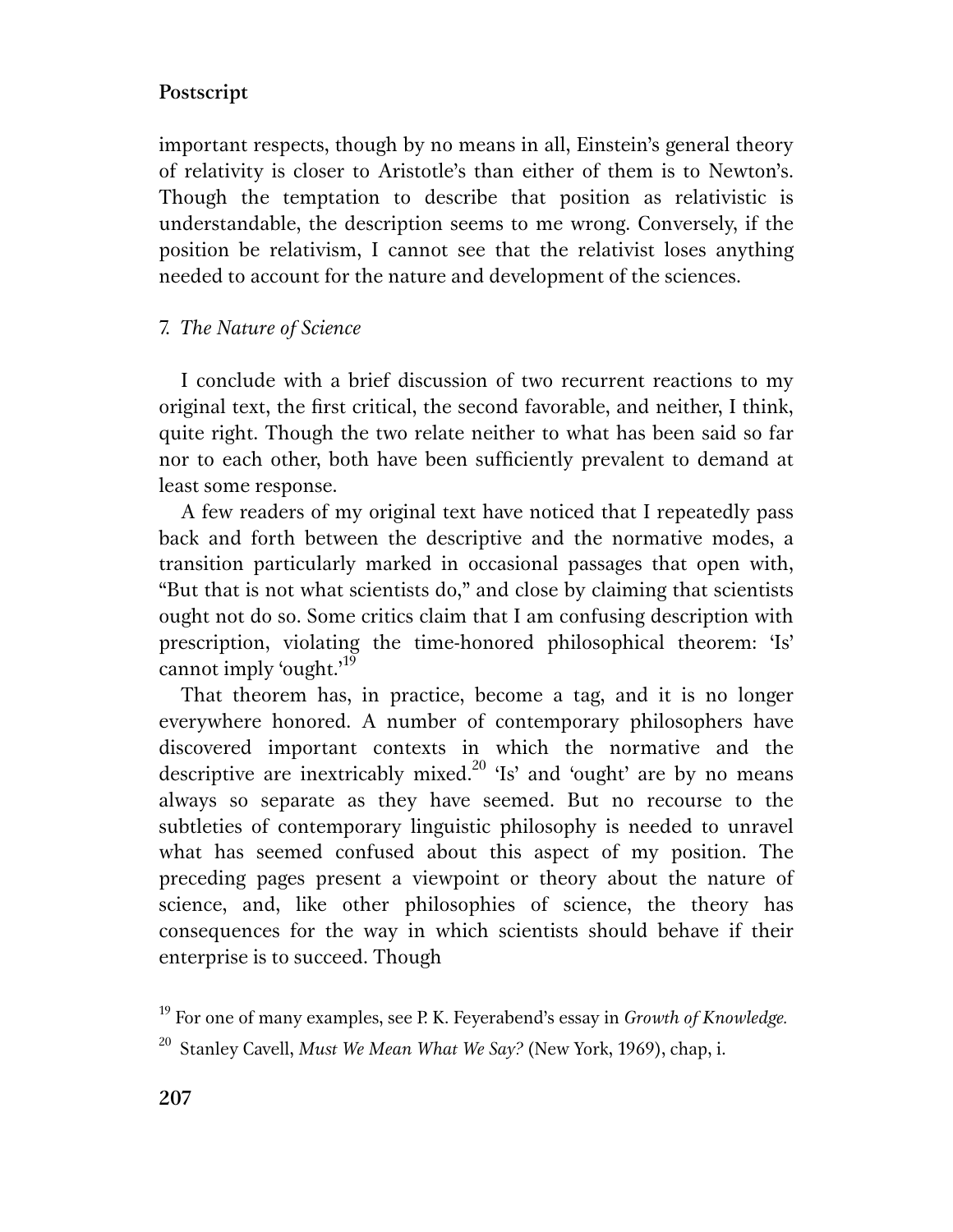it need not be right, any more than any other theory, it provides a legitimate basis for reiterated 'oughts' and 'shoulds.' Conversely, one set of reasons for taking the theory seriously is that scientists, whose methods have been developed and selected for their success, do in fact behave as the theory says they should. My descriptive generalizations are evidence for the theory precisely because they can also be derived from it, whereas on other views of the nature of science they constitute anomalous behavior.

The circularity of that argument is not, I think, vicious. The consequences of the viewpoint being discussed are not exhausted by the observations upon which it rested at the start. Even before this book was first published, I had found parts of the theory it presents a useful tool for the exploration of scientific behavior and development. Comparison of this postscript with the pages of the original may suggest that it has continued to play that role. No merely circular point of view can provide such guidance.

To one last reaction to this book, my answer must be of a different sort. A number of those who have taken pleasure from it have done so less because it illuminates science than because they read its main theses as applicable to many other fields as well. I see what they mean and would not like to discourage their attempts to extend the position, but their reaction has nevertheless puzzled me. To the extent that the book portrays scientific development as a succession of tradition-bound periods punctuated by non-cumulative breaks, its theses are undoubtedly of wide applicability. But they should be, for they are borrowed from other fields. Historians of literature, of music, of the arts, of political development, and of many other human activities have long described their subjects in the same way. Periodization in terms of revolutionary breaks in style, taste, and institutional structure have been among their standard tools. If I have been original with respect to concepts like these, it has mainly been by applying them to the sciences, fields which had been widely thought to develop in a different way. Conceivably the notion of a paradigm as a concrete achievement, an exemplar, is a second contribution. I suspect, for example, that some of the notorious difficulties surrounding the notion of style in the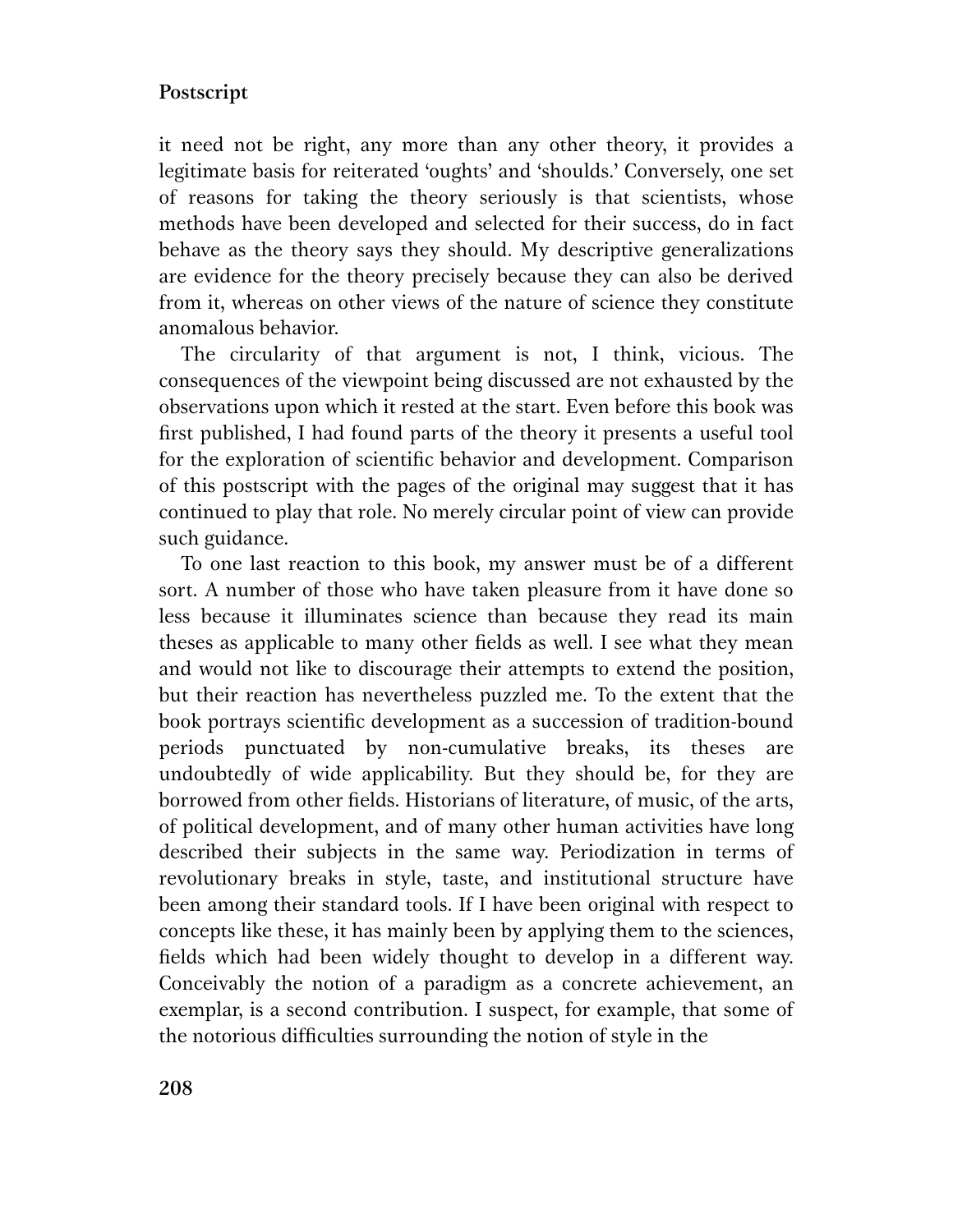arts may vanish if paintings can be seen to be modeled on one another rather than produced in conformity to some abstracted canons of style. $^{21}$ 

This book, however, was intended also to make another sort of point, one that has been less clearly visible to many of its readers. Though scientific development may resemble that in other fields more closely than has often been supposed, it is also strikingly different. To say, for example, that the sciences, at least after a certain point in their development, progress in a way that other fields do not, cannot have been all wrong, whatever progress itself may be. One of the objects of the book was to examine such differences and begin accounting for them.

Consider, for example, the reiterated emphasis, above, on the absence or, as I should now say, on the relative scarcity of competing schools in the developed sciences. Or remember my remarks about the extent to which the members of a given scientific community provide the only audience and the only judges of that community's work. Or think again about the special nature of scientific education, about puzzle-solving as a goal, and about the value system which the scientific group deploys in periods of crisis and decision. The book isolates other features of the same sort, none necessarily unique to science but in conjunction setting the activity apart.

About all these features of science there is a great deal more to be learned. Having opened this postscript by emphasizing the need to study the community structure of science, I shall close by underscoring the need for similar and, above all, for comparative study of the corresponding communities in other fields. How does one elect and how is one elected to membership in a particular community, scientific or not? What is the process and what are the stages of socialization to the group? What does the group collectively see as its goals; what deviations, individual or collective, will it tolerate; and how does it control the impermissible aberration? A fuller understanding of science will de-

 $21$  For this point as well as a more extended discussion of what is special about the sciences, see T. S. Kuhn, "Comment [on the Relations of Science and Art]," *Comparative Studies in Philosophy and History,* XI (1969), 403-12.